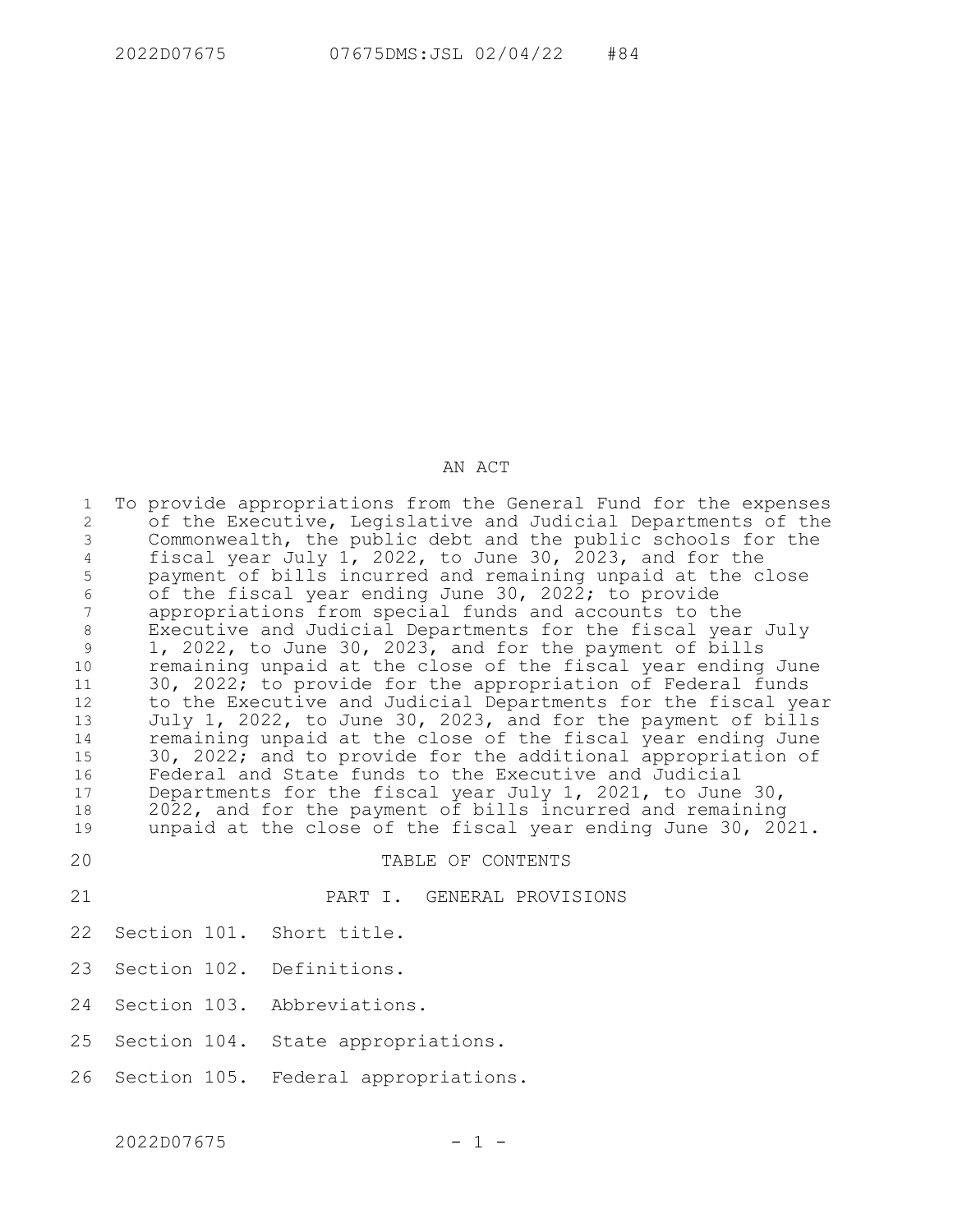| $\mathbf 1$     |                        | PART II. GENERAL FUND APPROPRIATIONS                    |
|-----------------|------------------------|---------------------------------------------------------|
| 2               |                        | FOR CURRENT FISCAL YEAR                                 |
| 3               |                        | SUBPART A. EXECUTIVE DEPARTMENT                         |
| 4               | Section 201. Governor. |                                                         |
| 5               |                        | Section 202. Executive Offices.                         |
| 6               | Section 203.           | Lieutenant Governor.                                    |
| 7               | Section 204.           | Attorney General.                                       |
| 8               | Section 205.           | Auditor General.                                        |
| 9               | Section 206.           | Treasury Department.                                    |
| 10              | Section 207.           | Department of Aging.                                    |
| 11              | Section 208.           | Department of Agriculture.                              |
| 12 <sup>2</sup> | Section 209.           | Department of Community and Economic Development.       |
| 13              | Section 210.           | (Reserved).                                             |
| 14              | Section 211.           | Department of Conservation and Natural Resources.       |
| 15              | Section 212.           | Department of Corrections.                              |
| 16              |                        | Section 213. (Reserved).                                |
| 17              | Section 214.           | Department of Drug and Alcohol Programs.                |
| 18              |                        | Section 215. Department of Education.                   |
| 19              |                        | Section 216. State System of Higher Education.          |
|                 |                        | 20 Section 217. Thaddeus Stevens College of Technology. |
| 21              | Section 218.           | Pennsylvania Higher Education Assistance Agency.        |
| 22              | Section 219.           | Department of Environmental Protection.                 |
| 23              | Section 220.           | Department of General Services.                         |
| 24              | Section 221.           | Department of Health.                                   |
| 25              | Section 222.           | Department of Human Services.                           |
| 26              | Section 223.           | Insurance Department.                                   |
| 27              | Section 224.           | Department of Labor and Industry.                       |
| 28              | Section 225.           | Department of Military and Veterans Affairs.            |
| 29              |                        | Section 226. Department of Revenue.                     |
| 30              |                        | Section 227. Department of State.                       |
|                 |                        |                                                         |

 $2022D07675$  - 2 -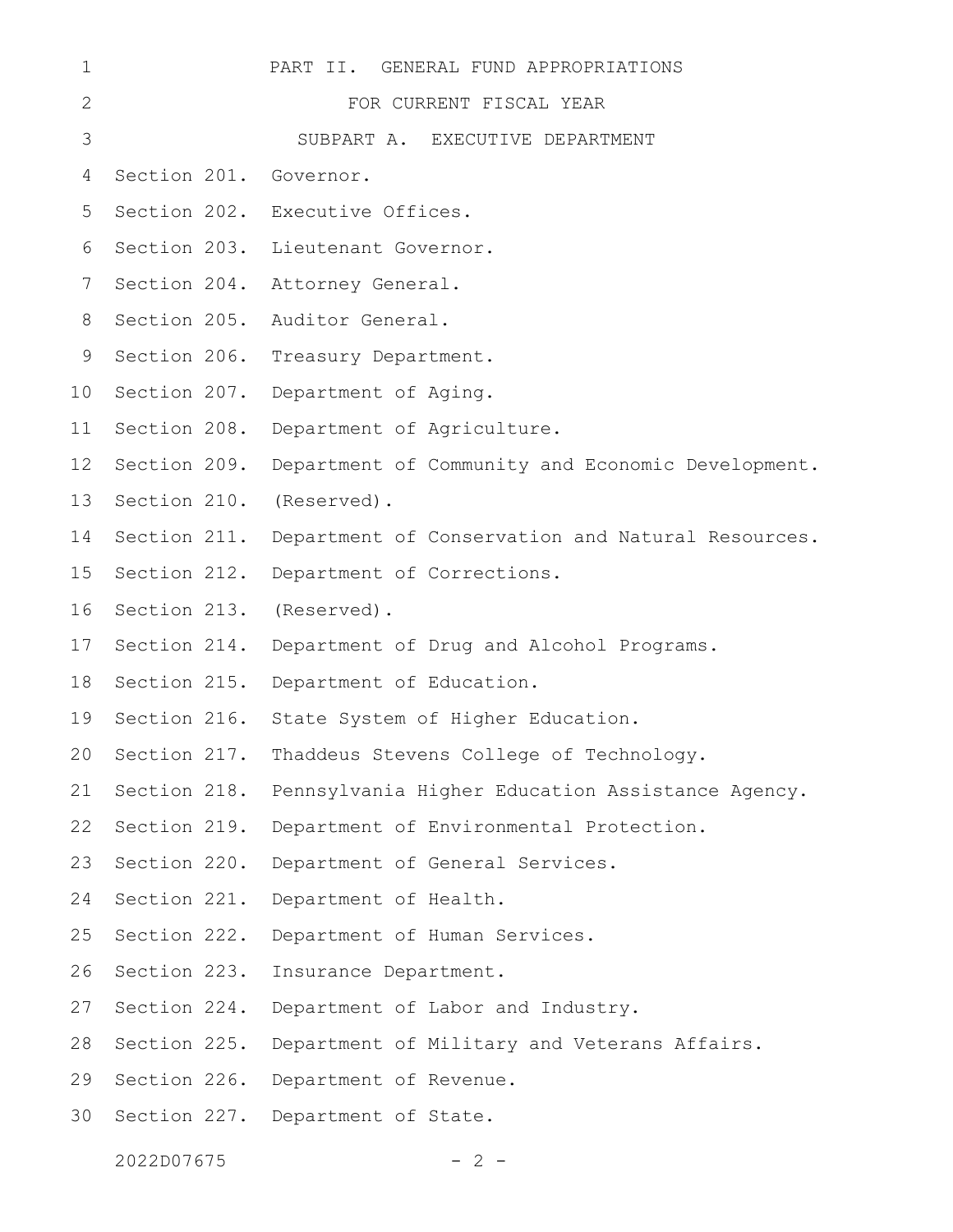| $\mathbf 1$ | Section 228.         | Department of Transportation.                          |
|-------------|----------------------|--------------------------------------------------------|
| 2           | Section 229.         | Pennsylvania State Police.                             |
| 3           | Section 230.         | (Reserved).                                            |
| 4           | Section 231.         | Pennsylvania Emergency Management Agency.              |
| 5           | Section 232.         | Pennsylvania Historical and Museum Commission.         |
| 6           | Section 233.         | Pennsylvania Infrastructure Investment Authority.      |
| 7           | Section 234.         | Environmental Hearing Board.                           |
| 8           |                      | Section 235. (Reserved).                               |
| 9           | Section 236.         | Health Care Cost Containment Council.                  |
| 10          |                      | Section 237. State Ethics Commission.                  |
| 11          |                      | SUBPART B. JUDICIAL DEPARTMENT                         |
| 12          | Section 241.         | Supreme Court.                                         |
| 13          | Section 242.         | Superior Court.                                        |
| 14          | Section 243.         | Commonwealth Court.                                    |
| 15          | Section 244.         | Courts of common pleas.                                |
| 16          | Section 245.         | Community courts - magisterial district judges.        |
| 17          | Section 246.         | (Reserved).                                            |
| 18          |                      | Section 247. Philadelphia Municipal Court.             |
| 19          |                      | Section 248. Judicial Conduct Board.                   |
| 20          |                      | Section 249. Court of Judicial Discipline.             |
| 21          |                      | Section 250. Juror cost reimbursement.                 |
| 22          |                      | Section 251. County court reimbursement.               |
| 23          |                      | SUBPART C. GENERAL ASSEMBLY                            |
| 24          | Section 261. Senate. |                                                        |
| 25          |                      | Section 262. House of Representatives.                 |
| 26          |                      | SUBPART D. GOVERNMENT SUPPORT AGENCIES                 |
| 27          |                      | Section 271. Legislative Reference Bureau.             |
| 28          |                      | Section 272. Legislative Budget and Finance Committee. |
| 29          |                      | Section 273. Legislative Data Processing Committee.    |
| 30          |                      | Section 274. Joint State Government Commission.        |
|             | 2022D07675           |                                                        |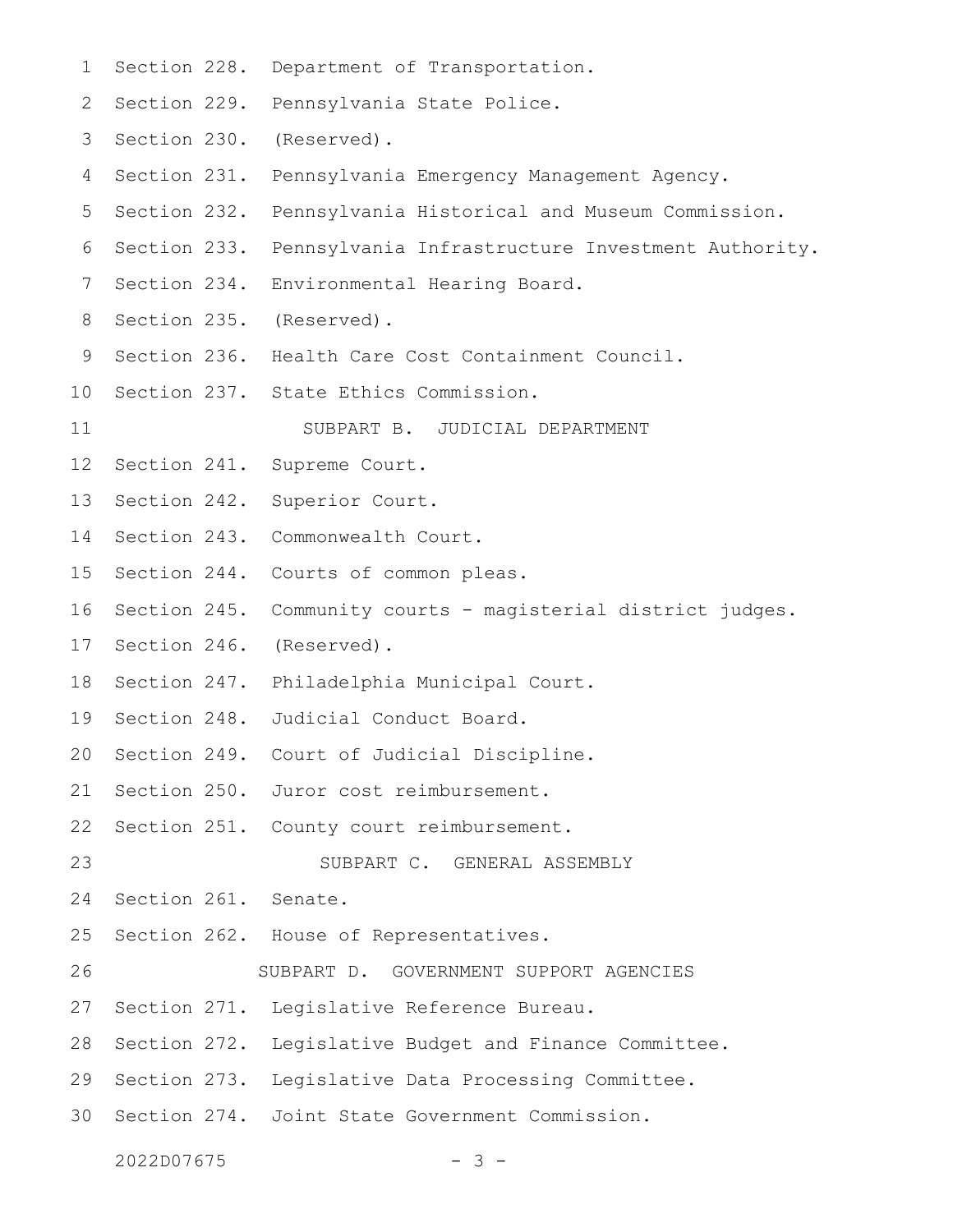Section 275. Local Government Commission. 2 Section 276. (Reserved). 3 Section 277. Legislative Audit Advisory Commission. 4 Section 278. Independent Regulatory Review Commission. 5 Section 279. Capitol Preservation Committee. 6 Section 280. Pennsylvania Commission on Sentencing. 7 Section 281. Center for Rural Pennsylvania. 8 Section 282. Commonwealth Mail Processing Center. 9 Section 283. Legislative Reapportionment Commission. 10 Section 284. Independent Fiscal Office. PART III. STATE LOTTERY FUND APPROPRIATIONS Section 301. Department of Aging. Section 302. Department of Human Services. PART IV. TOBACCO SETTLEMENT FUND APPROPRIATIONS 15 Section 401. Department of Community and Economic Development. 16 Section 402. Department of Human Services. PART V. JUDICIAL COMPUTER SYSTEM AUGMENTATION ACCOUNT APPROPRIATIONS Section 501. Supreme Court. PART VI. EMERGENCY MEDICAL SERVICES OPERATING FUND APPROPRIATIONS Section 601. Department of Health. PART VII. STATE STORES FUND APPROPRIATIONS Section 701. Pennsylvania State Police. PART VIII. MOTOR LICENSE FUND APPROPRIATIONS SUBPART A. MOTOR LICENSE FUND 27 Section 801. Department of Transportation. 28 Section 802. (Reserved). 29 Section 803. Treasury Department. 30 Section 804. Department of Agriculture.  $2022D07675$   $-4$   $-$ 1 11 12 13 14 17 18 19 20 21 22 23 24 25 26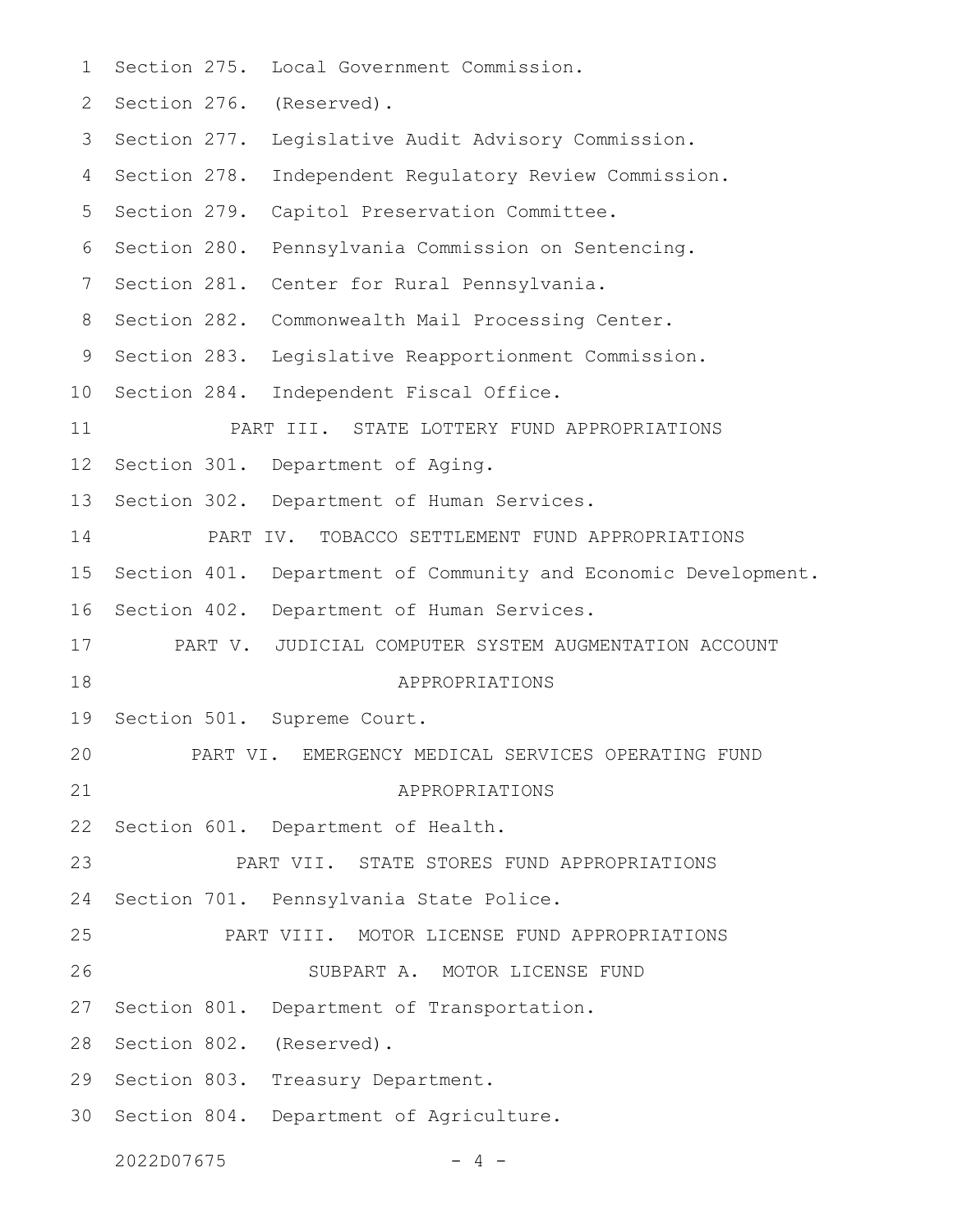Section 805. Department of Community and Economic Development. 2 Section 806. Department of Conservation and Natural Resources. 3 Section 807. Department of Education. 4 Section 808. (Reserved). 5 Section 809. Department of General Services. 6 Section 810. Department of Revenue. Section 811. Pennsylvania State Police. SUBPART B. AVIATION RESTRICTED ACCOUNT Section 821. Department of Transportation. PART IX. HAZARDOUS MATERIAL RESPONSE FUND APPROPRIATIONS Section 901. Pennsylvania Emergency Management Agency. PART X. MILK MARKETING FUND APPROPRIATIONS Section 1001. Milk Marketing Board. PART XI. HOME INVESTMENT TRUST FUND APPROPRIATIONS 16 Section 1101. Department of Community and Economic Development. PART XII. TUITION ACCOUNT GUARANTEED SAVINGS PROGRAM FUND APPROPRIATIONS 19 Section 1201. Treasury Department. PART XIII. BANKING FUND APPROPRIATIONS Section 1301. Department of Banking and Securities. PART XIV. FIREARM RECORDS CHECK FUND APPROPRIATIONS Section 1401. Pennsylvania State Police. PART XV. BEN FRANKLIN TECHNOLOGY DEVELOPMENT AUTHORITY FUND APPROPRIATIONS 26 Section 1501. Department of Community and Economic Development. PART XVI. OIL AND GAS LEASE FUND APPROPRIATIONS Section 1601. Department of Conservation and Natural Resources. PART XVII. HOME IMPROVEMENT ACCOUNT APPROPRIATIONS 30 Section 1701. Attorney General. 1 7 8 9 10 11 12 13 14 15 17 18 20 21 22 23 24 25 27 28 29

2022D07675 - 5 -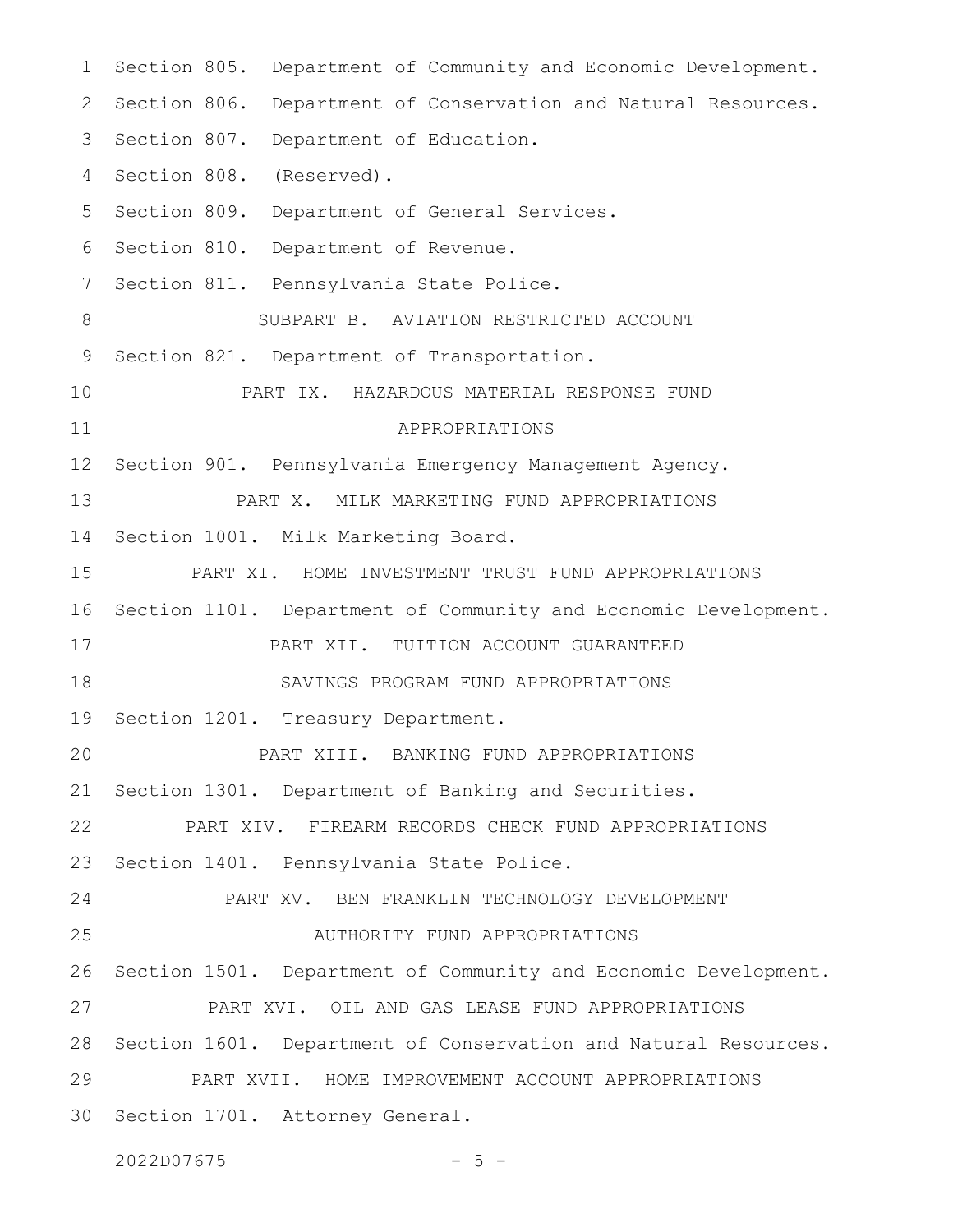PART XVIII. CIGARETTE FIRE SAFETY AND FIREFIGHTER PROTECTION ACT ENFORCEMENT FUND APPROPRIATIONS 3 Section 1801. Attorney General. PART XIX. INSURANCE REGULATION AND OVERSIGHT FUND APPROPRIATIONS Section 1901. Insurance Department. PART XX. PENNSYLVANIA RACE HORSE DEVELOPMENT RESTRICTED RECEIPTS ACCOUNT APPROPRIATIONS Section 2001. Department of Agriculture. PART XXI. (Reserved) PART XXII. MULTIMODAL TRANSPORTATION FUND APPROPRIATIONS (Reserved) PART XXIII. STATE RACING FUND APPROPRIATIONS 14 Section 2301. Department of Agriculture. 15 Section 2302. Department of Revenue. PART XXIV. ABLE SAVINGS PROGRAM FUND APPROPRIATIONS 17 Section 2401. Treasury Department. PART XXV. TOURISM PROMOTION FUND RESTRICTED ACCOUNT APPROPRIATIONS 20 Section 2501. Department of Community and Economic Development. PART XXVI. ENHANCED REVENUE COLLECTION ACCOUNT APPROPRIATIONS 22 Section 2601. Department of Revenue. PART XXVII. PENNVEST DRINKING WATER REVOLVING FUND APPROPRIATIONS 25 Section 2701. Pennsylvania Infrastructure Investment Authority. PART XXVIII. PENNVEST WATER POLLUTION CONTROL REVOLVING FUND 26 APPROPRIATIONS 28 Section 2801. Pennsylvania Infrastructure Investment Authority. PART XXIX. OPIOID SETTLEMENT RESTRICTED ACCOUNT APPROPRIATIONS 1 2 4 5 6 7 8 9 10 11 12 13 16 18 19 21 23 24 27 29 30

 $2022D07675$  - 6 -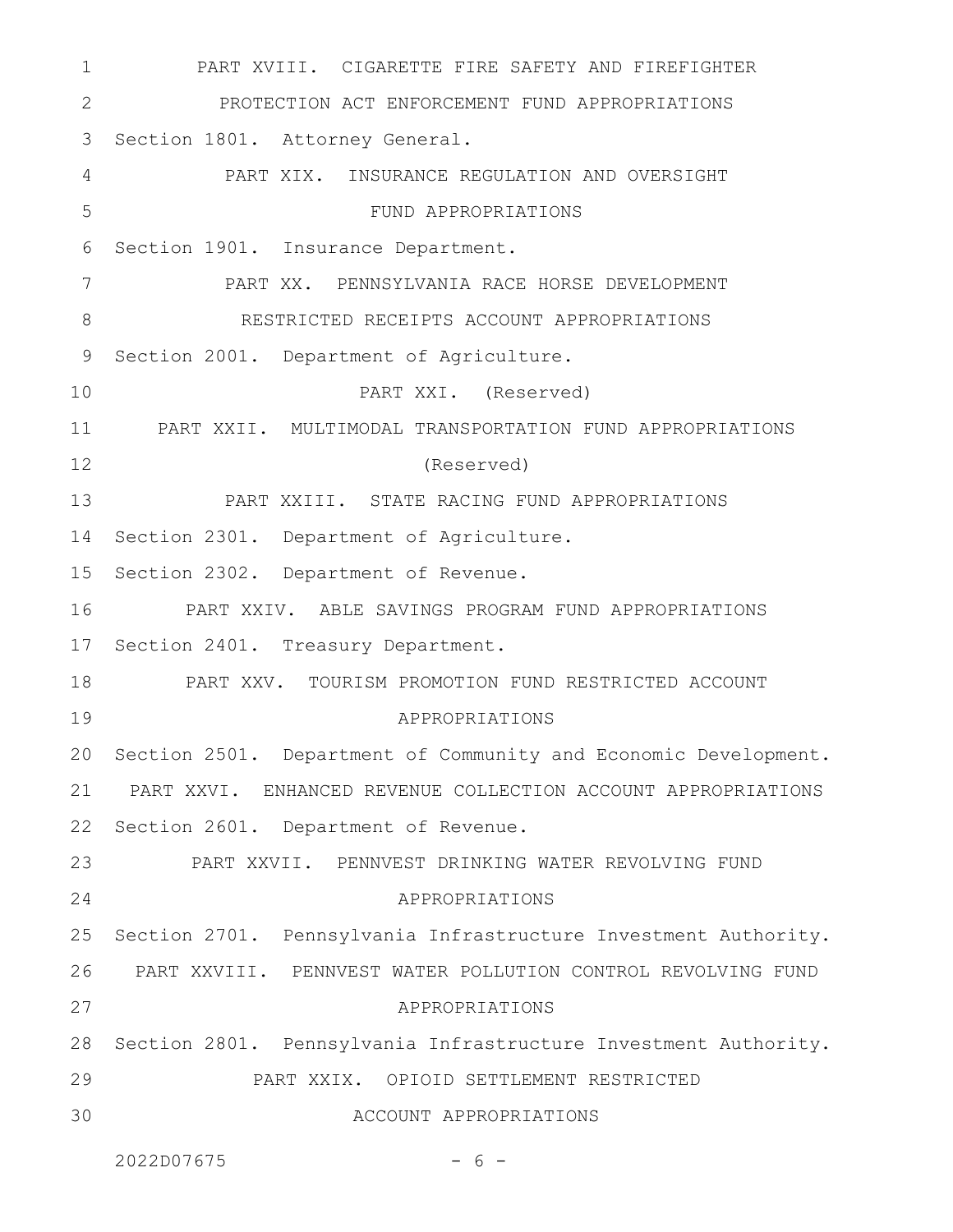Section 2901. Department of Drug and Alcohol Programs. PART XXX. COVID-19 RESPONSE RESTRICTED ACCOUNT FEDERAL APPROPRIATIONS FOR CURRENT FISCAL YEAR Section 3001. Treasury Department. Section 3002. Department of Agriculture. Section 3003. Department Of Community and Economic Development. Section 3004. Department of Conservation and Natural Resources. 8 Section 3005. Department of Education. 9 Section 3006. State System of Higher Education. 10 Section 3007. Department of Environmental Protection. 11 Section 3008. Department of Human Services. 12 Section 3009. Department of Revenue. 13 Section 3010. Pennsylvania Higher Education Assistance Agency. PART LI. ADDITIONAL APPROPRIATIONS FOR PRIOR FISCAL YEAR SUBPART A. GENERAL PROVISIONS Section 5101. State appropriations. Section 5102. Federal appropriations. SUBPART B. GENERAL FUND APPROPRIATIONS EXECUTIVE DEPARTMENT Section 5111. Lieutenant Governor. 21 Section 5112. Treasury Department. 22 Section 5113. Department of Agriculture. 23 Section 5114. Department of Corrections. 24 Section 5115. Department of Education. 25 Section 5116. Department of General Services. Section 5117. Department of Human Services. SUBPART C. (Reserved) SUBPART D. STATE LOTTERY FUND APPROPRIATIONS 29 Section 5131. Department of Aging. PART LXI. SPECIAL PROVISIONS FOR FEDERAL FUNDS 1 2 3 4 5 6 7 14 15 16 17 18 19 20 26 27 28 30

```
2022D07675
```

$$
-7-
$$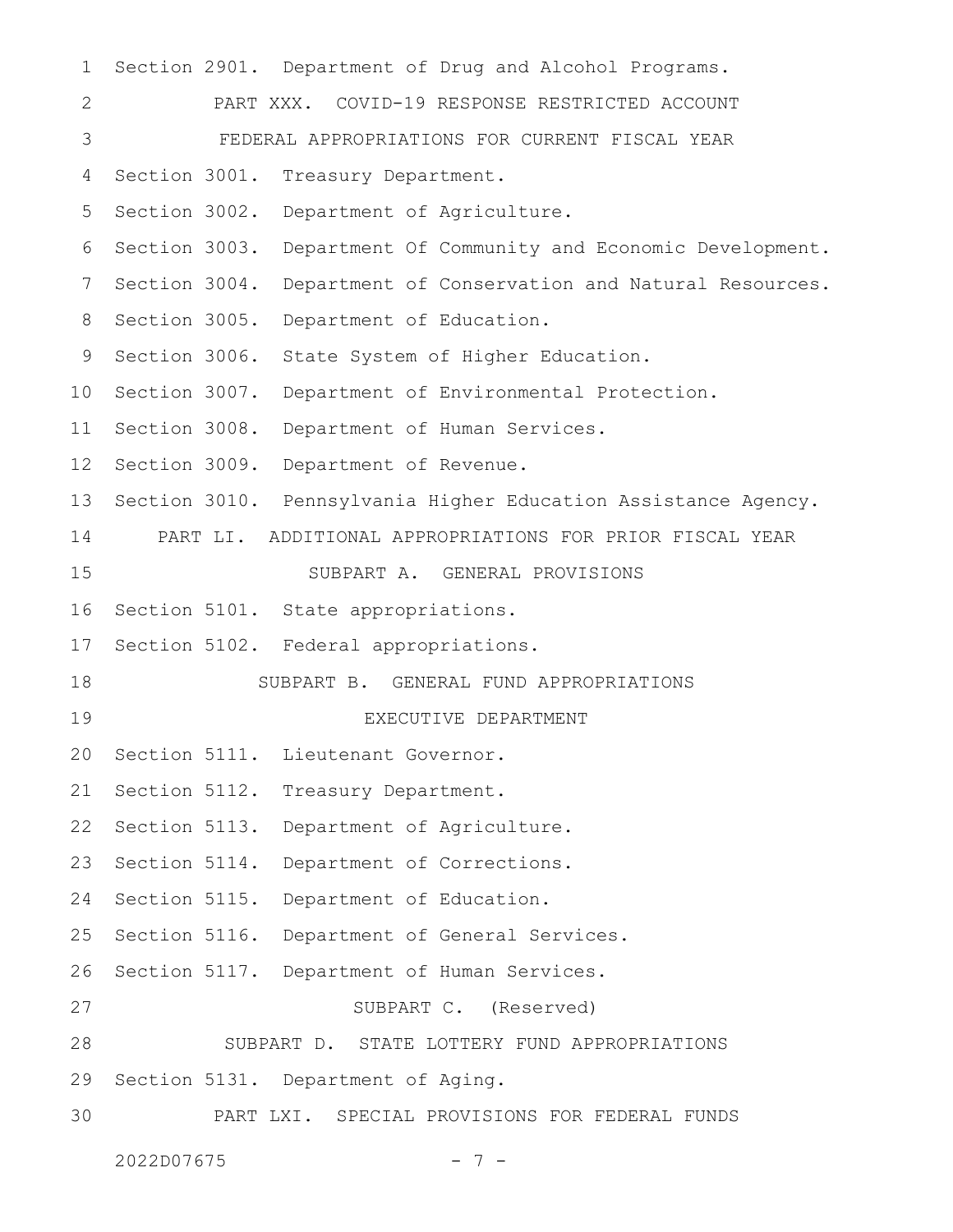| $\mathbf 1$    |            | FOR CURRENT FISCAL YEAR                                         |
|----------------|------------|-----------------------------------------------------------------|
| 2              |            | Section 6101. General Fund repository for Federal funds.        |
| 3              |            | Section 6102. Limitation on encumbering or spending Federal     |
| $\overline{4}$ | funds.     |                                                                 |
| 5              |            | Section 6103. Appropriation of prior unspent Federal funds.     |
| 6              |            | Section 6104. Subgrants between Federal appropriations.         |
| 7              |            | Section 6105. Utilization of emergency Federal funds.           |
| 8              |            | Section 6105.1. Federal funding relating to infrastructure.     |
| 9              |            | Section 6106. Transfer of funds from TANFBG to CCDFBG and SSBG. |
| 10             | PART LXXI. | MISCELLANEOUS PROVISIONS FOR CURRENT FISCAL YEAR                |
| 11             |            | Section 7101. Prior laws unaffected.                            |
| 12             |            | Section 7102. Compliance with other law before funds available. |
| 13             |            | Section 7103. Contracts prerequisite to encumbering or          |
| 14             |            | committing funds.                                               |
| 15             |            | Section 7104. Minority business set-asides.                     |
| 16             |            | Section 7105. Appropriation of funds from miscellaneous         |
| 17             |            | sources.                                                        |
| 18             |            | Section 7106. Lapsing of unused funds.                          |
| 19             |            | Section 7107. Appellate courts appropriation contingency.       |
|                |            | 20 Section 7108. Transfer of excess funds.                      |
| 21             |            | Section 7109. Transfers for government support agencies.        |
| 22             |            | Section 7110. Transfers for Legislative Reapportionment         |
| 23             |            | Commission.                                                     |
| 24             |            | Section 7111. Administration of Human Services Block Grant.     |
| 25             |            | PART LXXXI. MISCELLANEOUS PROVISIONS                            |
| 26             |            | Section 8101. Effective date.                                   |
| 27             |            | The General Assembly of the Commonwealth of Pennsylvania        |
| 28             |            | hereby enacts as follows:                                       |
| 29             |            | PART I                                                          |
| 30             |            | GENERAL PROVISIONS                                              |
|                |            |                                                                 |

2022D07675 - 8 -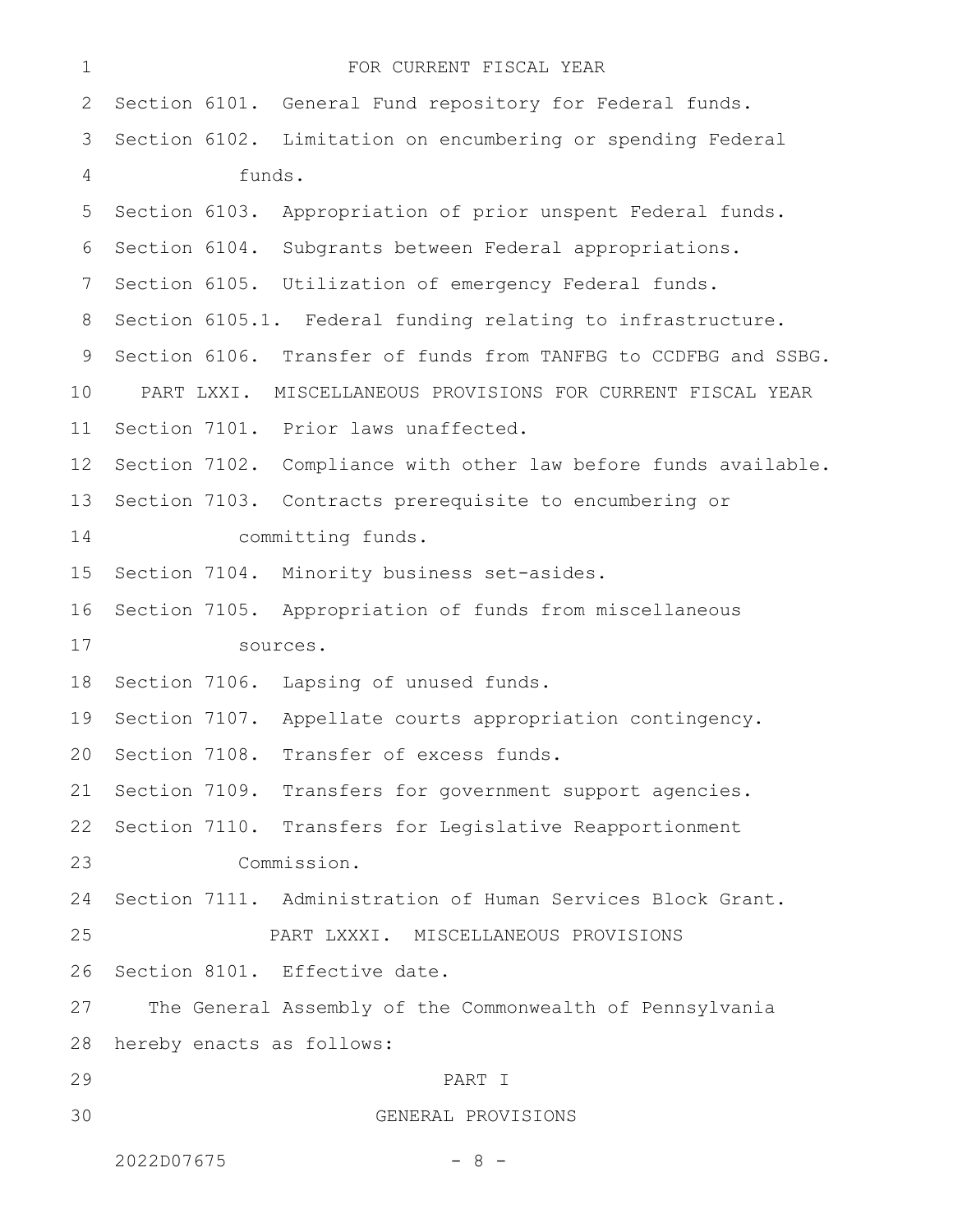Section 101. Short title. 1

This act shall be known and may be cited as the General Appropriation Act of 2022. 2 3

Section 102. Definitions. 4

The following words and phrases when used in this act shall have the meanings given to them in this section unless the context clearly indicates otherwise: 5 6 7

"COVID" or "COVID-19." The coronavirus disease 2019, an infectious disease caused by severe acute respiratory syndrome coronavirus 2 that was first identified during December 2019 in Wuhan, China. 8 9 10 11

"Current fiscal year." The fiscal year beginning July 1, 2022, and ending June 30, 2023. 12 13

"Employees." Includes all directors, superintendents, bureau or division chiefs, assistant directors, assistant superintendents, assistant chiefs, experts, scientists, engineers, surveyors, draftsmen, accountants, secretaries, auditors, inspectors, examiners, analysts, statisticians, marshals, clerks, stenographers, bookkeepers, messengers and other assistants in a department, board or commission. 14 15 16 17 18 19 20

"Expenses" and "maintenance." Includes all printing, binding and stationery, food and forage, materials and supplies, traveling expenses, training, motor vehicle supplies and repairs, freight, express and cartage, postage, telecommunication devices and telecommunication rentals and toll charges, newspaper advertising and notices, public advertising by or through any medium, fuel, light, heat, power and water, minor construction and renovation, repairs or reconstruction of equipment, buildings and facilities, rent of real estate and equipment, premiums on workers' compensation, insurance premiums 21 22 23 24 25 26 27 28 29 30

 $2022D07675$  - 9 -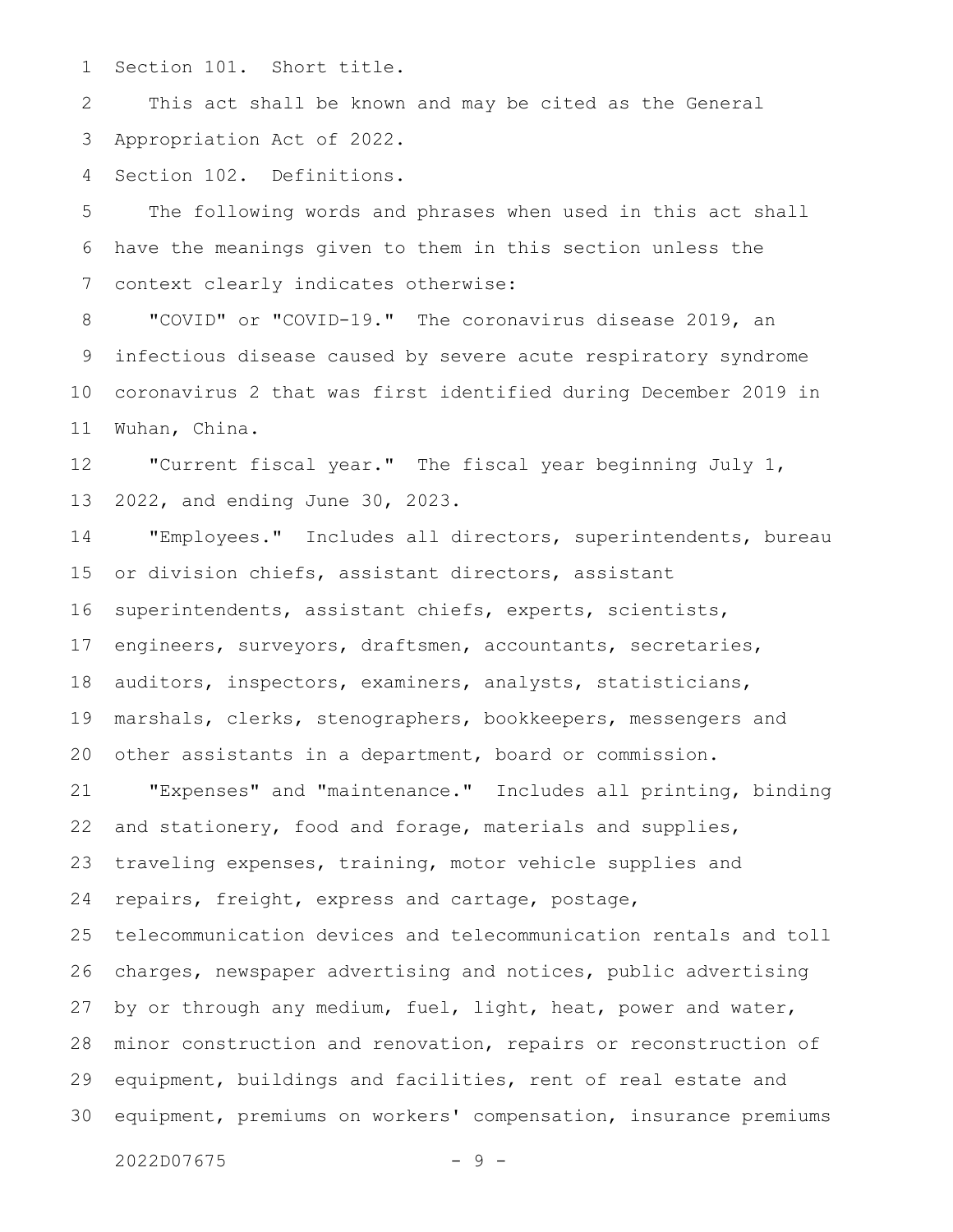on policies of liability insurance, insurance premiums on medical payment insurance and surety bonds for volunteer workers, premiums on employee group life insurance and employee and retired employee group hospital and medical insurance, payment of Commonwealth share of Social Security taxes and unemployment compensation costs for State employees, the purchase of replacement or additional equipment and machinery and all other incidental costs and expenses, including payment to the Department of General Services of mileage and other charges for the use of motor vehicles and rental payments for permanently assigned motor vehicles and of expenses or costs of services incurred through the Purchasing Fund. The term "expenses" also shall include the medical costs for the treatment of inmates of State institutions when the inmate must be transferred to an outside hospital, provided that in no case shall the State institution pay more for patient care than that provided under the State medical assistance program. 1 2 3 4 5 6 7 8 9 10 11 12 13 14 15 16 17

"Prior fiscal year." The fiscal year beginning July 1 of the fiscal year immediately prior to the current fiscal year. Section 103. Abbreviations. 18 19 20

The following abbreviations when used in this act shall have the meanings given to them in this section unless the context clearly indicates otherwise: 21 22 23

"AIDS." Acquired immune deficiency syndrome. 24

"ARC." Appalachian Regional Commission. 25

"ARPA." American Rescue Plan Act of 2021 (Public Law 117-2, 135 Stat. 4). 26 27

"ARRA." American Recovery and Reinvestment Act of 2009 (Public Law 111-5, 123 Stat. 115). 28 29

"CCDFBG." Child Care and Development Fund Block Grant. 30

2022D07675 - 10 -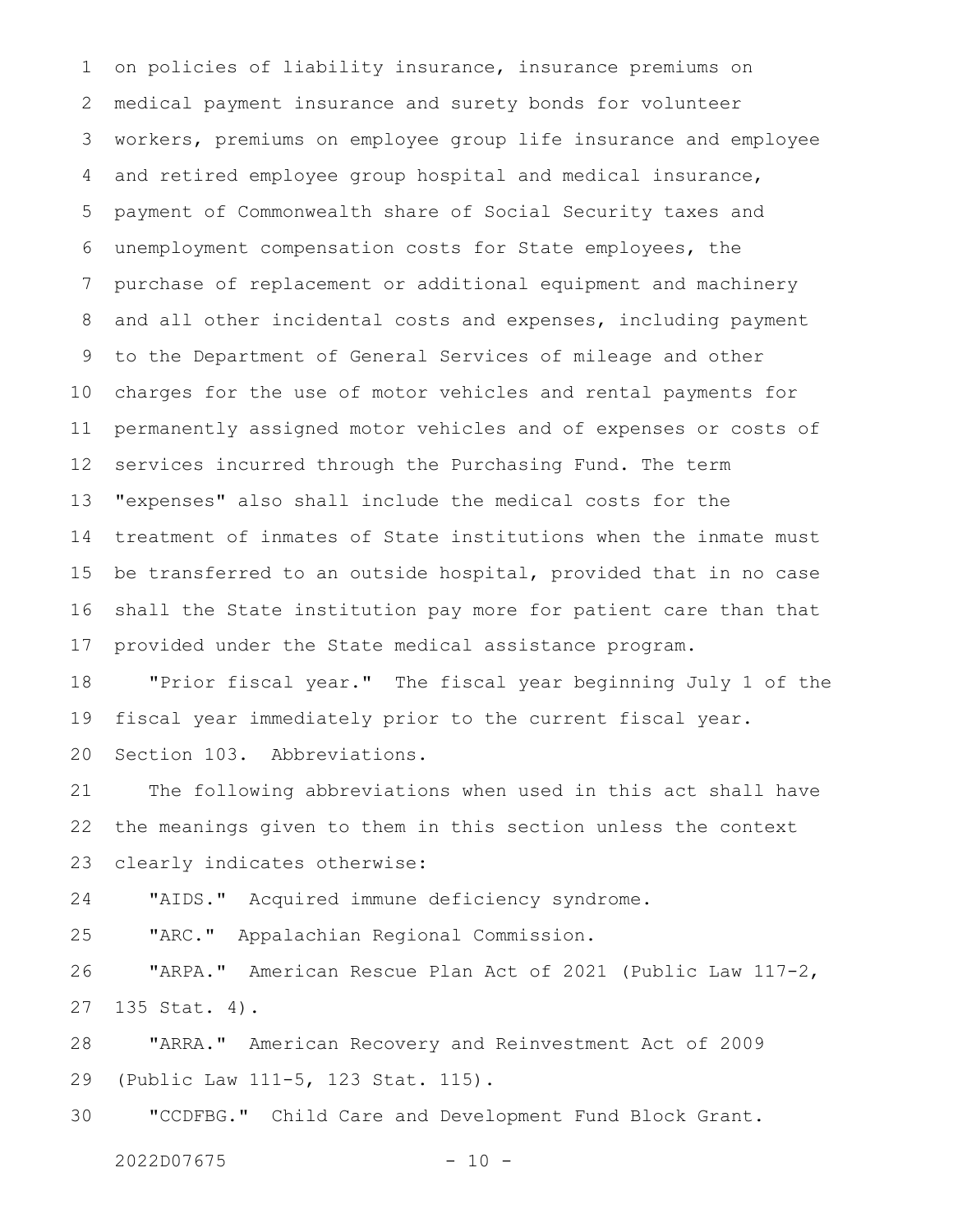| 1            | "CHIP." Children's Health Insurance Program.                 |
|--------------|--------------------------------------------------------------|
| $\mathbf{2}$ | "CSBG." Community Services Block Grant.                      |
| 3            | "DOE."<br>Department of Energy.                              |
| 4            | "EDA."<br>Economic Development Administration.               |
| 5            | "EEOC." Equal Employment Opportunity Commission.             |
| 6            | "EMG."<br>Emergency.                                         |
| 7            | "EPA." Environmental Protection Agency.                      |
| 8            | "ESEA." Elementary and Secondary Education Act of 1965       |
| 9            | (Public Law 89-10, 20 U.S.C. § 6301 et seq.).                |
| 10           | "FEMA." Federal Emergency Management Agency.                 |
| 11           | "FTA."<br>Federal Transit Administration.                    |
| 12           | "HIV."<br>Human immunodeficiency virus.                      |
| 13           | "HUD."<br>Department of Housing and Urban Development.       |
| 14           | "ICF. "<br>Intermediate care facilities.                     |
| 15           | "ID. "<br>Intellectual disabilities.                         |
| 16           | "IIJA." Infrastructure Investment and Jobs Act (Public Law   |
| 17           | 117-58, 135 Stat. 429).                                      |
| 18           | "IMLS." Institute of Museum and Library Services.            |
| 19           | "LIHEABG." Low-Income Home Energy Assistance Block Grant.    |
| 20           | "LIHEAP." Low-Income Home Energy Assistance Program.         |
| 21           | "LIHWAP." Low-Income Household Water Assistance Program.     |
| 22           | "LSTA." Library Services and Technology Act (Public Law 104- |
| 23           | 208, 20 U.S.C. § 9101 et seq.).                              |
| 24           | "MCH." Maternal and child health.                            |
| 25           | "MCHSBG." Maternal and Child Health Services Block Grant.    |
| 26           | "MHSBG." Mental Health Services Block Grant.                 |
| 27           | "NSTIC." National Strategy for Trusted Identities in         |
| 28           | Cyberspace.                                                  |
| 29           | "PHHSBG." Preventive Health and Health Services Block Grant. |
| 30           | "SABG."<br>Substance Abuse Block Grant.                      |

2022D07675 - 11 -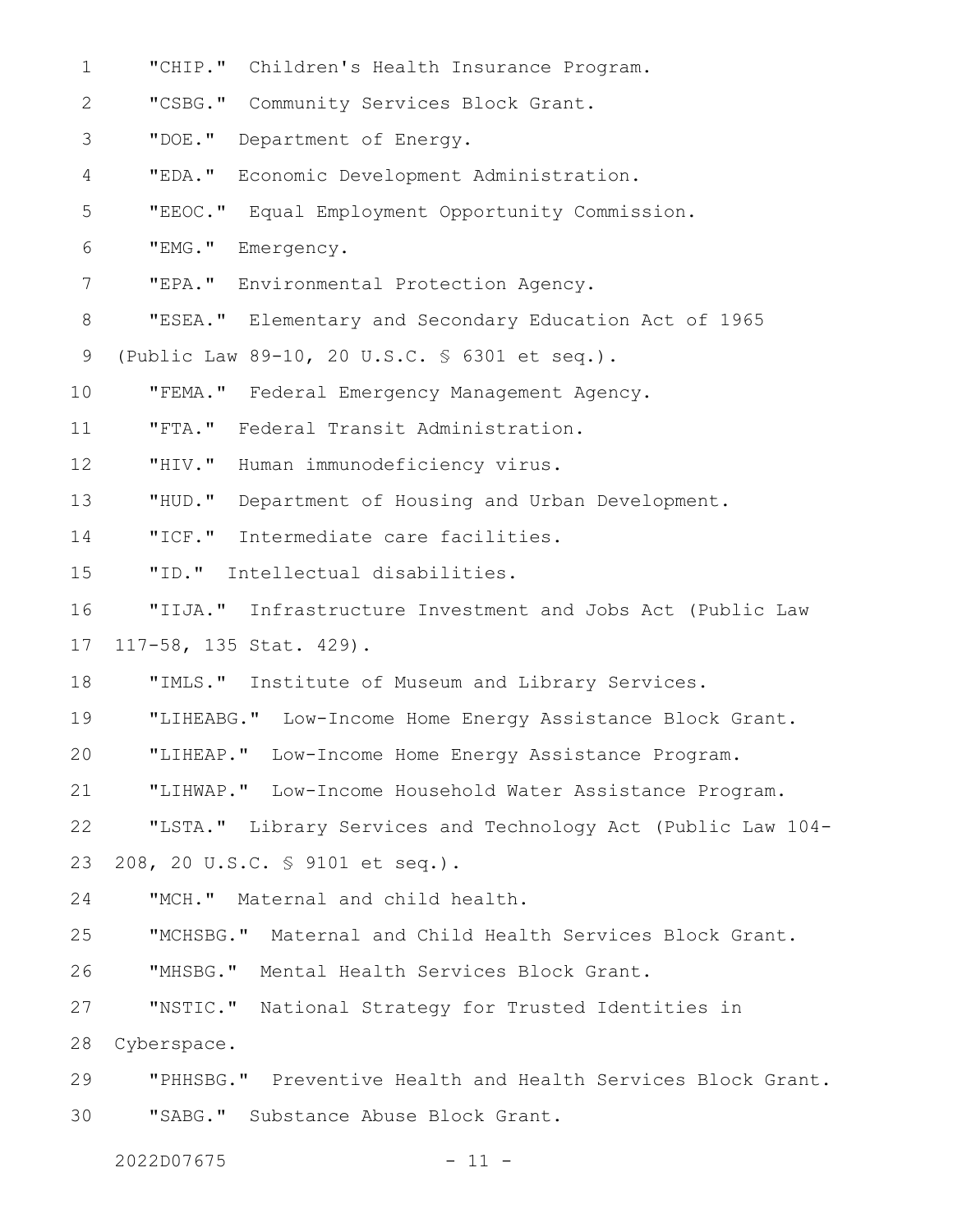"SCDBG." Small Communities Development Block Grant. 1

"SNAP." Supplemental Nutrition Assistance Project. 2

"SSBG." Social Services Block Grant. 3

"STEP." State Trade and Export Promotion. 4

"TANFBG." Temporary Assistance for Needy Families Block Grant. 5 6

"TB." Tuberculosis. 7

"TEA-21." Transportation Equity Act for the 21st Century (Public Law 105-178, 112 Stat. 107). 8 9

"TEFAP." Temporary Emergency Food Assistance Program. 10

"VA." Veterans' Administration. 11

"VOCA." Victims of Crime Act of 1984 (Public Law 98-473, 42 U.S.C. § 10601 et seq.). 12 13

"WIC." Women, Infants and Children Program. 14

"WIOA." Workforce Innovation and Opportunity Act (Public Law 113-128, 128 Stat. 1425). 15 16

Section 104. State appropriations. 17

(a) General Fund.--Except as provided in Part LI, the sums specified in this act, or as much thereof as may be necessary, are specifically appropriated from the General Fund to agencies of the Executive, Legislative and Judicial Departments of the Commonwealth for the payment of salaries, wages or other compensation and travel expenses of the duly elected or appointed officers and employees of the Commonwealth, for the payment of fees for contractual services rendered, for the purchase or rental of goods and services, printing, public advertising by or through any medium, equipment, land and buildings and for payment of any other expenses, as provided by law or by this act, necessary for the proper conduct of the duties, functions and activities and for the purposes specified 18 19 20 21 22 23 24 25 26 27 28 29 30

2022D07675 - 12 -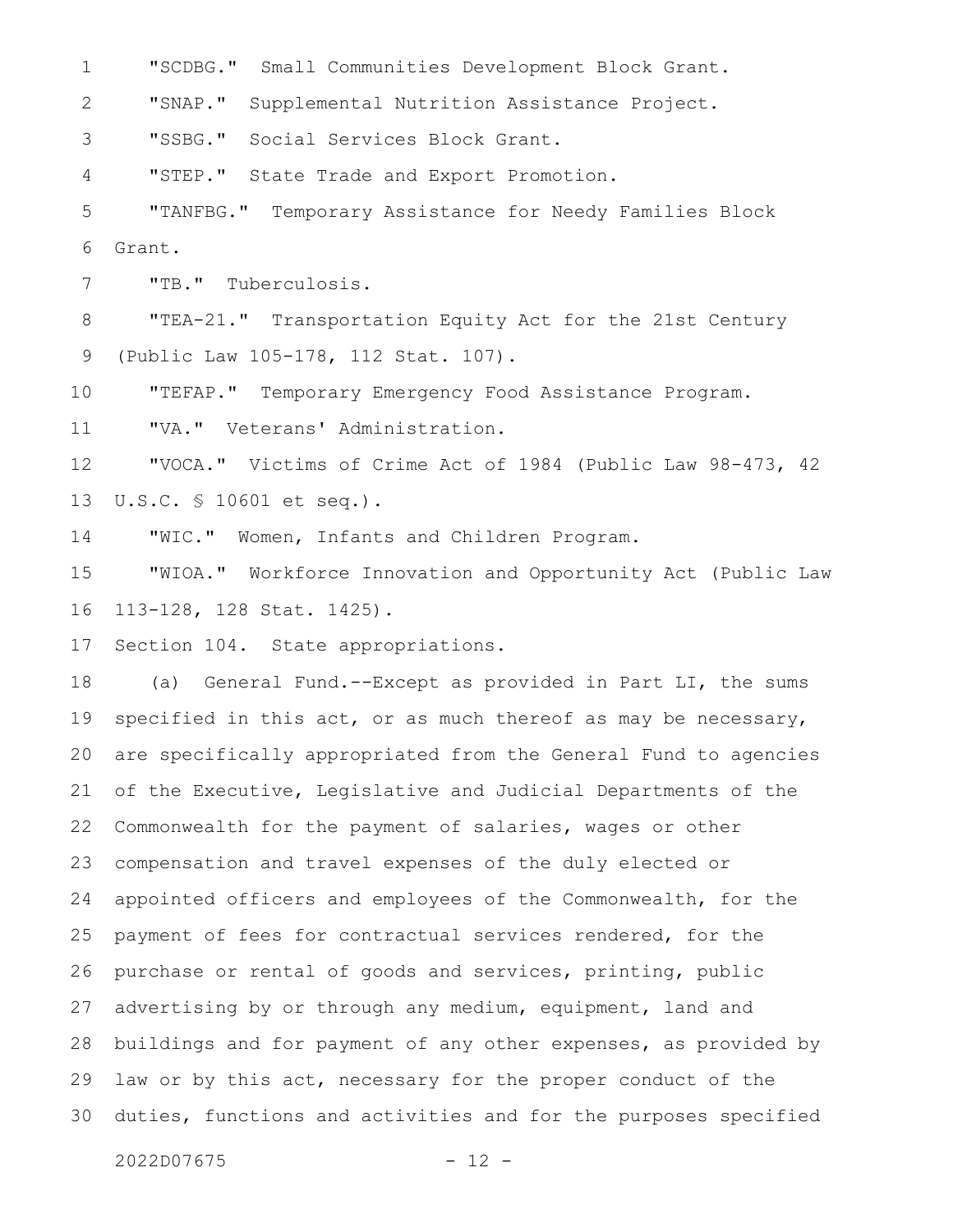in this act for the current fiscal year and for the payment of bills incurred and remaining unpaid at the close of the prior fiscal year. 1 2 3

(b) Special funds and accounts.--Except as provided in Part LI, the sums specified in this act, or as much thereof as may be necessary, are specifically appropriated from the special funds and accounts in the State Treasury to agencies of the Executive and Judicial Departments of the Commonwealth for the payment of salaries, wages or other compensation and travel expenses of the duly appointed officers and employees of the Commonwealth, for the payment of fees for contractual services rendered, for the purchase or rental of goods and services and for payment of any other expenses, as provided by law or by this act, necessary for the proper conduct of the duties, functions and activities and for the purposes specified in this act for the current fiscal year and for the payment of bills incurred and remaining unpaid at the close of the prior fiscal year. 4 5 6 7 8 9 10 11 12 13 14 15 16 17

Section 105. Federal appropriations. 18

Except as otherwise provided in Part LI, the Federal appropriations specified in this act, or as much thereof as may be necessary, are specifically appropriated to the agencies of the Executive Department of the Commonwealth specified in this act for the payment of the expenses of implementing and carrying out the programs specified in this act for the current fiscal year and for the payment of bills incurred and remaining unpaid at the close of the prior fiscal year. Unless otherwise stated, the Federal appropriations include any carryovers from the prior fiscal year. 19 20 21 22 23 24 25 26 27 28

29

30

## PART II

## GENERAL FUND APPROPRIATIONS

2022D07675 - 13 -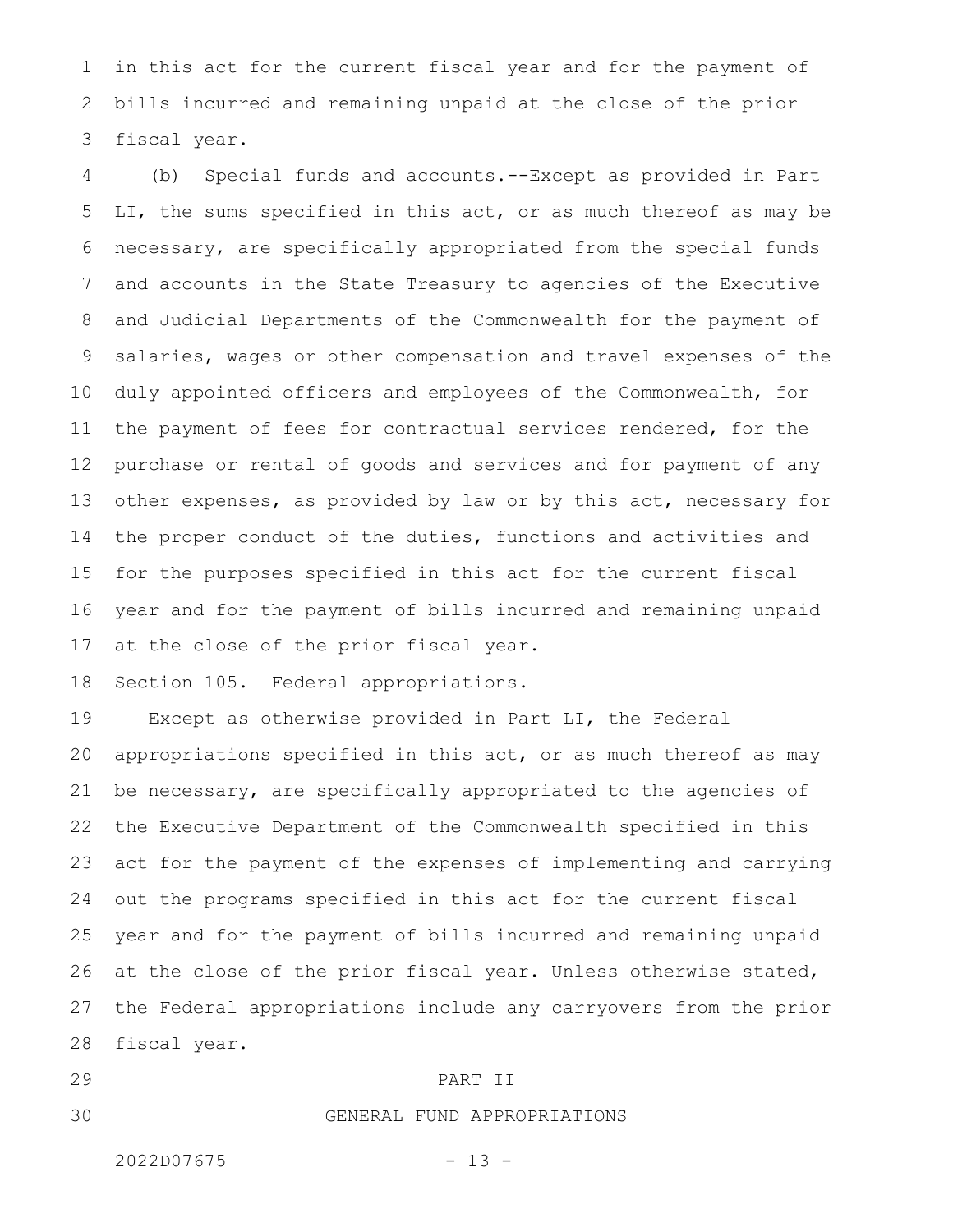| 1               | FOR CURRENT FISCAL YEAR           |         |           |
|-----------------|-----------------------------------|---------|-----------|
| 2               | SUBPART A                         |         |           |
| 3               | EXECUTIVE DEPARTMENT              |         |           |
| 4               | Section 201. Governor.            |         |           |
| 5               | The following amounts are         |         |           |
| 6               | appropriated from the General     |         |           |
| 7               | Fund to the Governor for the      |         |           |
| 8               | current fiscal year:              | Federal | State     |
| 9               | For the Office of the             |         |           |
| 10 <sub>o</sub> | Governor: including the           |         |           |
| 11              | maintenance of the Governor's     |         |           |
| 12 <sup>°</sup> | Home, the expense of              |         |           |
| 13              | entertainment of official quests  |         |           |
| 14              | and members of the General        |         |           |
| 15              | Assembly and the Judiciary,       |         |           |
| 16              | participation in the Governor's   |         |           |
| 17              | Conference, the expenses of the   |         |           |
| 18              | Executive Board and the payment   |         |           |
| 19              | of traveling expenses of persons  |         |           |
|                 | 20 other than employees of the    |         |           |
| 21              | Commonwealth appointed by the     |         |           |
| 22              | Governor to represent or          |         |           |
| 23              | otherwise serve the Commonwealth. |         |           |
| 24              | State appropriation               |         | 7,235,000 |
| 25              | Section 202. Executive Offices.   |         |           |
| 26              | The following amounts are         |         |           |
| 27              | appropriated from the General     |         |           |
| 28              | Fund to the Executive Offices for |         |           |
| 29              | the current fiscal year:          | Federal | State     |
| 30              | For the Office of                 |         |           |
|                 |                                   |         |           |

2022D07675 - 14 -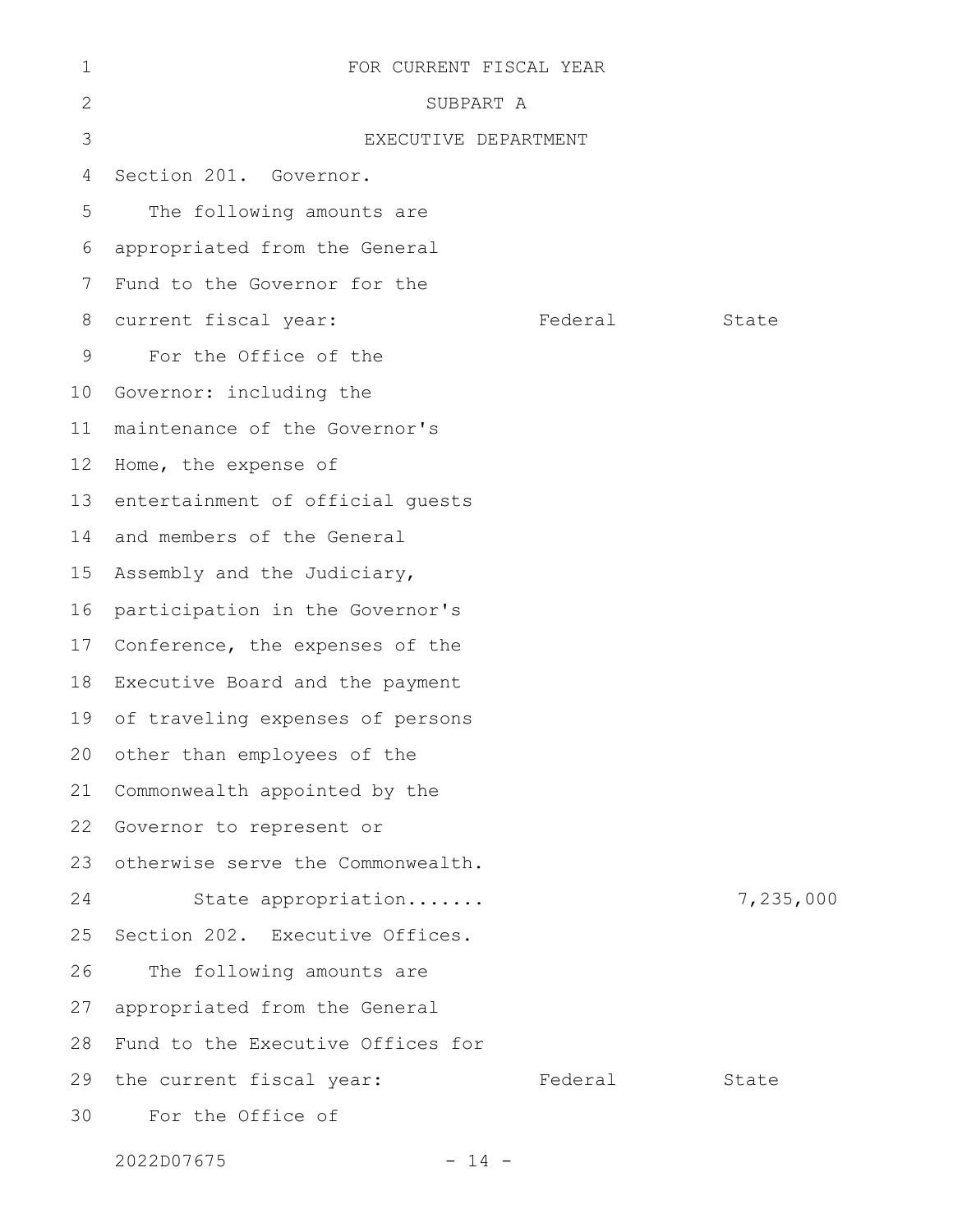Administration. 1

State appropriation....... 11,695,000 The following Federal amounts are appropriated to supplement the sum appropriated for the Executive Offices: (1) "IIJA - State Cybersecurity." Federal appropriation..... 1,071,000 For the Inspector General. State appropriation....... 6,532,000 For transfer to the Nonprofit Security Grant Fund. State appropriation....... 10,000,000 For investigation of welfare fraud activities. State appropriation....... 13,121,000 The following Federal amounts are appropriated to supplement the sum appropriated for investigation of welfare fraud activities: 22 (1) "TANFBG - Program 24 Accountability." Federal appropriation..... 1,500,000 (2) "SNAP - Program Accountability." Federal appropriation..... 7,000,000 (3) "Medical Assistance - 30 Program Accountability." 2 3 4 5 6 7 8 9 10 11 12 13 14 15 16 17 18 19 20 21 23 25 26 27 28 29

2022D07675 - 15 -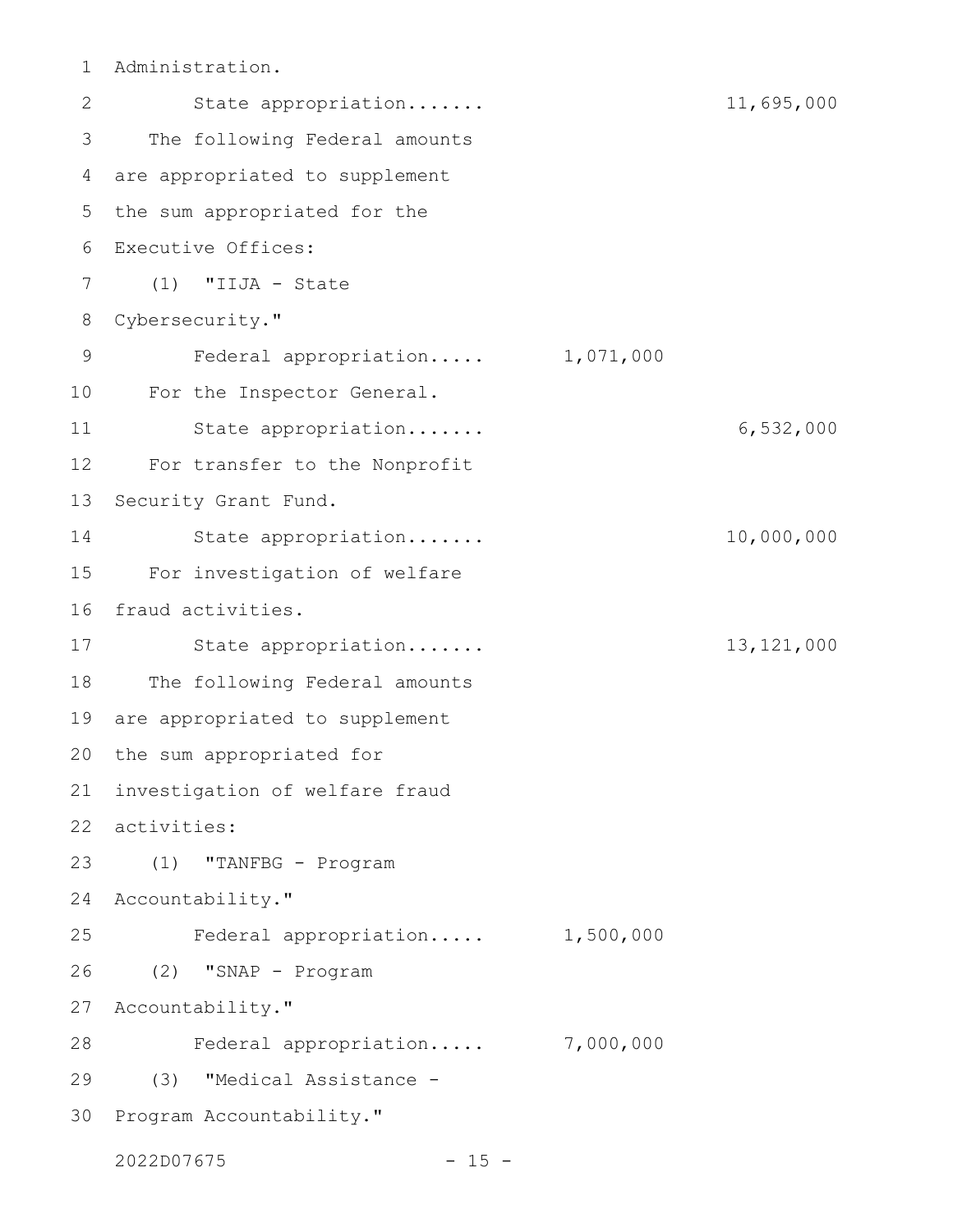Federal appropriation..... 5,500,000 (4) "CCDFBG Subsidized Day 2 Care - Fraud Investigation." 3 Federal appropriation..... 905,000 For the Office of the Budget. State appropriation....... 19,453,000 For the Office of General Counsel. State appropriation....... 6,077,000 For the Pennsylvania Human 10 11 Relations Commission. State appropriation....... 10,390,000 13 The following Federal amounts 14 are appropriated to supplement 15 the sum appropriated for the 16 Pennsylvania Human Relations Commission: 17 (1) "EEOC - Special Project 18 19 Grant." Federal appropriation..... 900,000 (2) "HUD - Special Project 21 Grant." Federal appropriation..... 500,000 For the Council on the Arts. 24 State appropriation....... 952,000 The following Federal amounts are appropriated to supplement 28 the sum appropriated for the 29 Council on the Arts: (1) "National Endowment for 302022D07675 - 16 - 1 4 5 6 7 8 9 12 20 22 23 25 26 27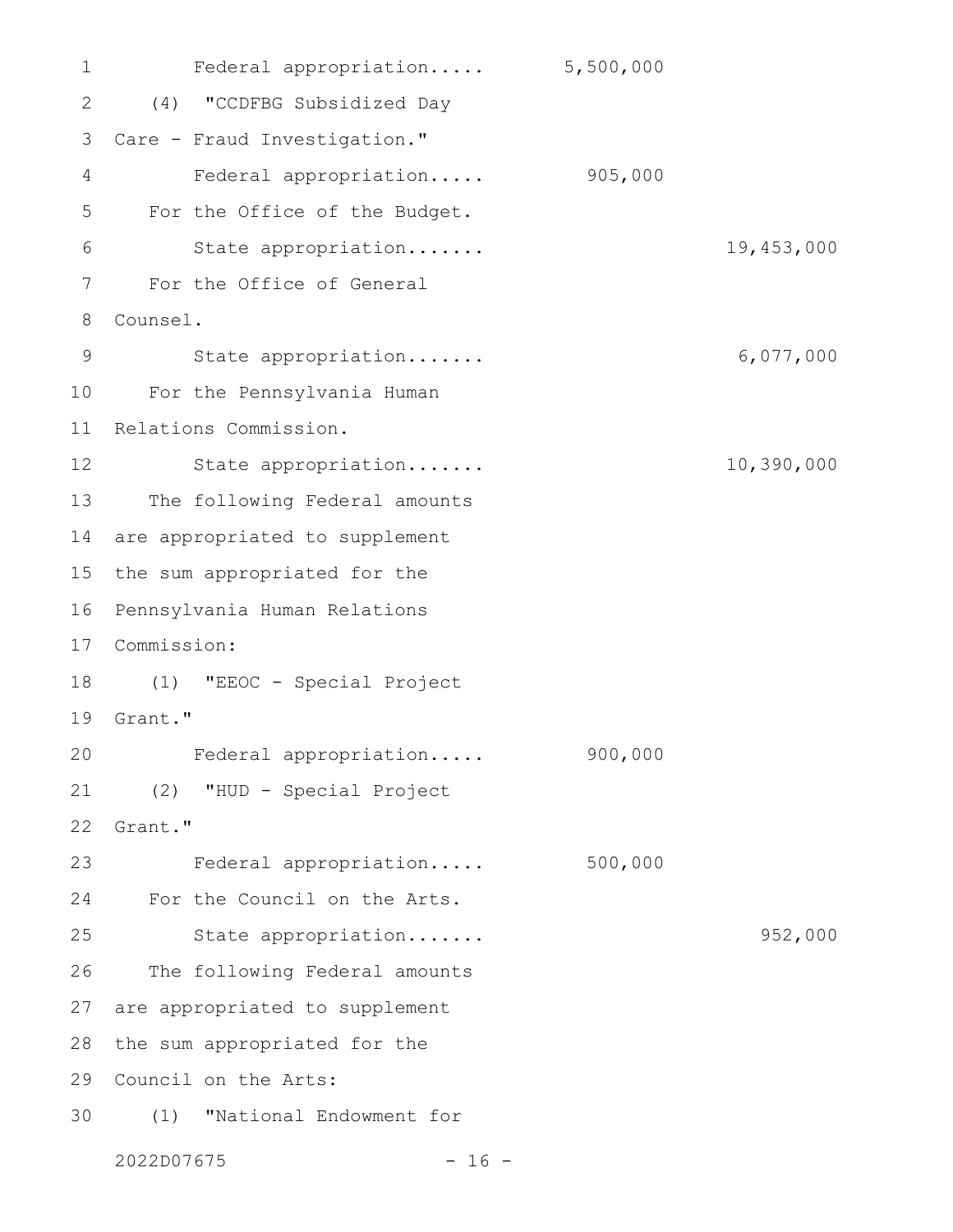1 the Arts - Administration." Federal appropriation..... 1,066,000 For the Juvenile Court Judges' 3 Commission. 4 State appropriation....... 3,596,000 For the Pennsylvania 6 Commission on Crime and 7 8 Delinquency. State appropriation....... 14,232,000 10 The following Federal amounts 11 are appropriated to supplement 12 the sum appropriated for the 13 Pennsylvania Commission on Crime 14 and Delinquency: (1) "Plan for Juvenile 15 16 Justice." Federal appropriation..... 170,000 (2) "Justice Assistance 18 19 Grants." Federal appropriation..... 11,500,000 (3) "Justice Assistance 21 22 Grants - Administration." Federal appropriation..... 1,000,000 23 (4) "Statistical Analysis 24 25 Center." Federal appropriation..... 400,000 (5) "Criminal Identification 27 28 Technology." Federal appropriation..... 10,500,000 (6) "Crime Victims' 302 5 9 17 20 26 29

2022D07675 - 17 -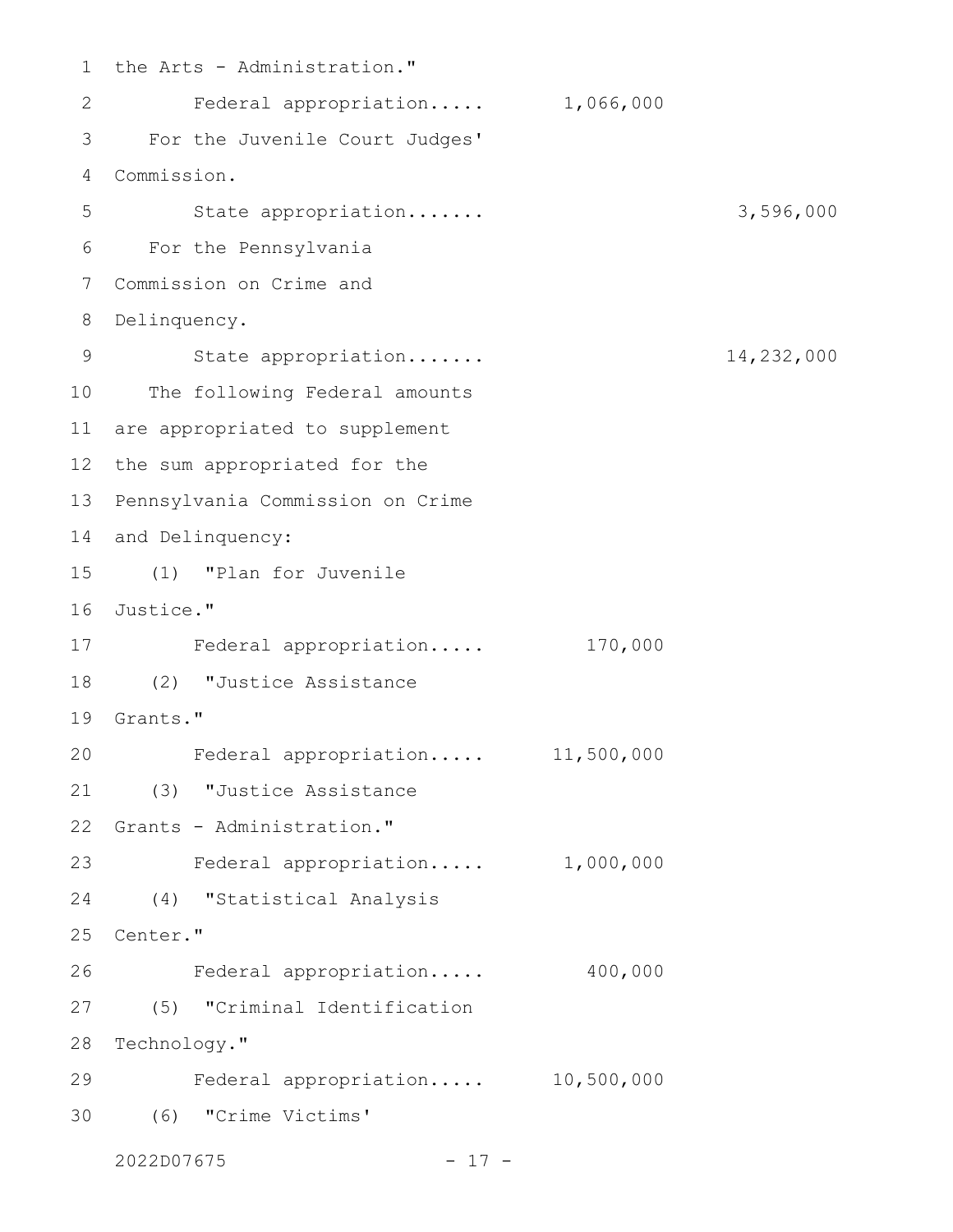1 Compensation Services." Federal appropriation..... 8,500,000 (7) "Crime Victims' 3 Assistance (VOCA)." 4 Federal appropriation..... 120,000,000 (8) "Violence Against Women 6 7 Formula Grant Program." Federal appropriation..... 7,000,000 (9) "Violence Against Women 9 Formula Grant Program - 10 11 Administration." 12 Federal appropriation..... 600,000 (10) "Residential Substance 13 14 Abuse Treatment Program." Federal appropriation..... 2,000,000 (11) "Crime Victims' 16 Assistance (VOCA) - 17 18 Administration/Operations." Federal appropriation..... 5,000,000 19 (12) "Juvenile Justice and 20 21 Delinquency Prevention." Federal appropriation..... 3,000,000 22 (13) "Assault Services 23 24 Program." Federal appropriation..... 1,500,000 (14) (Reserved). 26 (15) "Project Safe 27 28 Neighborhoods." Federal appropriation..... 1,000,000 29 (16) "Forensic Science 302 5 8 15 25

2022D07675 - 18 -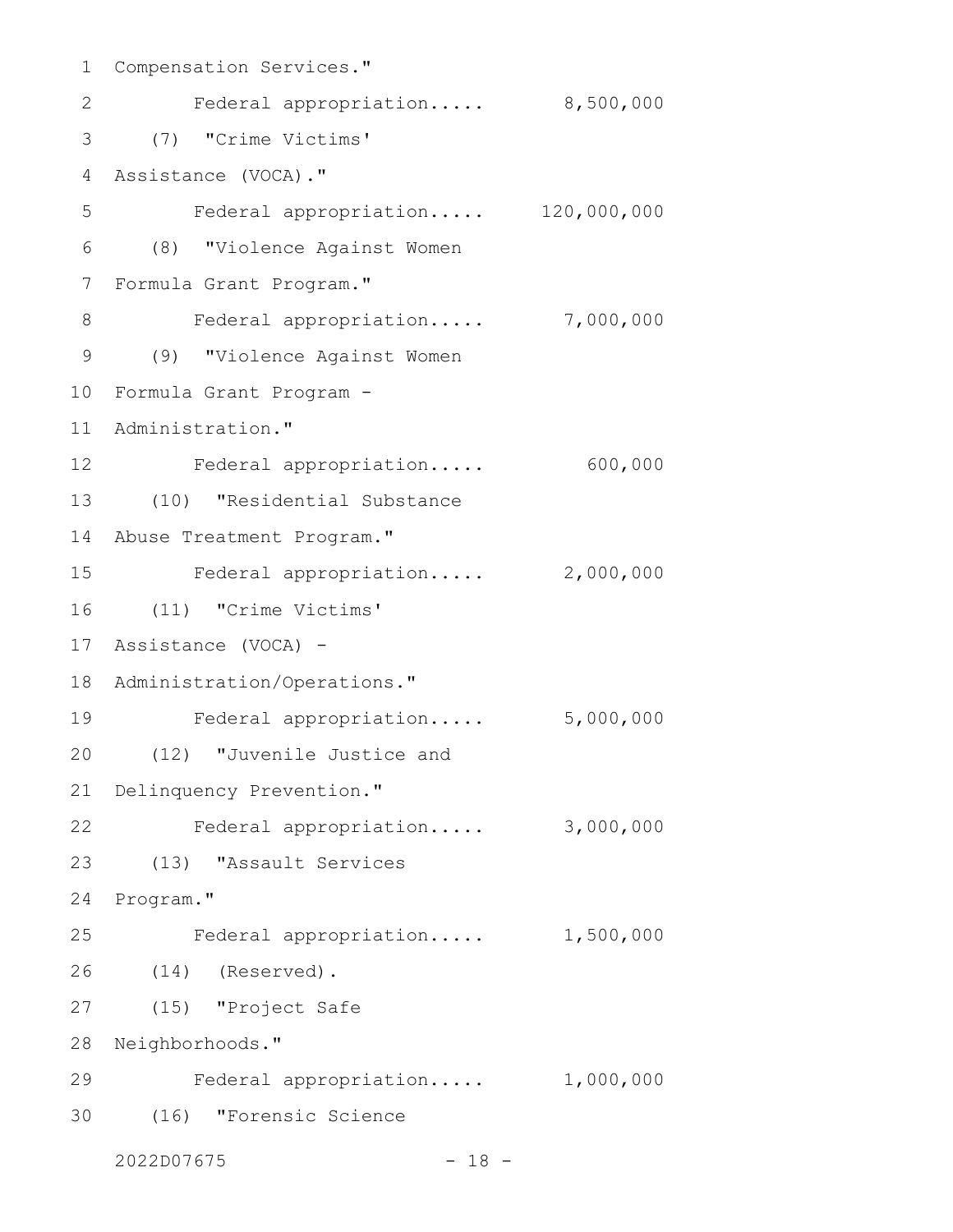1 Program."

| $\mathbf{2}$  | Federal appropriation         | 1,500,000 |
|---------------|-------------------------------|-----------|
| 3             | (17) "Adam Walsh              |           |
| 4             | Implementation Support."      |           |
| 5             | Federal appropriation         | 1,000,000 |
| 6             | $(18)$ (Reserved).            |           |
| 7             | (19) "Byrne Competitive       |           |
| 8             | Program."                     |           |
| $\mathcal{G}$ | Federal appropriation         | 450,000   |
| 10            | (20) "Comprehensive Opioid    |           |
| 11            | Abuse Site-Based Program."    |           |
| 12            | Federal appropriation         | 5,000,000 |
| 13            | (21) "Pennsylvania NCS-X      |           |
| 14            | Implementation."              |           |
| 15            | Federal appropriation         | 250,000   |
| 16            | (22) "Body-worn Camera Policy |           |
| 17            | and Implementation."          |           |
| 18            | Federal appropriation         | 2,000,000 |
| 19            | (23) "Stop School Violence."  |           |
| 20            | Federal appropriation         | 600,000   |
| 21            | (24) "Prosecutor and Defender |           |
| 22            | Incentives."                  |           |
| 23            | Federal appropriation         | 180,000   |
| 24            | (25) "State Delinquency       |           |
| 25            | Prevention Programs."         |           |
| 26            | Federal appropriation         | 200,000   |
| 27            | (26) "Prosecuting Cold Cases  |           |
| 28            | Using DNA."                   |           |
| 29            | Federal appropriation         | 446,000   |
| 30            | (27) "Targeted Violence and   |           |
|               | 2022D07675<br>$-19 -$         |           |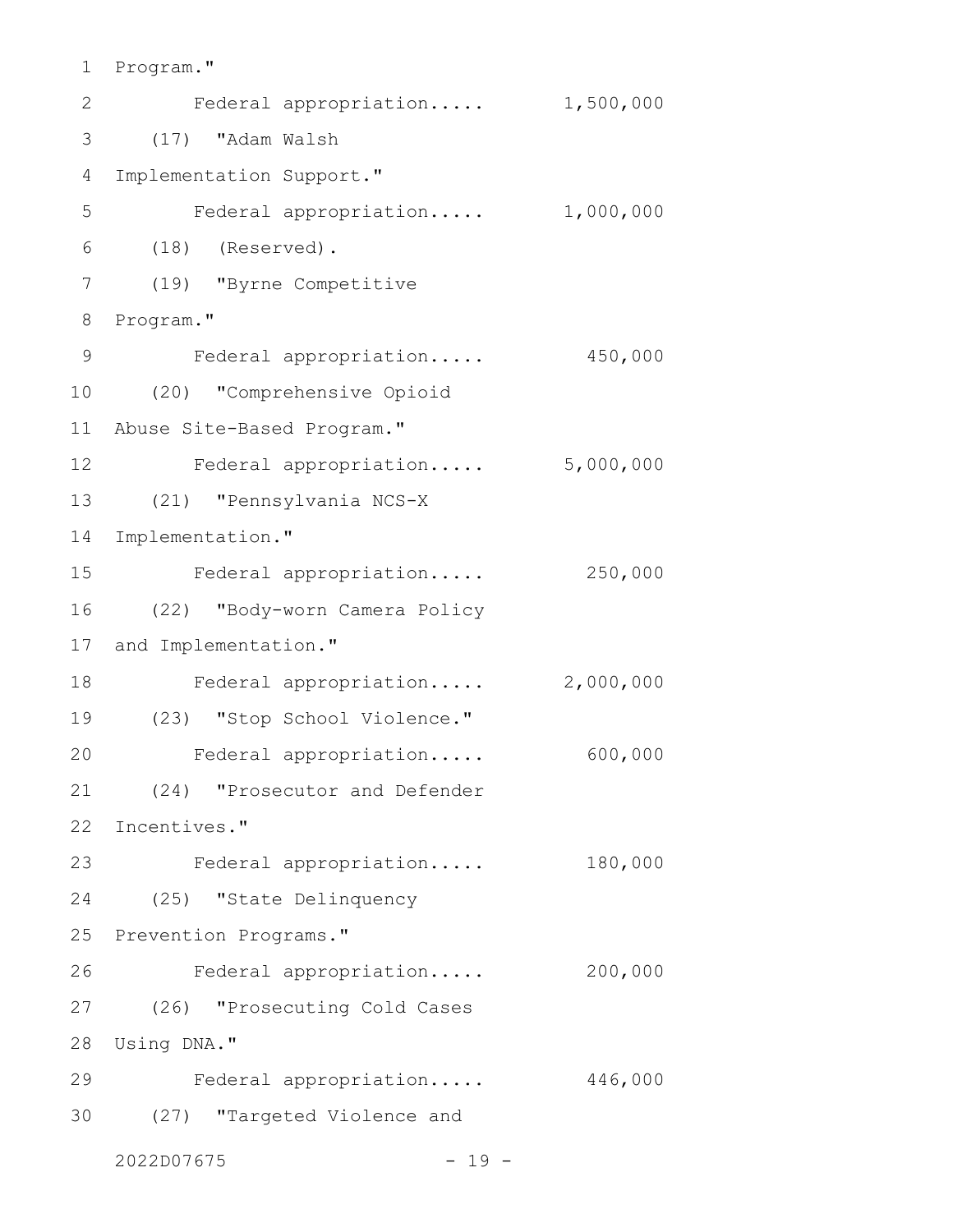1 Terrorism Prevention." Federal appropriation..... 500,000 (28) "NICS Act Record 3 Improvement Program (NARIP)." Federal appropriation..... 987,000 For Office of Safe Schools 6 Advocate. 7 State appropriation....... 379,000 For improvement of adult 9 10 probation services. State appropriation....... 16,222,000 For victims of juvenile 12 offenders. 13 State appropriation....... 1,300,000 For violence and delinquency 15 16 prevention programs. State appropriation....... 4,033,000 For violence intervention and 18 19 prevention. State appropriation....... 35,000,000 For county intermediate 21 22 punishment. 23 State appropriation....... 18,167,000 For juvenile probation 24 25 services. State appropriation....... 18,945,000 27 For grants to the arts. 28 State appropriation....... 9,590,000 For law enforcement 29 activities. 302 4 5 8 11 14 17 20 26

2022D07675 - 20 -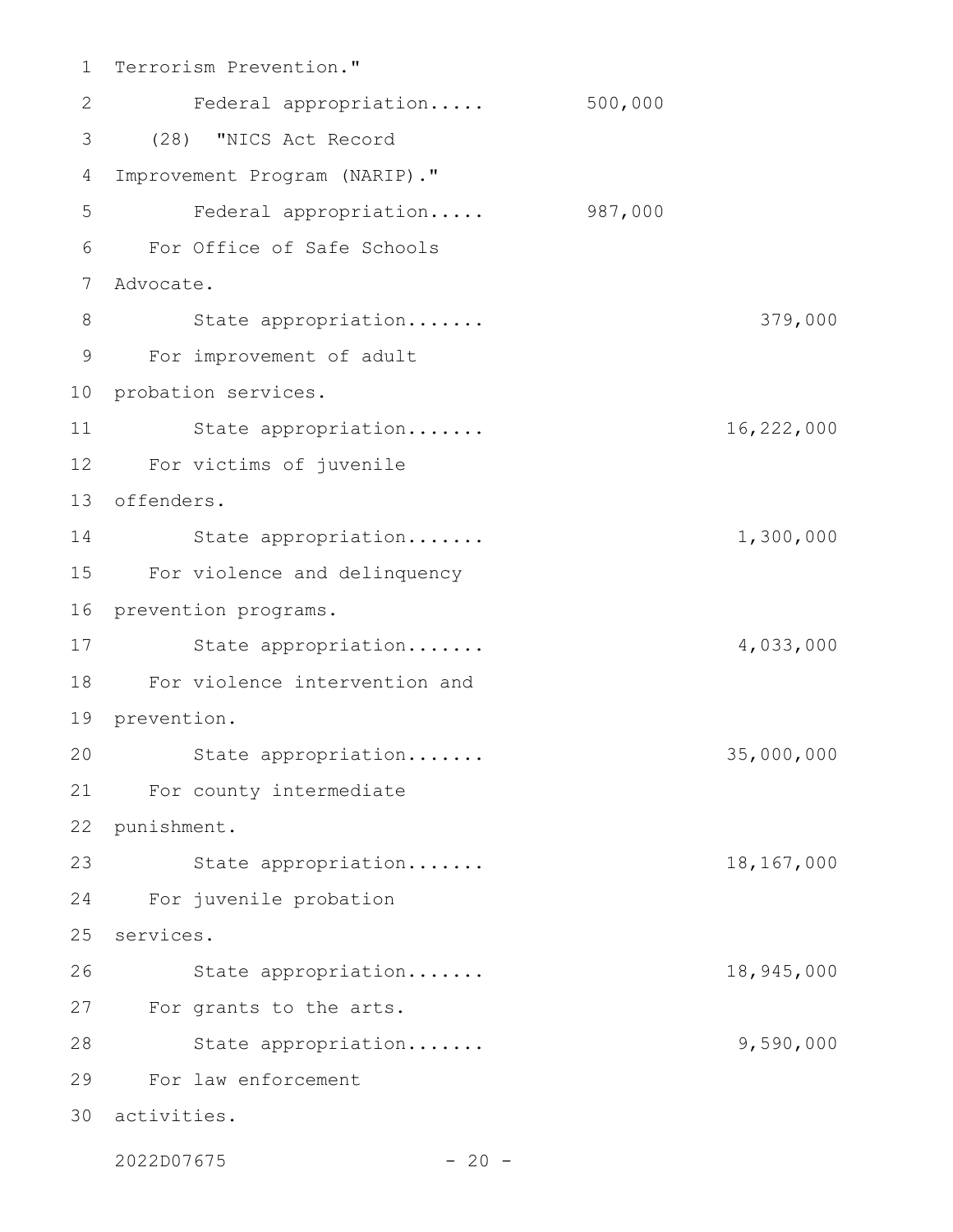State appropriation....... 3,000,000 2 Section 203. Lieutenant Governor. The following amounts are appropriated from the General 5 Fund to the Lieutenant Governor 6 for the current fiscal year: Federal State For the Office of the Lieutenant Governor. State appropriation....... 1,124,000 10 Section 204. Attorney General. The following amounts are appropriated from the General Fund to the Attorney General for 14 the current fiscal year: Tederal State For general government operations of the Office of Attorney General. State appropriation....... 52,408,000 The following Federal amounts are appropriated to supplement the sum appropriated for general government operations: (1) "State Medicaid Fraud 24 Control Units." Federal appropriation..... 9,134,000 For drug law enforcement. State appropriation....... 53,983,000 The following Federal amounts 29 are appropriated to supplement 30 the sum appropriated for drug law  $2022D07675$  - 21 -1 3 4 7 8 9 11 12 13 15 16 17 18 19 20 21 22 23 25 26 27 28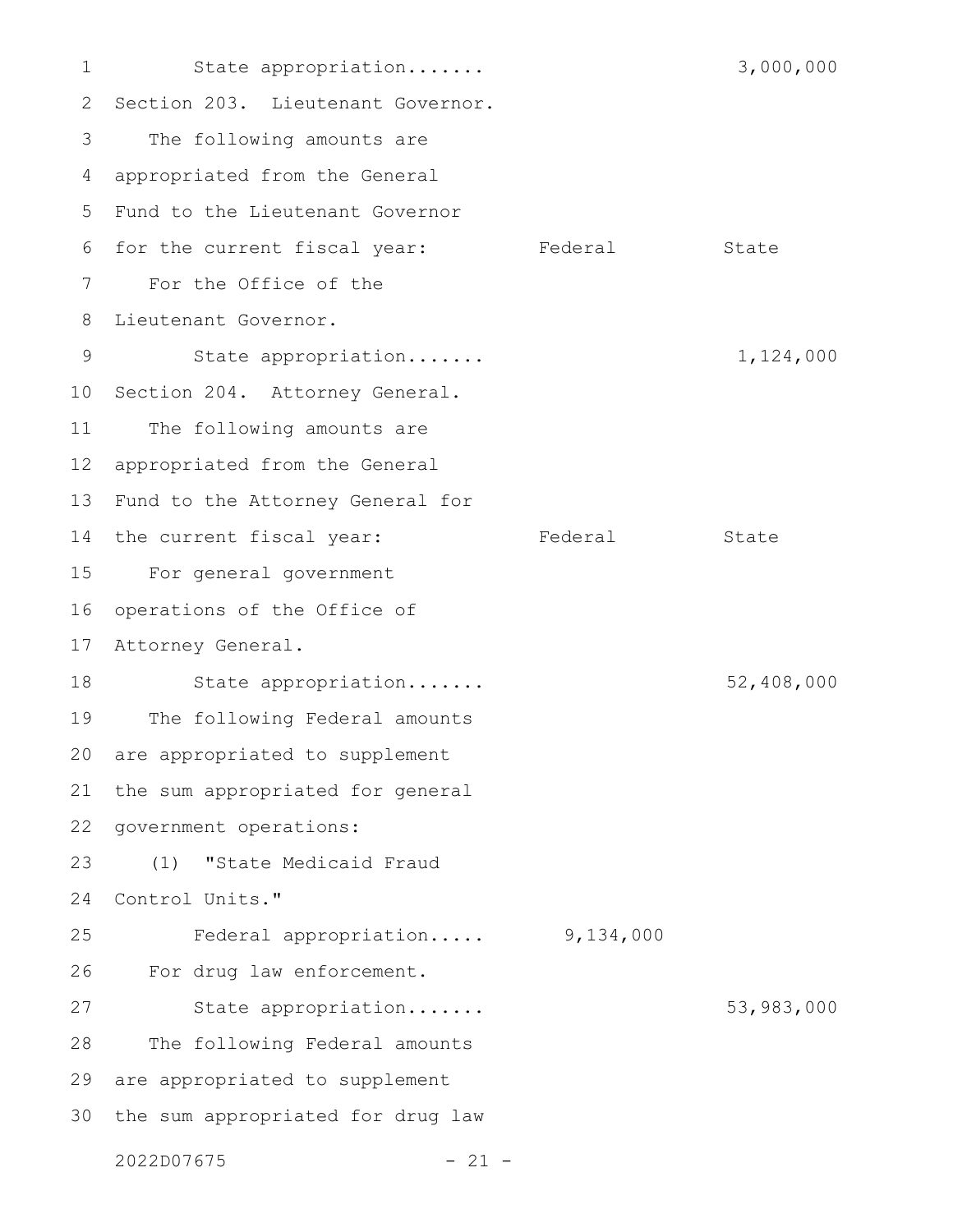enforcement: (1) "High Intensity Drug 2 3 Trafficking Areas." Federal appropriation..... 5,700,000 5 For a joint local-State 6 firearm task force in a city of 7 the first class. State appropriation....... 7,705,000 For witness relocation 9 10 programs. State appropriation....... 1,215,000 For Child Predator Interception Unit. 13 State appropriation....... 6,630,000 For tobacco law enforcement. State appropriation....... 1,431,000 For trials resulting from 17 indictments by multicounty grand 19 juries. State appropriation....... 200,000 21 For school safety. State appropriation....... 1,822,000 Section 205. Auditor General. The following amounts are appropriated from the General Fund to the Auditor General for 27 the current fiscal year: Tederal State 28 For the Department of the 29 Auditor General for postauditing, 30 annually, periodically or  $2022D07675$  - 22 -1 4 8 11 12 14 15 16 18 20 22 23 24 25 26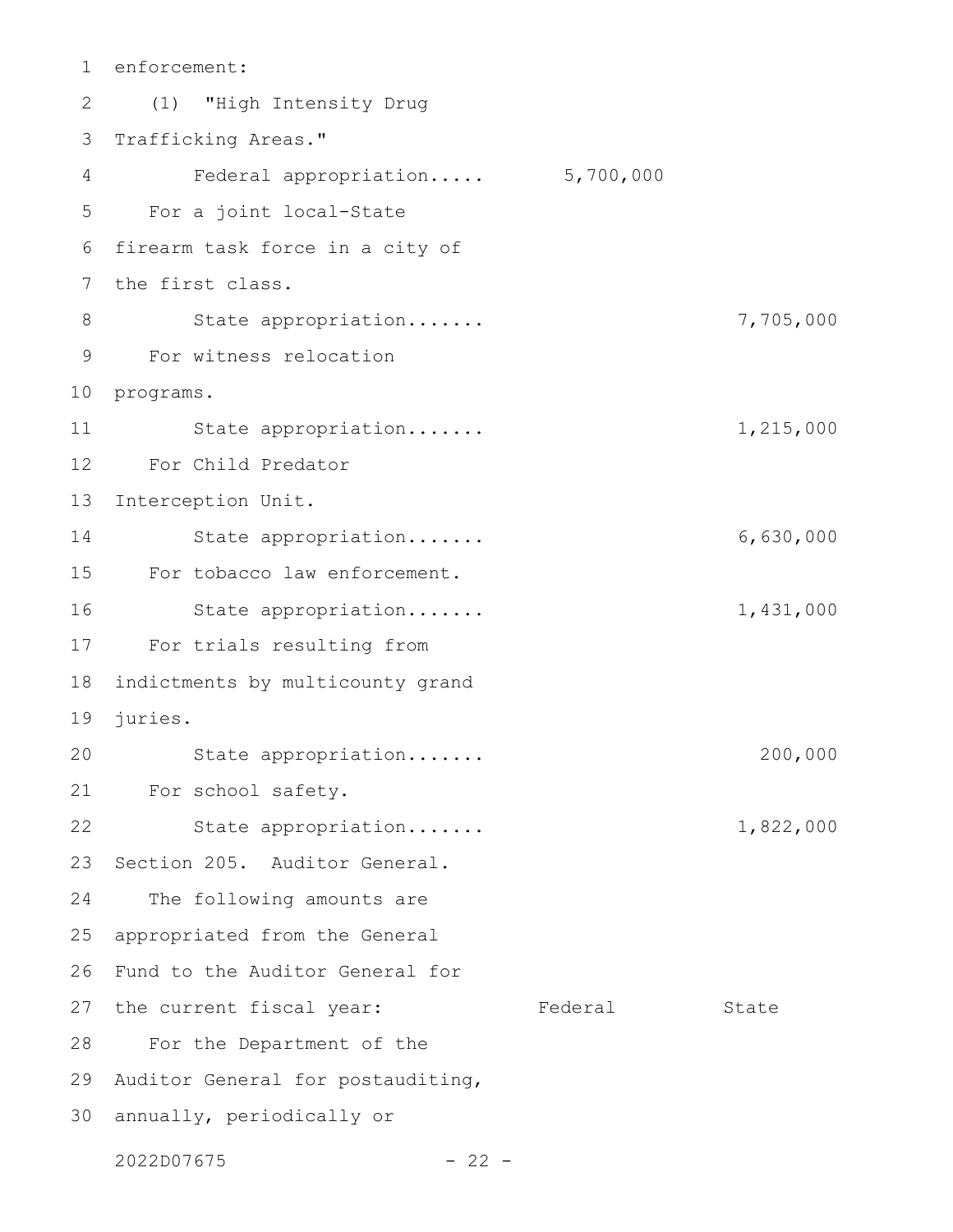specially, the affairs of any department, board or commission which is supported out of the General Fund, district justices, other fining offices, volunteer firemen's relief association funds and the offices of Statewide elected officials and for the proper auditing of appropriations for or relating to public assistance, including any Federal sums supplementing such appropriations. State appropriation....... 41,926,000 For the Board of Claims. State appropriation....... 1,768,000 For security and other expenses - outgoing Governor. State appropriation....... 100,000 For transition - Governor. State appropriation....... 175,000 Section 206. Treasury Department. The following amounts are appropriated from the General Fund to the Treasury Department for the current fiscal year: Federal State For general government operations of the Treasury Department, including the administration of Article XIII.1 1 2 3 4 5 6 7 8 9 10 11 12 13 14 15 16 17 18 19 20 21 22 23 24 25 26 27 28 29 30

 $2022D07675$  - 23 -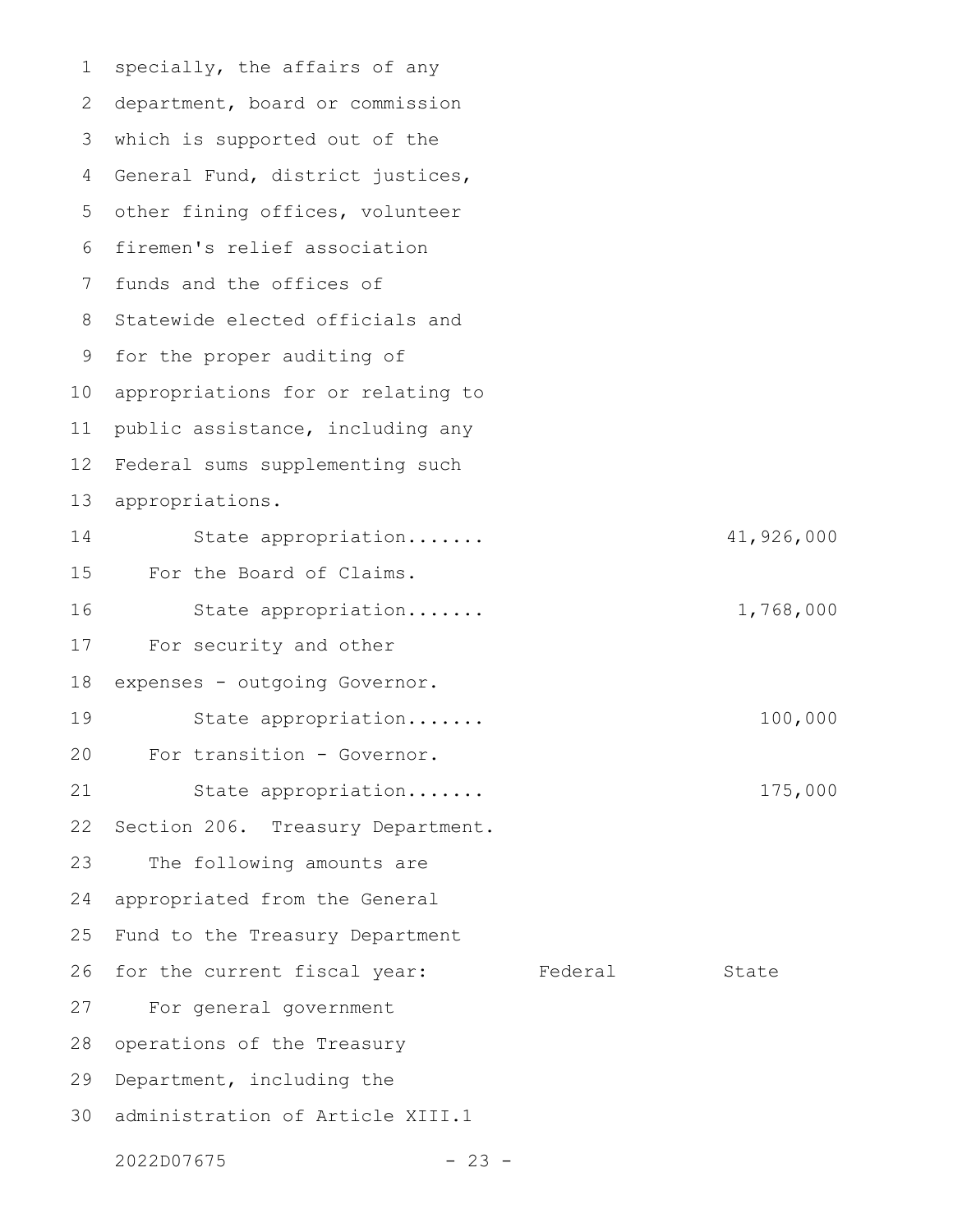of the act of April 9, 1929 (P.L.343, No.176), known as The Fiscal Code. 3 State appropriation....... 39,480,000 For the Board of Finance and Revenue. State appropriation....... 3,275,000 For divestiture reimbursement. State appropriation....... 15,000 For the payment of the Commonwealth's portion of the expenses of various councils, commissions, conferences, boards, associations, coalitions and institutes which are multistate organizations of which the Commonwealth has been a member for at least one year and which membership enables the Commonwealth government to represent the citizens of Pennsylvania, such organizations being designed to promote or protect the member states' interests, or which promote governmental financial excellence or accountability. State appropriation....... 1,195,000 For publishing statements of the General Fund and other funds 1 2 4 5 6 7 8 9 10 11 12 13 14 15 16 17 18 19 20 21 22 23 24 25 26 27 28 29 30

 $2022D07675$  - 24 -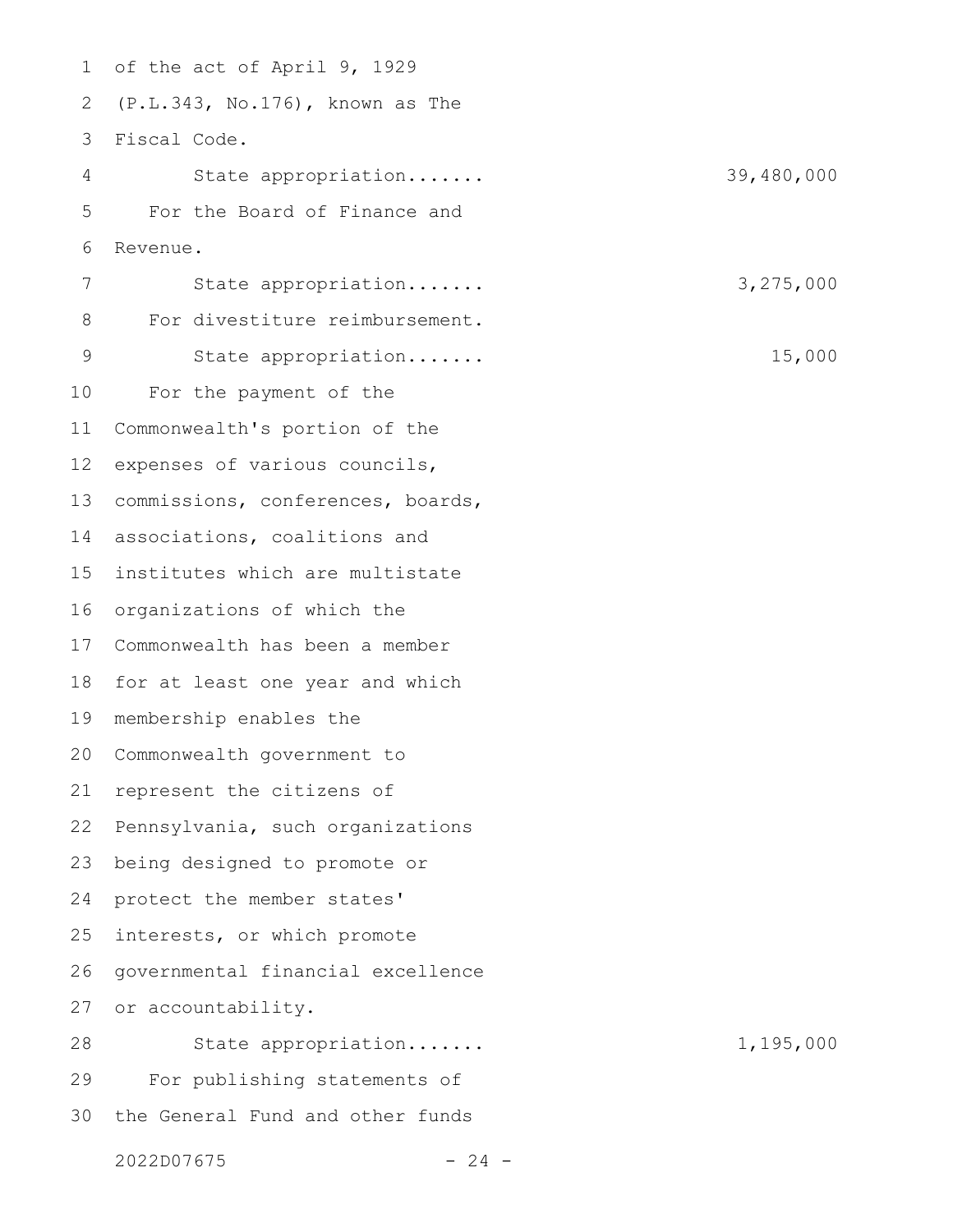of the Commonwealth. State appropriation....... 5,000 For transfer to the ABLE Savings Program Fund, for administration of the Pennsylvania ABLE Savings Program. State appropriation....... 900,000 For information technology cyber security. State appropriation....... 1,000,000 For payment of law enforcement and emergency response personnel death benefits. State appropriation....... 3,330,000 For compensation of the Commonwealth's loan and transfer agent for services and expenses in connection with the registration, transfer and payment of interest on bonds of the Commonwealth and other services required to be performed by the loan and transfer agent. State appropriation....... 40,000 For general obligation debt service or to pay all arbitrage rebates to the Federal Government required under section 148 of the Internal Revenue Code of 1986 1 2 3 4 5 6 7 8 9 10 11 12 13 14 15 16 17 18 19 20 21 22 23 24 25 26 27 28 29 30

2022D07675 - 25 -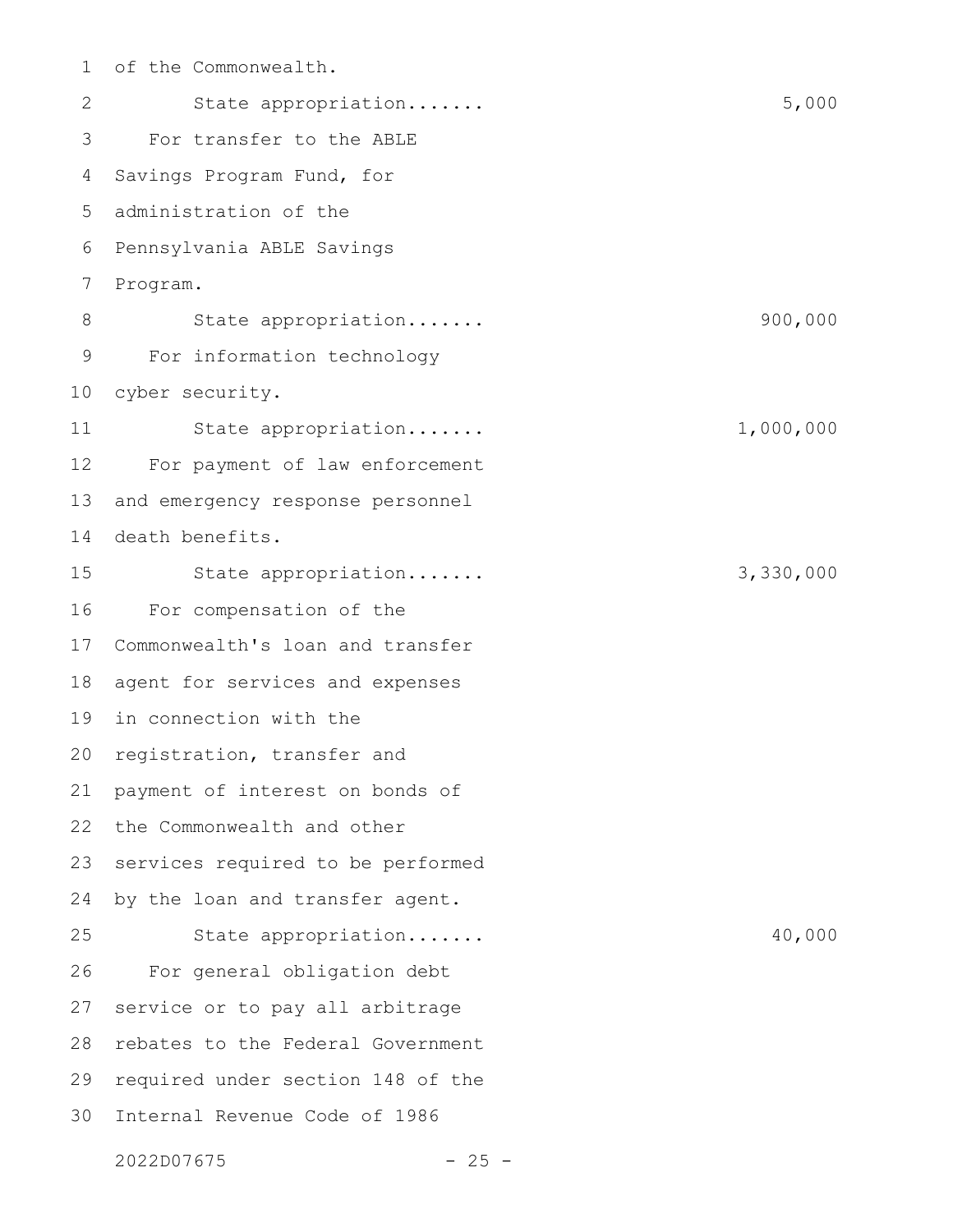(Public Law 99-514, 26 U.S.C. § 1 148). 2 3 State appropriation...... 1,206,000,000 Section 207. Department of Aging. 5 The following amounts are appropriated from the General 6 7 Fund to the Department of Aging 8 for the current fiscal year: Federal State 9 The following Federal amounts 10 are appropriated to supplement 11 the sum appropriated for aging services: 12 (1) "Programs for the Aging - 13 14 Title III - Administration." Federal appropriation..... 1,781,000 (2) "Programs for the Aging - 16 Title V - Administration." Federal appropriation..... 127,000 (3) "Medical Assistance - 19 20 Administration." Federal appropriation..... 888,000 (4) "Programs for the Aging - 22 Title VII - Administration." Federal appropriation..... 352,000 (5) "Programs for the Aging - Title III." Federal appropriation..... 52,000,000 (6) "Programs for the Aging - 28 29 Nutrition." Federal appropriation..... 10,000,000 4 15 17 18 21 23 24 25 26 27 30

 $2022D07675$  - 26 -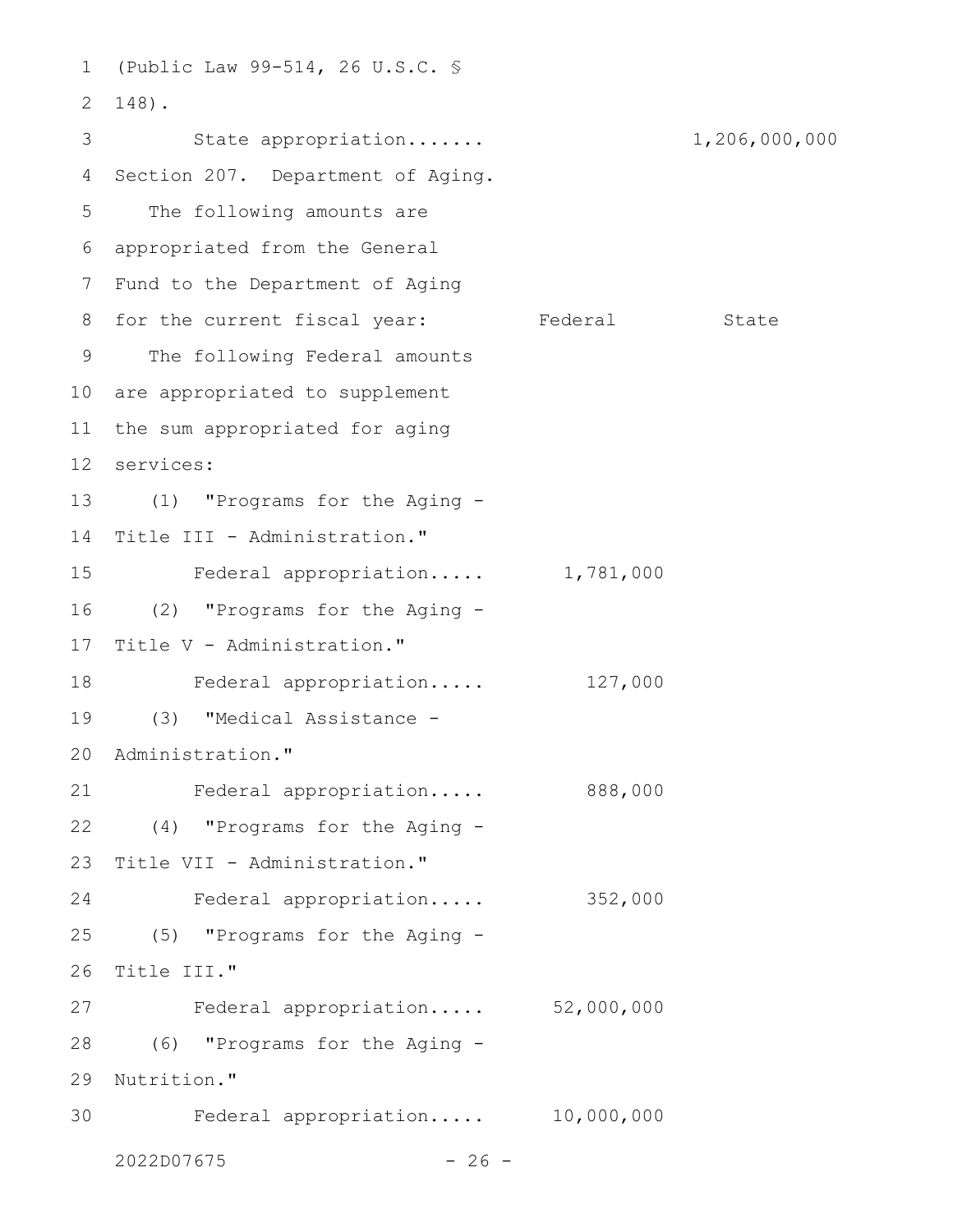(7) "Programs for the Aging - 1 2 Title V - Employment." Federal appropriation..... 8,000,000 (8) "Programs for the Aging - 4 5 Title VII - Elder Rights 6 Protection." Federal appropriation..... 7,800,000 (9) (Reserved). 8 (10) "Medical Assistance - 9 10 Support." Federal appropriation..... 9,000,000 (11) "Medical Assistance - 12 13 Nursing Home Transition 14 Administration." Federal appropriation..... 700,000 (12) "Programs for the Aging 16 17 - Title III - Caregiver Support." Federal appropriation..... 10,000,000 (13) "Pre-Admission 19 Assessment." 20 Federal appropriation..... 4,000,000 (14) "Chronic Disease Self-22 Management Education." Federal appropriation..... 271,000 25 Section 208. Department of Agriculture. 26 The following amounts are 27 appropriated from the General 28 Fund to the Department of 29 Agriculture for the current Federal State 3 7 11 15 18 21 23 24 30 fiscal year:

 $2022D07675$  - 27 -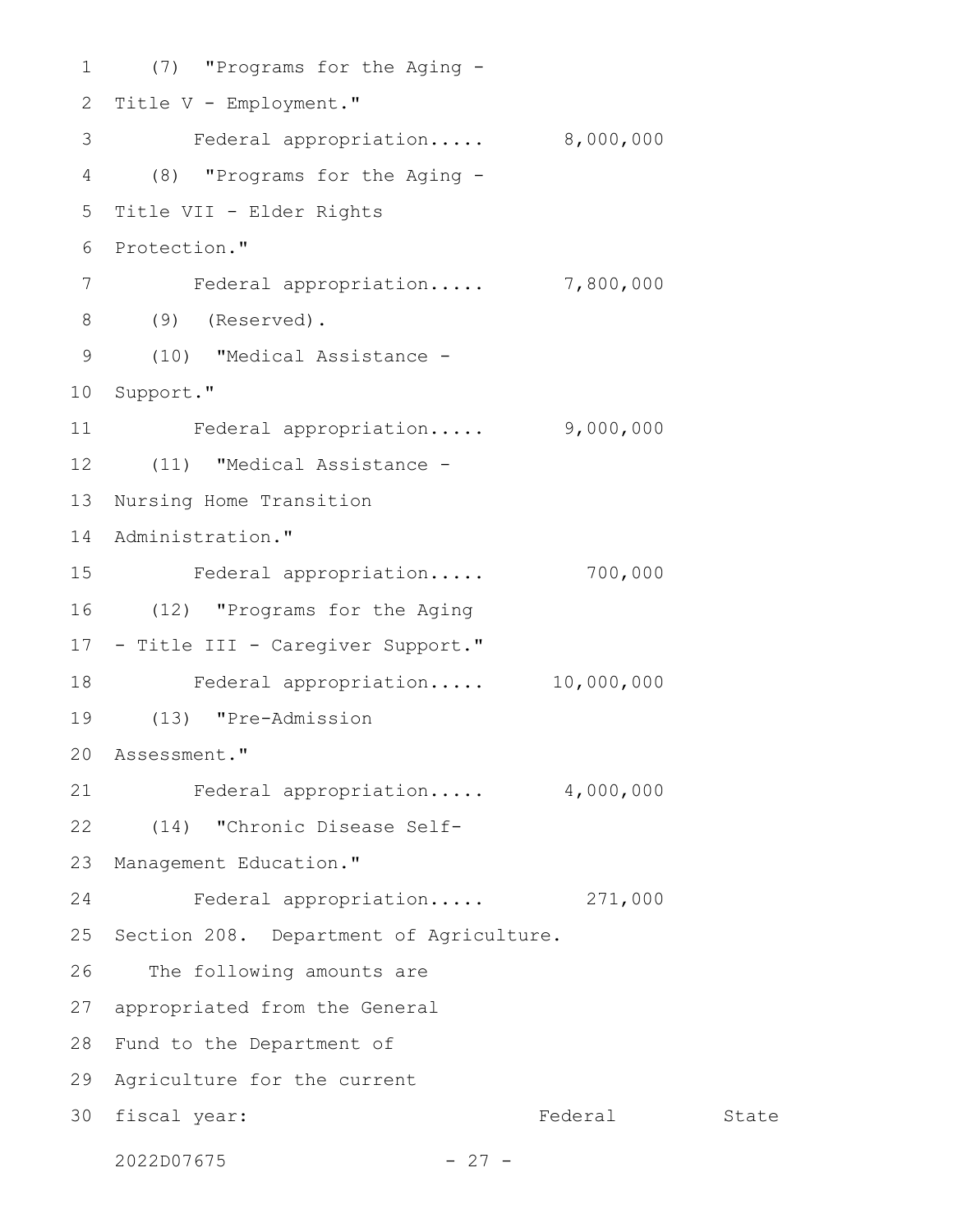For general government 1 2 operations of the Department of Agriculture. 3 State appropriation....... 38,808,000 For transfer to the Dog Law 5 Restricted Account for 6 administration. 7 State appropriation....... 3,000,000 9 The following Federal amounts 10 are appropriated to supplement 11 the sum appropriated for general 12 government operations: (1) "Pennsylvania Plant Pest 13 14 Detection System." Federal appropriation..... 1,300,000 (2) "Poultry Grading 16 17 Service." 18 Federal appropriation..... 100,000 (3) "Medicated Feed Mill 19 20 Inspection." Federal appropriation..... 200,000 (4) "National School Lunch 22 23 Administration." Federal appropriation..... 1,700,000 (5) "Emergency Food 25 26 Assistance." Federal appropriation..... 11,500,000 28 In addition to the specific 29 amounts appropriated in this act, all other money received from the 30 $2022D07675$  - 28 -4 8 15 21 24 27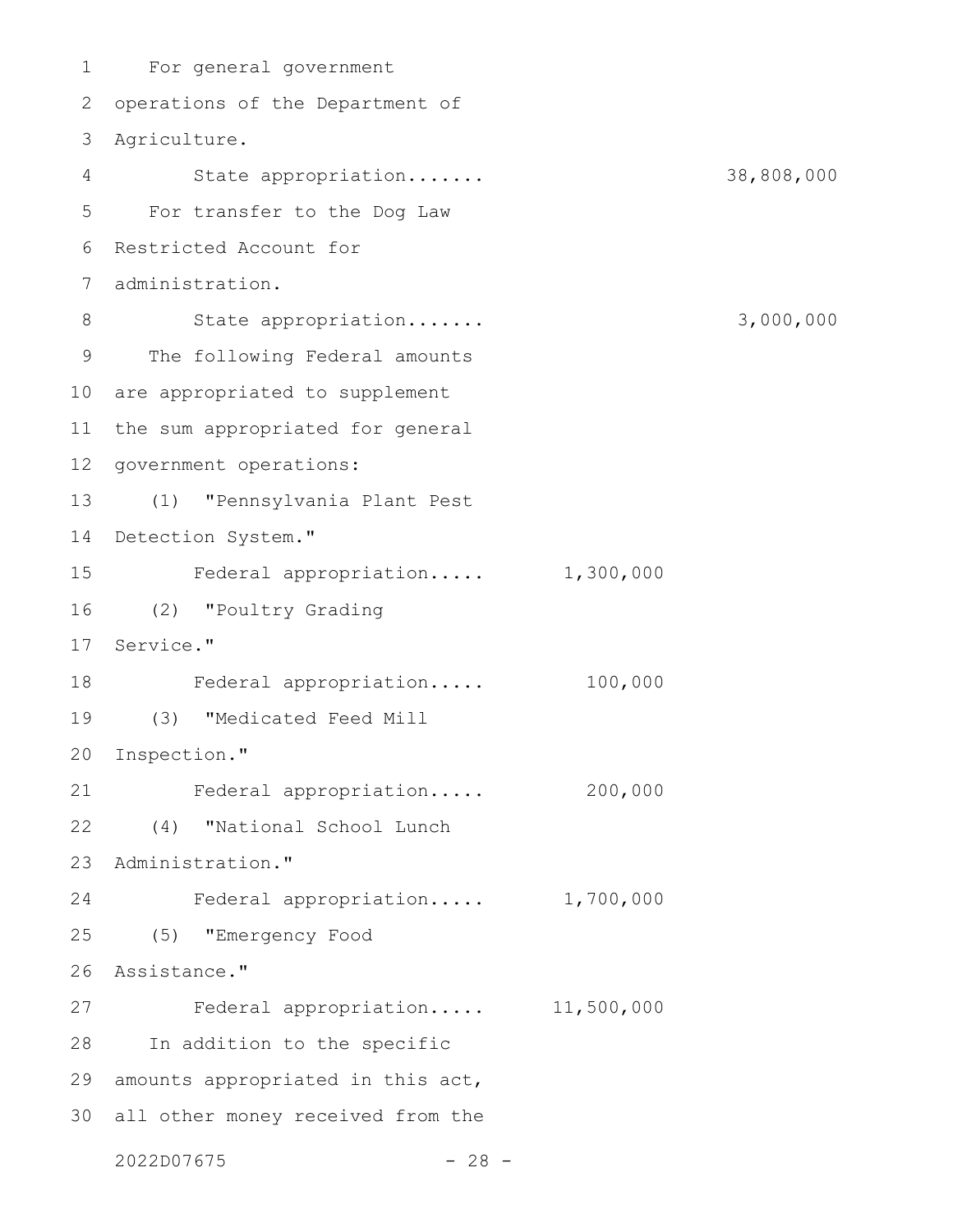Federal Government for emergency 1 2 food assistance are appropriated to such program. 3 (6) (Reserved). 4 (7) "Pesticide Enforcement, 6 Certification, Training and 7 Control Program." Federal appropriation..... 1,000,000 (8) "Agricultural Risk 9 10 Protection." Federal appropriation..... 1,000,000 (9) "Commodity Supplemental 12 Food." 13 Federal appropriation..... 3,500,000 15 In addition to the specific 16 amounts appropriated in this act, all other money received from the 17 18 Federal Government for commodity 19 supplemental food are 20 appropriated to such program. (10) "Organic Cost 21 22 Distribution." Federal appropriation..... 650,000 (11) "Animal Disease 25 Control." Federal appropriation..... 4,000,000 (12) "Food Establishment 28 Inspections." Federal appropriation..... 5,000,000 (13) "Integrated Pest  $2022D07675$  - 29 -5 8 11 14 23 24 26 27 29 30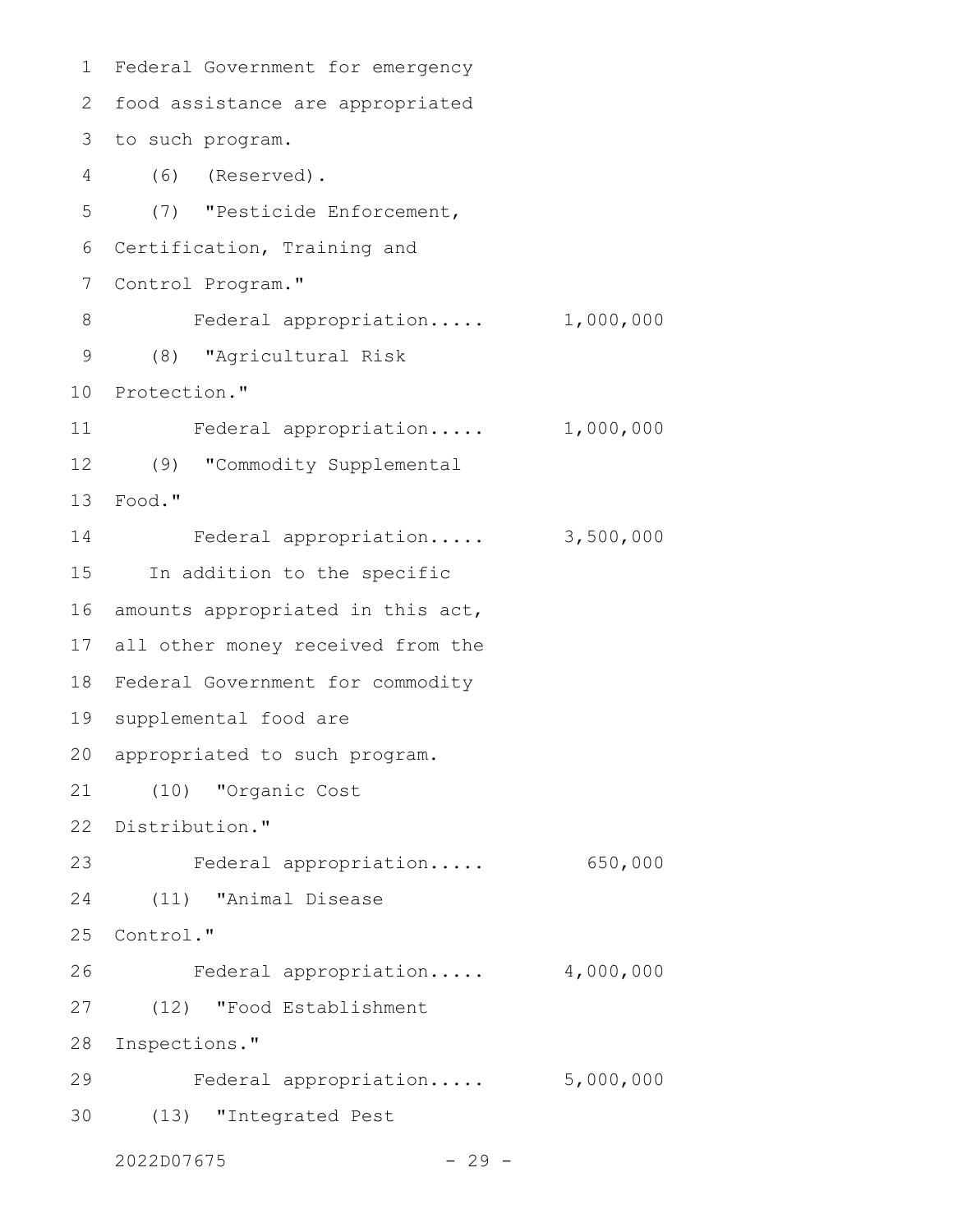```
1 Management."
    Federal appropriation..... 250,000
(14) "Johne's Disease Herd
3
4 Project."
    Federal appropriation..... 2,000,000
(15) "Avian Influenza
6
7 Surveillance."
     Federal appropriation..... 25,000,000
(16) (Reserved).
9
    (17) (Reserved).
(18) "Scrapie Disease
11
12 Control."
13 Federal appropriation..... 60,000
(19) "Foot and Mouth Disease
14
15 Monitoring."
     Federal appropriation..... 150,000
(20) (Reserved).
17
(21) "Innovative Nutrient and
18
19 Sediment Reduction."
     Federal appropriation..... 750,000
   (22) "Animal Identification."
22 Federal appropriation..... 2,000,000
(23) "Specialty Crops."
23
   Federal appropriation..... 3,500,000
    (24) "Emerald Ash Borer
26 Mitigation."
   Federal appropriation..... 800,000
(25) (Reserved).
28
(26) "Farmland Protection."
29
    Federal appropriation..... 6,000,000
2
5
8
10
16
20
21
24
25
27
30
```
 $2022D07675$  - 30 -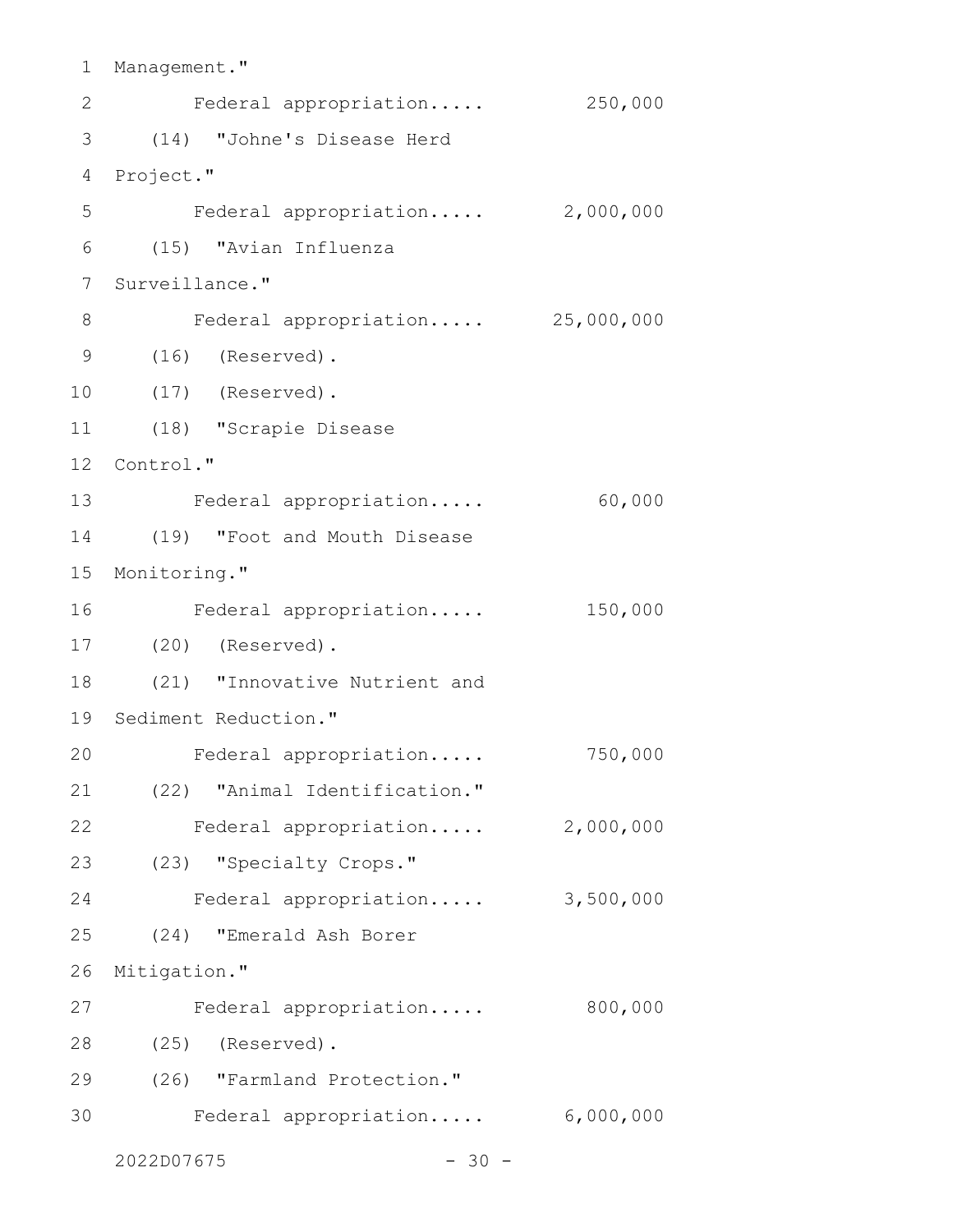| $\mathbf 1$  | (27) "Crop Insurance."           |           |           |
|--------------|----------------------------------|-----------|-----------|
| $\mathbf{2}$ | Federal appropriation 2,000,000  |           |           |
| 3            | (28) "Spotted Lanternfly."       |           |           |
| 4            | Federal appropriation 12,000,000 |           |           |
| 5            | (29) "Animal Feed Regulatory     |           |           |
| 6            | Program."                        |           |           |
| 7            | Federal appropriation 2,000,000  |           |           |
| 8            | (30) "Conservation               |           |           |
| 9            | Partnership Farmland             |           |           |
| 10           | Preservation."                   |           |           |
| 11           | Federal appropriation            | 6,500,000 |           |
| 12           | For agricultural preparedness    |           |           |
| 13           | and response.                    |           |           |
| 14           | State appropriation              |           | 6,500,000 |
| 15           | For agricultural excellence      |           |           |
| 16           | programs.                        |           |           |
| 17           | State appropriation              |           | 2,800,000 |
| 18           | For agricultural business and    |           |           |
| 19           | workforce investment.            |           |           |
| 20           | State appropriation              |           | 4,500,000 |
| 21           | For farmers market food          |           |           |
| 22           | coupons.                         |           |           |
| 23           | State appropriation              |           | 2,079,000 |
| 24           | The following Federal amounts    |           |           |
| 25           | are appropriated to supplement   |           |           |
| 26           | the sum appropriated for farmers |           |           |
| 27           | market food coupons:             |           |           |
| 28           | (1)<br>"Farmers Market Food      |           |           |
| 29           | Coupons."                        |           |           |
| 30           | Federal appropriation 3,500,000  |           |           |
|              | 2022D07675<br>$-31 -$            |           |           |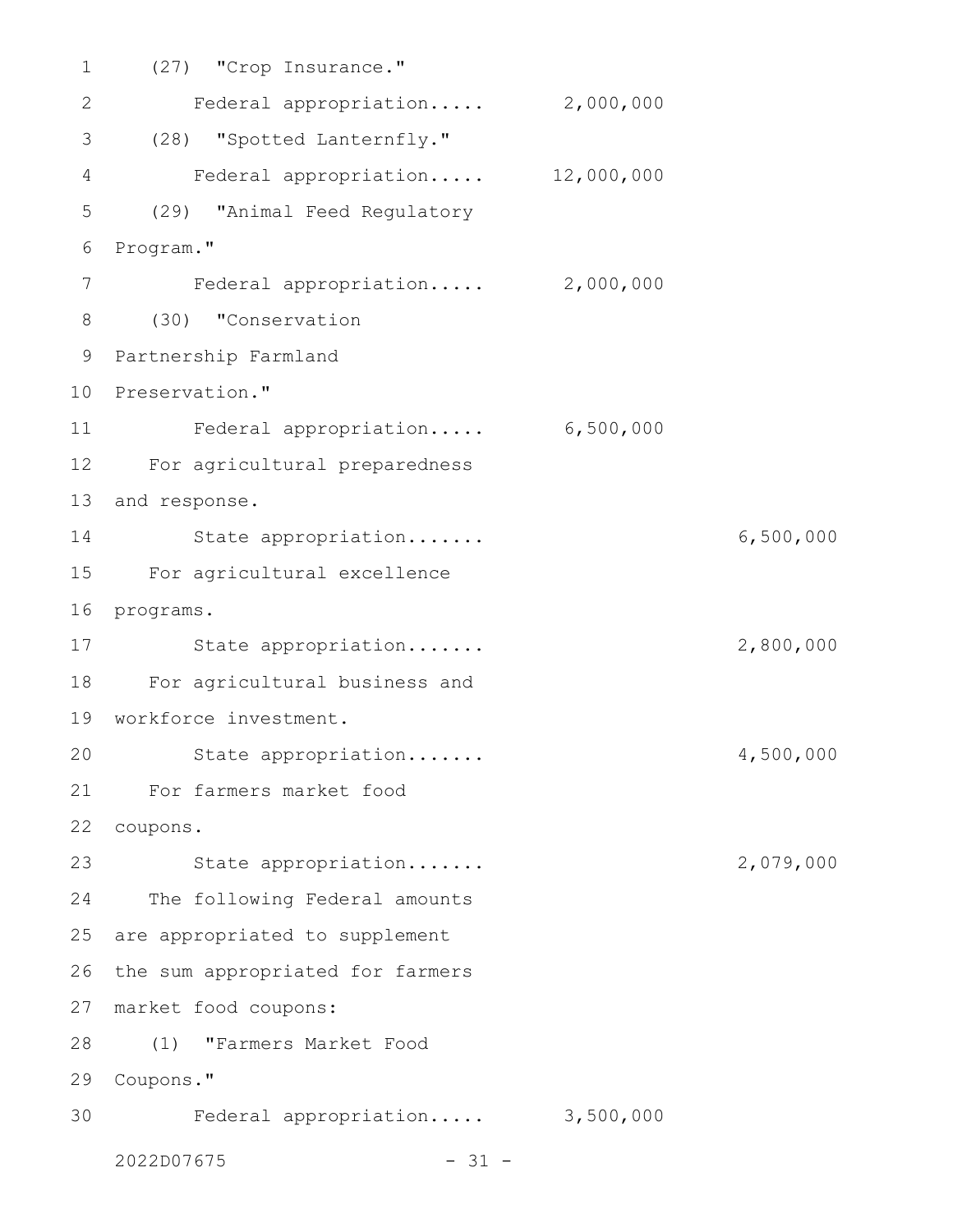(2) "Senior Farmers Market Nutrition." Federal appropriation..... 2,200,000 In addition to the specific amounts appropriated in this act, all other money received from the 6 7 Federal Government for farmers market food coupons and senior farmers market nutrition are 10 appropriated to such program. For agricultural research. State appropriation....... 2,187,000 For agricultural promotion, education and exports. State appropriation....... 553,000 For hardwoods research and promotion. State appropriation....... 474,000 For development and operation of an open livestock show, including cattle, swine, sheep and horses. State appropriation....... 215,000 For planning and staging of an open dairy show. State appropriation....... 215,000 For youth shows. State appropriation....... 169,000 For grants to counties for the 30 purchase of food to be provided 1  $\mathcal{P}$ 3 4 5 8 9 11 12 13 14 15 16 17 18 19 20 21 22 23 24 25 26 27 28 29

 $2022D07675$  - 32 -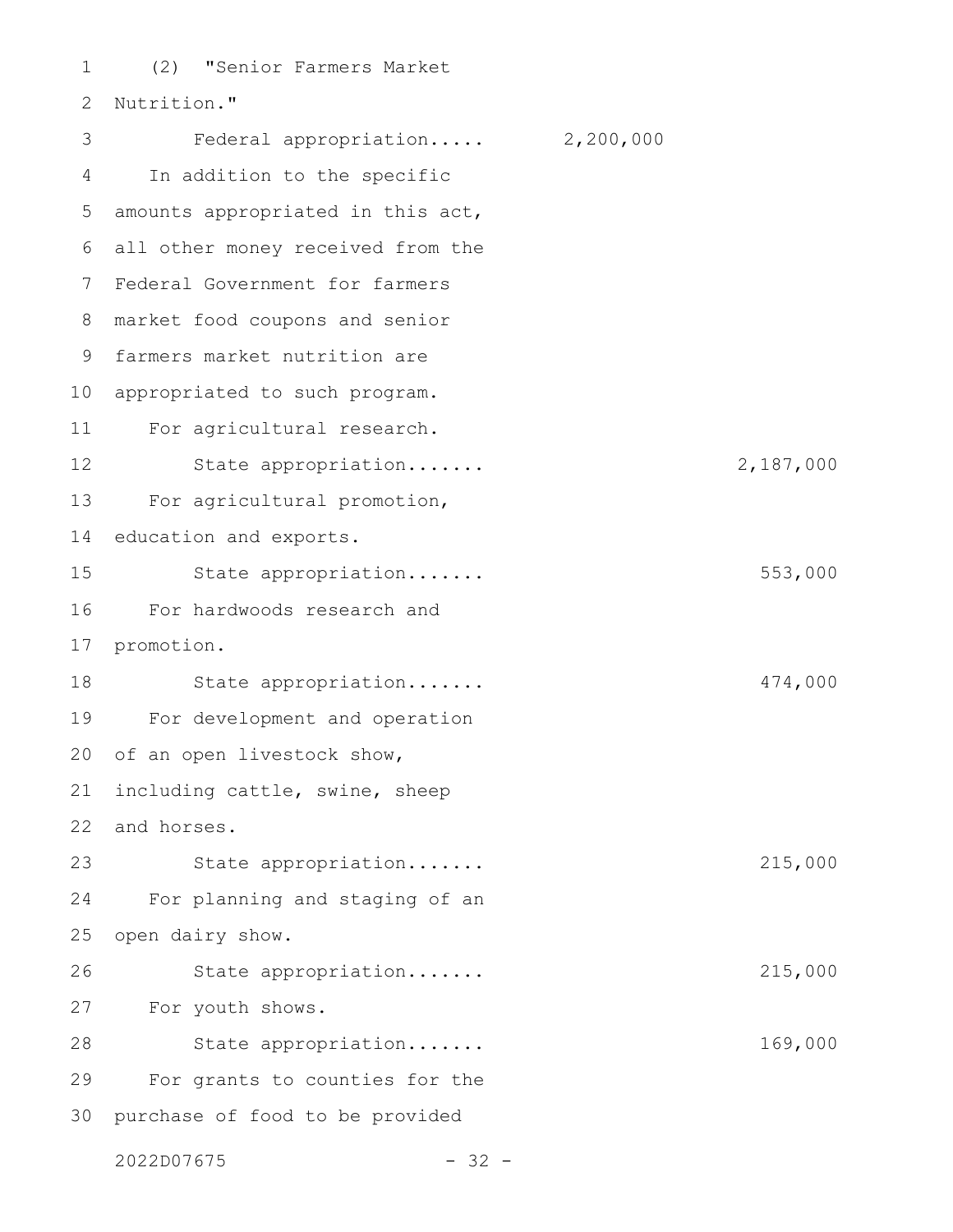1 to needy persons in this 2 Commonwealth. This amount 3 includes up to \$4,500,000 for the Pennsylvania Agricultural Surplus 4 5 System Program, up to \$1,000,000 6 for the emergency food assistance development program and up to \$500,000 for the cost of distributing TEFAP commodities to counties. 10 State appropriation....... 24,688,000 The following Federal amounts are appropriated for product promotion and marketing: (1) "Market Improvement." Federal appropriation..... 250,000 For food marketing and research. State appropriation....... 494,000 For transfer from the General Fund to the Nutrient Management Fund. State appropriation....... 6,200,000 For transfer from the General Fund to the Conservation District Fund. State appropriation....... 869,000 For transfer from the General 29 Fund to the Agricultural College 30 Land Scrip Fund restricted 7 8 9 11 12 13 14 15 16 17 18 19 20 21 22 23 24 25 26 27 28

 $2022D07675$  - 33 -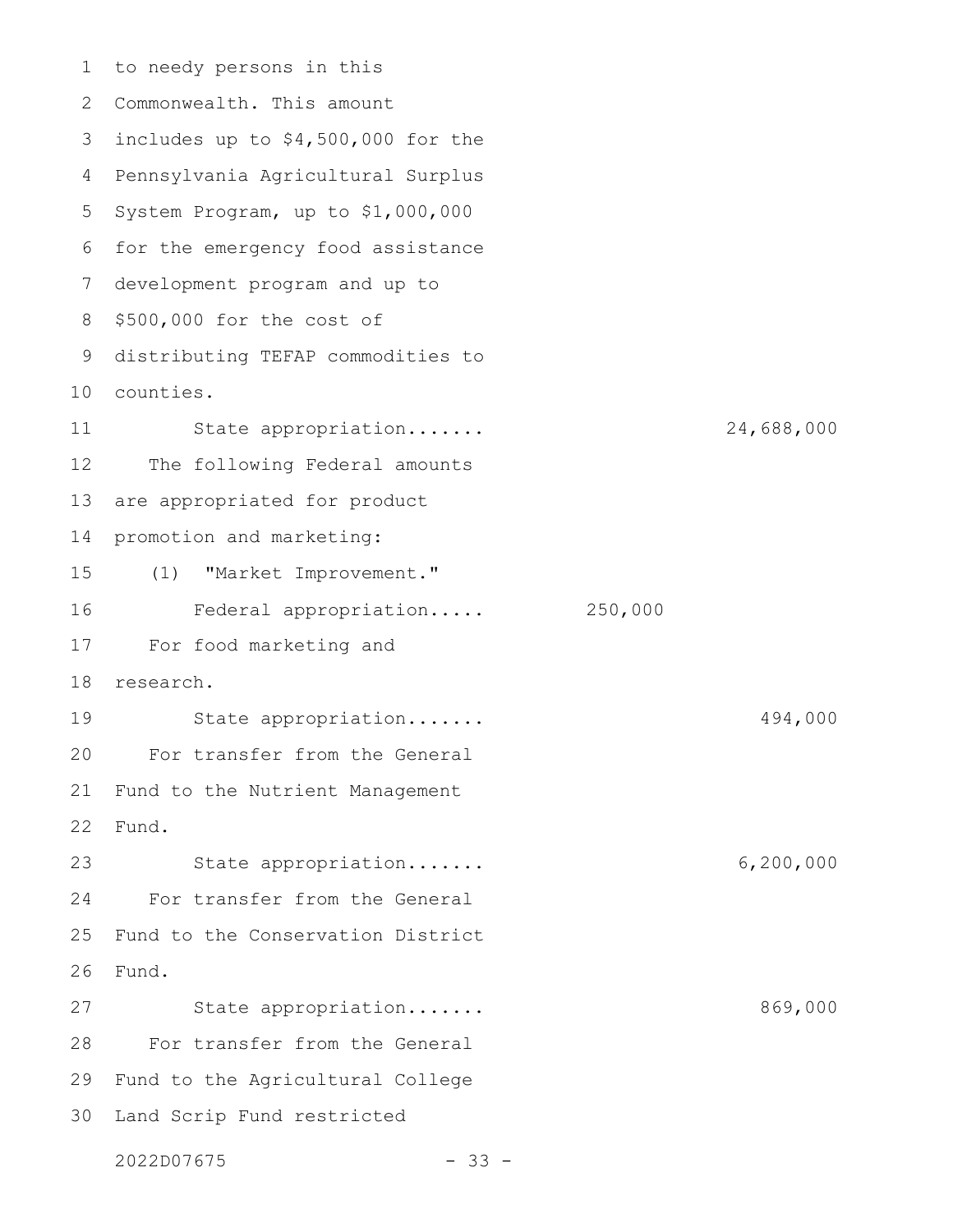account. 1

State appropriation....... 57,708,000 For transfer from the General 4 Fund to the Pennsylvania Preferred Trademark Licensing Fund. State appropriation....... 3,205,000 Section 209. Department of Community and Economic Development. The following amounts are appropriated from the General Fund to the Department of 12 Community and Economic 13 Development for the current 14 fiscal year: Tederal State For general government operations of the Department of Community and Economic 18 Development. State appropriation....... 23,347,000 The following Federal amounts are appropriated to supplement the sum appropriated for general government operations: (1) "ARC - State Technical Assistance." Federal appropriation..... 1,000,000 (2) "DOE Weatherization - Administration." Federal appropriation..... 6,000,000 (3) "IIJA - DOE -  $2022D07675$  - 34 -2 3 5  $6 \overline{6}$ 7 8 9 10 11 15 16 17 19 20 21 22 23 24 25 26 27 28 29 30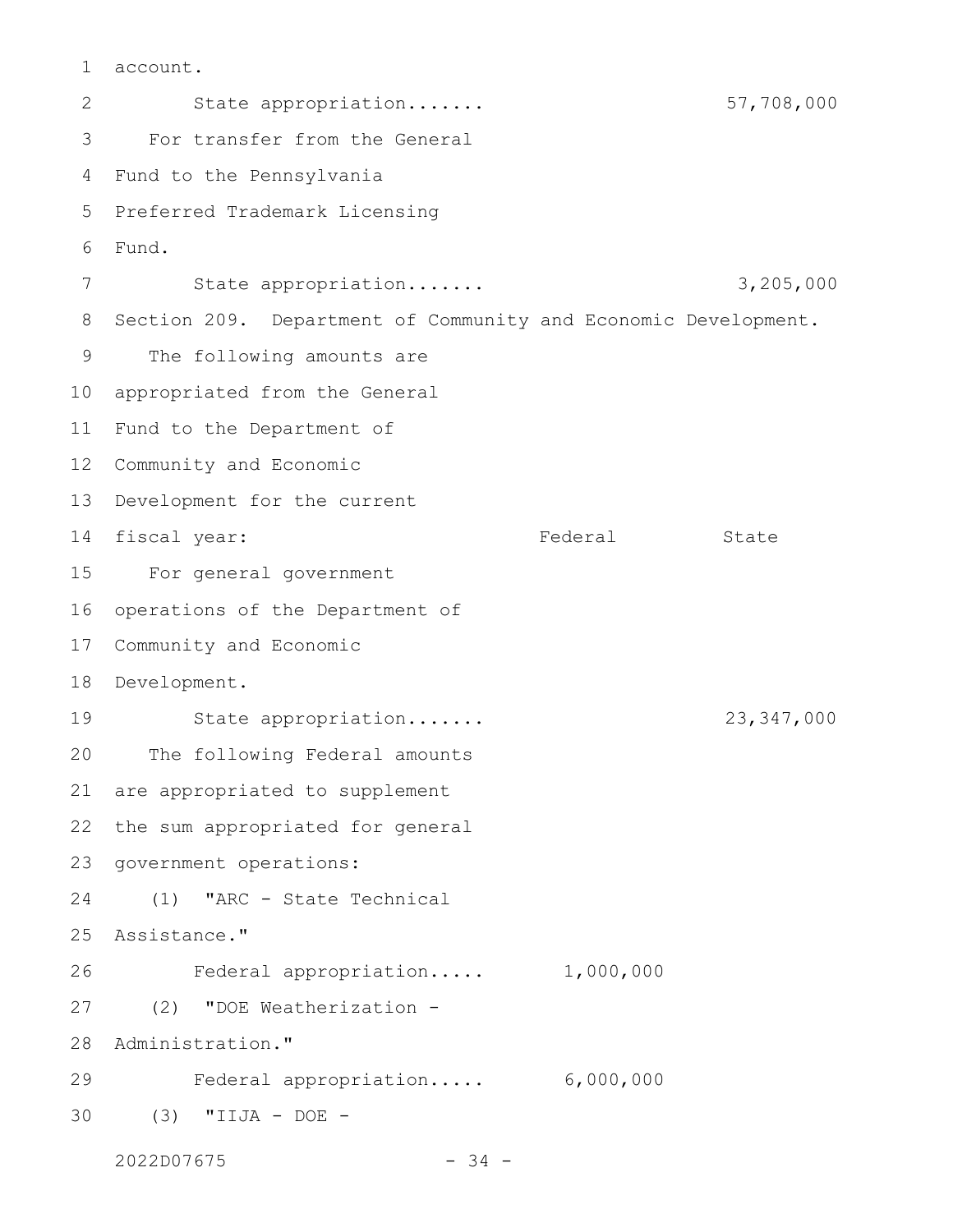| $\mathbf 1$    | Weatherization Administration."  |           |
|----------------|----------------------------------|-----------|
| 2              | Federal appropriation            | 2,500,000 |
| 3              | (4) "SCDBG - Administration."    |           |
| $\overline{4}$ | Federal appropriation            | 4,000,000 |
| 5              | (4.1) "SCDBG - Neighborhood      |           |
| 6              | Stabilization - Administration." |           |
| 7              | Federal appropriation            | 800,000   |
| 8              | $(4.2)$ "SCDBG - Disaster        |           |
| $\mathsf 9$    | Recovery Administration."        |           |
| 10             | Federal appropriation            | 1,500,000 |
| 11             | (5) "CSBG - Administration."     |           |
| 12             | Federal appropriation            | 1,607,000 |
| 13             | $(6)$ "LIHEABG -                 |           |
| 14             | Administration."                 |           |
| 15             | Federal appropriation            | 1,500,000 |
| 16             | (7) "Economic Adjustment         |           |
| 17             | Assistance."                     |           |
| 18             | Federal appropriation            | 5,000,000 |
| 19             | (8) "SCDBG - HUD Special         |           |
|                | 20 Projects."                    |           |
| 21             | Federal appropriation            | 2,000,000 |
| 22             | (9) "COC Planning Grant."        |           |
| 23             | Federal appropriation 2,000,000  |           |
| 24             | (10) "EMG Solutions              |           |
| 25             | Administration."                 |           |
| 26             | Federal appropriation 1,000,000  |           |
| 27             | (11) "Federal Grant              |           |
| 28             | Initiatives."                    |           |
| 29             | Federal appropriation 10,000,000 |           |
| 30             | (12) "ARC Area Development."     |           |
|                | 2022D07675<br>$-35 -$            |           |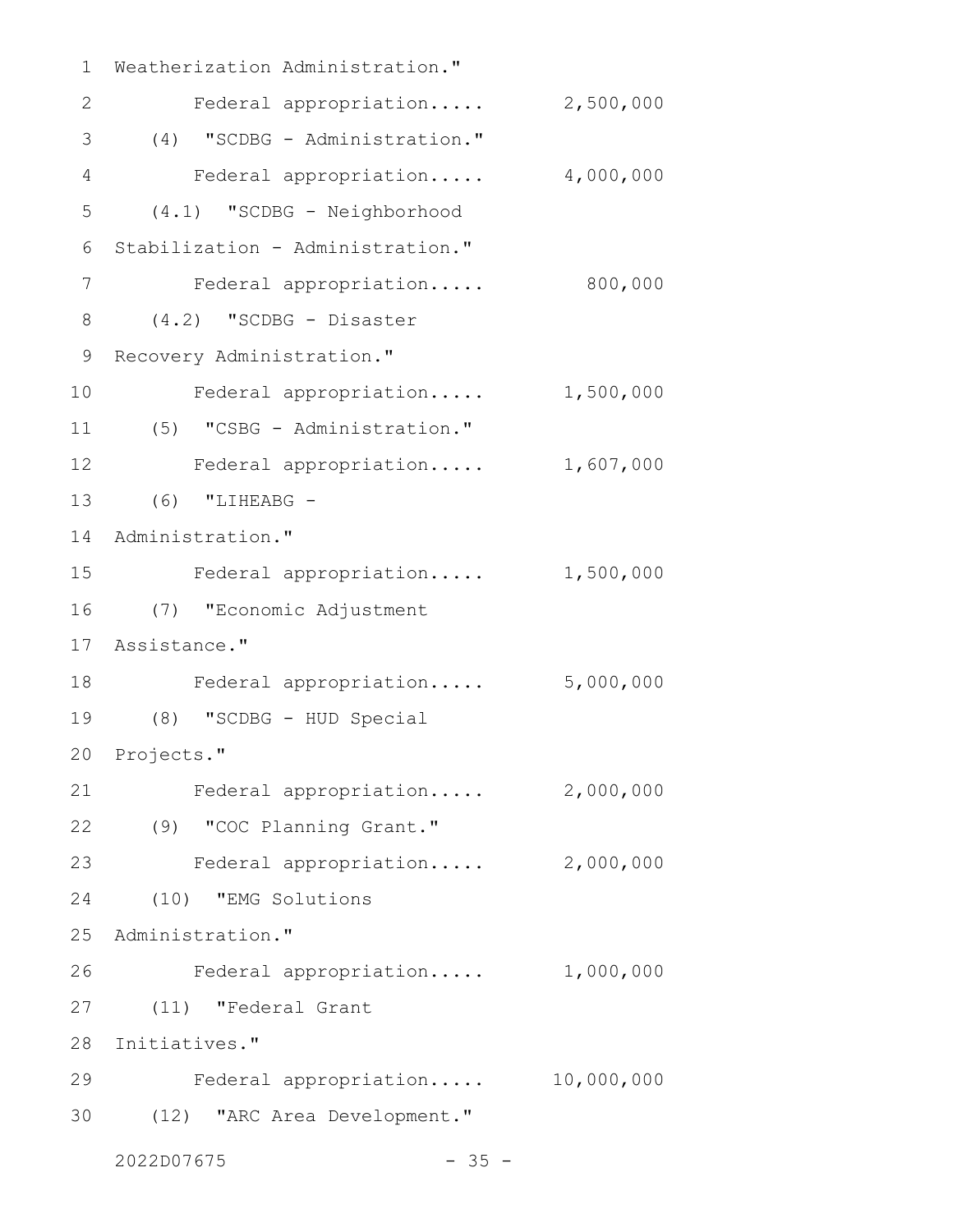Federal appropriation..... 6,000,000 (13) "Recovery Housing 2 3 Administration." Federal appropriation..... 1,000,000 (14) (Reserved). (15) "Broadband Infrastructure Program." Federal appropriation..... 20,000,000 (16) "IIJA - Broadband 10 Equity, Access and Development." Federal appropriation..... 100,000,000 12 For the Center for Local 13 Government Services. State appropriation....... 4,494,000 For the Office of Open 15 16 Records. State appropriation....... 3,667,000 For the Office of 18 International Business 19 20 Development. State appropriation....... 5,969,000 22 The following Federal amounts 23 are appropriated to supplement 24 the sum appropriated for the 25 Office of International Business 26 Development: (1) "SBA State Trade and 27 Export Promotion (STEP)." 28 Federal appropriation..... 1,500,000 29 For the purpose of marketing 301 4 5 6 7 8 9 11 14 17 21

 $2022D07675$  - 36 -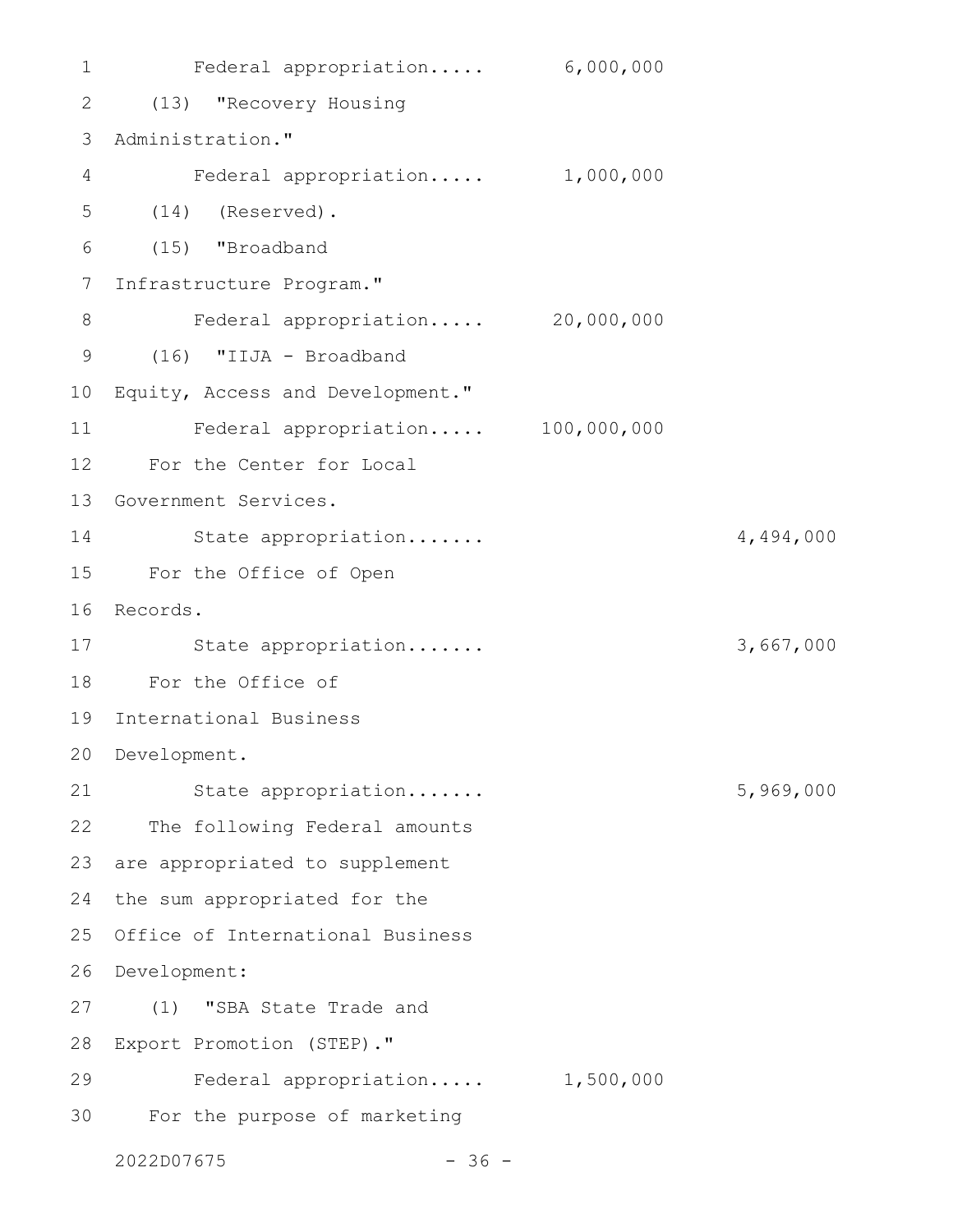to attract tourists to this 2 Commonwealth. State appropriation....... 4,093,000 For the purpose of marketing to attract business to this Commonwealth. State appropriation....... 2,048,000 For the prevention of military base realignment and closure. State appropriation....... 572,000 For transfer from the General Fund to the Municipalities Financial Recovery Revolving Aid Fund. State appropriation....... 4,500,000 For transfer from the General Fund to the Ben Franklin Technology Development Authority Fund. Not less than 80% of this 19 20 amount shall be provided to the 21 Ben Franklin Technology Partners. State appropriation....... 32,500,000 For Pennsylvania First. 23 State appropriation....... 20,000,000 For Municipal Assistance Program. State appropriation....... 546,000 For the Keystone Communities 29 Program. State appropriation....... 6,377,000  $2022D07675$  - 37 -1 3 4 5 6 7 8 9 10 11 12 13 14 15 16 17 18 22 24 25 26 27 28 30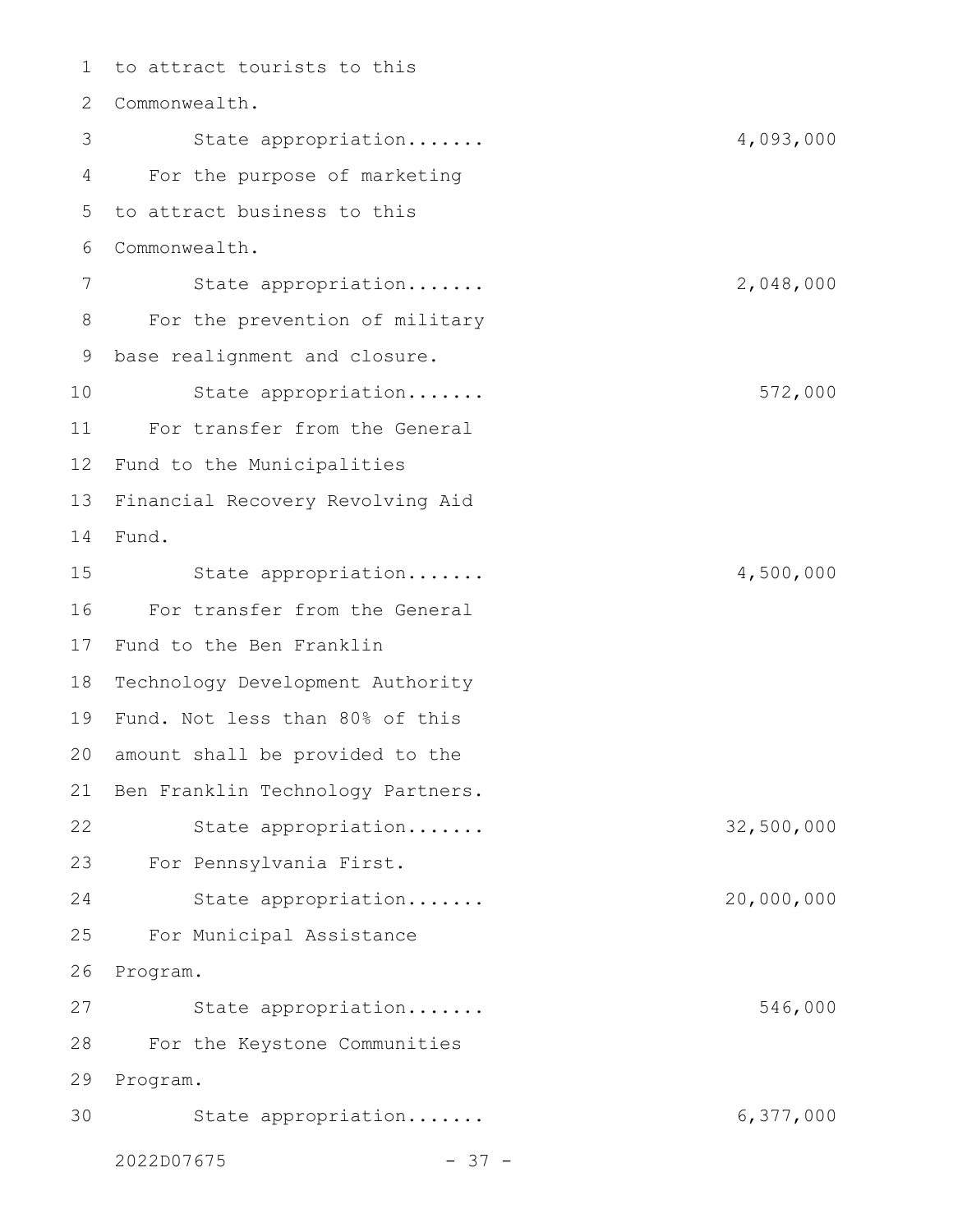The following Federal amounts are appropriated to supplement the sum appropriated for Keystone Communities: (1) "DOE Weatherization." Federal appropriation..... 26,000,000 (1.1) "IIJA - DOE - Weatherization Program." Federal appropriation..... 47,500,000 (2) "LIHEABG - Weatherization Program." In addition to the specific amounts appropriated in this act, all other money received from the Federal Government for the weatherization portion of the LIHEAP Program, either through an increase in the regular program or pursuant to a Presidential release of 20 contingency funds, are appropriated to this program. Federal appropriation..... 48,000,000 (3) "SCDBG - Disaster Recovery Grant." Federal appropriation..... 56,000,000 (4) "SCDBG - Neighborhood Stabilization Program." Federal appropriation..... 5,000,000 (5) "EMG Solutions Program." Federal appropriation..... 12,000,000 1 2 3 4 5 6 7 8 9 10 11 12 13 14 15 16 17 18 19 21 22 23 24 25 26 27 28 29 30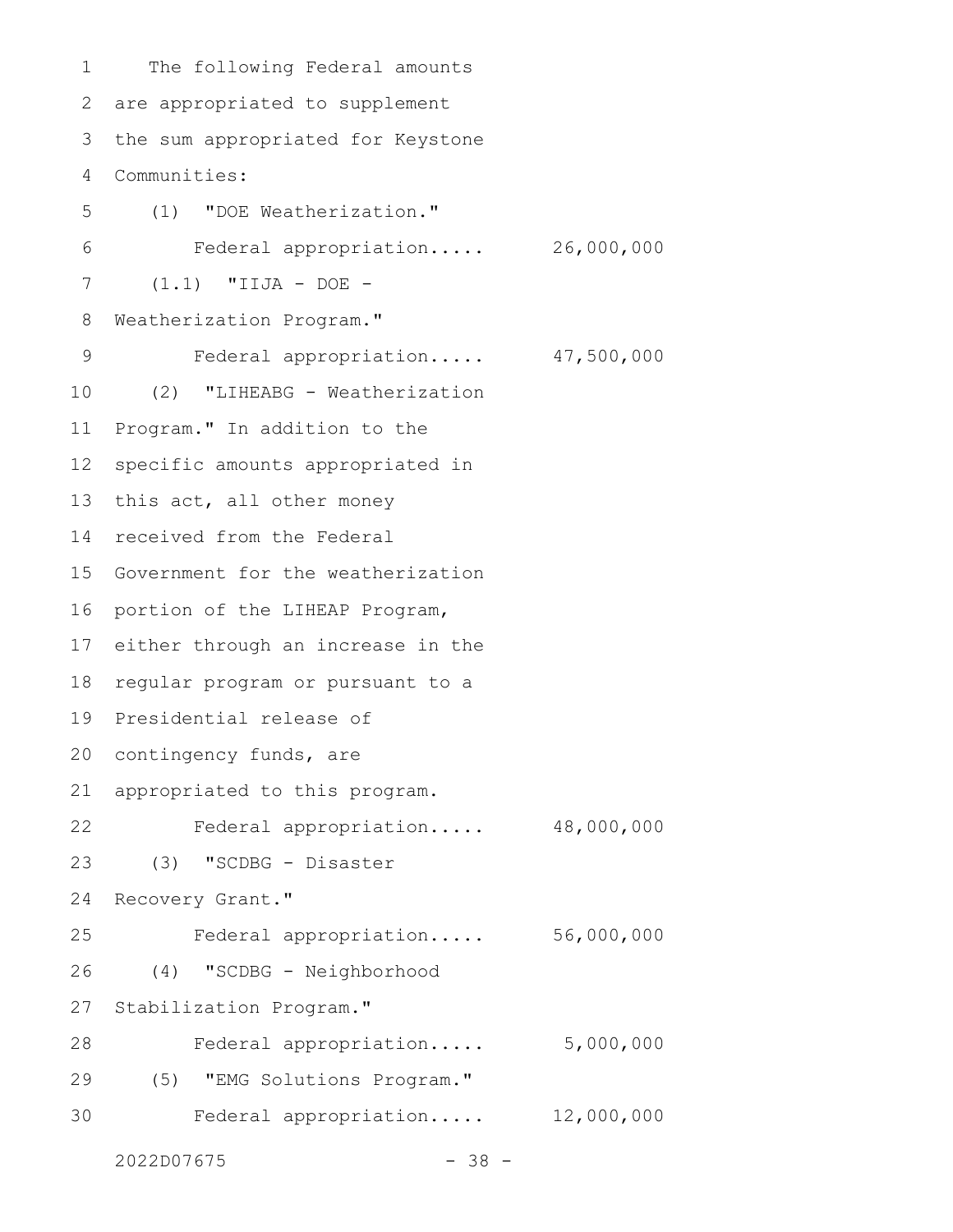| $\mathbf 1$     | "CSBG - Program."<br>(6)        |            |            |
|-----------------|---------------------------------|------------|------------|
| 2               | Federal appropriation           | 50,000,000 |            |
| 3               | "EDA Power Grant."<br>(7)       |            |            |
| 4               | Federal appropriation           | 3,000,000  |            |
| 5               | "SCDBG Program."<br>(8)         |            |            |
| 6               | Federal appropriation           | 6,000,000  |            |
| 7               | "ARC Construction - RSBA<br>(9) |            |            |
| 8               | Program."                       |            |            |
| $\mathcal{G}$   | Federal appropriation           | 20,000,000 |            |
| 10              | (10) "Recovery Housing          |            |            |
| 11              | Program."                       |            |            |
| 12 <sup>°</sup> | Federal appropriation           | 5,000,000  |            |
| 13              | For partnerships for regional   |            |            |
| 14              | economic performance.           |            |            |
| 15              | State appropriation             |            | 11,380,000 |
| 16              | For Manufacturing PA.           |            |            |
| 17              | State appropriation             |            | 13,500,000 |
| 18              | The following Federal amounts   |            |            |
| 19              | are appropriated to supplement  |            |            |
|                 | 20 the sum appropriated for the |            |            |
| 21              | Department of Community and     |            |            |
| 22              | Economic Development:           |            |            |
| 23              | $(1)$ "IIJA - Local             |            |            |
| 24              | Cybersecurity."                 |            |            |
| 25              | Federal appropriation           | 4,282,000  |            |
| 26              | (2) "IIJA - State Digital       |            |            |
| 27              | Equity Capacity."               |            |            |
| 28              | Federal appropriation           | 625,000    |            |
| 29              | For Strategic Management        |            |            |
| 30              | Planning Program.               |            |            |
|                 |                                 |            |            |

2022D07675 - 39 -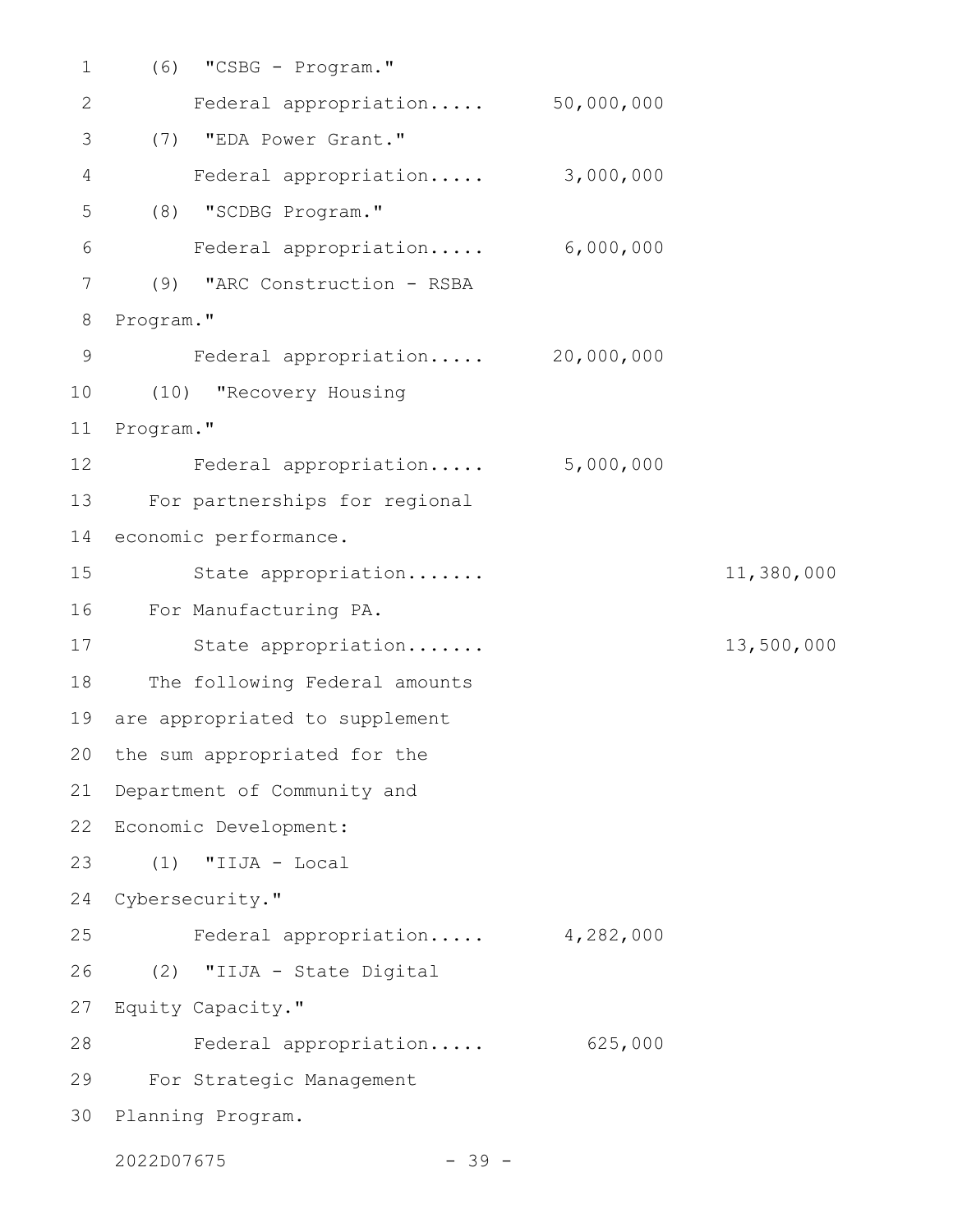| 1  | State appropriation           | 2,367,000  |
|----|-------------------------------|------------|
| 2  | For tourism promotion related |            |
| 3  | to accredited zoos.           |            |
| 4  | State appropriation           | 800,000    |
| 5  | For the Pennsylvania          |            |
| 6  | Infrastructure Technology     |            |
| 7  | Assistance Program.           |            |
| 8  | State appropriation           | 2,000,000  |
| 9  | For Super Computer Center     |            |
| 10 | projects.                     |            |
| 11 | State appropriation           | 500,000    |
| 12 | For powdered metals.          |            |
| 13 | State appropriation           | 100,000    |
| 14 | For a rural leadership        |            |
| 15 | training program.             |            |
| 16 | State appropriation           | 100,000    |
| 17 | For Intergovernmental         |            |
| 18 | Cooperation Authority - third |            |
| 19 | class cities.                 |            |
| 20 | State appropriation           | 100,000    |
| 21 | For grants to issuing         |            |
| 22 | authorities under the         |            |
| 23 | Infrastructure and Facilities |            |
| 24 | Improvement Program.          |            |
| 25 | State appropriation           | 10,000,000 |
| 26 | For food access initiative.   |            |
| 27 | State appropriation           | 1,000,000  |
| 28 | For public television         |            |
| 29 | technology.                   |            |
| 30 | State appropriation           | 1,500,000  |
|    | 2022D07675<br>$-40 -$         |            |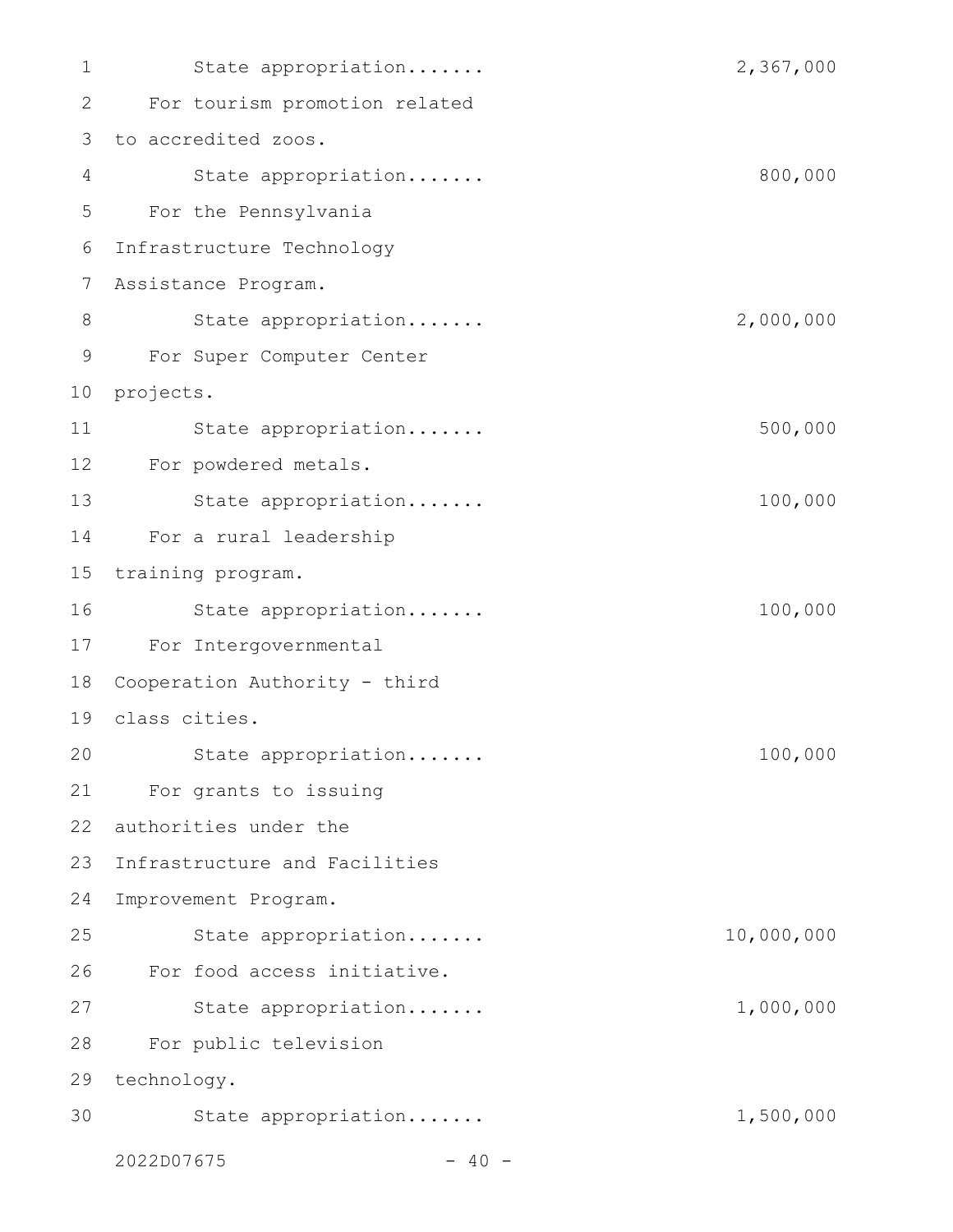| $\mathbf 1$     | For Invent Penn State.                                         |           |            |
|-----------------|----------------------------------------------------------------|-----------|------------|
| 2               | State appropriation                                            |           | 2,350,000  |
| 3               | For America250PA.                                              |           |            |
| 4               | State appropriation                                            |           | 250,000    |
| 5               | Section 210. (Reserved).                                       |           |            |
| 6               | Section 211. Department of Conservation and Natural Resources. |           |            |
| 7               | The following amounts are                                      |           |            |
| 8               | appropriated from the General                                  |           |            |
| 9               | Fund to the Department of                                      |           |            |
| 10              | Conservation and Natural                                       |           |            |
| 11              | Resources for the current fiscal                               |           |            |
| 12 <sup>°</sup> | year:                                                          | Federal   | State      |
| 13              | For general government                                         |           |            |
| 14              | operations of the Department of                                |           |            |
| 15              | Conservation and Natural                                       |           |            |
| 16              | Resources.                                                     |           |            |
| 17              | State appropriation                                            |           | 31,466,000 |
| 18              | The following Federal amounts                                  |           |            |
| 19              | are appropriated to supplement                                 |           |            |
| 20              | the sum appropriated for general                               |           |            |
| 21              | government operations:                                         |           |            |
| 22              | (1) "Topographic and Geologic                                  |           |            |
| 23              | Survey Grants."                                                |           |            |
| 24              | Federal appropriation                                          | 1,000,000 |            |
| 25              | (2) "United States Endowment                                   |           |            |
| 26              | - Healthy Watershed."                                          |           |            |
| 27              | Federal appropriation                                          | 200,000   |            |
| 28              | (3) "Building Resilient                                        |           |            |
| 29              | Infrastructure and Communities."                               |           |            |
| 30              | Federal appropriation 10,000,000                               |           |            |
|                 | 2022D07675                                                     |           |            |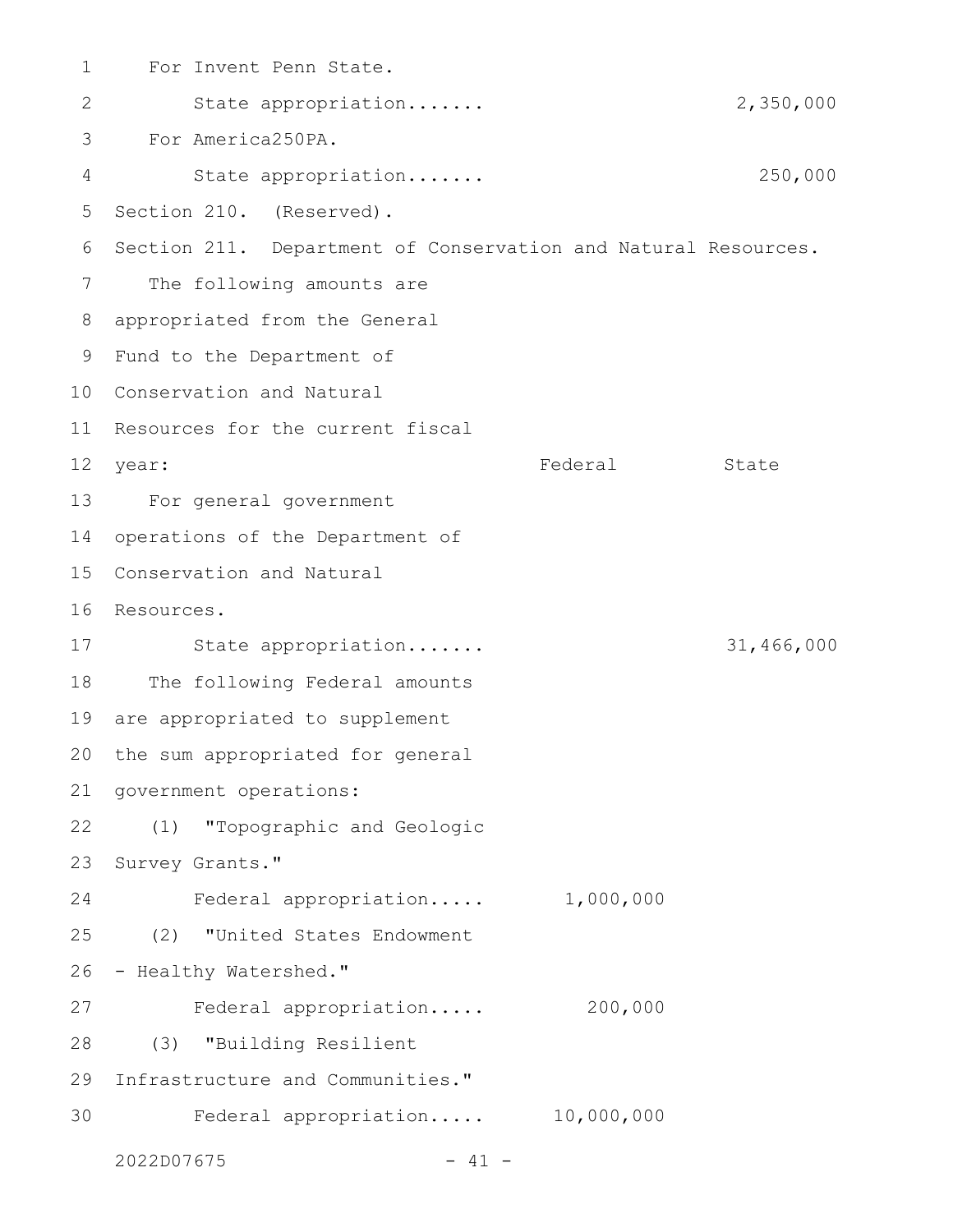(4) "Land and Water 2 Conservation Fund." In addition 3 to the amount under this 4 paragraph, any contingency funds made available to the 5 Commonwealth under the Federal 6 Land and Water Conservation Fund Act are appropriated. Federal appropriation..... 14,000,000 (5) (Reserved). (6) "Highlands Conservation Program." Federal appropriation..... 7,500,000 (7) "Chesapeake Bay Gateway Network." Federal appropriation..... 600,000 For State parks operations. State appropriation....... 66,856,000 The following Federal amounts are appropriated to supplement the sum appropriated for State parks: (1) "Mental Health Training." Federal appropriation..... 150,000 For State forests operations. State appropriation....... 53,460,000 The following Federal amounts are appropriated to supplement the sum appropriated for State forests: 301 7 8 9 10 11 12 13 14 15 16 17 18 19 20 21 22 23 24 25 26 27 28 29

 $2022D07675$  - 42 -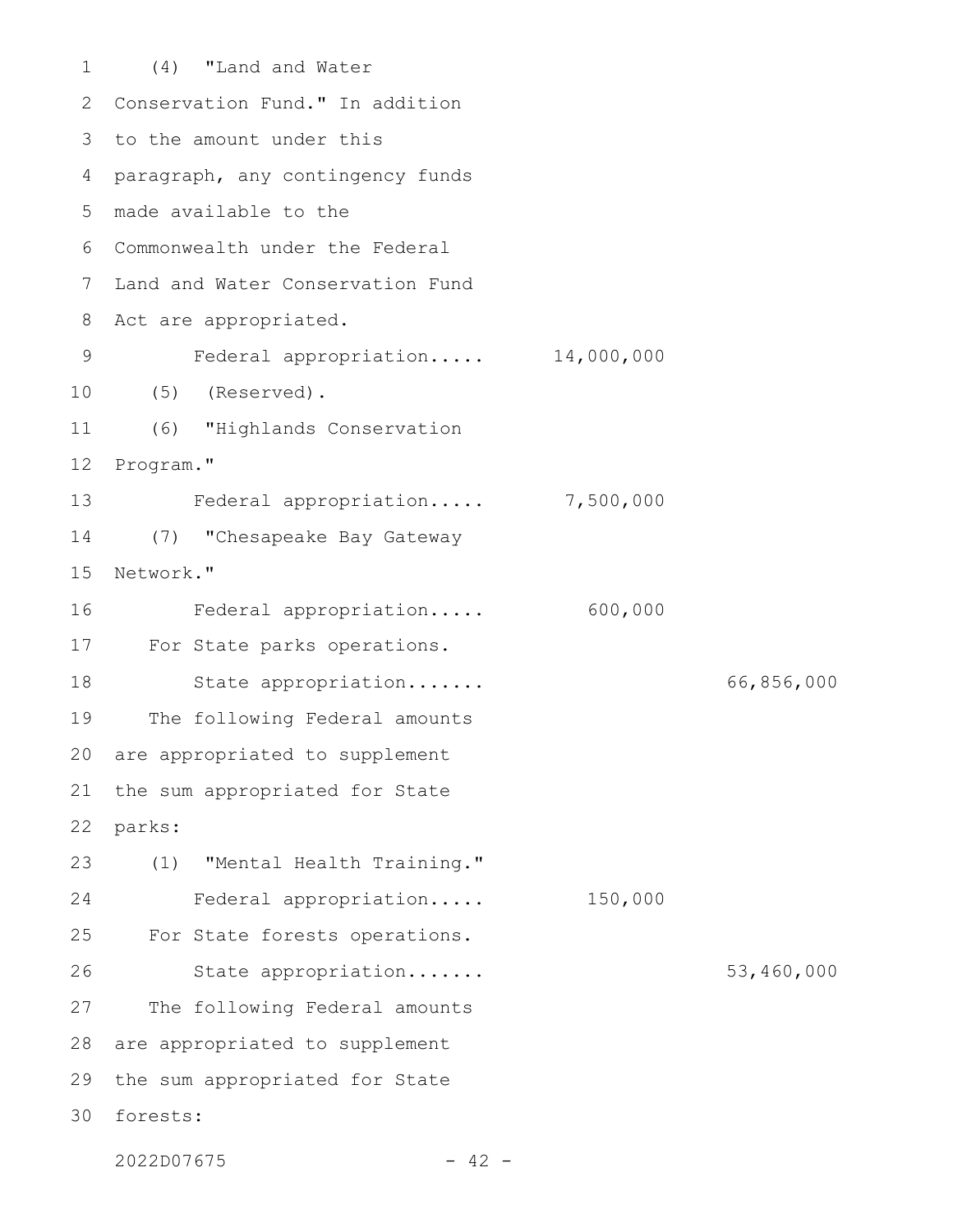(1) "Forest Fire Protection 1 2 and Control." 3 Federal appropriation..... 2,750,000 (2) (Reserved). 4 (3) "Forest Management and 6 Processing." Federal appropriation..... 4,000,000 (4) "Aid to Volunteer Fire 8 9 Companies." Federal appropriation..... 1,500,000 (5) "Wetland Protection 11 Fund." 12 13 Federal appropriation..... 400,000 (6) (Reserved). 14 Federal appropriation..... 2,000,000 (7) "Natural Resource 16 17 Conservation Service." 18 Federal appropriation..... 200,000 (8) "National Fish and 19 20 Wildlife Foundation." Federal appropriation..... 1,000,000 (9) "EPA Chesapeake Bay 22 23 Grant." Federal appropriation..... 1,500,000 (10) "USDA Good Neighbor 25 26 Agreement." 27 Federal appropriation..... 500,000 (11) "Cooperative Endangered 28 29 Species." 30 Federal appropriation..... 40,000  $2022D07675$  - 43 -5 7 10 15 21 24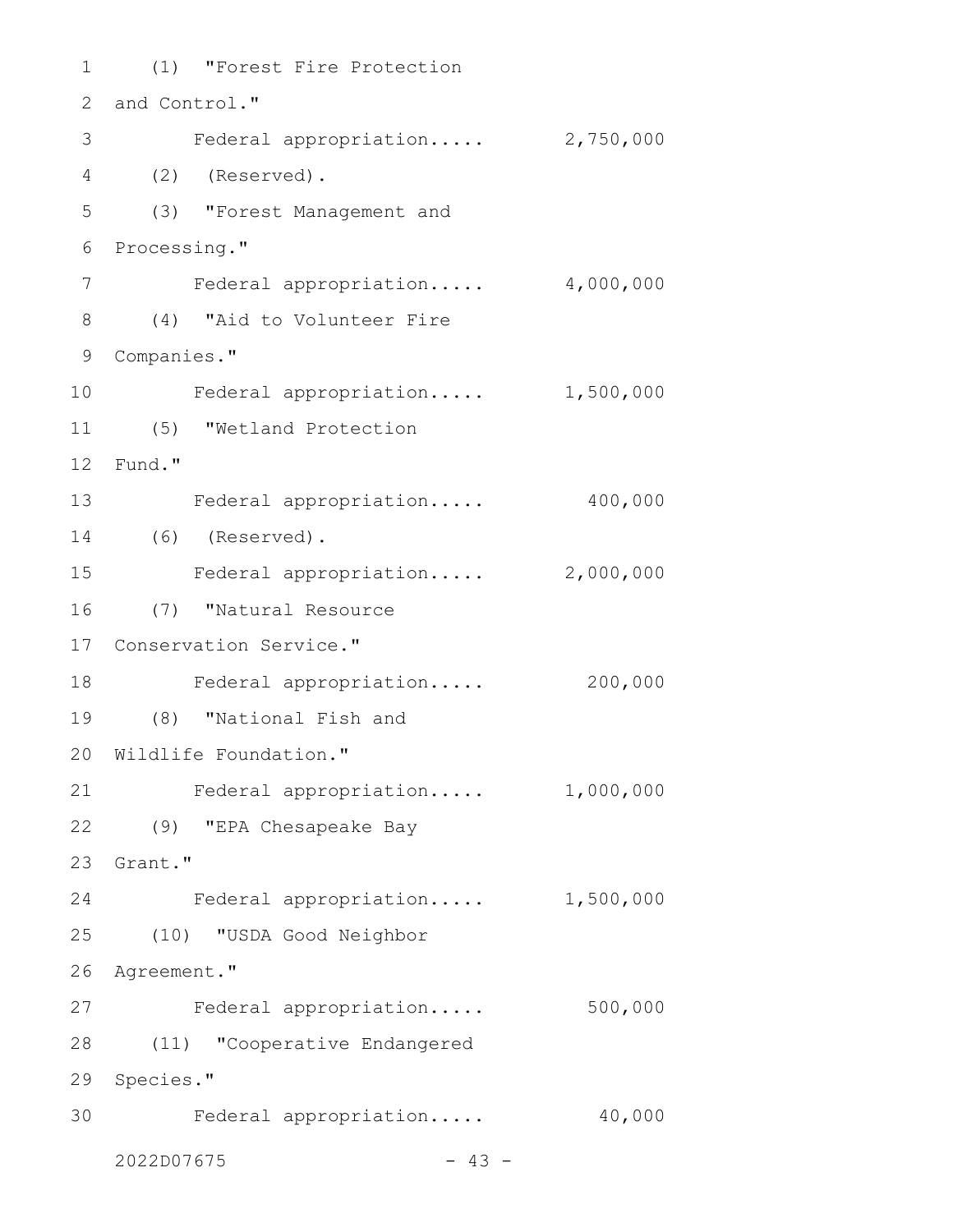(12) "Agriculture and Food Research." Federal appropriation..... 100,000 For forest pest management. State appropriation....... 5,000,000 The following Federal amounts are appropriated to supplement the sum appropriated for forest pest management: (1) "Forest Insect and Disease Control." Federal appropriation..... 2,000,000 For heritage and other parks. State appropriation....... 2,277,000 For parks and forests infrastructure projects. State appropriation....... 900,000 For payment of annual fixed charges in lieu of taxes to counties and townships on land acquired for water conservation 22 and flood control. State appropriation....... 70,000 For payment of annual fixed charges in lieu of taxes to political subdivisions for school districts on lands acquired by 28 the Commonwealth for Project 70. State appropriation....... 88,000 For payment of annual fixed 1 2 3 4 5 6 7 8 9 10 11 12 13 14 15 16 17 18 19 20 21 23 24 25 26 27 29 30

 $2022D07675$  - 44 -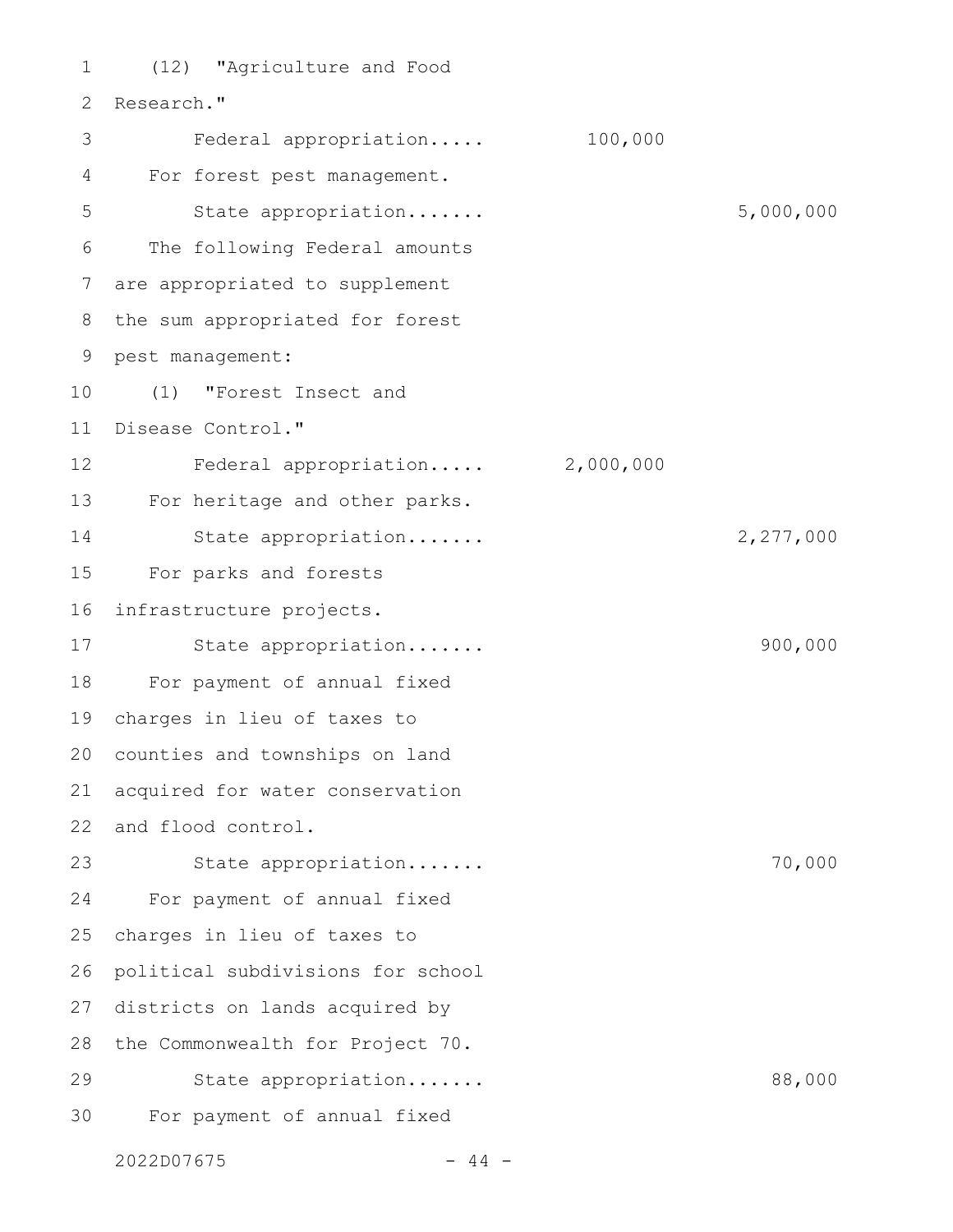charges in lieu of taxes to 1 2 counties, school districts and townships on forest lands. 3 State appropriation....... 7,932,000 For payment of annual fixed charges in lieu of taxes to 6 7 counties, school districts and local municipalities on State park lands. 9 State appropriation....... 430,000 11 Section 212. Department of Corrections. The following amounts are appropriated from the General 14 Fund to the Department of 15 Corrections for the current 16 fiscal year: Tederal State For general government 18 operations of the Department of Corrections. 19 State appropriation....... 40,154,000 For medical care. State appropriation....... 340,279,000 For correctional education and training. State appropriation....... 45,764,000 The following Federal amounts 27 are appropriated to supplement 28 the sum appropriated for 29 correctional education and 30 training: 4 5 8 10 12 13 17 20 21 22 23 24 25 26

2022D07675 - 45 -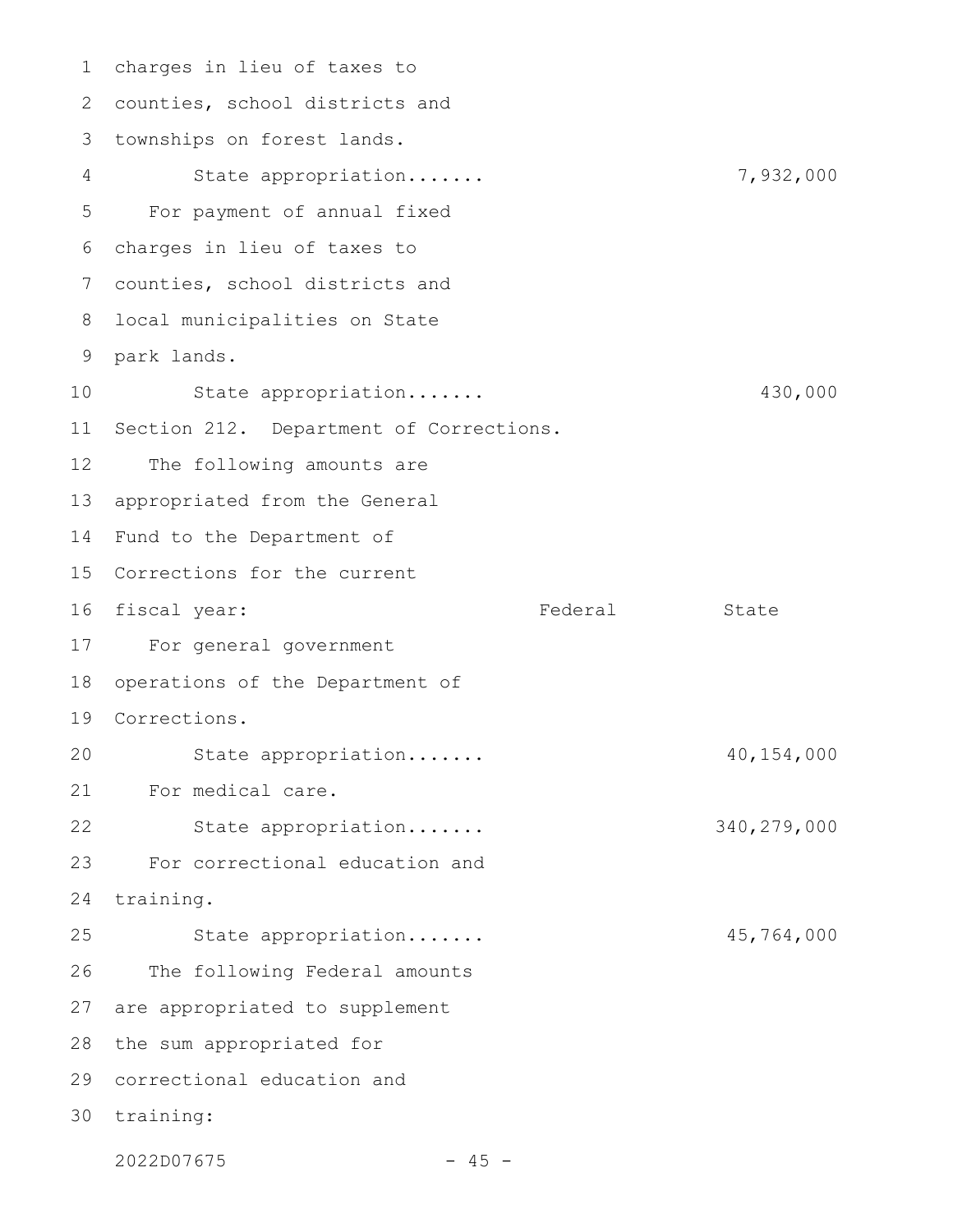| $\mathbf 1$ | (1) "Correctional Education."     |           |               |
|-------------|-----------------------------------|-----------|---------------|
| 2           | Federal appropriation             | 955,000   |               |
| 3           | For the State correctional        |           |               |
| 4           | institutions.                     |           |               |
| 5           | State appropriation               |           | 2,165,745,000 |
| 6           | The following Federal amounts     |           |               |
| 7           | are appropriated to supplement    |           |               |
| 8           | the sum appropriated for the      |           |               |
| 9           | State correctional institutions:  |           |               |
| 10          | "Reimbursement for<br>(1)         |           |               |
| 11          | Incarcerated Aliens."             |           |               |
| 12          | Federal appropriation 5,000,000   |           |               |
| 13          | (2)<br>(Reserved).                |           |               |
| 14          | (3) "Naloxone Reentry             |           |               |
| 15          | Tracking Program."                |           |               |
| 16          | Federal appropriation             | 871,000   |               |
| 17          | (4) "Second Chance Act."          |           |               |
| 18          | Federal appropriation             | 600,000   |               |
| 19          | (5)<br>"Adult Reentry Education,  |           |               |
| 20          | Employment and Treatment."        |           |               |
| 21          | Federal appropriation             | 850,000   |               |
| 22          | (6) "Pay for Success."            |           |               |
| 23          | Federal appropriation             | 1,050,000 |               |
| 24          | "PREA Program: Strategic<br>(7)   |           |               |
| 25          | Support for PREA Implementation." |           |               |
| 26          | Federal appropriation             | 225,000   |               |
| 27          | For State field supervision.      |           |               |
| 28          | State appropriation               |           | 160,596,000   |
| 29          | The following Federal amounts     |           |               |
| 30          | are appropriated to supplement    |           |               |

2022D07675 - 46 -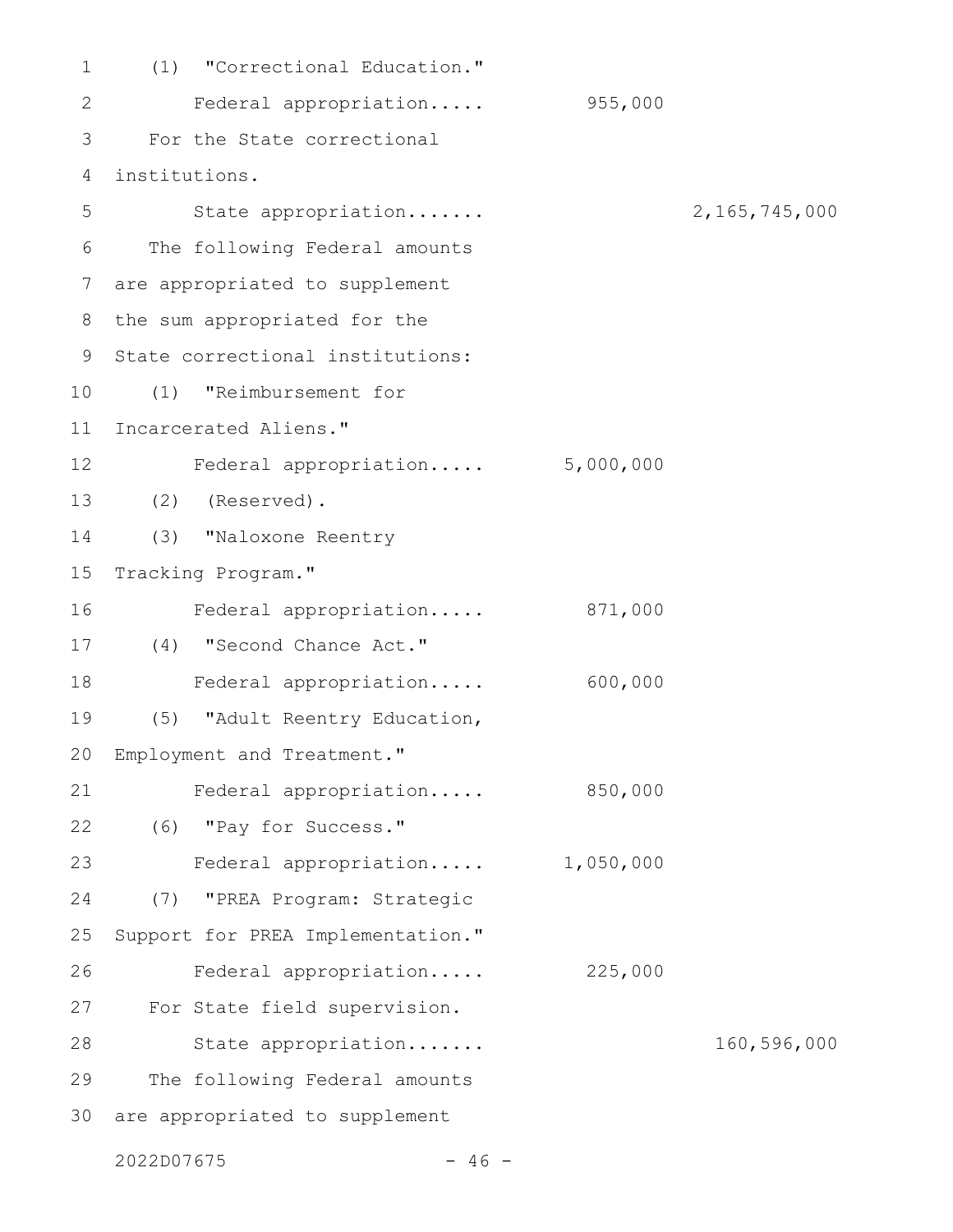1 the sum appropriated for the State field supervision: (1) "Swift, Certain and Fair." Federal appropriation..... 264,000 (2) "Smart Supervision." Federal appropriation..... 225,000 For Pennsylvania Parole Board. State appropriation....... 12,965,000 For Office of Victim Advocate. State appropriation....... 3,236,000 For Board of Pardons. State appropriation....... 2,273,000 For the State Sexual Offenders Assessment Board. State appropriation....... 6,977,000 Section 213. (Reserved). Section 214. Department of Drug and Alcohol Programs. The following amounts are appropriated from the General Fund to the Department of Drug 22 and Alcohol Programs for the 23 current fiscal year: Tederal State For general government operations of the Department of Drug and Alcohol Programs. State appropriation....... 3,234,000 The following Federal amounts 29 are appropriated to supplement 30 the sum appropriated for general 2 3 4 5 6 7 8 9 10 11 12 13 14 15 16 17 18 19 20 21 24 25 26 27 28

 $2022D07675$  - 47 -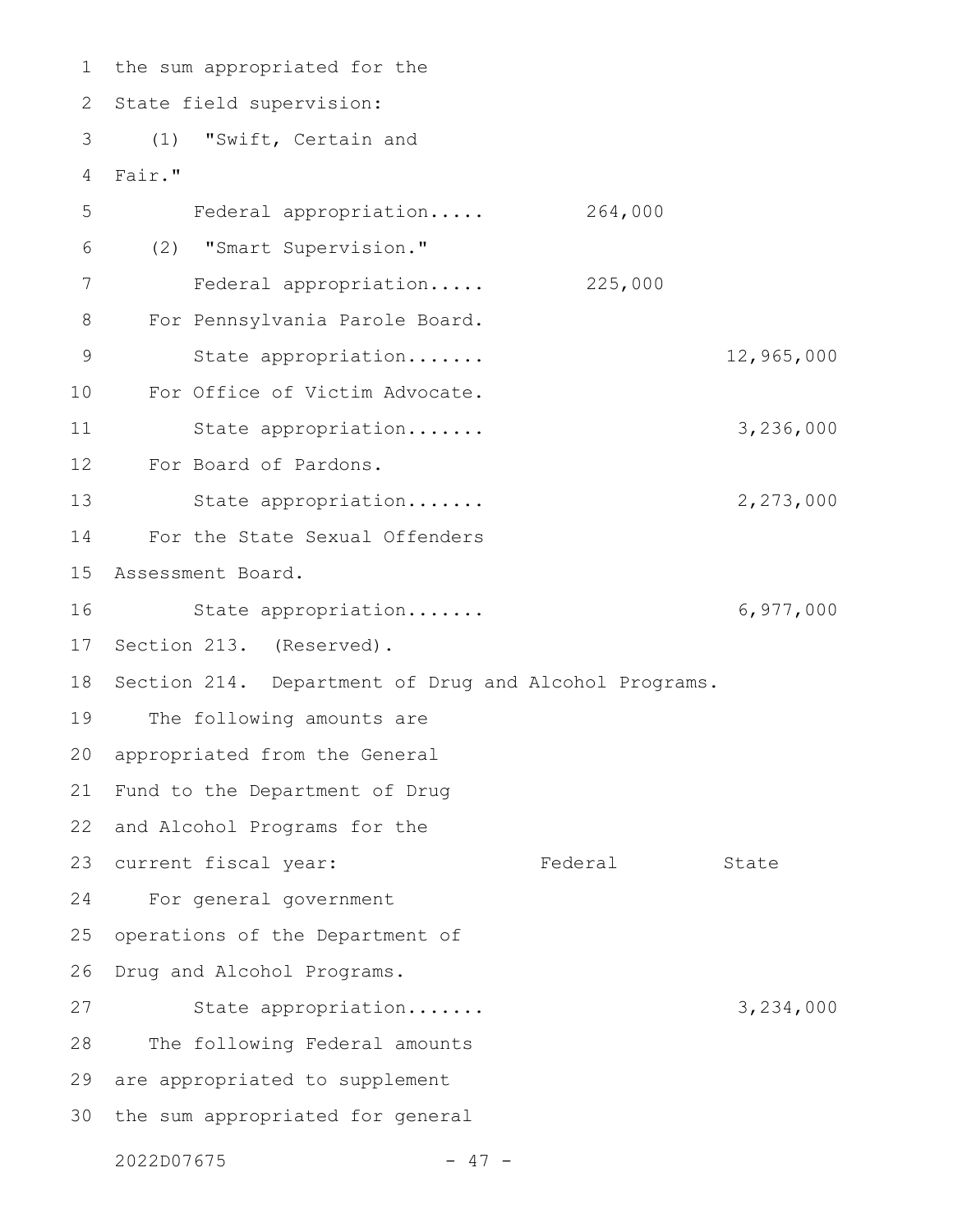```
1 government operations:
     (1) "SABG - Administration
3 and Operation."
         Federal appropriation..... 8,785,000
(2) "Substance Abuse Special
5
6 Projects - Administration and
   Operation."
         Federal appropriation..... 4,327,000
      (3) "State Opioid Response
10 Administration."
        Federal appropriation..... 6,185,000
For assistance to drug and
12
   alcohol programs.
         State appropriation....... 44,732,000
15 The following Federal amounts
  are appropriated to supplement
17 the sum appropriated for
18 assistance to drug and alcohol
19 programs:
(1) "SABG - Drug and Alcohol
20
21 Services."
    Federal appropriation..... 79,870,000
(2) "Substance Abuse Special
23
24 Projects Grants."
        Federal appropriation..... 21,954,000
(3) "State Opioid Response."
26
         Federal appropriation..... 118,547,000
28 Section 215. Department of Education.
     The following amounts are
appropriated from the General
302022D07675 - 48 -
2
4
7
8
9
11
13
14
16
22
25
27
29
```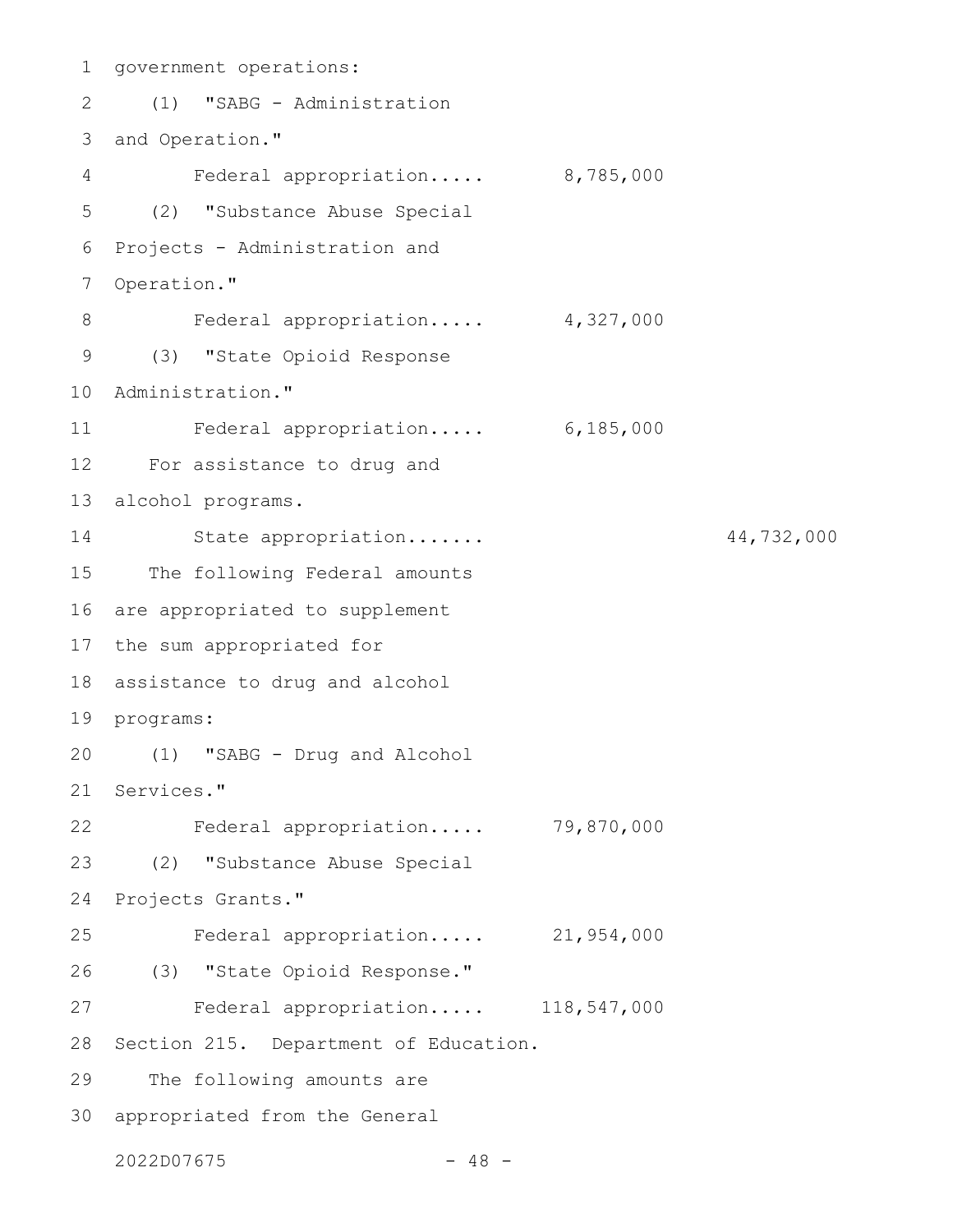1 Fund to the Department of 2 Education for the current fiscal Federal State For general government 4 operations of the Department of Education. State appropriation....... 30,964,000 8 The following Federal amounts are appropriated to supplement 9 10 the sum appropriated for general 11 government operations: (1) "Adult Basic Education - 12 13 Administration." Federal appropriation..... 2,000,000 (2) "Education of Exceptional 15 Children - Administration." 16 Federal appropriation..... 13,000,000 (3) "Special Education - 18 19 State Personnel Development." Federal appropriation..... 2,500,000 (4) "ESEA - Title I - 21 22 Administration." Federal appropriation..... 12,333,000 23 (5) "State Approving Agency 24 (VA)." 25 Federal appropriation..... 1,800,000 (6) "Food and Nutrition 27 28 Service." Federal appropriation..... 21,000,000 (7) "Migrant Education - 30 $2022D07675$  - 49 -3 year: 5 6 7 14 17 20 26 29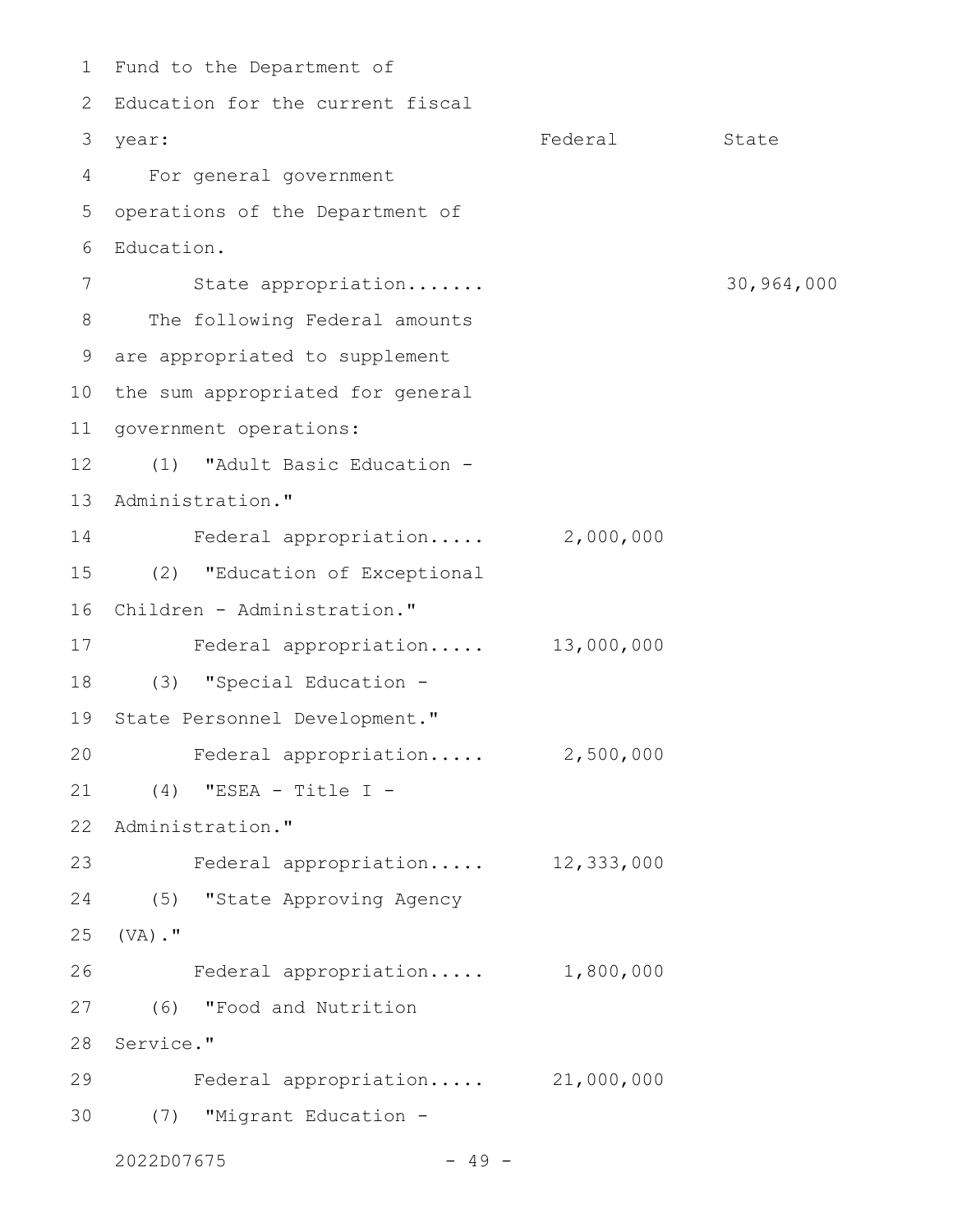1 Administration." Federal appropriation..... 700,000 (8) "Vocational Education - 3 4 Administration." Federal appropriation..... 3,910,000 (9) "Title II - Improving 6 Teacher Quality - Administration/State." Federal appropriation..... 7,400,000 (10) (Reserved). (11) "Homeless Assistance." Federal appropriation..... 4,870,000 (12) "Preschool Grants." 13 Federal appropriation..... 960,000 (13) "School Health Education 16 Programs." Federal appropriation..... 100,000 (14) (Reserved). 18 (15) (Reserved). 19 (16) (Reserved). (17) (Reserved). (18) (Reserved). 22 (19) "Medical Assistance - 23 24 Nurses Aide Training." Federal appropriation..... 670,000 (20) "State and Community 27 Highway Safety." Federal appropriation..... 1,500,000 (21) (Reserved). 29 (22) "Title IV - 21st Century  $2022D07675$  - 50 -2 5 7 8 9 10 11 12 14 15 17 20 21 25 26 28 30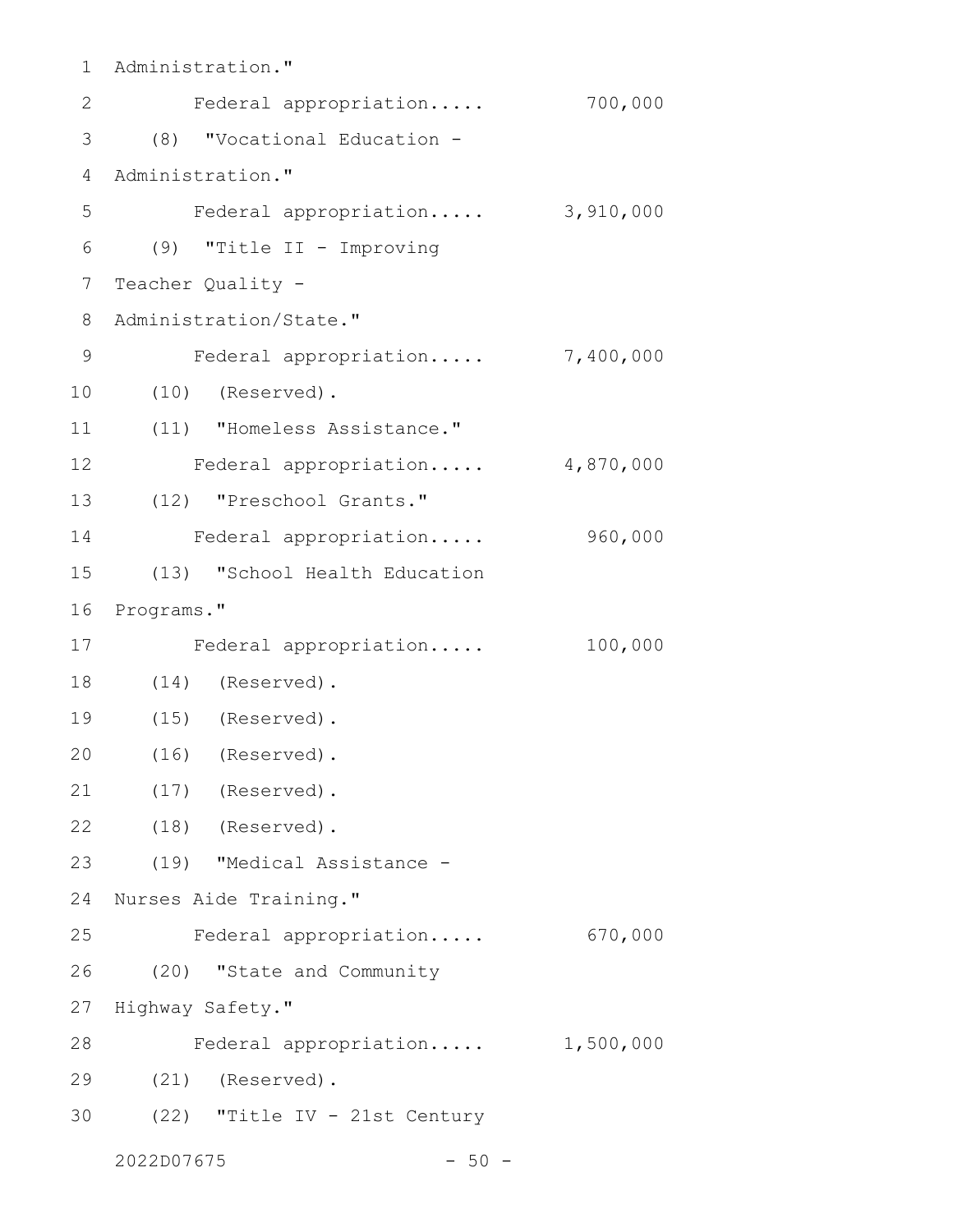1 Community Learning Centers -2 Administration." 3 Federal appropriation..... 4,000,000 (23) "National Assessment of 4 5 Educational Progress (NAEP)." Federal appropriation..... 165,000 (24) "Migrant Education 7 Coordination Program." 8 Federal appropriation..... 130,000 (25) (Reserved). 10 (26) (Reserved). (27) "School Improvement 12 13 Grants." Federal appropriation..... 12,000,000 (28) "Student Support and 15 Academic Enrichment - 16 17 Administration." 18 Federal appropriation..... 2,200,000 (29) "Troops to Teachers." 19 Federal appropriation..... 400,000 (30) "Pennsylvania Project 21 AWARE." 22 Federal appropriation..... 1,800,000 (31) (Reserved). 24 (32) "Emergency Impact Aid 26 Program." Federal appropriation..... 2,000,000 (33) (Reserved). 28 For the Drug and Alcohol 29 30 Recovery High School Pilot 6 9 11 14 20 23 25 27

 $2022D07675$  - 51 -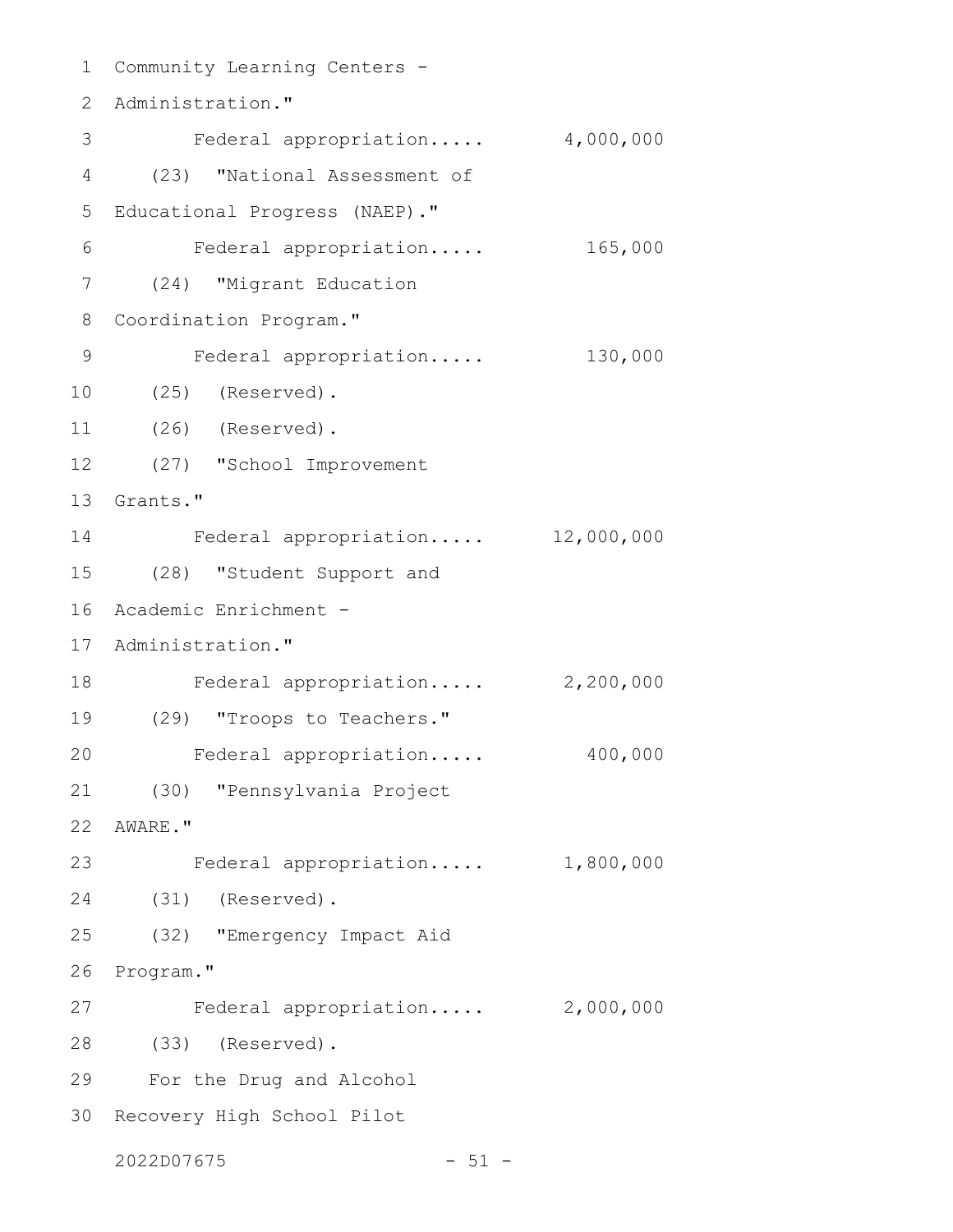1 Program State share of tuition 2 payments. State appropriation....... 250,000 For information and technology improvement. State appropriation....... 3,740,000 The following Federal amounts are appropriated to supplement 9 the sum appropriated for 10 information and technology improvement: 11 (1) "Statewide Longitudinal 12 13 Data Systems." Federal appropriation..... 5,110,000 For PA assessment. State appropriation....... 47,128,000 The following Federal amounts 18 are appropriated to supplement 19 the sum appropriated for PA assessment: 20 (1) "Title VI - Part A State 21 22 Assessment." Federal appropriation..... 15,000,000 24 For transfer to Empowerment. State appropriation....... 7,000,000 For the State Library, providing reference services and 28 administering aid to public 29 libraries. State appropriation....... 2,488,000  $2022D07675$  - 52 -3 4 5 6 7 8 14 15 16 17 23 25 26 27 30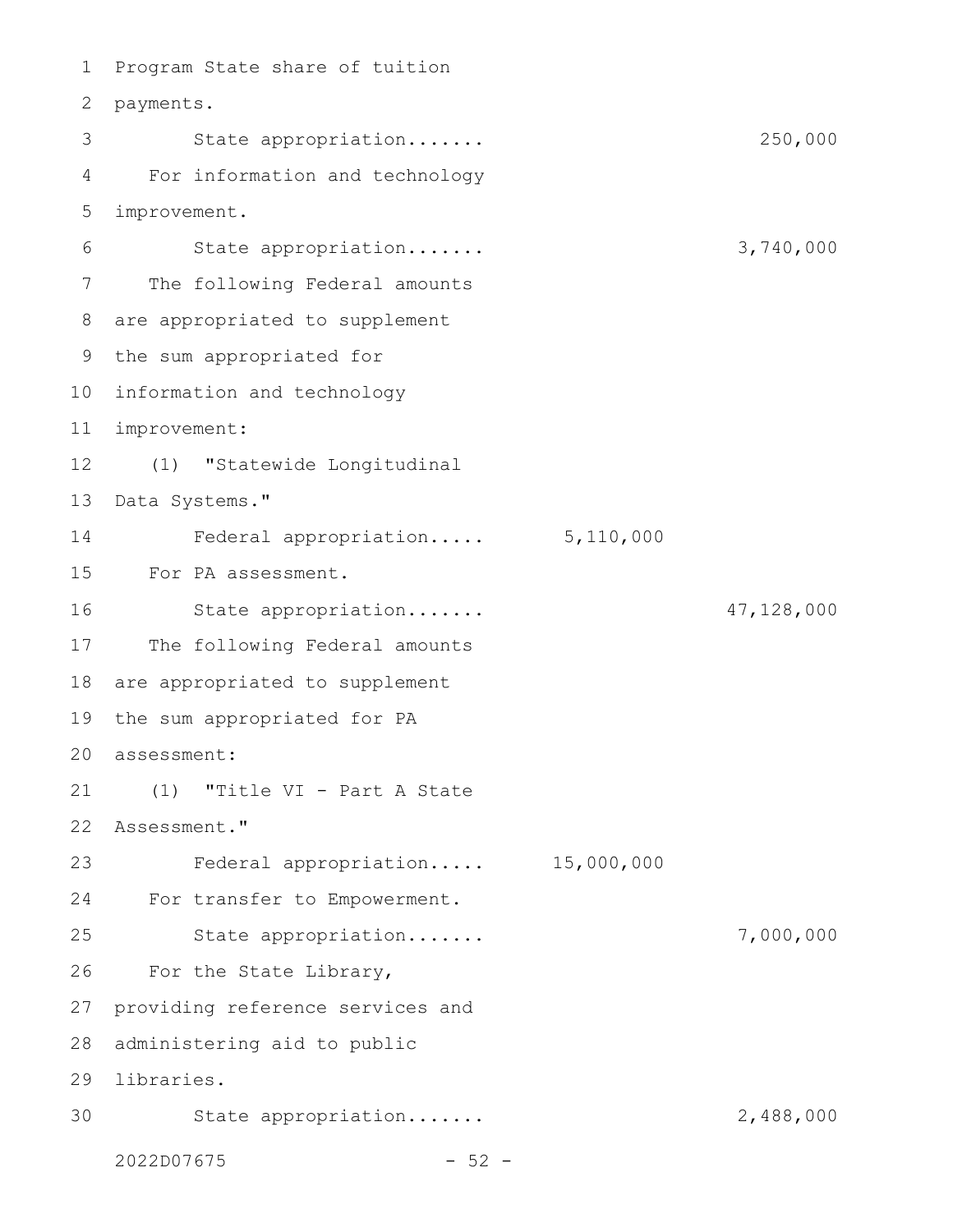The following Federal amounts are appropriated to supplement 3 the sum appropriated for the 4 State Library: (1) "LSTA - Library Development." Federal appropriation..... 8,500,000 For programs of education and training at youth development 10 centers and the monitoring of 11 programs of education and 12 training provided to incarcerated juveniles. State appropriation....... 8,608,000 For payment of basic education funding to school districts. State appropriation....... 8,645,605,000 For the Ready to Learn Block Grant. State appropriation....... 288,000,000 For the Pre-K Counts Program. State appropriation....... 302,284,000 For Head Start Supplemental Assistance Program. State appropriation....... 79,178,000 For teacher professional development. State appropriation....... 5,044,000 For adult and family literacy 30 programs, summer reading programs 1 2 5 6 7 8 9 13 14 15 16 17 18 19 20 21 22 23 24 25 26 27 28 29

```
2022D07675 - 53 -
```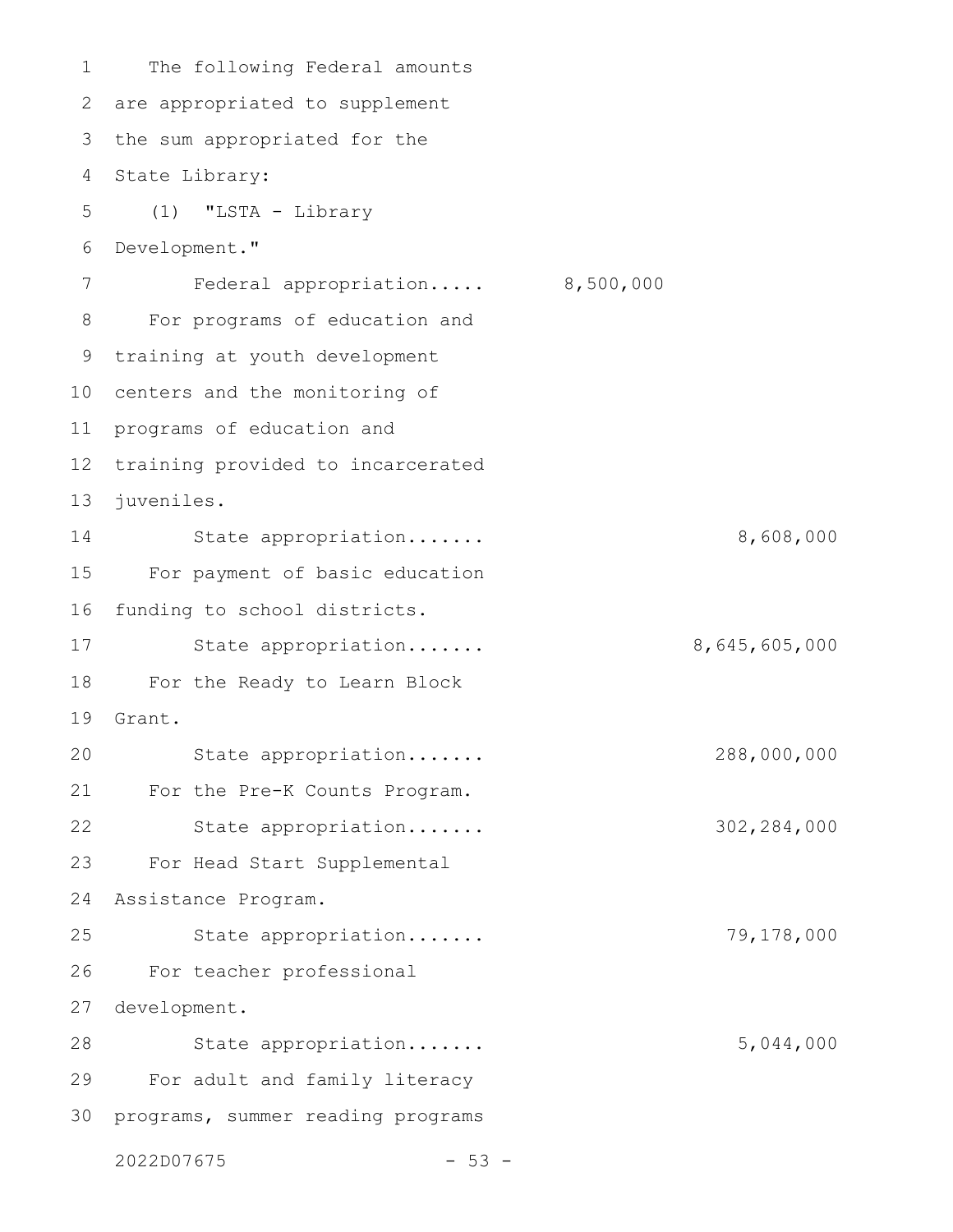1 and the adult high school diplomas program. 2 State appropriation....... 12,975,000 The following Federal amounts 4 are appropriated to supplement 5 6 the sum appropriated for adult and family literacy programs: (1) "Adult Basic Education - 8 Local." 9 Federal appropriation..... 23,000,000 For career and technical 11 12 education. 13 State appropriation..... 105,138,000 14 The following Federal amounts 15 are appropriated to supplement 16 the sum appropriated for career 17 and technical education: (1) "Vocational Education Act 18 19 - Local." Federal appropriation..... 49,000,000 For career and technical 21 22 education equipment grants. State appropriation..... 5,550,000 For authority rentals and 24 25 Sinking Fund requirements. State appropriation....... 212,422,000 27 For payments on account of 28 pupil transportation. State appropriation....... 613,747,000 For payments on account of 303 7 10 20 23 26 29

 $2022D07675$  - 54 -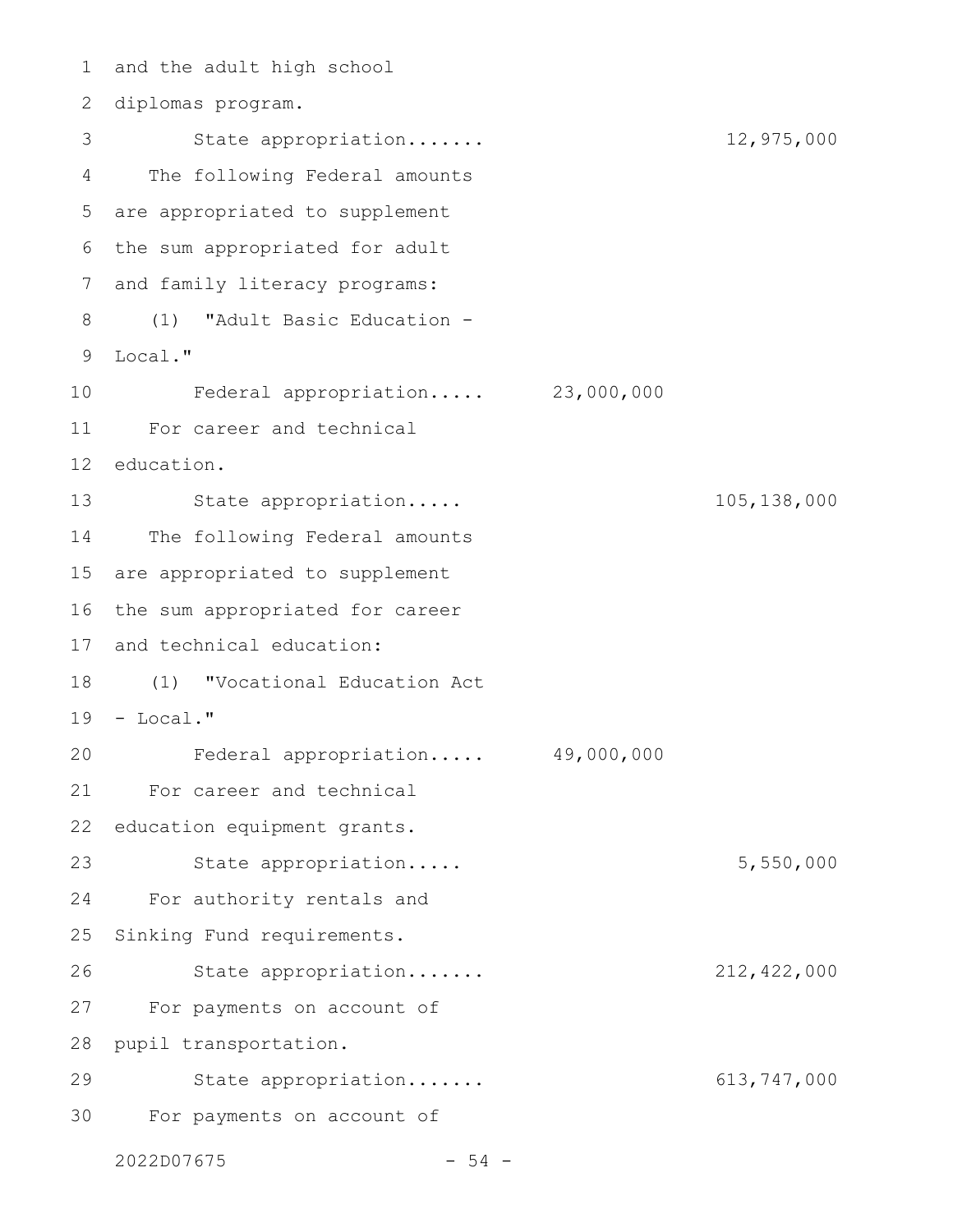nonpublic and charter school 2 transportation. State appropriation....... 79,442,000 For payments on account of special education of exceptional children. State appropriation....... 1,436,815,000 The following Federal amounts are appropriated to supplement the sum appropriated for special education: (1) "Individuals with Disabilities Education - Local." Federal appropriation..... 550,000,000 For payments for early intervention services. State appropriation....... 336,500,000 The following Federal amounts are appropriated to supplement the sum appropriated for payments for early intervention services: (1) "Individuals with Disabilities Education." Federal appropriation..... 16,000,000 For payment for tuition to school districts providing education to nonresident orphaned 28 children placed in private homes 29 by the court and nonresident inmates of children's 301 3 4 5 6 7 8 9 10 11 12 13 14 15 16 17 18 19 20 21 22 23 24 25 26 27

2022D07675 - 55 -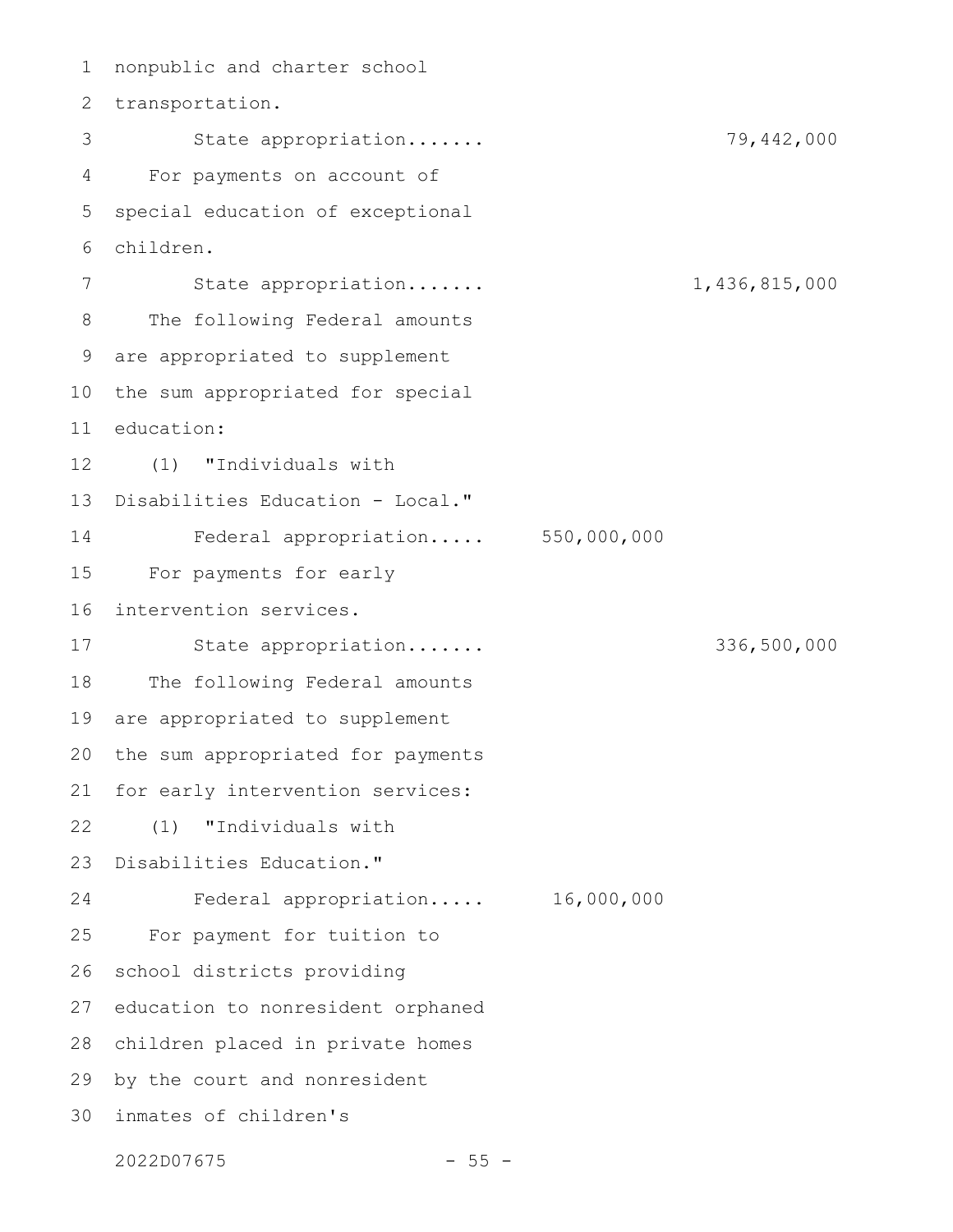institutions. 1

State appropriation....... 49,374,000 For payments of annual fixed charges to school districts in lieu of taxes for land acquired by the Commonwealth for water conservation or flood prevention. State appropriation....... 171,000 For payment for maintenance of summer schools for school-age children of migrant laborers, including child-care services. State appropriation....... 853,000 For payments to Pennsylvania Chartered Schools for Deaf and Blind Children. State appropriation....... 64,769,000 For special education approved private schools. State appropriation....... 129,120,000 For grants to school districts to assist in meeting Federal matching requirements for grants received under the Federal Child Nutrition Act of 1966 and to aid in providing a food program for needy children. State appropriation....... 30,000,000 The following Federal amounts are appropriated to supplement 2 3 4 5 6 7 8 9 10 11 12 13 14 15 16 17 18 19 20 21 22 23 24 25 26 27 28 29 30

 $2022D07675$  - 56 -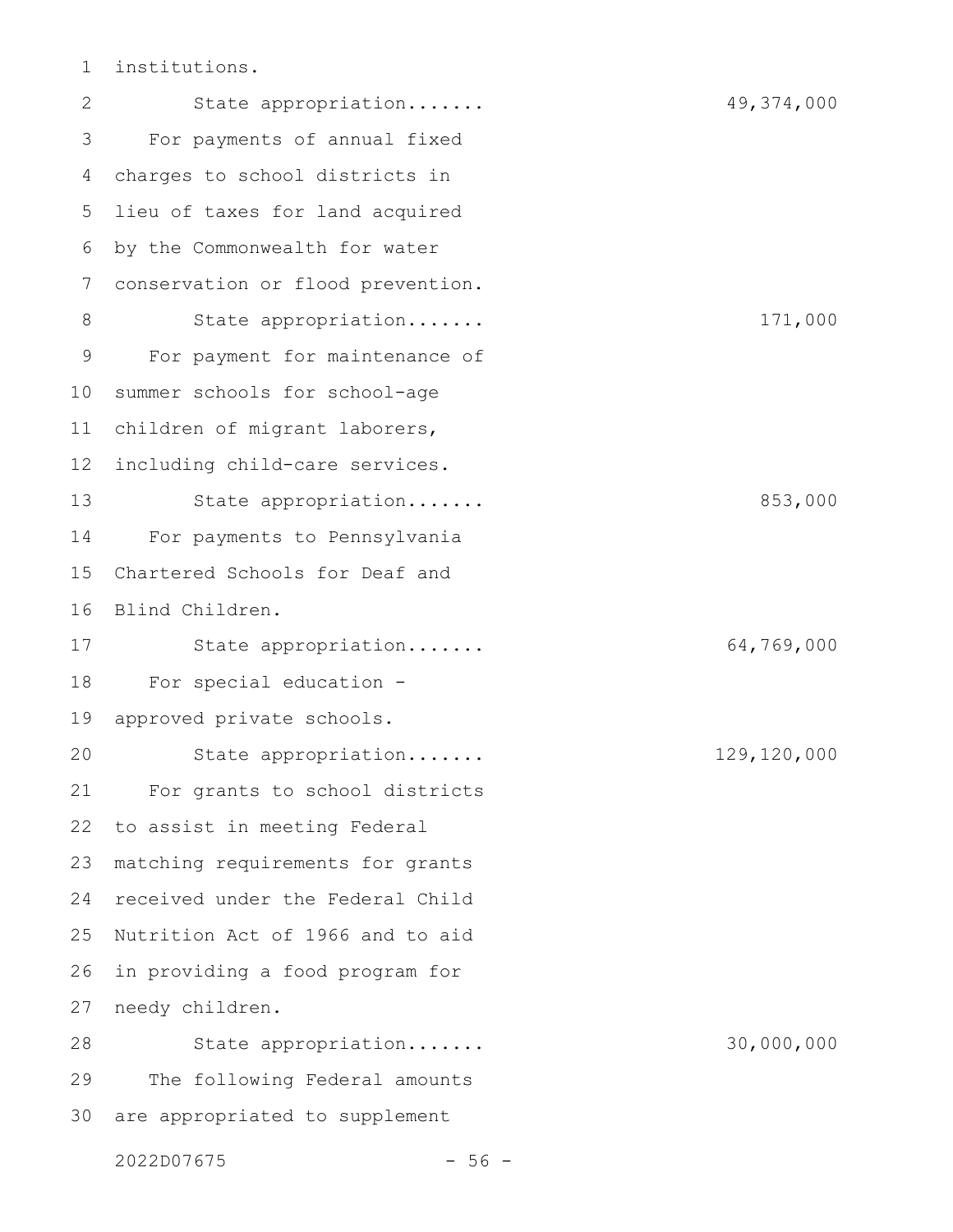1 the sum appropriated for school food services: 2 (1) "Food and Nutrition - 3 Local." 4 Federal appropriation..... 795,869,000 For payment of the 6 Commonwealth's share of Federal 7 8 Social Security taxes for certain 9 public school employees. State appropriation....... 68,477,000 For payment of required 11 contribution for public school 13 employees' retirement. State appropriation....... 2,901,000,000 15 The following Federal amounts are appropriated for basic education: (1) "ESEA - Title I - Local." 18 Federal appropriation..... 900,000,000 (2) "Title II - Improving 21 Teacher Quality - Local." Federal appropriation..... 100,000,000 (3) "Title IV - 21st Century 23 Community Learning Centers - 25 Local." Federal appropriation..... 90,000,000 (4) "Title III - Language 27 28 Instruction for LEP and Immigrant 29 Students." Federal appropriation..... 24,000,000  $2022D07675$  - 57 -5 10 12 14 16 17 19 20 22 24 26 30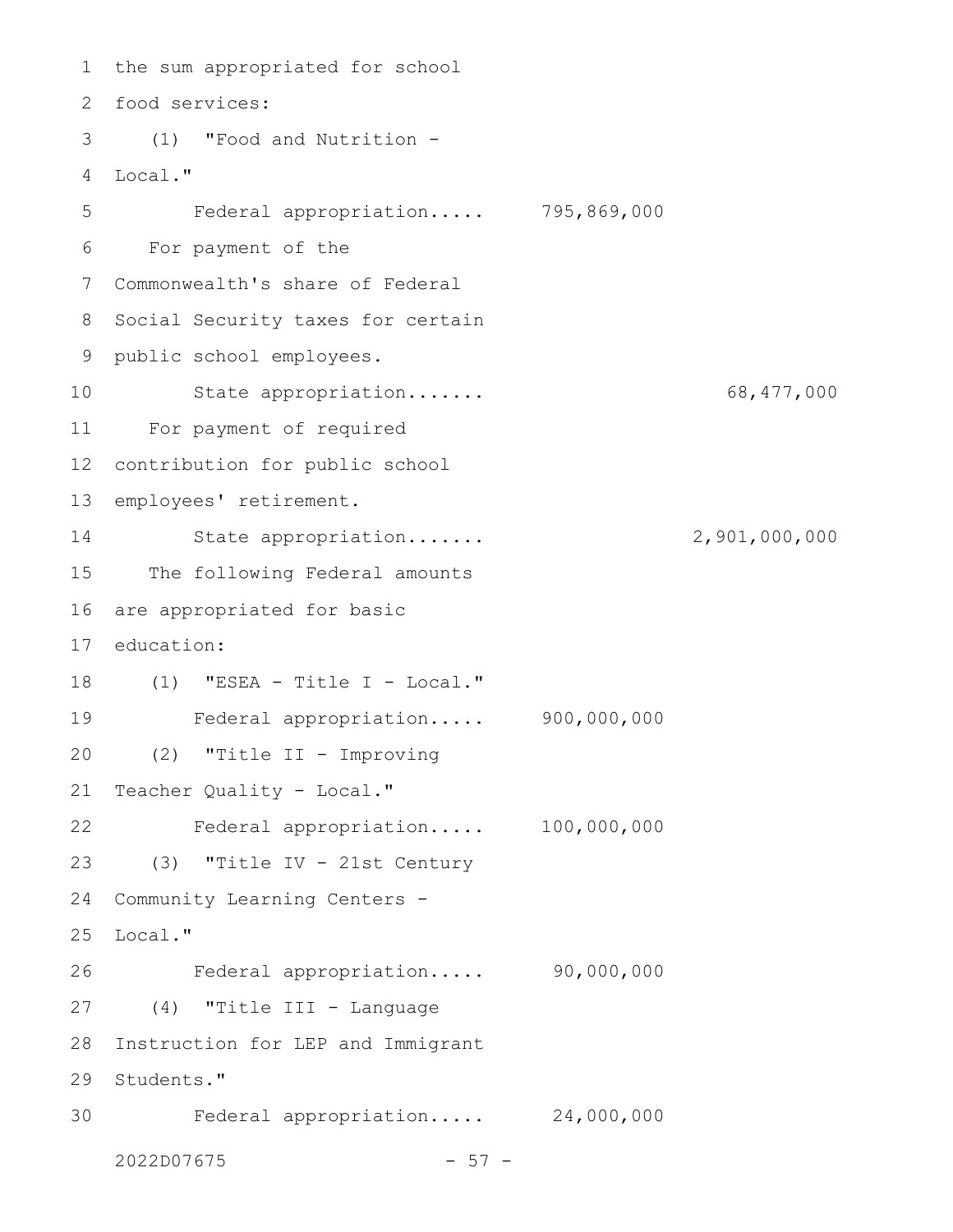(5) "Title VI - Rural and Low Income Schools - Local." Federal appropriation..... 1,830,000 (6) "Student Support and Academic Enrichment - Local." Federal appropriation..... 60,000,000 For services to nonpublic schools. State appropriation....... 87,939,000 For textbooks, instructional 10 material and instructional equipment for nonpublic schools. State appropriation....... 26,751,000 For a subsidy to public 14 libraries. State appropriation....... 60,470,000 For aid to the Free Library of Philadelphia and the Carnegie Library of Pittsburgh to meet the 20 costs incurred in serving as 21 regional libraries in the 22 distribution of braille reading materials, talking book machines 23 and other reading materials to persons who are blind or otherwise disabled. State appropriation....... 2,567,000 For library access. 28 State appropriation....... 3,071,000 For Safe Schools Initiative. 1 2 3 4 5 6 7 8 9 11 12 13 15 16 17 18 19 24 25 26 27 29 30

2022D07675 - 58 -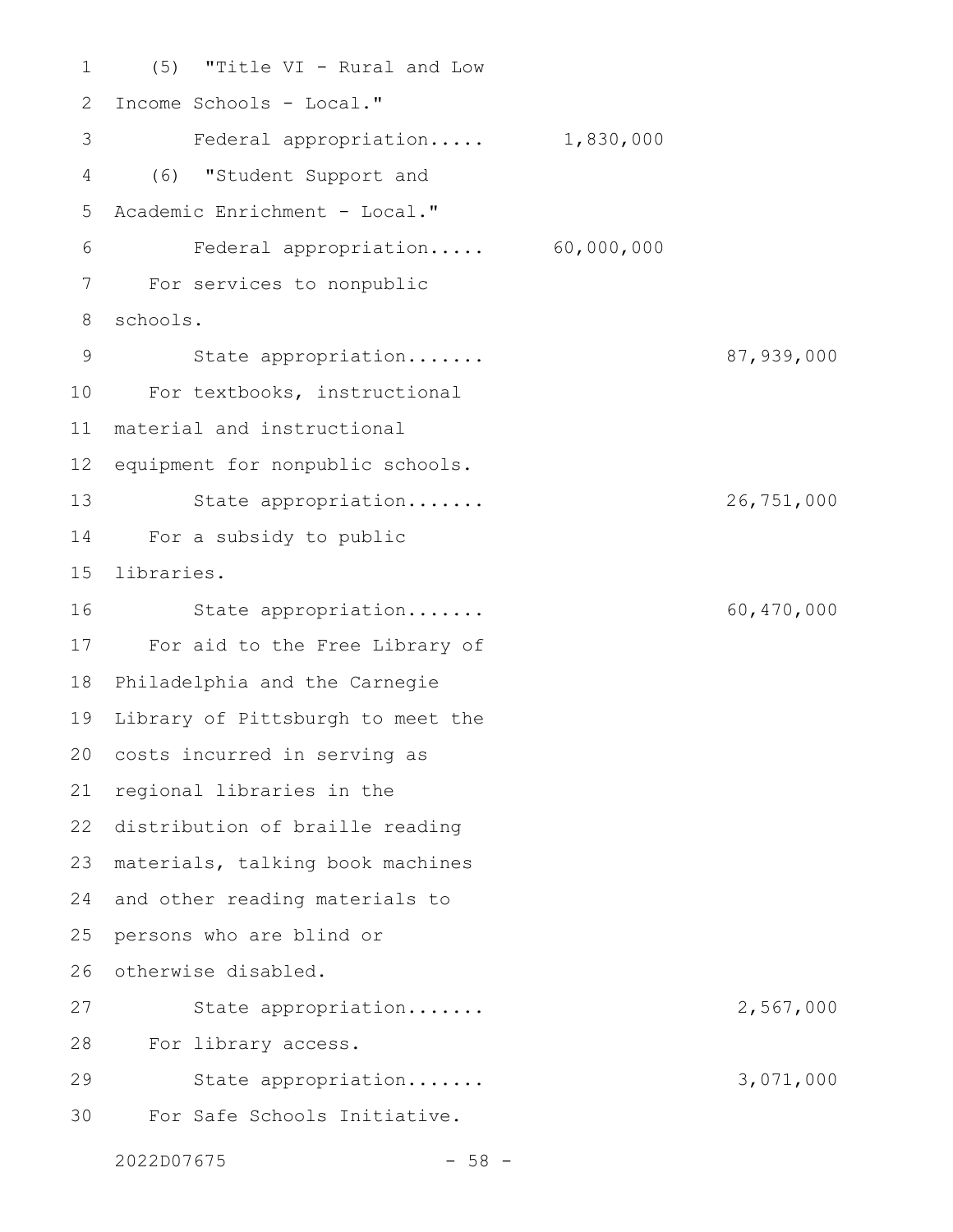State appropriation....... 11,000,000 For trauma-informed education. State appropriation....... 750,000 For payment of approved operating expenses of community colleges. 6 State appropriation....... 257,502,000 For transfer from the General Fund to the Community College 9 10 Capital Fund. State appropriation....... 54,682,000 For regional community college 12 services. 13 State appropriation....... 2,136,000 For community education 15 councils. 16 State appropriation....... 2,393,000 For hunger-free campus 18 initiative. 19 State appropriation....... 1,000,000 For sexual assault prevention. 21 State appropriation....... 1,500,000 Section 216. State System of Higher Education. The following amounts are appropriated from the General Fund to the State System of 27 Higher Education for the current Federal State For the State System of Higher 30 Education, including the  $2022D07675$  - 59 -1 2 3 4 5 7 8 11 14 17 20 22 23 24 25 26 28 fiscal year: 29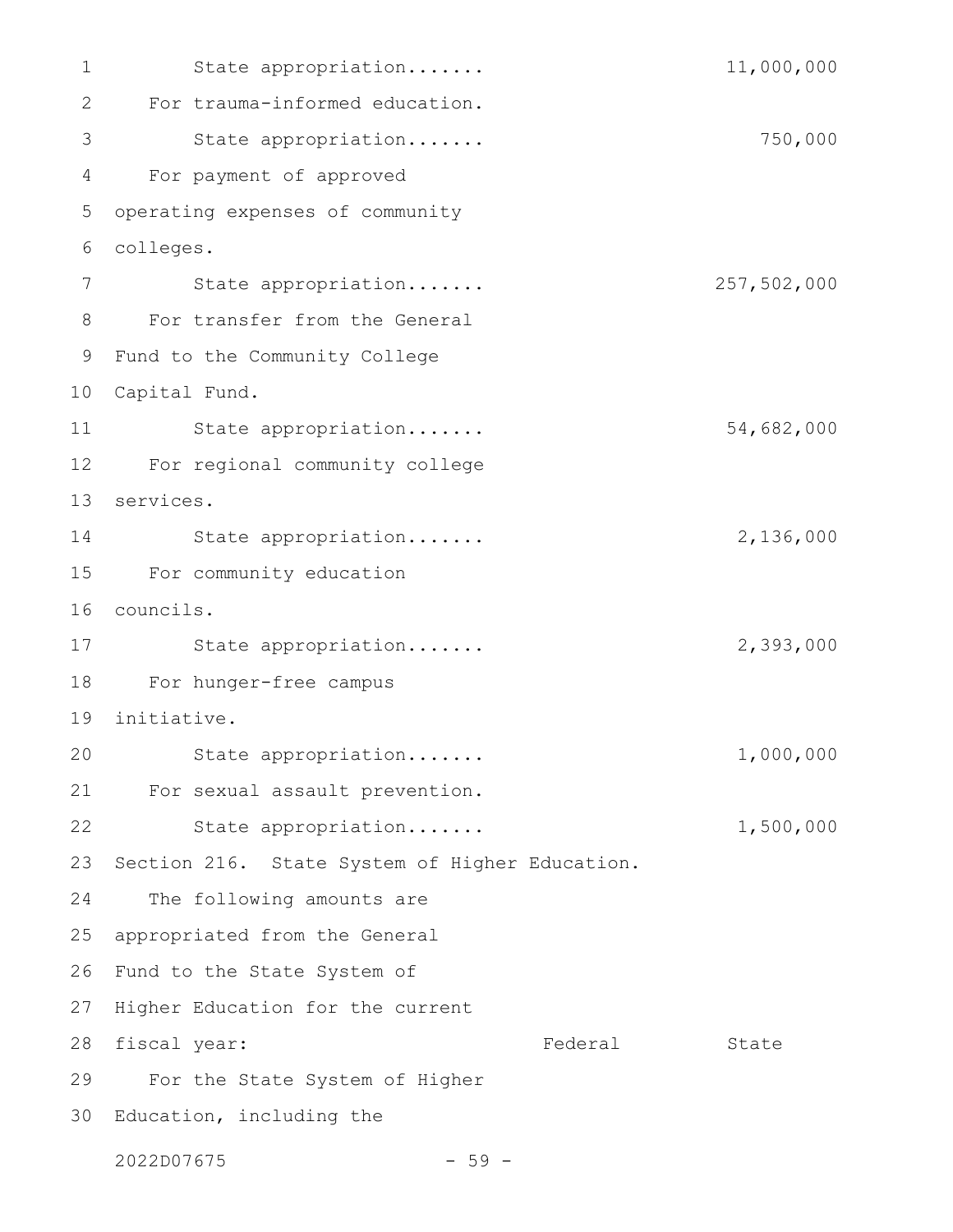Chancellor's Office. 1

State appropriation....... 552,470,000 3 Section 217. Thaddeus Stevens College of Technology. The following amounts are appropriated from the General Fund to the Thaddeus Stevens 6 College of Technology for the 7 Federal State For the Thaddeus Stevens 9 10 College of Technology. State appropriation....... 19,636,000 12 Section 218. Pennsylvania Higher Education Assistance Agency. The following amounts are 14 appropriated from the General 15 Fund to the Pennsylvania Higher 16 Education Assistance Agency for Federal State 18 For payment of education assistance grants. 19 State appropriation....... 350,370,000 For Pennsylvania internship 21 program grants. State appropriation....... 450,000 For Ready to Succeed 25 Scholarships. State appropriation....... 16,375,000 27 For matching payments for 28 student aid funds. State appropriation....... 13,449,000 For institutional assistance 302 4 5 8 current fiscal year: 11 13 17 the current fiscal year: 20 22 23 24 26 29

 $2022D07675$  - 60 -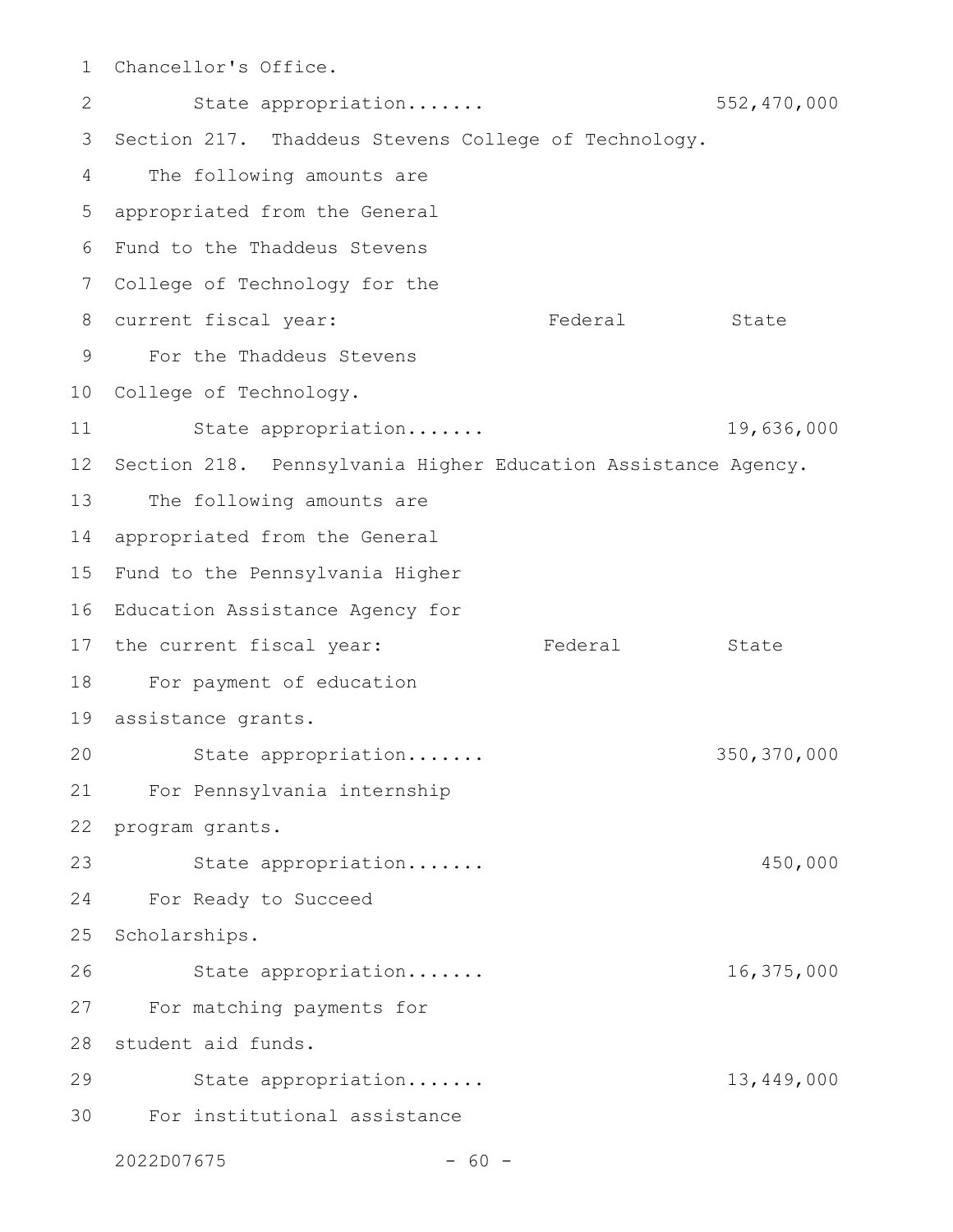1 grants to be allotted by the 2 Pennsylvania Higher Education Assistance Agency. State appropriation....... 27,184,000 For higher education for the disadvantaged. State appropriation....... 2,417,000 For higher education for blind and deaf students. State appropriation....... 50,000 For the Horace Mann Bond-Leslie Pinckney Hill Scholarship and for outreach and recruitment activities at Lincoln and Cheyney 15 Universities related to the 16 scholarship. This appropriation also contains funds for the 18 continuation of support to 19 students currently receiving 20 equal opportunity professional 21 education awards. State appropriation....... 800,000 For the Cheyney University Keystone Honors Academy. State appropriation....... 5,000,000 For Targeted Industry Cluster Scholarship Program. State appropriation....... 8,652,000 29 Section 219. Department of Environmental Protection. The following amounts are 3 4 5 6 7 8 9 10 11 12 13 14 17 22 23 24 25 26 27 28 30

 $2022D07675$  - 61 -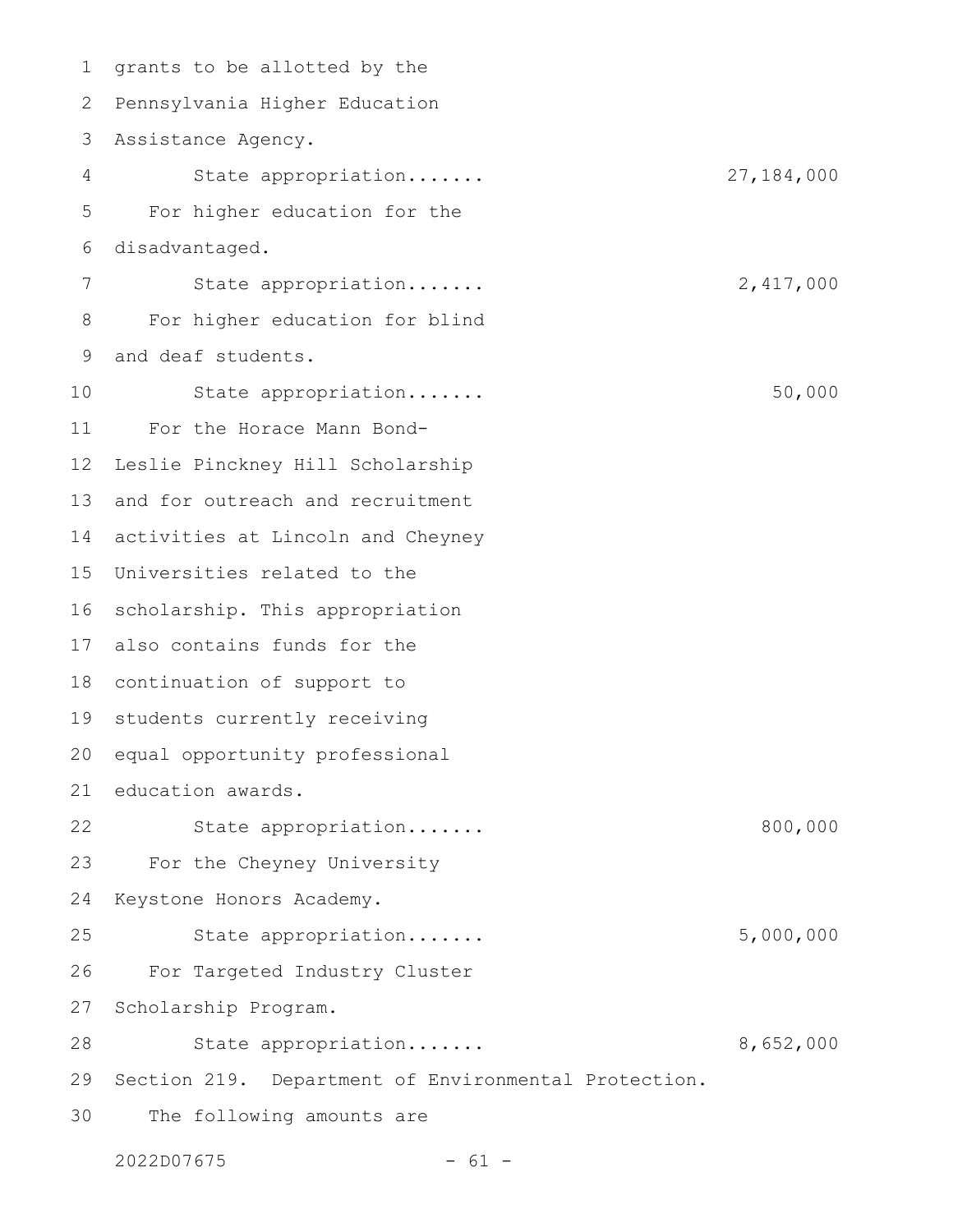appropriated from the General 1 2 Fund to the Department of Environmental Protection for the 3 4 current fiscal year: Tederal State For general government 5 operations of the Department of Environmental Protection. State appropriation....... 19,929,000 The following Federal amounts 10 are appropriated to supplement 11 the sum appropriated for general 12 government operations of the 13 Department of Environmental 14 Protection: (1) "IIJA - DOE - Energy 15 16 Programs." Federal appropriation..... 22,300,000 (2) "IIJA - Orphan Well 18 19 Plugging." Federal appropriation..... 25,000,000 (3) IIJA - Energy Efficiency 21 22 and Conservation." Federal appropriation..... 4,000,000 (4) "IIJA - Assistance for 24 25 Small and Disadvantaged 26 Communities." Federal appropriation..... 28,103,000 (5) "IIJA - Electric Grid 28 29 Resilience." Federal appropriation..... 13,236,000 6 7 8 9 17 20 23 27 30

 $2022D07675$  - 62 -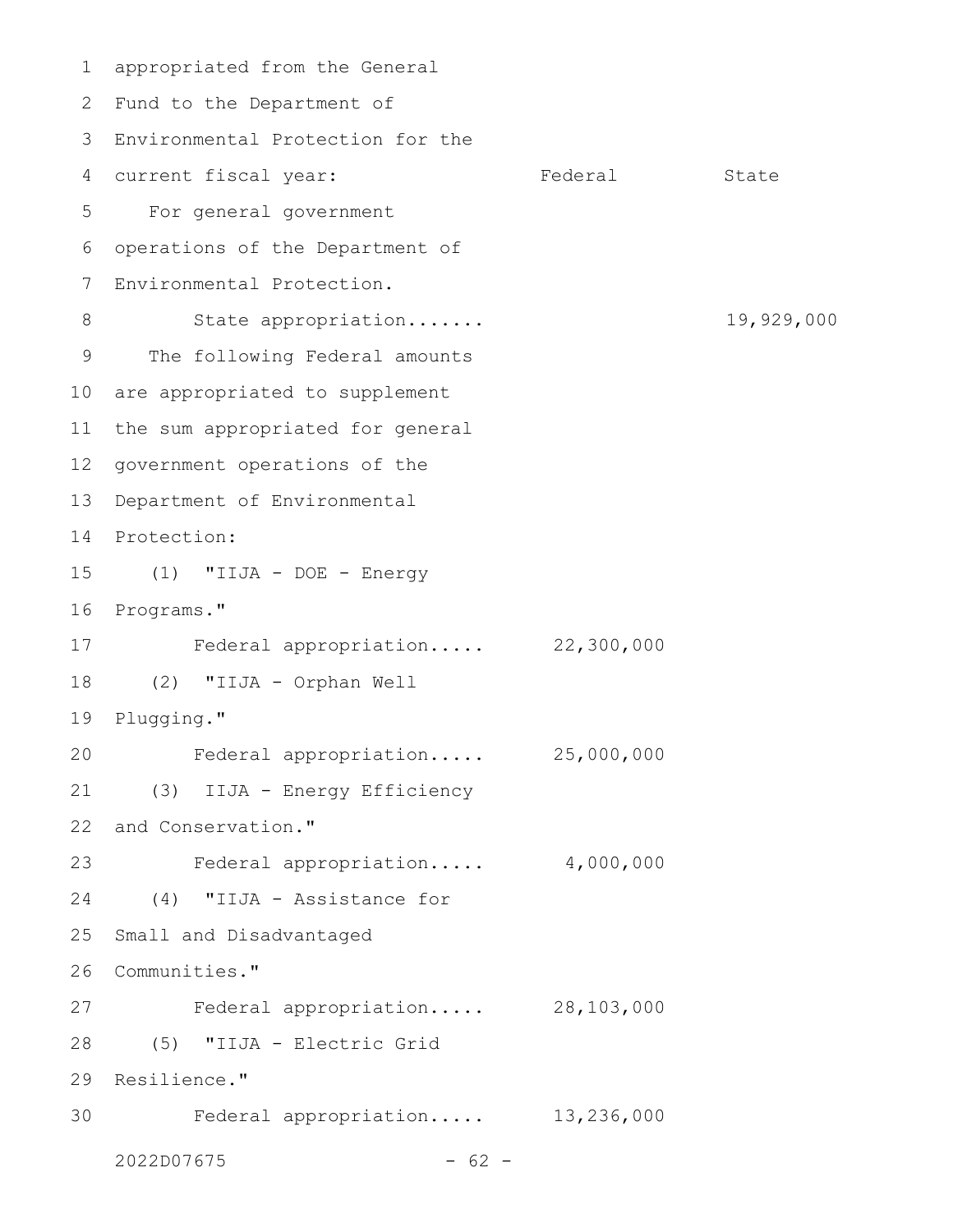```
For environmental program
1
2 management.
State appropriation....... 42,297,000
3
The following Federal amounts
4
are appropriated to supplement
5
6 the sum appropriated for
7 environmental program management:
(1) "Coastal Zone
8
9 Management."
    Federal appropriation..... 4,700,000
(2) "Construction Management
11
Assistance Grants -
12
13 Administration."
14 Federal appropriation..... 1,400,000
(3) "Storm Water Permitting
15
16 Initiative."
   Federal appropriation..... 2,300,000
(4) "Safe Drinking Water Act
18
19 - Management."
     Federal appropriation..... 7,000,000
(5) "Water Pollution Control
21
22 Grants - Management."
23 Federal appropriation..... 5,500,000
(6) "Air Pollution Control
24
25 Grants - Management."
    Federal appropriation..... 3,200,000
(7) "Surface Mine
27
28 Conservation."
Federal appropriation..... 6,500,000
29
(8) "Wetland Protection
3010
17
20
26
```
 $2022D07675$  - 63 -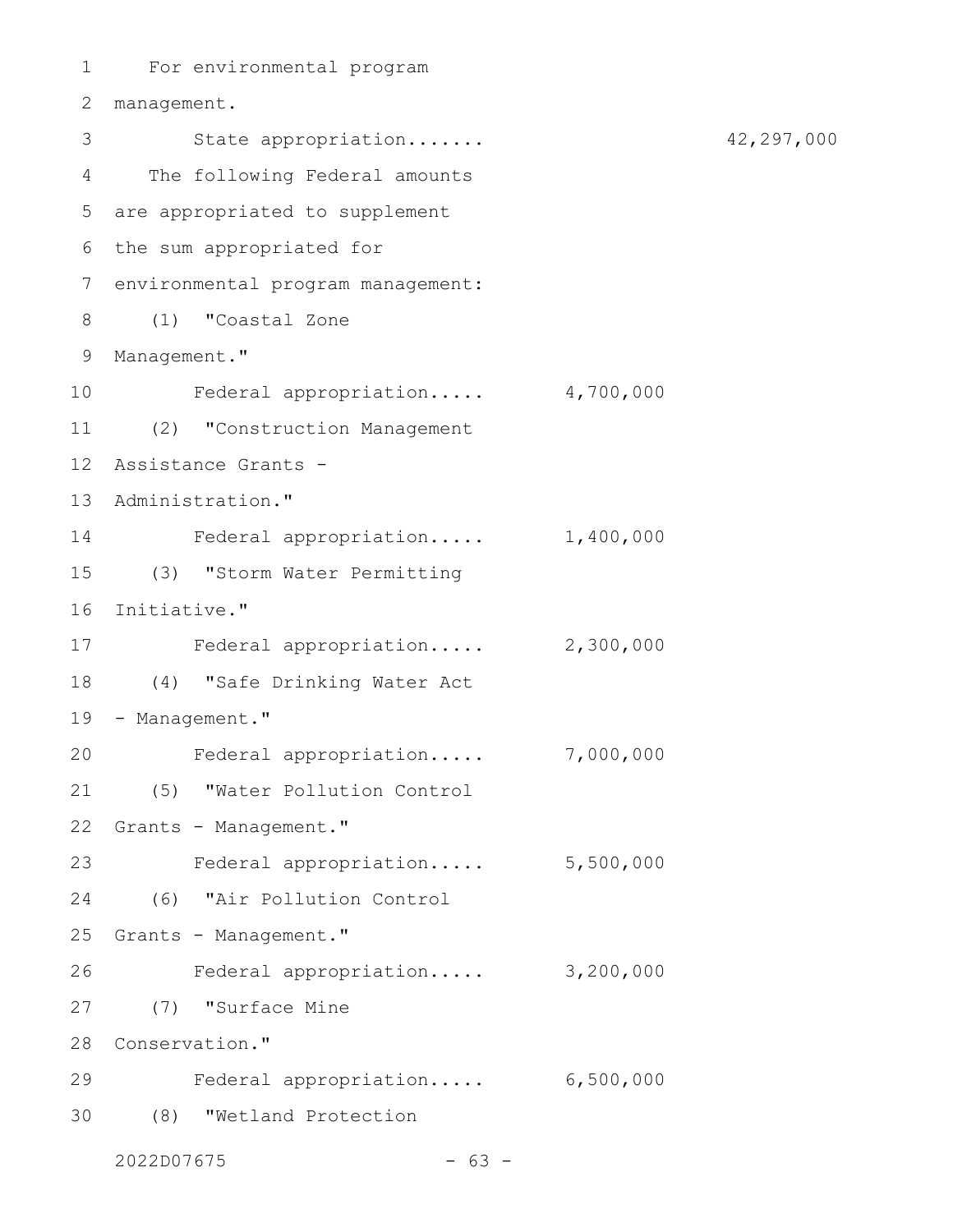```
Fund."
1
```

| 2           | Federal appropriation        | 840,000    |
|-------------|------------------------------|------------|
| 3           | (9) "Diagnostic X-ray        |            |
| 4           | Equipment Testing."          |            |
| 5           | Federal appropriation        | 754,000    |
| 6           | (10) "Water Quality Outreach |            |
| 7           | Operator Training."          |            |
| 8           | Federal appropriation        | 200,000    |
| $\mathsf 9$ | (11) "Water Quality          |            |
| 10          | Management Planning Grants." |            |
| 11          | Federal appropriation        | 1,150,000  |
| 12          | (12) "Small Operators        |            |
| 13          | Assistance."                 |            |
| 14          | Federal appropriation        | 300,000    |
| 15          | (13) "Wellhead Protection    |            |
| 16          | Fund."                       |            |
| 17          | Federal appropriation        | 250,000    |
| 18          | (14) "Indoor Radon           |            |
| 19          | Abatement."                  |            |
| 20          | Federal appropriation        | 700,000    |
| 21          | (15) "Non-Point Source       |            |
| 22          | Implementation."             |            |
| 23          | Federal appropriation        | 14,800,000 |
| 24          | (16) "Hydroelectric Power    |            |
| 25          | Conservation Fund."          |            |
| 26          | Federal appropriation        | 51,000     |
| 27          | (17) "Survey Studies."       |            |
| 28          | Federal appropriation        | 6,000,000  |
| 29          | $(18)$ (Reserved).           |            |
| 30          | (19) "National Dam Safety."  |            |
|             |                              |            |

 $2022D07675$  - 64 -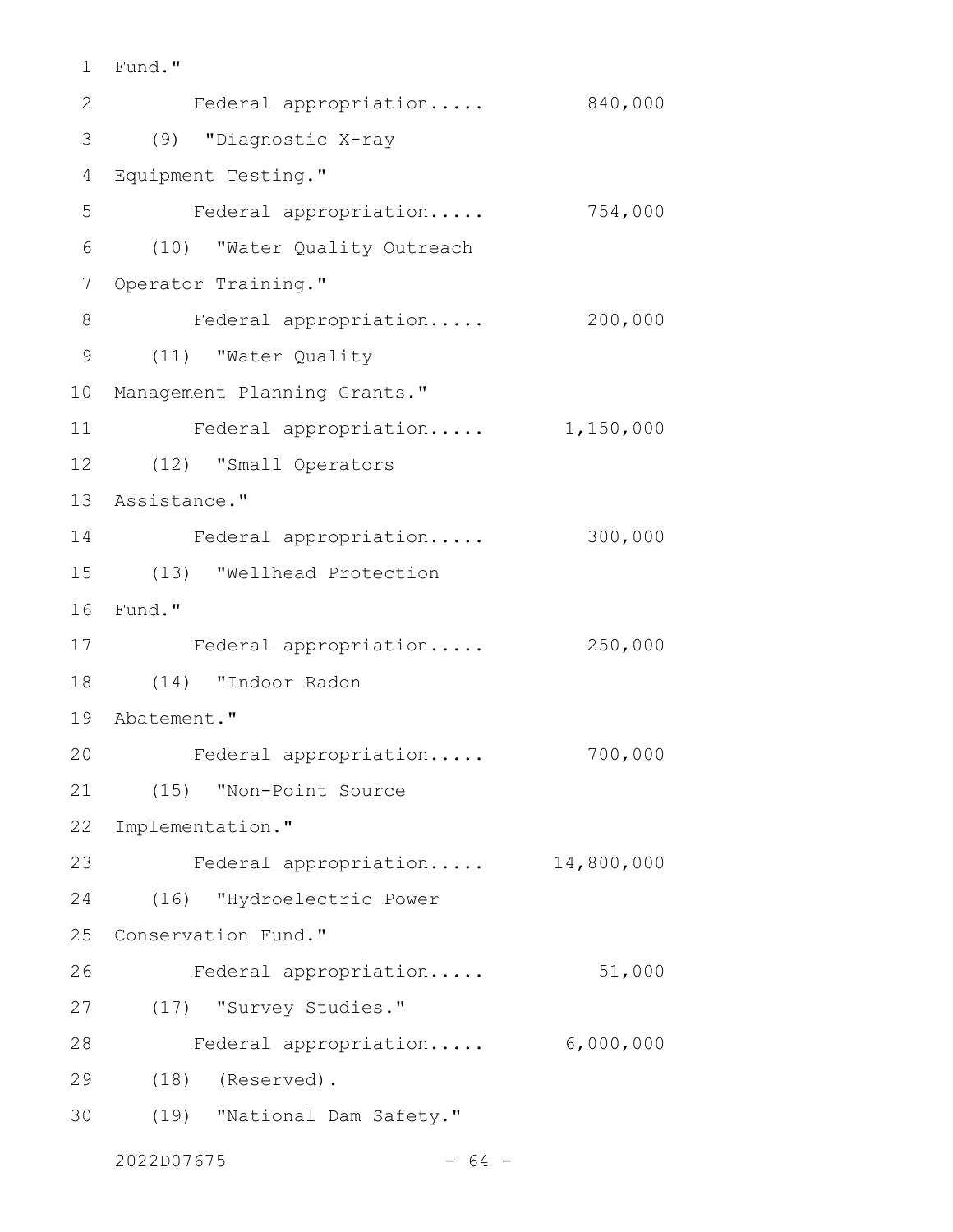| $\mathbf 1$   | Federal appropriation             | 1,500,000 |           |
|---------------|-----------------------------------|-----------|-----------|
| $\mathbf{2}$  | (20) "Training Reimbursement      |           |           |
| 3             | Program for Small Systems."       |           |           |
| 4             | Federal appropriation 3,500,000   |           |           |
| 5             | (21) "State Energy Program        |           |           |
| 6             | $(SEP)$ ."                        |           |           |
| 7             | Federal appropriation 15,000,000  |           |           |
| 8             | (Reserved).<br>(22)               |           |           |
| $\mathcal{G}$ | (23) "Pollution Prevention."      |           |           |
| 10            | Federal appropriation             | 800,000   |           |
| 11            | (24) "Energy and                  |           |           |
| 12            | Environmental Opportunities."     |           |           |
| 13            | Federal appropriation             | 1,200,000 |           |
| 14            | (25) "Surface Mine                |           |           |
| 15            | Conservation."                    |           |           |
| 16            | Federal appropriation             | 680,000   |           |
| 17            | (26) "Multipurpose Grants to      |           |           |
| 18            | States and Tribes."               |           |           |
| 19            | Federal appropriation             | 600,000   |           |
| 20            | For Chesapeake Bay                |           |           |
| 21            | agricultural abatement.           |           |           |
| 22            | State appropriation               |           | 3,539,000 |
| 23            | The following Federal amount      |           |           |
| 24            | is appropriated to supplement the |           |           |
| 25            | sum appropriated for Chesapeake   |           |           |
| 26            | Bay Pollution agricultural        |           |           |
| 27            | abatement:                        |           |           |
| 28            | "Chesapeake Bay Pollution<br>(1)  |           |           |
| 29            | Abatement."                       |           |           |
| 30            | Federal appropriation 15,000,000  |           |           |
|               | 2022D07675<br>$65 -$              |           |           |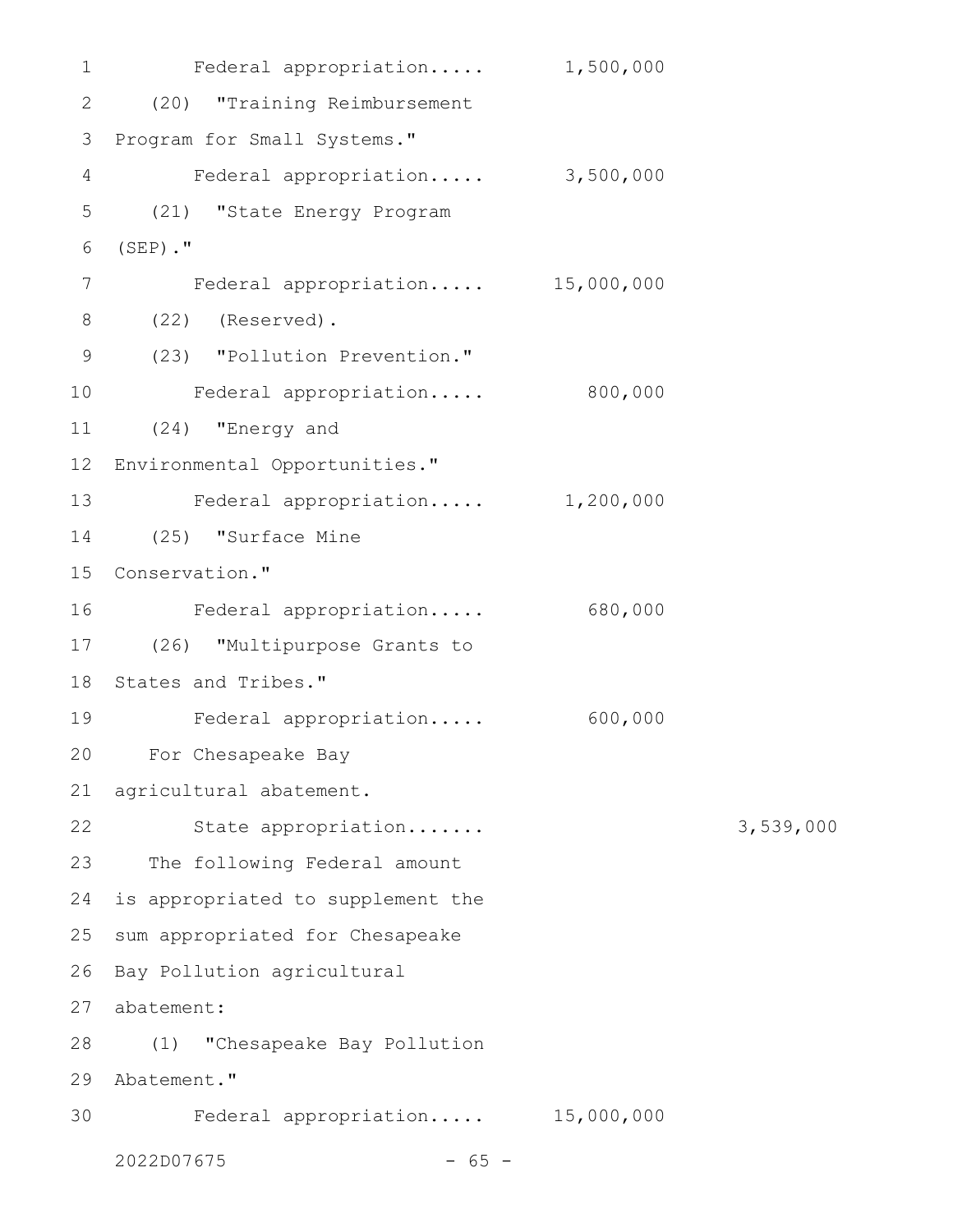For environmental protection 1 2 operations. State appropriation....... 117,115,000 3 The following Federal amounts 4 are appropriated to supplement 5 6 the sum appropriated for environmental protection 7 8 operations: (1) "EPA - Planning Grant - 9 10 Administration." Federal appropriation..... 8,400,000 (2) "Water Pollution Control 12 13 Grants." Federal appropriation..... 8,900,000 (3) "Air Pollution Control 15 16 Grants." 17 Federal appropriation..... 5,500,000 (4) "Surface Mine Control and 18 19 Reclamation." Federal appropriation..... 12,344,000 (5) "Training and Education 21 22 of Underground Coal Miners." Federal appropriation..... 1,700,000 23 (6) "Construction Management 24 25 Assistance Grants." Federal appropriation..... 350,000 (7) "Safe Drinking Water." 27 Federal appropriation..... 5,700,000 28 (8) "Oil Pollution Spills 29 30 Removal." 11 14 20 26

2022D07675 - 66 -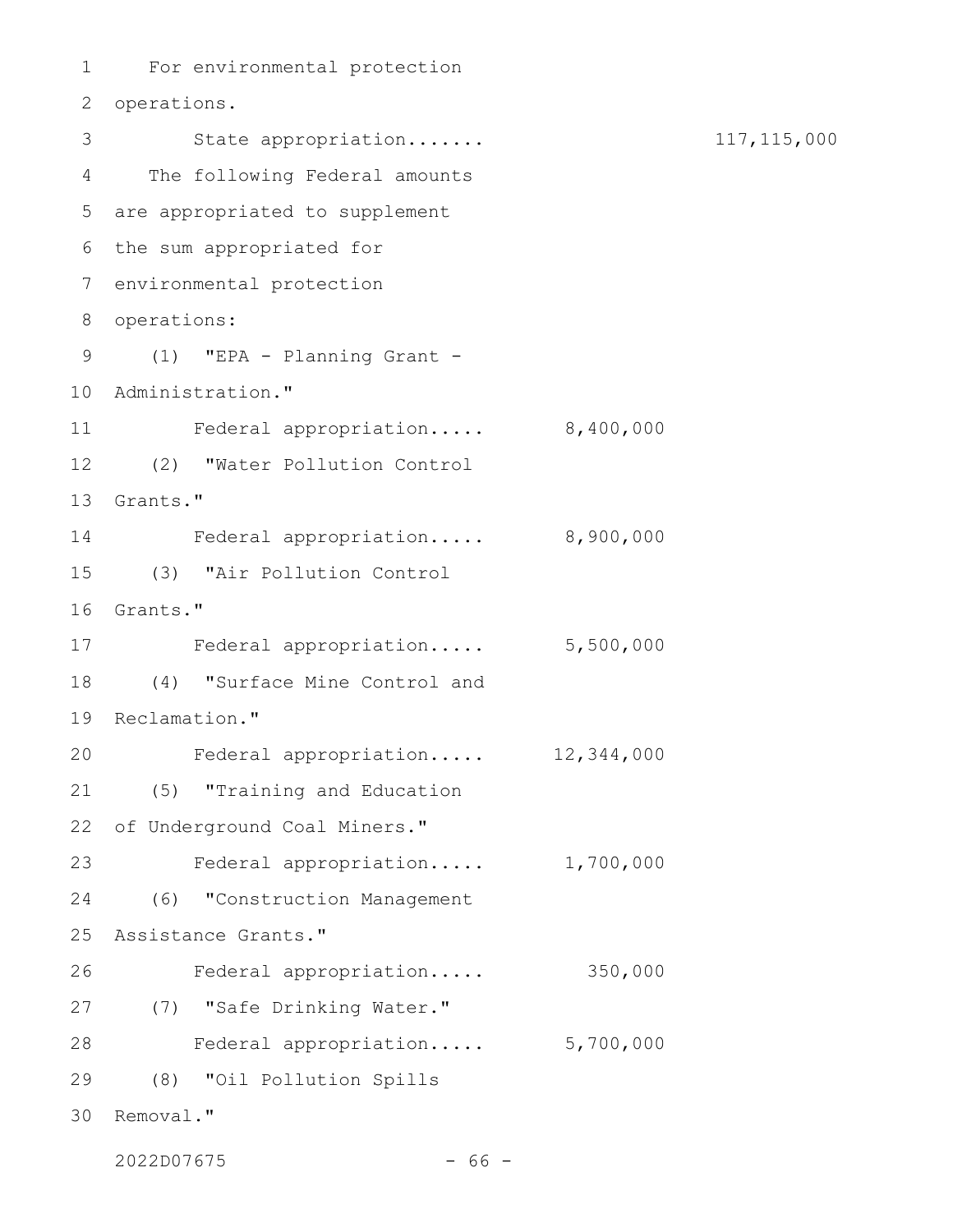Federal appropriation..... 1,000,000 (9) "USDA Good Neighbor 2 3 Authority." Federal appropriation..... 200,000 For the black fly control 6 project. State appropriation....... 7,645,000 For West Nile virus and Zika 8 9 virus control. State appropriation....... 5,880,000 For Delaware River master. 11 State appropriation....... 125,000 For Susquehanna River Basin 13 Commission. 14 State appropriation....... 740,000 For Interstate Commission on 16 17 the Potomac River. State appropriation....... 51,000 For Delaware River Basin 19 Commission. 20 State appropriation....... 1,047,000 For Ohio River Valley Water 22 23 Sanitation Commission. State appropriation....... 183,000 For Chesapeake Bay Commission. 25 State appropriation....... 300,000 For transfer to the 27 28 Conservation District Fund. State appropriation....... 2,506,000 For transfer to the Recycling 301 4 5 7 10 12 15 18 21 24 26 29

 $2022D07675$  - 67 -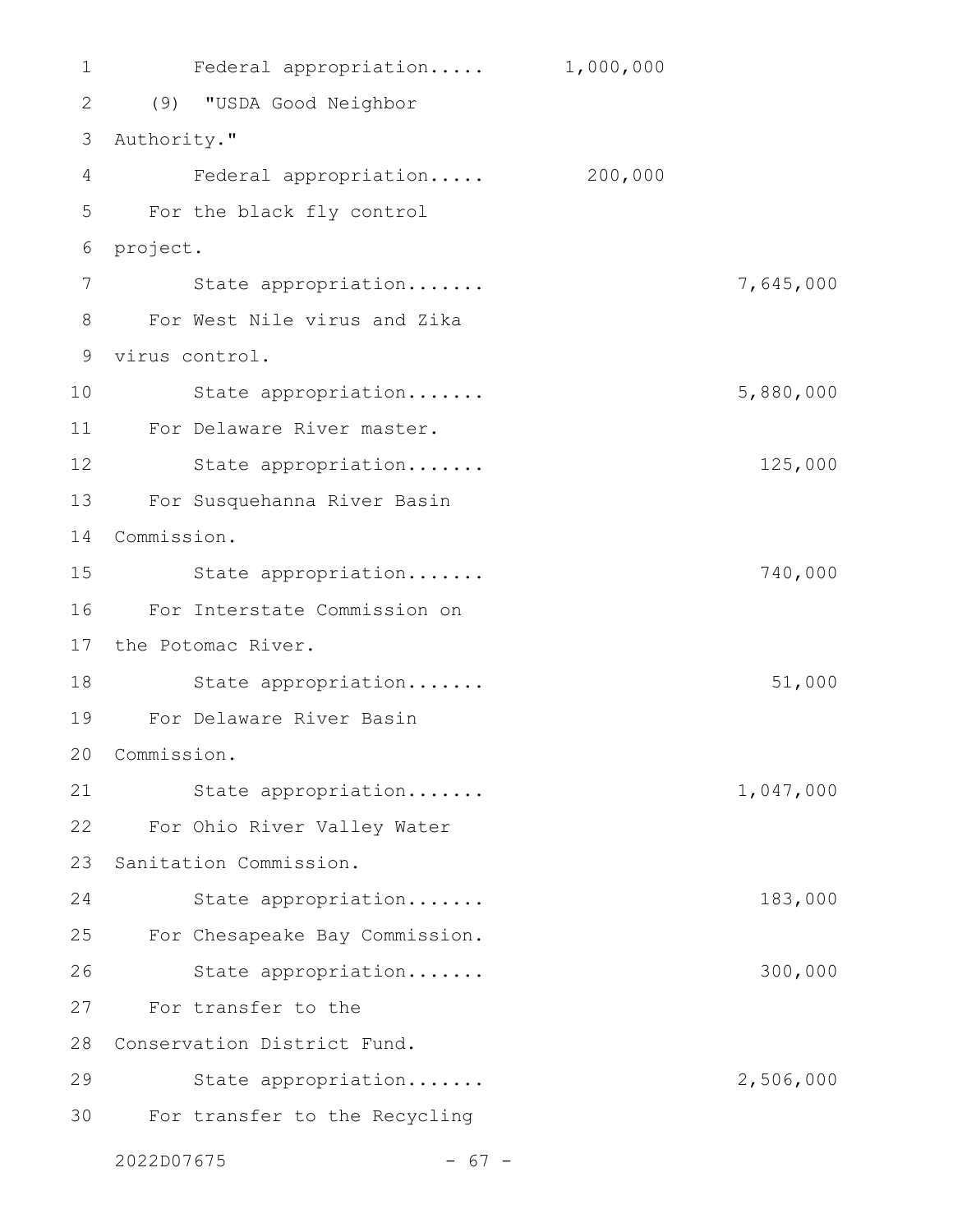Fund. 1

State appropriation....... 10,000,000 For Interstate Mining 3 Commission. 4 State appropriation....... 30,000 Section 220. Department of General Services. The following amounts are appropriated from the General Fund to the Department of General 10 Services for the current fiscal year: State State State State State State State State State State State State State State State State State State For general government 12 operations of the Department of 14 General Services. State appropriation....... 61,934,000 For administration and operation of the Capitol Police. State appropriation....... 15,923,000 For Child Care Reimagined. State appropriation....... 30,000,000 For rental, relocation and municipal charges. State appropriation....... 26,701,000 For utility costs, including implementation of third-party shared savings programs. State appropriation....... 25,393,000 For excess insurance coverage. State appropriation....... 3,477,000 For transfer to the State 2 5 6 7 8 9 11 year: 13 15 16 17 18 19 20 21 22 23 24 25 26 27 28 29 30

2022D07675 - 68 -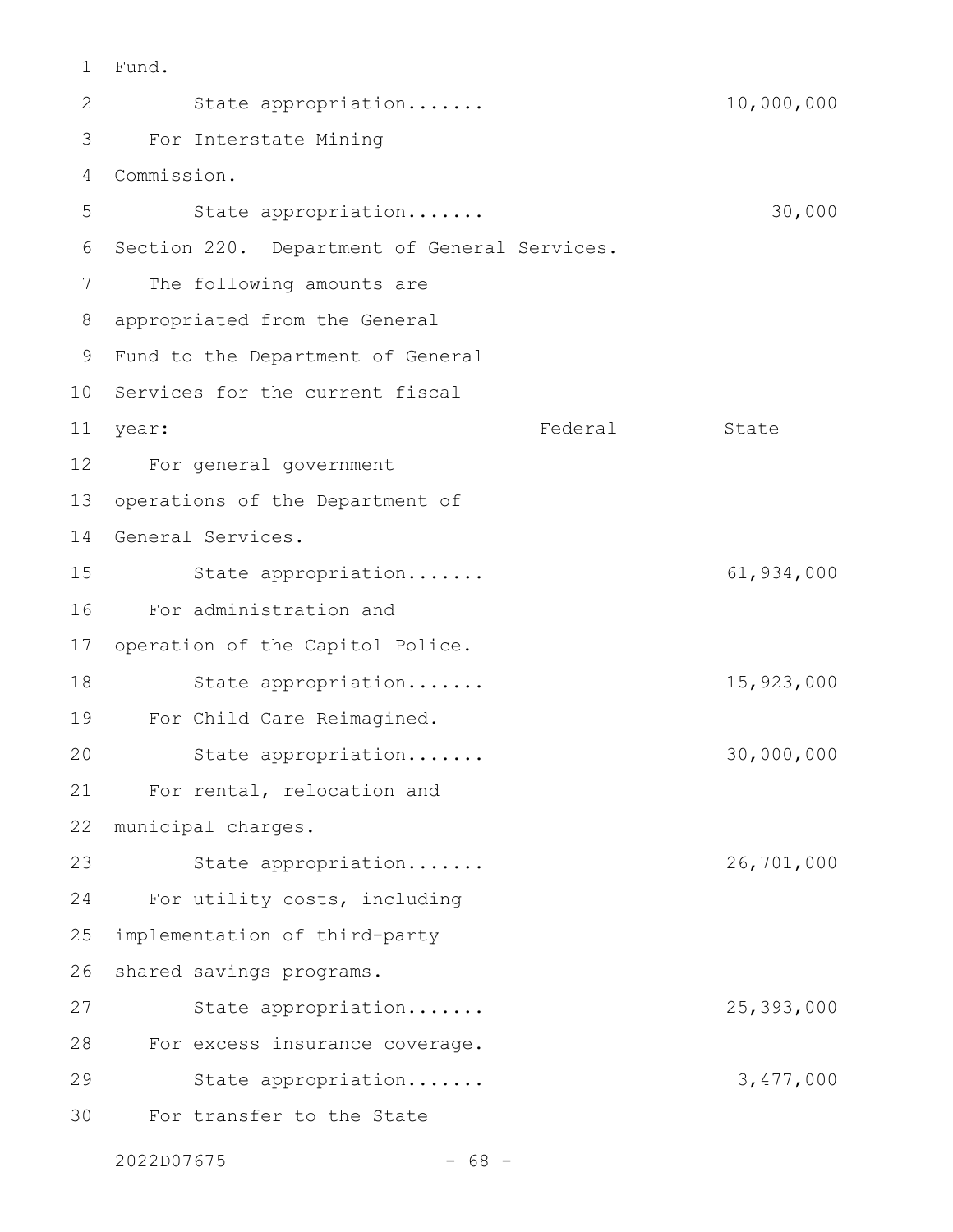Insurance Fund. 1

State appropriation....... 1,500,000 For fire protection services 3 4 for the Capitol complex in 5 Harrisburg. State appropriation....... 5,000,000 7 Section 221. Department of Health. The following amounts are appropriated from the General 9 10 Fund to the Department of Health 11 for the current fiscal year: Federal State For general government 12 13 operations of the Department of 14 Health. State appropriation....... 32,830,000 16 The following Federal amounts 17 are appropriated to supplement 18 the sum appropriated for general 19 government operations: (1) "WIC - Administration and 20 21 Operation." Federal appropriation..... 42,959,000 (2) "Health Assessment." 23 Federal appropriation..... 582,000 (3) "PHHSBG - Administration and Operation." Federal appropriation..... 4,870,000 (4) "MCHSBG - Administration 29 and Operation." Federal appropriation..... 16,659,000  $2022D07675$  - 69 -2 6 8 15 22 24 25 26 27 28 30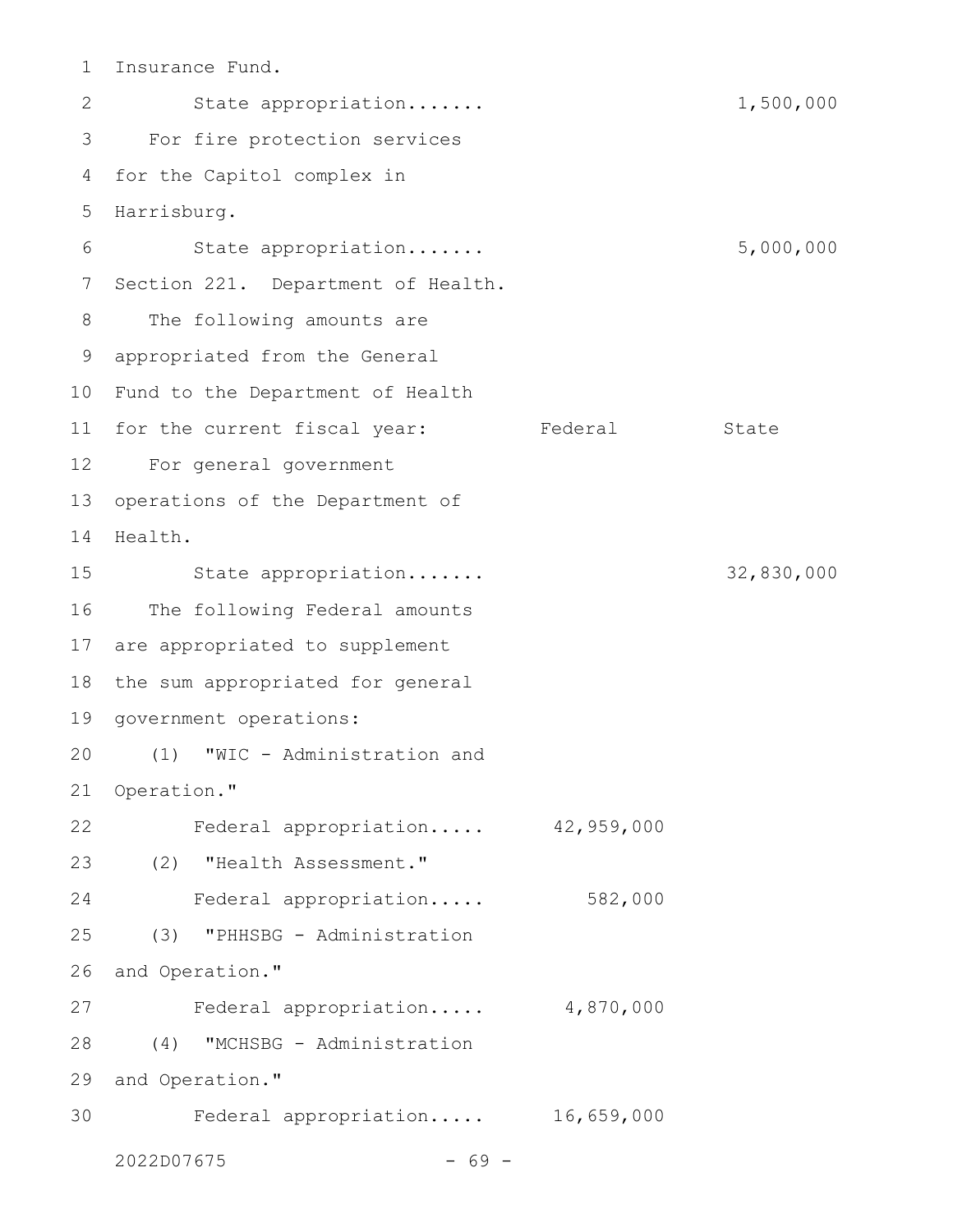(5) "Adult Blood Lead 1 2 Epidemiology." 3 Federal appropriation..... 24,000 (6) "EMS for Children." 4 Federal appropriation..... 321,000 (7) "TB - Administration and Operation." Federal appropriation..... 1,407,000 (8) "Lead - Administration 9 10 and Operation." Federal appropriation..... 1,160,000 (9) "AIDS Health Education - 12 Administration and Operation." 14 Federal appropriation..... 8,511,000 (10) "Primary Care 15 16 Cooperative Agreements." Federal appropriation..... 555,000 (11) "HIV/AIDS Surveillance." 18 Federal appropriation..... 597,000 (12) "HIV Care Administration 21 and Operation." Federal appropriation..... 4,136,000 (13) "Cancer Prevention and 23 24 Control." Federal appropriation..... 8,313,000 (14) "Environmental Public 26 27 Health Tracking." 28 Federal appropriation..... 472,000 (15) "Special Preparedness 29 30 Initiatives." 5 6 7 8 11 13 17 19 20 22 25

2022D07675 - 70 -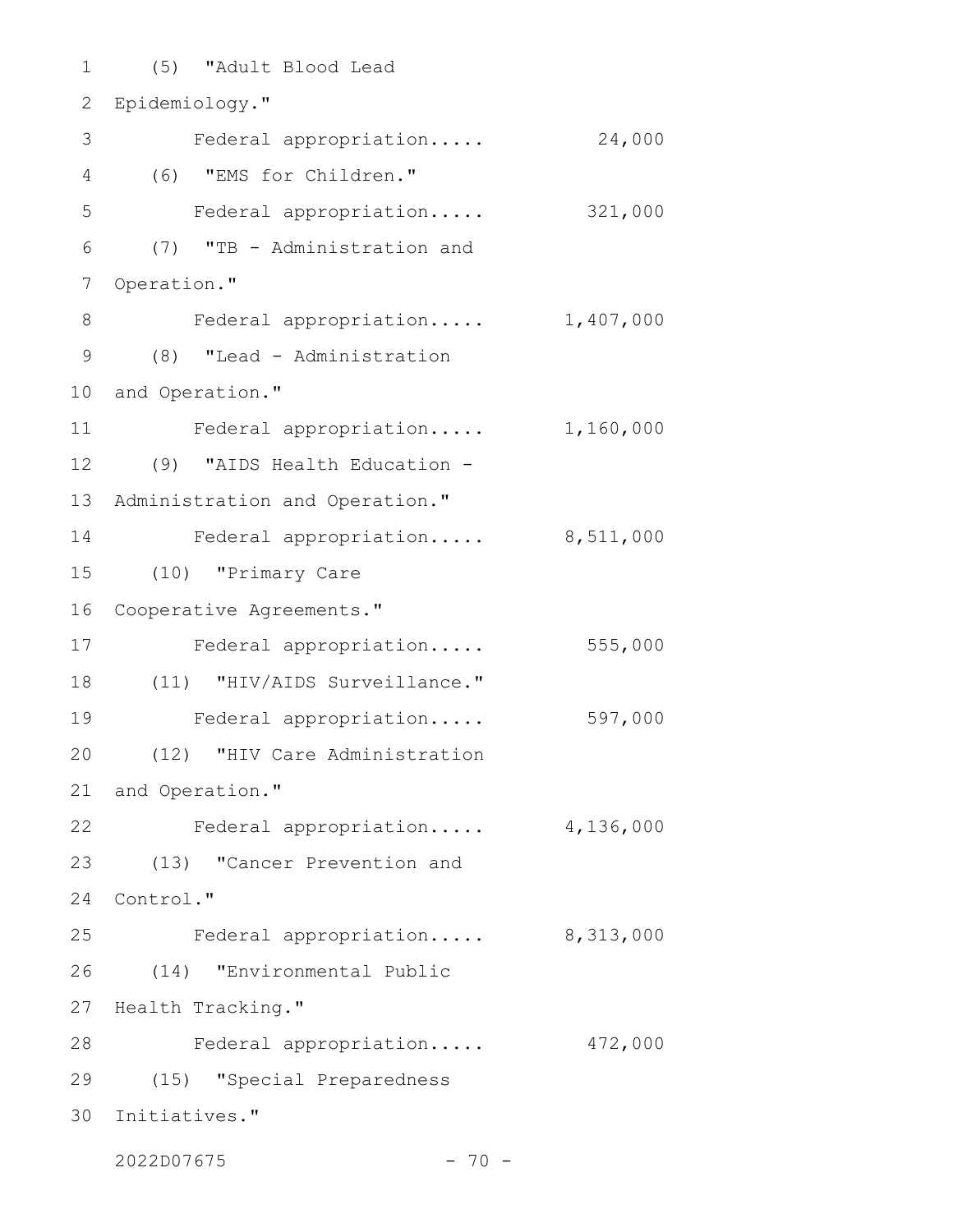Federal appropriation..... 490,000 (16) "State Loan Repayment Program." Federal appropriation..... 1,500,000 For quality assurance. State appropriation....... 28,717,000 The following Federal amounts are appropriated to supplement the sum appropriated for quality assurance: 10 (1) "Medicare - Health Service Agency Certification." Federal appropriation..... 14,100,000 (2) "Medicaid Certification." Federal appropriation..... 11,300,000 For health innovation. State appropriation....... 774,000 The following Federal amounts are appropriated to supplement the sum appropriated for health innovation: (1) "Rural Health." Federal appropriation..... 100,000 The following Federal amounts are appropriated to supplement the sum appropriated to the Department of Health: (1) "Cooperative Health 29 Statistics." Federal appropriation..... 2,275,000  $2022D07675$  - 71 -1 2 3 4 5 6 7 8 9 11 12 13 14 15 16 17 18 19 20 21 22 23 24 25 26 27 28 30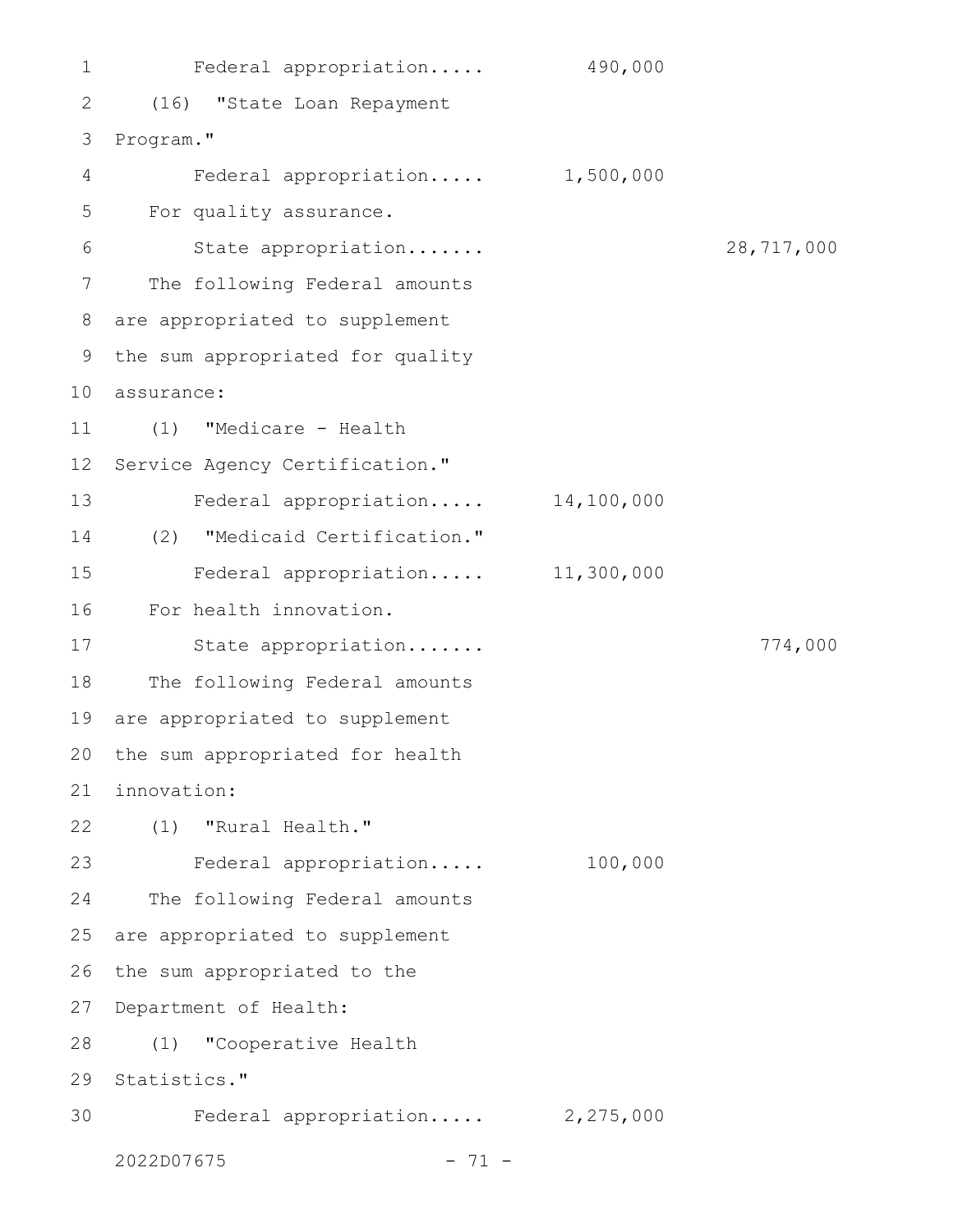(2) "Health Statistics." Federal appropriation..... 90,000 (3) "Behavioral Risk Factor Surveillance System." Federal appropriation..... 742,000 For the State Laboratory. State appropriation....... 7,424,000 The following Federal amounts are appropriated to supplement 10 the sum appropriated for the 11 State Laboratory: (1) "Clinical Laboratory 12 Improvement." Federal appropriation..... 651,000 (2) "Epidemiology and 15 Laboratory Surveillance and Response." Federal appropriation..... 6,571,000 For the State Health Care 19 20 Centers. State appropriation....... 25,784,000 22 The following Federal amounts are appropriated to supplement the sum appropriated for the 25 State health care centers: (1) "Disease Control Immunization Program." Federal appropriation..... 14,927,000 (2) "PHHSBG - Block Program 29 30 Services." 1 2 3 4 5 6 7 8 9 13 14 16 17 18 21 23 24 26 27 28

2022D07675 - 72 -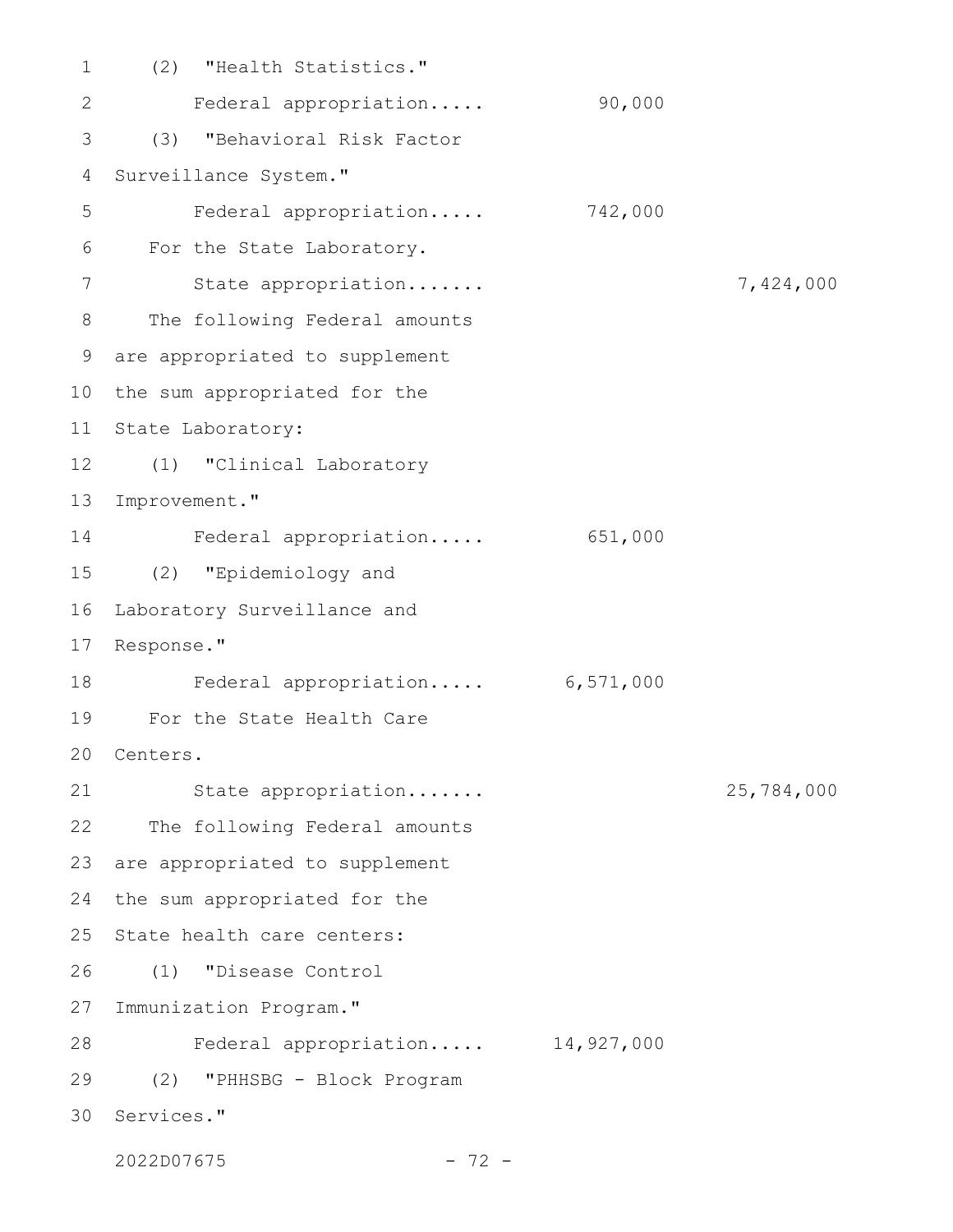Federal appropriation..... 7,708,000 (3) "Preventive Health Special Projects." Federal appropriation..... 3,472,000 (4) "Collaborative Chronic Disease Programs." Federal appropriation..... 5,060,000 (5) "Sexual Violence Prevention and Education." Federal appropriation..... 1,656,000 (6) "Live Healthy." Federal appropriation..... 4,828,000 For sexually transmitted disease screening and treatment. State appropriation....... 1,893,000 The following Federal amounts are appropriated to supplement the sum appropriated for sexually transmitted disease screening and 20 treatment: (1) "Survey and Follow-up - Sexually Transmitted Diseases." Federal appropriation..... 3,306,000 For the Achieving Better Care by Monitoring All Prescriptions Program. State appropriation....... 2,973,000 The following Federal amounts 29 are appropriated to supplement 30 the sum appropriated for the 1 2 3 4 5 6 7 8 9 10 11 12 13 14 15 16 17 18 19 21 22 23 24 25 26 27 28

2022D07675 - 73 -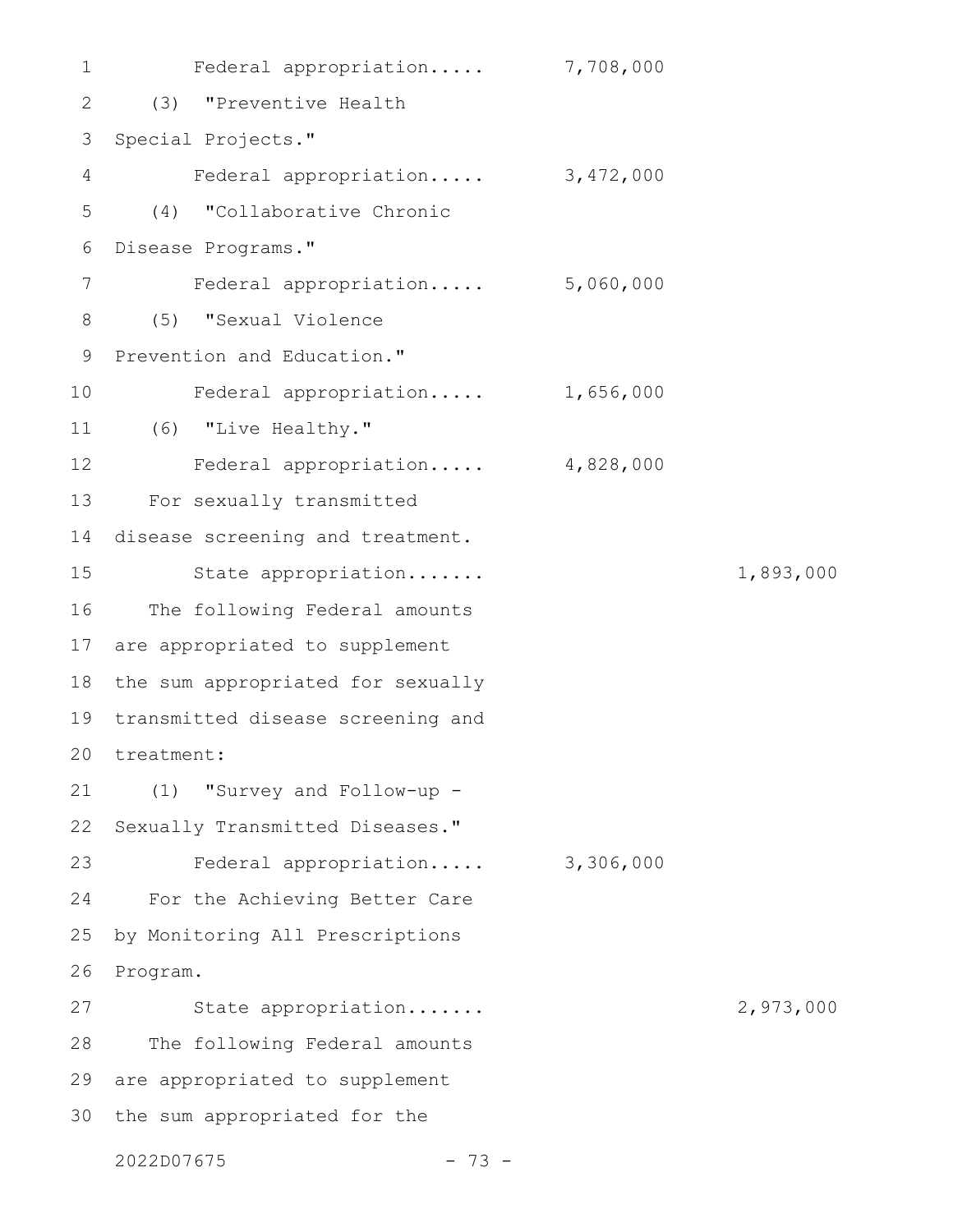| $\mathbf 1$ | Achieving Better Care By        |            |            |
|-------------|---------------------------------|------------|------------|
| 2           | Monitoring All Prescriptions    |            |            |
| 3           | Program:                        |            |            |
| 4           | "Prescription Drug<br>(1)       |            |            |
| 5           | Monitoring."                    |            |            |
| 6           | Federal appropriation           | 18,762,000 |            |
| 7           | For diabetes programs.          |            |            |
| 8           | State appropriation             |            | 200,000    |
| 9           | For primary health care         |            |            |
| 10          | practitioner.                   |            |            |
| 11          | State appropriation             |            | 4,550,000  |
| 12          | For community-based health      |            |            |
| 13          | care subsidy.                   |            |            |
| 14          | State appropriation             |            | 2,000,000  |
| 15          | For screening of newborns.      |            |            |
| 16          | State appropriation             |            | 7,092,000  |
| 17          | For cancer screening services.  |            |            |
| 18          | State appropriation             |            | 2,563,000  |
| 19          | For AIDS programs and special   |            |            |
| 20          | pharmaceutical services.        |            |            |
| 21          | State appropriation             |            | 10,436,000 |
| 22          | The following Federal amounts   |            |            |
| 23          | are appropriated to supplement  |            |            |
| 24          | the sum appropriated for AIDS   |            |            |
| 25          | programs and special            |            |            |
| 26          | pharmaceutical services:        |            |            |
| 27          | "AIDS Health Education<br>(1)   |            |            |
| 28          | Program."                       |            |            |
| 29          | Federal appropriation 2,613,000 |            |            |
| 30          | "AIDS - Ryan White and<br>(2)   |            |            |
|             | 2022D07675<br>$-74 -$           |            |            |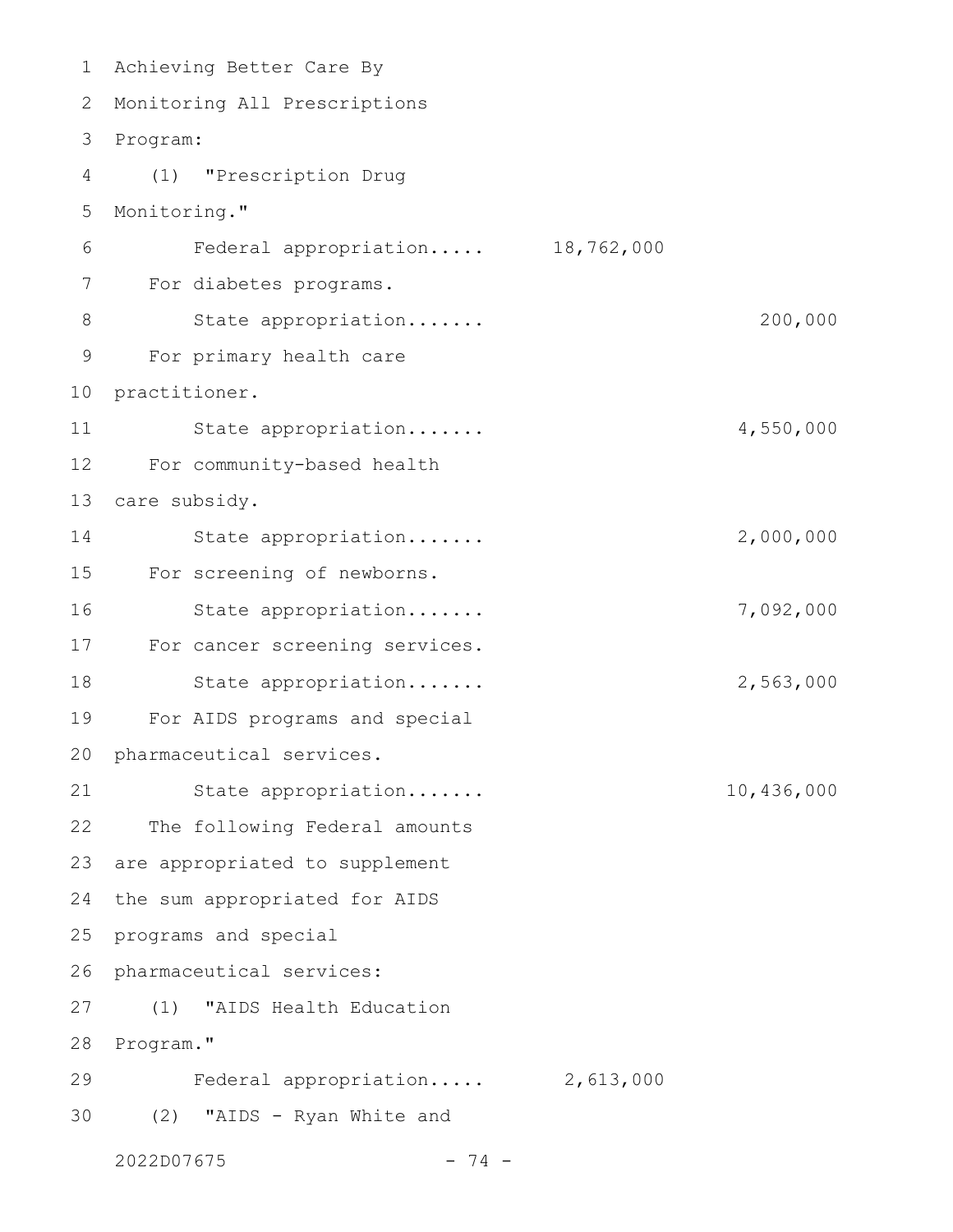1 HIV Care." Federal appropriation..... 61,864,000 (3) "Housing for Persons with 3 AIDS." 4 Federal appropriation..... 4,104,000 For regional cancer 6 institutes. 7 State appropriation....... 1,200,000 For reimbursement to school 9 10 districts on account of health services. 11 State appropriation....... 34,620,000 12 13 For maintenance of local 14 health departments. State appropriation....... 35,993,000 For local health departments 16 17 for environmental health services. 18 19 State appropriation...... 2,700,000 For maternal and child health 20 services. 21 22 State appropriation...... 1,456,000 23 The following Federal amounts 24 are appropriated to supplement 25 the sum appropriated for maternal 26 and child health services: (1) "MCH Lead Poisoning 27 28 Prevention and Abatement." Federal appropriation..... 2,440,000 (2) (Reserved). 302 5 8 15 29

2022D07675 - 75 -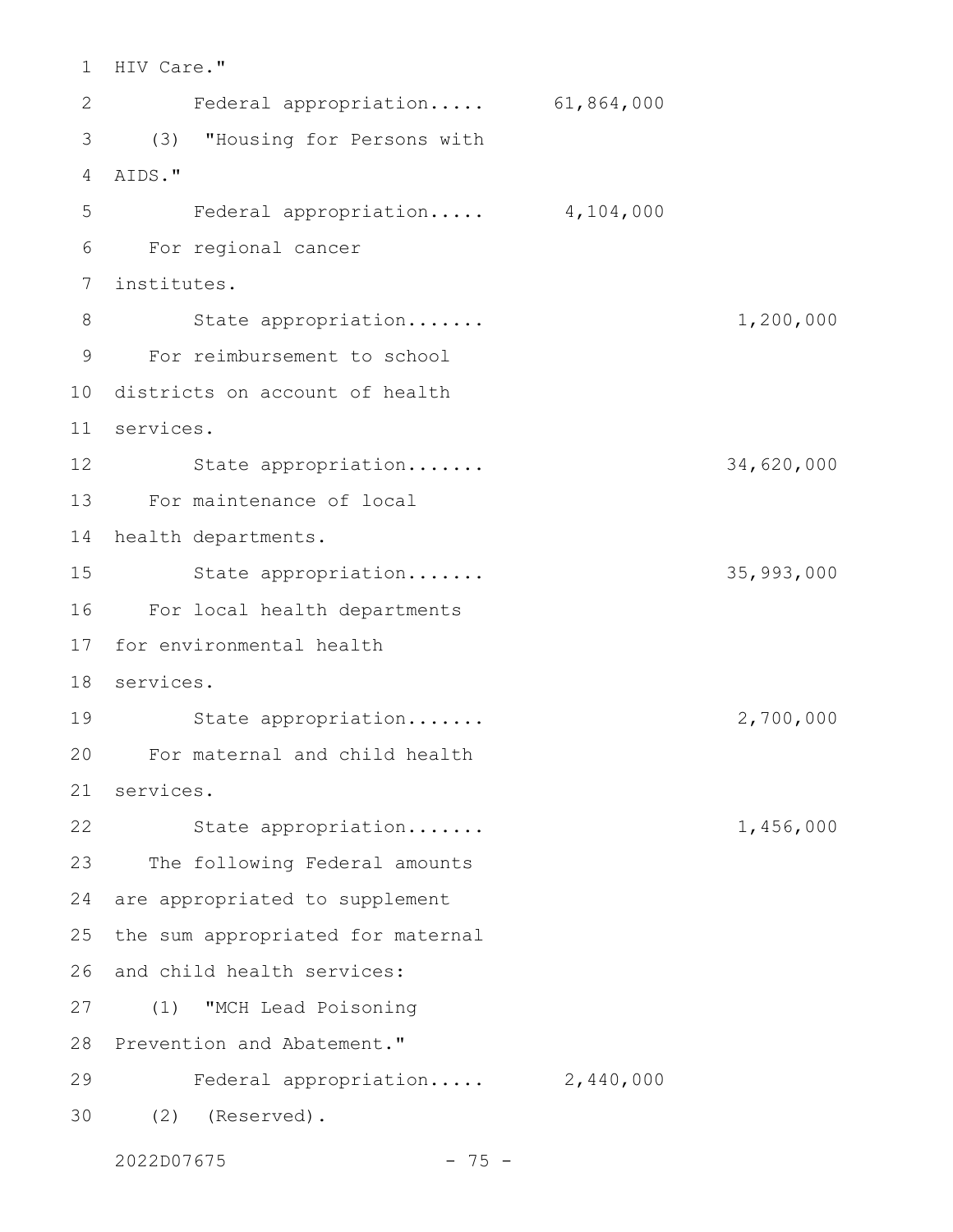(3) "MCHSBG - Program 2 Services." Federal appropriation..... 20,833,000 (4) "Special Supplemental 4 5 Food Service Program for Women, Infants and Children (WIC)." In 6 addition to the specific amounts 8 appropriated in this act, all 9 other money received from the 10 Federal Government for the 11 Special Supplemental Food Service 12 Program for Women, Infants and Children are appropriated to the program. Federal appropriation..... 278,219,000 (5) "Abstinence Education." Federal appropriation..... 4,605,000 (6) "Traumatic Brain Injury." 18 Federal appropriation..... 611,000 (7) "Family Health Special 21 Projects." Federal appropriation..... 2,490,000 (8) "Screening Newborns." 23 Federal appropriation..... 1,596,000 (9) "Newborn Hearing Screening and Intervention." Federal appropriation..... 525,000 (10) "Teenage Pregnancy 29 Prevention." Federal appropriation..... 4,780,000 1 3 7 13 14 15 16 17 19 20 22 24 25 26 27 28 30

2022D07675 - 76 -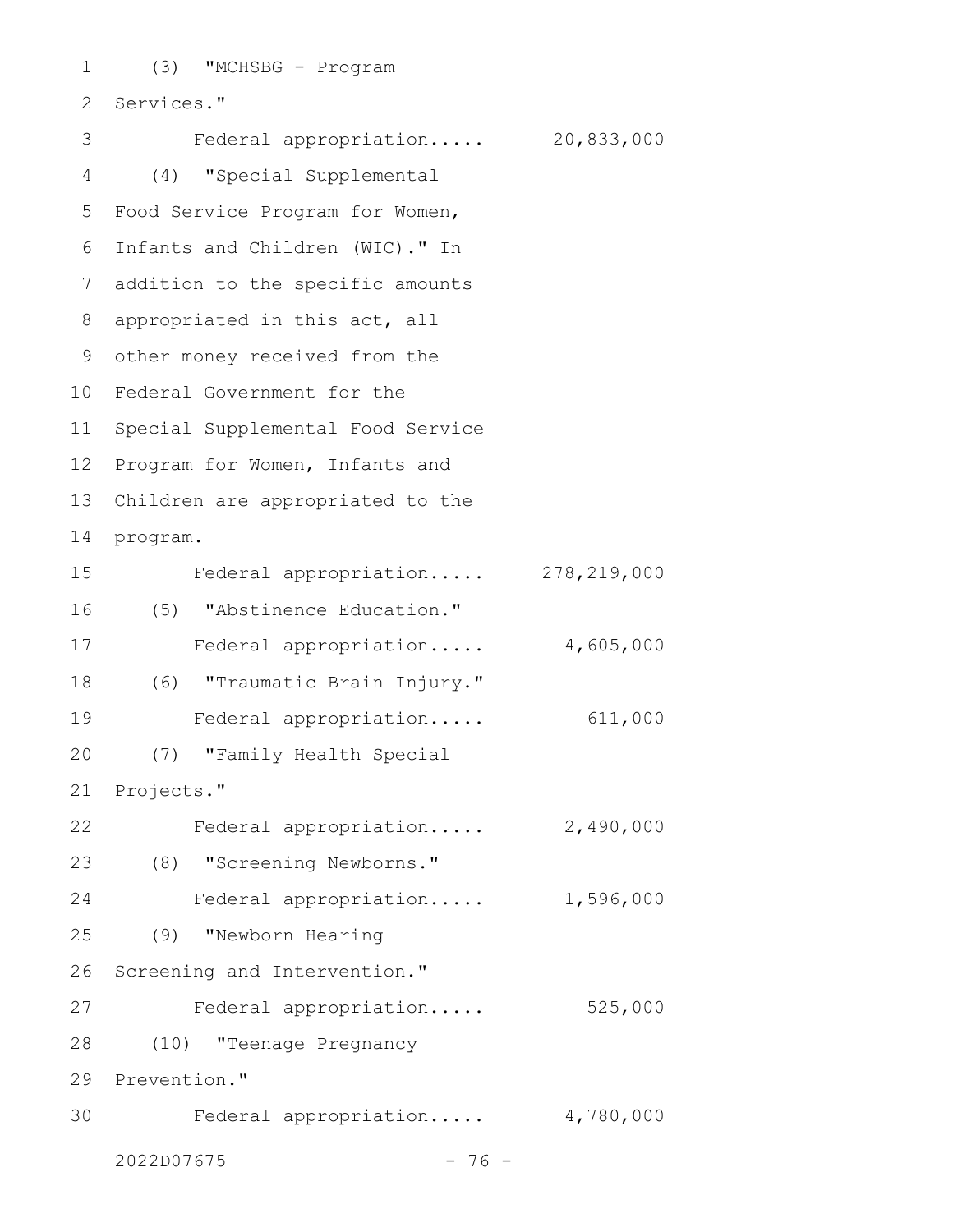For tuberculosis screening and 2 treatment. State appropriation....... 913,000 The following Federal amounts are appropriated to supplement 6 the sum appropriated for tuberculosis screening and 7 treatment: 8 (1) "Tuberculosis Control 9 10 Program." Federal appropriation..... 61,000 For renal dialysis services. State appropriation....... 6,300,000 For gene therapy research. State appropriation....... 5,000,000 For services to children with special needs. State appropriation....... 1,728,000 For adult cystic fibrosis and 20 other chronic respiratory illnesses. State appropriation....... 750,000 For diagnosis and treatment for Cooley's anemia. State appropriation....... 100,000 For hemophilia services. State appropriation....... 959,000 For lupus programs. 28 State appropriation....... 100,000 For sickle cell anemia 1 3 4 5 11 12 13 14 15 16 17 18 19 21 22 23 24 25 26 27 29 30

2022D07675 - 77 -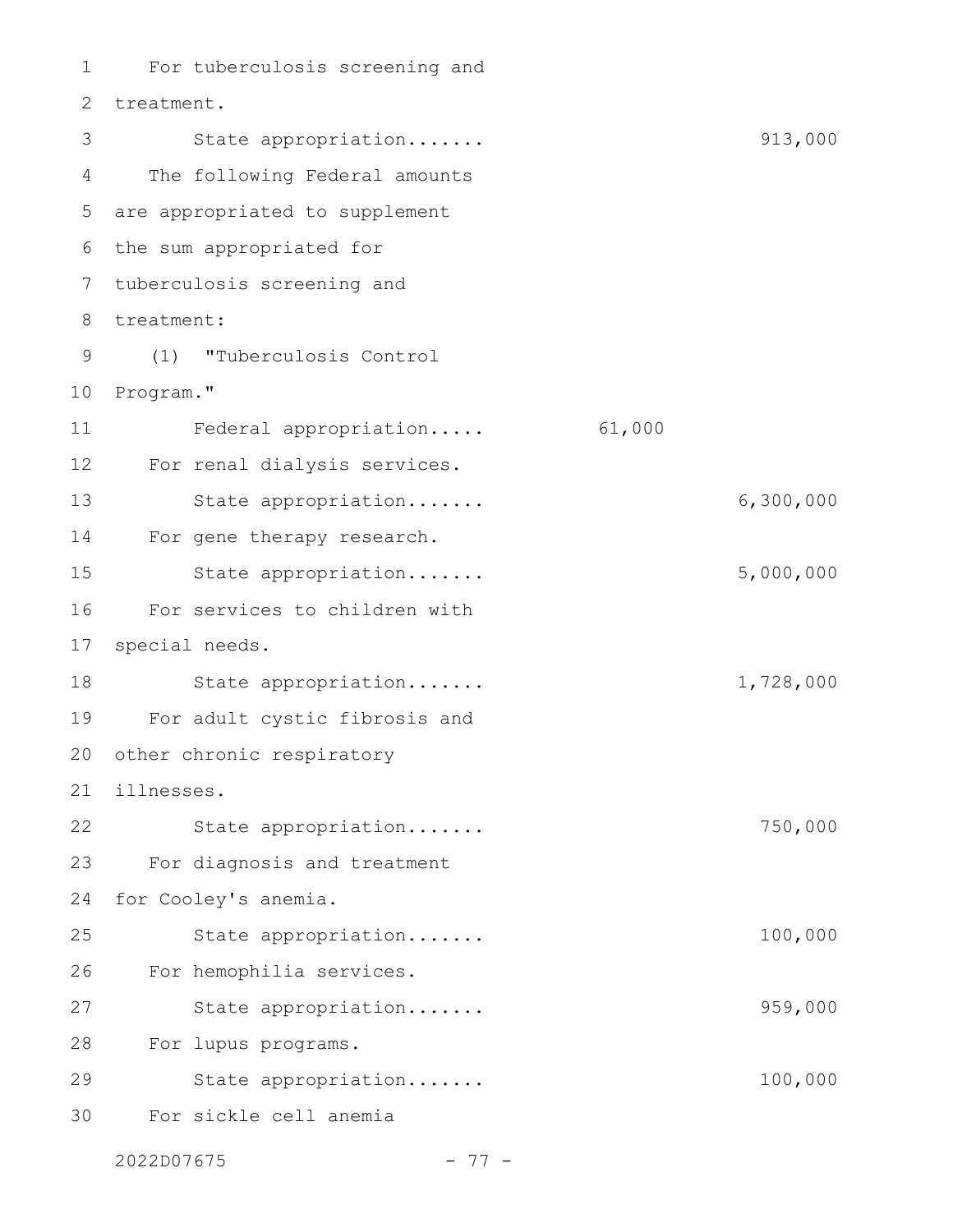| 1             | services, including camps for                 |             |
|---------------|-----------------------------------------------|-------------|
| 2             | children with sickle cell anemia.             |             |
| 3             | State appropriation                           | 1,260,000   |
| 4             | For Lyme disease.                             |             |
| 5             | State appropriation                           | 3,000,000   |
| 6             | For regional poison control                   |             |
| 7             | centers.                                      |             |
| 8             | State appropriation                           | 700,000     |
| $\mathcal{G}$ | For trauma prevention.                        |             |
| 10            | State appropriation                           | 460,000     |
| 11            | For epilepsy support services.                |             |
| 12            | State appropriation                           | 550,000     |
| 13            | For Tourette's syndrome.                      |             |
| 14            | State appropriation                           | 150,000     |
| 15            | For amyotrophic lateral                       |             |
| 16            | sclerosis support services.                   |             |
| 17            | State appropriation                           | 850,000     |
| 18            | For leukemia/lymphoma.                        |             |
| 19            | State appropriation                           | 200,000     |
|               | 20 Section 222. Department of Human Services. |             |
| 21            | The following amounts are                     |             |
| 22            | appropriated from the General                 |             |
| 23            | Fund to the Department of Human               |             |
| 24            | Services for the current fiscal               |             |
| 25            | Federal<br>year:                              | State       |
| 26            | For general government                        |             |
| 27            | operations of the Department of               |             |
| 28            | Human Services.                               |             |
| 29            | State appropriation                           | 122,000,000 |
| 30            | The following Federal amounts                 |             |
|               | 2022D07675<br>$-78 -$                         |             |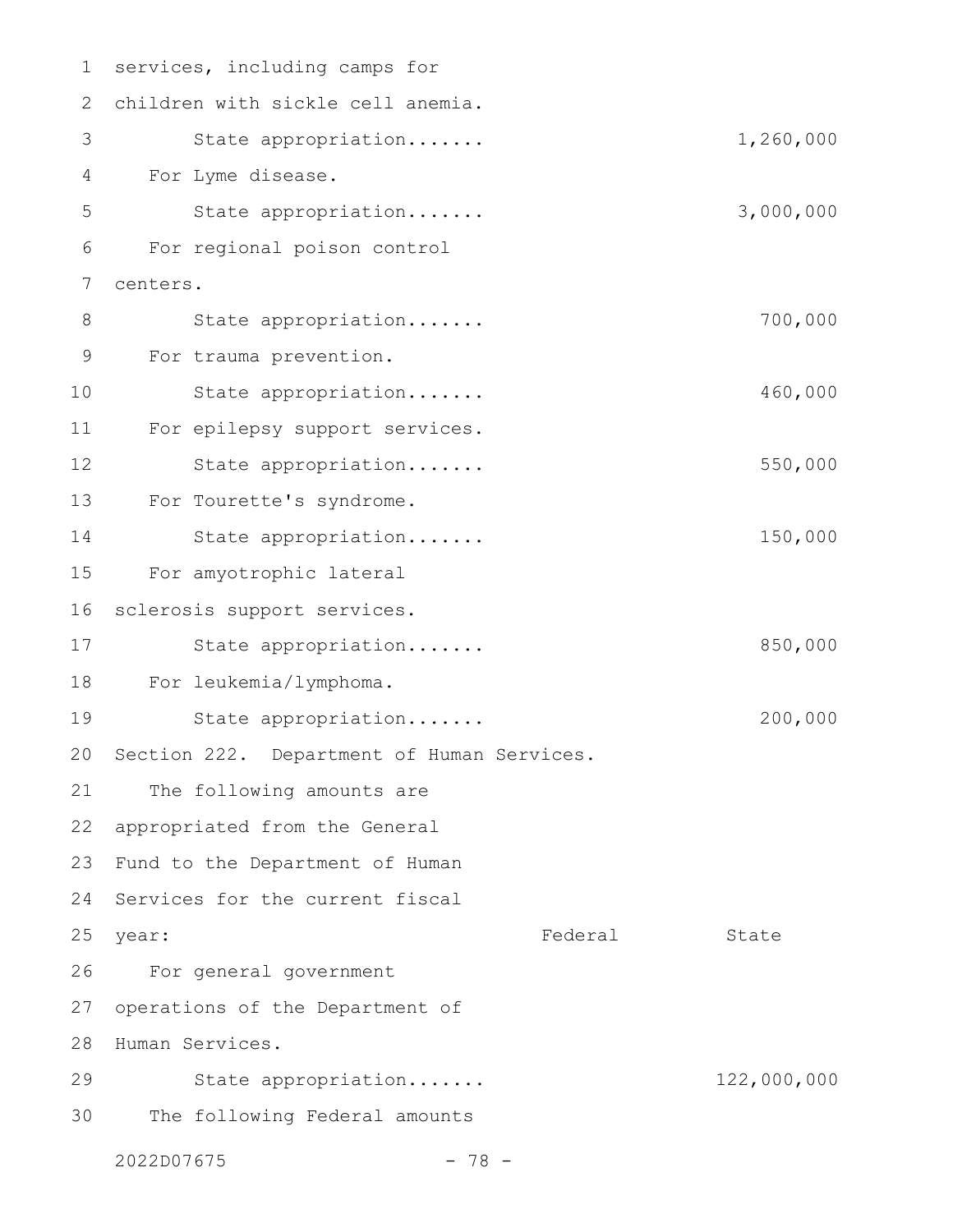```
are appropriated to supplement
1
2 the sum appropriated for general
3 government operations:
(1) "Medical Assistance -
4
Administration."
5
     Federal appropriation..... 39,265,000
(2) (Reserved).
7
(3) "SNAP - Administration."
8
    Federal appropriation..... 5,747,000
   (4) "SSBG - Administration."
     Federal appropriation..... 358,000
(5) "TANFBG -
12
13 Administration."
Federal appropriation..... 11,400,000
14
(6) "CCDFBG -
15
16 Administration."
Federal appropriation..... 32,939,000
17
(7) "Child Welfare - Title
18
IV-E - Administration."
19
    Federal appropriation..... 10,211,000
(8) "Child Welfare Services -
21
22 Administration."
23 Federal appropriation..... 867,000
(9) "Community-Based Family
24
25 Resource and Support
26 Administration."
27 Federal appropriation..... 689,000
(10) "Developmental
28
29 Disabilities - Basic Support."
30 Federal appropriation..... 4,429,000
   2022D07675 - 79 -
6
9
10
11
20
```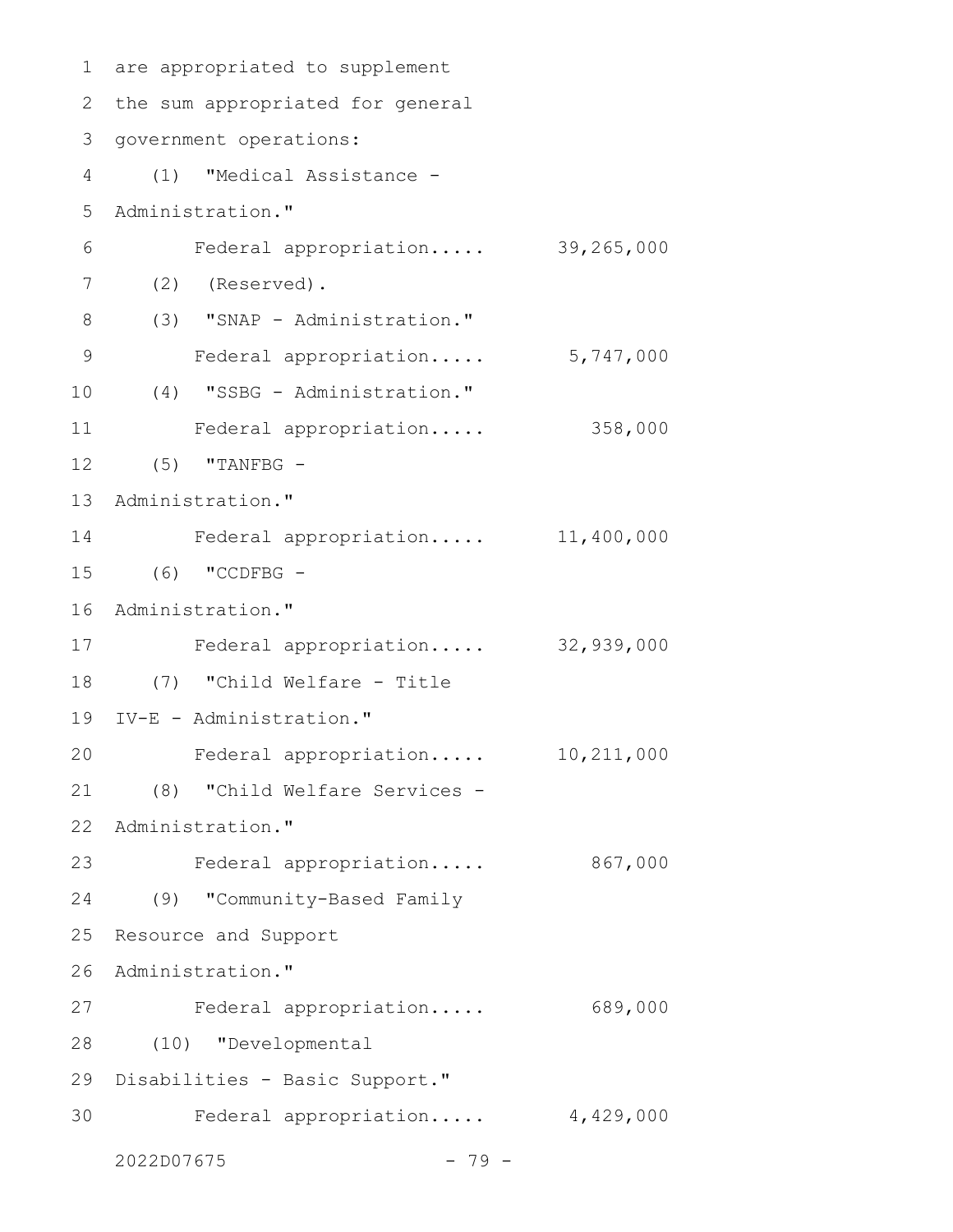(11) "Disabled Education - 1 2 Administration." Federal appropriation..... 392,000 (12) "Early Head Start 4 5 Expansion Program." Federal appropriation..... 14,950,000 (13) "MCH - Administration." 7 Federal appropriation..... 242,000 (14) "MHSBG - 9 10 Administration." Federal appropriation..... 1,137,000 (15) "Refugees and Persons 12 13 Seeking Asylum - Administration." Federal appropriation..... 2,802,000 15 For information systems. State appropriation....... 100,270,000 17 The following Federal amounts 18 are appropriated to supplement 19 the sum appropriated for 20 information systems: (1) "Medical Assistance - 21 22 Information Systems." Federal appropriation..... 97,206,000 (2) (Reserved). 24 (3) "SNAP - Information 26 Systems." Federal appropriation..... 29,985,000 (4) "TANFBG - Information 28 29 Systems." Federal appropriation..... 15,784,000 3 6 8 11 14 16 23 25 27 30

 $2022D07675$  - 80 -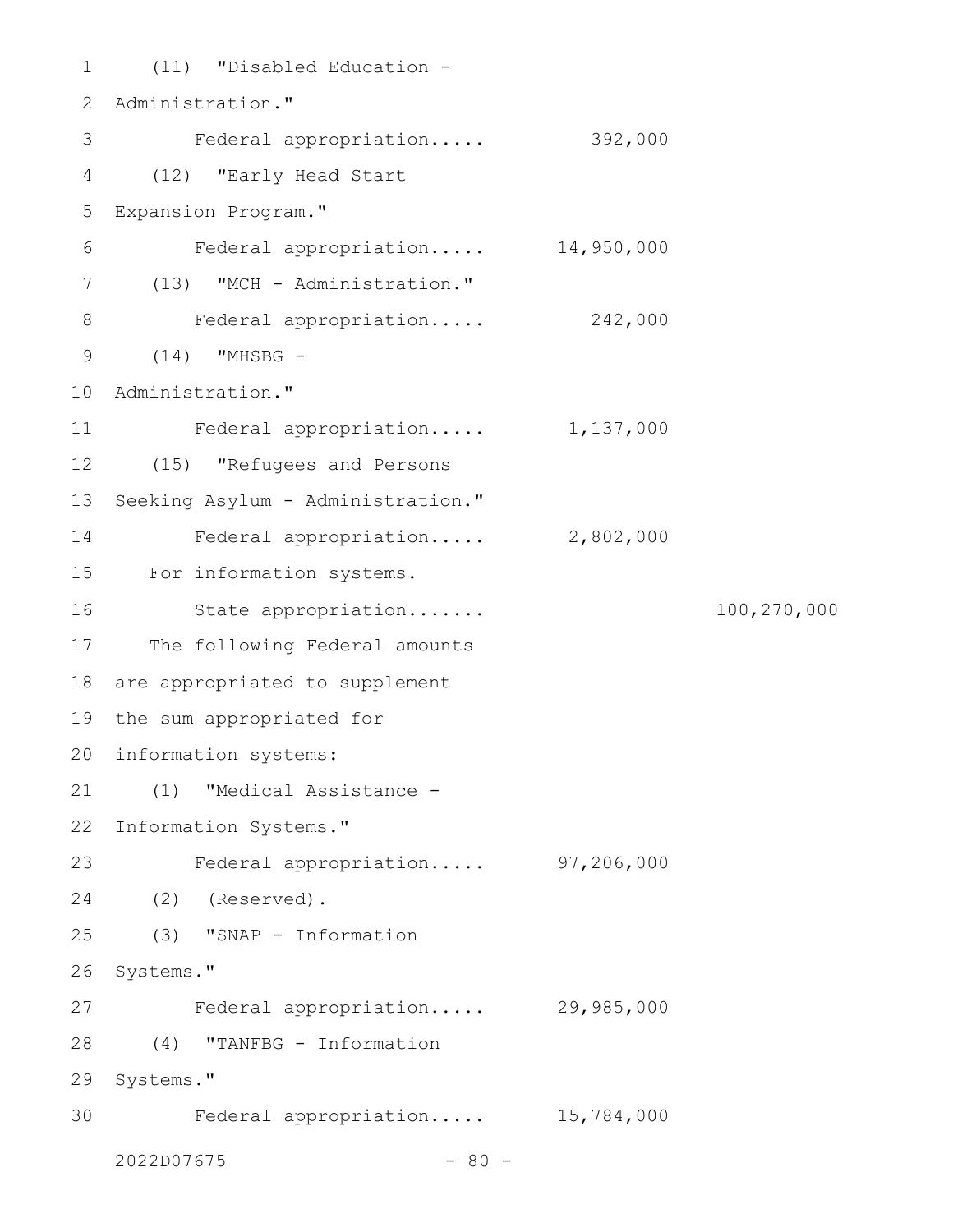```
(5) "Child Welfare - Title
 2 IV-E - Information Systems."
      Federal appropriation..... 10,832,000
 (6) "Child Support
4
  Enforcement - Information
 6 Systems."
        Federal appropriation..... 7,894,000
  (7) "CHIP - Information
 9 Systems."
        Federal appropriation..... 16,478,000
For Statewide operations
11
12 related to county administration
13 of the public assistance and
medical assistance programs.
14
         State appropriation....... 57,456,000
16 The following Federal amounts
17 are appropriated to supplement
18 the sum appropriated for
19 Statewide operations related to
20 county administration of the
21 public assistance and medical
22 assistance programs:
      (1) "Medical Assistance -
24 Statewide."
         Federal appropriation..... 71,343,000
      (2) "SNAP - Statewide."
        Federal appropriation..... 39,584,000
(3) "TANFBG - Statewide."
28
      Federal appropriation..... 1,072,000
    (4) "ARRA - Health
1
3
5
7
8
10
15
23
25
26
27
29
30
```

```
2022D07675 - 81 -
```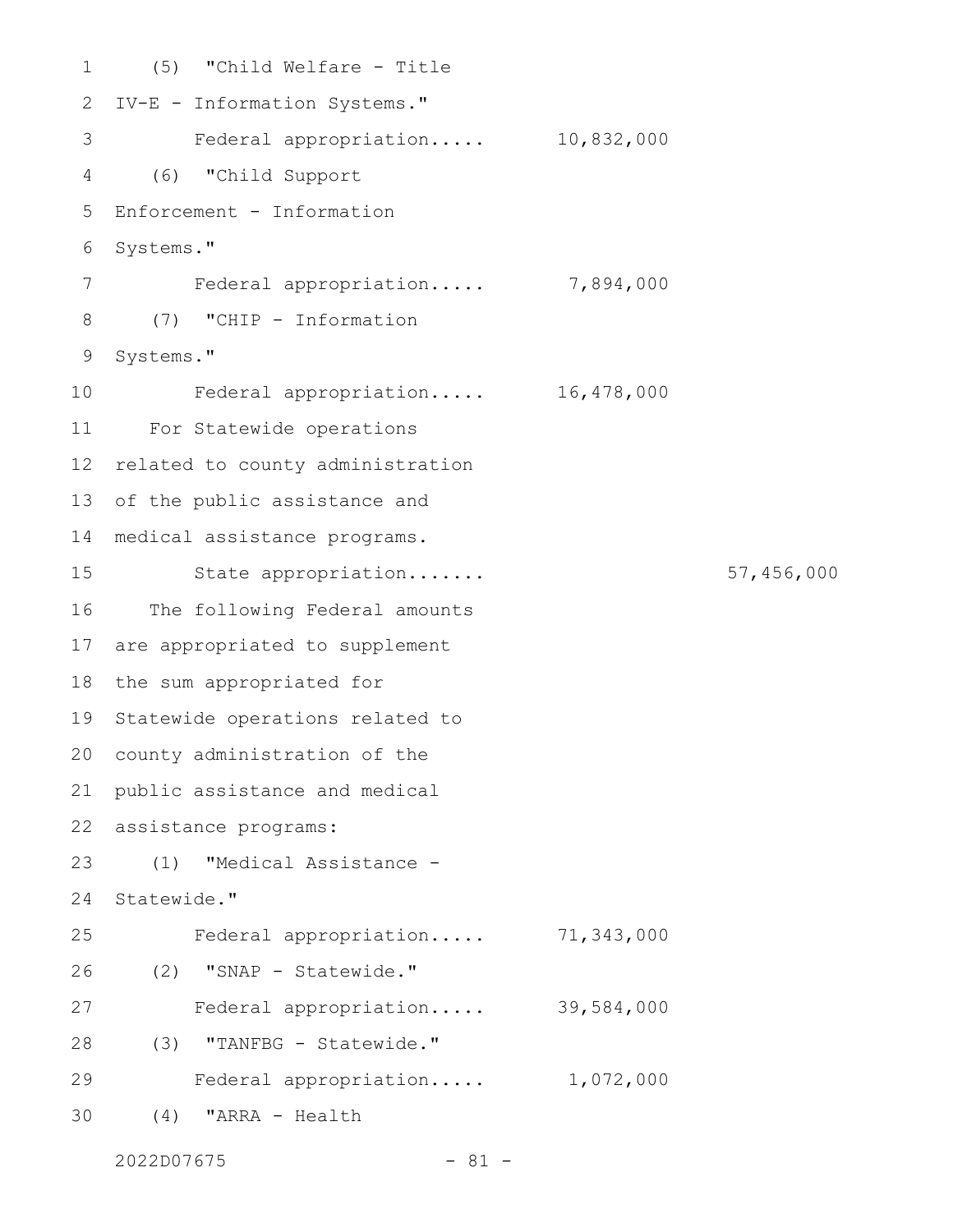Information Technology." 1 Federal appropriation..... 12,251,000 (5) "Children's Health 3 4 Insurance Administration." Federal appropriation..... 5,116,000 For county assistance office 6 7 operations related to 8 administration of the public assistance and medical assistance 9 10 programs. State appropriation....... 312,338,000 12 The following Federal amounts 13 are appropriated to supplement 14 the sum appropriated for county assistance office operations 15 16 related to administration of the 17 public assistance and medical assistance programs: 18 (1) "Medical Assistance - 19 20 County Assistance Offices." Federal appropriation..... 224,136,000 22 (2) "TANFBG - County Assistance Offices." 23 Federal appropriation..... 46,218,000 24 25 (3) "SNAP - County Assistance 26 Offices." Federal appropriation..... 136,393,000 (4) "SSBG - County Assistance 28 29 Offices." Federal appropriation..... 3,000,000 302 5 11 21 27

 $2022D07675$  - 82 -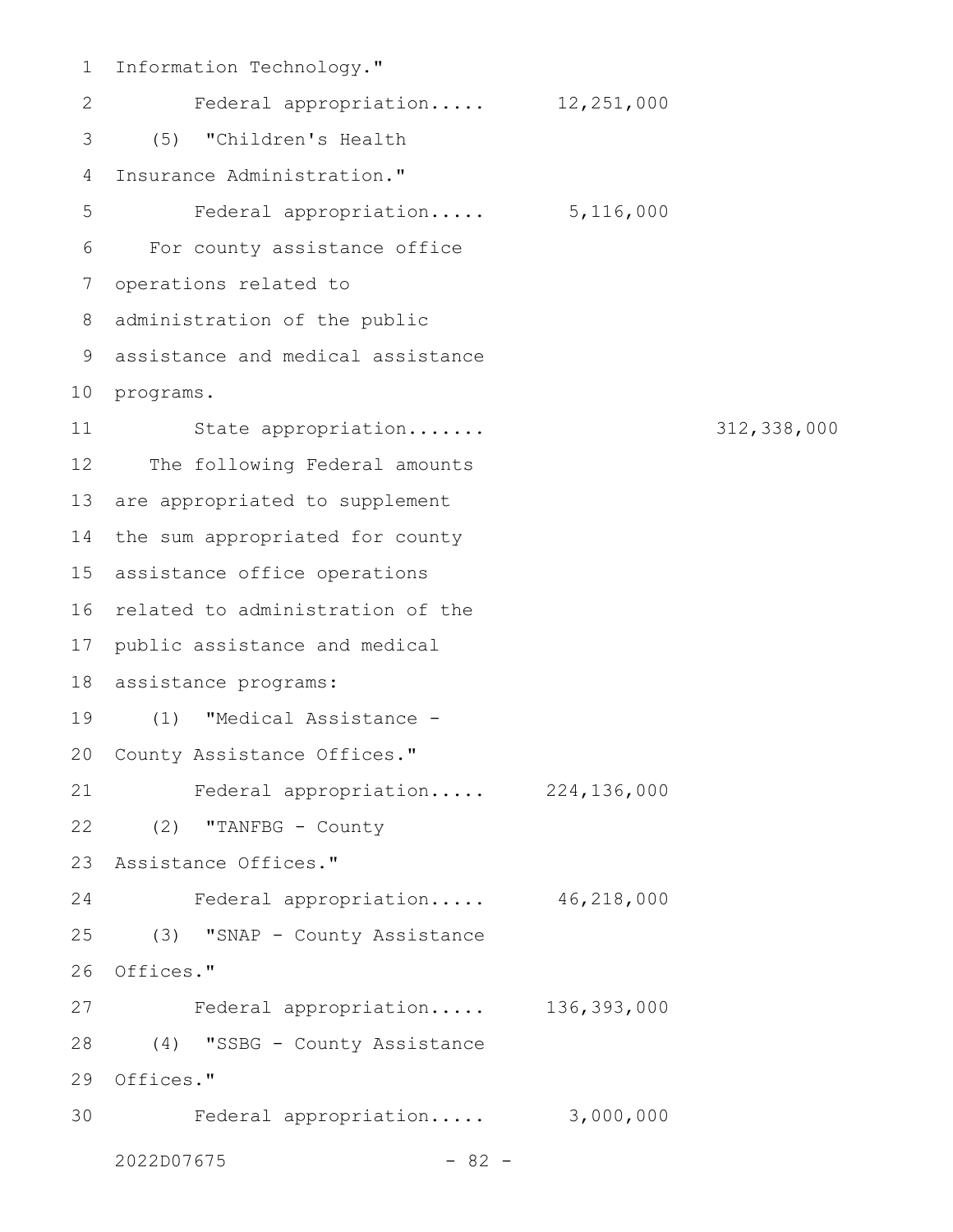(5) "LIHEABG - Administration and Audit Costs." In addition to the specific amounts appropriated 4 in this act, all other money 5 received from the Federal Government for the administration 6 7 of the LIHEAP Program, either 8 through an increase in the regular program or pursuant to a 10 Presidential release of 11 contingency funds, are appropriated to the LIHEAP Program. Federal appropriation..... 29,452,000 For child support enforcement. State appropriation....... 22,389,000 The following Federal amounts are appropriated to supplement the sum appropriated for child support enforcement: (1) "Child Support Enforcement Program - Title IV-D." Federal appropriation..... 171,431,000 For New Directions. State appropriation....... 20,902,000 The following Federal amounts are appropriated to supplement the sum appropriated for New Directions: 301 2 3 9 12 13 14 15 16 17 18 19 20 21 22 23 24 25 26 27 28 29

2022D07675 - 83 -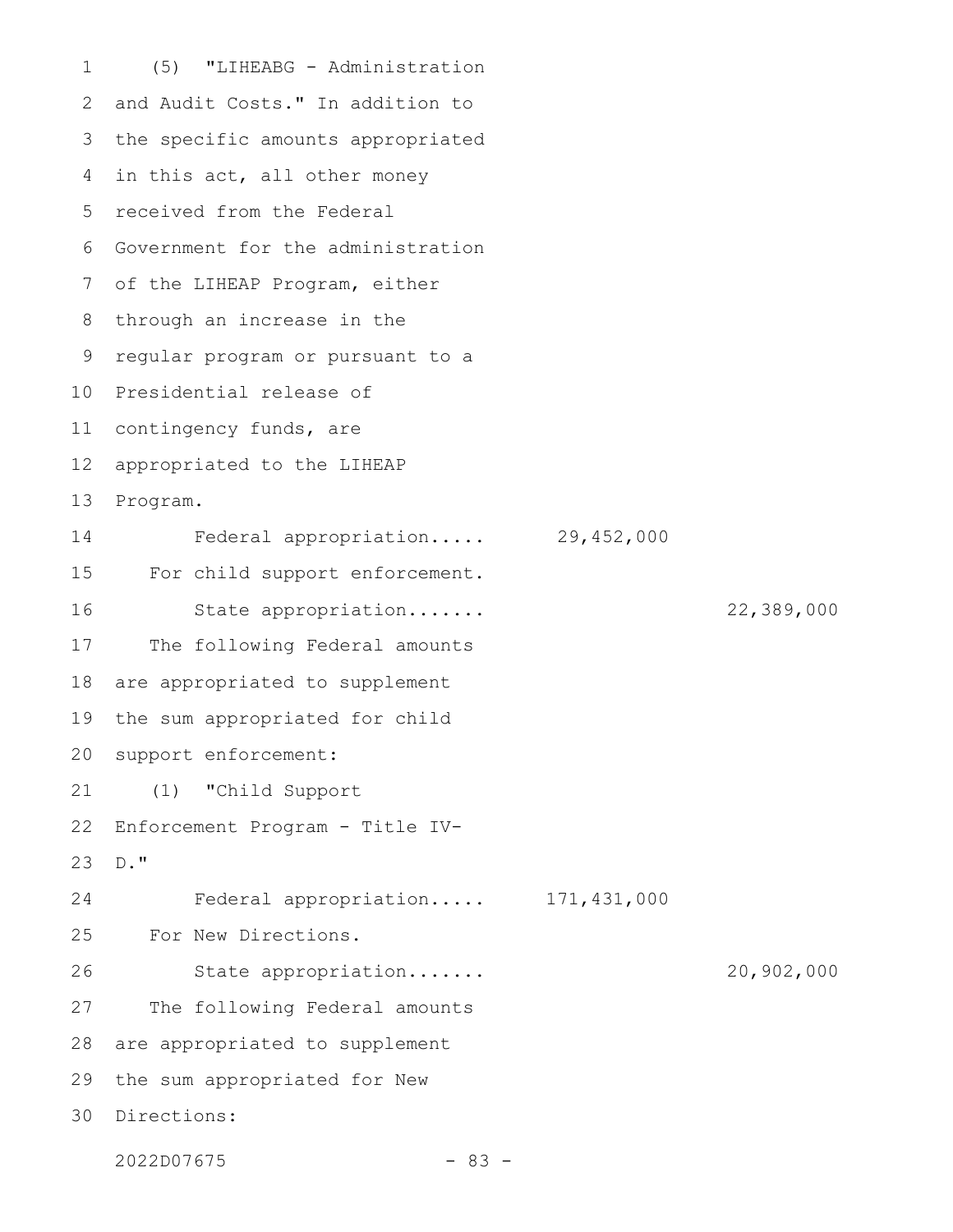(1) "TANFBG - New 2 Directions." Federal appropriation..... 131,326,000 (2) "Medical Assistance - New Directions." Federal appropriation..... 12,975,000 (3) "SNAP - New Directions." Federal appropriation..... 18,546,000 For youth development 10 institutions and forestry camps. State appropriation....... 65,767,000 The following Federal amounts are appropriated to supplement the sum appropriated for youth 15 development institutions: (1) "SSBG - Basic 17 Institutional Programs." Federal appropriation..... 10,000,000 (2) "Food Nutrition 20 Services." Federal appropriation..... 650,000 22 For mental health services, 23 including grants to counties or other county-based human services 25 included under the Human Services 26 Block Grant Program, exclusive of 27 capital improvements. State appropriation....... 918,922,000 The following Federal amounts 30 are appropriated to supplement 1 3 4 5 6 7 8 9 11 12 13 14 16 18 19 21 24 28 29

 $2022D07675$  - 84 -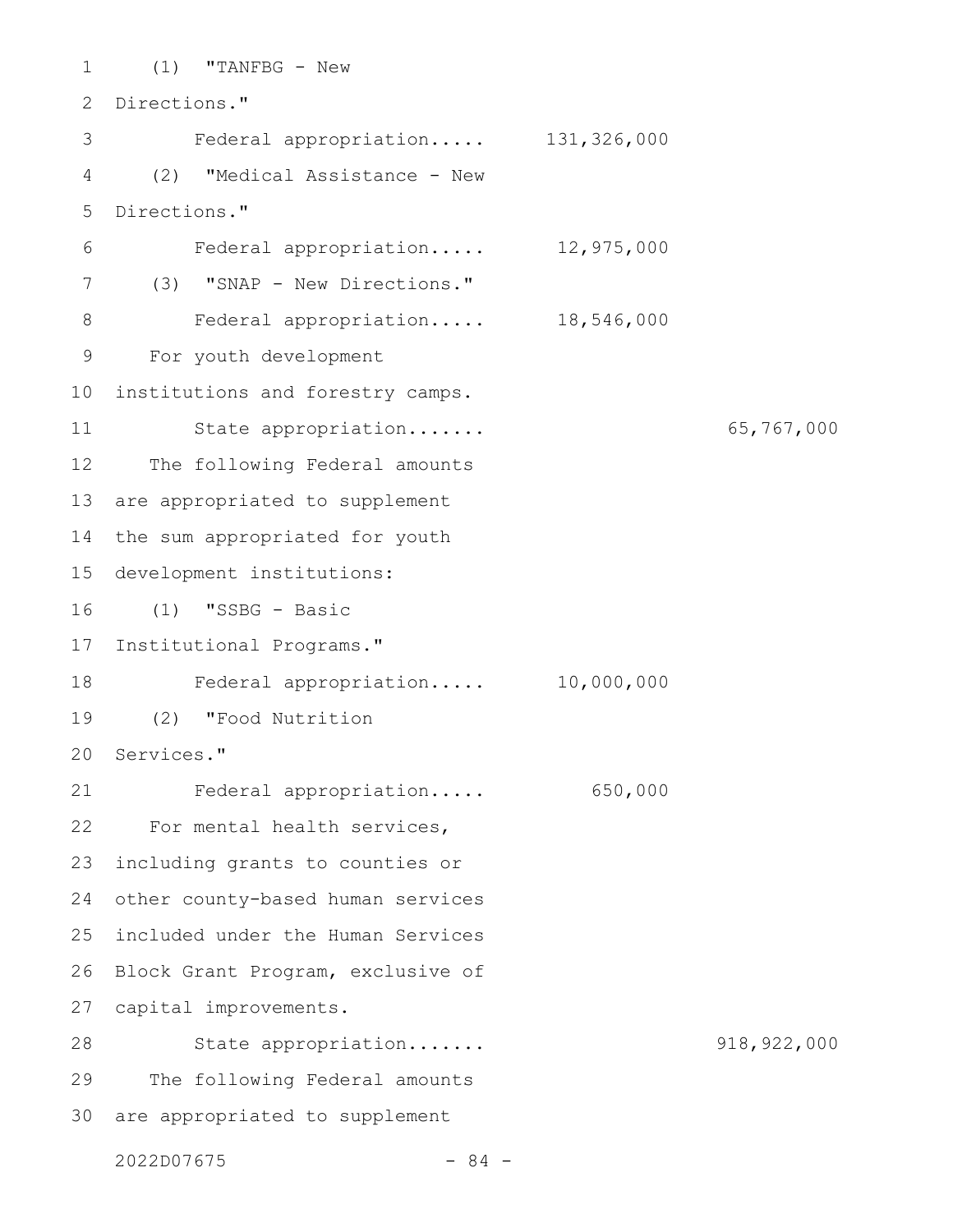1 the sum appropriated for mental health services: 2 (1) "Medical Assistance - 3 Mental Health." 4 Federal appropriation..... 199,806,000 (2) (Reserved). (3) "Medicare Services - 7 8 State Mental Hospitals." Federal appropriation..... 17,900,000 (4) "Homeless Mentally Ill." 10 Federal appropriation..... 2,496,000 (5) "MHSBG - Community Mental 12 13 Health Services." Federal appropriation..... 38,000,000 14 (6) "SSBG - Community Mental 15 16 Health Services." Federal appropriation..... 10,366,000 17 (7) "Suicide Prevention." 18 Federal appropriation..... 5,436,000 (8) "Mental Health Data 21 Infrastructure." 22 Federal appropriation..... 145,000 (9) (Reserved). 23 (10) "Promoting Integration 24 25 of Health Care." Federal appropriation..... 3,500,000 (11) "Systems of Care 27 28 Expansion." Federal appropriation..... 7,000,000 29 (12) "Youth Suicide 302022D07675 - 85 - 5 6 9 11 19 20 26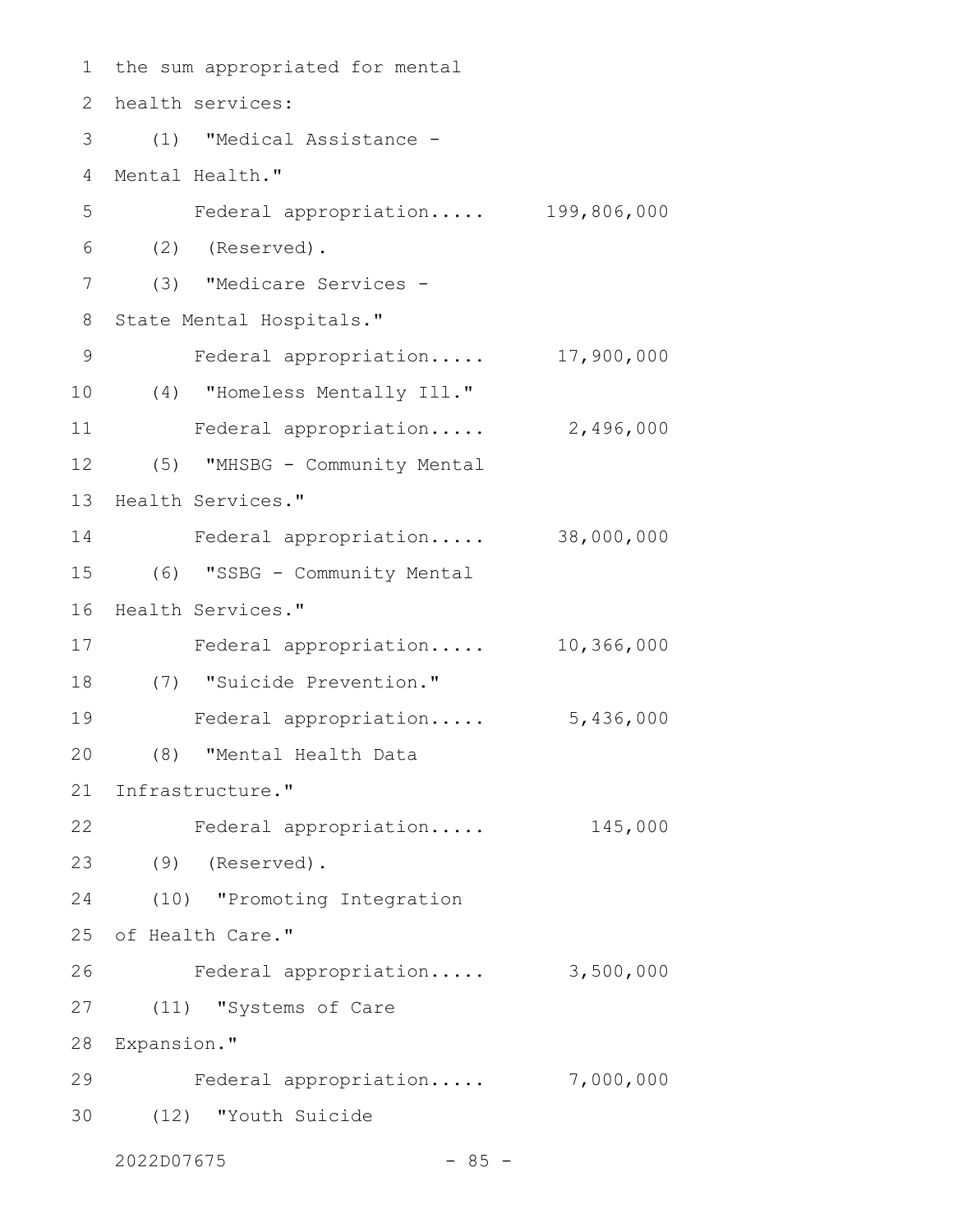```
1 Prevention."
       Federal appropriation..... 736,000
 (13) (Reserved).
3
 (14) (Reserved).
4
     (15) "Treatment for
 Individuals Experiencing
6
 7 Homelessness."
      Federal appropriation..... 1,000,000
 (16) "Adolescents and Young
9
10 Adults at High Risk for
Psychosis."
11
12 Federal appropriation..... 400,000
For intellectual disabilities
13
14 - State centers.
        State appropriation....... 132,597,000
16 The following Federal amounts
17 are appropriated to supplement
18 the sum appropriated for
intellectual disabilities - State
19
centers:
20
(1) "Medical Assistance -
21
22 State Centers."
Federal appropriation..... 148,500,000
23
(2) "Medicare Services -
24
25 State Centers."
    Federal appropriation..... 363,000
27 For cash assistance grants,
28 including employment and training
29 and supportive services for cash
30 assistance recipients.
2
5
8
15
26
```
2022D07675 - 86 -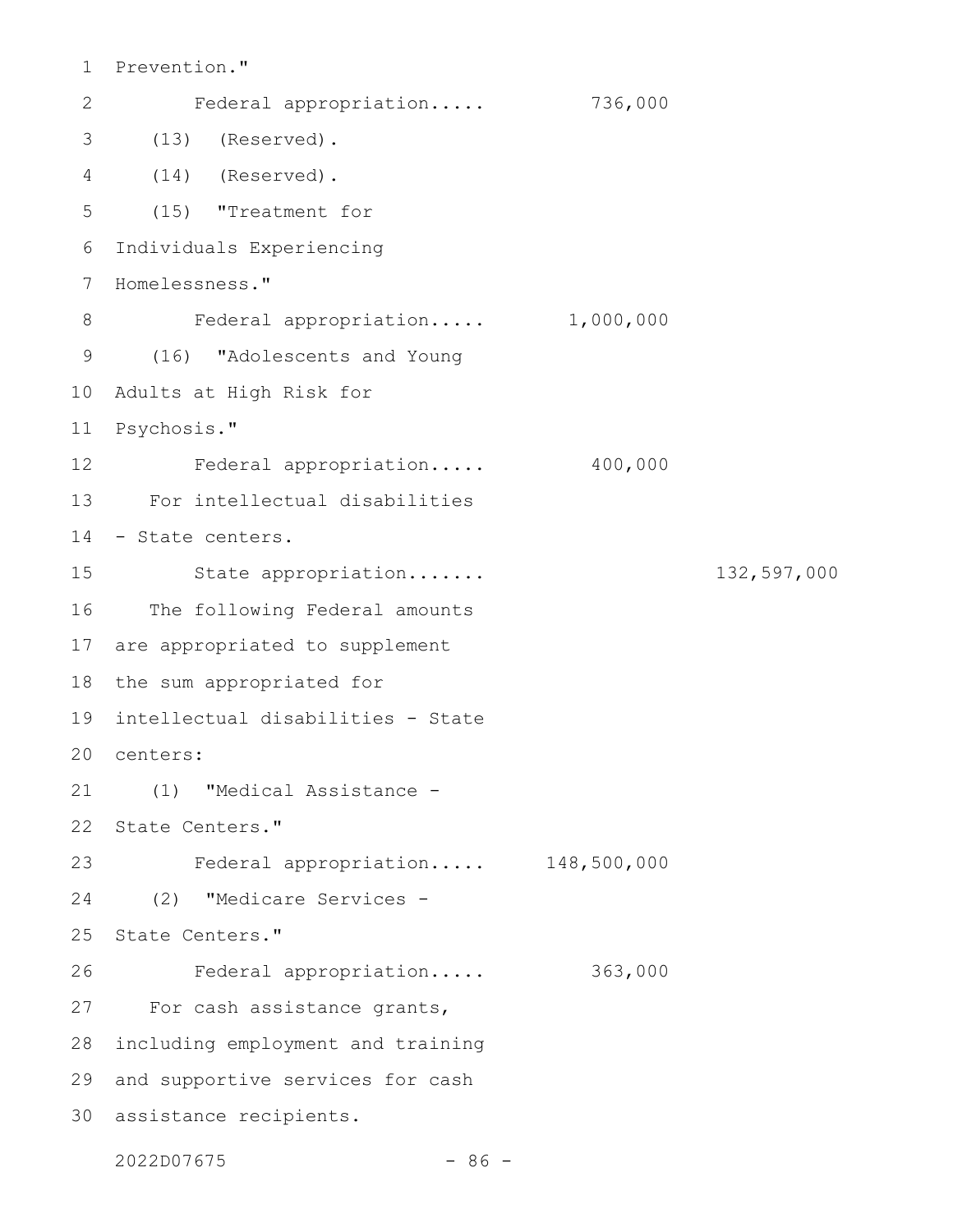State appropriation....... 28,073,000 The following Federal amounts are appropriated to supplement the sum appropriated for cash assistance: (1) "TANFBG - Cash Grants." Federal appropriation..... 143,245,000 (2) "Other Federal Support - Cash Grants." Federal appropriation..... 7,079,000 (3) "LIHEABG - Program." In addition to the specific amounts appropriated in this act, all other money received from the 15 Federal Government for the LIHEAP 16 Program, either through an 17 increase in the regular program 18 or pursuant to a Presidential 19 release of contingency funds, are 20 appropriated to the LIHEAP 21 Program. Federal appropriation..... 191,305,000 (4) "Refugees and Persons Seeking Asylum - Social Services." Federal appropriation..... 18,448,000 For supplemental grants to aged, blind and disabled persons. State appropriation....... 163,372,000 For medical assistance 1 2 3 4 5 6 7 8 9 10 11 12 13 14 22 23 24 25 26 27 28 29 30

2022D07675 - 87 -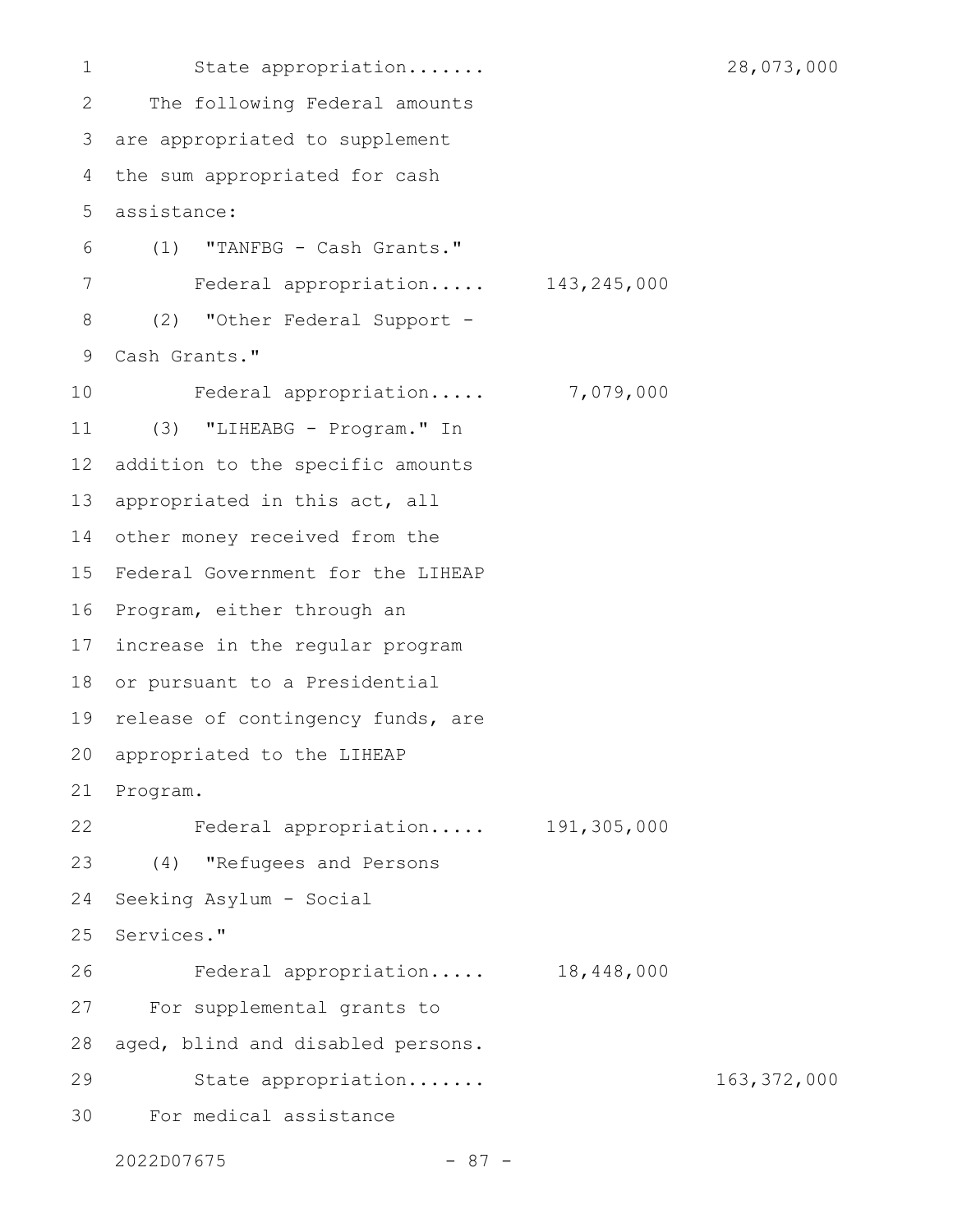payments - capitation plans. For provision of outpatient services and inpatient hospital services to eligible persons enrolled in an approved capitation plan. State appropriation....... 3,937,426,000 The following Federal amounts are appropriated to supplement the sum appropriated for medical assistance - capitation plans: (1) "Medical Assistance - Capitation." Federal appropriation..... 13,418,111,000 For primary health care and preventive services for eligible medical assistance recipients in the fee-for-service delivery system. State appropriation....... 663,890,000 The following Federal amounts are appropriated to supplement the sum appropriated for eligible medical assistance recipients in the fee-for-service delivery system: (1) "Medical Assistance - Fee-For-Service." Federal appropriation..... 1,737,365,000 For payment to the Federal Government for the Medicare Drug 1 2 3 4 5 6 7 8 9 10 11 12 13 14 15 16 17 18 19 20 21 22 23 24 25 26 27 28 29 30

 $2022D07675$  - 88 -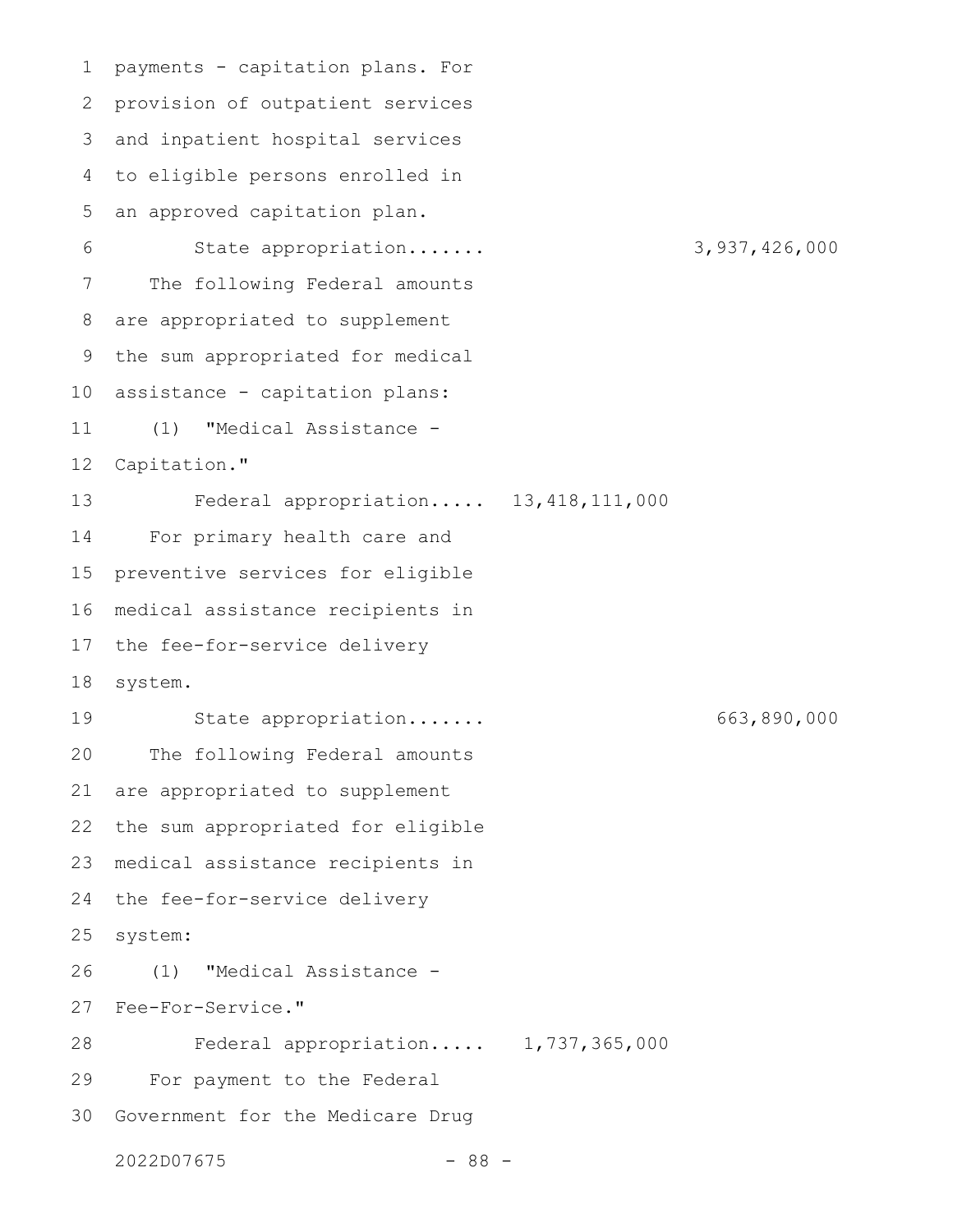## Program. 1

State appropriation....... 965,189,000 For medical assistance workers with disabilities. State appropriation....... 94,916,000 The following Federal amounts are appropriated to supplement the sum appropriated for medical assistance - workers with 9 10 disabilities. (1) "Medical Assistance - Workers with Disabilities." Federal appropriation..... 86,566,000 For medical assistance payments to qualifying university-affiliated physician 16 17 practice plans. State appropriation....... 6,571,000 The following Federal amounts are appropriated to supplement the sum appropriated for medical assistance payments to qualifying university-affiliated physician practice plans: (1) "Medical Assistance - Physician Practice Plans." Federal appropriation..... 7,217,000 For medical assistance payments - hospital-based burn centers. 302 3 4 5 6 7 8 11 12 13 14 15 18 19 20 21 22 23 24 25 26 27 28 29

 $2022D07675$  - 89 -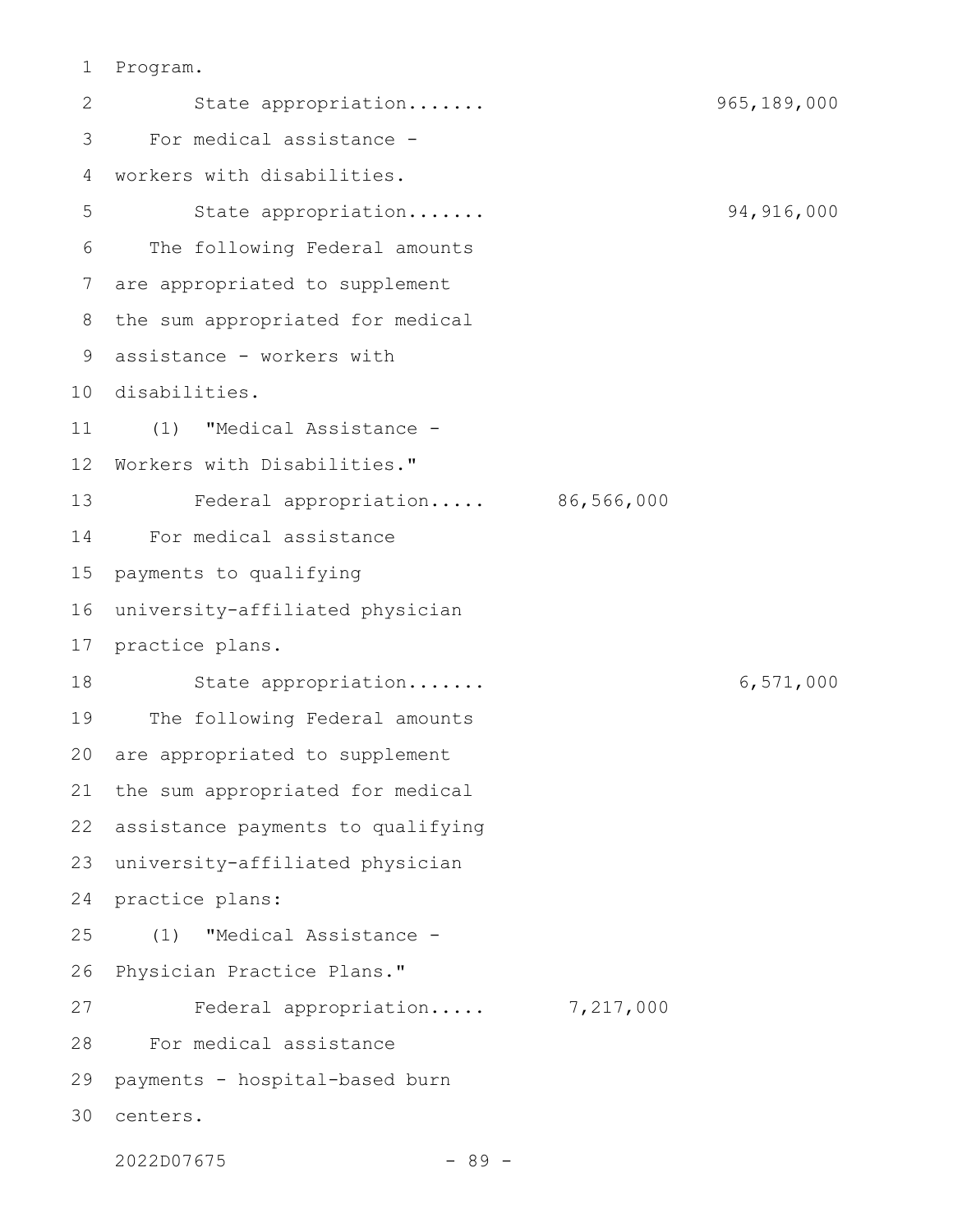State appropriation....... 4,437,000 The following Federal amounts are appropriated to supplement the sum appropriated for medical assistance payments - hospitalbased burn centers: (1) "Medical Assistance - Hospital-based Burn Centers." Federal appropriation..... 4,807,000 For medical assistance payments - critical access hospitals. State appropriation....... 13,057,000 The following Federal amounts are appropriated to supplement the sum appropriated for medical assistance payments - critical access hospitals: (1) "Medical Assistance - Critical Access Hospitals." Federal appropriation..... 17,612,000 For medical assistance payments - obstetrics and neonatal services. State appropriation....... 3,681,000 The following Federal amounts are appropriated to supplement the sum appropriated for medical assistance payments - obstetrics 29 30 and neonatal services: 1 2 3 4 5 6 7 8 9 10 11 12 13 14 15 16 17 18 19 20 21 22 23 24 25 26 27 28

 $2022D07675$  - 90 -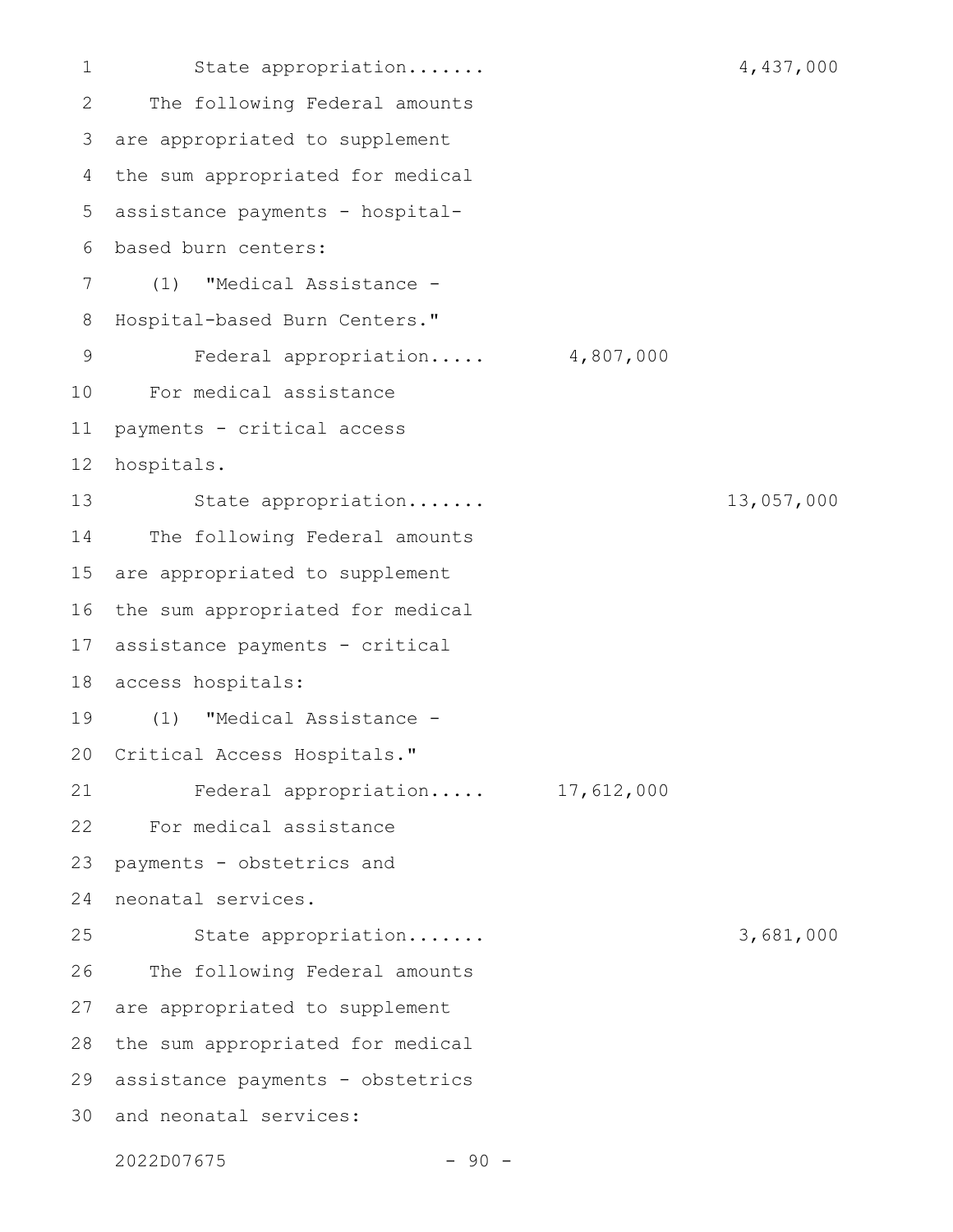(1) "Medical Assistance - 1 2 Obstetrics and Neonatal 3 Services." 4 Federal appropriation..... 7,238,000 For medical assistance 5 payments - trauma centers. 6 State appropriation....... 8,656,000 The following Federal amounts are appropriated to supplement 9 10 the sum appropriated for medical assistance payments - trauma 11 centers: 12 (1) "Medical Assistance - 13 14 Trauma Centers." Federal appropriation..... 9,378,000 For medical assistance 16 payments to academic medical centers. 18 State appropriation....... 17,431,000 19 20 The following Federal amounts 21 are appropriated to supplement 22 the sum appropriated for medical 23 assistance payments to academic medical centers: 24 (1) "Medical Assistance - 25 26 Academic Medical Centers." Federal appropriation..... 18,884,000 For medical assistance - 28 29 transportation. State appropriation....... 66,762,000  $2022D07675$  - 91 -7 8 15 17 27 30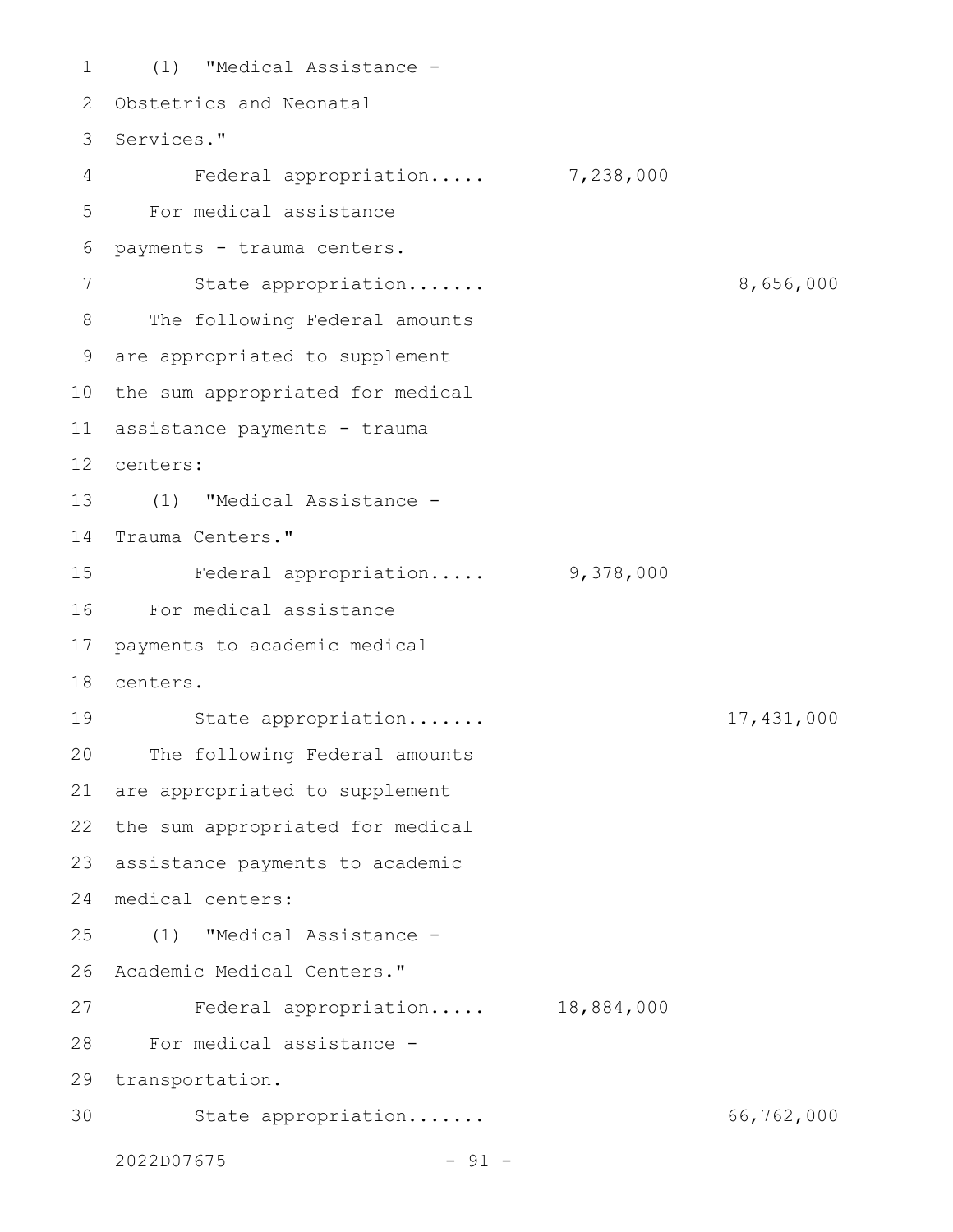The following Federal amounts are appropriated to supplement 2 3 the sum appropriated for medical 4 assistance - transportation: (1) "Medical Assistance - 5 Transportation." Federal appropriation..... 84,878,000 For women's service programs. State appropriation....... 6,263,000 The following Federal amounts 11 are appropriated to supplement 12 the sum appropriated for women's 13 service programs: (1) "TANFBG - Alternatives to 15 Abortion." Federal appropriation..... 1,000,000 For Children's Health 17 Insurance Program. 18 State appropriation....... 104,616,000 20 The following Federal amounts 21 are appropriated to supplement 22 the sum appropriated for 23 Children's Health Insurance 24 Program: (1) "Children's Health 26 Insurance Program." Federal appropriation..... 299,144,000 For medical assistance - long-28 term living. 29 State appropriation....... 128,844,000  $2022D07675$  - 92 -1 6 7 8 9 10 14 16 19 25 27 30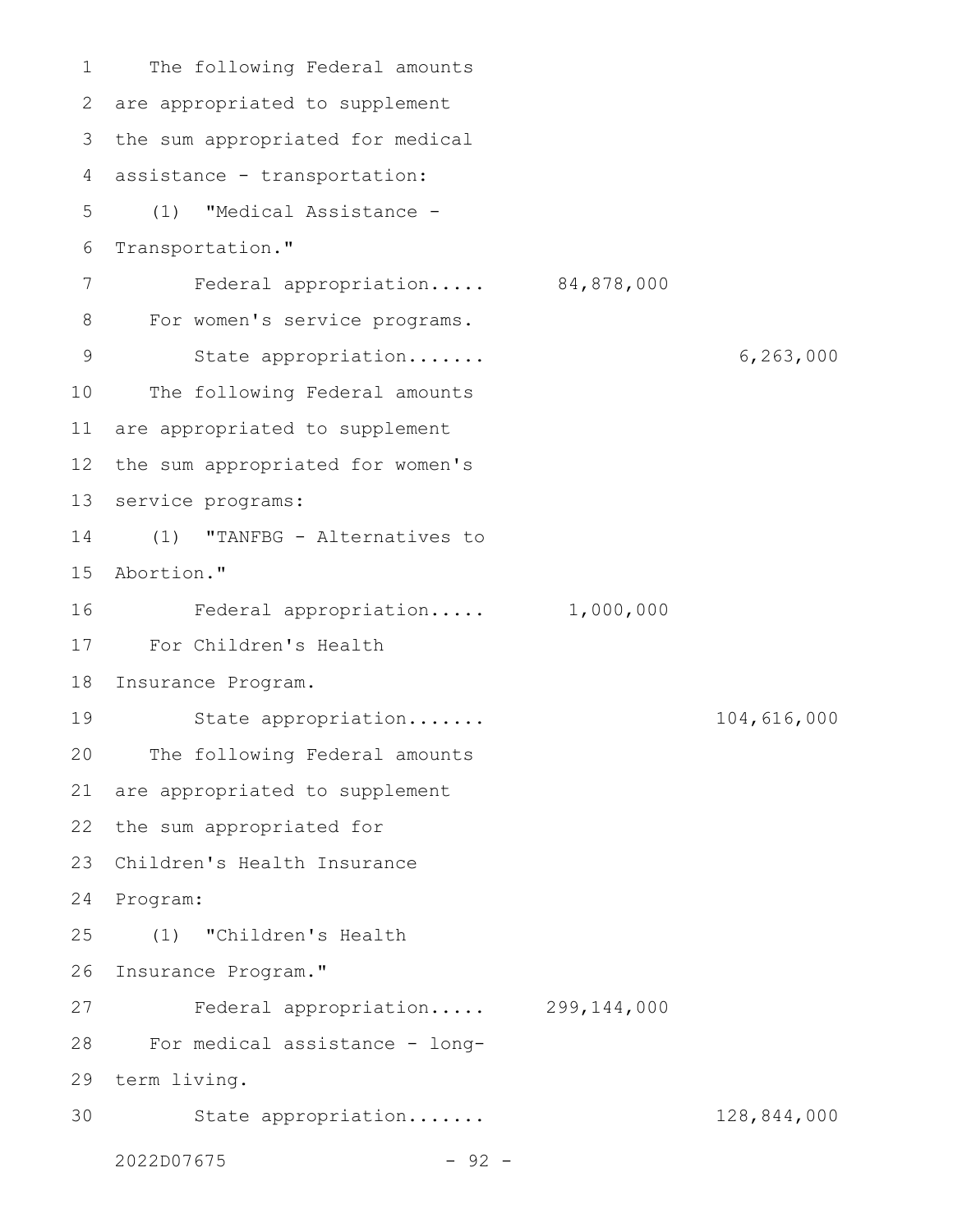The following Federal amounts are appropriated to supplement 3 the sum appropriated for longterm living: 4 (1) "Medical Assistance - Long-term Living." Federal appropriation..... 99,640,000 For Medical Assistance - Community HealthChoices. State appropriation....... 5,289,162,000 The following Federal amounts are appropriated to supplement the sum appropriated for Community HealthChoices: (1) "Medical Assistance - Community HealthChoices." Federal appropriation..... 7,359,562,000 For long-term care - managed care. State appropriation....... 178,210,000 The following Federal amounts are appropriated to supplement the sum appropriated for longterm care - managed care. (1) "Medical Assistance - Long-term Care - Managed Care." Federal appropriation..... 194,358,000 For intellectual disabilities 29 - community-based program, which 30 shall include grants to counties 1 2 5 6 7 8 9 10 11 12 13 14 15 16 17 18 19 20 21 22 23 24 25 26 27 28

 $2022D07675$  - 93 -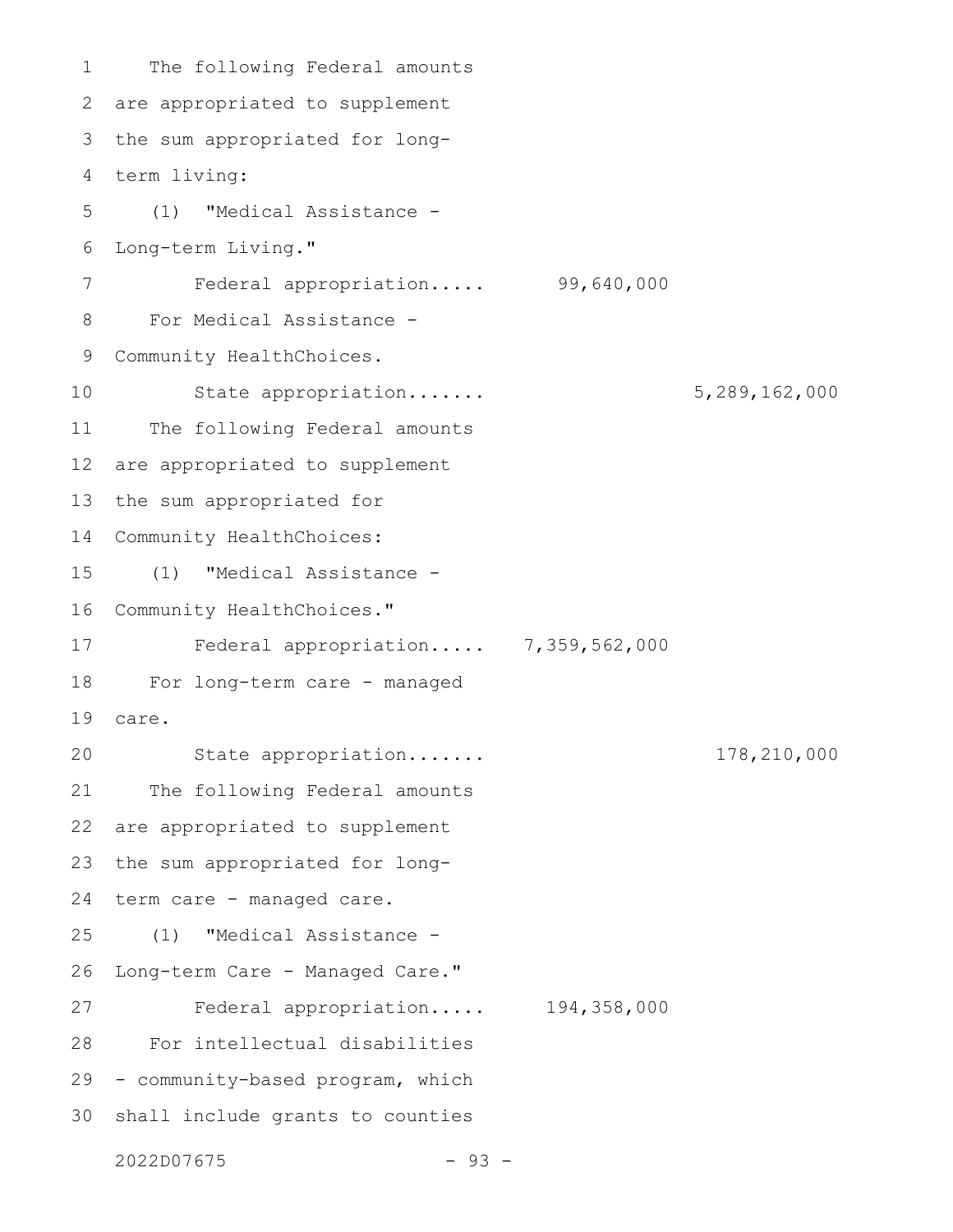1 for noninstitutional programs, or other county-based human services 2 included under the Human Services 3 Block Grant Program, exclusive of capital improvements. State appropriation....... 147,032,000 The following Federal amounts are appropriated to supplement the sum appropriated for intellectual disabilities - 10 community-based program: 11 (1) "Medical Assistance - Community ID Services." Federal appropriation..... 73,664,000 (2) "SSBG - Community ID Services." Federal appropriation..... 7,451,000 For intellectual disabilities 19 - intermediate care facilities. State appropriation....... 192,875,000 The following Federal amounts are appropriated to supplement the sum appropriated for ID/ICF: (1) "Medical Assistance - ID/ICF." Federal appropriation..... 243,221,000 For intellectual disabilities 28 - community waiver program. State appropriation....... 2,413,096,000 The following Federal amounts  $2022D07675$  - 94 -4 5 6 7 8 9 12 13 14 15 16 17 18 20 21 22 23 24 25 26 27 29 30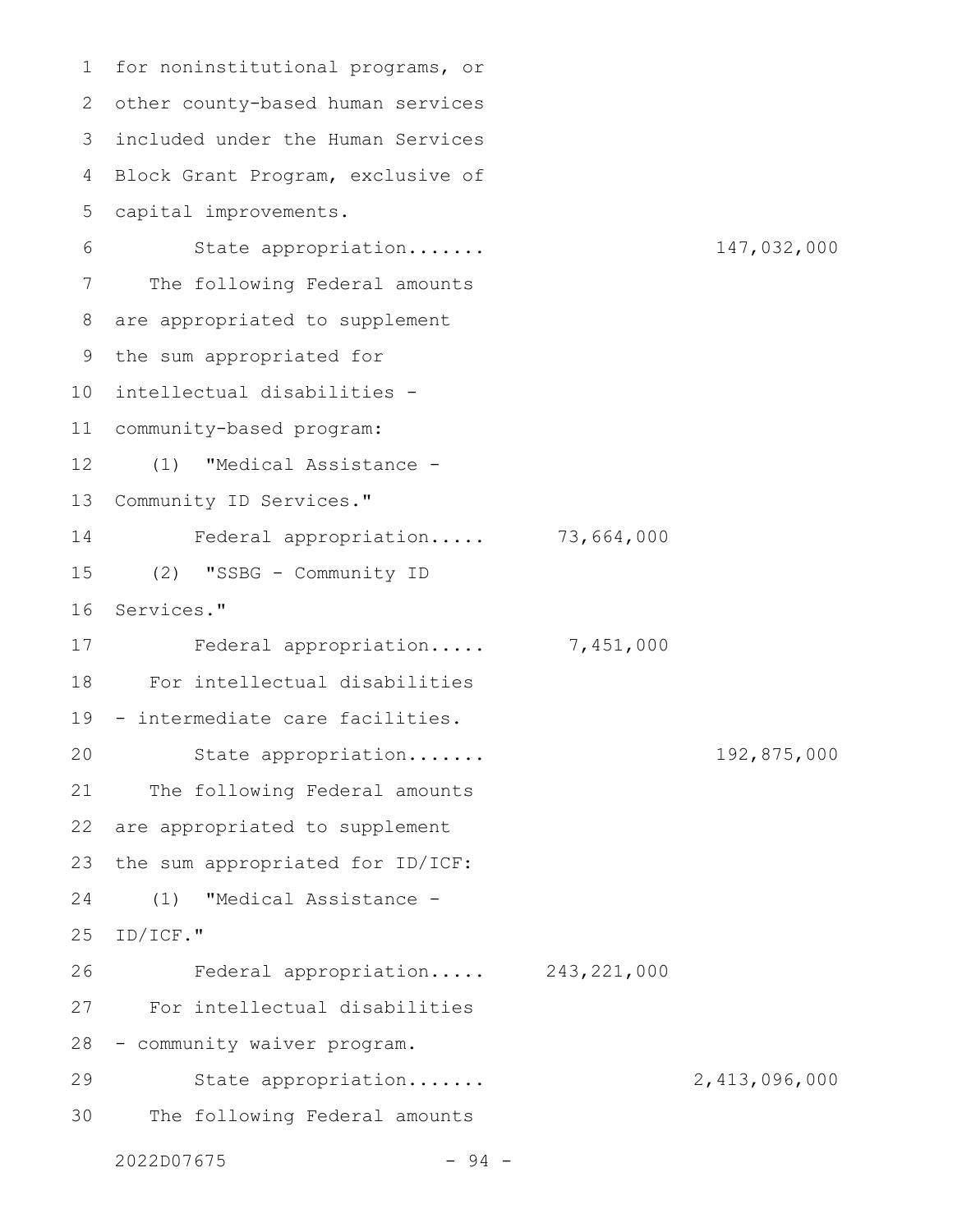are appropriated to supplement 1 2 the sum appropriated for intellectual disabilities - 3 community waiver program: (1) "Medical Assistance - Community ID Waiver Program." Federal appropriation..... 2,539,552,000 For residential services for persons with intellectual 10 disabilities in the Lansdowne area. State appropriation....... 200,000 For services to persons with autism spectrum disorders, including oversight, supportive services and provider training. State appropriation....... 29,335,000 The following Federal amounts are appropriated to supplement the sum appropriated for services to persons with autism spectrum disorders: (1) "Medical Assistance - Autism Intervention Services." Federal appropriation..... 34,061,000 For behavioral health services or other county-based human services included under the Human 29 Services Block Grant Program. State appropriation....... 57,149,000 2022D07675 - 95 - 4 5 6 7 8 9 11 12 13 14 15 16 17 18 19 20 21 22 23 24 25 26 27 28 30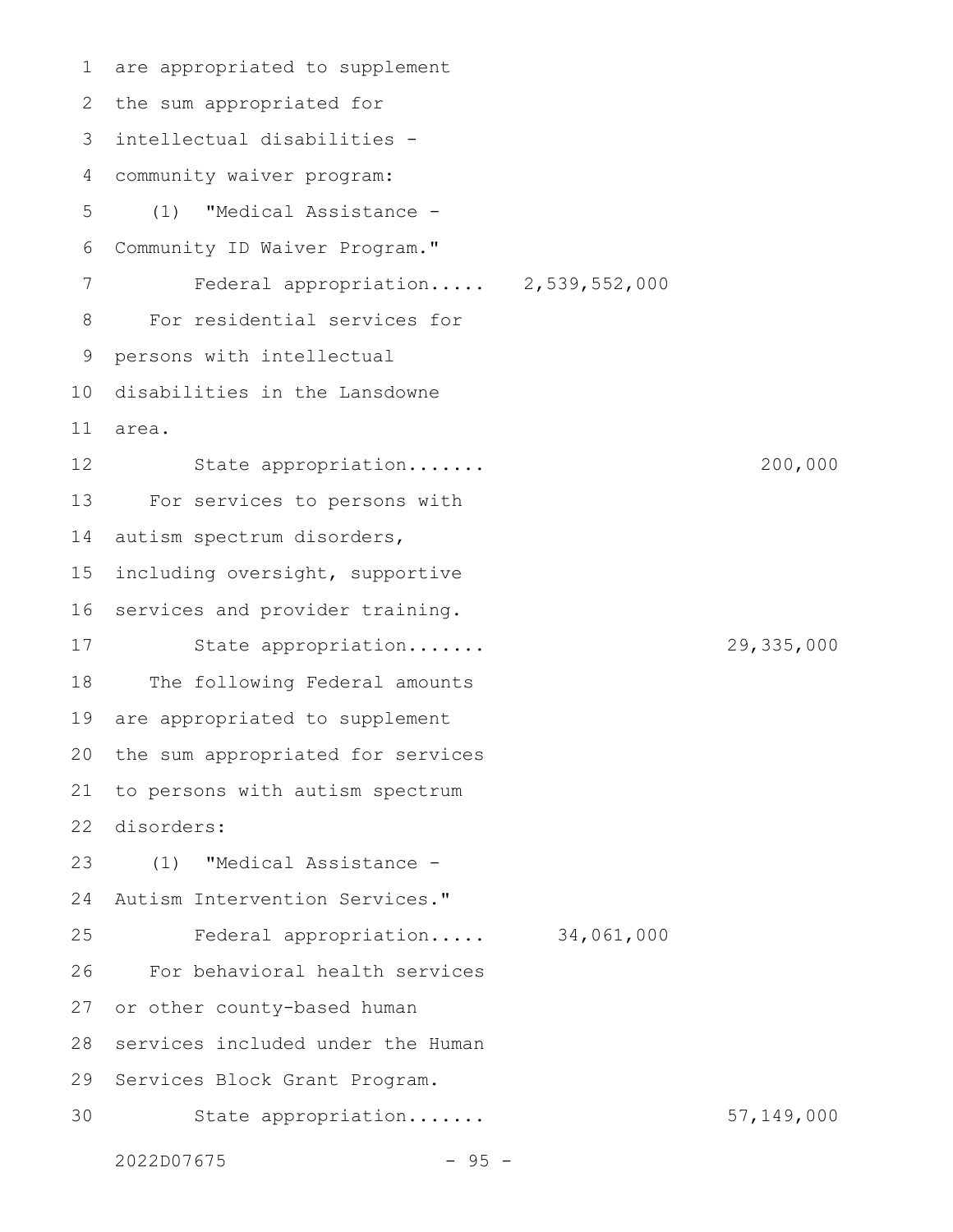For special pharmaceutical services for atypical antipsychotic drug therapy for persons residing in the community who suffer from schizophrenia. State appropriation....... 500,000 For payments and services to counties for children and youth programs and for the care of delinquent and dependent children. This appropriation funding level is sufficient for an aggregate child welfare needsbased budget allocation for the current fiscal year at \$2,101,396,678. The department may use up to \$45,269,700 of this appropriation to fund contracts for adoption services. The department may also use funds from this appropriation for assistance to counties in meeting Federal reimbursement documentation requirements. State appropriation....... 1,499,930,000 The following Federal amounts are appropriated to supplement the sum appropriated for payments and services to counties for 30 children and youth programs and 1 2 3 4 5 6 7 8 9 10 11 12 13 14 15 16 17 18 19 20 21 22 23 24 25 26 27 28 29

 $2022D07675$  - 96 -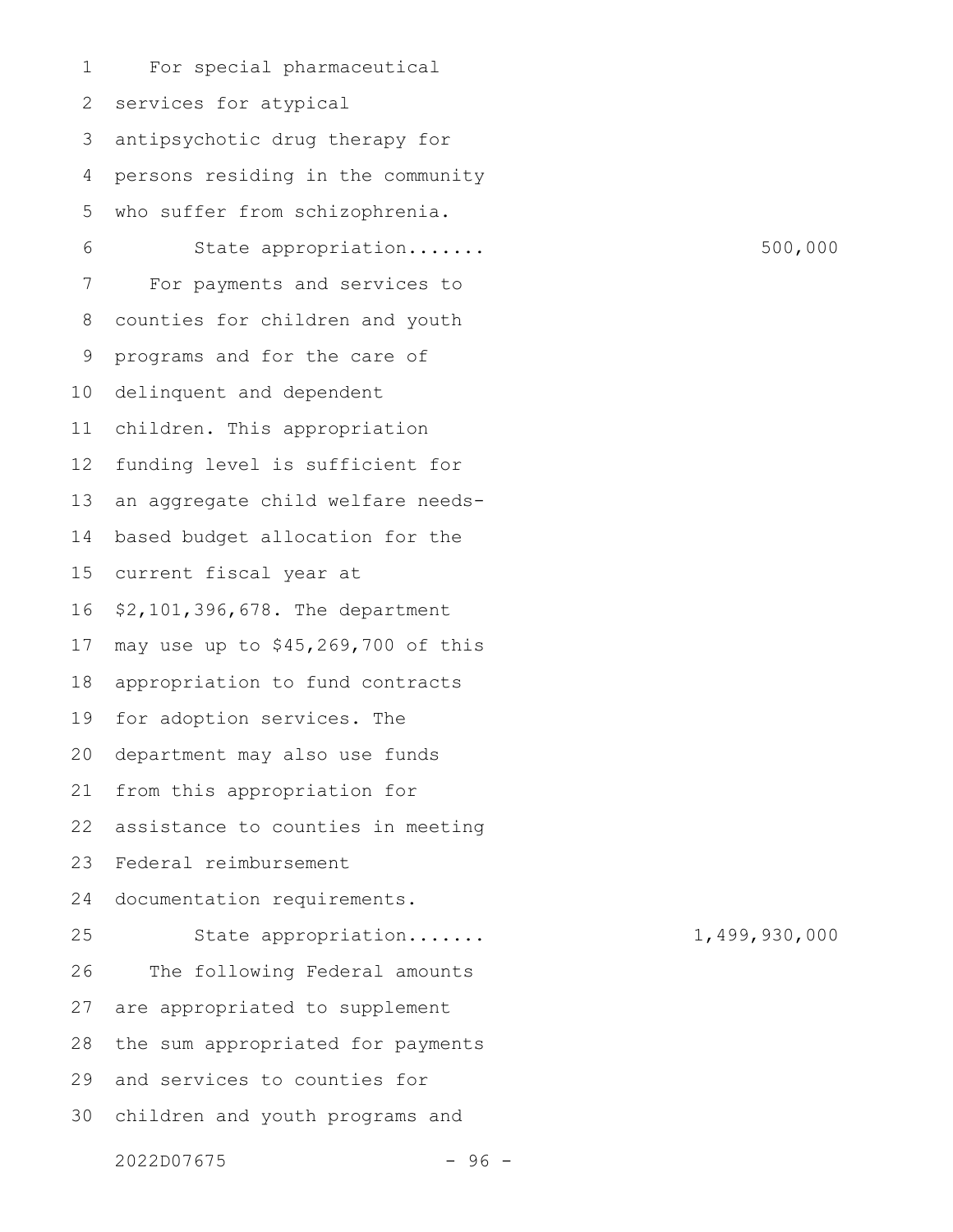| 1              | child abuse and neglect           |            |  |  |  |
|----------------|-----------------------------------|------------|--|--|--|
| 2              | prevention:                       |            |  |  |  |
| 3              | (1) "Child Welfare Services."     |            |  |  |  |
| $\overline{4}$ | Federal appropriation 40,061,000  |            |  |  |  |
| 5              | (2) "Child Welfare - Title        |            |  |  |  |
| 6              | $\texttt{IV-E.}$ "                |            |  |  |  |
| 7              | Federal appropriation 428,863,000 |            |  |  |  |
| 8              | $(3)$ (Reserved).                 |            |  |  |  |
| $\mathcal{G}$  | (4) "Medical Assistance -         |            |  |  |  |
| 10             | Child Welfare."                   |            |  |  |  |
| 11             | Federal appropriation             | 1,521,000  |  |  |  |
| 12             | (5) "TANFBG - Child Welfare."     |            |  |  |  |
| 13             | Federal appropriation             | 58,508,000 |  |  |  |
| 14             | (6) "SSBG - Child Welfare."       |            |  |  |  |
| 15             | Federal appropriation             | 12,021,000 |  |  |  |
| 16             | (7) "Child Welfare Training       |            |  |  |  |
| 17             | and Certification."               |            |  |  |  |
| 18             | Federal appropriation             | 20,000,000 |  |  |  |
| 19             | (8) "Community-based Family       |            |  |  |  |
|                | 20 Resource and Support."         |            |  |  |  |
| 21             | Federal appropriation             | 143,000    |  |  |  |
|                | 22 (9) "Child Abuse Prevention    |            |  |  |  |
|                | 23 and Treatment."                |            |  |  |  |
| 24             | Federal appropriation 12,500,000  |            |  |  |  |
|                | 25 (10) "Title IV-B - Caseworker  |            |  |  |  |
|                | 26 Visits."                       |            |  |  |  |
| 27             | Federal appropriation 1,000,000   |            |  |  |  |
| 28             | (11) "Children's Justice          |            |  |  |  |
| 29             | Act."                             |            |  |  |  |
| 30             | Federal appropriation 1,450,000   |            |  |  |  |
|                | 2022D07675<br>$-97 -$             |            |  |  |  |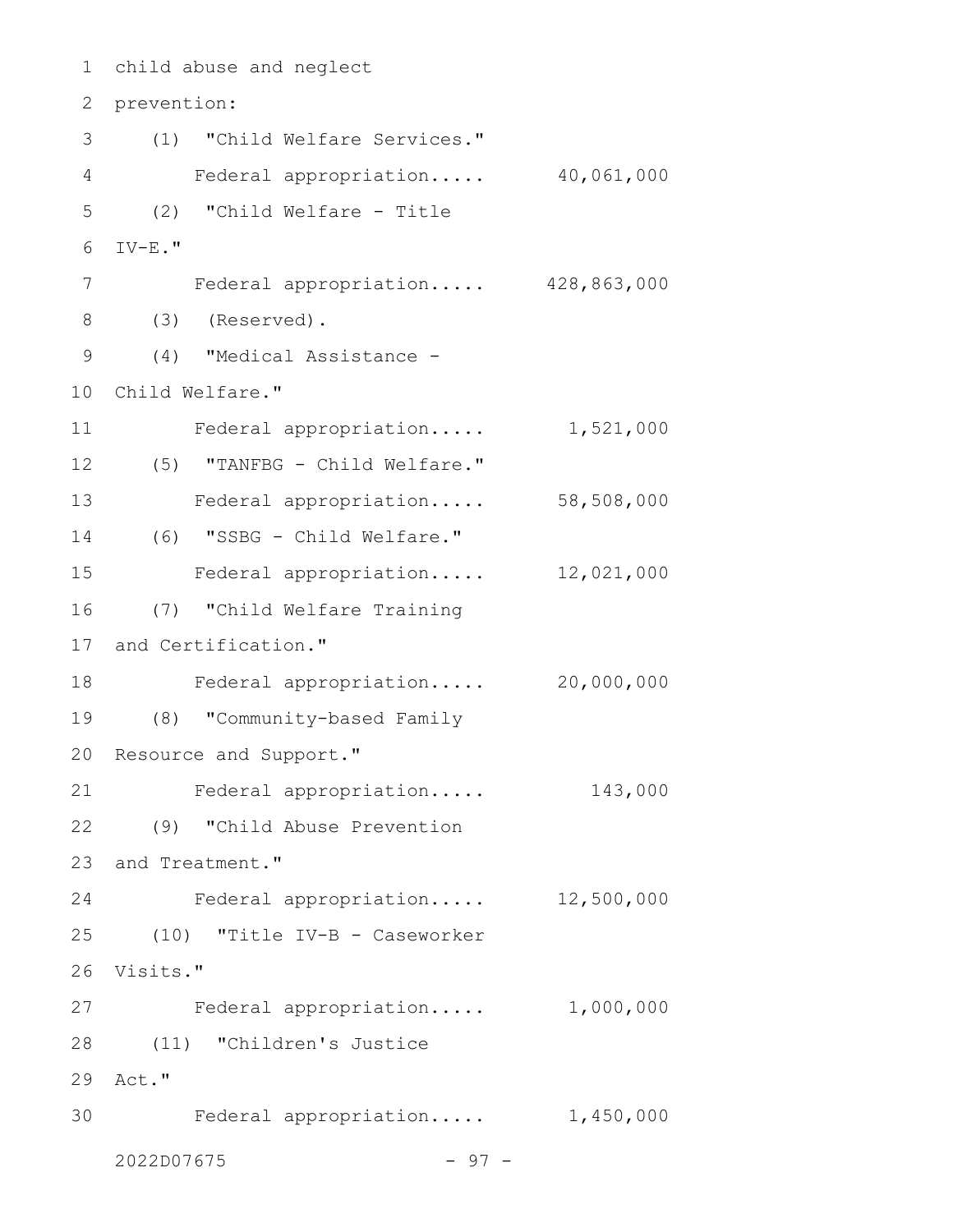```
For community-based family
1
centers.
2
         State appropriation....... 34,558,000
The following Federal amounts
4
are appropriated to supplement
5
6 the sum appropriated for
community-based family centers:
7
(1) "Family Preservation -
8
Family Centers."
9
     Federal appropriation..... 2,691,000
(2) "Family Resource and
11
   Support - Family Centers."
13 Federal appropriation..... 480,000
(3) "Title IV-B - Family
14
15 Centers."
    Federal appropriation..... 5,871,000
(4) "MCH - Early Childhood
17
18 Home Visiting."
    Federal appropriation..... 16,300,000
(5) "Early Childhood
20
21 Comprehensive Systems."
     Federal appropriation..... 256,000
For child-care services.
23
         State appropriation....... 156,482,000
   The following Federal amounts
  are appropriated to supplement
27 the sum appropriated for child-
care services:
28
(1) "CCDFBG - Child-care
29
30 Services."
   2022D07675 - 98 -
3
10
12
16
19
22
24
25
26
```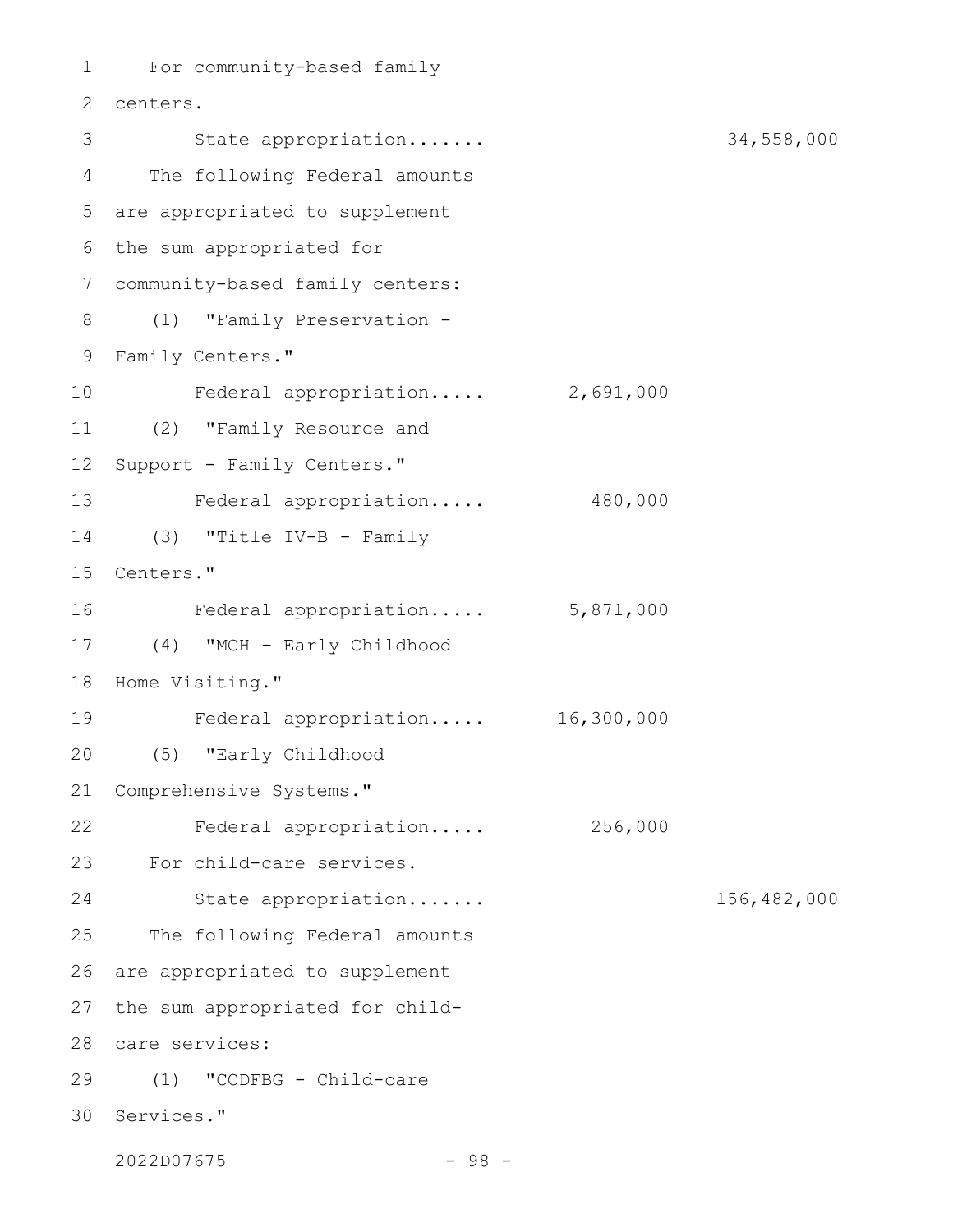```
Federal appropriation..... 580,220,000
(2) "SSBG - Child-care
2
3 Services."
   Federal appropriation..... 30,977,000
   (3) "Head Start Collaboration
6 Project."
       Federal appropriation..... 225,000
For child-care assistance
8
9 program.
    State appropriation....... 109,923,000
11 The following Federal amounts
12 are appropriated to supplement
13 the sum appropriated for the
child-care assistance program:
14
(1) "TANFBG - Child-care
15
16 Assistance."
Federal appropriation..... 360,696,000
17
(2) "CCDFBG - Child-care
18
Assistance."
19
    Federal appropriation..... 57,264,000
(3) "SNAP - Child-care
21
22 Assistance."
23 Federal appropriation..... 3,443,000
For the Nurse Family
24
25 Partnership program.
        State appropriation....... 13,178,000
27 The following Federal amounts
28 are appropriated to supplement
29 the sum appropriated for the
30 Nurse Family Partnership program:
   2022D07675 - 99 -
1
4
5
7
10
20
26
```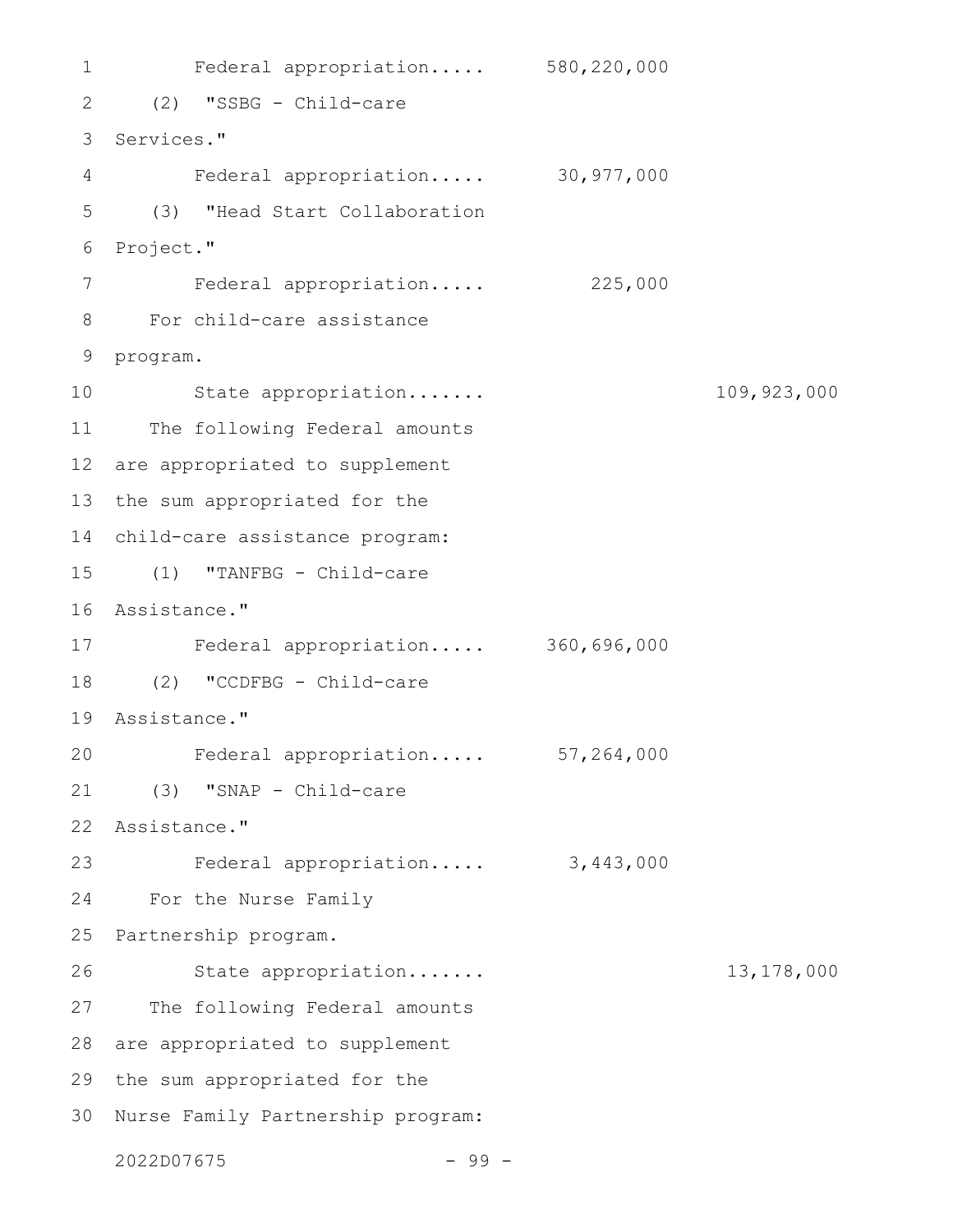(1) "Medical Assistance - 1 2 Nurse Family Partnership." 3 Federal appropriation..... 2,544,000 For early intervention 4 services. 5 State appropriation....... 181,256,000 7 The following Federal amounts are appropriated to supplement 8 9 the sum appropriated for early 10 intervention services: (1) "Medical Assistance - 11 12 Early Intervention." Federal appropriation..... 79,118,000 13 (2) "Education for Children 14 15 with Disabilities - Early 16 Intervention." Federal appropriation..... 16,225,000 17 For domestic violence 18 19 programs. State appropriation....... 20,093,000 21 The following Federal amounts 22 are appropriated to supplement 23 the sum appropriated for domestic 24 violence programs: (1) "Family Violence 25 26 Prevention Services." Federal appropriation..... 4,355,000 (2) "SSBG - Domestic Violence 28 29 Programs." Federal appropriation..... 5,705,000 2022D07675 - 100 - 6 20 27 30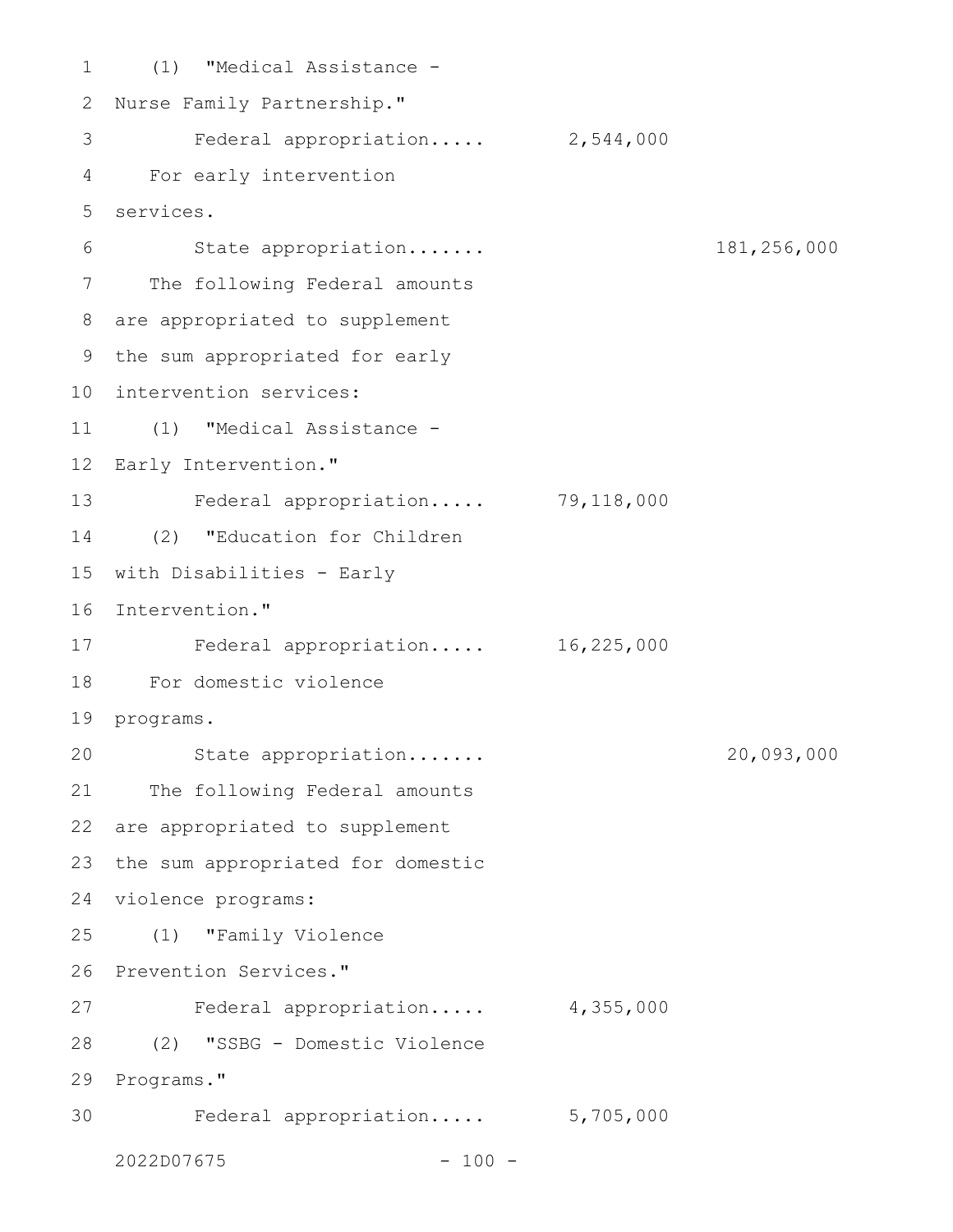For rape crisis programs. State appropriation....... 11,921,000 The following Federal amounts are appropriated to supplement the sum appropriated for rape crisis programs: (1) "SSBG - Rape Crisis." Federal appropriation..... 1,721,000 For breast cancer screening. State appropriation....... 1,723,000 The following Federal amounts are appropriated to supplement the sum appropriated for breast cancer screening: (1) "SSBG - Family Planning." Federal appropriation..... 2,000,000 For the Human Services Development Fund. State appropriation....... 13,460,000 For legal services. State appropriation....... 4,161,000 The following Federal amounts are appropriated to supplement the sum appropriated for legal services: (1) "SSBG - Legal Services." Federal appropriation..... 5,049,000 For provision of services to 29 the homeless or other countybased human services included 302022D07675 - 101 - 1 2 3 4 5 6 7 8 9 10 11 12 13 14 15 16 17 18 19 20 21 22 23 24 25 26 27 28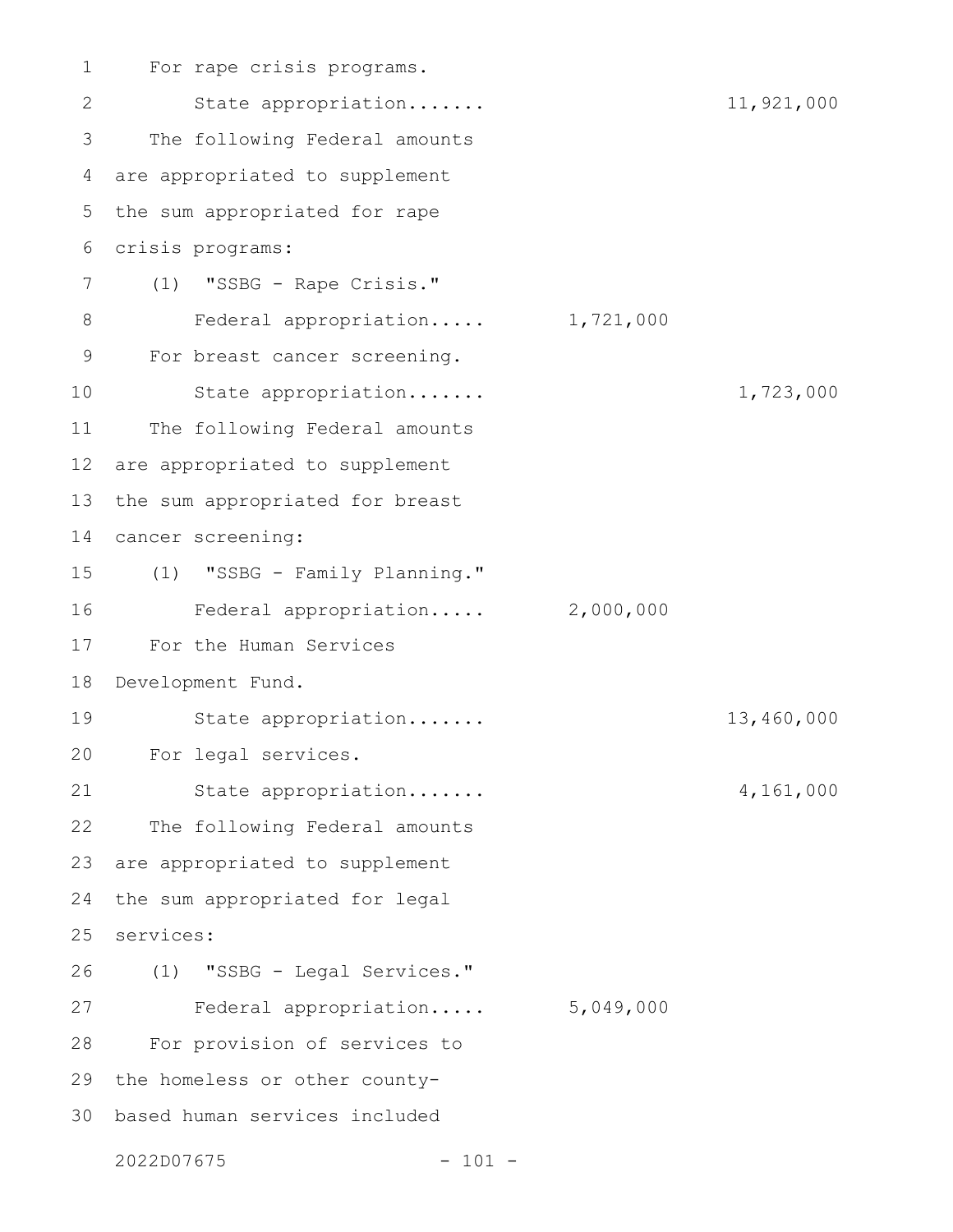under the Human Services Block 1 2 Grant Program. State appropriation....... 18,496,000 The following Federal amounts 4 are appropriated to supplement 5 6 the sum appropriated for services 7 to the homeless: (1) "SSBG - Homeless 8 9 Services." Federal appropriation..... 4,183,000 For 211 communications. 11 State appropriation....... 750,000 For services for the visually 13 impaired. State appropriation....... 3,102,000 16 Section 223. Insurance Department. The following amounts are 18 appropriated from the General 19 Fund to the Insurance Department 20 for the current fiscal year: Federal State 21 The following Federal amounts are appropriated to the Insurance 23 Department: (1) "Insurance Market Reform." Federal appropriation..... 5,000,000 27 Section 224. Department of Labor and Industry. The following amounts are 29 appropriated from the General Fund to the Department of Labor 302022D07675 - 102 - 3 10 12 14 15 17 22 24 25 26 28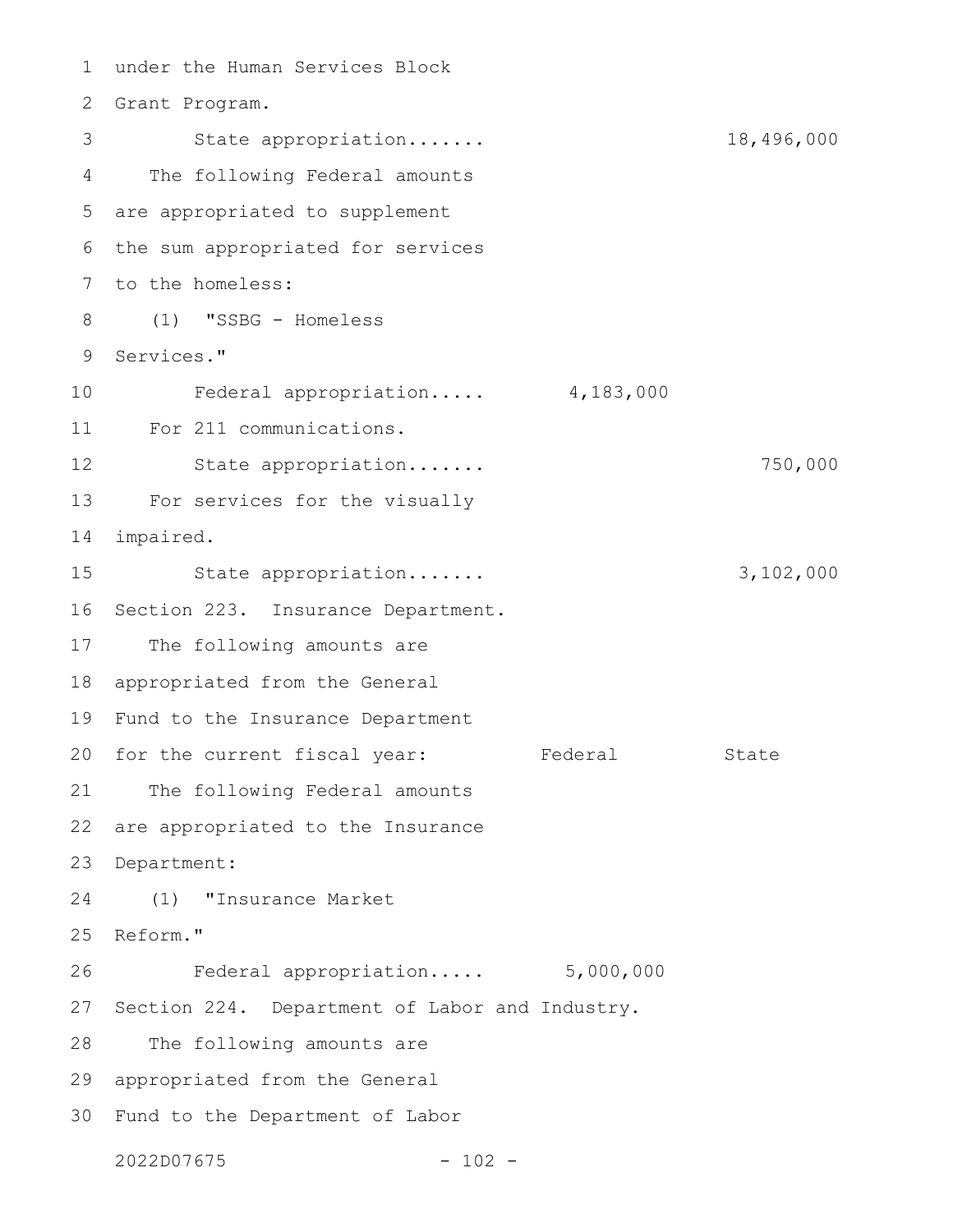1 and Industry for the current 2 fiscal year: Tederal State For general government 3 operations of the Department of 5 Labor and Industry. State appropriation....... 18,059,000 The following Federal amounts are appropriated to supplement 8 9 the sum appropriated for general 10 government operations: (1) "Workforce Innovation and 12 Opportunity Act -13 Administration." Federal appropriation..... 11,000,000 (2) "Community Service and 15 16 Corps." Federal appropriation..... 14,381,000 (3) "Disability 18 19 Determination." Federal appropriation..... 155,439,000 (4) "New Hires." 21 Federal appropriation..... 1,701,000 For occupational and 23 industrial safety. 24 State appropriation....... 2,945,000 The following Federal amounts 27 are appropriated to supplement 28 the sum appropriated for 29 occupational and industrial 30 safety: 2022D07675 - 103 - 4 6 7 11 14 17 20 22 25 26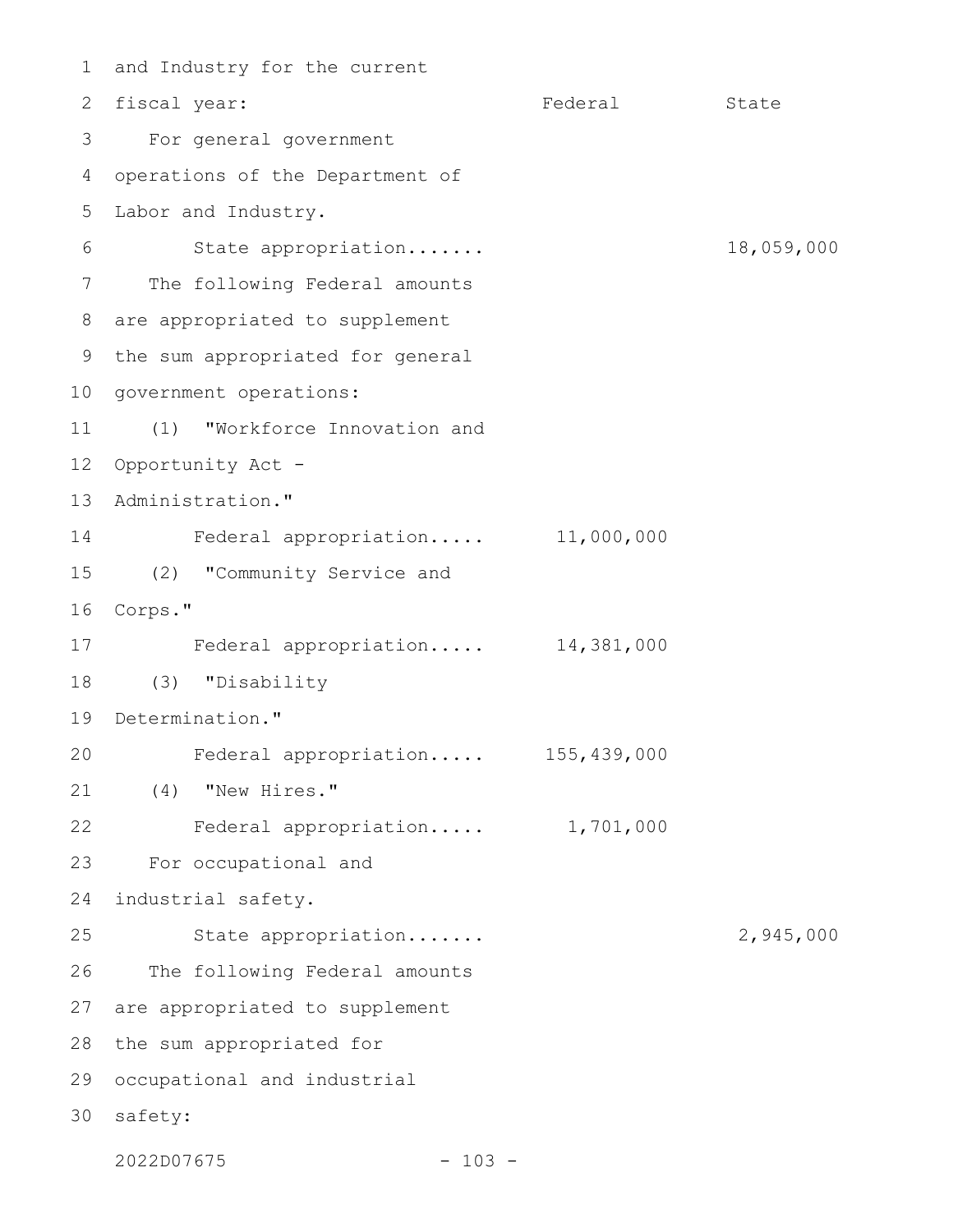(1) "Lead Certification and Accreditation." Federal appropriation..... 494,000 For occupational disease payments. State appropriation....... 147,000 For transfer from the General Fund to the Vocational 9 Rehabilitation Fund for work of 10 the State Board of Vocational Rehabilitation. State appropriation....... 47,942,000 For supported employment. State appropriation....... 397,000 For centers for independent living, including independent living services purchased by Office of Vocational 19 Rehabilitation district offices. State appropriation....... 1,950,000 To carry out the provisions of section 306(h) of the act of June 2, 1915 (P.L.736, No.338), known as the Workers' Compensation Act. State appropriation....... 278,000 For assistive technology financing. State appropriation....... 500,000 For assistive technology 30 demonstration and training. 1 2 3 4 5 6 7 8 11 12 13 14 15 16 17 18 20 21 22 23 24 25 26 27 28 29

2022D07675 - 104 -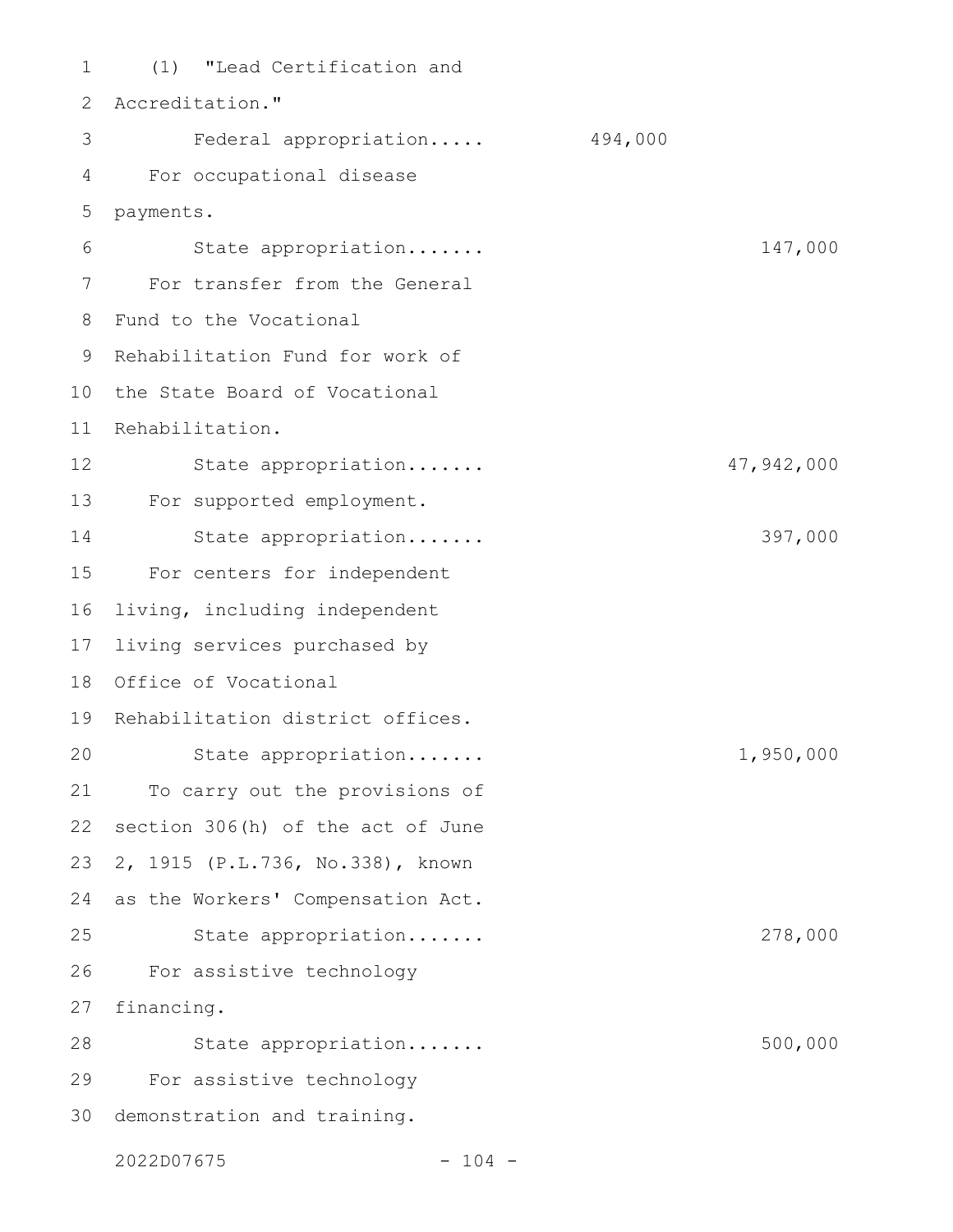State appropriation....... 450,000 The following Federal amounts are appropriated for employment services: (1) "Reed Act - Unemployment Insurance." For administrative expenses of the unemployment insurance program. Federal appropriation..... 5,000,000 (2) "Reed Act - Employment Services and Unemployment Insurance." (a) For administrative expenses of the public employment offices and unemployment insurance program, including staff and related costs to provide reemployment services to unemployment claimants to enhance the public employment service and PA CareerLink service delivery systems and to train and give technical assistance and professional development to staff who deliver employment and workforce services. (b) For administrative expenses of unemployment insurance program, including improvements to the unemployment 1 2 3 4 5 6 7 8 9 10 11 12 13 14 15 16 17 18 19 20 21 22 23 24 25 26 27 28 29 30

2022D07675 - 105 -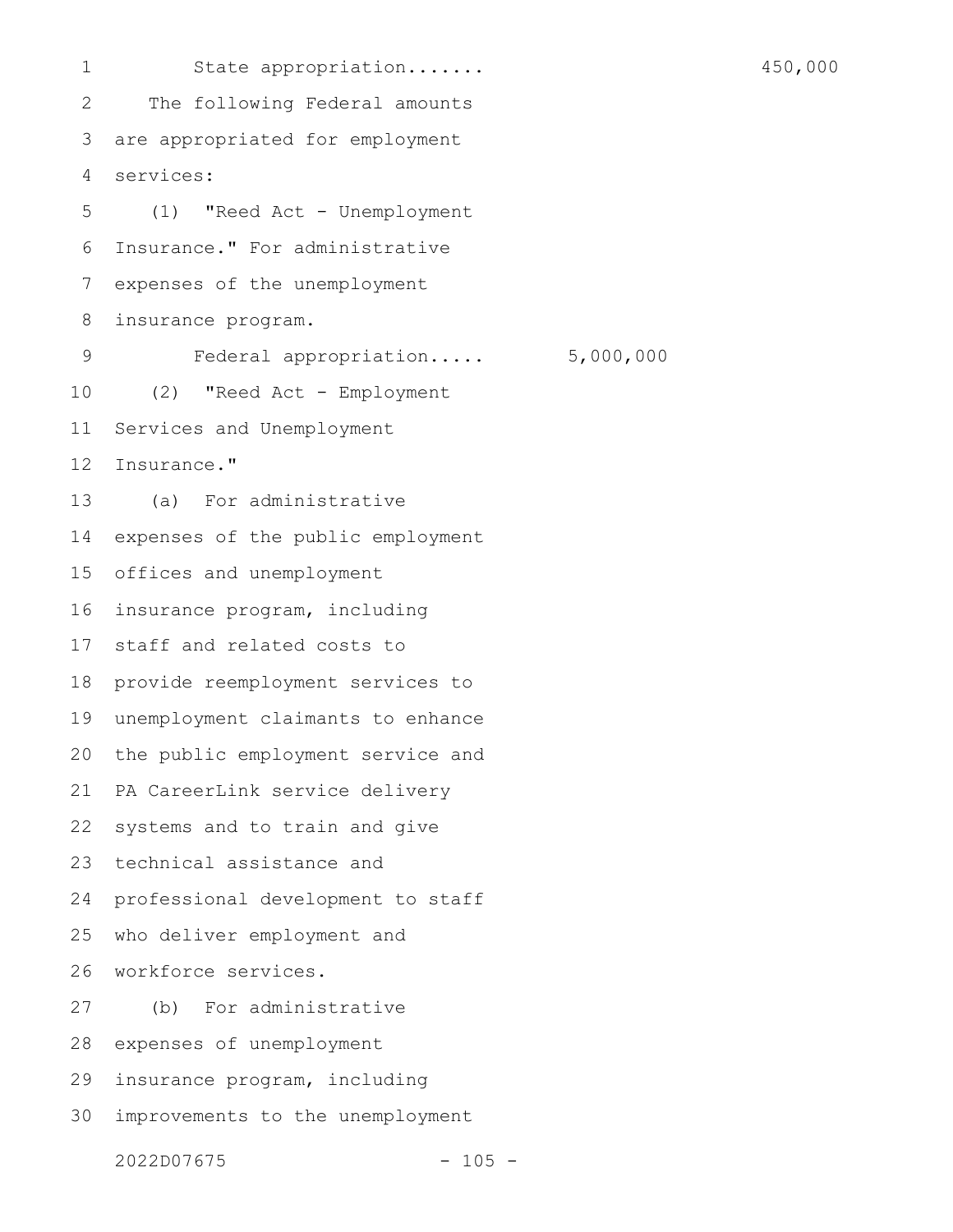```
insurance program's information
 processing and telecommunications
2
 3 systems and applications;
 4 staffing; service contracts and
 5 technology to address the
 unemployment compensation program
6
   appeals workload; and interest
   payments on loans.
         Federal appropriation..... 5,000,000
     (3) (Reserved).
     (4) "WIOA - Adult Employment
   and Training."
         Federal appropriation..... 50,000,000
(5) (Reserved).
14
      (6) "WIOA - Youth Employment
16 and Training."
         Federal appropriation..... 52,000,000
  (7) (Reserved).
      (8) "WIOA - Statewide
Activities."
20
        Federal appropriation..... 30,000,000
(9) (Reserved).
22
   (10) "WIOA - Dislocated
Workers."
24
         Federal appropriation..... 109,000,000
      (11) "TANFBG - Youth
   Employment and Training."
         Federal appropriation..... 25,000,000
      For New Choices/New Options.
         State appropriation....... 750,000
   2022D07675 - 106 -
1
7
8
9
10
11
12
13
15
17
18
19
21
23
25
26
27
28
29
30
```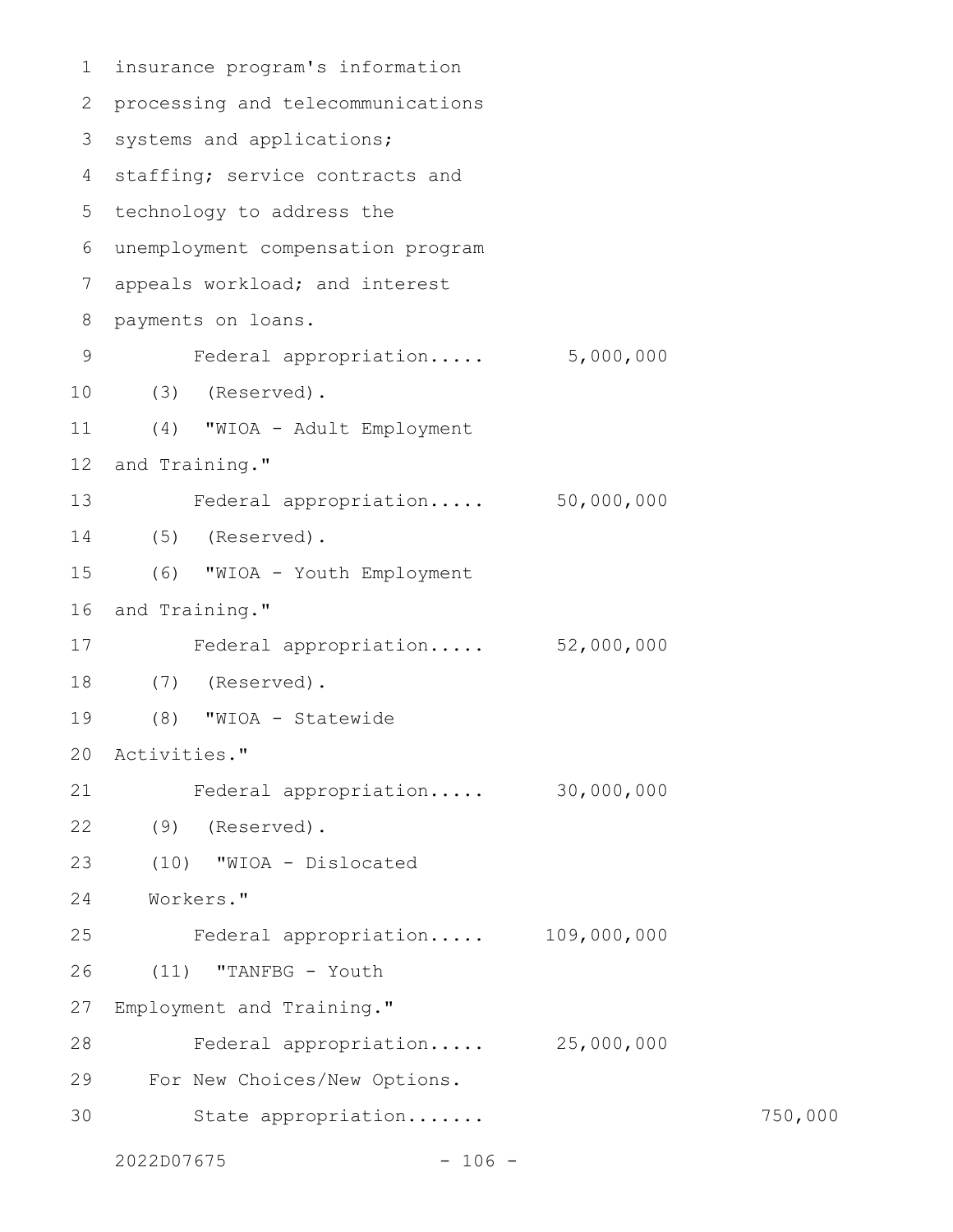For industry partnerships. State appropriation....... 2,813,000 For apprenticeship training. State appropriation....... 7,000,000 Section 225. Department of Military and Veterans Affairs. The following sums are appropriated from the General 8 Fund to the Department of 9 Military and Veterans Affairs for 10 the current fiscal year: Tederal State For general government 11 operations of the Department of Military and Veterans Affairs. State appropriation....... 29,444,000 The following Federal amounts are appropriated to supplement the sum appropriated for general 18 government operations: (1) "Facilities Maintenance." 19 Federal appropriation..... 89,000,000 (2) "Federal Construction Grants." Federal appropriation..... 79,000,000 For National Guard Youth Challenge Program. 25 State appropriation....... 1,675,000 For armory maintenance and 27 28 repair. State appropriation....... example 2,645,000 For honor guards for burials 302022D07675 - 107 - 1 2 3 4 5 6 7 12 13 14 15 16 17 20 21 22 23 24 26 29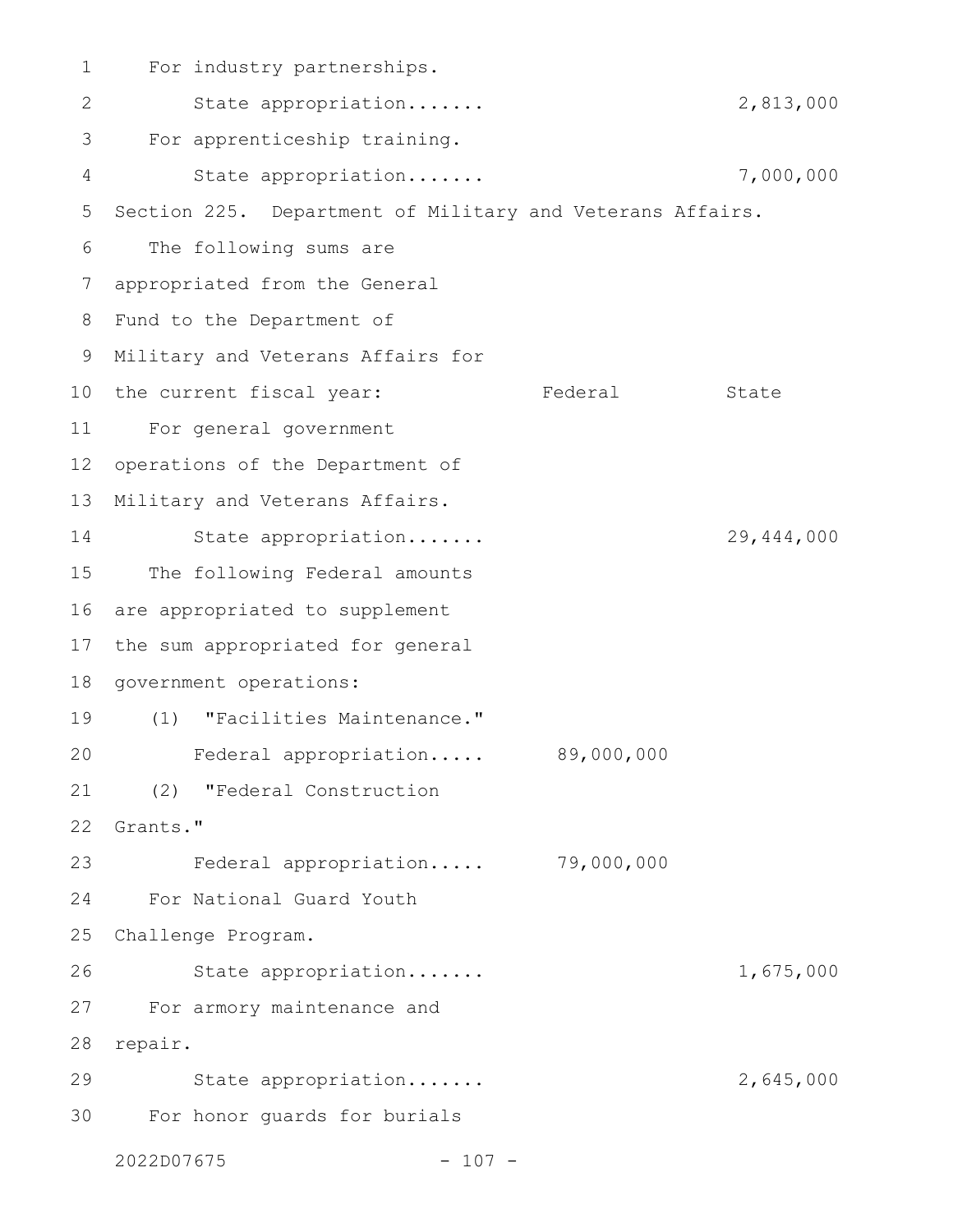## of veterans. 1

| $\mathbf{2}$ | State appropriation              |            | 99,000       |
|--------------|----------------------------------|------------|--------------|
| 3            | For American battle monuments.   |            |              |
| 4            | State appropriation              |            | 50,000       |
| 5            | For special State duty.          |            |              |
| 6            | State appropriation              |            | 35,000       |
| 7            | For the operation and            |            |              |
| 8            | maintenance of the veterans      |            |              |
| 9            | homes.                           |            |              |
| 10           | State appropriation              |            | 146,865,000  |
| 11           | The following Federal amounts    |            |              |
| 12           | are appropriated to supplement   |            |              |
| 13           | the sum appropriated for the     |            |              |
| 14           | veterans homes:                  |            |              |
| 15           | (1) "Operations and              |            |              |
| 16           | Maintenance."                    |            |              |
| 17           | Federal appropriation            | 44,929,000 |              |
| 18           | (2) "Medical Reimbursements."    |            |              |
| 19           | Federal appropriation            | 142,000    |              |
| 20           | (3)<br>"Enhanced Veterans        |            |              |
|              | 21 Reimbursement."               |            |              |
| 22           | Federal appropriation 34,346,000 |            |              |
| 23           | For payment of gratuities for    |            |              |
| 24           | the education of children of     |            |              |
| 25           | certain veterans.                |            |              |
| 26           | State appropriation              |            | 135,000      |
| 27           | For transfer from the General    |            |              |
| 28           | Fund to the Educational          |            |              |
| 29           | Assistance Program Fund.         |            |              |
| 30           | State appropriation              |            | 13, 221, 000 |
|              | 2022D07675<br>$-108 -$           |            |              |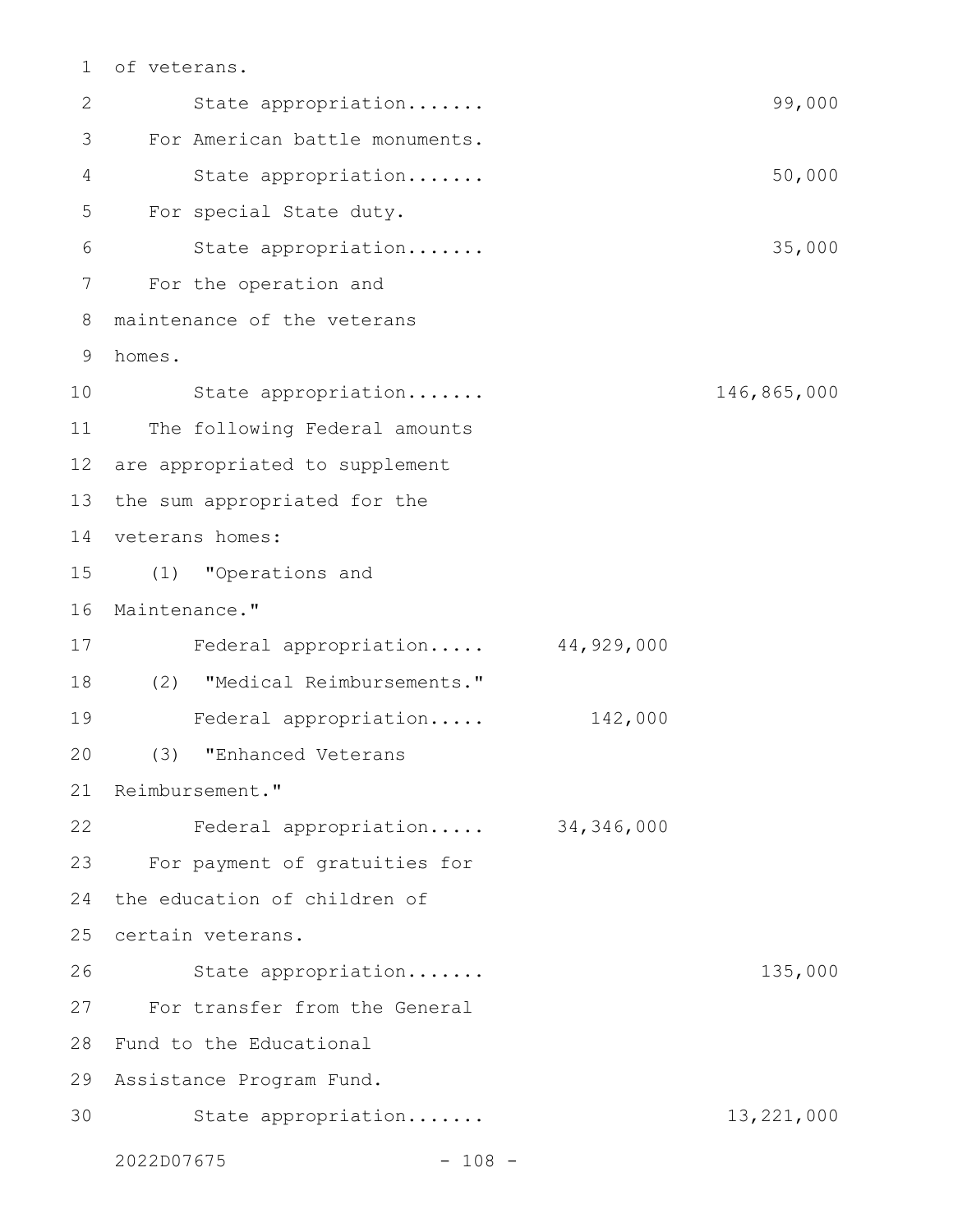For pensions for veterans blinded through service-connected injuries or disease. State appropriation....... 222,000 To provide for pensions for amputee and paralyzed veterans as required by 51 Pa.C.S. § 7702 (relating to amputee and paralyzed veteran's pension). State appropriation....... 3,951,000 For payment of pensions to dependents of soldiers of the Pennsylvania National Guard killed in the line of duty. State appropriation....... 5,000 For supplemental life insurance premiums. State appropriation....... 164,000 For grants for disabled American veterans' 21 transportation. State appropriation....... 336,000 For veterans outreach services. State appropriation....... 3,756,000 For the Civil Air Patrol. State appropriation....... 100,000 Section 226. Department of Revenue. The following amounts are 30 appropriated from the General 1 2 3 4 5 6 7 8 9 10 11 12 13 14 15 16 17 18 19 20 22 23 24 25 26 27 28 29

2022D07675 - 109 -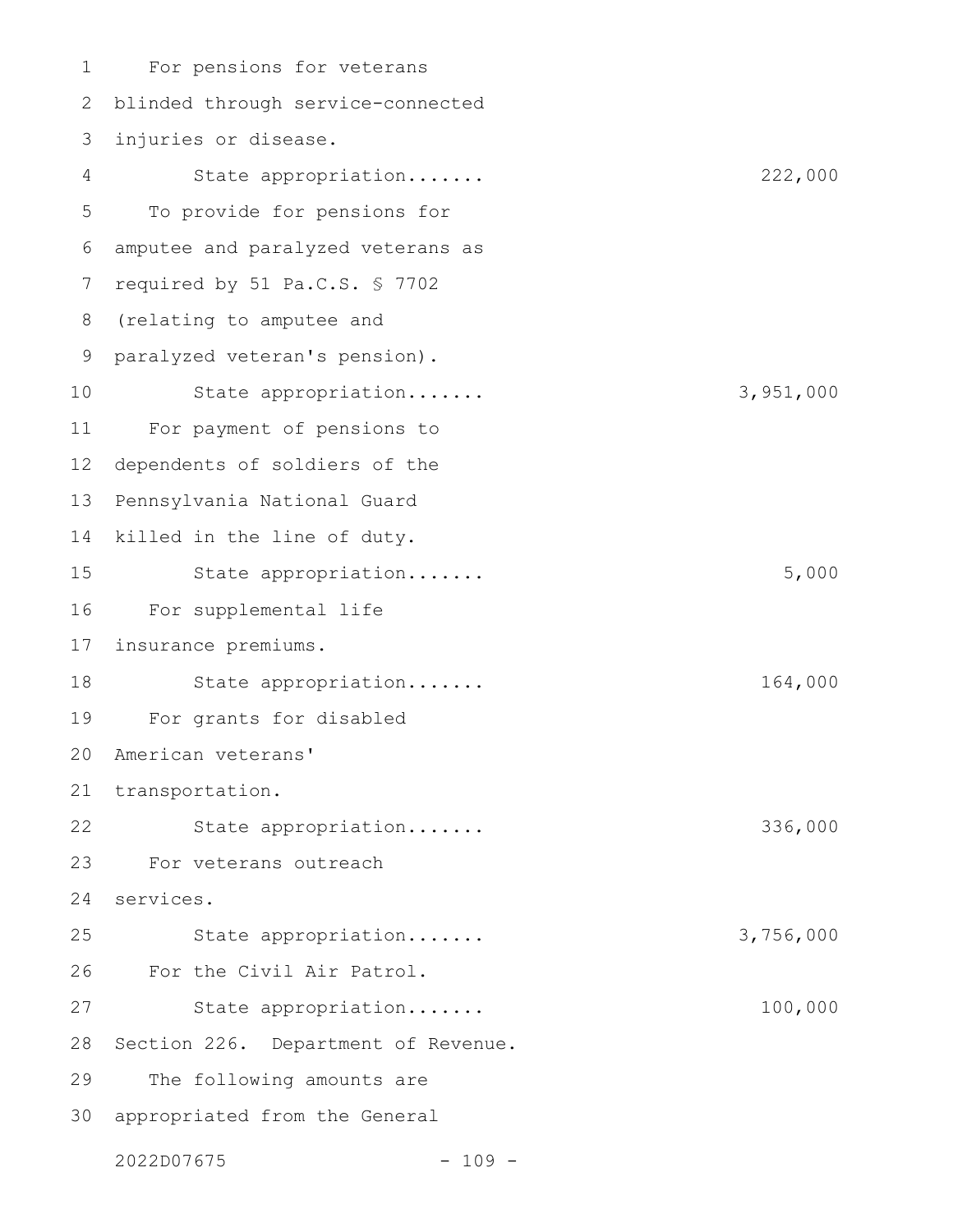1 Fund to the Department of Revenue 2 for the current fiscal year: Federal State For general government 3 4 operations of the Department of Revenue. State appropriation....... 149,177,000 For technology and process modernization. State appropriation....... 4,910,000 For the distribution of public 10 utility realty tax. 11 State appropriation....... 33,309,000 13 Section 227. Department of State. 14 The following amounts are appropriated from the General 16 Fund to the Department of State 17 for the current fiscal year: Federal State For general government 18 operations of the Department of 20 State. State appropriation....... 14,967,000 22 The following Federal amounts 23 are appropriated to supplement 24 the sum appropriated for general 25 government operations: (1) "Federal Election 27 Reform." Federal appropriation..... 9,728,009 For the Statewide uniform 29 30 registry of electors. 5 6 7 8 9 12 15 19 21 26 28

2022D07675 - 110 -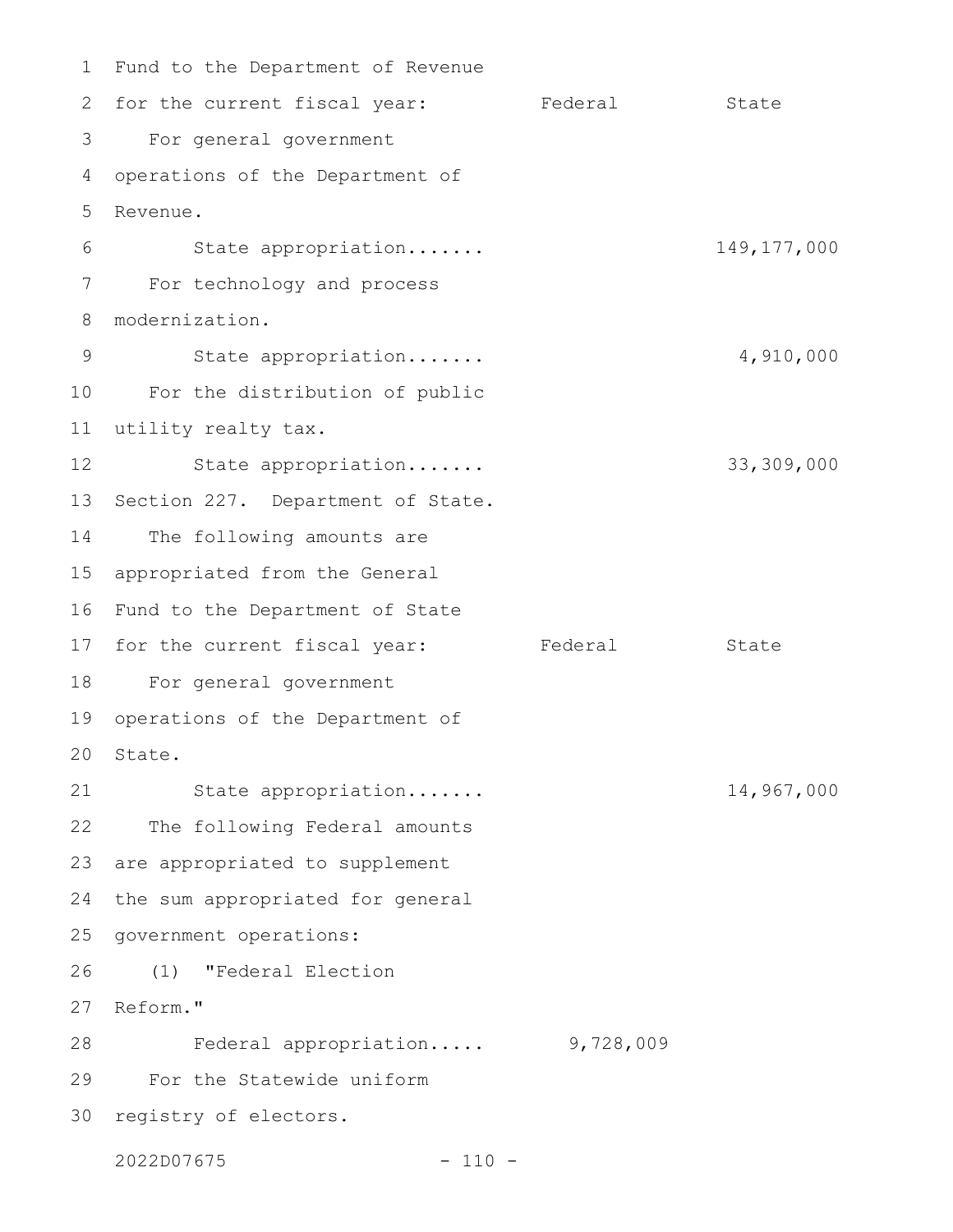State appropriation....... 11,791,000 For voter registration and 3 education programs. State appropriation....... 586,000 For lobbying disclosure. State appropriation....... 825,000 For costs related to absentee 8 voting by persons in military services. 9 State appropriation....... 20,000 For Election Code debt 11 service. 12 State appropriation....... 9,264,000 Section 228. Department of Transportation. The following amounts are appropriated from the General 17 Fund to the Department of 18 Transportation for the current 19 fiscal year: Tederal State The following Federal amounts are appropriated for rail freight and intermodal coordination: (1) (Reserved). 23 (2) "Federal Transit Administration - Capital 26 Improvement Grants." Federal appropriation..... 30,000,000 (3) (Reserved). 28 (4) "TEA-21 - Access to 29 Jobs." 301 2 4 5 6 7 10 13 14 15 16 20 21 22 24 25 27

2022D07675 - 111 -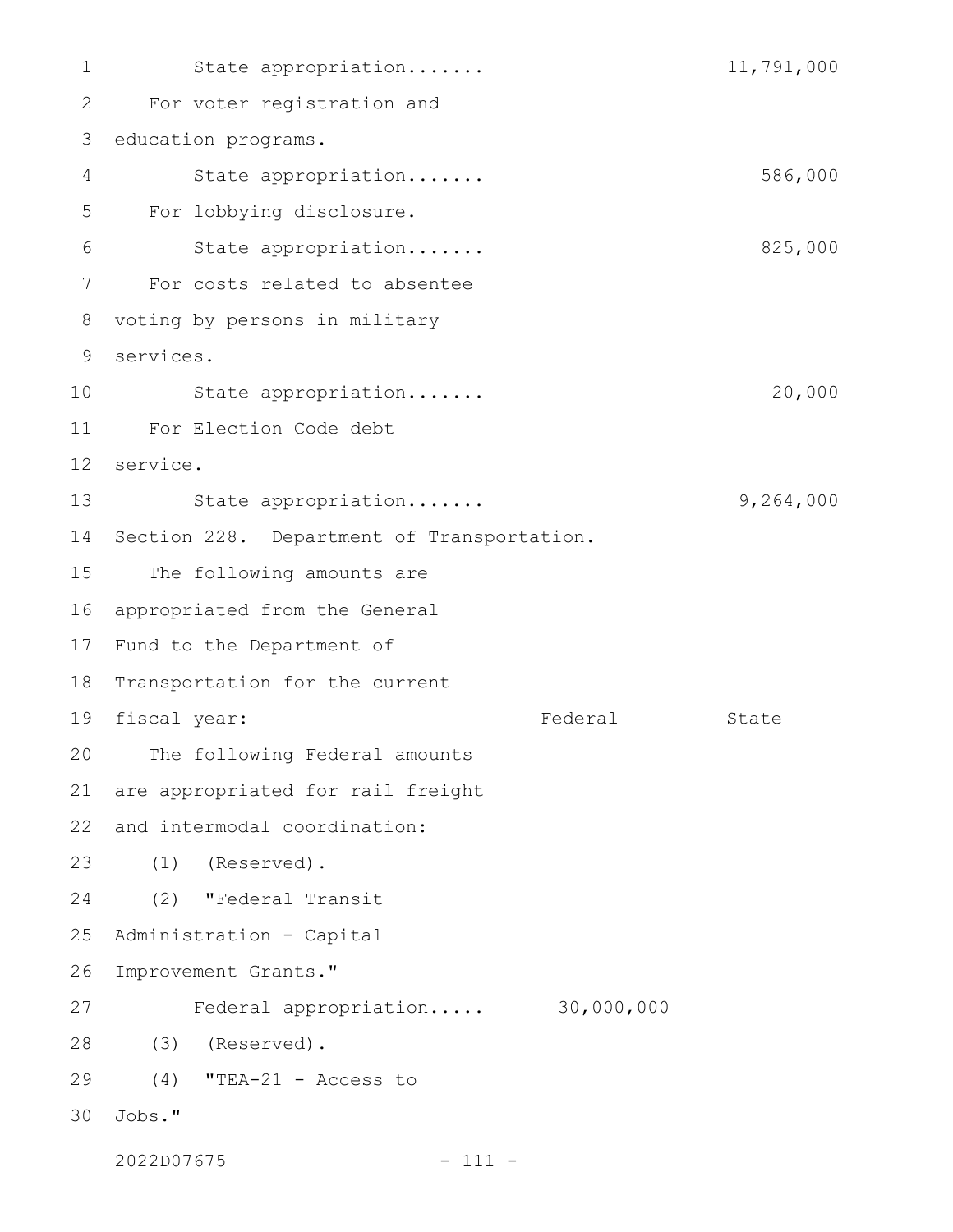Federal appropriation..... 2,000,000 (5) "Surface Transportation - 2 3 Operating." Federal appropriation..... 15,000,000 (6) "Surface Transportation - Assistance." Federal appropriation..... 750,000 (7) "Surface Transportation 8 Assistance Capital." 9 Federal appropriation..... 40,000,000 (8) "FTA - Keystone Corridor 11 Equipment and Purchases." Federal appropriation..... 70,000,000 (9) "FTA - Safety Oversight." 14 Federal appropriation..... 3,000,000 (10) "FTA - Hybrid Mass Transit Vehicles." Federal appropriation..... 30,000,000 (11) (Reserved). 19 (12) "FRA - State of Good 21 Repair." Federal appropriation..... 15,000,000 23 For costs related to the 24 collection of vehicle sales tax. State appropriation....... 652,000 For costs related to voter 26 registration with driver 28 licensing. State appropriation....... 577,000 30 Section 229. Pennsylvania State Police. 2022D07675 - 112 - 1 4 5 6 7 10 12 13 15 16 17 18 20 22 25 27 29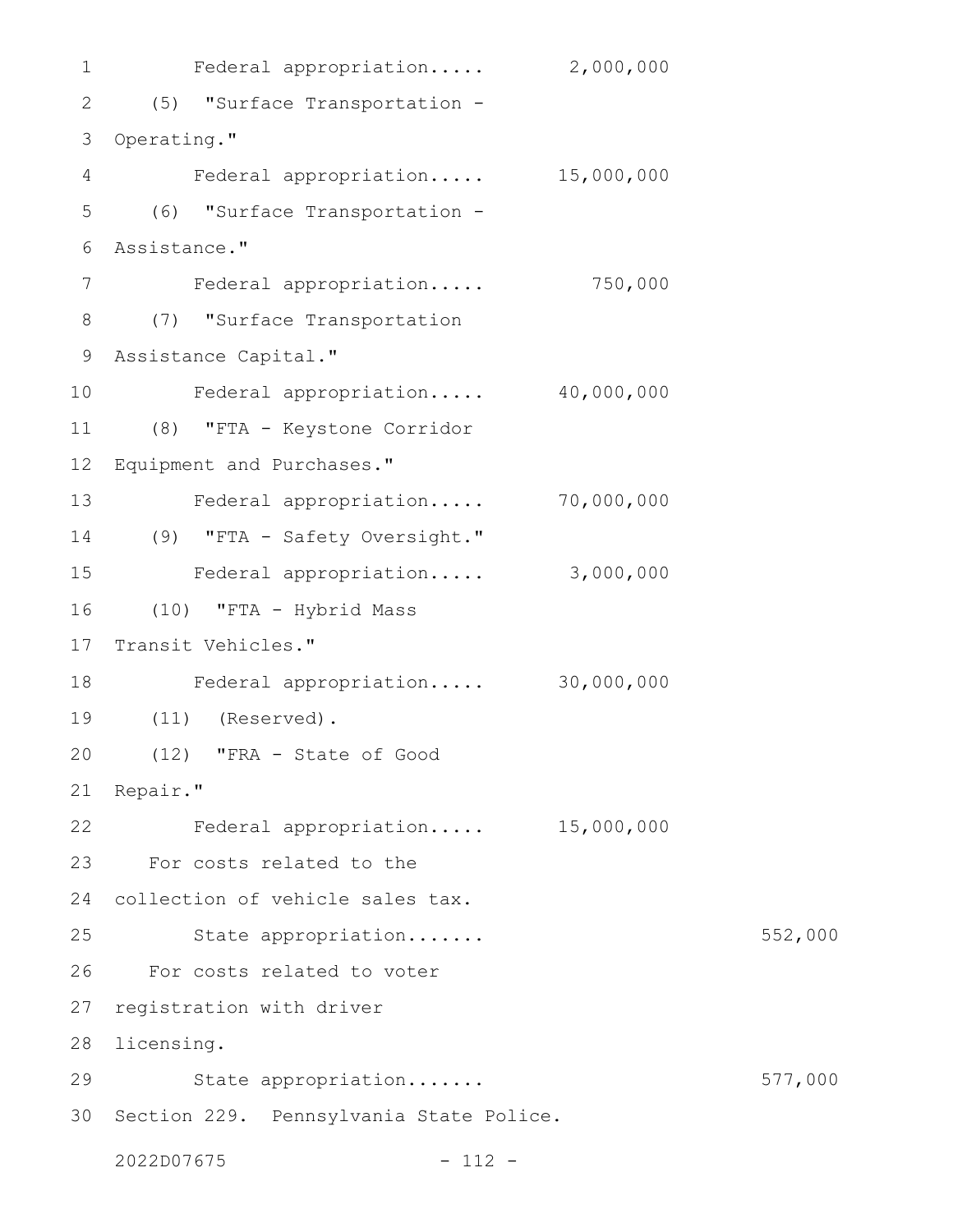The following amounts are 2 appropriated from the General Fund to the Pennsylvania State 3 4 Police for the current fiscal year: State State State State State State State State State State State State State State State State State State For general government 6 operations of the Pennsylvania State Police. State appropriation....... 734,153,000 The following Federal amounts are appropriated to supplement the sum appropriated for general government operations: (1) "Area Computer Crime." Federal appropriation..... 11,415,000 For law enforcement information technology. State appropriation....... 6,899,000 For the Statewide Public Safety Radio Network. State appropriation....... 7,043,000 The following Federal amounts are appropriated to supplement 24 the sum appropriated for 25 Statewide Public Safety Radio 26 Network: (1) "Broadband Network 28 Planning." Federal appropriation..... 4,050,000 For the Municipal Police 2022D07675 - 113 - 1 5 7 8 9 10 11 12 13 14 15 16 17 18 19 20 21 22 23 27 29 30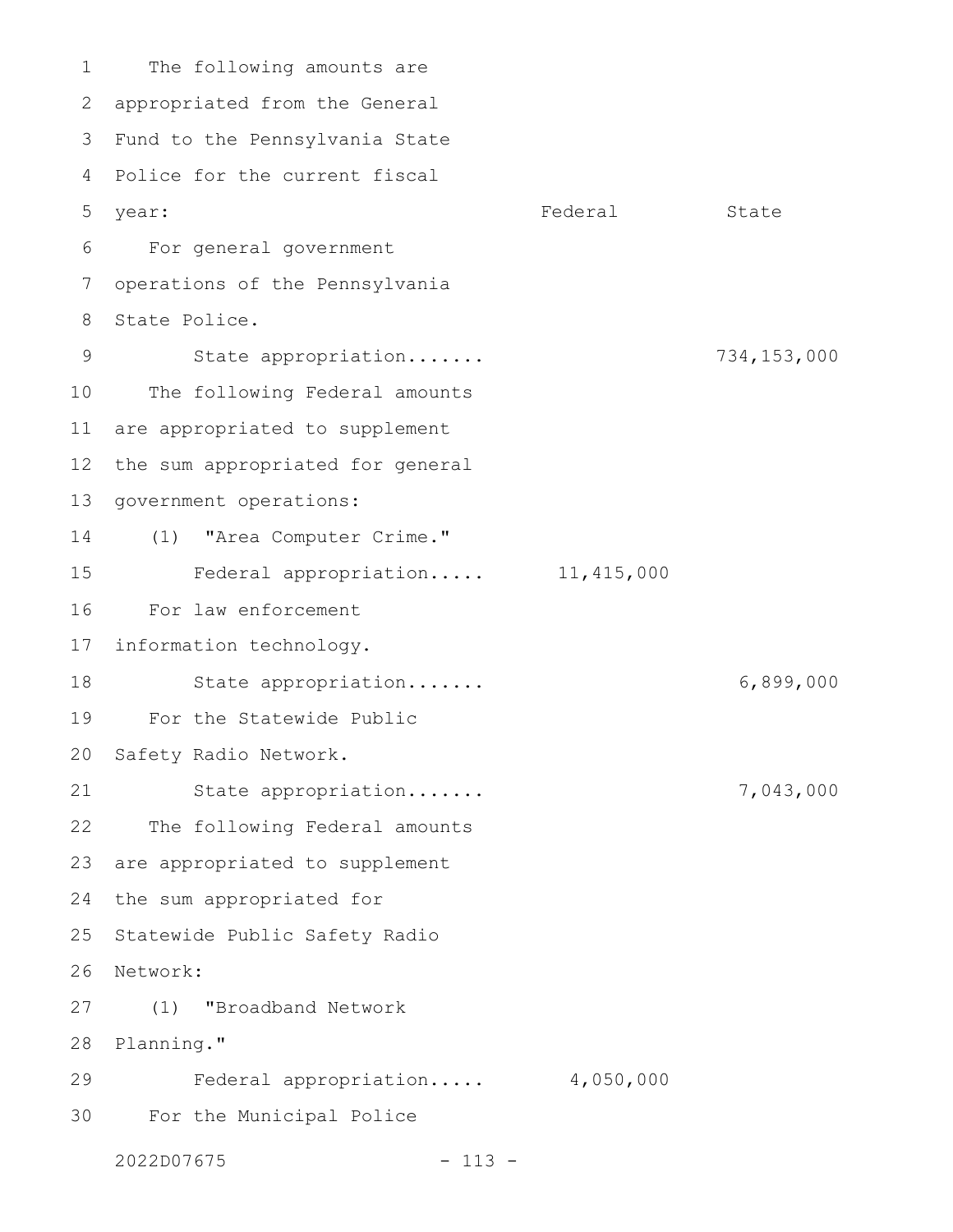1 Officers' Education and Training Commission, including in-service 2 3 training. State appropriation....... 1,708,000 For an Automated Fingerprint Identification System (AFIS). State appropriation....... 885,000 For gun checks. State appropriation....... 5,970,000 Section 230. (Reserved). Section 231. Pennsylvania Emergency Management Agency. The following amounts are appropriated from the General Fund to the Pennsylvania Emergency Management Agency for the current fiscal year: Federal State For general government operations of the Pennsylvania Emergency Management Agency. State appropriation....... 12,124,000 The following Federal amounts are appropriated to supplement the sum appropriated for general government operations: (1) "Civil Preparedness." Federal appropriation..... 35,000,000 (2) "Hazardous Materials Planning and Training." Federal appropriation..... 1,500,000 For the Office of the State 2022D07675 - 114 - 4 5 6 7 8 9 10 11 12 13 14 15 16 17 18 19 20 21 22 23 24 25 26 27 28 29 30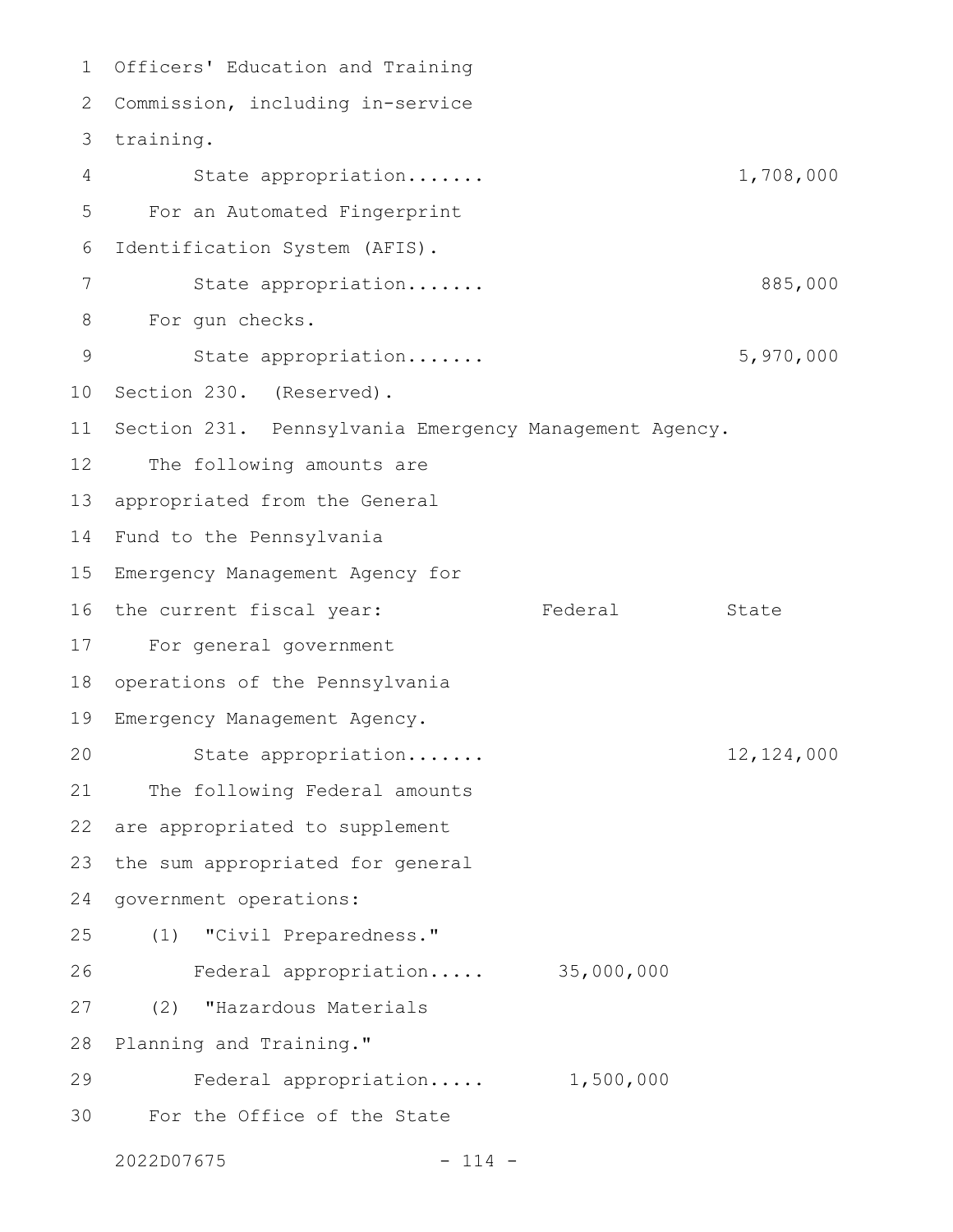Fire Commissioner. 1

State appropriation....... 3,028,000 The following Federal amounts are appropriated to supplement 4 5 the sum appropriated for the 6 Office of the State Fire Commissioner: 7 (1) "Fire Prevention." Federal appropriation..... 20,000 For disaster relief. 10 State appropriation....... 5,000,000 12 For hazard mitigation. State appropriation....... 20,000,000 For search and rescue. 14 State appropriation....... 250,000 For firefighters' memorial flags. State appropriation....... 10,000 For Red Cross Extended Care 19 20 Program. State appropriation....... 250,000 For State disaster assistance. 22 State appropriation....... 10,000,000 Section 232. Pennsylvania Historical and Museum Commission. The following amounts are appropriated from the General 27 Fund to the Pennsylvania 28 Historical and Museum Commission 29 for the current fiscal year: Federal State For general government 302 3 8 9 11 13 15 16 17 18 21 23 24 25 26

2022D07675 - 115 -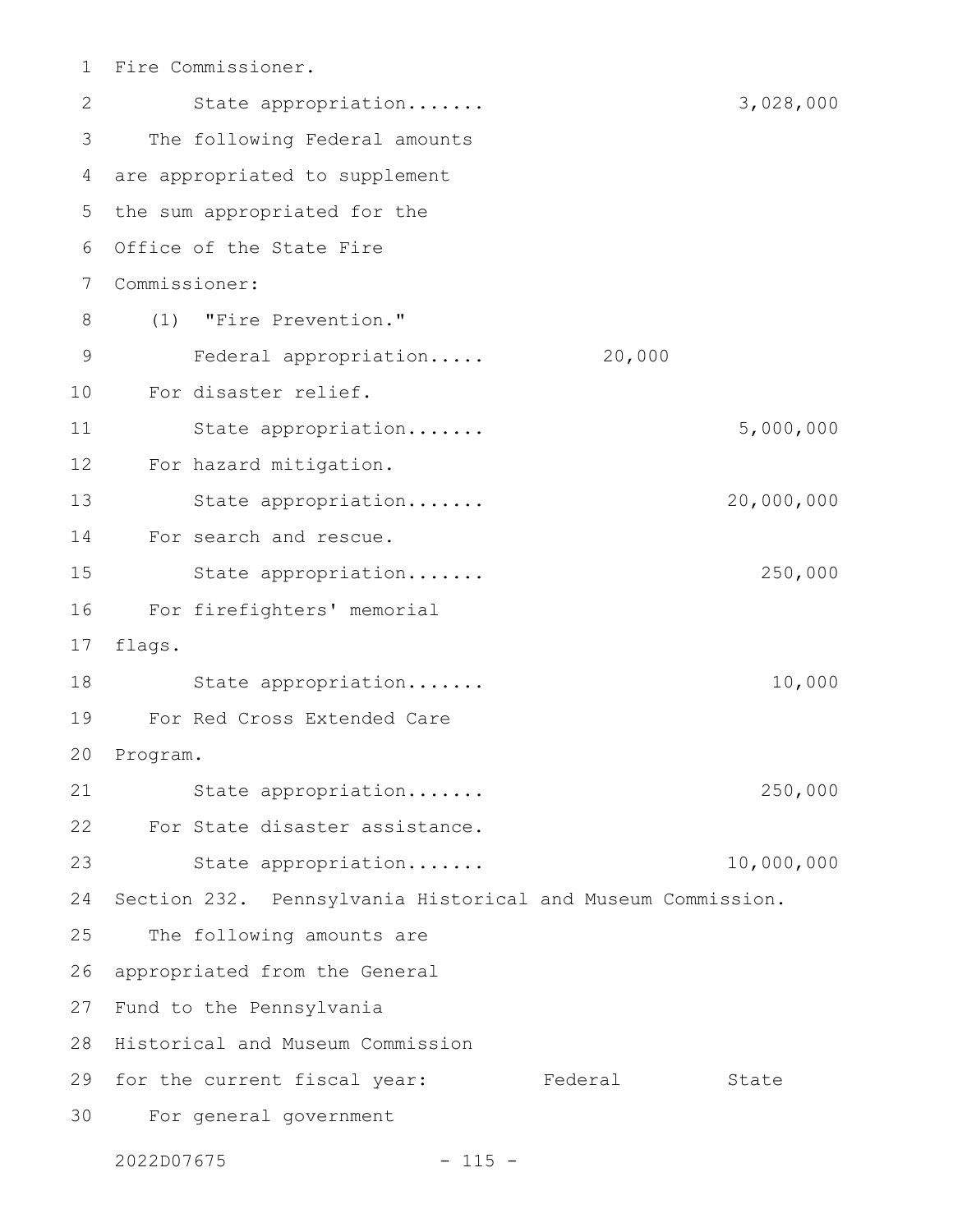| 1           | operations of the Pennsylvania                                 |            |
|-------------|----------------------------------------------------------------|------------|
| 2           | Historical and Museum Commission.                              |            |
| 3           | State appropriation                                            | 22,979,000 |
| 4           | The following Federal amounts                                  |            |
| 5           | are appropriated to supplement                                 |            |
| 6           | the sum appropriated for general                               |            |
| 7           | government operations:                                         |            |
| 8           | "Historic Preservation."<br>(1)                                |            |
| $\mathsf 9$ | 2,350,000<br>Federal appropriation                             |            |
| 10          | "Surface Mining Review."<br>(2)                                |            |
| 11          | 170,000<br>Federal appropriation                               |            |
| 12          | (3) "Environmental Review."                                    |            |
| 13          | 370,000<br>Federal appropriation                               |            |
| 14          | "American Battlefield<br>(4)                                   |            |
| 15          | Protection Program."                                           |            |
| 16          | 2,000,000<br>Federal appropriation                             |            |
| 17          | (5) "Maritime Heritage."                                       |            |
| 18          | 525,000<br>Federal appropriation                               |            |
| 19          | "Appalachian<br>(6)                                            |            |
|             | 20 Development."                                               |            |
| 21          | 100,000<br>Federal appropriation                               |            |
| 22          | For cultural and historical                                    |            |
| 23          | support.                                                       |            |
| 24          | State appropriation                                            | 2,000,000  |
| 25          | Section 233. Pennsylvania Infrastructure Investment Authority. |            |
| 26          | The following amounts are                                      |            |
| 27          | appropriated from the General                                  |            |
| 28          | Fund to the Pennsylvania                                       |            |
| 29          | Infrastructure Investment                                      |            |
| 30          | Authority for the current fiscal                               |            |
|             | 2022D07675<br>$-116 -$                                         |            |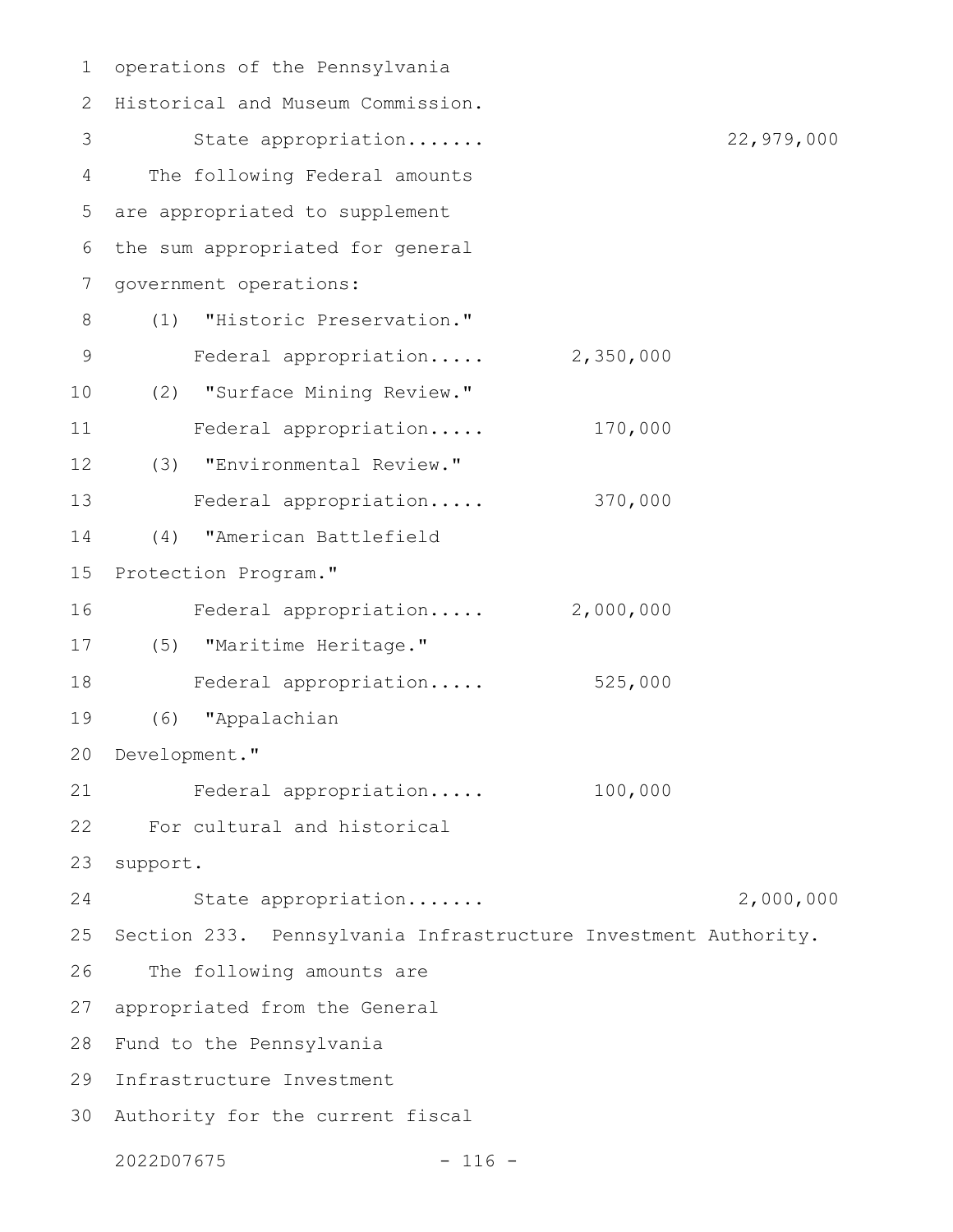Federal State The following Federal amounts are appropriated to the 4 Pennsylvania Infrastructure 5 Investment Authority: (1) "Infrastructure Improvement Projects." Federal appropriation..... 3,700,000 Section 234. Environmental Hearing Board. The following amounts are appropriated from the General 12 Fund to the Environmental Hearing 13 Board for the current fiscal Federal State For the Environmental Hearing 15 16 Board. State appropriation....... 2,728,000 18 Section 235. (Reserved). 19 Section 236. Health Care Cost Containment Council. The following amounts are appropriated from the General Fund 22 to the Health Care Cost Containment 23 Council for the current fiscal year: State State State State State State State State State State State State State State State State State State For the Health Care Cost 26 Containment Council. State appropriation....... 3,167,000 28 Section 237. State Ethics Commission. The following amounts are 30 appropriated from the General 2022D07675 - 117 - 1 year: 2 3  $6 \overline{6}$ 7 8 9 10 11 14 vear: 17 20 21 24 year: 25 27 29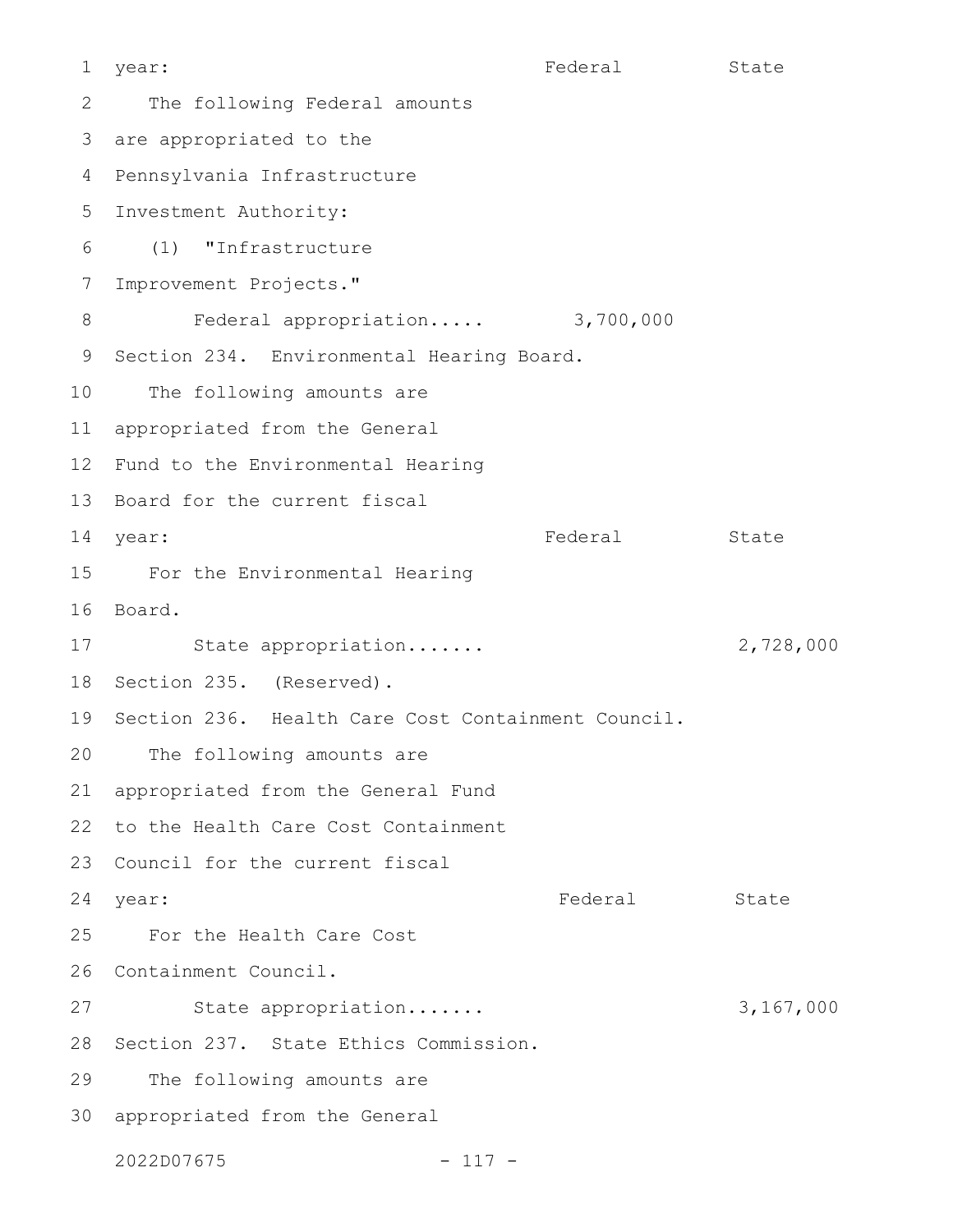Fund to the State Ethics Commission for the current fiscal year: Federal State For the general government operations of the State Ethics Commission as allocated by resolution adopted by a majority of the members appointed to the State Ethics Commission. State appropriation....... 3,197,000 SUBPART B JUDICIAL DEPARTMENT Section 241. Supreme Court. The following amounts are appropriated from the General Fund to the Supreme Court for the current fiscal year: Federal State For the Supreme Court: including the salaries of the Supreme Court justices, for the office of prothonotary and for the library in the Eastern District and Western District, for the office of prothonotary in the Middle District, for criers, tipstaves, official stenographers, court officers and the law secretary of the Chief Justice in Eastern, Middle and Western Districts, home office expenses 2022D07675 - 118 - 1 2 3 4 5 6 7 8 9 10 11 12 13 14 15 16 17 18 19 20 21 22 23 24 25 26 27 28 29 30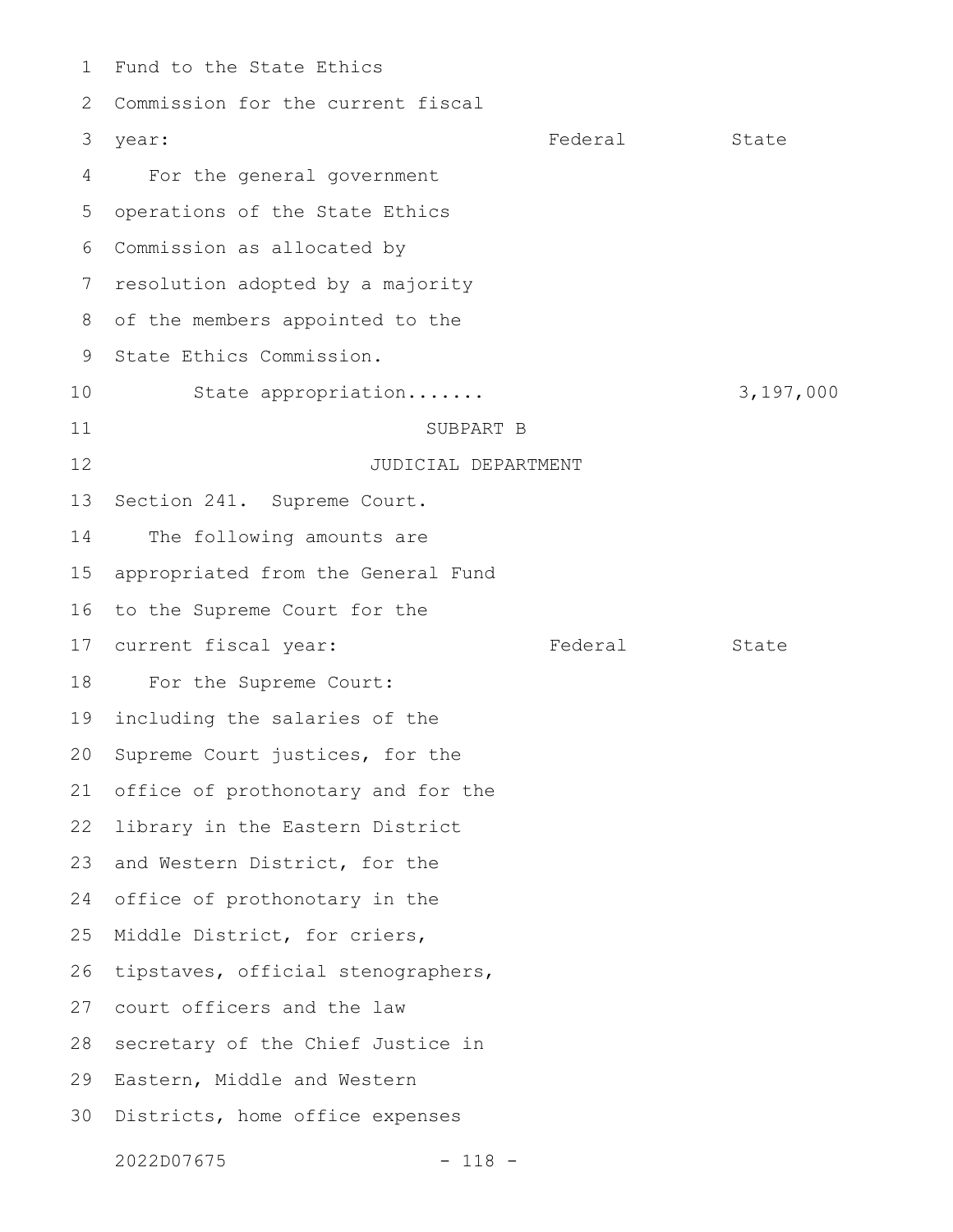and workers' compensation 1 2 insurance premiums for all Supreme Court employees not funded by 3 4 other appropriations, for the 5 office of State reporters, including the salaries and compensation of employees, including the fees for prothonotaries of the Supreme 10 Court of the Eastern, Middle and Western Districts on assignment to judges to counties other than 13 their own, and further including 14 assessments for the National 15 Center of State Courts. State appropriation....... 18,649,000 For vouchered expenses for justices. State appropriation....... 118,000 For judicial center operations. State appropriation....... 1,105,000 For the judicial council for the unified judicial system. State appropriation....... 141,000 For district court administrators for the unified judicial system. State appropriation....... 21,994,000 For the Interbranch Commission. State appropriation....... 350,000 6 7 8 9 11 12 16 17 18 19 20 21 22 23 24 25 26 27 28 29 30

2022D07675 - 119 -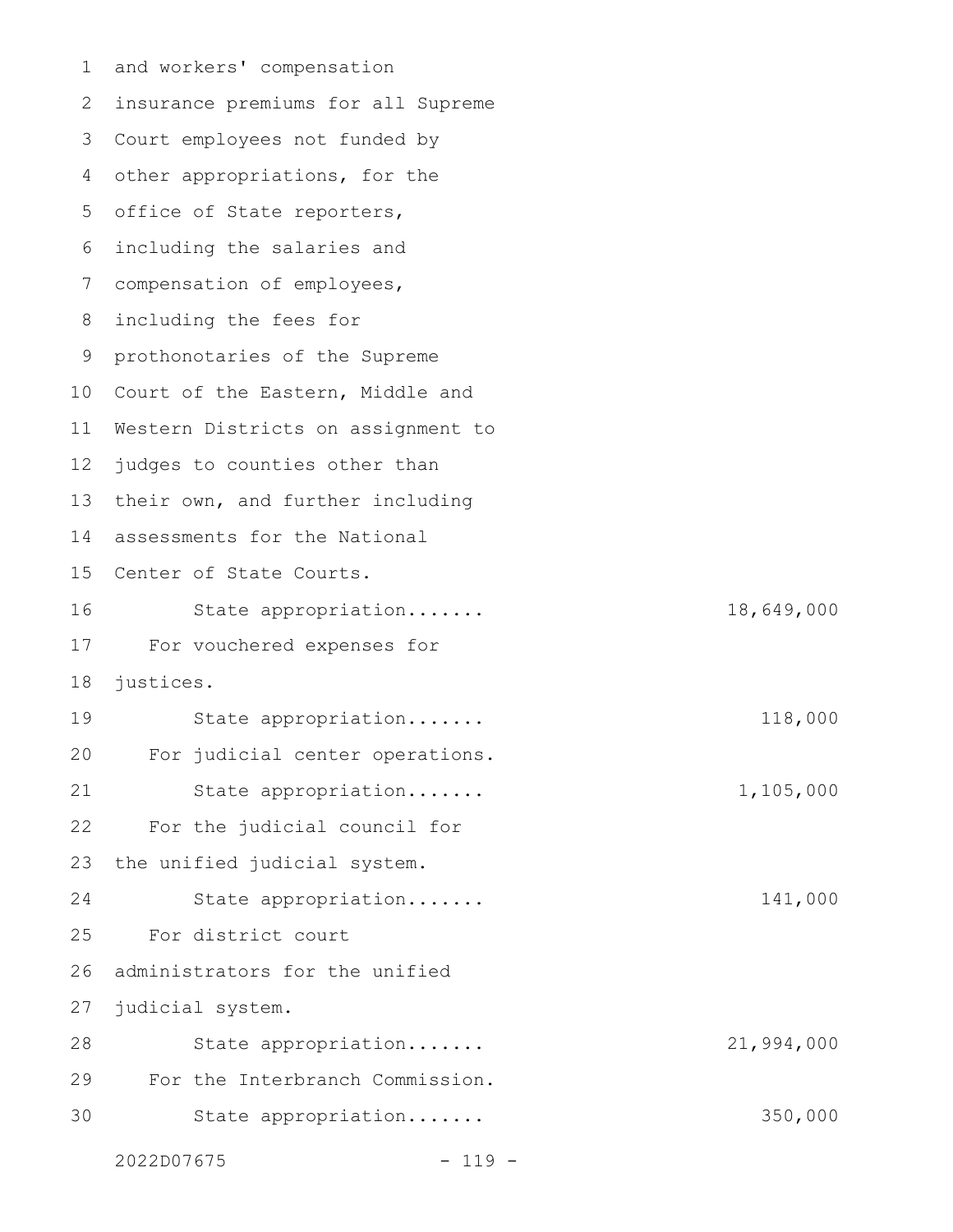For court management education for the unified judicial system. State appropriation....... 73,000 For Rules Committees. State appropriation....... 1,595,000 For the Court Administrator of Pennsylvania, including the expenses of the Judicial Council of Pennsylvania and the District 10 Justice Administrator. State appropriation....... 12,290,000 The following Federal amounts are appropriated to supplement the sum appropriated for the Court Administrator: (1) "Court Improvement Project." Federal appropriation..... 1,130,000 For the Integrated Criminal Justice System. State appropriation....... 2,372,000 For the unified judicial system security program. State appropriation....... 2,002,000 For the Office of Elder Justice in the Courts. State appropriation....... 496,000 28 Section 242. Superior Court. The following amounts are appropriated from the General Fund 302022D07675 - 120 - 1 2 3 4 5 6 7 8 9 11 12 13 14 15 16 17 18 19 20 21 22 23 24 25 26 27 29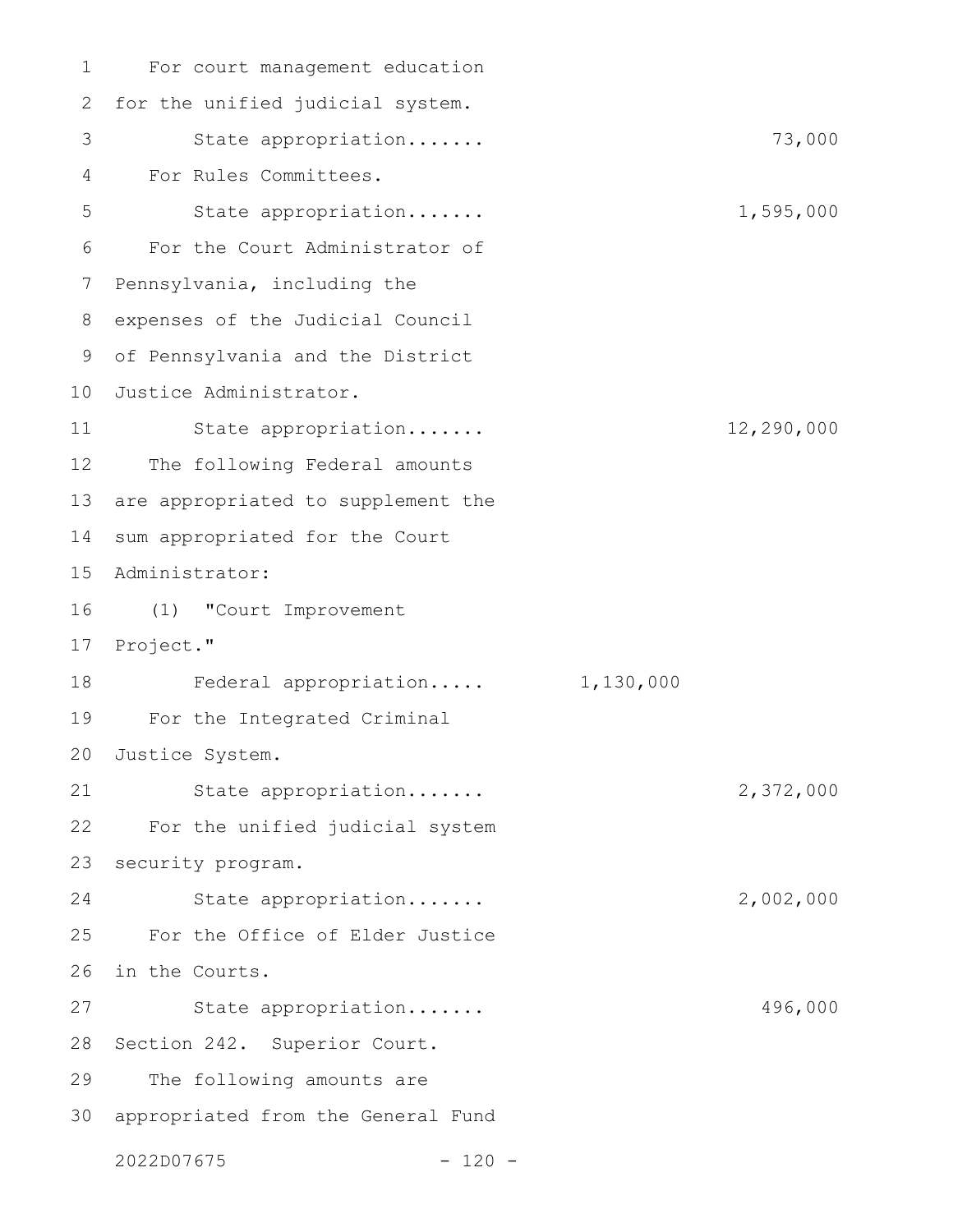to the Superior Court for the 1

current fiscal year: Federal State For the salaries and expenses of the Superior Court: including the salary of the Superior Court judges, for panelization of judges program, for criers, tipstaves, official stenographers, home office expenses, court officers and law secretary of the president judge and workers' compensation insurance premiums for all employees of the Superior Court, for the prothonotary's office in the Philadelphia District, including salaries and compensation for employees, including the expenses of dockets, stationery, supplies, books for the library and other costs of the Superior Court and its offices. State appropriation....... 36,625,000 For vouchered expenses for active judges. State appropriation....... 183,000 Section 243. Commonwealth Court. The following amounts are appropriated from the General Fund to Commonwealth Court for the 30 current fiscal year: Tederal State 2022D07675 - 121 - 2 3 4 5 6 7 8 9 10 11 12 13 14 15 16 17 18 19 20 21 22 23 24 25 26 27 28 29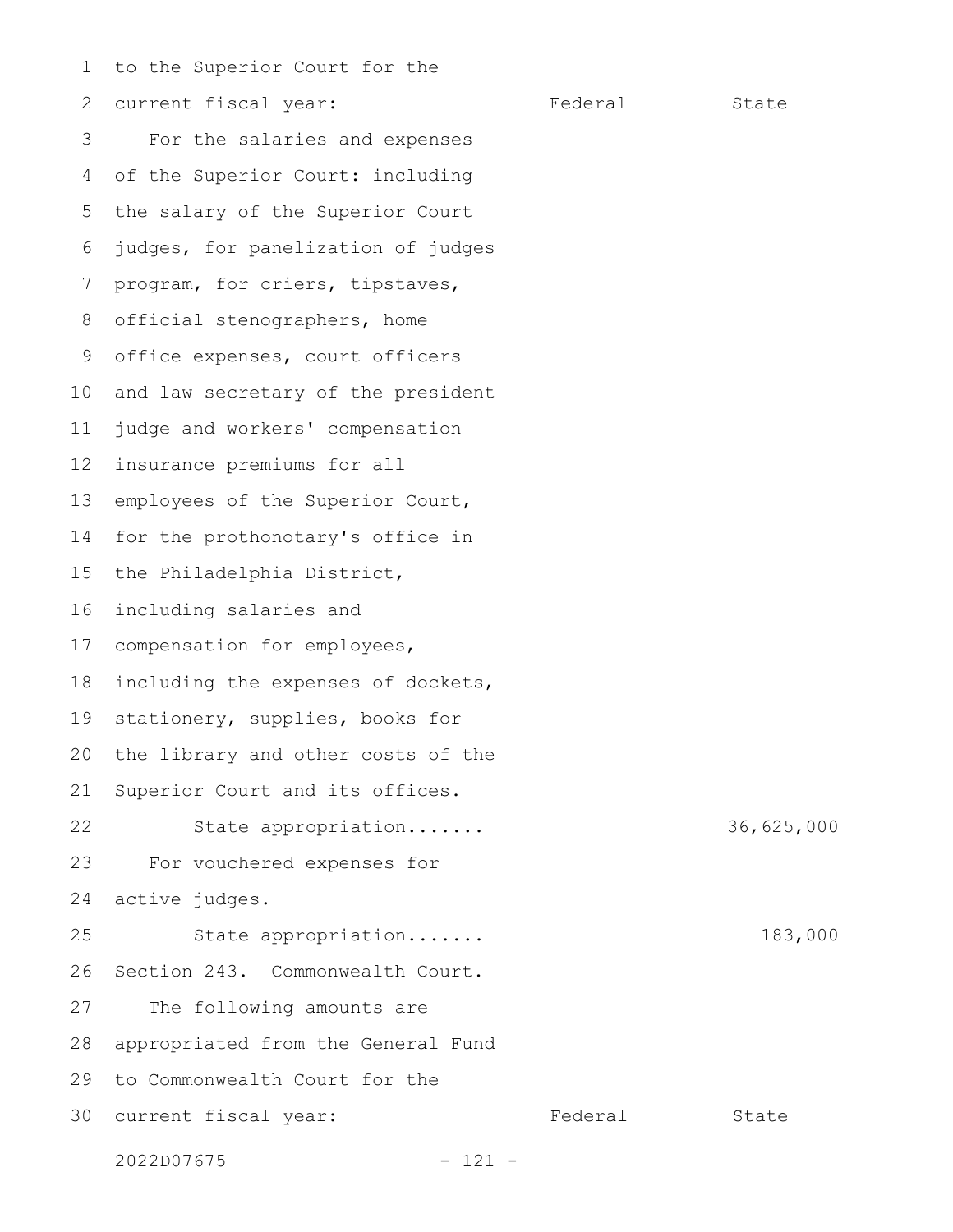For the salaries of judges, for 2 the salaries and expenses of employees and for home office expenses. State appropriation....... 23,526,000 For vouchered expenses for active judges. State appropriation....... 132,000 Section 244. Courts of common pleas. The following amounts are appropriated from the General Fund to the courts of common pleas for the current fiscal year: Federal State For the courts of common pleas: including the salaries and expenses of judges, including the expenses of traveling judges, including the mileage in divided judicial districts, and the 20 payment of a per diem salary, mileage and miscellaneous expenses 22 to active visiting judges for the performance of their official duties. State appropriation....... 130,270,000 For senior judges of the courts of common pleas. State appropriation....... 4,291,000 For common pleas judicial 30 education. 1 3 4 5 6 7 8 9 10 11 12 13 14 15 16 17 18 19 21 23 24 25 26 27 28 29

2022D07675 - 122 -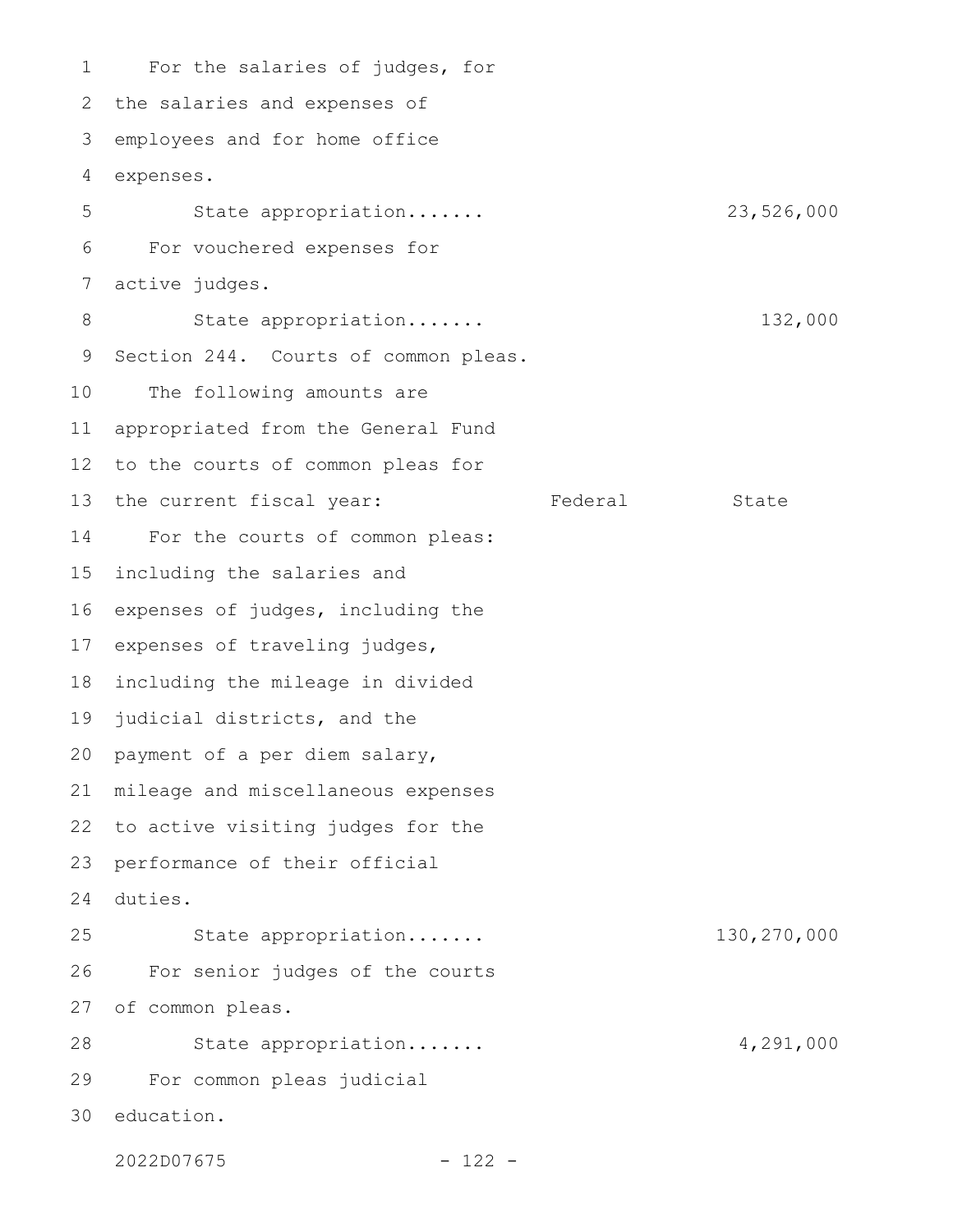State appropriation....... 1,899,000 For the Ethics Committee. State appropriation....... 62,000 For problem solving courts. State appropriation....... 1,103,000 Section 245. Community courts - magisterial district judges. The following amounts are appropriated from the General Fund 9 to the community courts and magisterial district judges for 10 11 the current fiscal year: Tederal State For the salaries and expenses 12 of community court judges and magisterial district judges. State appropriation....... 92,186,000 For magisterial district judges' education. State appropriation....... 1,020,000 19 Section 246. (Reserved). 20 Section 247. Philadelphia Municipal Court. The following amounts are appropriated from the General Fund to the Philadelphia Municipal Court for the current fiscal year: Federal State For the salaries and expenses of judges and hearing officers, including the traffic division. State appropriation....... 9,122,000 29 Section 248. Judicial Conduct Board. The following amounts are 1 2 3 4 5 6 7 8 13 14 15 16 17 18 21 22 23 24 25 26 27 28 30

2022D07675 - 123 -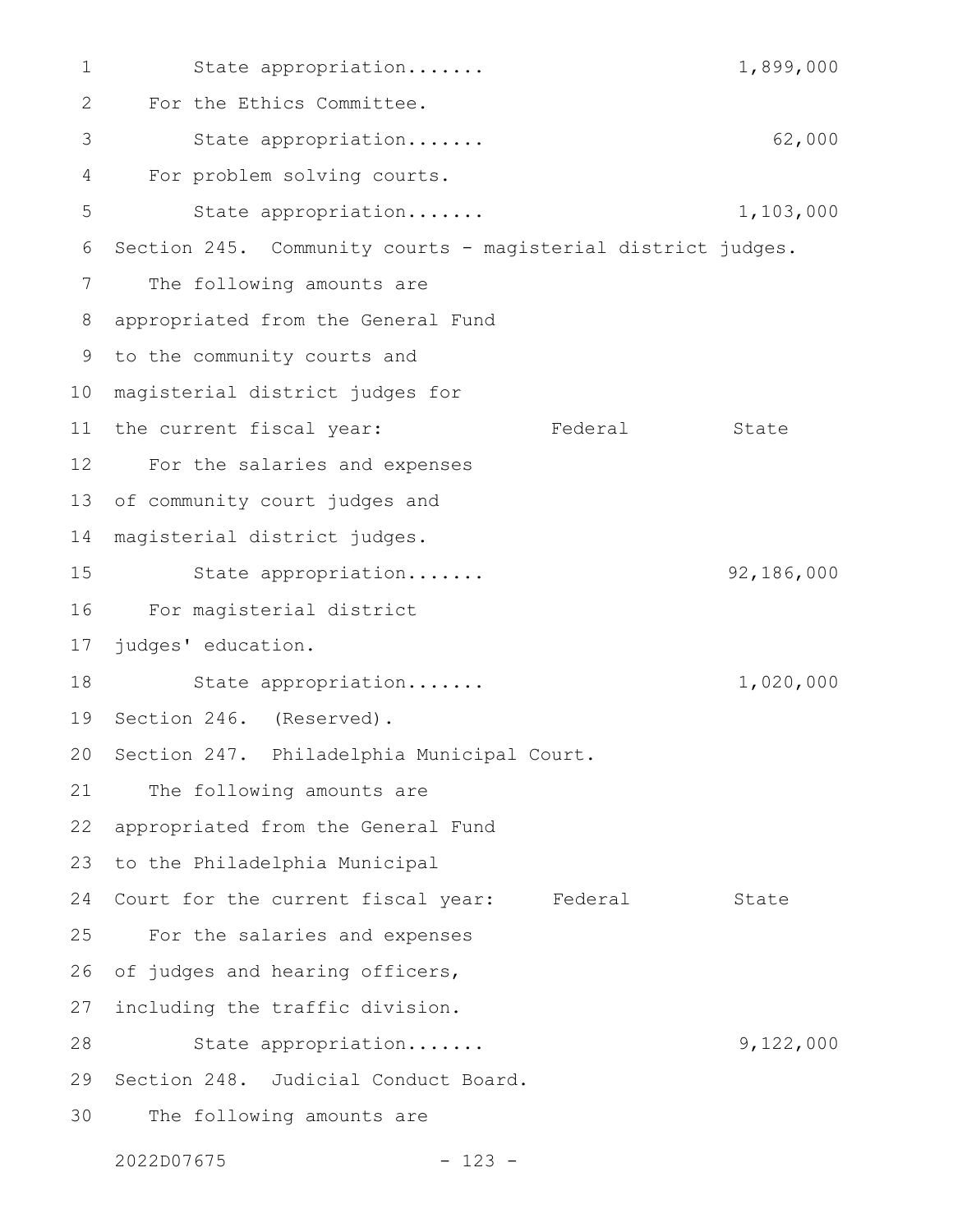appropriated from the General Fund 1 2 to the Judicial Conduct Board for 3 the current fiscal year: Tederal State For salaries and expenses of the Judicial Conduct Board. State appropriation....... 2,555,000 7 Section 249. Court of Judicial Discipline. The following amounts are appropriated from the General Fund 10 to the Court of Judicial 11 Discipline for the current fiscal Federal State For salaries and expenses of 13 14 the Court of Judicial Discipline. State appropriation....... 618,000 16 Section 250. Juror cost reimbursement. The following amounts are 18 appropriated from the General Fund 19 for juror cost reimbursement for 20 the current fiscal year: Tederal State For juror cost reimbursement. 21 State appropriation....... 1,118,000 23 Section 251. County court reimbursement. The following amounts are appropriated from the General Fund 26 for court costs for the current Federal State For payment to counties as 29 reimbursement for costs incurred 30 by counties in the administration 2022D07675 - 124 - 4 5 6 8 9 12 year: 15 17 22 24 25 27 fiscal year: 28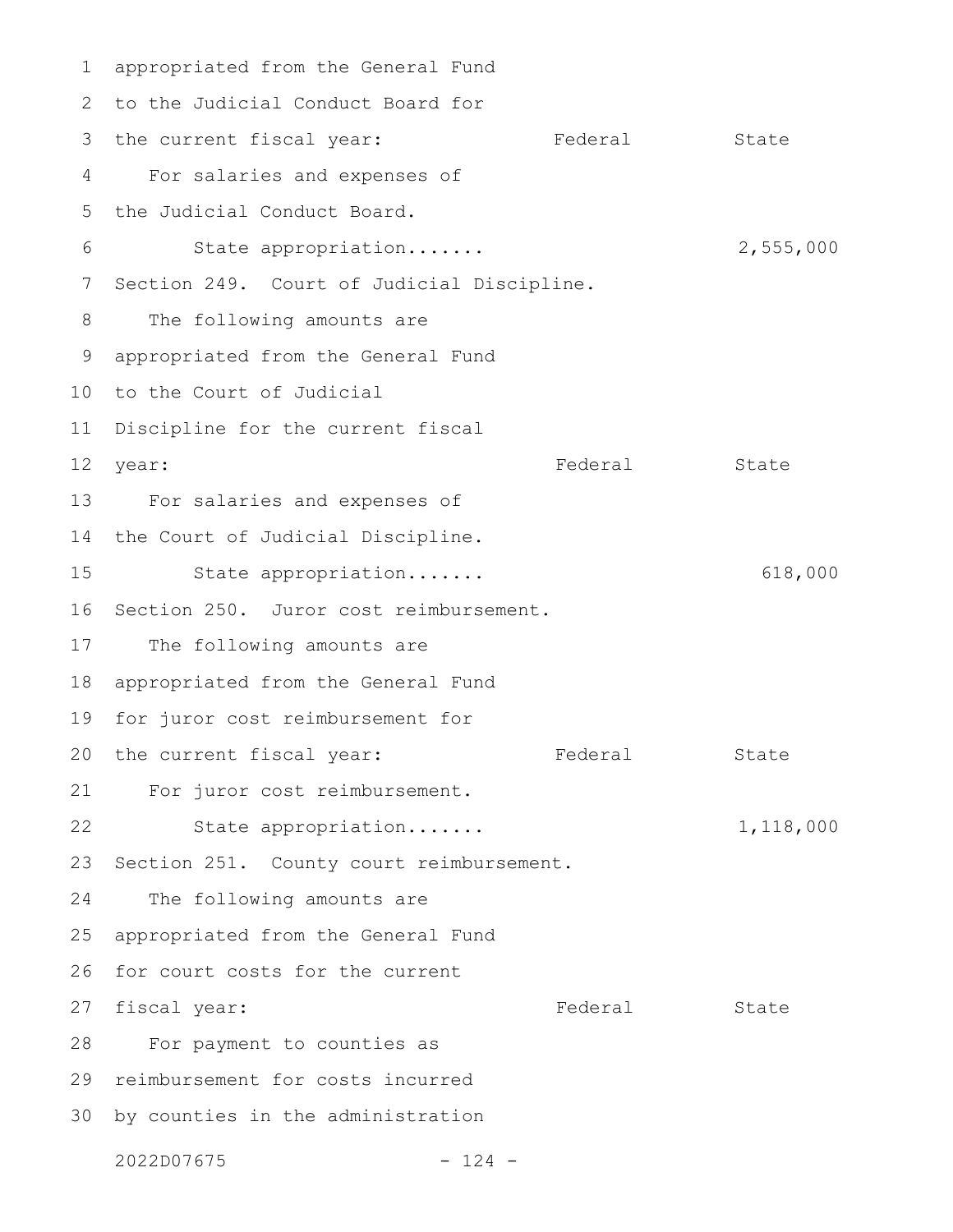and operation of courts of common pleas during the calendar year 2 which immediately precedes the 3 beginning of the current fiscal year. State appropriation....... 23,136,000 For senior judge operational support grants. State appropriation....... 1,375,000 For payment to counties as reimbursement for costs incurred by counties for court interpreter services. 13 State appropriation....... 1,500,000 SUBPART C GENERAL ASSEMBLY Section 261. Senate. The following amounts are appropriated from the General Fund to the Senate for the current Federal State For the salaries, wages and all necessary expenses for the following purposes: Salaries of Senators. State appropriation....... 8,864,000 Salaries, wages and other personnel expenses of employees of 29 the Chief Clerk and all necessary 30 expenditures to be allocated and 2022D07675 - 125 - 1 4 5 6 7 8 9 10 11 12 14 15 16 17 18 19 20 21 fiscal year: 22 23 24 25 26 27 28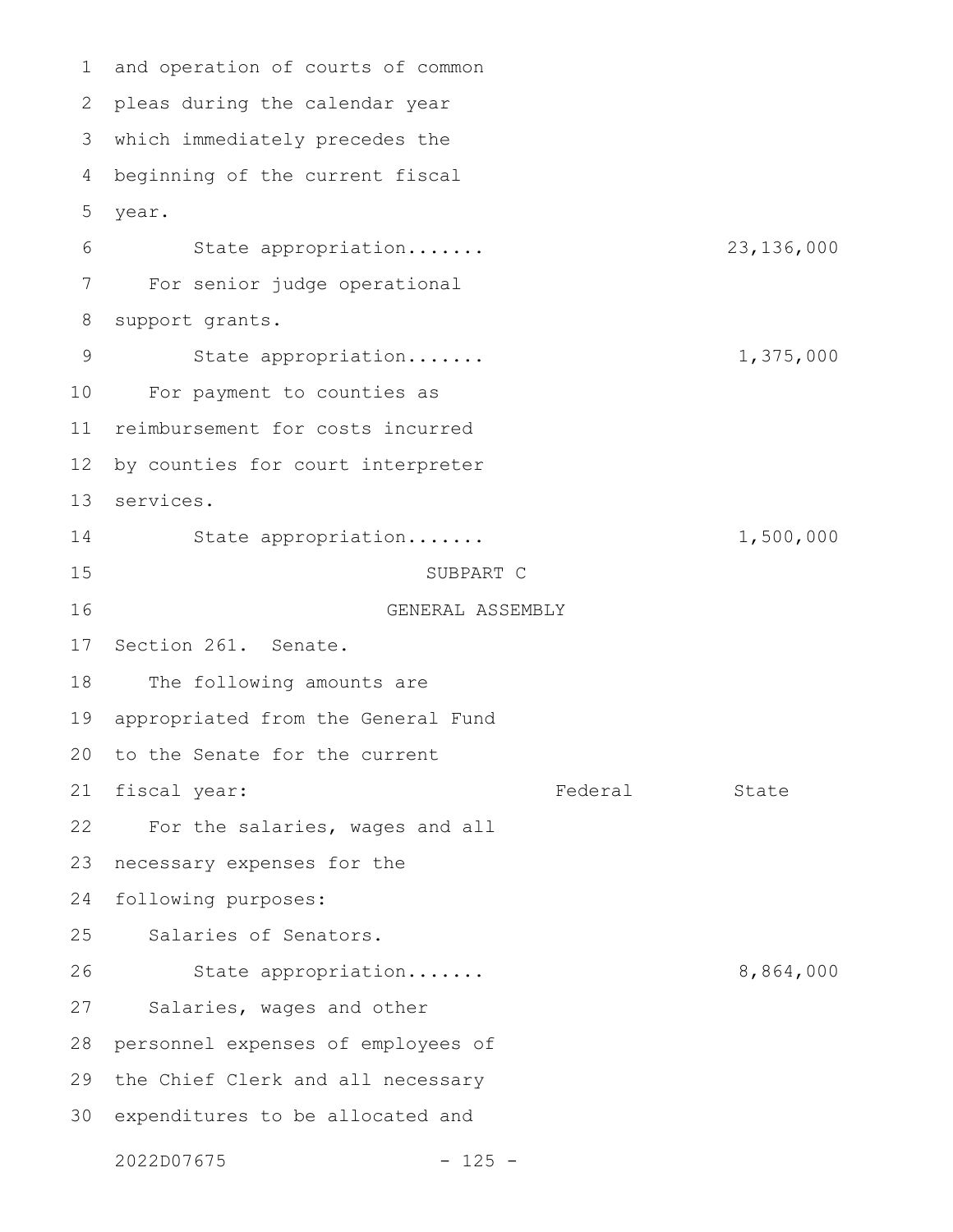disbursed at the direction of the President pro tempore. State appropriation....... 3,085,000 Salaries, wages and other personnel expenses of employees of the Senate and expenses of the office of the President pro tempore, including member lodging rental, to be disbursed at the direction of the President pro tempore. State appropriation....... 13,973,000 Incidental expenses for payment of salaries, wages, other personnel expenses, maintenance and other expenses of the Senate. State appropriation....... 3,595,000 The above appropriations for incidental expenses shall be paid prior to the payment of such expenses on warrant of the State Treasurer in favor of the Chief Clerk upon the presentation of requisitions for the same provided that the total amount of requisitions for advancements, less the total amount of expenditures made as certified by 29 such officer to the State Treasurer, shall not exceed the 2022D07675 - 126 - 1 2 3 4 5 6 7 8 9 10 11 12 13 14 15 16 17 18 19 20 21 22 23 24 25 26 27 28 30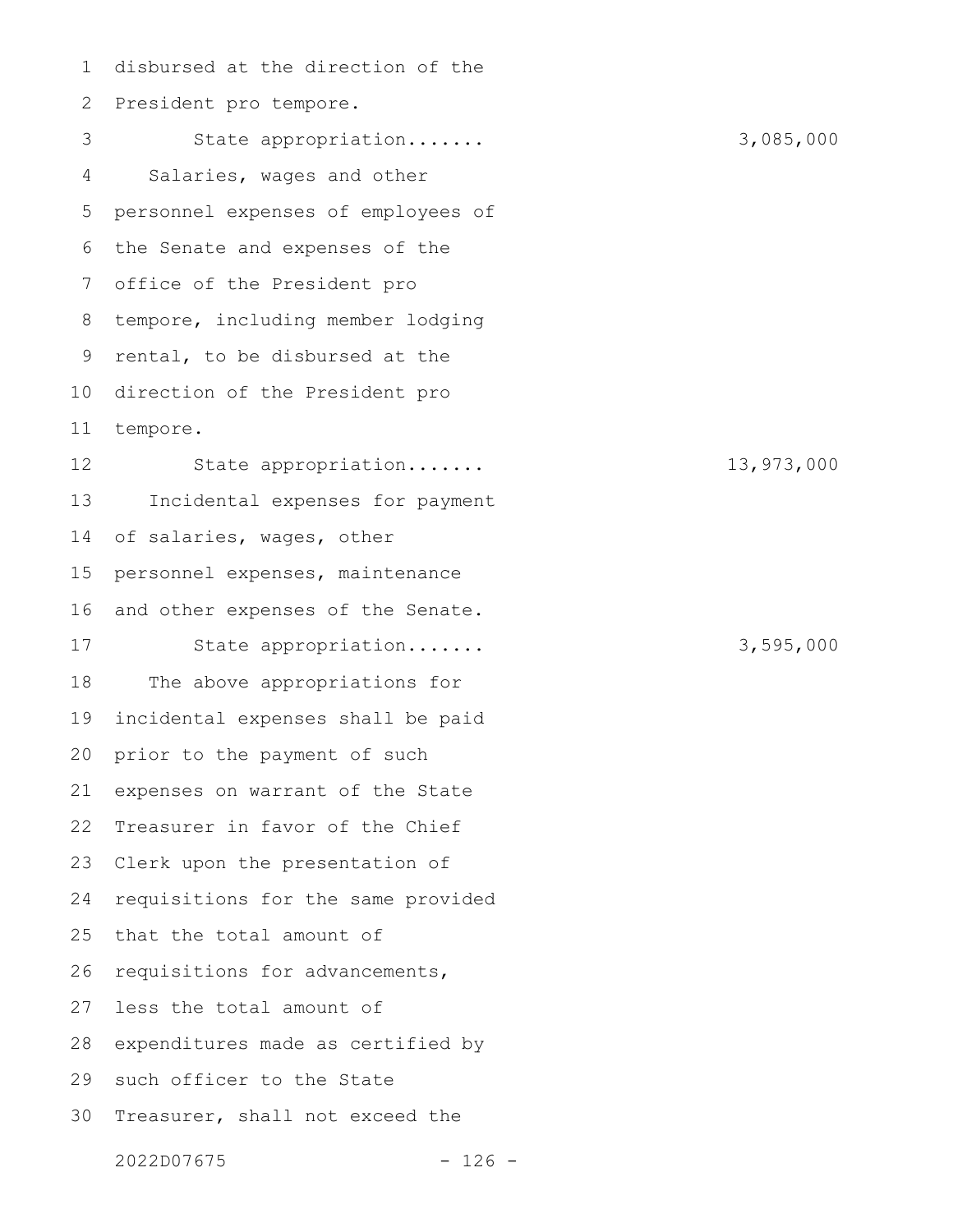amount of the bond of the officer having control of the disbursement from the funds advanced. Miscellaneous expenses: Mileage and expenses, Senators: In addition to the annual allocation for expenses authorized by law for each member of the Senate, each member shall receive an annual allocation in an amount established by the Senate Committee on Management Operations for actual expenses incurred for lodging and meals while away from home on official legislative business, official postage and all other expenses incidental to legislative duties as provided for in the Financial Operating Rules of the Senate. Upon presentation of requisitions by the Chief Clerk for such expenses, such requisitions shall be paid on warrant of the State Treasurer directly to and in favor of the persons designated in such requisitions as entitled to receive such payments. State appropriation....... 1,416,000 Legislative purchasing and 1 2 3 4 5 6 7 8 9 10 11 12 13 14 15 16 17 18 19 20 21 22 23 24 25 26 27 28 29 30

2022D07675 - 127 -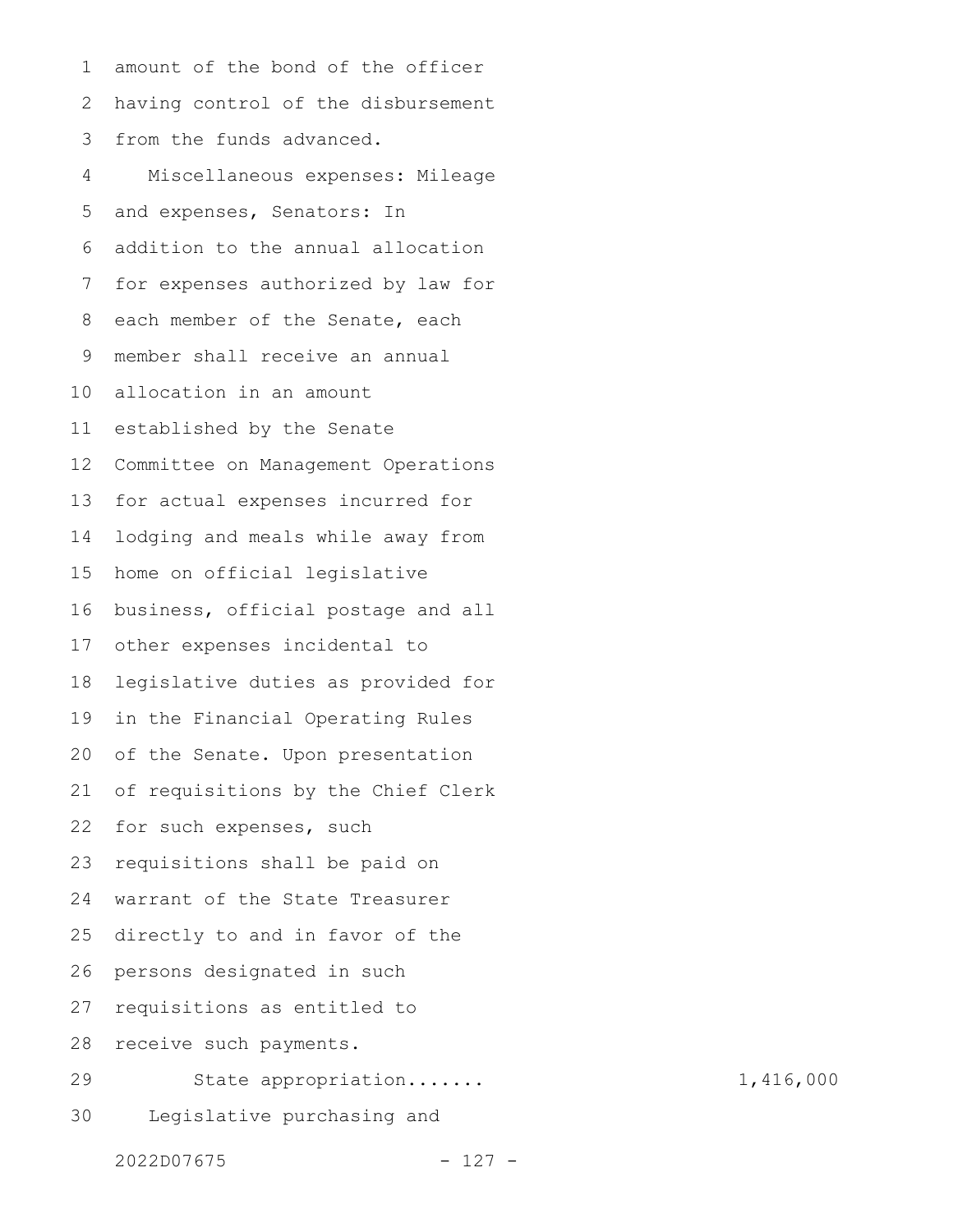expenses: For furniture, technology improvements, restorations, security enhancements, North Office Building modernization, equipment, renovations, personnel expenses and other expenses. State appropriation....... 8,048,000 Upon presentation of requisitions by the Chief Clerk against the appropriations for legislative purchasing and expenses, such shall be paid on warrant of the State Treasurer directly to and in favor of the persons designated in such requisitions as entitled to receive such payments. Expenses of the Committee on Appropriations (R) and the Committee on Appropriations (D): For investigating schools, colleges, universities, correctional institutions, mental hospitals, medical and surgical hospitals, homes and other institutions and agencies supported, in whole or in part, by appropriations from the State Treasury in analyzing reports, 1 2 3 4 5 6 7 8 9 10 11 12 13 14 15 16 17 18 19 20 21 22 23 24 25 26 27 28 29 30

2022D07675 - 128 -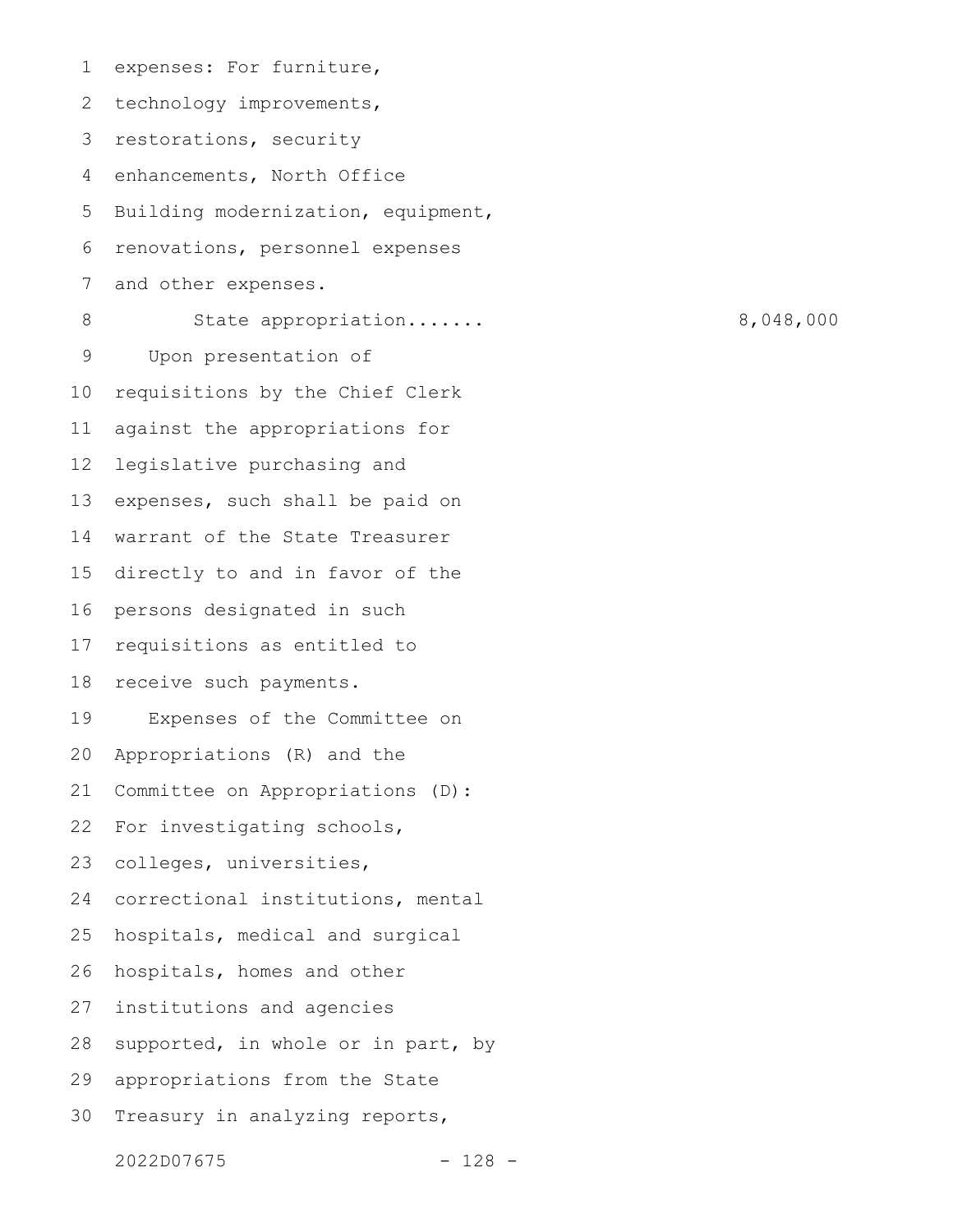expenditures and the general operation and administration of the institutions and agencies, in examining and analyzing requests of the same and of the various departments, boards and commissions of the Commonwealth, and for the collection of data from other states, attending seminars and conferences and in cooperating and exchanging information with legislative budget and financial committees of other states, and for the necessary travel expenses, and all other expenses deemed necessary by the chair (R) or the chair (D), as appropriate, or for salary, wages and other personnel expenses deemed appropriate by the respective caucus staff administrator in compiling data and information connected with the work of the Senate in compiling comparative costs and other fiscal data and information for the use of the committee and the Senate during legislative sessions and during the interim between legislative sessions to the 1 2 3 4 5 6 7 8 9 10 11 12 13 14 15 16 17 18 19 20 21 22 23 24 25 26 27 28 29 30

2022D07675 - 129 -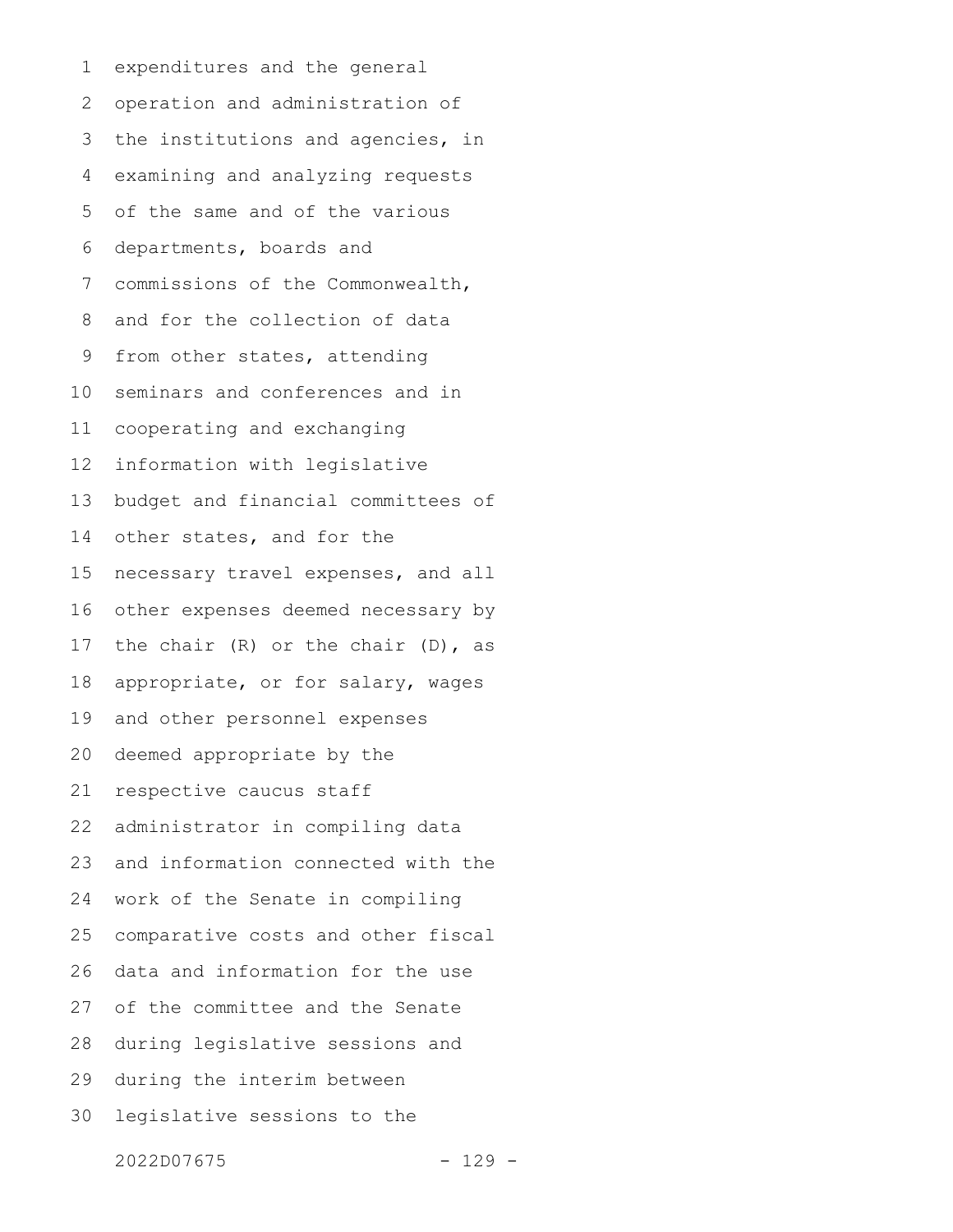discharge of such duties. The committee, upon authorization of the majority chair, shall have the authority to examine and inspect all properties, equipment, facilities, files, records and accounts of any State office, department, institution, board, committee, commission or agency or any institution or agency supported, in whole or in part, by appropriation from the State Treasury and to administer oaths. The Committee on Appropriations may issue subpoenas under the hand and seal of the majority chair to compel the attendance of witnesses and the production of any papers, books, accounts, documents and testimony touching matters properly being inquired into by the committee and to cause the deposition of witnesses either residing within or without the State to be taken in the manner prescribed by law for taking depositions in civil actions. Upon presentation of requisitions by the Chief Clerk for such expenses, such shall be paid on warrant of 1 2 3 4 5 6 7 8 9 10 11 12 13 14 15 16 17 18 19 20 21 22 23 24 25 26 27 28 29 30

2022D07675 - 130 -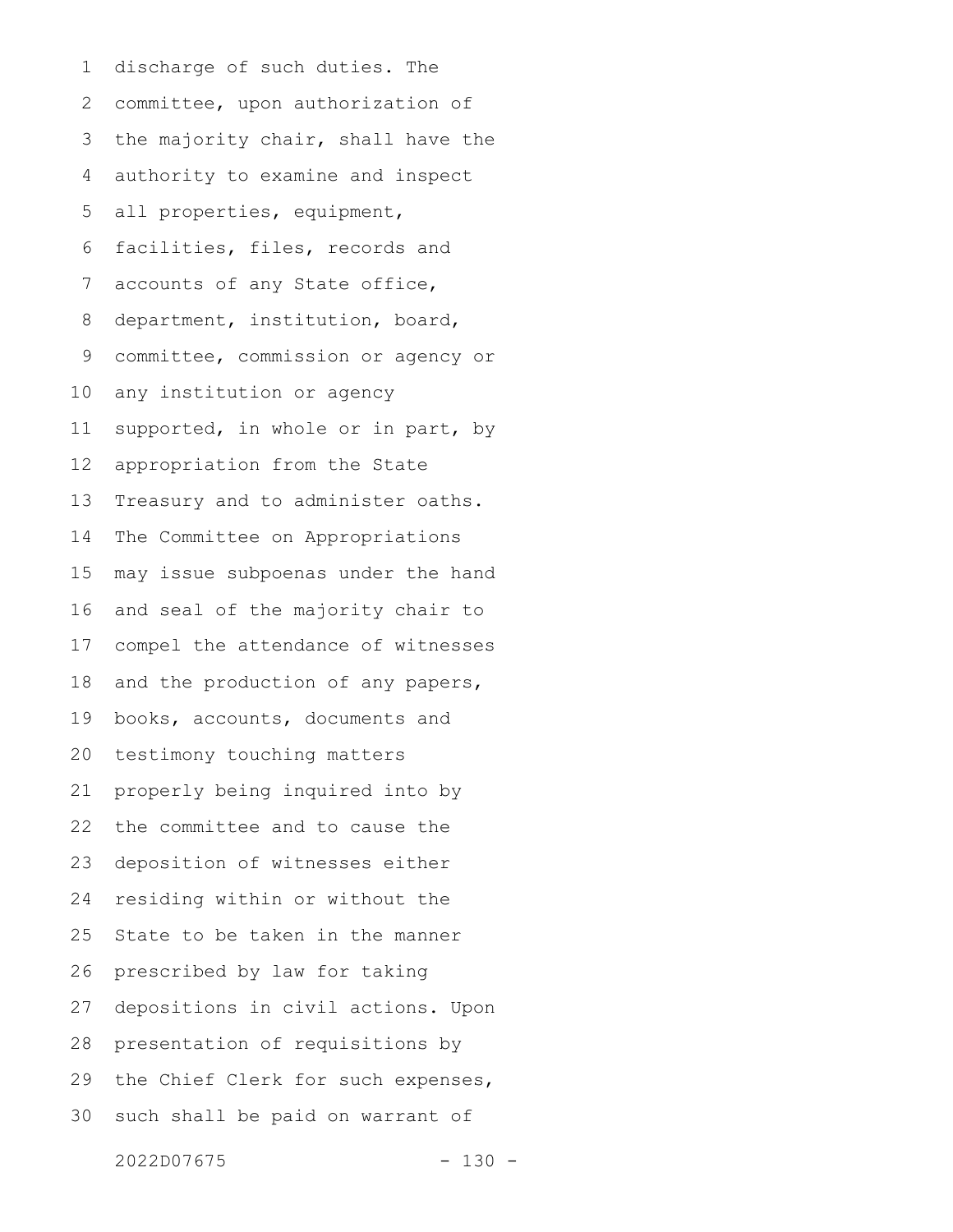the State Treasurer directly to and in favor of the persons designated in such requisition as entitled to receive such compensation or expenses. The sum appropriated shall be divided equally by the State Treasurer and shall be deposited in separate accounts for the Committee on Appropriations (R) and the Committee on Appropriations (D). State appropriation....... 3,015,000 Caucus Operations Account (R) and the Caucus Operations Account (D): For payment of salaries, wages and all other incidental expenses incurred in hiring personnel and staff for services which, in the opinion of the Floor Leader (R) or the Floor Leader (D) as may be appropriate, may be required or arise during legislative sessions and during the interim between legislative sessions and for the payment of all other expenses, including member lodging rental, related to the performance of Senate duties and responsibilities. Upon presentation of requisitions by 1 2 3 4 5 6 7 8 9 10 11 12 13 14 15 16 17 18 19 20 21 22 23 24 25 26 27 28 29 30

2022D07675 - 131 -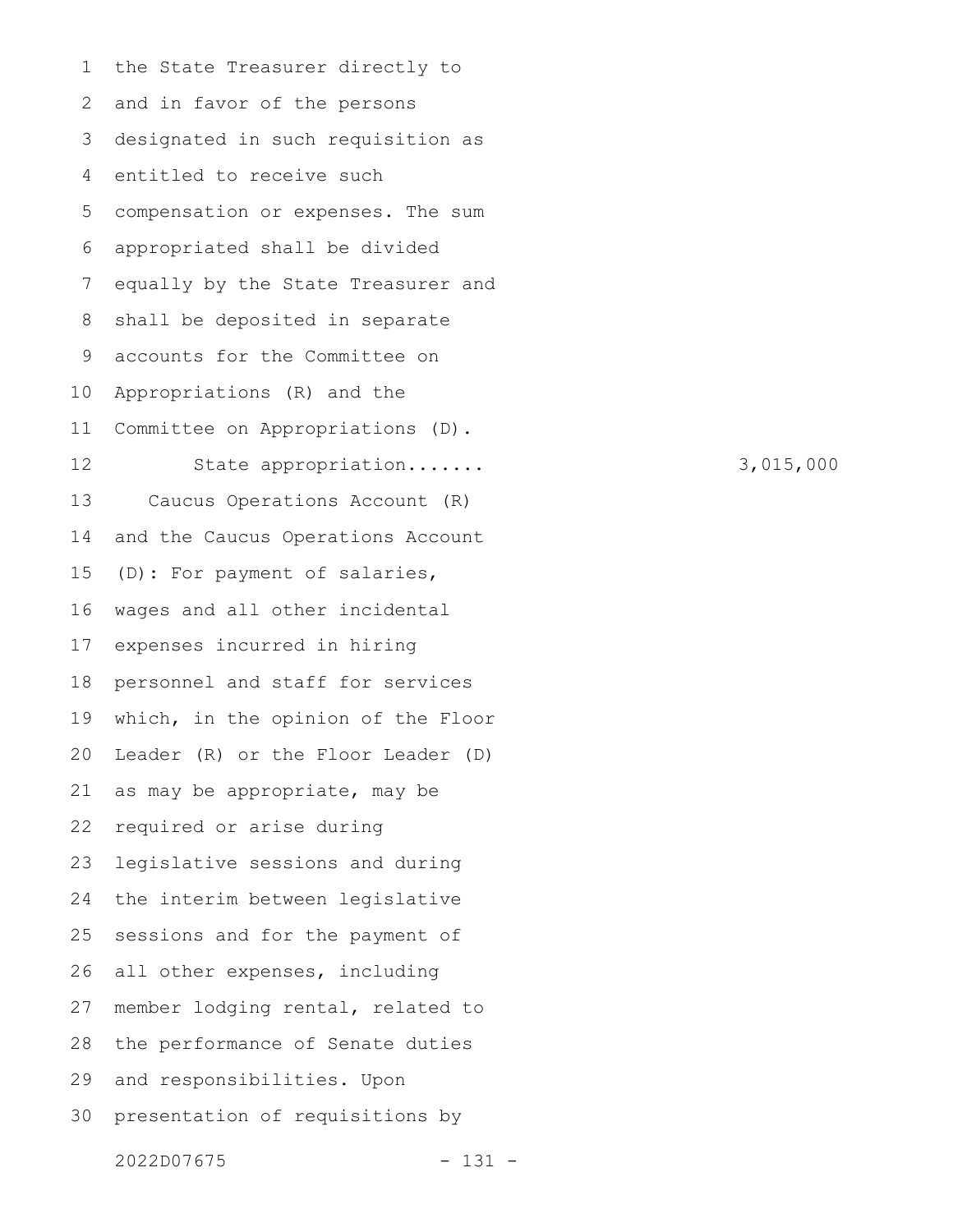the Chief Clerk, such shall be paid on warrant of the State Treasurer directly to and in favor of the persons designated in such requisition as entitled to receive such compensation or expenses. The entire sum appropriated shall be divided by the State Treasurer in amounts to be determined by a unanimous vote of the Executive Committee of the Senate Committee on Management Operations or in the absence of a unanimous vote of the Executive Committee then by a majority vote of the Senate Committee on Management Operations and such amounts shall be deposited into the Caucus Operations (R) and Caucus Operations (D) Accounts. State appropriation....... 79,861,000 All appropriations made in this act or in any other fiscal year to any account of the minority caucus of the Senate remaining unexpended and unencumbered on the effective date of this part may be transferred by the Committee on Management Operations, by a vote of two-thirds of its members, in 1 2 3 4 5 6 7 8 9 10 11 12 13 14 15 16 17 18 19 20 21 22 23 24 25 26 27 28 29 30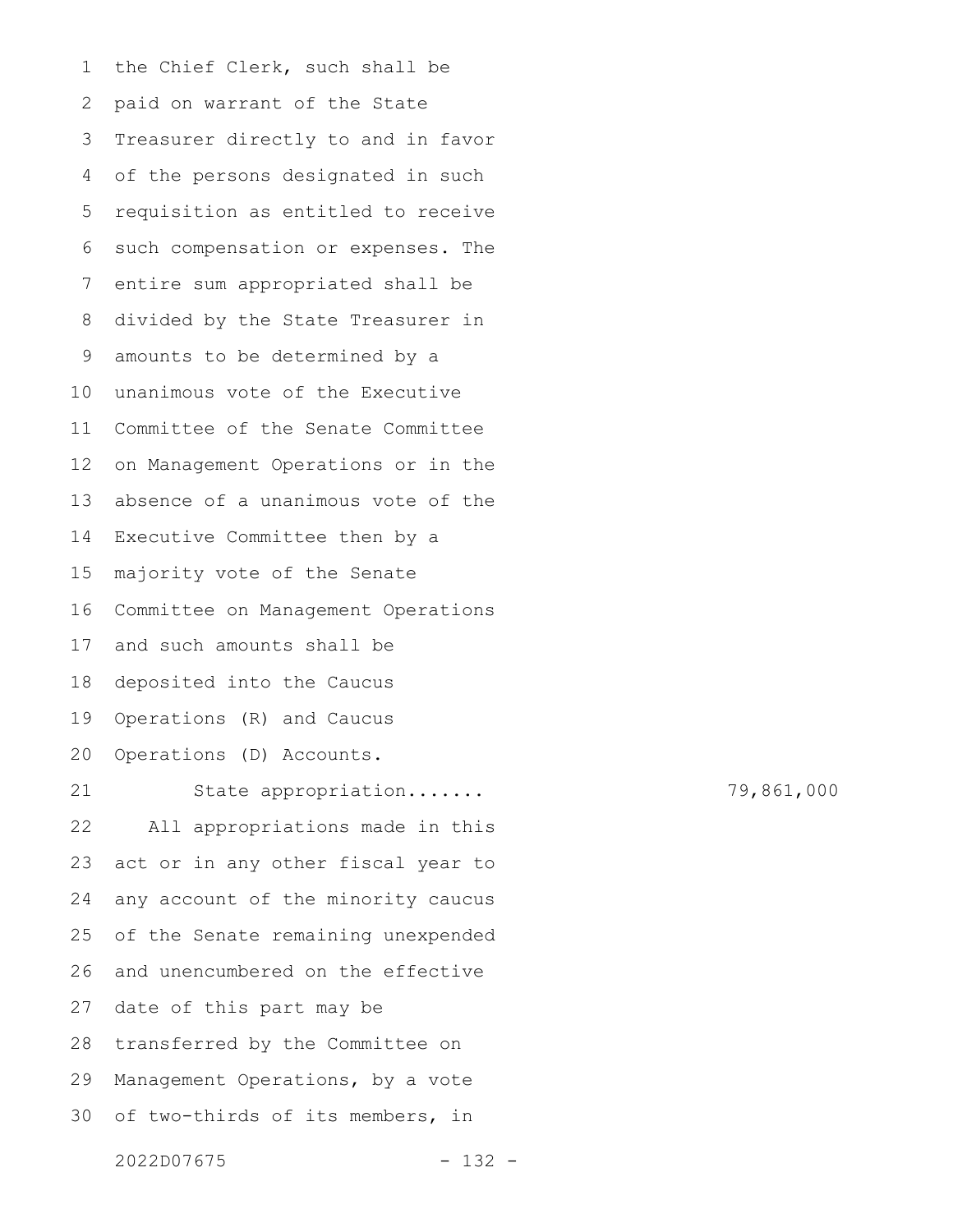its discretion to such Senate accounts as the committee deems necessary. All other appropriations made in this act or any other fiscal year to any other account of the Senate remaining unexpended and unencumbered on the effective date of this part may be transferred by the Committee on Managements Operations, by a majority vote of its members. Such power to transfer appropriations shall be limited to the current fiscal year. Section 262. House of Representatives. The following amounts are appropriated from the General Fund to the House of Representatives for the current fiscal year: Federal State For the salaries, wages and all necessary expenses for the following purposes: Representatives' compensation, extra compensation to the Speaker of the House of Representatives and leaders of the House of Representatives and other necessary expenses. State appropriation....... 35,290,000 For caucus operations. For 1 2 3 4 5 6 7 8 9 10 11 12 13 14 15 16 17 18 19 20 21 22 23 24 25 26 27 28 29 30

2022D07675 - 133 -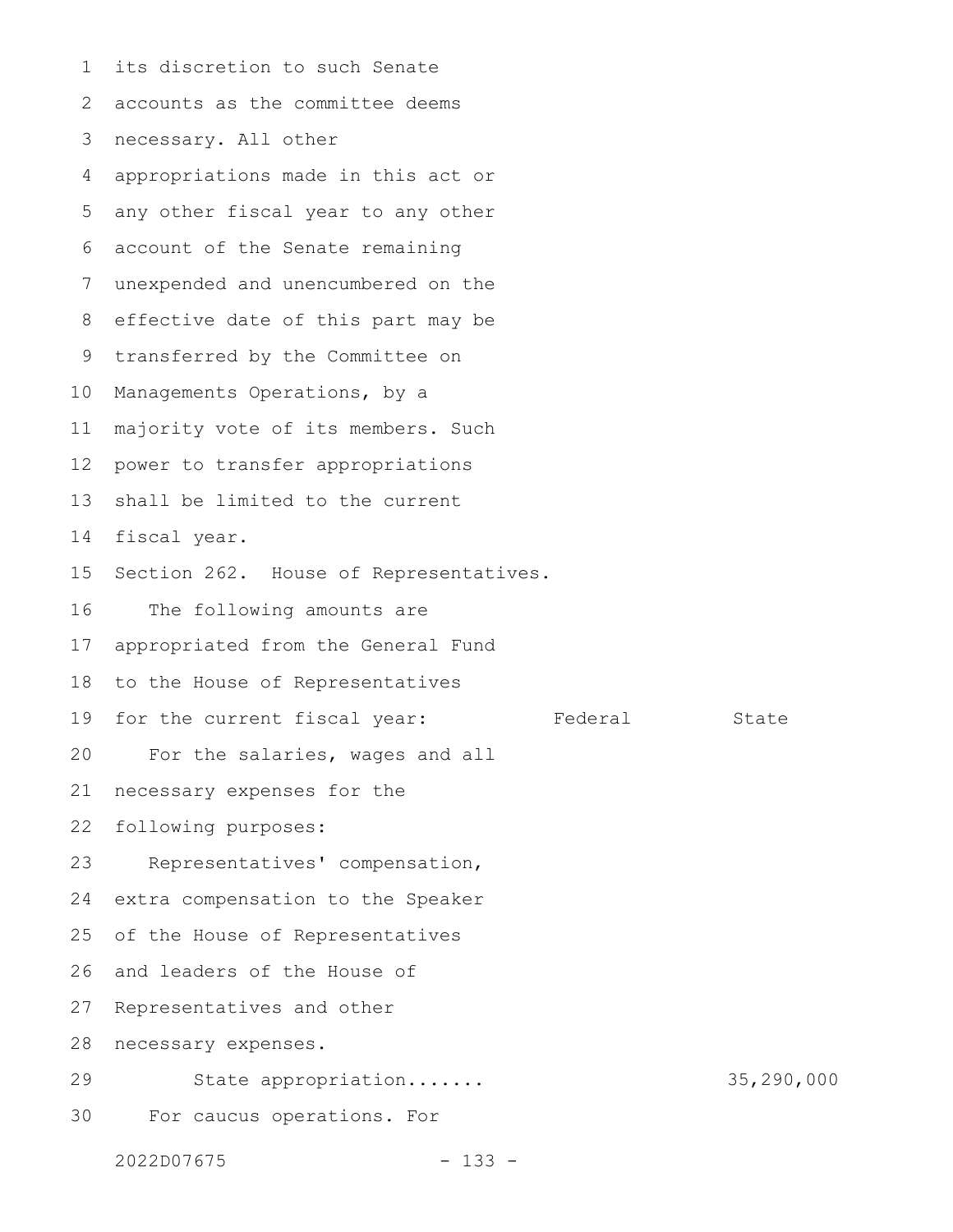allocation in such amounts as may be designated by the Legislative Management Committee (R) and the Legislative Management Committee (D) for payment of salaries, wages and all other compensation and necessary expenses incurred in hiring personnel and staff for services in the furtherance of the operations of the House of Representatives as may be appropriate, required or arise during legislative sessions and during the interim between legislative sessions. Of the sum appropriated, the State Treasurer shall deposit \$64,100,000 in the Caucus Operations Account (D) and \$69,275,000 in the Caucus Operations Account (R). Upon presentation of requisitions by the Chief Clerk of the House for such compensation or expenses, such shall be paid on warrant of the State Treasurer directly to and in favor of the persons designated in such requisitions as entitled to receive such compensation or expenses. An accounting, together with 1 2 3 4 5 6 7 8 9 10 11 12 13 14 15 16 17 18 19 20 21 22 23 24 25 26 27 28 29 30

2022D07675 - 134 -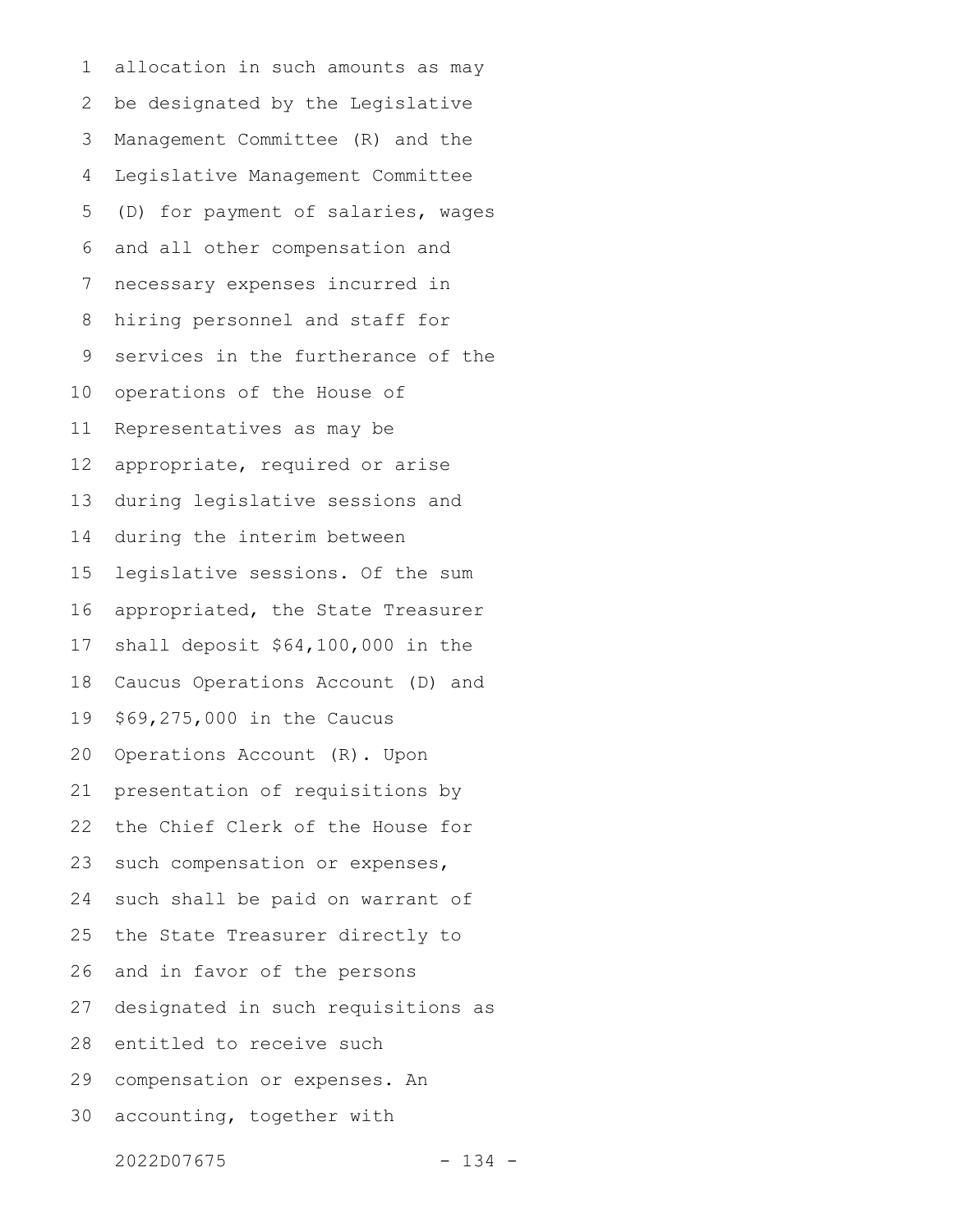supporting documents whenever possible, shall be filed in the 3 Office of the Chief Clerk of such expenses since the filing of the prior account. State appropriation....... 133,375,000 For the operation of the Speaker's Office. State appropriation....... 1,756,000 For Bipartisan Management Committee, Chief Clerk, Comptroller and the Commonwealth Emergency Medical System. State appropriation....... 14,834,000 Mileage: Representatives, officers and employees. State appropriation....... 572,000 For postage: Chief Clerk and Legislative Journal. State appropriation....... 2,816,000 For contingent expenses (R) and (D). The sum appropriated shall be allocated to the officers and members in the same manner and proportion as appropriations for contingent expenses contained in section 252 of the act of July 4, 2004 (P.L.1837, No.7A), known as the General Appropriation Act of 2004. 1 2 4 5 6 7 8 9 10 11 12 13 14 15 16 17 18 19 20 21 22 23 24 25 26 27 28 29 30

2022D07675 - 135 -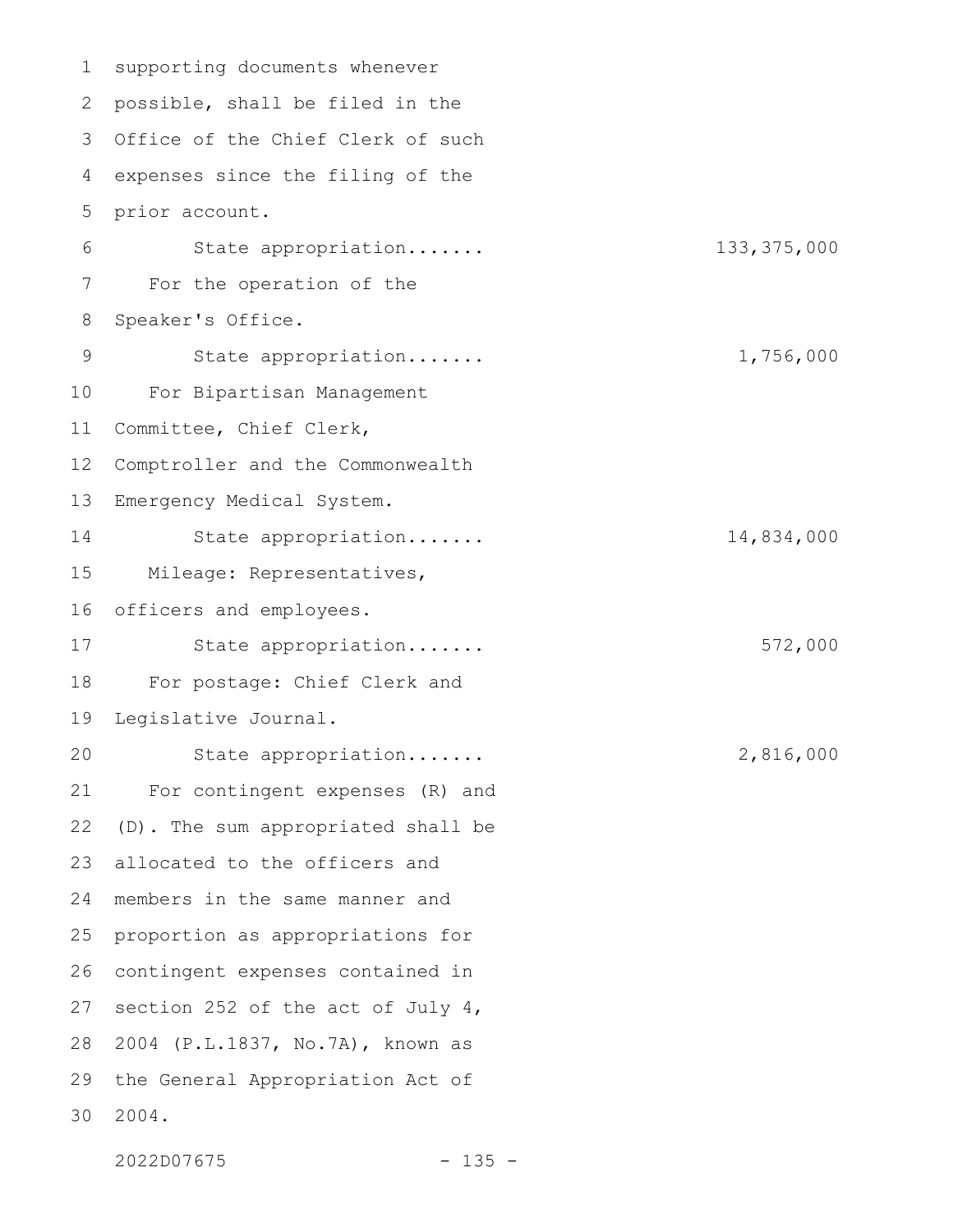1

State appropriation....... 1,209,000

The above appropriations for postage and for contingent expenses shall be paid prior to the payment of such expenses on warrant of the State Treasurer in favor of the officers above named upon the presentation of their requisitions for the same, provided that the total amount of requisitions for advancements, less the total amount of expenditures made as certified by such officers to the State Treasurer, shall not exceed the amount of the bond of the officer having control of the disbursement from the funds advanced. Miscellaneous expenses: Incidental expenses. State appropriation....... 7,569,000 Expenses - Representatives: In addition to annual reimbursement for expenses heretofore authorized by law for each member of the House of Representatives, each member shall be entitled to reimbursement for actual expenses, not exceeding the sum of \$12,500 annually, incurred for lodging and 2 3 4 5 6 7 8 9 10 11 12 13 14 15 16 17 18 19 20 21 22 23 24 25 26 27 28 29 30

2022D07675 - 136 -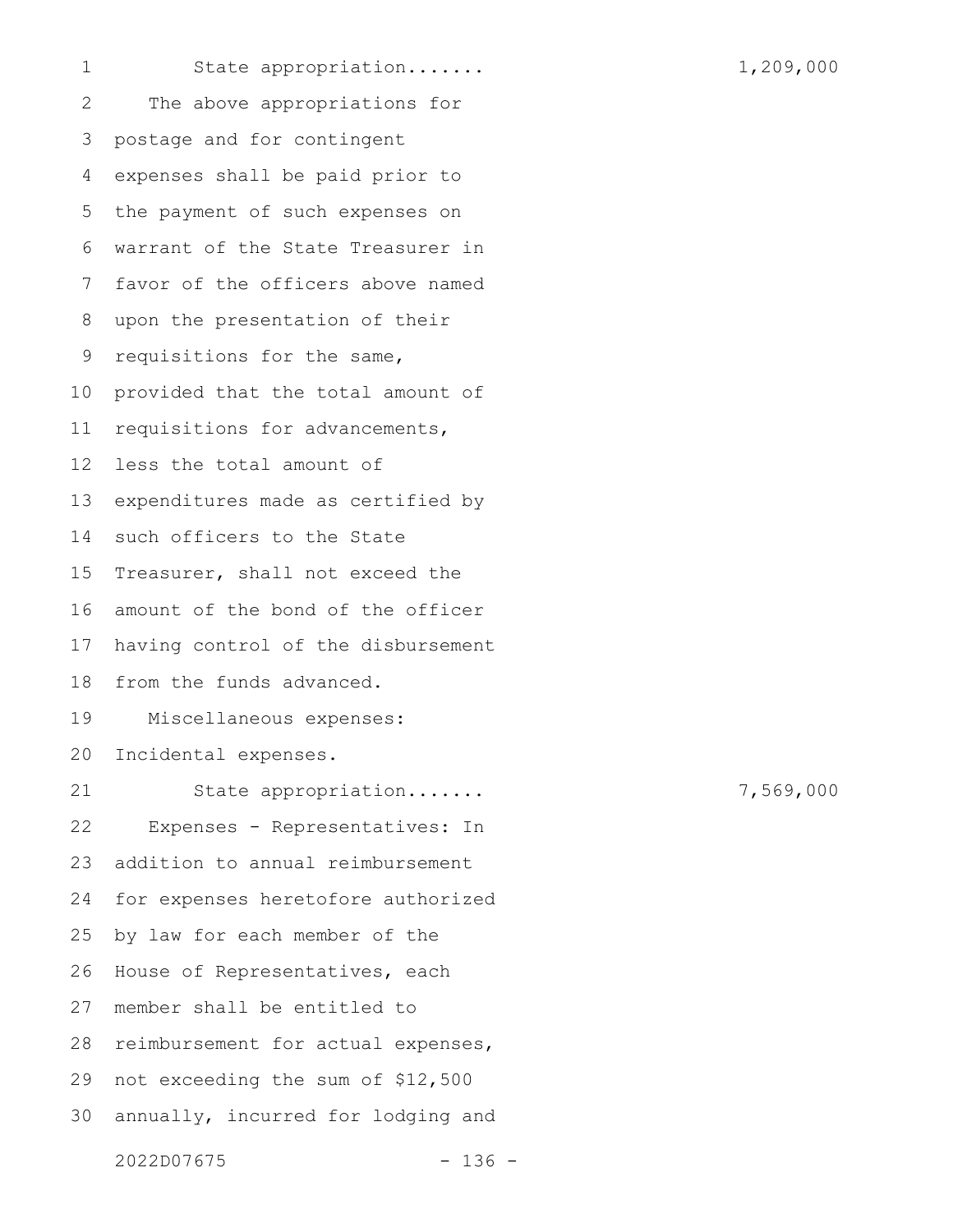meals while away from home on official legislative business, home office expenses, official postage, staff and all other expenses incidental to legislative duties. State appropriation....... 4,251,000 Legislative printing and expenses. State appropriation....... 10,674,000 For the payment of the expenses of the Committee on Appropriations (R) of the House of Representatives in investigating schools, colleges, universities, correctional institutions, mental hospitals, medical and surgical hospitals, homes and other institutions and agencies supported, in whole or in part, by appropriations from the State Treasury in analyzing reports, expenditures and the general operation and administration of the institutions and agencies in examining and analyzing requests of the same and of the various departments, boards and commissions of the Commonwealth, and for the collection of data 1 2 3 4 5 6 7 8 9 10 11 12 13 14 15 16 17 18 19 20 21 22 23 24 25 26 27 28 29 30

2022D07675 - 137 -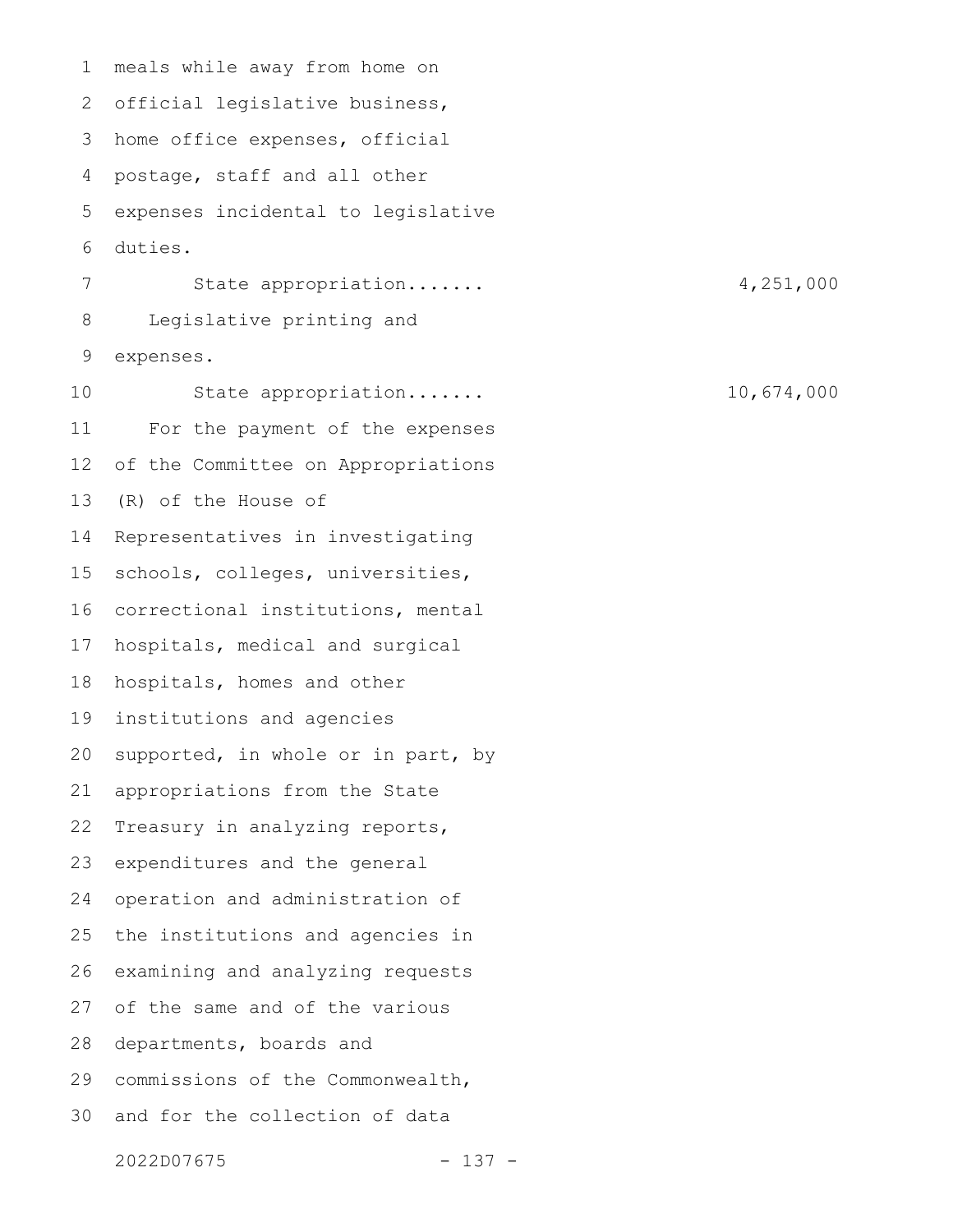from other states, attending seminars and conferences, and in cooperating and exchanging information with legislative budget and financial committees of other states, and any office expenses necessary to serve the committee and its chair, and for the necessary clerical assistance and other assistance, travel expenses and all other expenses deemed necessary by the chair in compiling data and information connected with the work of the committee in compiling comparative cost and other fiscal data and information for the use of the committee and the House of Representatives during legislative sessions and during the interim between legislative sessions to the discharge of such duties. The committee shall have the authority to examine and inspect all properties, equipment, facilities, files, records and accounts of any State office, department, institution, board, committee, commission or agency or any institution or agency supported, 1 2 3 4 5 6 7 8 9 10 11 12 13 14 15 16 17 18 19 20 21 22 23 24 25 26 27 28 29 30

2022D07675 - 138 -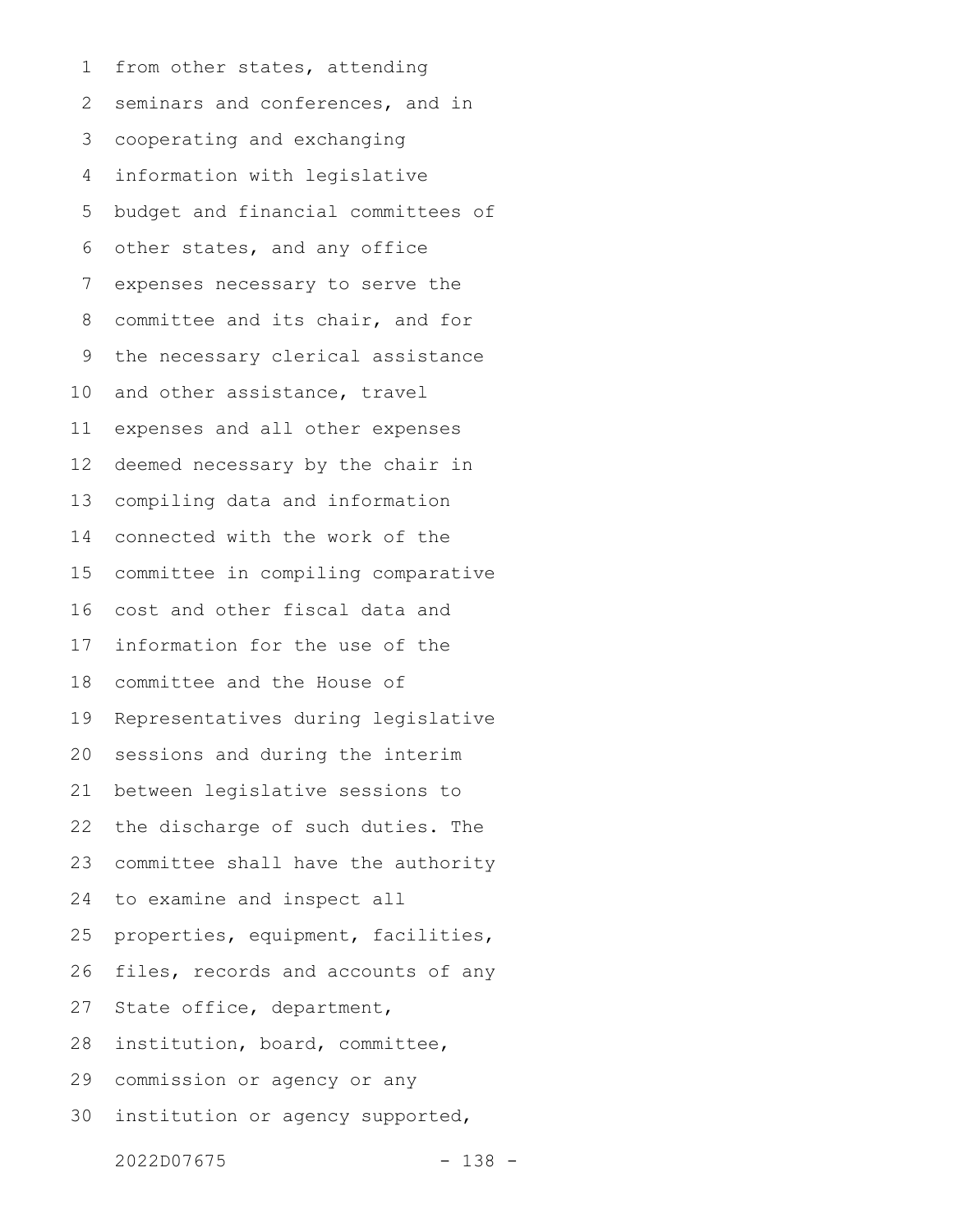in whole or in part, by appropriation from the State Treasury and to administer oaths. The sum appropriated shall be paid on warrant of the State Treasurer in favor of the chair of the committee on the presentation of his requisition for the same. The chair of the Committee on Appropriations (R) shall, not later than 30 days after the termination of his term of office or until his successor is elected and also within 30 days after the adjournment of any regular or special session, file an account, together with supporting documents whenever possible, in the office of the Committee on Appropriations (R), of the committee's expenses since the filing of the prior account. 1 2 3 4 5 6 7 8 9 10 11 12 13 14 15 16 17 18 19 20 21 22

State appropriation....... 3,223,000 For the payment of the expenses of the Committee on Appropriations (D) of the House of Representatives in investigating schools, colleges, universities, correctional institutions, mental hospitals, medical and surgical 23 24 25 26 27 28 29 30

2022D07675 - 139 -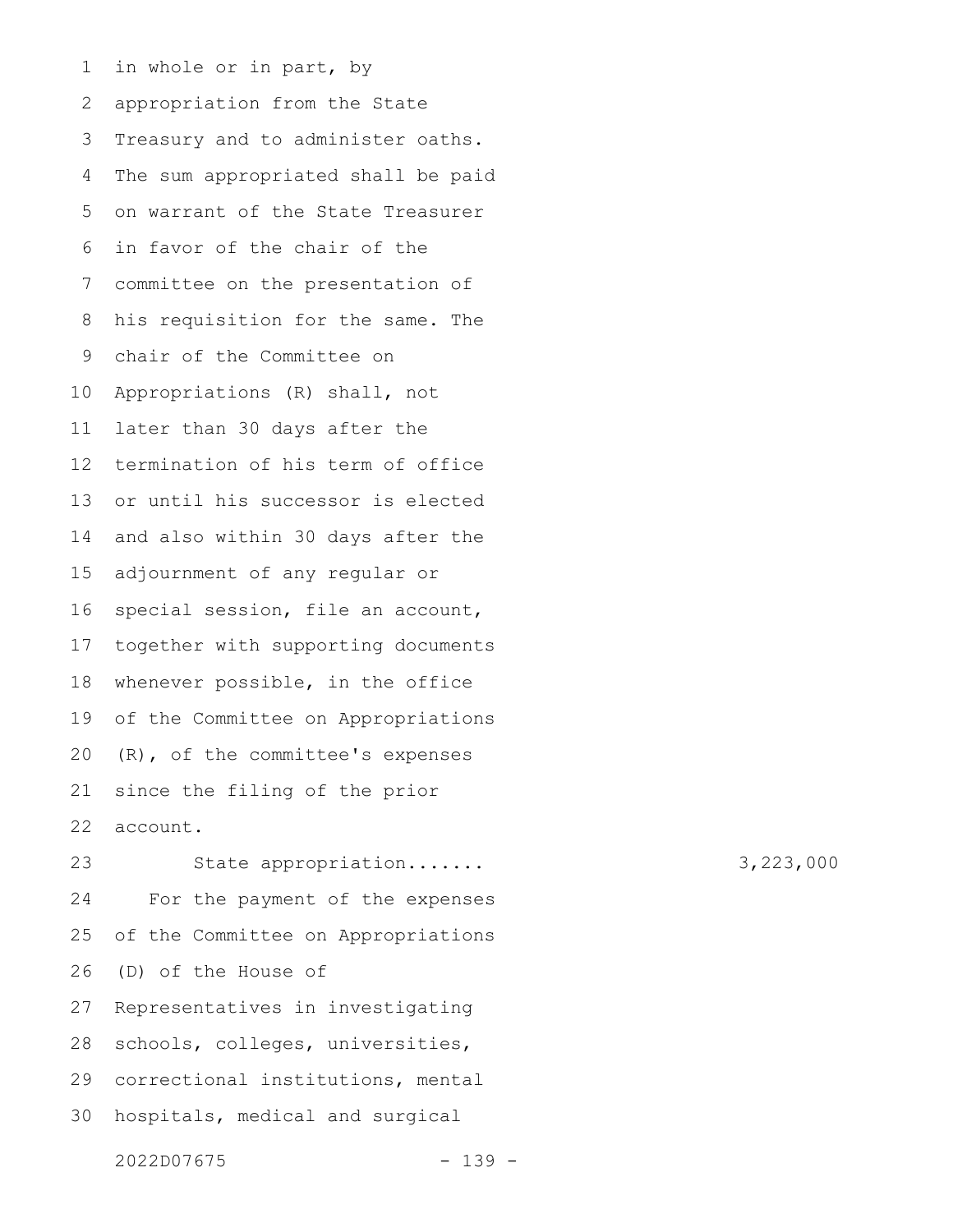hospitals, homes and other institutions and agencies supported, in whole or in part, by appropriations from the State Treasury in analyzing reports, expenditures, and the general operation and administration of the institutions and agencies in examining and analyzing requests of the same and of the various departments, boards and commissions of the Commonwealth and for the collection of data from other states, attending seminars and conferences, and in cooperating and exchanging information with legislative budget and financial committees of other states, and any office expenses necessary to serve the committee and its chair, and for the necessary clerical assistance, and other assistance, travel expenses and all other expenses deemed necessary by the chair in compiling data and information connected with the work of the committee in compiling comparative cost and other fiscal data and information for the use of the 1 2 3 4 5 6 7 8 9 10 11 12 13 14 15 16 17 18 19 20 21 22 23 24 25 26 27 28 29 30

2022D07675 - 140 -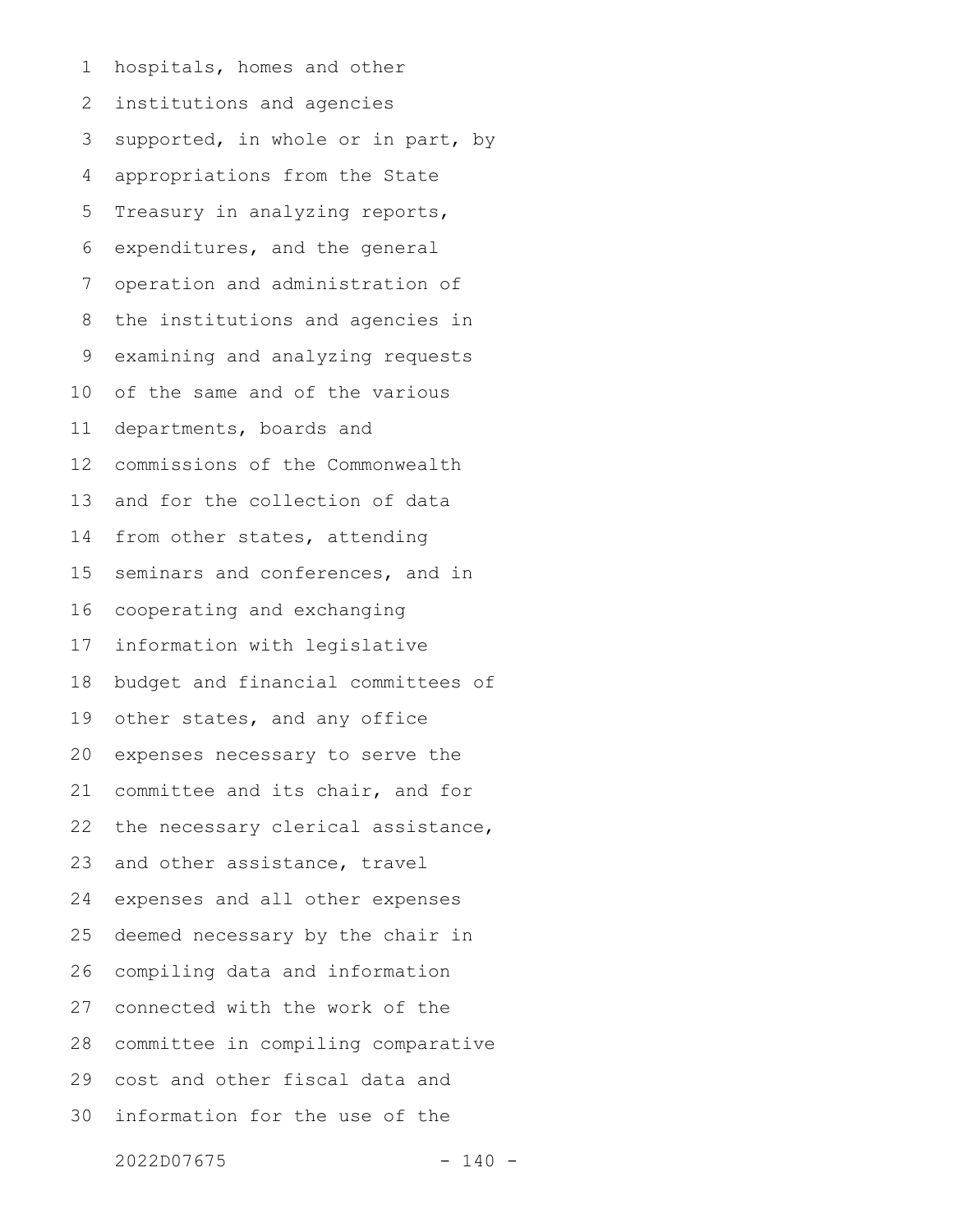committee and the House of Representatives during legislative sessions and during the interim between legislative sessions to the discharge of such duties. The committee shall have the authority to examine and inspect all properties, equipment, facilities, files, records and accounts of any State office, department, institution, board, committee, commission or agency or any institution or agency supported, in whole or in part, by appropriation from the State Treasury and to administer oaths. The sum appropriated shall be paid on warrant of the State Treasurer in favor of the chair of the Committee on Appropriations (D) on the presentation of his requisition for the same. The chair of the Committee on Appropriations (D) shall, not later than 30 days after the termination of his term of office or until his successor is elected and also within 30 days after the adjournment of any regular or special session, file an account, 1 2 3 4 5 6 7 8 9 10 11 12 13 14 15 16 17 18 19 20 21 22 23 24 25 26 27 28 29 30

2022D07675 - 141 -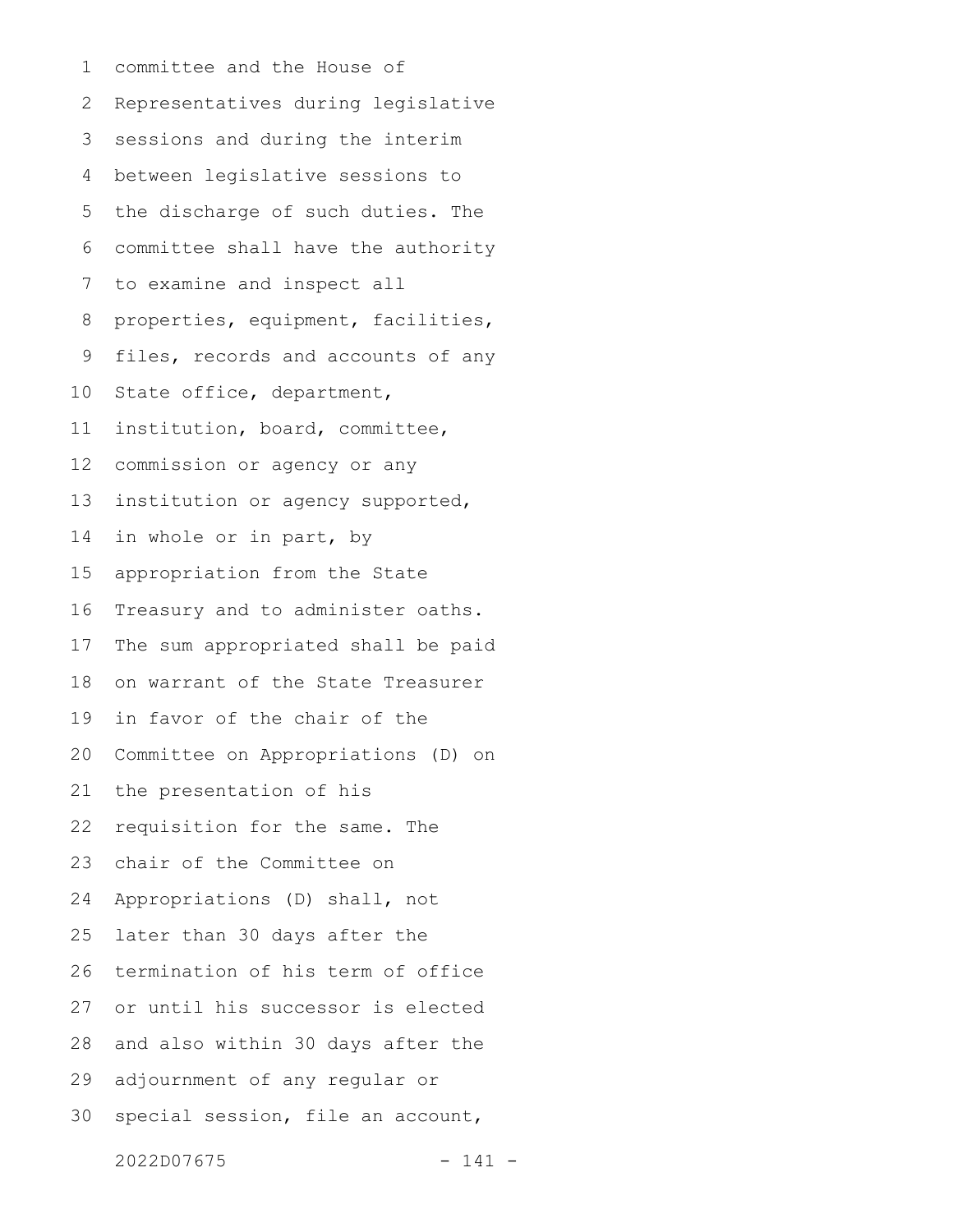together with supporting documents whenever possible, in the office of the Committee on Appropriations (D) of the House of Representatives, of his expenses since the filing of the prior account. 1 2 3 4 5 6 7

State appropriation....... 3,223,000 The Committee on Appropriations may issue subpoenas under the hand and seal of the majority chair to compel the attendance of witnesses and the production of any papers, books, accounts, documents and testimony touching matters properly being inquired into by the committee and to cause the deposition of witnesses either residing within or without the State to be taken in the manner prescribed by law for taking depositions in civil actions. For the payment to the Special Leadership Account (R) for payment of salaries, wages and all other incidental expenses incurred in hiring personnel and staff or for services, which, in the opinion of the Floor Leader, may be required or arise during legislative 8 9 10 11 12 13 14 15 16 17 18 19 20 21 22 23 24 25 26 27 28 29 30

2022D07675 - 142 -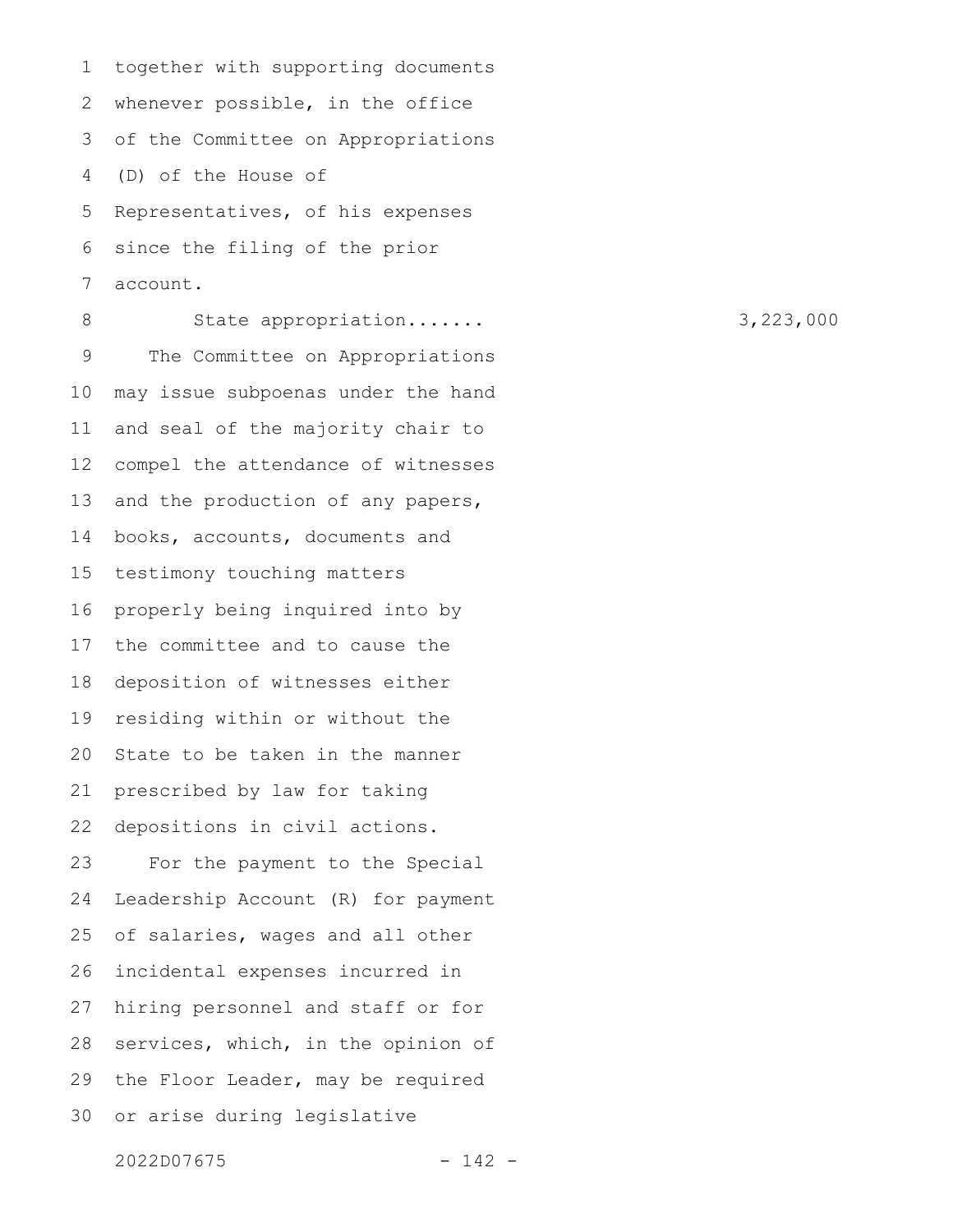sessions and during the interim between legislative sessions and for the payment of all other expenses related to the performance of his duties and responsibilities. The sum appropriated shall be paid on warrant of the State Treasurer in favor of the Floor Leader on the presentation of his requisition for the same. The Floor Leader shall, not later than 30 days after the termination of his term of office or until his successor is elected and also within 30 days after the adjournment of any regular or special session, file an account, together with supporting documents whenever possible, in the office of the Floor Leader, of such expenses since the filing of the prior account. 1 2 3 4 5 6 7 8 9 10 11 12 13 14 15 16 17 18 19 20 21 22 23

State appropriation....... 6,045,000 For the payment to the Special Leadership Account (D) for payment of salaries, wages and all other incidental expenses incurred in hiring personnel and staff or for services which, in the opinion of 24 25 26 27 28 29 30

2022D07675 - 143 -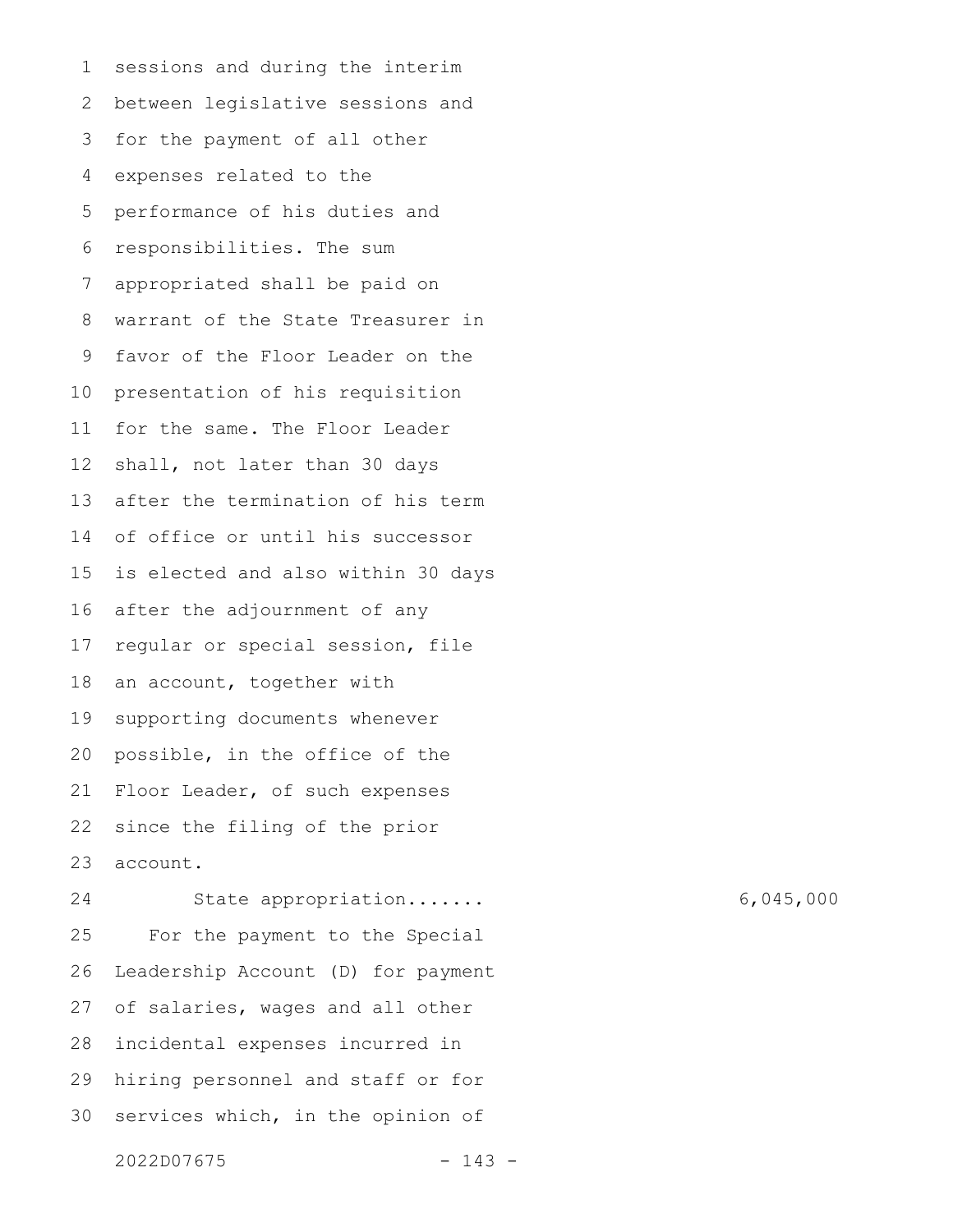the Floor Leader, may be required or arise during legislative sessions and during the interim between legislative sessions and for the payment of all other expenses related to the performance of his duties and responsibilities. The sum appropriated shall be paid on warrant of the State Treasurer in favor of the Floor Leader on the presentation of his requisition for the same. The Floor Leader shall, not later than 30 days after the termination of his term of office or until his successor is elected and also within 30 days after the adjournment of any regular or special session, file an account, together with supporting documents whenever possible, in the office of the Floor Leader, of such expense since the filing of the prior account. State appropriation....... 6,045,000 All appropriations made in this act or in any other fiscal year to any account of the House of 1 2 3 4 5 6 7 8 9 10 11 12 13 14 15 16 17 18 19 20 21 22 23 24 25 26 27 28 29

Representatives remaining 30

2022D07675 - 144 -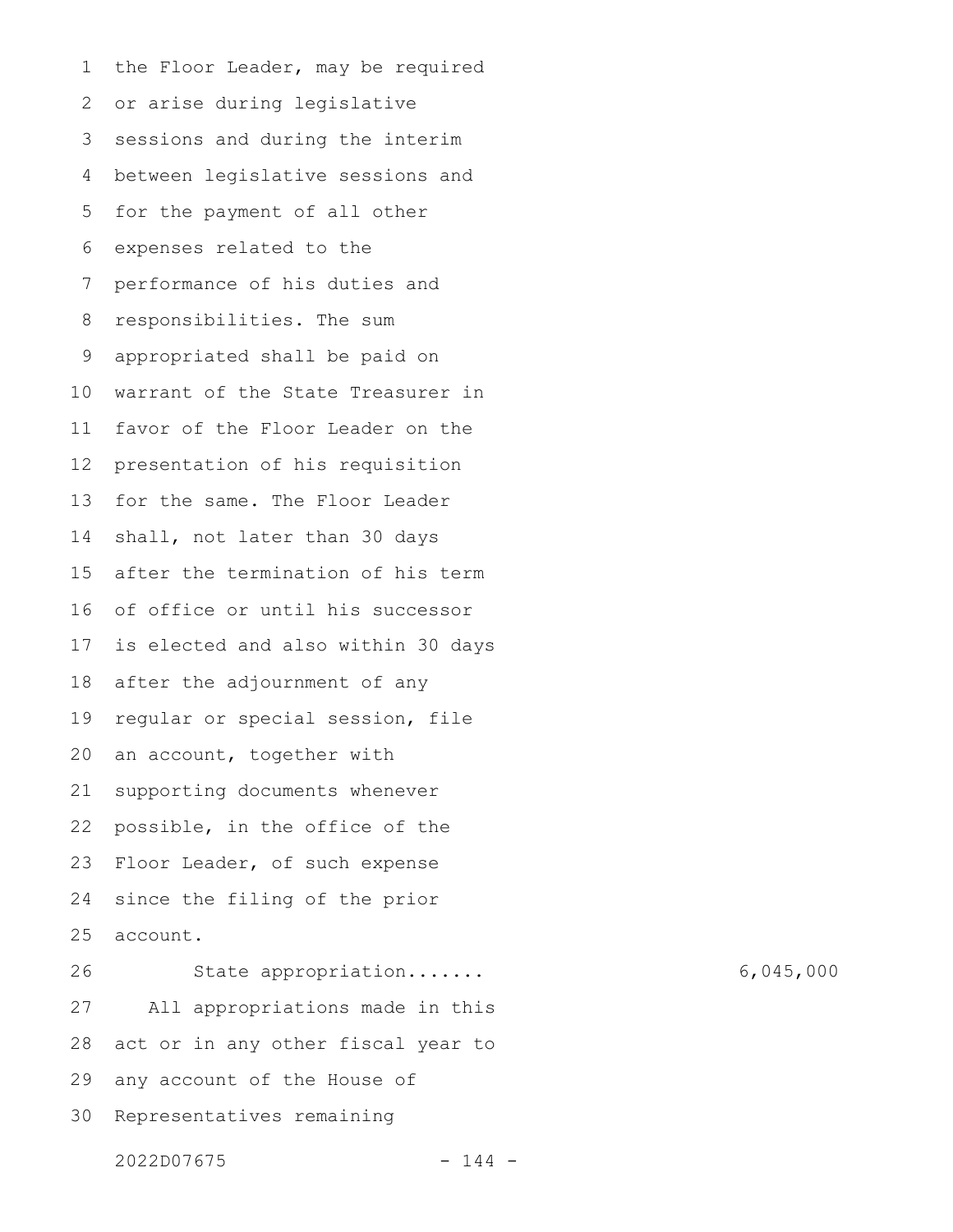unexpended and unencumbered on the effective date of this part, may be transferred by the authority responsible for administering the account, in its discretion, to such House accounts as that responsible authority deems necessary. Such power to transfer appropriations shall be limited to the current fiscal year. SUBPART D GOVERNMENT SUPPORT AGENCIES Section 271. Legislative Reference Bureau. The following amounts are appropriated from the General Fund to the Legislative Reference Bureau for the current fiscal year: Federal State For the salaries, wages and all necessary expenses for the work of the Legislative Reference Bureau, including the Code and Bulletin section. State appropriation....... 9,985,000 For the Pennsylvania Bulletin and Pennsylvania Code and related expenses. State appropriation....... 886,000 For contingent expenses. State appropriation....... 25,000 Section 272. Legislative Budget and Finance Committee. 1 2 3 4 5 6 7 8 9 10 11 12 13 14 15 16 17 18 19 20 21 22 23 24 25 26 27 28 29 30

2022D07675 - 145 -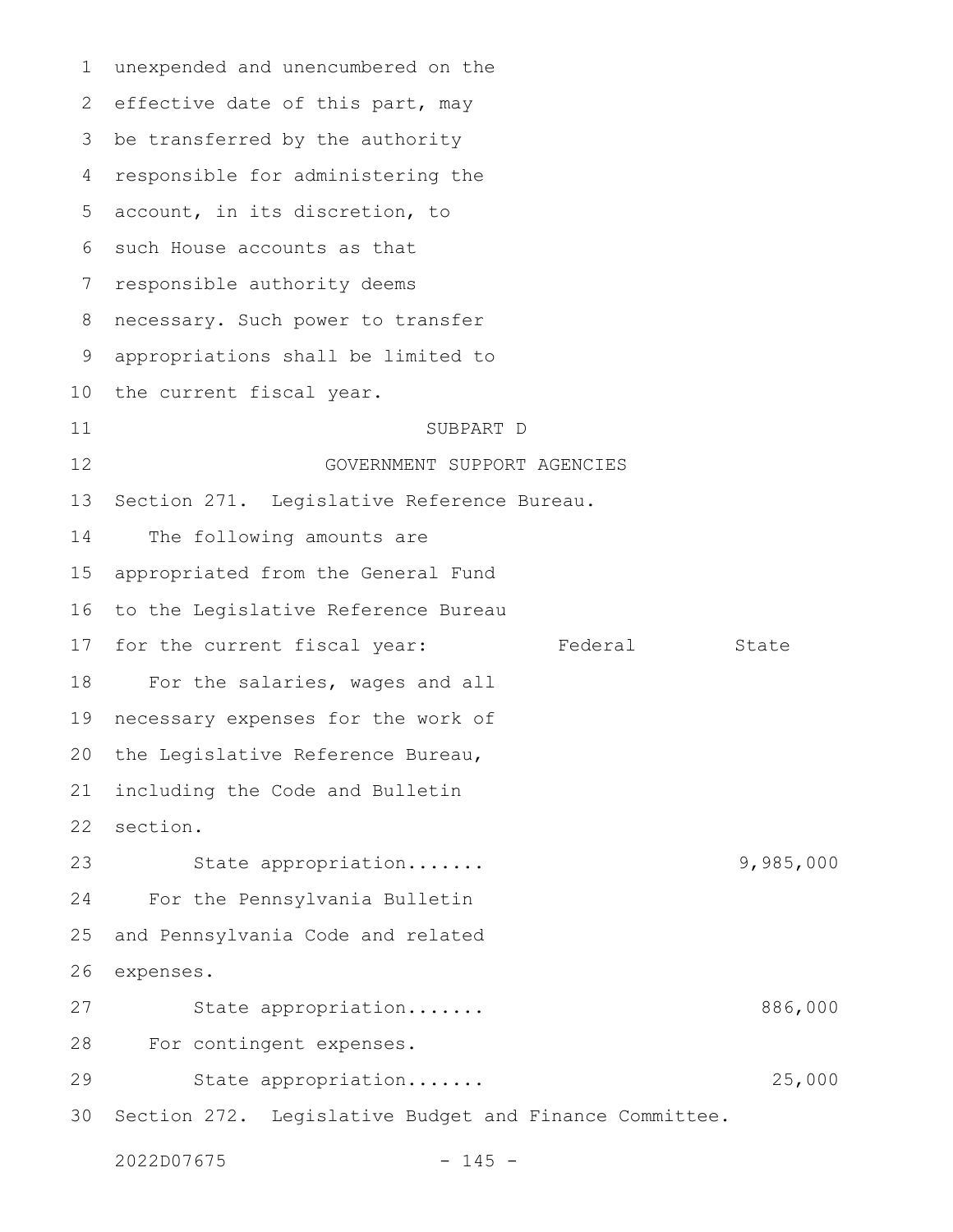The following amounts are appropriated from the General Fund to the Legislative Budget and Finance Committee for the current fiscal year: The State State State State State State For the salaries, wages and all necessary expenses for the work of the Legislative Budget and Finance Committee. State appropriation....... 2,020,000 Section 273. Legislative Data Processing Committee. The following amounts are appropriated from the General Fund to the Legislative Data Processing Committee for the current fiscal year: State State State State State State State State State State State State State State State State State State For salaries, wages, other personnel expenses, operating costs, contracts, equipment, software, other incidental expenses and costs associated with the operation of the Legislative Data Processing Center, including an allocation of \$2,309,000 to each of the Senate Republican and Democratic Caucus computer services departments for the payment of operating costs, contracts, equipment, software, other incidental expenses and costs at 1 2 3 4 5 6 7 8 9 10 11 12 13 14 15 16 17 18 19 20 21 22 23 24 25 26 27 28 29 30

2022D07675 - 146 -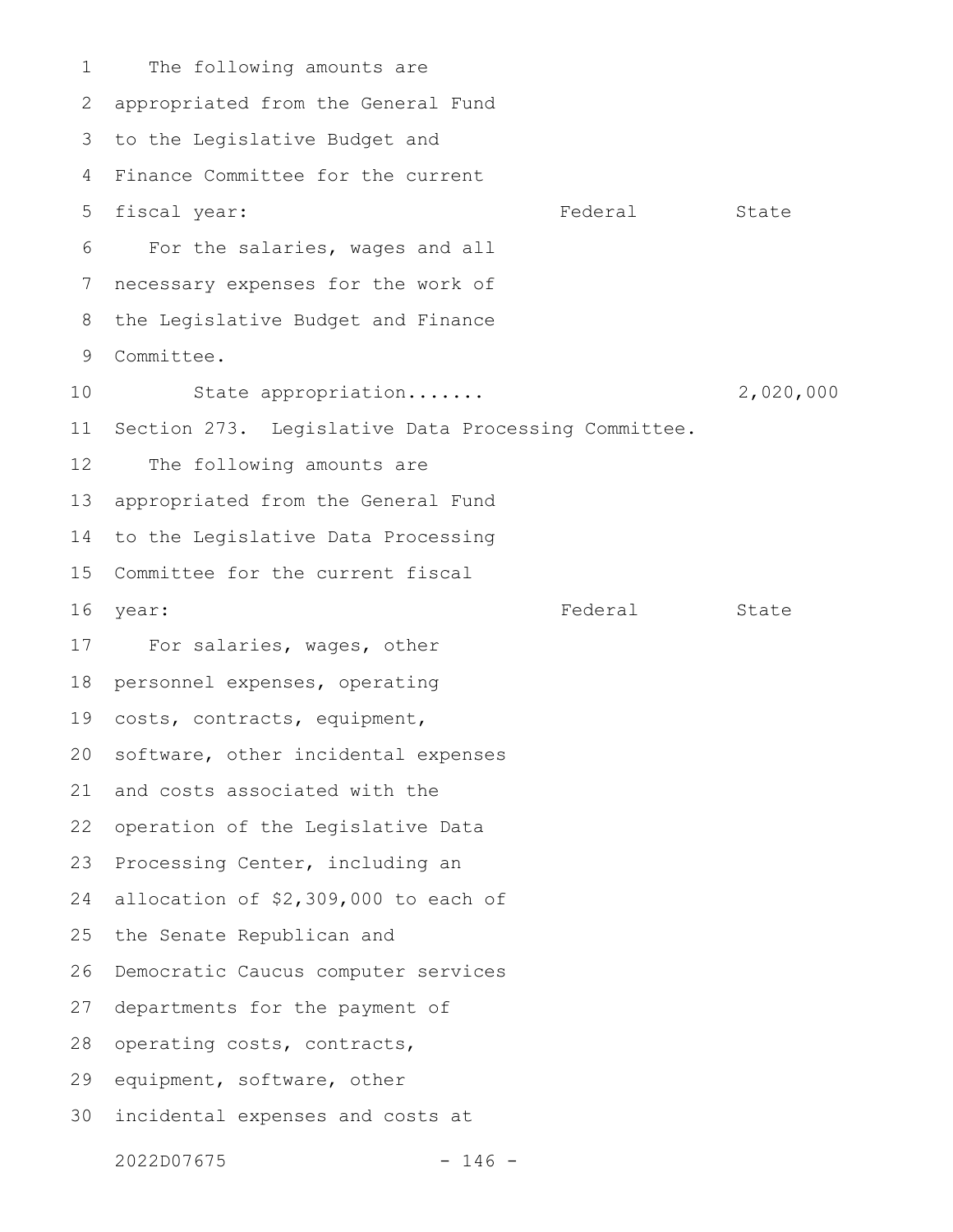the direction of the respective caucus staff administrator, and an allocation of \$8,355,000 to the House of Representatives Republican Caucus Computer Services Account, and an allocation of \$5,355,000 to the House of Representatives Democratic Caucus Computer Services Account for the payment of operating costs, contracts, equipment, software, other incidental expenses and costs to be disbursed at the direction of the Speaker of the House of Representatives and the Minority Leader of the House of Representatives, and an allocation of \$400,000 to each of the Senate Republican and Democratic caucuses for committee and contingent expenses to be allocated in amounts determined by unanimous agreement of the executive committee of the Senate Committee on Management Operations, and an allocation of \$400,000 to each of the House of Representatives Republican and Democratic Caucuses for costs associated with caucus operations to be disbursed at the direction of 1 2 3 4 5 6 7 8 9 10 11 12 13 14 15 16 17 18 19 20 21 22 23 24 25 26 27 28 29 30

2022D07675 - 147 -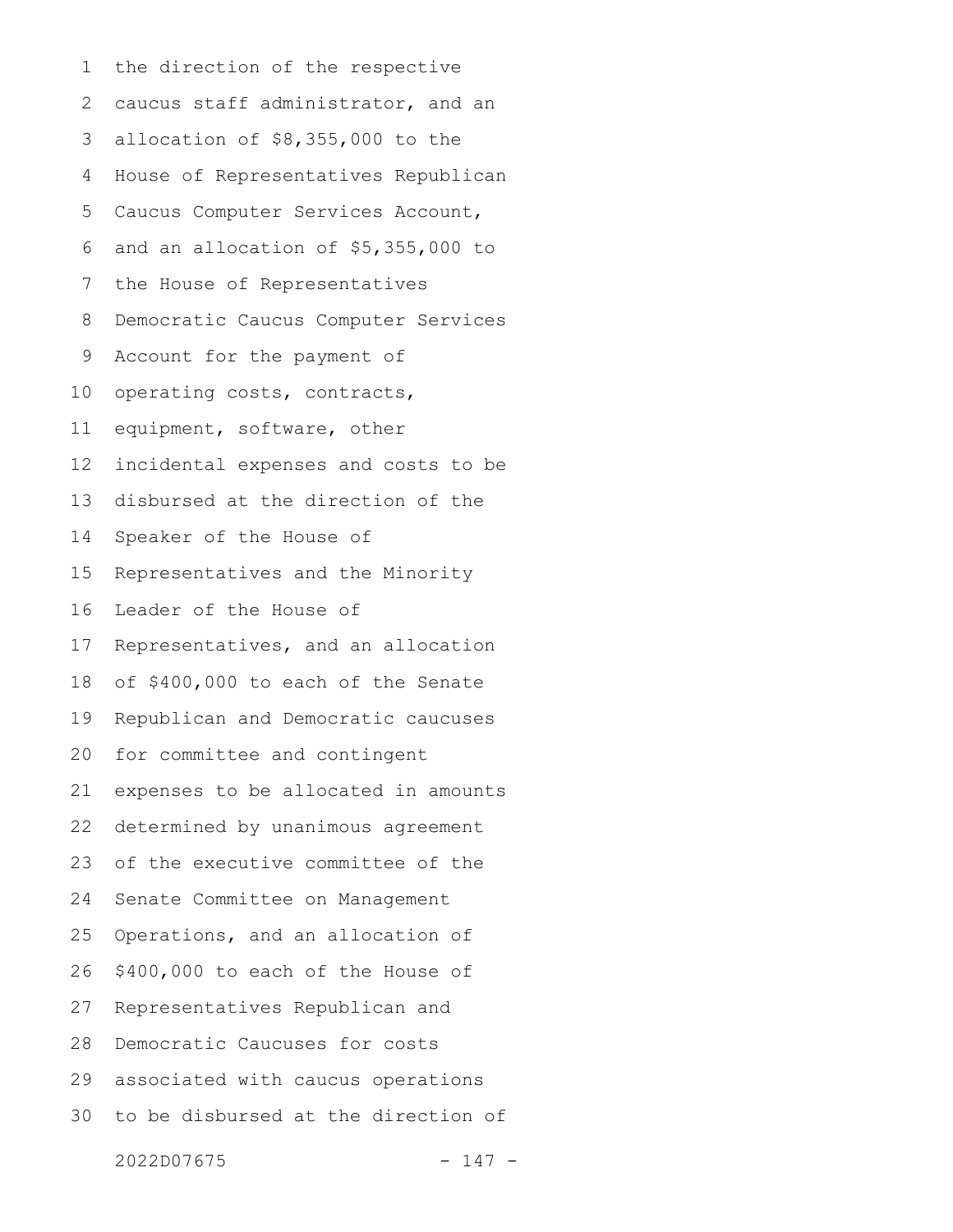the Speaker of the House of Representatives and the Minority Leader of the House of 3 Representatives, and an allocation 5 of \$5,750,000 to the House of Representatives Republican Caucus 6 for disbursement by the Speaker of the House of Representatives. State appropriation....... 32,255,000 For information technology modernization. State appropriation....... 2,500,000 13 Section 274. Joint State Government Commission. The following amounts are appropriated from the General Fund 16 to the Joint State Government 17 Commission for the current fiscal year: State State State State State State State State State State State State State State State State State State 19 For the salaries, wages and all necessary expenses for the work of the Joint State Government Commission. 22 State appropriation....... 1,701,000 Section 275. Local Government Commission. The following amounts are appropriated from the General Fund to the Local Government Commission 28 for the current fiscal year: Tederal State For the salaries, wages and all 30 expenses necessary for the work of 2022D07675 - 148 - 1 2 4 7 8 9 10 11 12 14 15 18 year: 20 21 23 24 25 26 27 29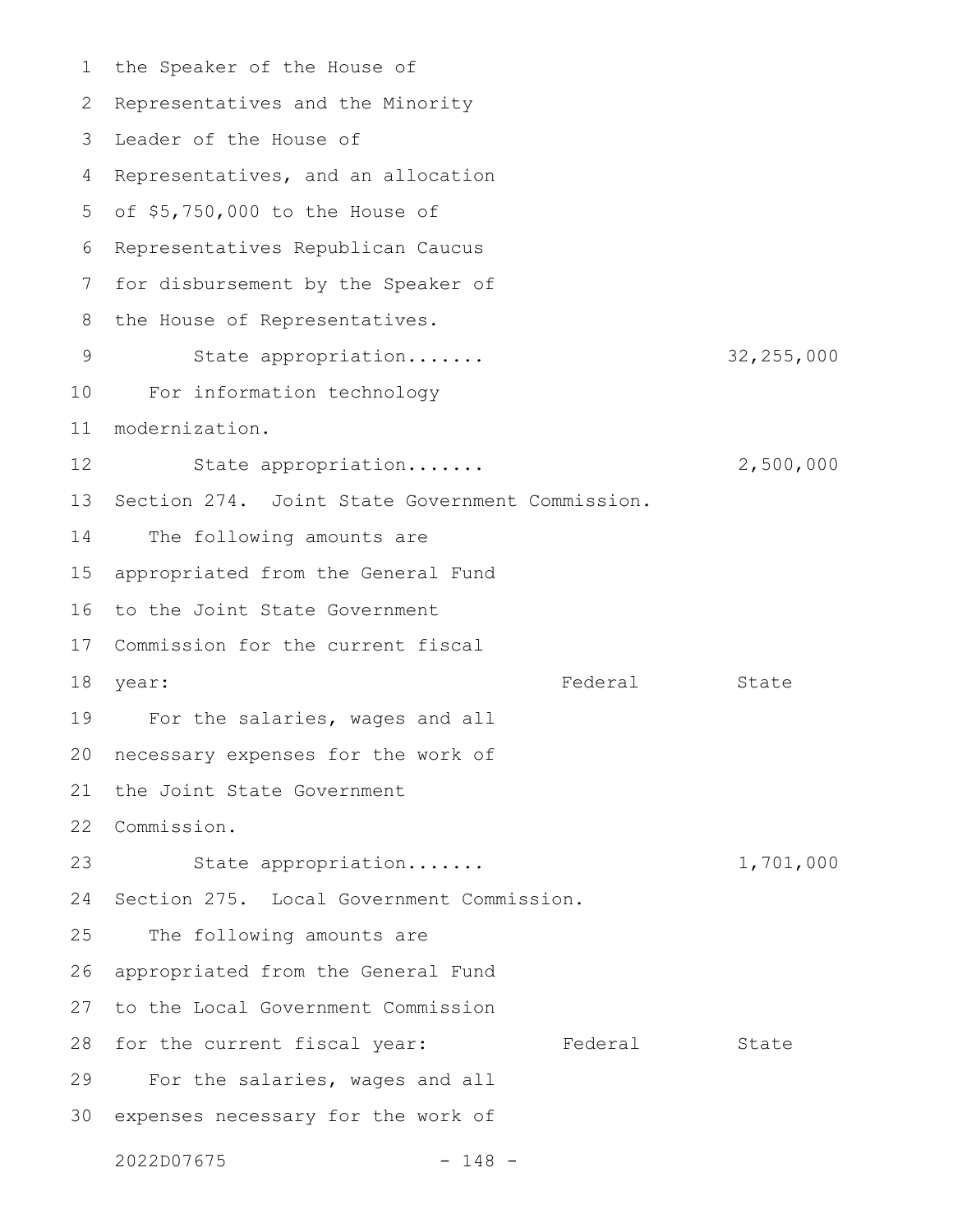the Local Government Commission. State appropriation....... 1,283,000 For the compilation and distribution of various municipal codes. State appropriation....... 24,000 Section 276. (Reserved). Section 277. Legislative Audit Advisory Commission. The following amounts are appropriated from the General Fund to the Legislative Audit Advisory Commission for the current fiscal year: State State State State State State State State State State State State State State State State State State For the salaries, wages and all expenses necessary for the work of the Legislative Audit Advisory Commission. State appropriation....... 285,000 Section 278. Independent Regulatory Review Commission. The following amounts are appropriated from the General Fund to the Independent Regulatory 23 Review Commission for the current 24 fiscal year: The Federal State State For the salaries, wages and all necessary expenses for the work of the Independent Regulatory Review Commission. 28 State appropriation....... 2,155,000 30 Section 279. Capitol Preservation Committee. 2022D07675 - 149 - 1 2 3 4 5 6 7 8 9 10 11 12 13 year: 14 15 16 17 18 19 20 21 22 25 26 27 29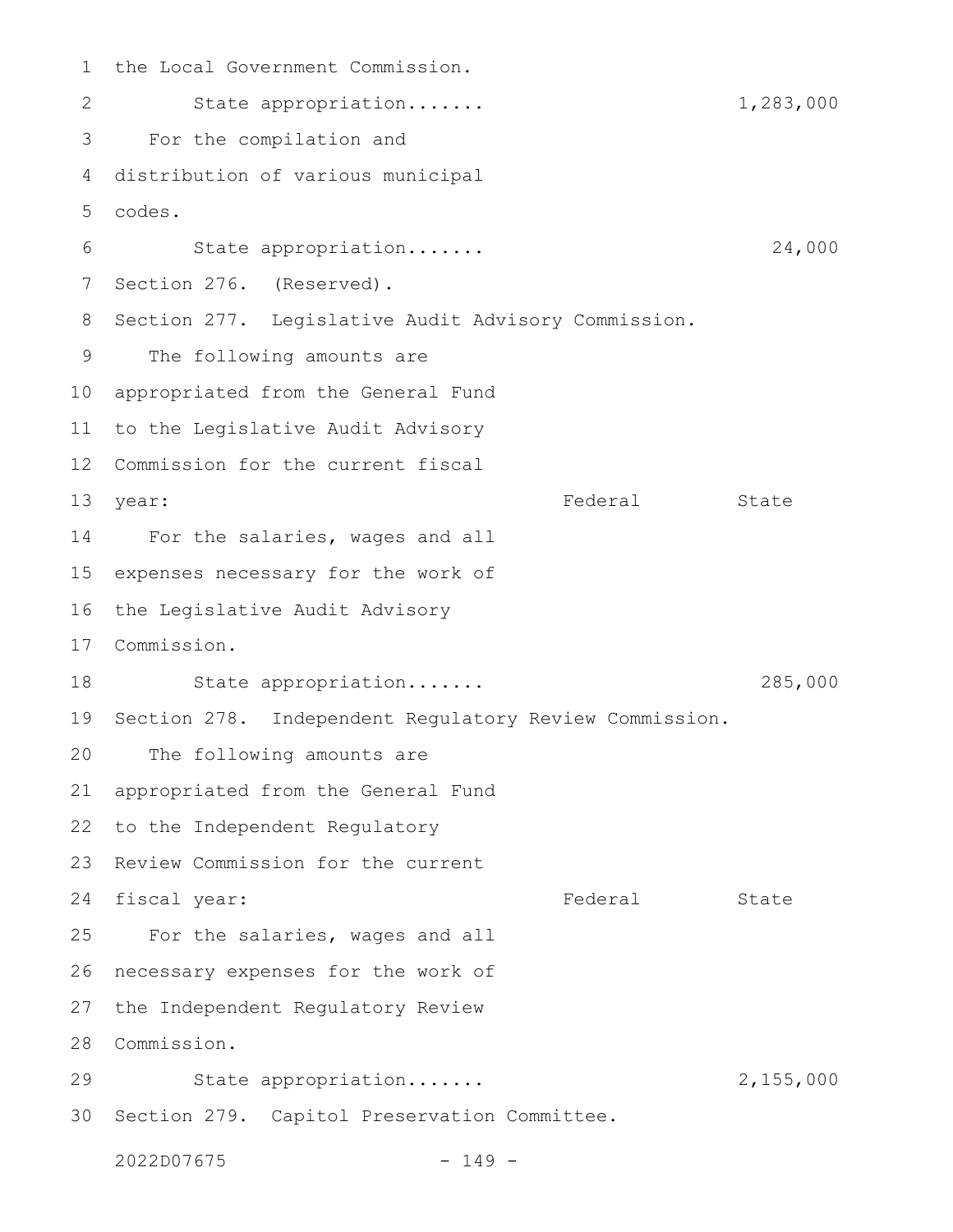The following amounts are appropriated from the General Fund 2 3 to the Capitol Preservation Committee for the current fiscal 4 year: State State State State State State State State State State State State State State State State State State For the operation of the Capitol Preservation Committee. State appropriation....... 827,000 For the restoration of the 10 Capitol and its artifacts, including support facilities and services. 12 State appropriation....... 3,157,000 Section 280. Pennsylvania Commission on Sentencing. The following amounts are appropriated from the General Fund 17 to the Pennsylvania Commission on 18 Sentencing for the current fiscal year: State State State State State State State State State State State State State State State State State State For the Pennsylvania Commission 20 21 on Sentencing. State appropriation....... 2,553,000 23 Section 281. Center for Rural Pennsylvania. The following amounts are appropriated from the General Fund 26 to the Center for Rural 27 Pennsylvania for the current fiscal Federal State For the Center for Rural 29 30 Pennsylvania. 1 5 year: 6 7 8 9 11 13 14 15 16 19 year: 22 24 25 28 year:

2022D07675 - 150 -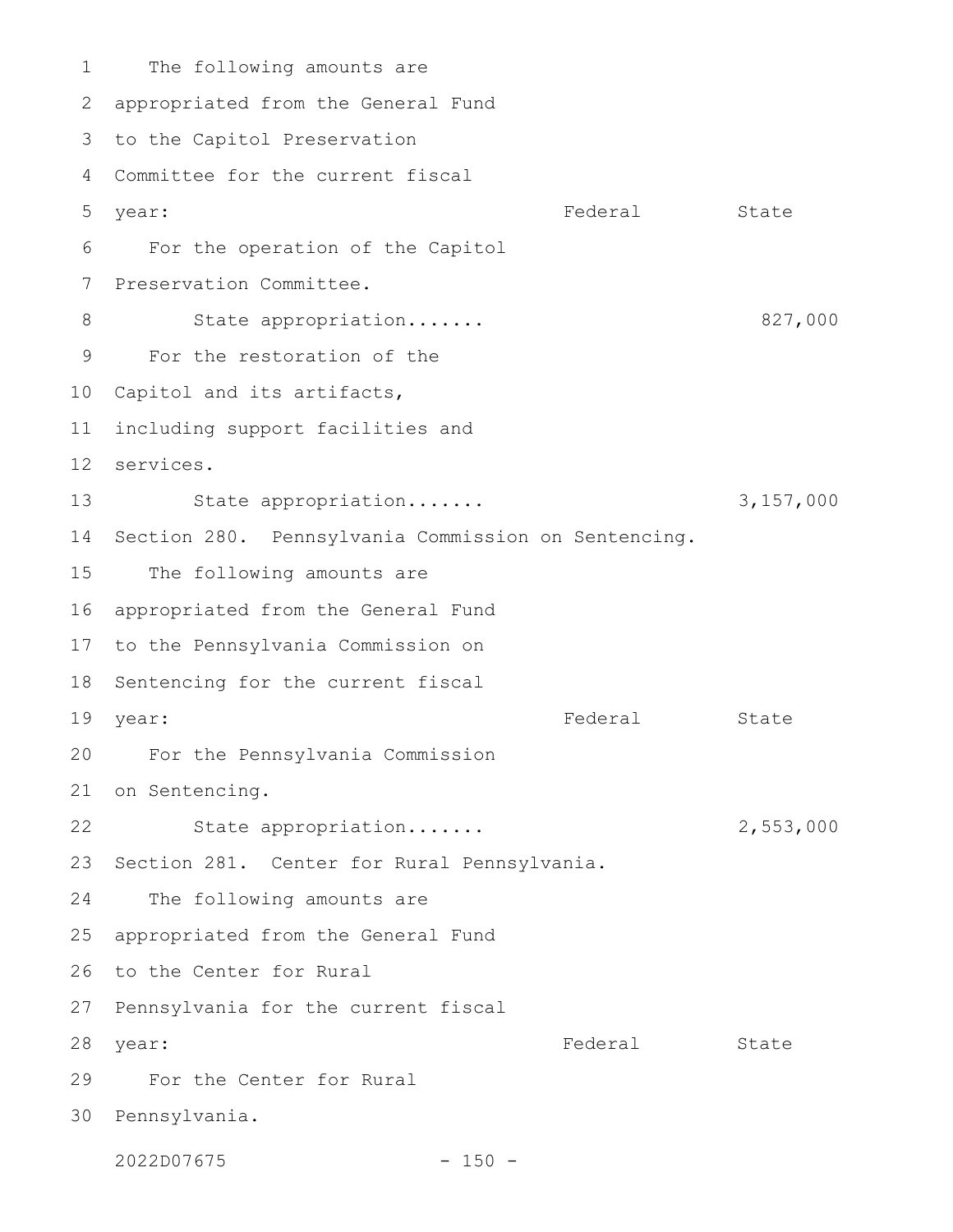State appropriation....... 1,128,000 Section 282. Commonwealth Mail Processing Center. The following amounts are appropriated from the General Fund to the Commonwealth Mail Processing Center for the current fiscal year: Federal State For salaries, wages, other personnel expenses, operating costs, contracts, equipment, software, other incidental expenses and costs associated with the 12 operation of the Commonwealth Mail Processing Center, including an allocation of \$1,040,000 to the Chief Clerk of the Senate for 16 payment of postage and communication expenses as 17 determined by the Senate Committee on Management Operations. State appropriation....... 3,583,000 Section 283. Legislative Reapportionment Commission. The following amounts are appropriated from the General Fund to the Legislative Reapportionment Commission for the current fiscal year: State State State State State State State State State State State State State State State State State State For the Legislative Reapportionment Commission. State appropriation....... 1,053,000 30 Section 284. Independent Fiscal Office. 2022D07675 - 151 - 1 2 3 4 5 6 7 8 9 10 11 13 14 15 18 19 20 21 22 23 24 25 26 27 28 29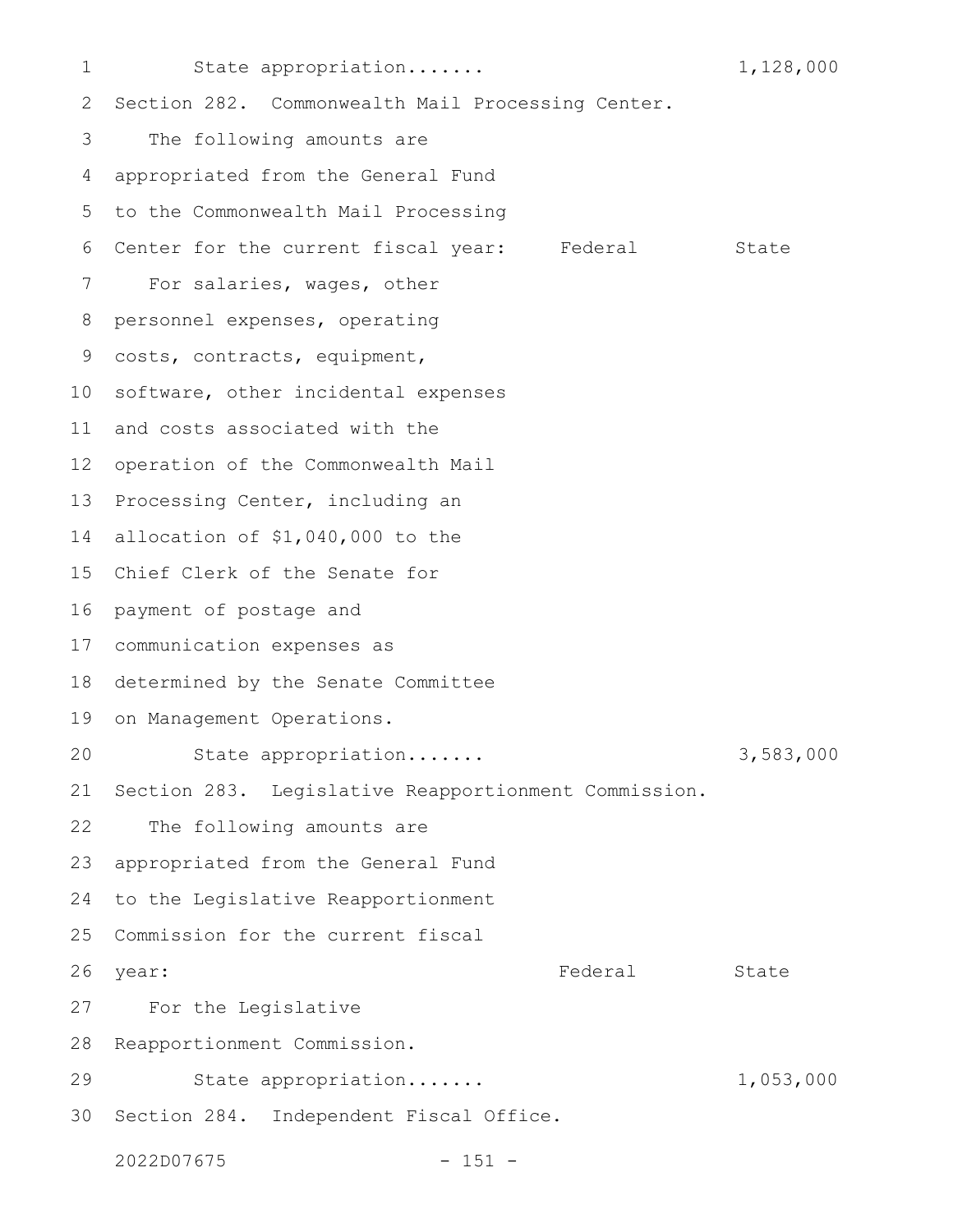The following amounts are appropriated from the General Fund to the Independent Fiscal Office for the current fiscal year: Federal State For the salaries, wages and all expenses necessary for the work of the Independent Fiscal Office, including up to \$200,000 for pension actuarial analysis. State appropriation....... 2,343,000 PART III STATE LOTTERY FUND APPROPRIATIONS Section 301. Department of Aging. The following amounts are appropriated from the State Lottery Fund to the Department of Aging for the current fiscal year: Federal State For general government operations of the Department of Aging. State appropriation....... 11,488,000 For PENNCARE for older Pennsylvanians for the purpose of developing, operating and purchasing services for the aged and other adults, including, but not limited to, model projects, community care services, audits of area agencies on aging, protective 30 services and counseling services. 1 2 3 4 5 6 7 8 9 10 11 12 13 14 15 16 17 18 19 20 21 22 23 24 25 26 27 28 29

2022D07675 - 152 -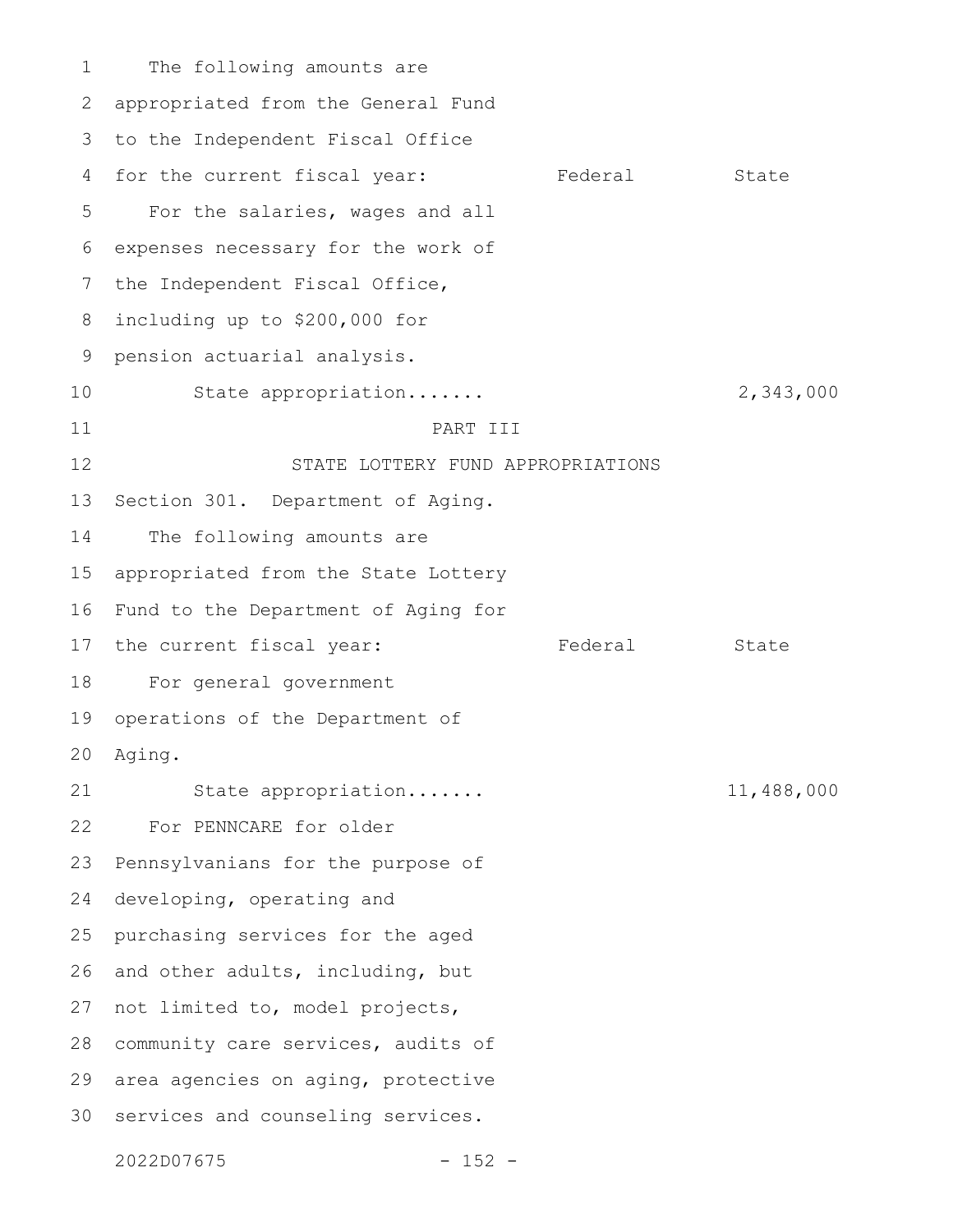State appropriation....... 282,848,000 For preadmission assessment. State appropriation....... 8,750,000 For caregiver support. State appropriation....... 12,103,000 For transfer from the State Lottery Fund to the Pharmaceutical Assistance Fund. State appropriation....... 135,000,000 For Alzheimer's outreach. 10 State appropriation....... 250,000 For grants to senior centers. State appropriation....... 2,000,000 Section 302. Department of Human Services. The following amounts are appropriated from the State Lottery 17 Fund to the Department of Human 18 Services for the current fiscal Federal State For medical assistance - 20 21 transportation services. State appropriation....... 3,500,000 For medical assistance - Community HealthChoices. State appropriation....... 348,966,000 PART IV TOBACCO SETTLEMENT FUND APPROPRIATIONS 28 Section 401. Department of Community and Economic Development. The following amounts are appropriated from the Tobacco 302022D07675 - 153 - 1 2 3 4 5 6 7 8 9 11 12 13 14 15 16 19 year: 22 23 24 25 26 27 29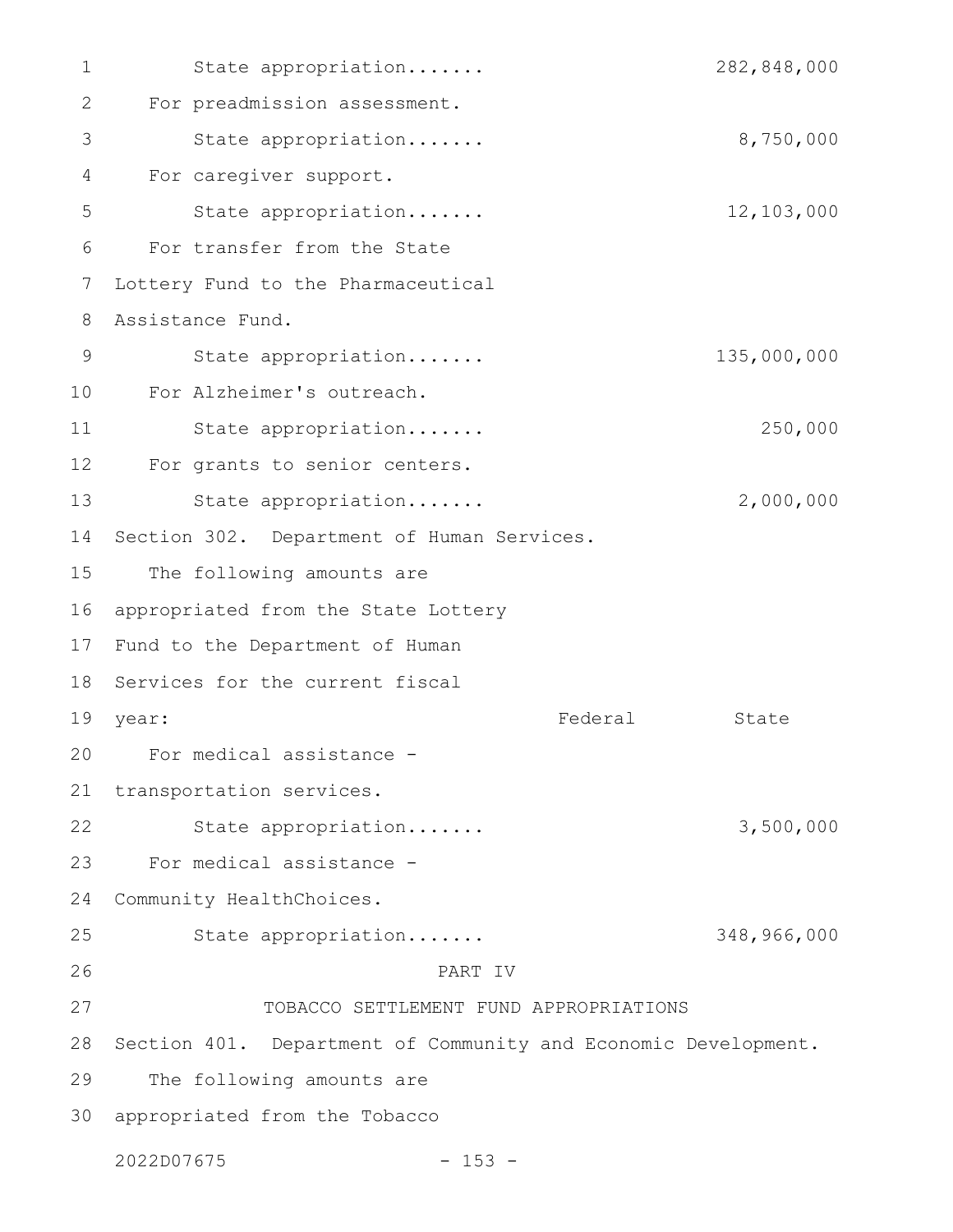Settlement Fund to the Department of Community and Economic 2 3 Development for the current fiscal vear: State State State State State State State State State State State State State State State State State State For life sciences greenhouses. State appropriation....... 3,000,000 Section 402. Department of Human Services. The following amounts are appropriated from the Tobacco 10 Settlement Fund to the Department 11 of Human Services for the current Federal State For medical assistance - 14 Community HealthChoices. State appropriation....... 148,067,000 PART V JUDICIAL COMPUTER SYSTEM AUGMENTATION ACCOUNT APPROPRIATIONS 19 Section 501. Supreme Court. The following amounts are appropriated from the Judicial 22 Computer System Augmentation 23 Account to the Supreme Court for 24 the current fiscal year: The Federal State For the Statewide judicial computer system. State appropriation....... 45,626,000 PART VI EMERGENCY MEDICAL SERVICES OPERATING FUND APPROPRIATIONS 2022D07675 - 154 - 1 4 5 6 7 8 9 12 fiscal year: 13 15 16 17 18 20 21 25 26 27 28 29 30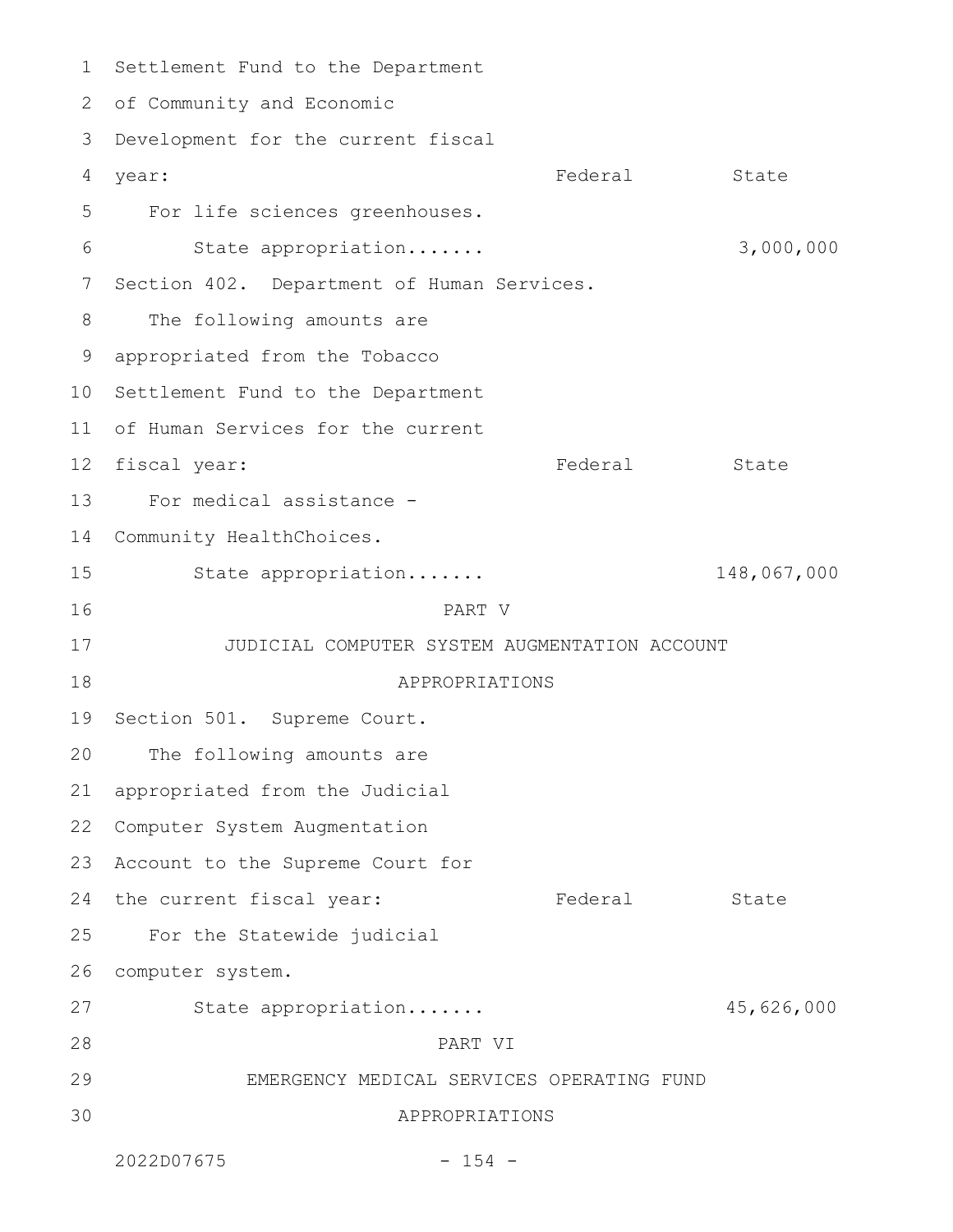Section 601. Department of Health. The following amounts are appropriated from the Emergency Medical Services Operating Fund to the Department of Health for the current fiscal year: Tederal State For emergency medical services. State appropriation....... 10,200,000 For Catastrophic Medical and Rehabilitation Program. State appropriation....... 4,200,000 PART VII STATE STORES FUND APPROPRIATIONS Section 701. Pennsylvania State Police. The following amounts are appropriated from the State Stores Fund to the Pennsylvania State 18 Police for the current fiscal year: Federal State For liquor control enforcement operational expenses. State appropriation....... 35,398,000 PART VIII MOTOR LICENSE FUND APPROPRIATIONS SUBPART A MOTOR LICENSE FUND Section 801. Department of Transportation. The following amounts are appropriated from the Motor License 29 Fund to the Department of 30 Transportation for the current 1 2 3 4 5 6 7 8 9 10 11 12 13 14 15 16 17 19 20 21 22 23 24 25 26 27 28

2022D07675 - 155 -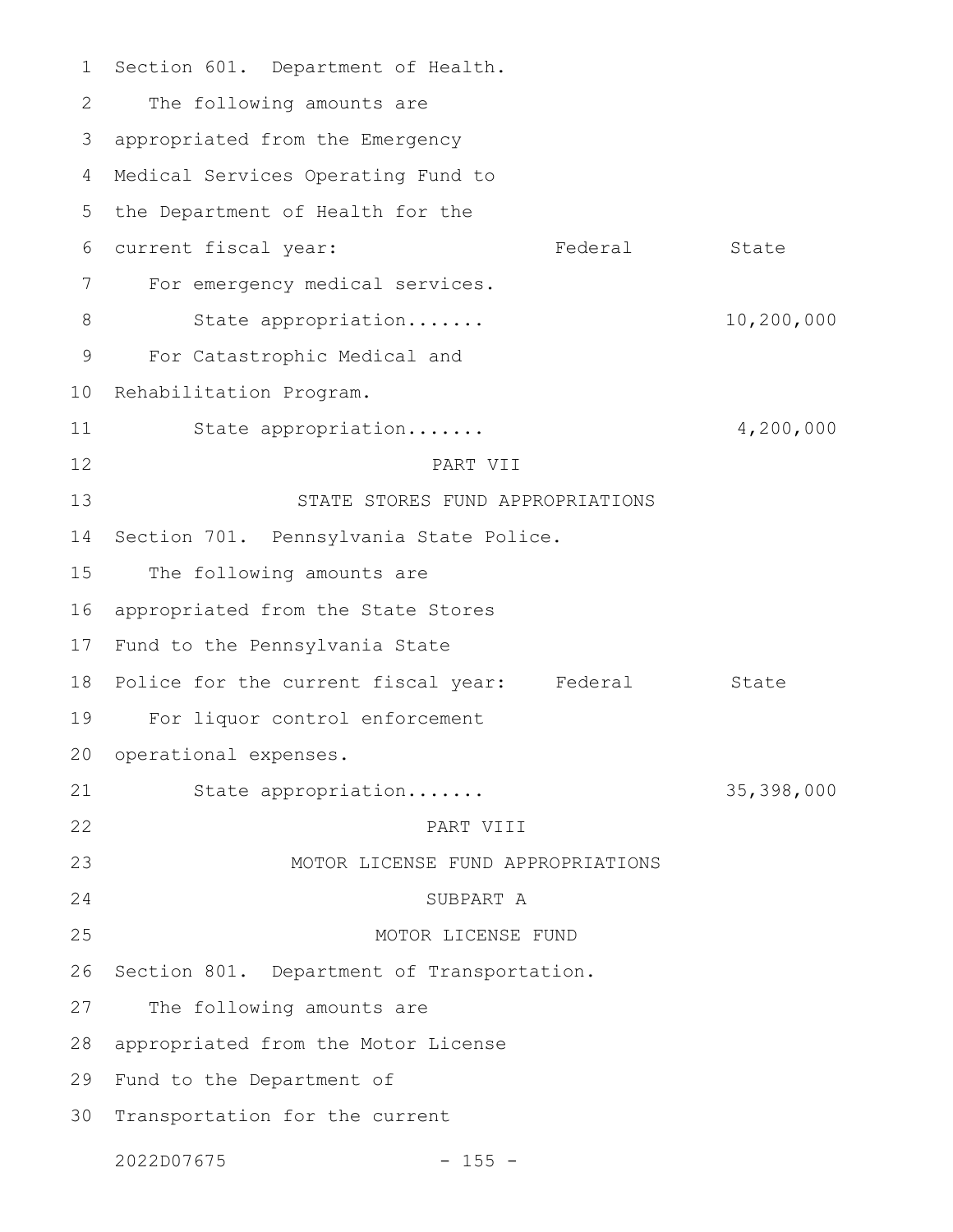1

For the salaries, wages and all necessary expenses for the proper administration of the Department of Transportation, including the State Transportation Commission and the State Transportation Advisory Committee and the Statewide coordination of municipal services. State appropriation....... 73,193,000 For operation of welcome centers. State appropriation....... 4,323,000 For the salaries, wages and all necessary expenses for the operation of the highway and safety improvement programs, including planning and research, design, engineering, right-of-way acquisition and the operation of the engineering district facilities and liaison services with 23 communities on local road engineering and construction activities. State appropriation....... 450,000,000 For the salaries, wages and all necessary expenses for the administration and operation of the maintenance program for State 2 3 4 5 6 7 8 9 10 11 12 13 14 15 16 17 18 19 20 21 22 24 25 26 27 28 29 30

2022D07675 - 156 -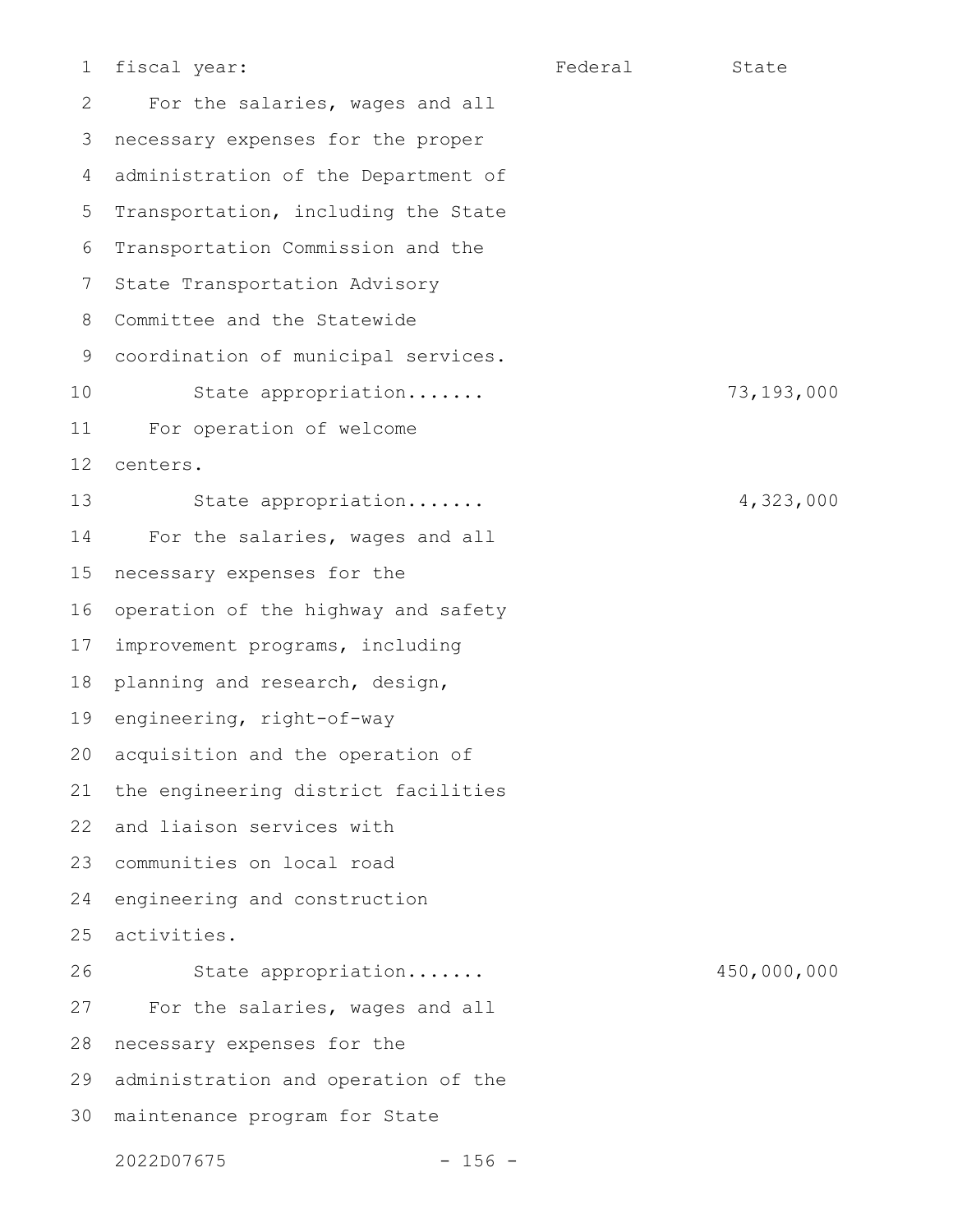1 roads, bridges, tunnels and 2 structures, including the operation 3 of the county maintenance district facilities. State appropriation....... 915,880,000 For highway systems technology and innovation. State appropriation....... 16,000,000 For reinvestment in Department of Transportation facilities. State appropriation....... 16,500,000 For the salaries, wages and all necessary expenses for the administration of the traffic safety program and the administration and operation of the operator and vehicle registration programs. State appropriation....... 242,258,000 For homeland security - REAL ID. State appropriation....... 30,135,000 For payments to municipalities pursuant to the act of June 1, 1956 (1955 P.L.1944, No.655), referred to as the Liquid Fuels Tax Municipal Allocation Law. State appropriation....... 30,000,000 For payments to municipalities 29 to assist in maintenance and 30 construction costs of roads. 4 5 6 7 8 9 10 11 12 13 14 15 16 17 18 19 20 21 22 23 24 25 26 27 28

2022D07675 - 157 -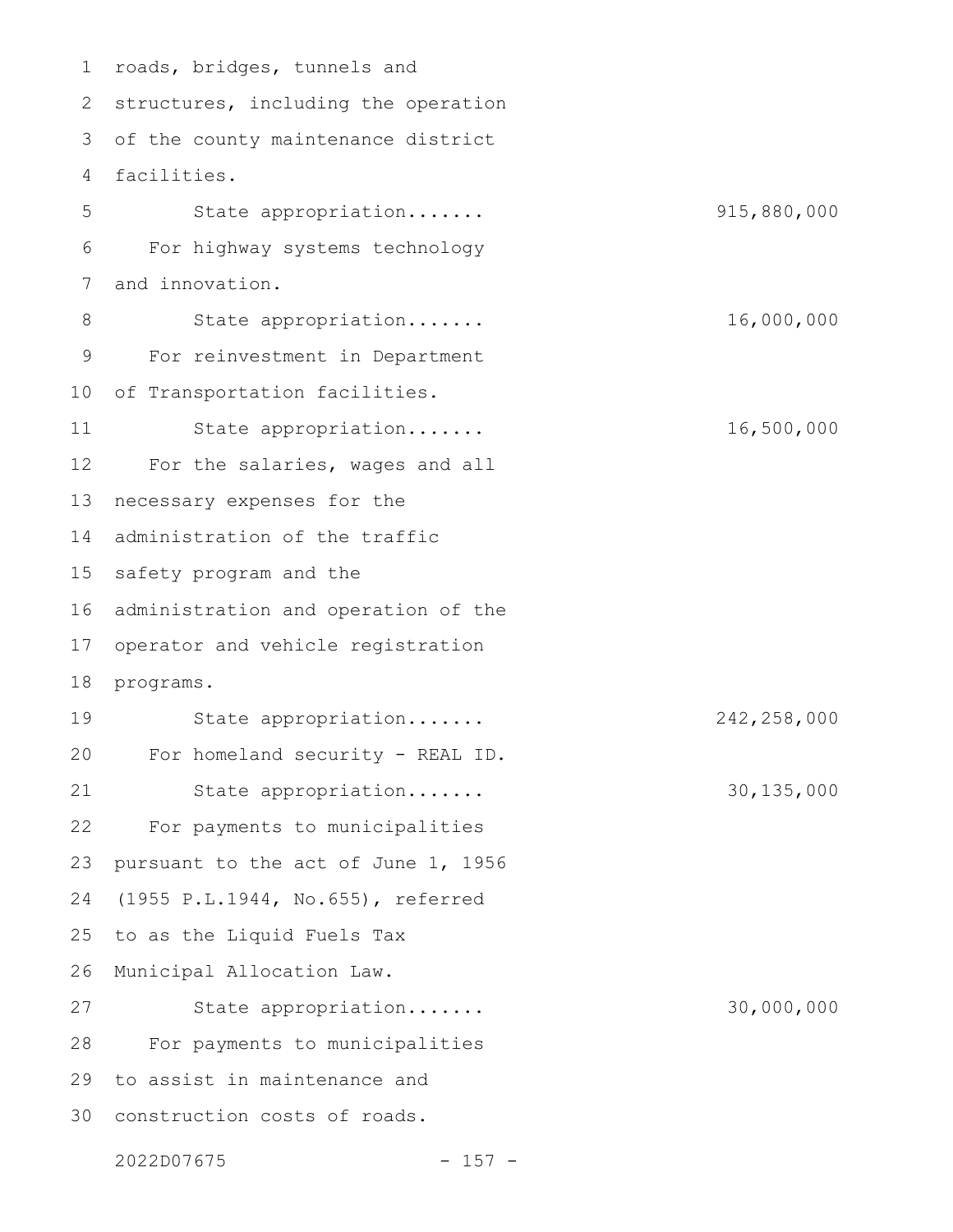State appropriation....... 248,458,000 For supplemental payments to municipalities to assist in maintenance and construction costs of roads in accordance with 75 Pa.C.S. Ch. 93 (relating to supplemental funding for municipal highway maintenance). State appropriation....... 5,000,000 For maintenance and construction of county bridges. An allocation to a county under this appropriation may be used in whole or in part by the county for grants to municipalities for distribution in accordance with 75 Pa.C.S. § 9010(c) (relating to disposition and use of tax). State appropriation....... 5,000,000 For municipal traffic signals. State appropriation....... 40,000,000 Section 802. (Reserved). Section 803. Treasury Department. The following amounts are appropriated from the Motor License Fund to the Treasury Department for the current fiscal year: State State State State State State State State State State State State State State State State State State For the payment of salaries, wages and all necessary expenses 2022D07675 - 158 - 1 2 3 4 5 6 7 8 9 10 11 12 13 14 15 16 17 18 19 20 21 22 23 24 25 26 27 28 29 30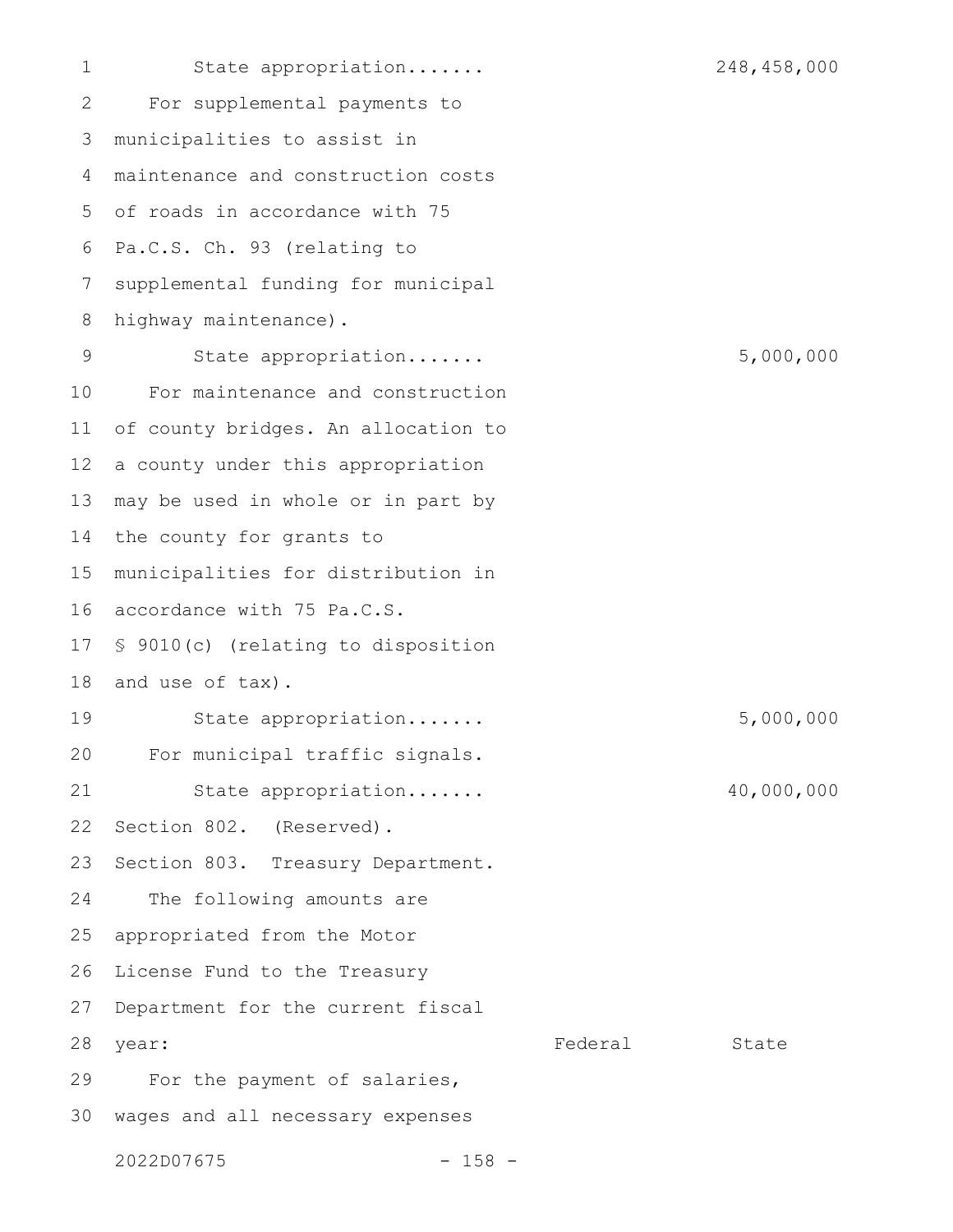in the proper administration of the program to refund liquid fuels taxes to which the Commonwealth is not entitled. State appropriation....... 551,000 For the payment of principal and interest requirements on general obligation bonds issued for transportation projects. State appropriation....... 35,826,000 For payment of principal and interest requirements on general obligation bonds issued for public improvements. State appropriation....... 21,807,000 For payment of the compensation of the Commonwealth's loan and transfer agent for services and expenses in connection with the registration, transfer and payment of interest on bonds of the Commonwealth and other services required to be performed by the loan and transfer agent. State appropriation....... 40,000 Section 804. Department of Agriculture. The following amounts are appropriated from the Motor License Fund to the Department of Agriculture for the current fiscal 1 2 3 4 5 6 7 8 9 10 11 12 13 14 15 16 17 18 19 20 21 22 23 24 25 26 27 28 29 30

2022D07675 - 159 -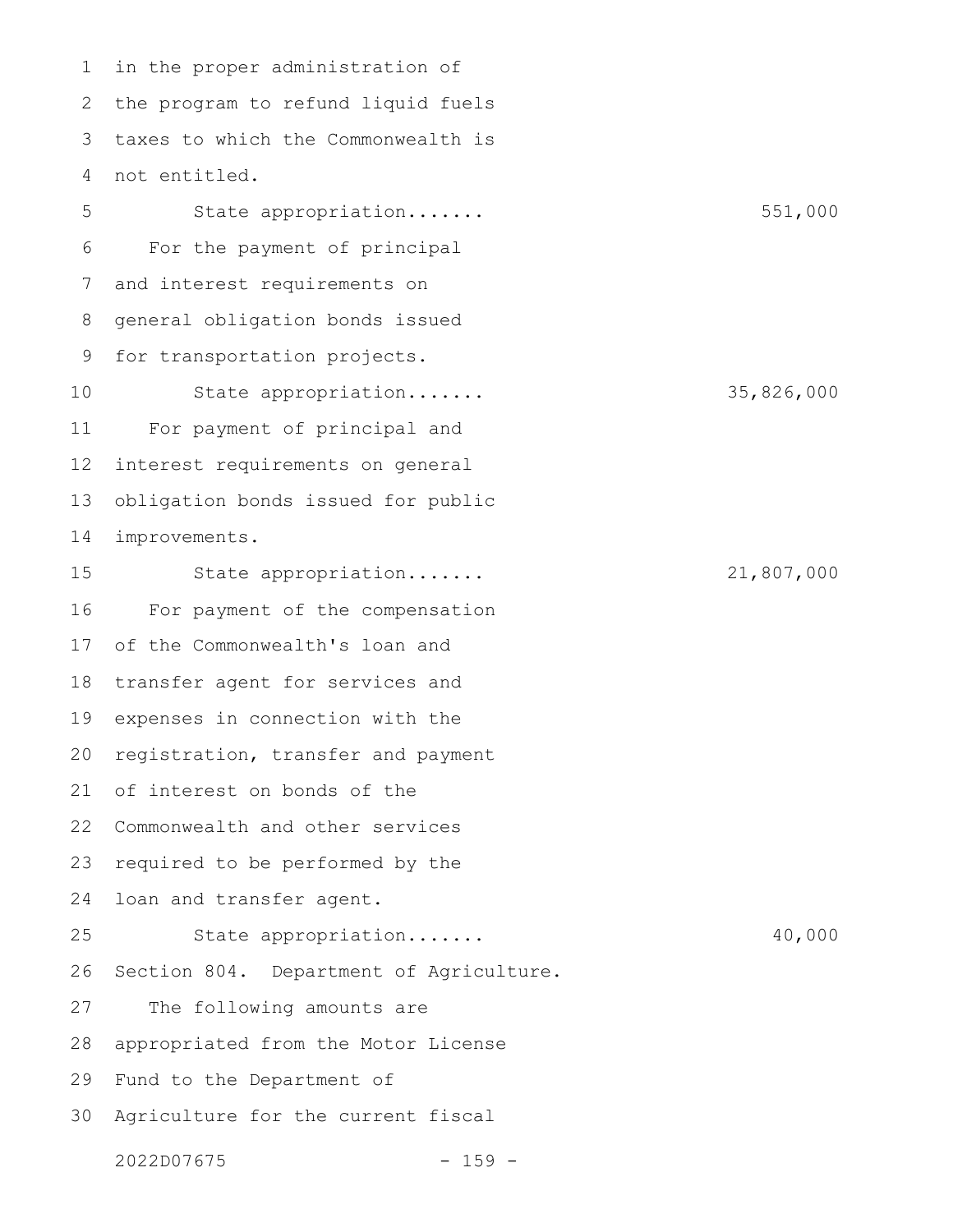year: State State State State State State State State State State State State State State State State State State For administration of the weights and measures program. State appropriation....... 5,817,000 For the State Conservation Commission for the maintenance and improvement of dirt and gravel roads. State appropriation....... 28,000,000 10 Section 805. Department of Community and Economic Development. The following amounts are appropriated from the Motor License Fund to the Department of 14 Community and Economic Development for the current 16 fiscal year: Tederal State For Appalachian Regional Commission and the Office of the Appalachian States' regional 20 representative. State appropriation....... 750,000 Section 806. Department of Conservation and Natural Resources. The following amounts are appropriated from the Motor License Fund to the Department of Conservation and Natural Resources 26 27 for the current fiscal year: Tederal State For the maintenance and mitigation of dust and sediment 29 30 pollution from forestry roads. 1  $\mathcal{P}$ 3 4 5 6 7 8 9 11 12 13 15 17 18 19 21 22 23 24 25 28

2022D07675 - 160 -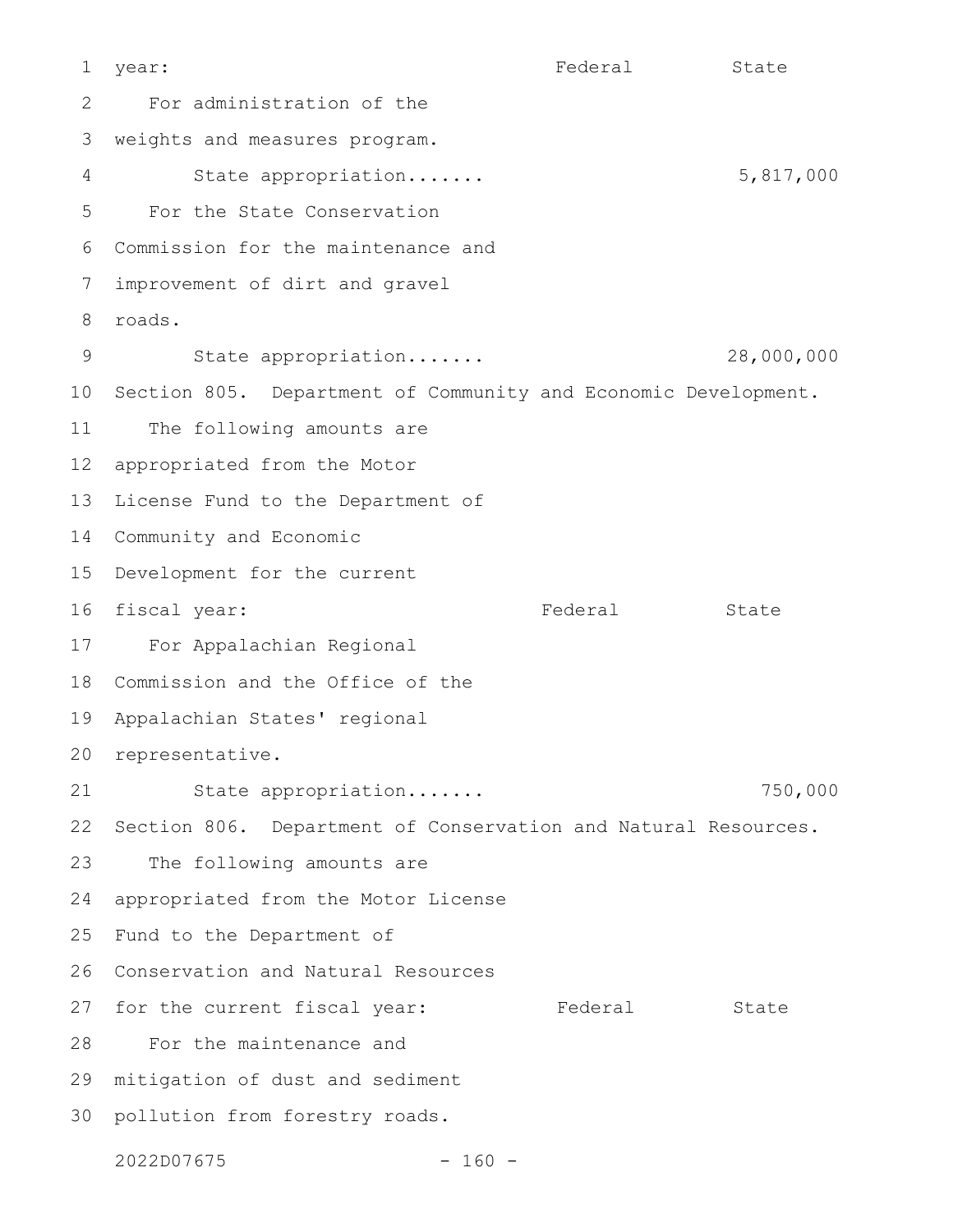State appropriation....... 7,000,000 2 Section 807. Department of Education. The following amounts are appropriated from the Motor License 5 Fund to the Department of Education 6 for the current fiscal year: Tederal State For administration of the school safe driving program and for payments to school districts or joint school organizations for driver education courses. State appropriation....... 1,100,000 13 Section 808. (Reserved). Section 809. Department of General Services. The following amounts are appropriated from the Motor License 17 Fund to the Department of General 18 Services for the current fiscal year: State State State State State State State State State State State State State State State State State State 20 For payment of tort claims. State appropriation....... 9,000,000 Section 810. Department of Revenue. The following amounts are appropriated from the Motor License Fund to the Department of Revenue 26 for the current fiscal year: Tederal State For collection of liquid fuels 28 tax. State appropriation....... 23,125,000 30 Section 811. Pennsylvania State Police. 1 3 4 7 8 9 10 11 12 14 15 16 19 year: 21 22 23 24 25 27 29

2022D07675 - 161 -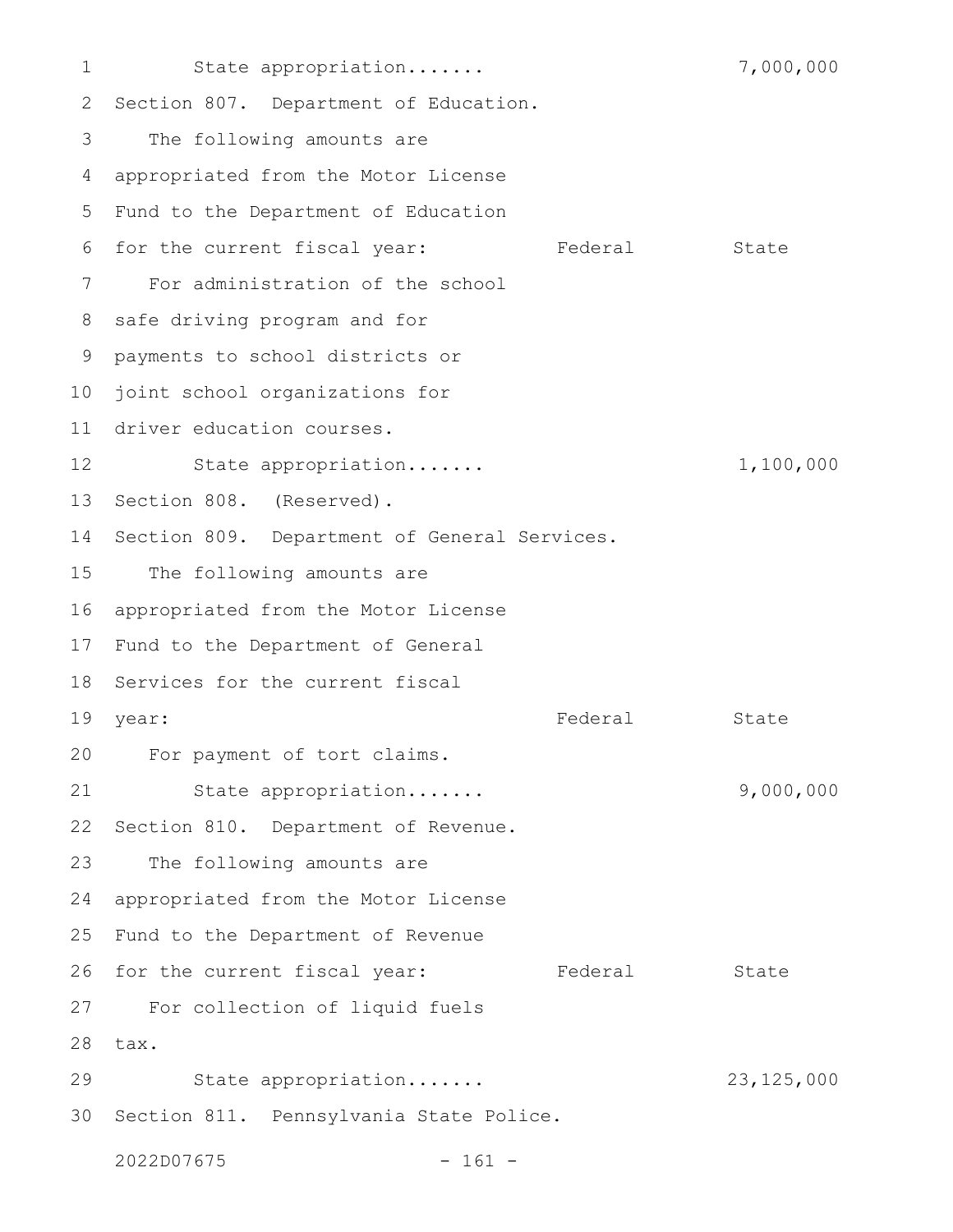The following amounts are appropriated from the Motor License 2 Fund to the Pennsylvania State 3 4 Police for the current fiscal year: Federal State For transfer from the Motor 5 6 License Fund to the General Fund to 7 finance the Traffic Control Program 8 and the Traffic Safety Facilities 9 Program of the Pennsylvania State Police. 10 State appropriation....... 424,285,000 For transfer from the Motor License Fund to the General Fund to 14 finance law enforcement information 15 technology. State appropriation....... 20,697,000 17 For transfer from the Motor 18 License Fund to the General Fund to 19 finance the Statewide Public Safety 20 Radio Network. State appropriation....... 21,130,000 For transfer from the Motor 23 License Fund to the General Fund to 24 finance the Municipal Police 25 Officers' Education and Training Commission. 26 State appropriation....... 1,708,000 For replacement of patrol 28 vehicles. 29 State appropriation....... 13,000,000 2022D07675 - 162 - 1 11 12 13 16 21 22 27 30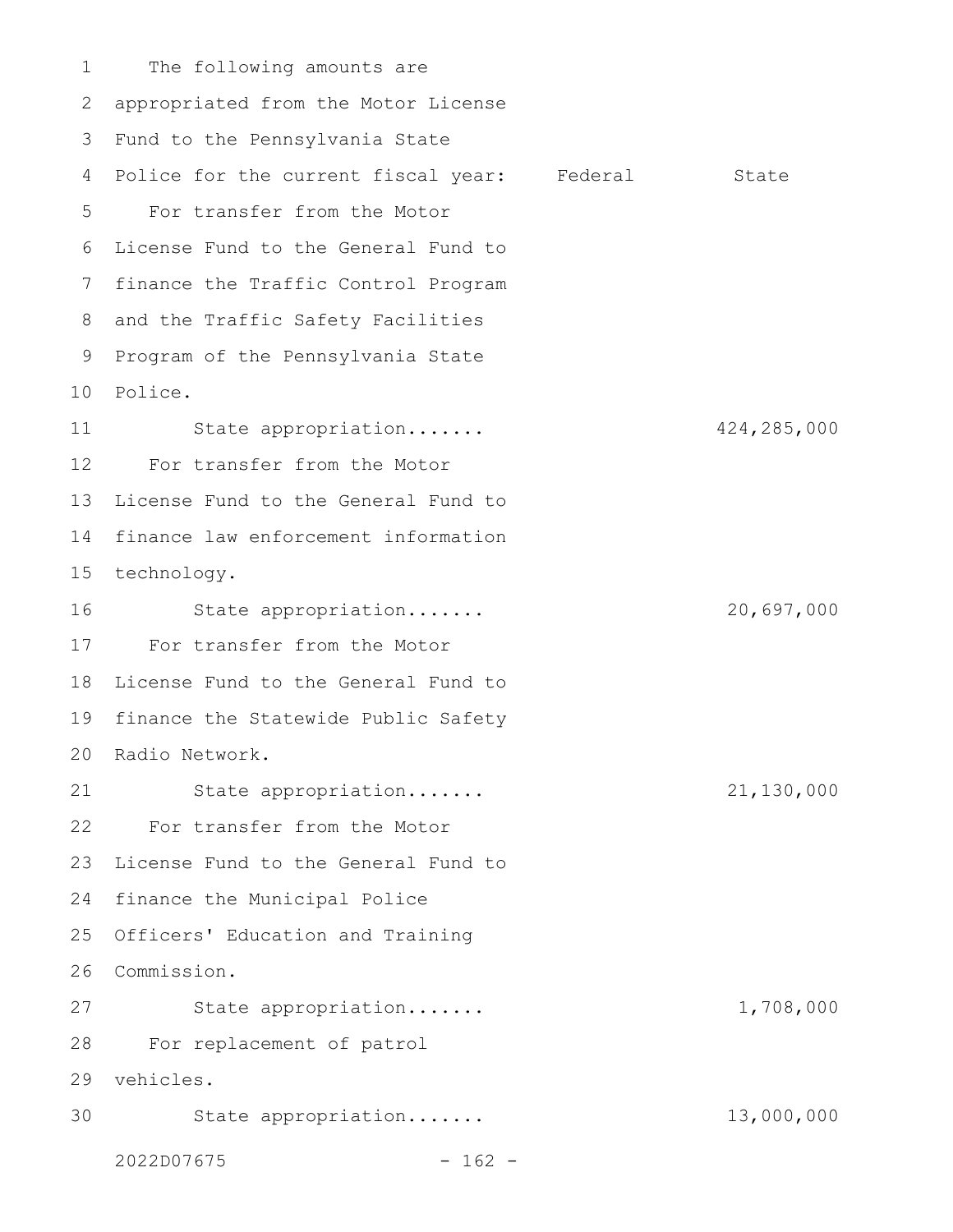For commercial vehicle inspections. State appropriation....... 14,180,000 The following Federal amounts are appropriated to supplement the sum appropriated for commercial vehicle inspections: (1) "Motor Carrier Safety." Federal appropriation..... 8,243,000 For municipal police training grants. State appropriation....... 5,000,000 SUBPART B AVIATION RESTRICTED ACCOUNT Section 821. Department of Transportation. The following amounts are appropriated from the Aviation Restricted Account to the Department of Transportation for the current fiscal year: Federal State For payment for aviation operations, including the operation and maintenance of State-owned aircraft, payment of general expenses, supplies, printing and equipment; for the development and maintenance of State airports and the maintenance and repair of landing fields, intermediate landing fields, landing field 2022D07675 - 163 - 1 2 3 4 5 6 7 8 9 10 11 12 13 14 15 16 17 18 19 20 21 22 23 24 25 26 27 28 29 30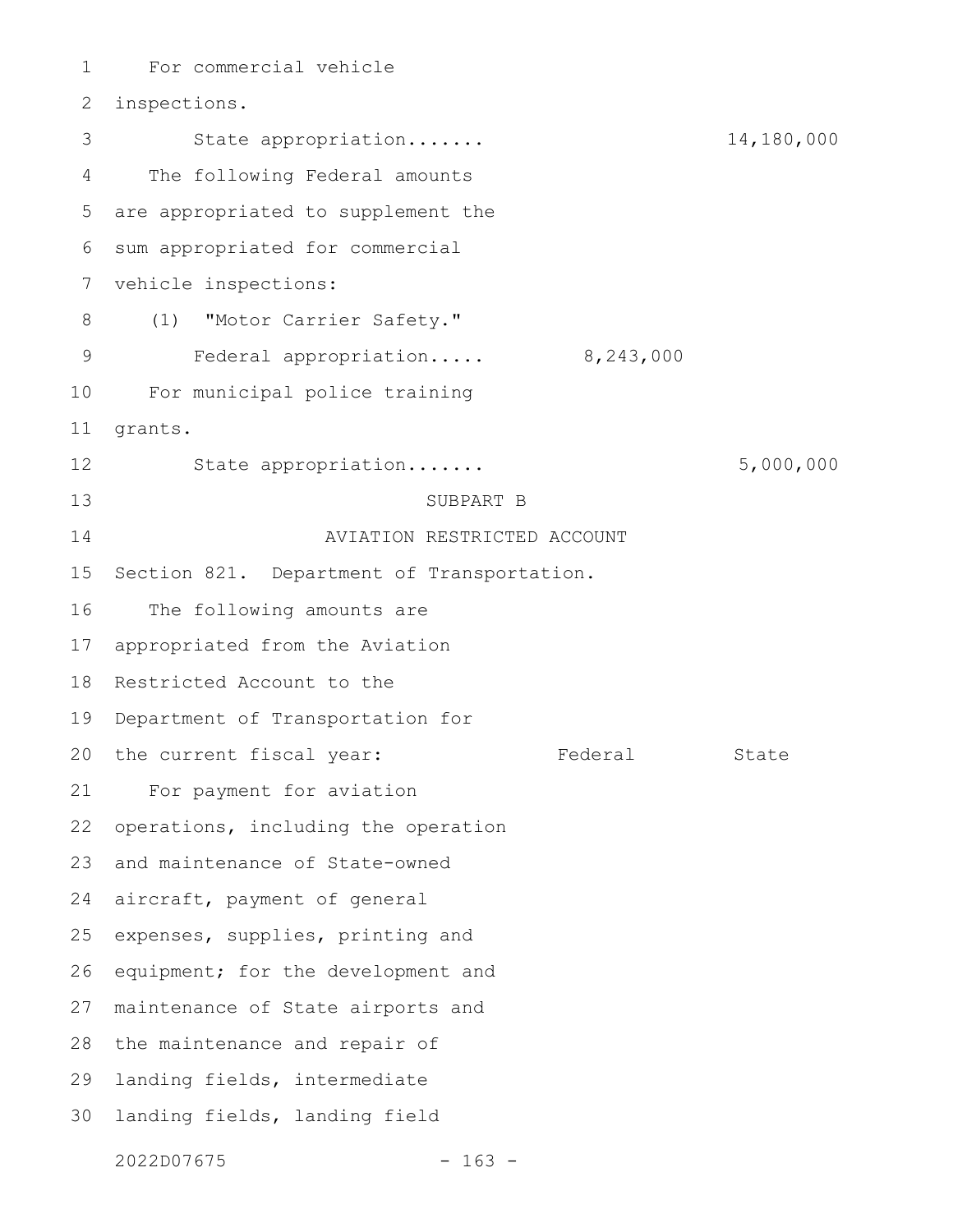equipment, beacon sites and other navigation facilities; and for the encouragement and development of civil aeronautics. State appropriation....... 3,614,000 For airport development. State appropriation....... 5,000,000 For real estate tax rebate payments to privately owned public use airports. State appropriation....... 250,000 PART IX HAZARDOUS MATERIAL RESPONSE FUND APPROPRIATIONS Section 901. Pennsylvania Emergency Management Agency. The following amounts are appropriated from the Hazardous Material Response Fund to the Pennsylvania Emergency Management Agency for the current fiscal year: Federal State For general administration and operational expenses. State appropriation....... 160,000 For training programs for hazardous material response teams. State appropriation....... 160,000 For grants to support counties' activities. State appropriation....... 1,120,000 For public and facility owner 2022D07675 - 164 - 1 2 3 4 5 6 7 8 9 10 11 12 13 14 15 16 17 18 19 20 21 22 23 24 25 26 27 28 29 30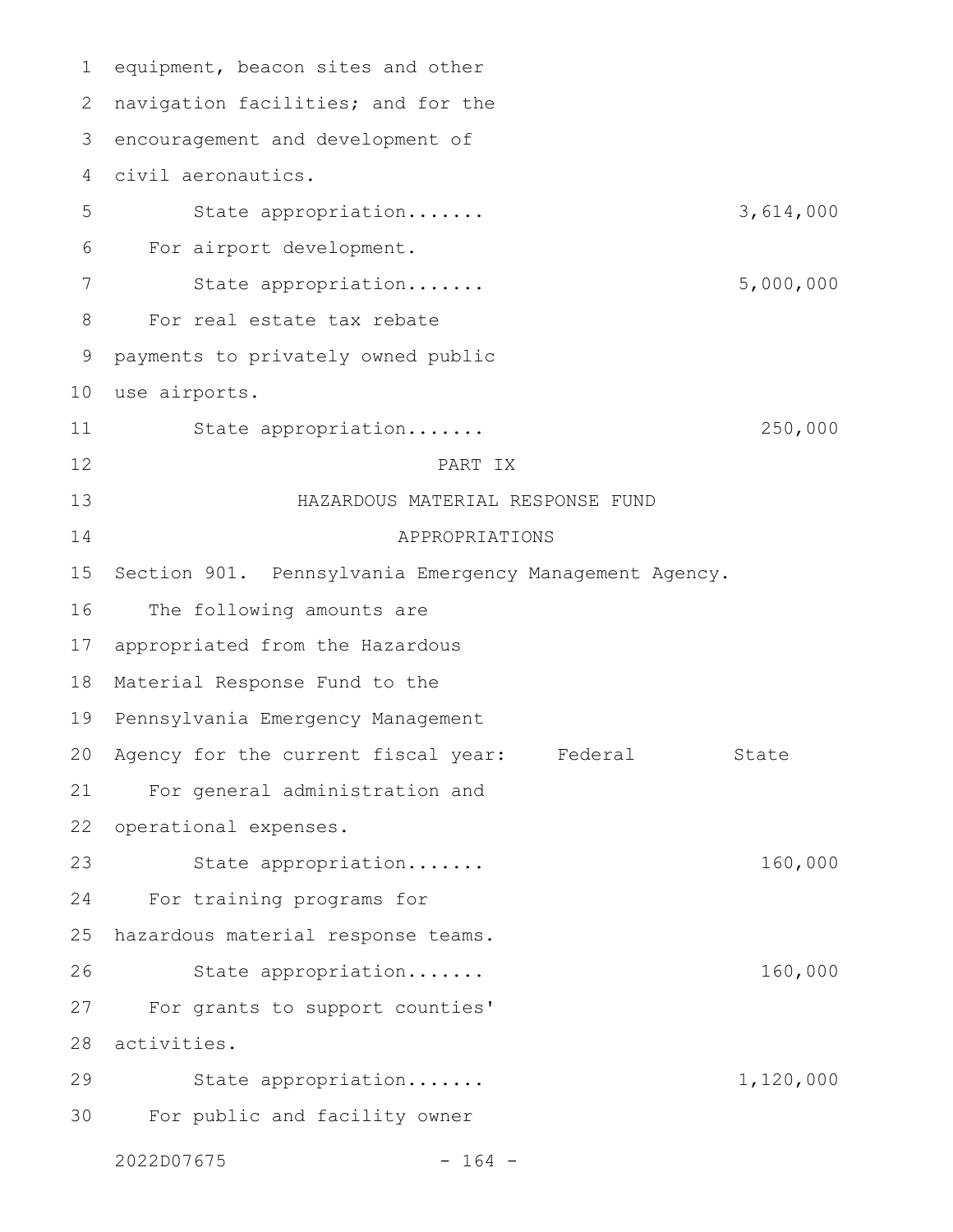1 education, information and 2 participation programs. State appropriation....... 160,000 PART X MILK MARKETING FUND APPROPRIATIONS Section 1001. Milk Marketing Board. The following amounts are appropriated from the Milk Marketing Fund to the Milk 9 10 Marketing Board for the current Federal State For the operation of the Milk Marketing Board. State appropriation....... 2,840,000 PART XI HOME INVESTMENT TRUST FUND APPROPRIATIONS 18 Section 1101. Department of Community and Economic Development. The following amounts are 20 appropriated from the Home Investment Trust Fund to the 22 Department of Community and 23 Economic Development for the 24 current fiscal year: The Federal State The following Federal amounts are appropriated for the 27 administration of the Affordable 28 Housing Act: (1) "Affordable Housing Act 30 Administration." 2022D07675 - 165 - 3 4 5 6 7 8 11 fiscal year: 12 13 14 15 16 17 19 21 25 26 29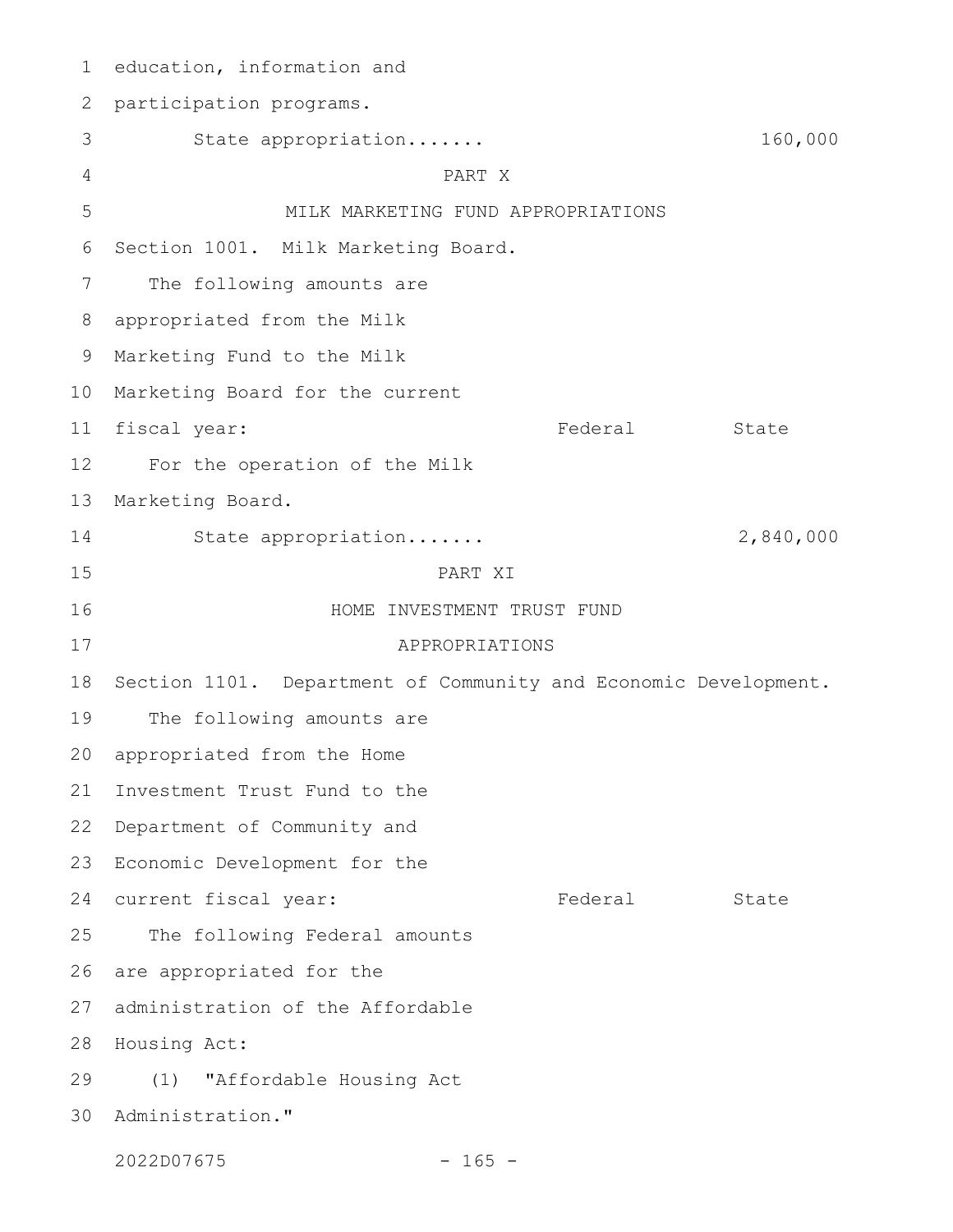| $\mathbf{1}$    | Federal appropriation 4,000,000                     |         |              |
|-----------------|-----------------------------------------------------|---------|--------------|
| 2               | PART XII                                            |         |              |
| 3               | TUITION ACCOUNT GUARANTEED SAVINGS                  |         |              |
| $\overline{4}$  | PROGRAM FUND APPROPRIATIONS                         |         |              |
| 5               | Section 1201. Treasury Department.                  |         |              |
| 6               | The following amounts are                           |         |              |
| 7               | appropriated from the Tuition                       |         |              |
| 8               | Account Guaranteed Savings Program                  |         |              |
| 9               | Fund to the Treasury Department for                 |         |              |
| 10              | the current fiscal year:                            | Federal | State        |
| 11              | For the operation of the Tuition                    |         |              |
| 12 <sup>°</sup> | Account Program Bureau.                             |         |              |
| 13              | State appropriation                                 |         | 3,339,000    |
| 14              | PART XIII                                           |         |              |
| 15              | BANKING FUND APPROPRIATIONS                         |         |              |
| 16              | Section 1301. Department of Banking and Securities. |         |              |
| 17              | The following amounts are                           |         |              |
| 18              | appropriated from the Banking Fund                  |         |              |
| 19              | to the Department of Banking and                    |         |              |
|                 | 20 Securities for the current fiscal                |         |              |
| 21              | year:                                               | Federal | State        |
| 22              | For general government                              |         |              |
| 23              | operations of the Department of                     |         |              |
| 24              | Banking and Securities.                             |         |              |
| 25              | State appropriation                                 |         | 23, 413, 000 |
| 26              | PART XIV                                            |         |              |
| 27              | FIREARM RECORDS CHECK FUND                          |         |              |
| 28              | APPROPRIATIONS                                      |         |              |
| 29              | Section 1401. Pennsylvania State Police.            |         |              |
| 30              | The following amounts are                           |         |              |
|                 | 2022D07675<br>$-166 -$                              |         |              |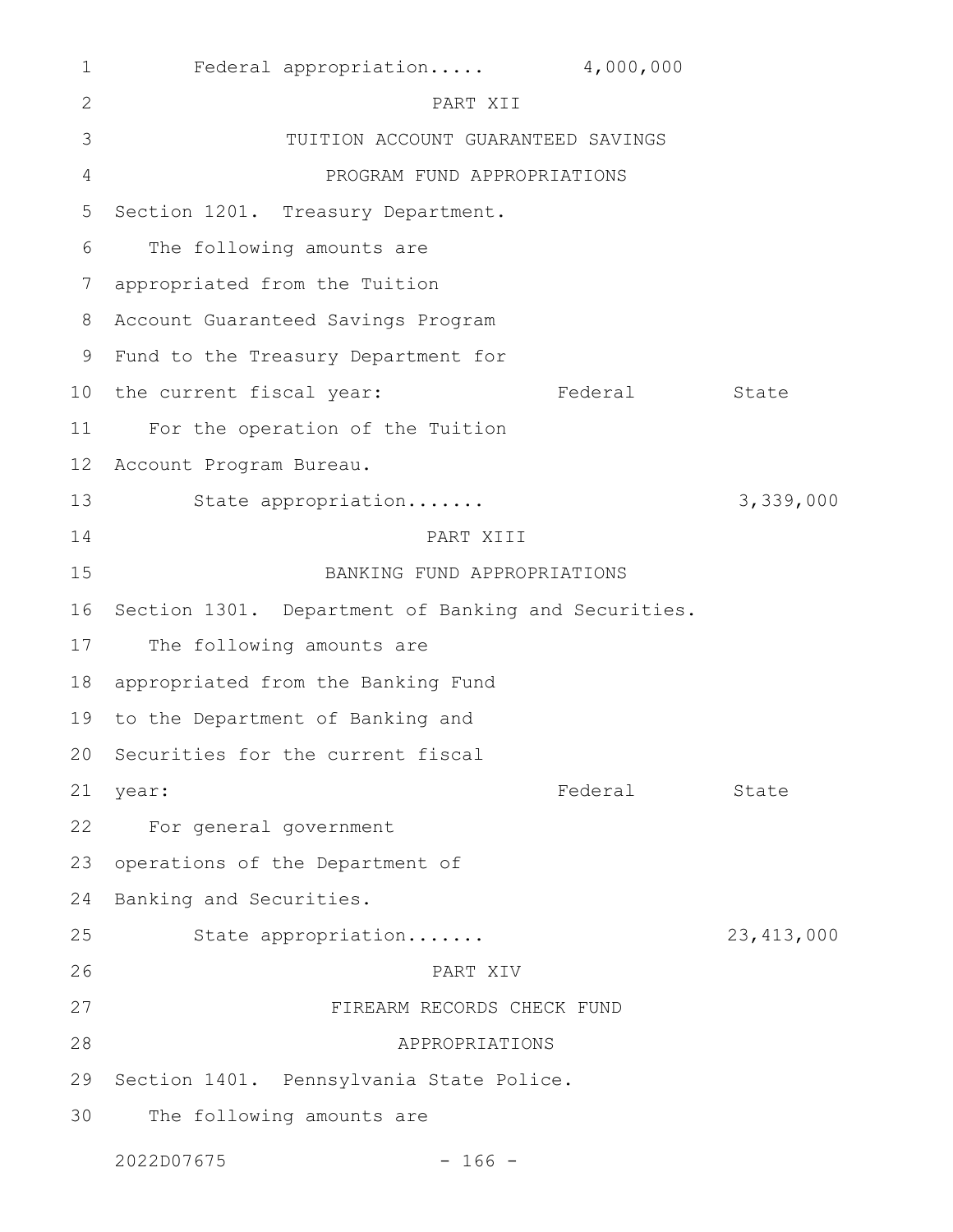appropriated from the Firearm 2 Records Check Fund to the 3 Pennsylvania State Police for the 4 current fiscal year: Tederal State For activities associated with the purchase of firearms by individuals. State appropriation....... 4,800,000 PART XV BEN FRANKLIN TECHNOLOGY DEVELOPMENT AUTHORITY FUND APPROPRIATIONS Section 1501. Department of Community and Economic Development. The following amounts are appropriated from the Ben Franklin Technology Development Authority 16 Fund to the Department of Community 17 and Economic Development for the 18 current fiscal year: Tederal State For the Ben Franklin Technology Development Authority Fund. State appropriation....... 35,000,000 PART XVI OIL AND GAS LEASE FUND APPROPRIATIONS Section 1601. Department of Conservation and Natural Resources. The following amounts are appropriated from the Oil and Gas Lease Fund to the Department of Conservation and Natural Resources 28 29 for the current fiscal year: Tederal State For general government 301 5 6 7 8 9 10 11 12 13 14 15 19 20 21 22 23 24 25 26 27

2022D07675 - 167 -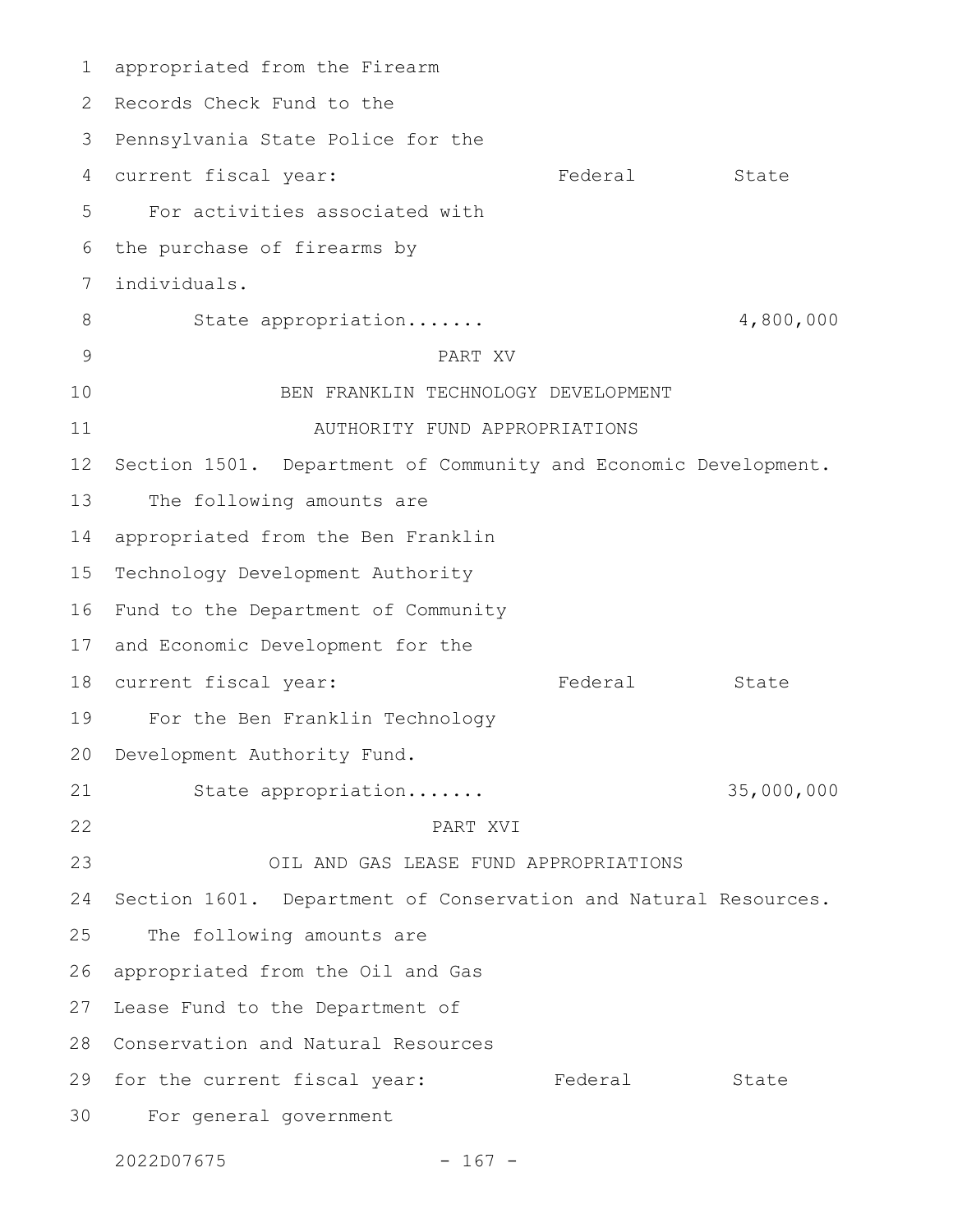operations. 1

State appropriation....... 14,790,000 For State parks operations. State appropriation....... 19,000,000 For State forests operations. State appropriation....... 19,000,000 PART XVII HOME IMPROVEMENT ACCOUNT APPROPRIATIONS Section 1701. Attorney General. The following amounts are appropriated from the Home Improvement Account to the Attorney 13 General for the current fiscal year: State State State State State State State State State State State State State State State State State State For home improvement consumer 16 protection. State appropriation....... 2,693,000 PART XVIII CIGARETTE FIRE SAFETY AND FIREFIGHTER PROTECTION ACT ENFORCEMENT FUND APPROPRIATIONS 22 Section 1801. Attorney General. The following amounts are appropriated from the Cigarette 25 Fire Safety and Firefighter 26 Protection Act Enforcement Fund to 27 the Attorney General for the 28 current fiscal year: Tederal State For cigarette fire safety and 30 firefighter protection enforcement. 2022D07675 - 168 - 2 3 4 5 6 7 8 9 10 11 12 14 year: 15 17 18 19 20 21 23 24 29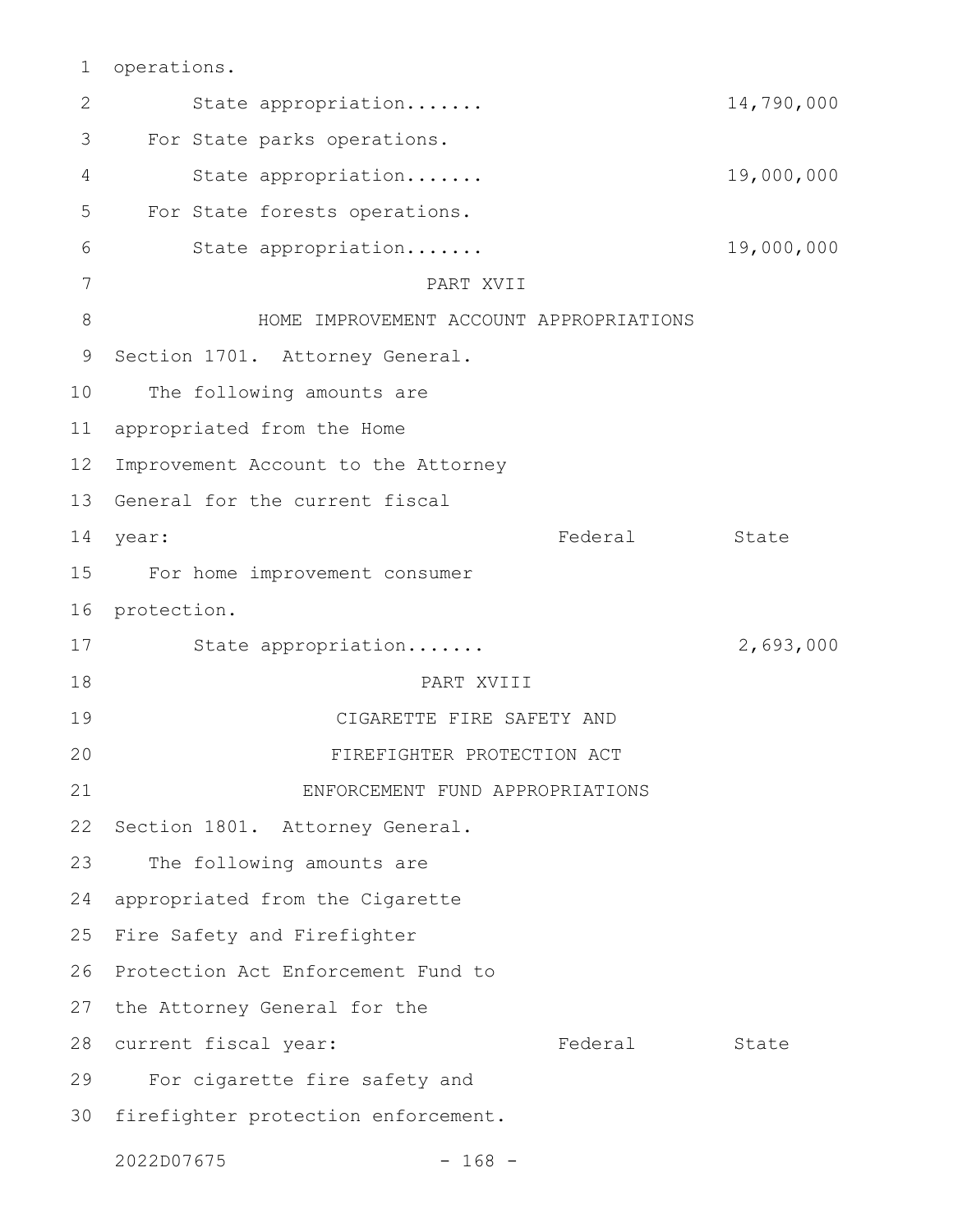| $\mathbf 1$     | State appropriation                      |          | 50,000     |
|-----------------|------------------------------------------|----------|------------|
| 2               | PART XIX                                 |          |            |
| 3               | INSURANCE REGULATION AND                 |          |            |
| $\overline{4}$  | OVERSIGHT FUND APPROPRIATIONS            |          |            |
| 5               | Section 1901. Insurance Department.      |          |            |
| 6               | The following amounts are                |          |            |
| 7               | appropriated from the Insurance          |          |            |
| 8               | Regulation and Oversight Fund to         |          |            |
| 9               | the Insurance Department for the         |          |            |
| 10 <sub>o</sub> | current fiscal year:                     | Federal  | State      |
| 11              | For general government                   |          |            |
| 12              | operations of the Insurance              |          |            |
| 13              | Department.                              |          |            |
| 14              | State appropriation                      |          | 34,202,000 |
| 15              | PART XX                                  |          |            |
| 16              | PENNSYLVANIA RACE HORSE DEVELOPMENT      |          |            |
| 17              | RESTRICTED ACCOUNT APPROPRIATIONS        |          |            |
| 18              | Section 2001. Department of Agriculture. |          |            |
| 19              | The following amounts are                |          |            |
|                 | 20 appropriated from the                 |          |            |
| 21              | Pennsylvania Race Horse                  |          |            |
| 22              | Development Restricted Account to        |          |            |
| 23              | the Department of Agriculture for        |          |            |
| 24              | the current fiscal year:                 | Federal  | State      |
| 25              | For transfer from the                    |          |            |
| 26              | Pennsylvania Race Horse                  |          |            |
| 27              | Development Restricted Receipts          |          |            |
| 28              | Account to the State Farm                |          |            |
| 29              | Products Show Fund.                      |          |            |
| 30              | State appropriation                      |          | 5,000,000  |
|                 | 2022D07675                               | $-169 -$ |            |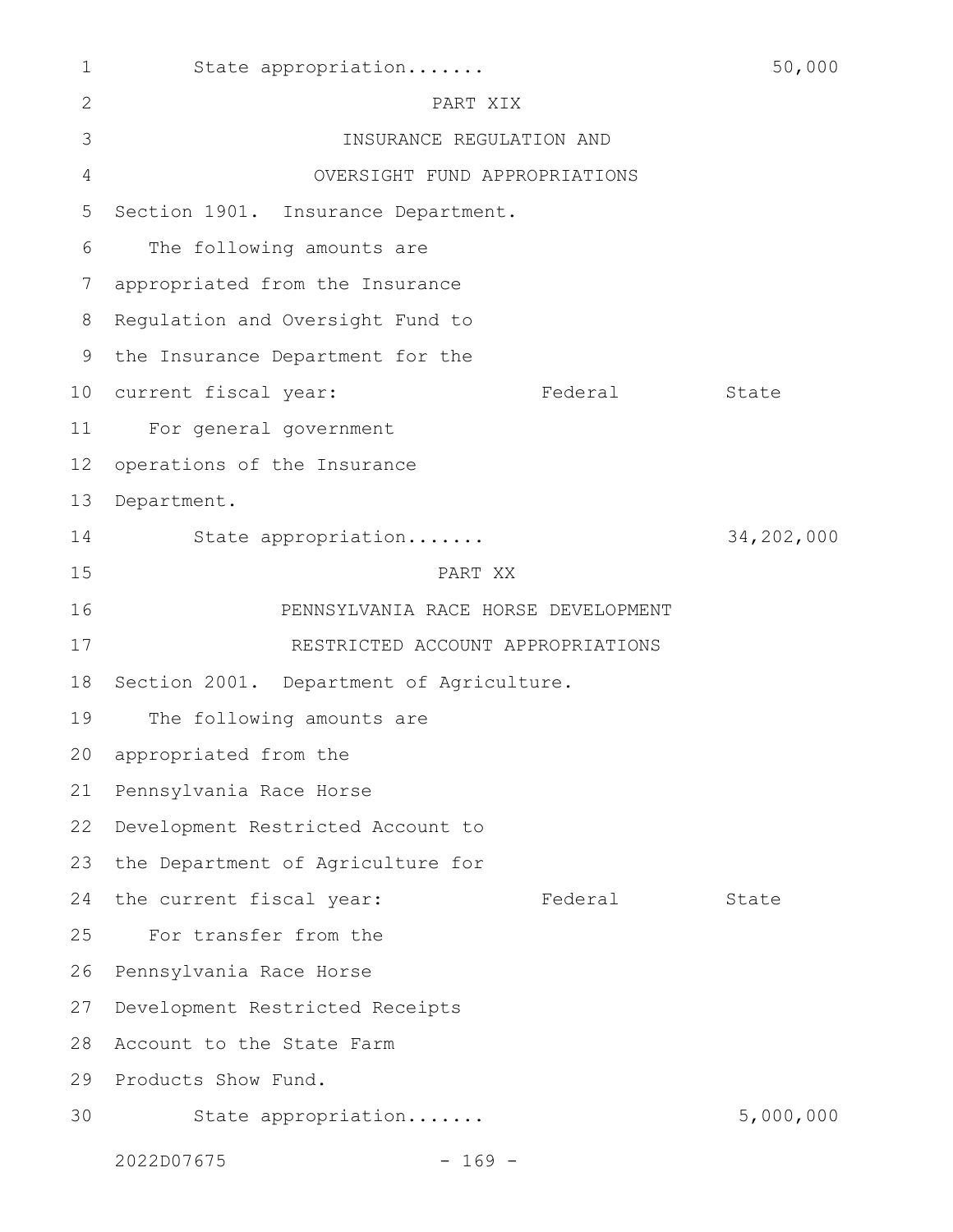For the Animal Health and Diagnostic Commission. State appropriation....... 5,350,000 For the Pennsylvania Veterinary Laboratory System. State appropriation....... 5,309,000 For payments to Pennsylvania fairs. State appropriation....... 4,000,000 PART XXI (Reserved) PART XXII MULTIMODAL TRANSPORTATION FUND APPROPRIATIONS (Reserved) PART XXIII STATE RACING FUND APPROPRIATIONS 17 Section 2301. Department of Agriculture. The following amounts are 19 appropriated from the State 20 Racing Fund to the Department of 21 Agriculture for the current 22 fiscal year: Tederal State For the State Horse Racing Commission. 24 State appropriation....... 7,555,000 For the Pennsylvania Equine 27 Toxicology and Research 28 Laboratory. State appropriation....... 13,535,000 For horse racing promotion. 2022D07675 - 170 -1 2 3 4 5 6 7 8 9 10 11 12 13 14 15 16 18 23 25 26 29 30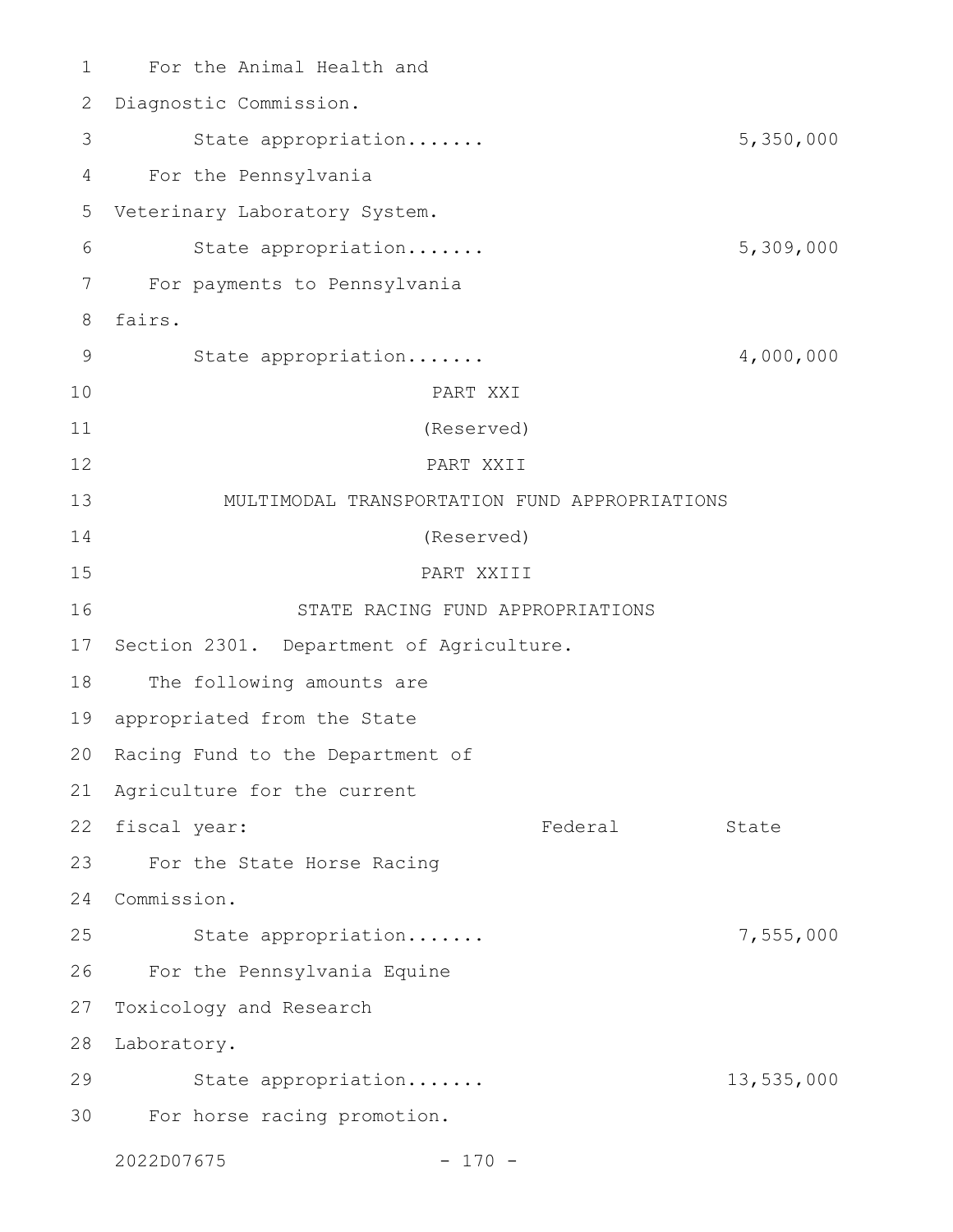State appropriation....... 2,261,000 2 Section 2302. Department of Revenue. The following amounts are appropriated from the State 5 Racing Fund to the Department of 6 Revenue for the current fiscal year: Federal State For administration of racing revenue collections. State appropriation....... 266,000 PART XXIV ABLE SAVINGS PROGRAM FUND APPROPRIATIONS 13 Section 2401. Treasury Department. The following amounts are appropriated from the ABLE 16 Savings Program Fund to the 17 Treasury Department for the 18 current fiscal year: Tederal State 19 For the operation of the 20 Pennsylvania ABLE Savings Program. State appropriation....... 1,130,000 PART XXV TOURISM PROMOTION FUND RESTRICTED ACCOUNT APPROPRIATIONS Section 2501. Department of Community and Economic Development. The following amounts are appropriated from the Tourism 29 Promotion Fund Restricted Account 30 to the Department of Community 2022D07675 - 171 - 1 3 4 7 8 9 10 11 12 14 15 21 22 23 24 25 26 27 28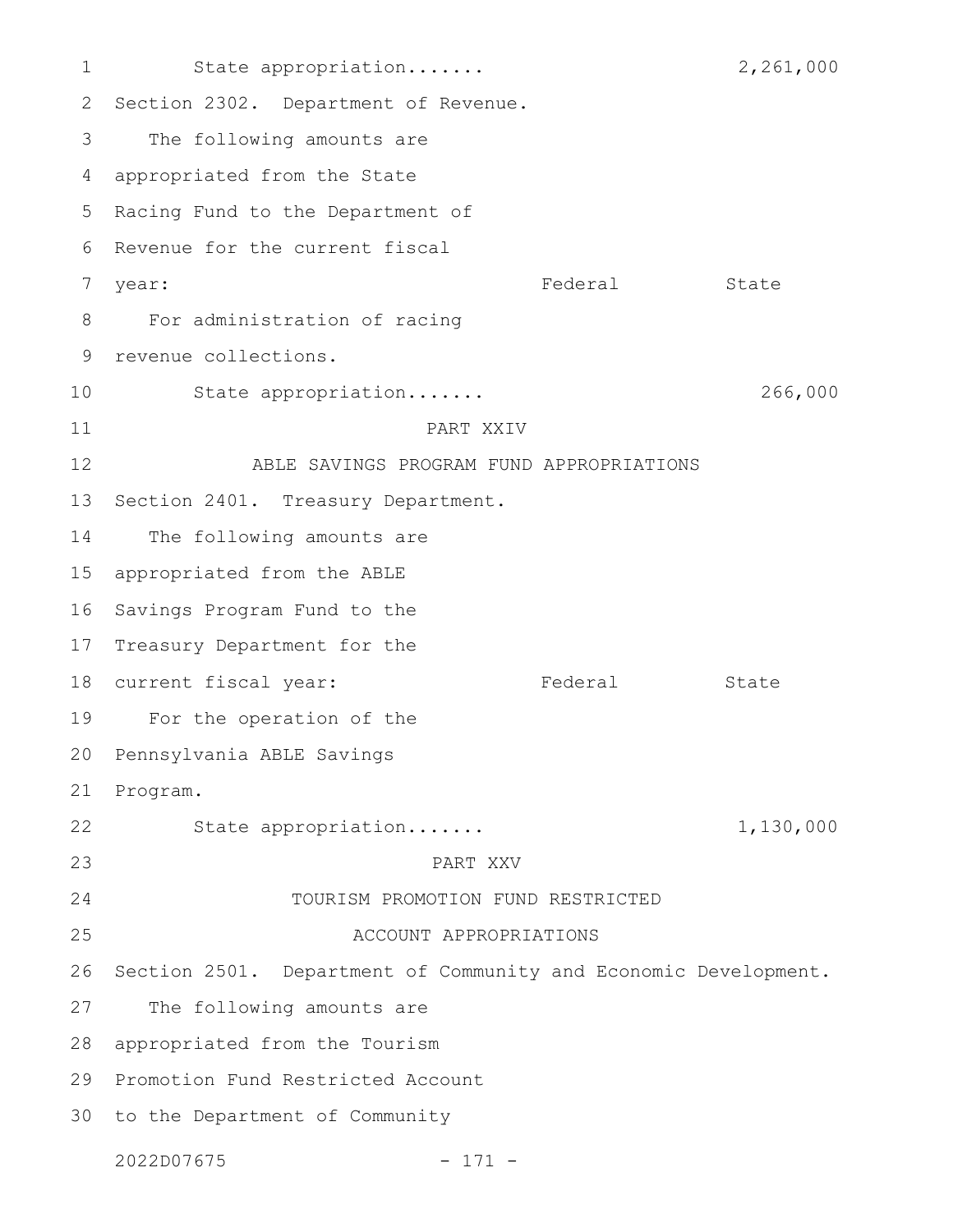and Economic Development for the 1 2 current fiscal year: Tederal State For marketing to attract tourists. 4 State appropriation....... 5,000,000 PART XXVI ENHANCED REVENUE COLLECTION ACCOUNT APPROPRIATIONS Section 2601. Department of Revenue. The following amounts are appropriated from the Enhanced Revenue Collection Account to the 13 Department of Revenue for the 14 current fiscal year: Tederal State 15 For the costs associated with expanded tax return reviews and 17 tax collection activities. State appropriation....... 30,000,000 PART XXVII PENNVEST DRINKING WATER REVOLVING FUND APPROPRIATIONS 22 Section 2701. Pennsylvania Infrastructure Investment Authority. The following amounts are appropriated from the PENNVEST Drinking Water Revolving Fund to 26 the Pennsylvania Infrastructure 27 Investment Authority for the 28 current fiscal year: Tederal State The following Federal amounts 30 are appropriated to the 3 5 6 7 8 9 10 11 12 16 18 19 20 21 23 24 25 29

2022D07675 - 172 -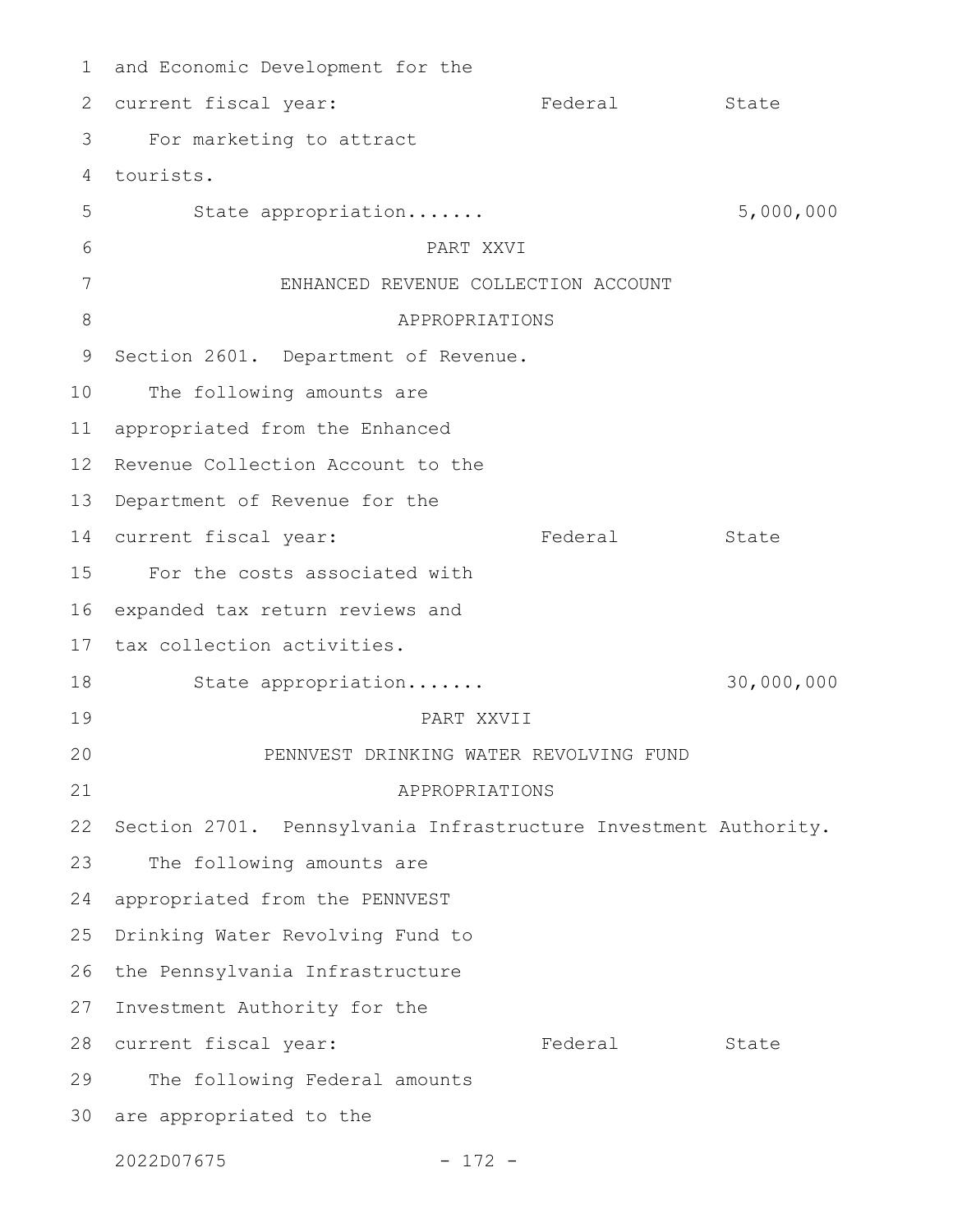Pennsylvania Infrastructure 1 2 Investment Authority: (1) "Drinking Water Projects 3 4 Revolving Loan Fund." Federal appropriation..... 50,000,000 (2) "IIJA - Drinking Water 6 7 Projects Revolving Loan Fund." Federal appropriation..... 125,000,000 (3) "Loan Program 9 10 Administration." Federal appropriation..... 2,532,000 (4) "IIJA - Loan Program 12 13 Administration." Federal appropriation..... 5,118,000 14 (5) "Technical Assistance to 15 16 Small Systems." 17 Federal appropriation..... 1,750,000 (6) "IIJA - Technical 18 19 Assistance to Small Systems." Federal appropriation..... 2,250,000 (7) "Assistance to State 21 22 Programs." Federal appropriation..... 7,000,000 23 (8) "IIJA - Assistance to 24 25 State Programs." Federal appropriation..... 13,000,000 (9) "Local Assistance and 27 28 Source Water Pollution." Federal appropriation..... 8,500,000 (10) "IIJA - Local Assistance 302022D07675 - 173 - 5 8 11 20 26 29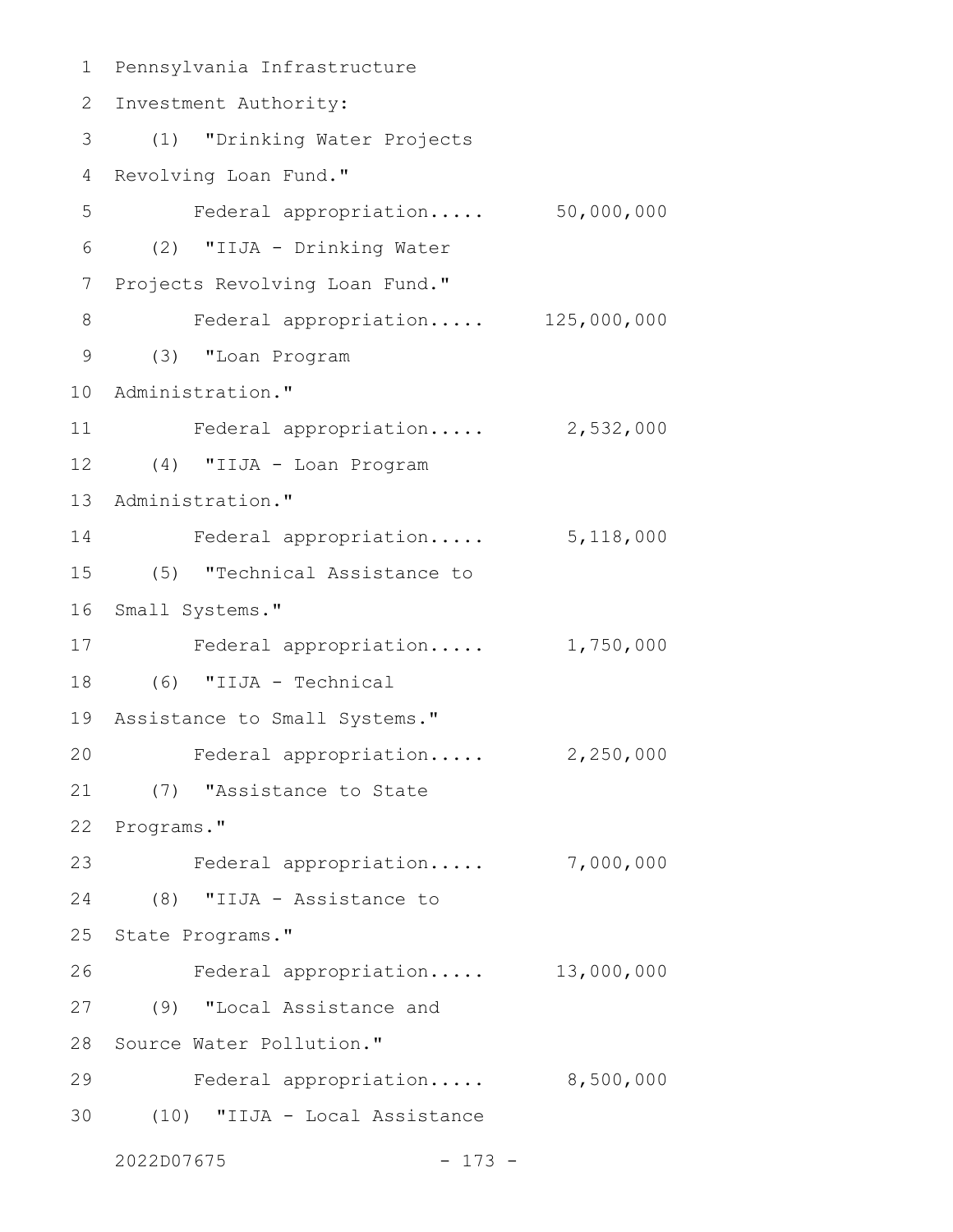| 1               | and Source Water Pollution."                                    |         |       |
|-----------------|-----------------------------------------------------------------|---------|-------|
| 2               | Federal appropriation 21,500,000                                |         |       |
| 3               | PART XXVIII                                                     |         |       |
| 4               | PENNVEST WATER POLLUTION CONTROL REVOLVING                      |         |       |
| 5               | FUND APPROPRIATIONS                                             |         |       |
| 6               | Section 2801. Pennsylvania Infrastructure Investment Authority. |         |       |
| 7               | The following amounts are                                       |         |       |
| 8               | appropriated from the PENNVEST                                  |         |       |
| 9               | Water Pollution Control Revolving                               |         |       |
| 10 <sup>°</sup> | Fund to the Pennsylvania                                        |         |       |
| 11              | Infrastructure Investment                                       |         |       |
| 12 <sup>°</sup> | Authority for the current fiscal                                |         |       |
| 13              | year:                                                           | Federal | State |
| 14              | The following Federal amounts                                   |         |       |
| 15              | are appropriated to the                                         |         |       |
| 16              | Pennsylvania Infrastructure                                     |         |       |
| 17              | Investment Authority:                                           |         |       |
| 18              | "Sewage Projects<br>(1)                                         |         |       |
| 19              | Revolving Loan Fund."                                           |         |       |
| 20              | Federal appropriation 121,145,000                               |         |       |
| 21              | (2) "IIJA - Sewage Projects                                     |         |       |
| 22              | Revolving Loan Fund."                                           |         |       |
| 23              | Federal appropriation 75,000,000                                |         |       |
| 24              | "Overflow and Storm Water<br>(3)                                |         |       |
| 25              | Grants."                                                        |         |       |
| 26              | Federal appropriation 4,800,000                                 |         |       |
| 27              | PART XXIX                                                       |         |       |
| 28              | OPIOID SETTLEMENT RESTRICTED                                    |         |       |
| 29              | ACCOUNT APPROPRIATIONS                                          |         |       |
| 30              | Section 2901. Department of Drug and Alcohol Programs.          |         |       |
|                 | 2022D07675<br>$-174 -$                                          |         |       |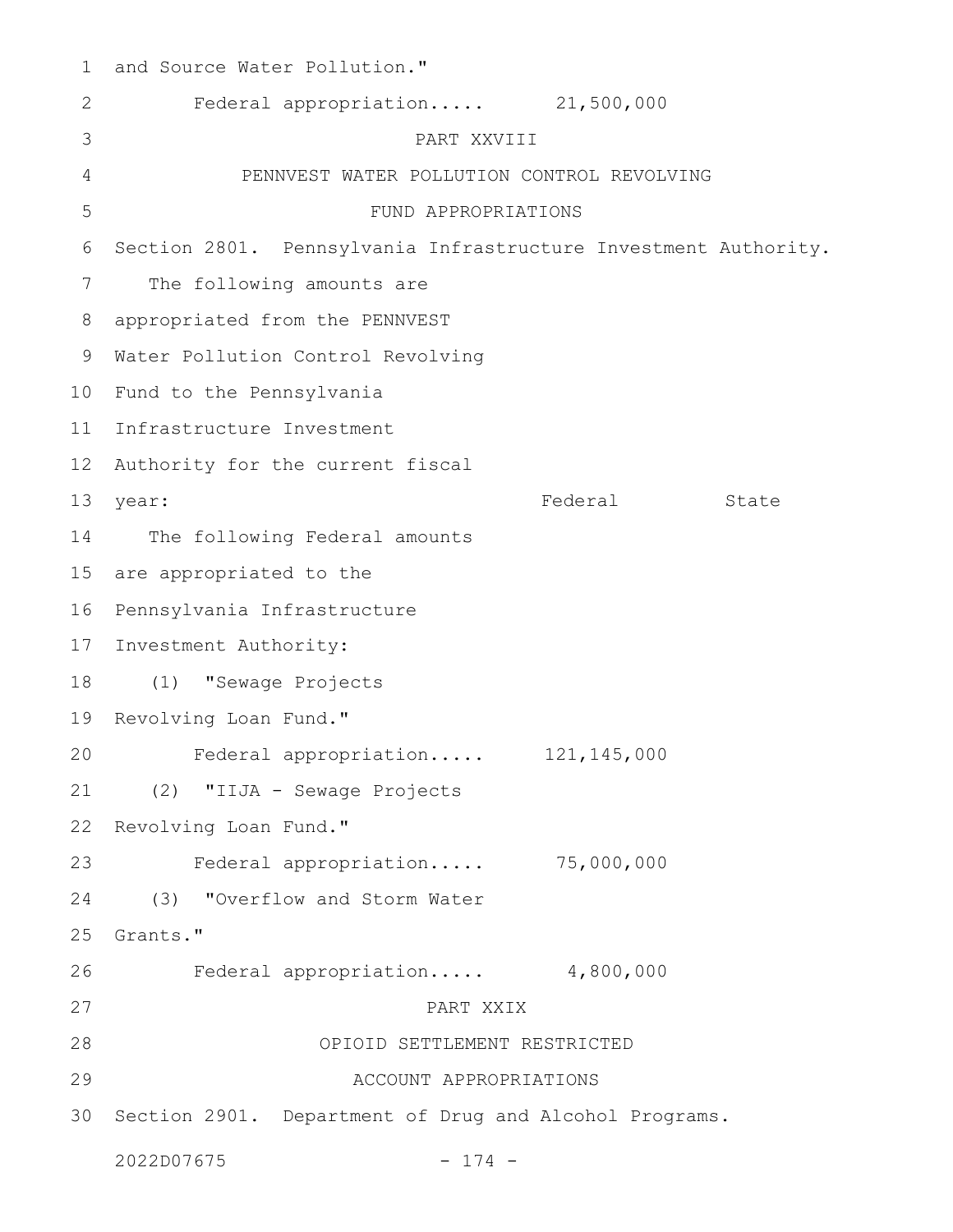The following amounts are appropriated from the Opioid 3 Settlement Restricted Account to 4 the Department of Drug and Alcohol Programs for the current 5 6 fiscal year: Tederal State For costs associated with opioid use disorder treatment and abatement programs. State appropriation....... 5,000,000 PART XXX COVID-19 RESPONSE RESTRICTED ACCOUNT FEDERAL APPROPRIATIONS FOR CURRENT FISCAL YEAR Section 3001. Treasury Department. The following Federal amounts are appropriated from the COVID-19 Response Restricted Account to 18 the Treasury Department for the 19 current fiscal year: Tederal State (1) "COVID Relief - ARPA - PA 21 Opportunity Program." Federal appropriation..... 500,000,000 Section 3002. Department of Agriculture. The following Federal amounts are appropriated from the COVID-19 Response Restricted Account to 27 the Department of Agriculture for 28 the current fiscal year: Tederal State (1) "COVID Relief - ARPA - 29 30 Agriculture Conservation." 1 2 7 8 9 10 11 12 13 14 15 16 17 20 22 23 24 25 26

2022D07675 - 175 -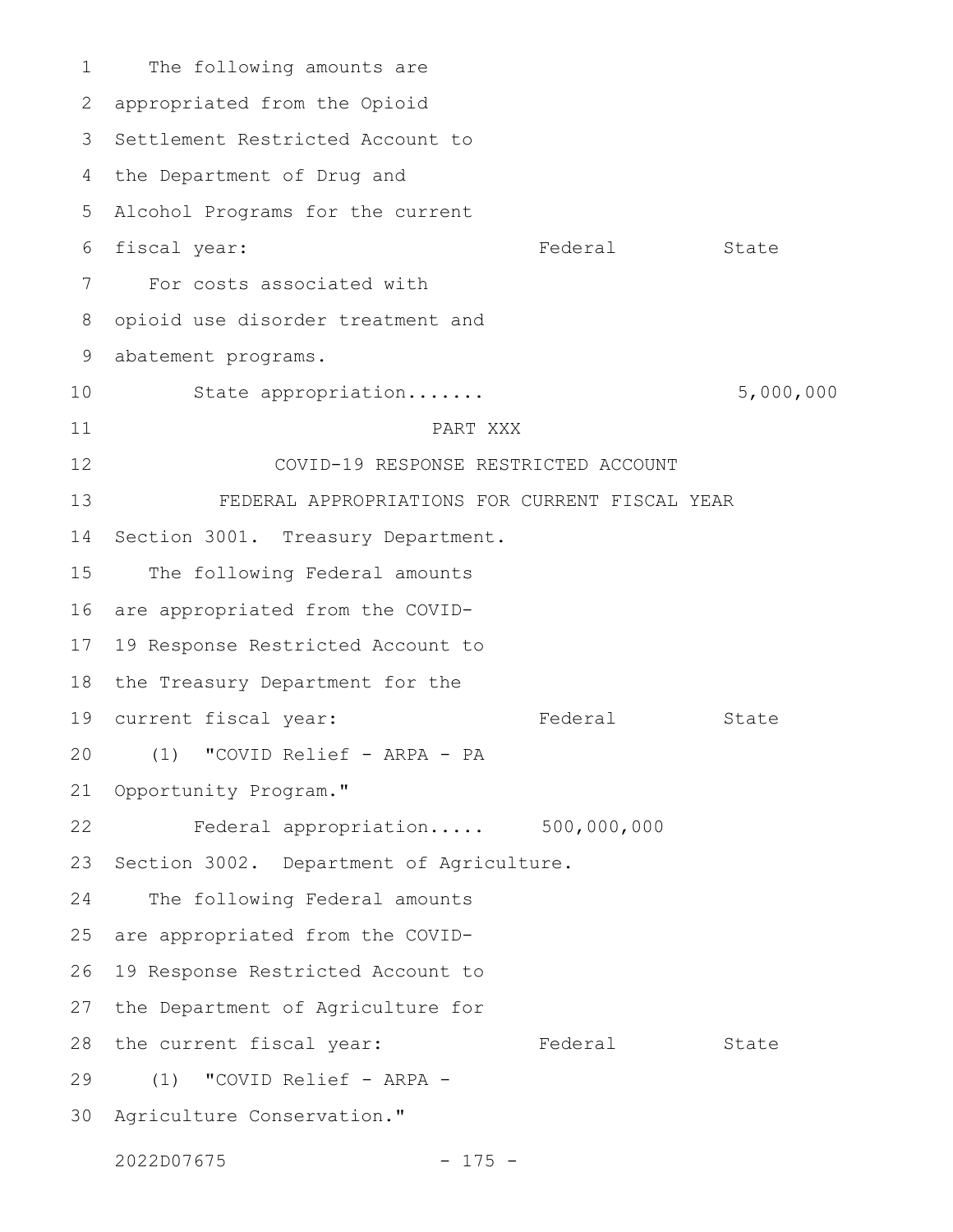Federal appropriation..... 135,058,000 2 Section 3003. Department of Community and Economic Development. The following Federal amounts are appropriated from the COVID-19 Response Restricted Account to 6 the Department of Community and 7 Economic Development for the 8 current fiscal year: Tederal State (1) "COVID Relief - ARPA - 9 10 Small Business Assistance 11 Program." Federal appropriation..... 225,000,000 (2) "COVID - Broadband Capital Projects." Federal appropriation..... 278,794,000 Section 3004. Department of Conservation and Natural Resources. The following Federal amounts are appropriated from the COVID-19 Response Restricted Account to the Department of Conservation 21 and Natural Resources for the 22 current fiscal year: Tederal State (1) "COVID Relief - ARPA - State and Local Parks and Forest Facility Restoration." Federal appropriation..... 135,058,000 Section 3005. Department of Education. The following Federal amounts 29 are appropriated from the COVID-19 Response Restricted Account to 302022D07675 - 176 - 1 3 4 5 12 13 14 15 16 17 18 19 20 23 24 25 26 27 28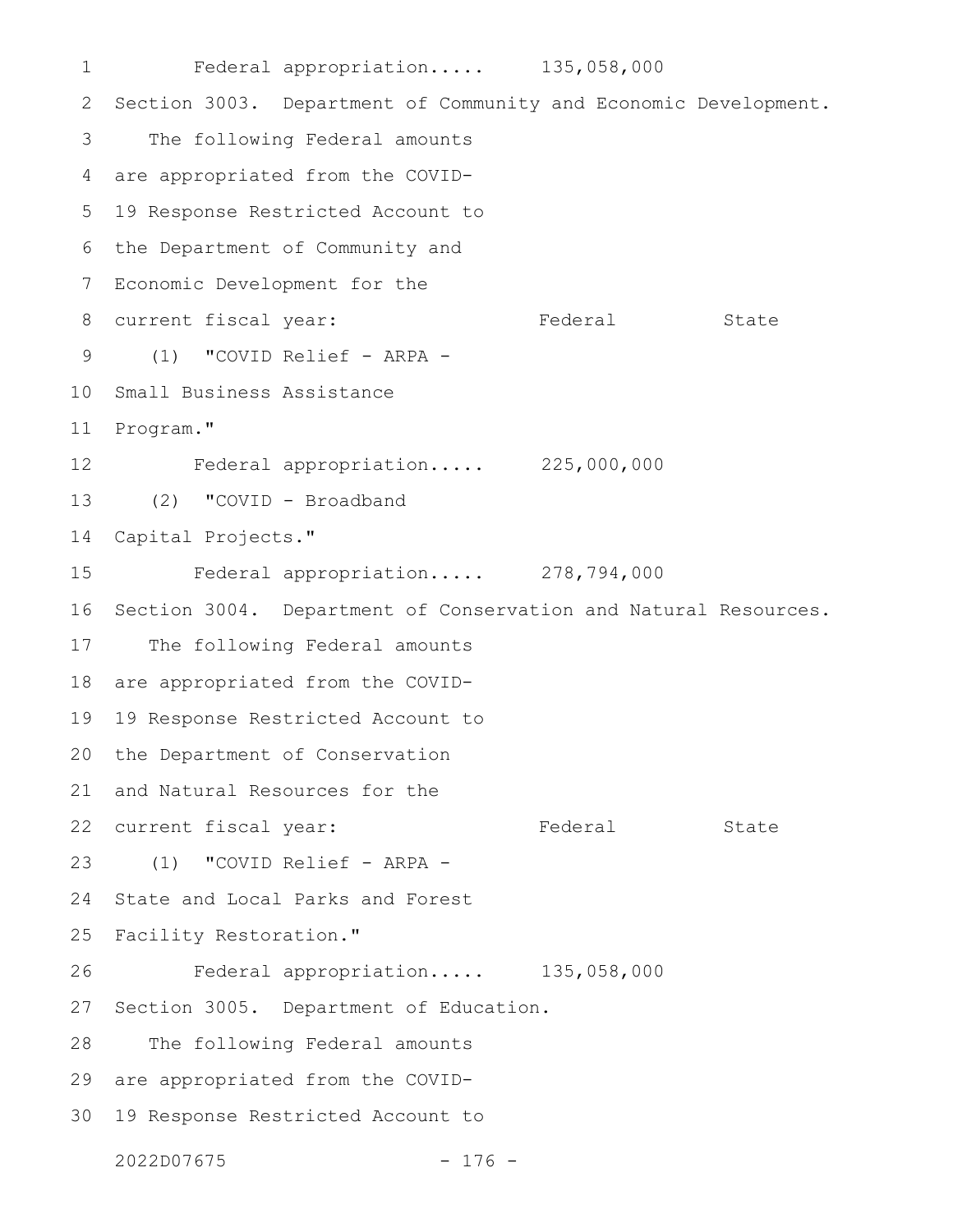1 the Department of Education for 2 the current fiscal year: Tederal State (1) "COVID Relief - ARPA - Nellie Bly Tuition Program." Federal appropriation..... 111,913,000 Section 3006. State System of Higher Education. The following Federal amounts are appropriated from the COVID-8 19 Response Restricted Account to 10 the State System of Higher 11 Education for the current fiscal Federal State (1) "COVID Relief - ARPA - 13 14 State System of Higher Education." Federal appropriation..... 150,000,000 17 Section 3007. Department of Environmental Protection. The following Federal amounts are appropriated from the COVID-19 Response Restricted Account to 20 21 the Department of Environmental 22 Protection for the current fiscal year: State State State State State State State State State State State State State State State State State State (1) "COVID Relief - ARPA - 24 Watershed and Wetland 26 Restoration." Federal appropriation..... 180,077,000 28 Section 3008. Department of Human Services. The following Federal amounts 30 are appropriated from the COVID-2022D07675 - 177 - 3 4 5 6 7 9 12 year: 15 16 18 19 23 year: 25 27 29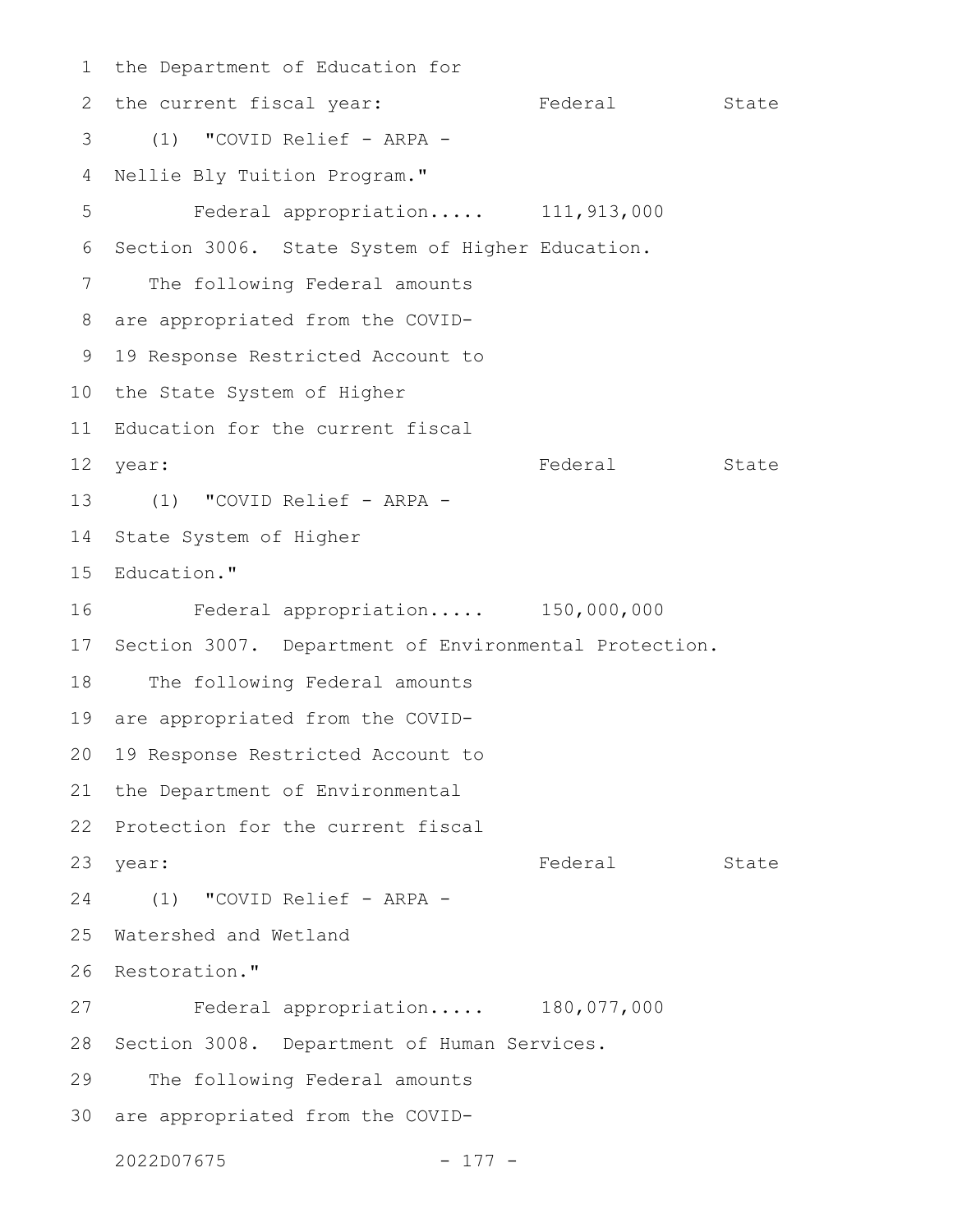19 Response Restricted Account to 2 the Department of Human Services 3 for the current fiscal year: Federal State (1) "COVID Relief - ARPA - Behavioral Health." Federal appropriation..... 40,000,000 (2) "COVID Relief - ARPA - Long-Term Living Programs." Federal appropriation..... 250,000,000 10 Section 3009. Department of Revenue. The following Federal amounts are appropriated from the COVID-19 Response Restricted Account to the Department of Revenue for the 15 current fiscal year: Tederal State (1) "COVID Relief - ARPA - Property Tax Rent Rebate." Federal appropriation..... 203,800,000 Section 3010. Pennsylvania Higher Education Assistance Agency. The following Federal amounts are appropriated from the COVID-19 Response Restricted Account to 23 the Pennsylvania Higher Education Assistance Agency for the current fiscal year: The State State State State State State State State State State State State State State (1) "COVID Relief - ARPA - Health Care Worker Student Loan Forgiveness." 28 Federal appropriation..... 35,000,000 PART LI 2022D07675 - 178 - 1 4 5 6 7 8 9 11 12 13 14 16 17 18 19 20 21 22 24 25 26 27 29 30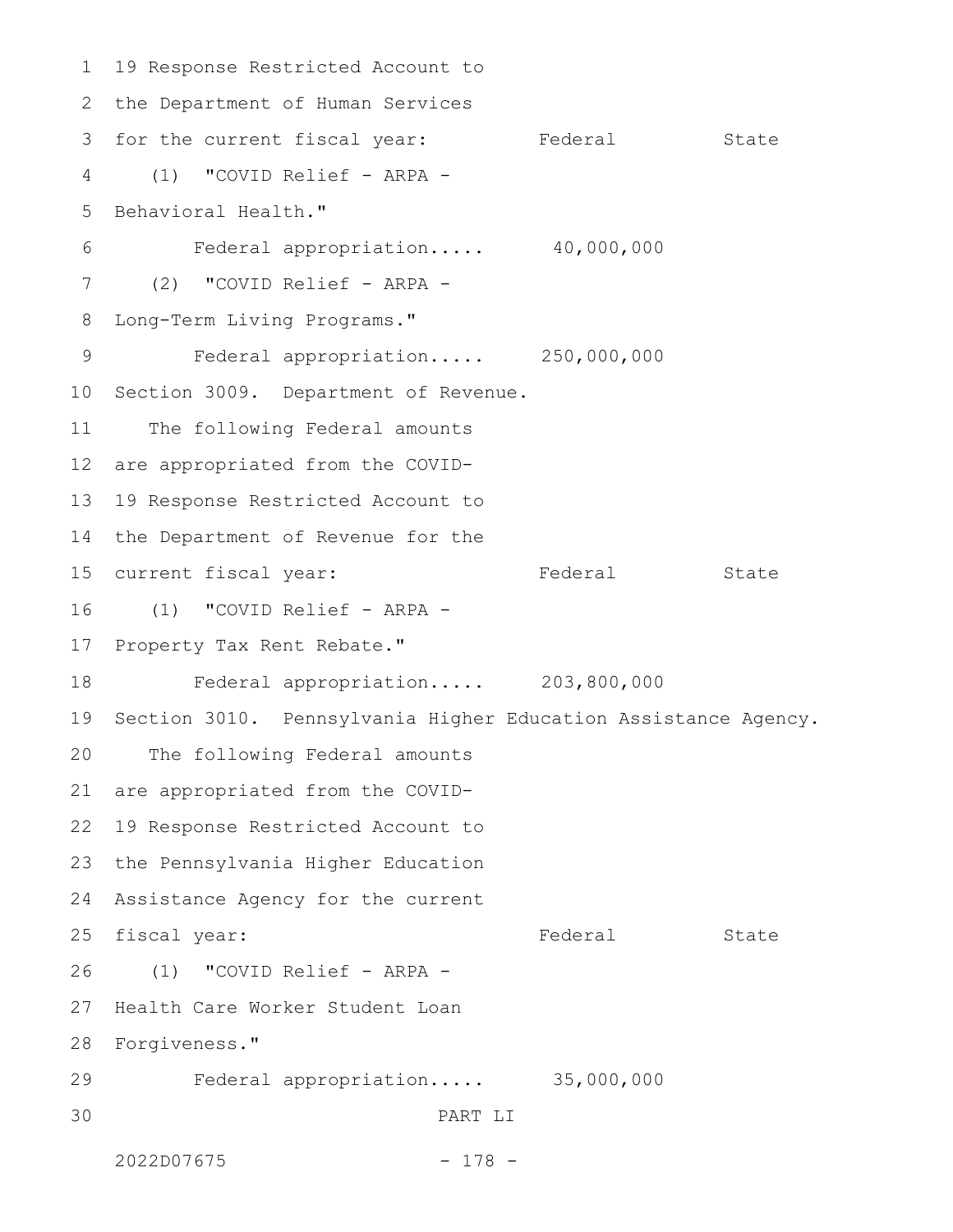| ADDITIONAL APPROPRIATIONS FOR |
|-------------------------------|
| PRIOR FISCAL YEAR             |
| SUBPART A                     |
| GENERAL PROVISIONS            |

Section 5101. State appropriations. 5

(a) General Fund.--The sums specified in this part, or as much thereof as may be necessary, are specifically appropriated from the General Fund to agencies of the Executive and Legislative Departments of the Commonwealth for the payment of salaries, wages or other compensation and travel expenses of the duly elected or appointed officers and employees of the Commonwealth, for the payment of fees for contractual services rendered, for the purchase or rental of goods and services, printing, public advertising by or through any medium, equipment, land and buildings and for payment of any other expenses, as provided by law or by this act, necessary for the proper conduct of the duties, functions and activities and for the purposes specified in this part for the prior fiscal year and for the payment of bills incurred and remaining unpaid at the close of the fiscal year immediately preceding the prior fiscal year. 6 7 8 9 10 11 12 13 14 15 16 17 18 19 20 21

(b) Special funds and accounts.--The sums specified in this part, or as much thereof as may be necessary, are specifically appropriated from the special funds and accounts in the State Treasury to agencies of the Executive Department of the Commonwealth for the payment of salaries, wages or other compensation and travel expenses of the duly appointed officers and employees of the Commonwealth, for the payment of fees for contractual services rendered, for the purchase or rental of goods and services and for payment of any other expenses, as 22 23 24 25 26 27 28 29 30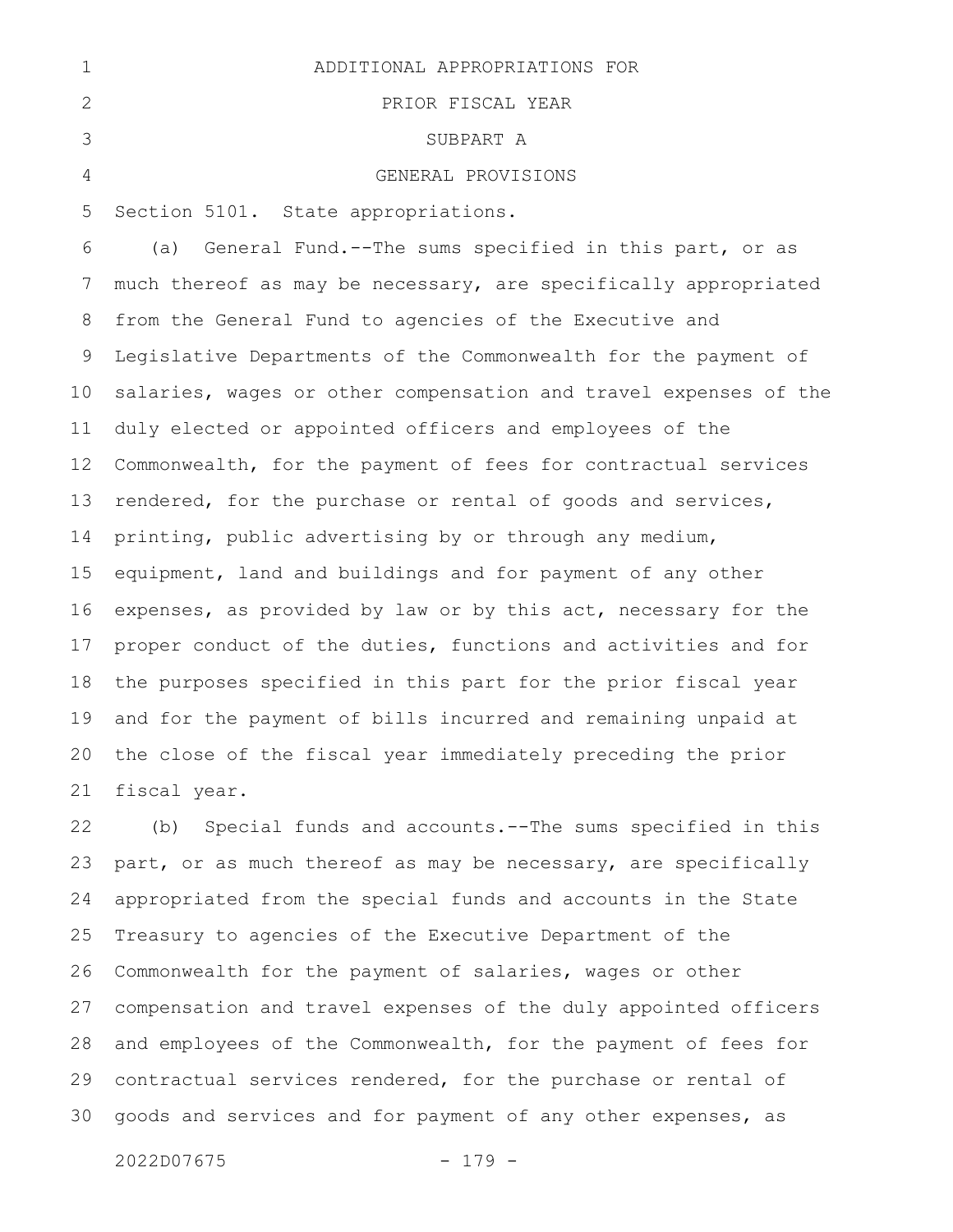provided by law or by this act, necessary for the proper conduct of the duties, functions and activities and for the purposes specified in this part for the prior fiscal year and for the payment of bills incurred and remaining unpaid at the close of the fiscal year immediately preceding the prior fiscal year. Section 5102. Federal appropriations. 1 2 3 4 5 6

The Federal appropriations specified in this part, or as much thereof as may be necessary, are specifically appropriated to the agencies of the Executive Department of the Commonwealth specified in this part for the payment of the expenses of implementing and carrying out the programs specified in this part for the prior fiscal year and for the payment of bills incurred and remaining unpaid at the close of the fiscal year immediately preceding the prior fiscal year. Unless otherwise stated, the Federal appropriations include any carryovers from the fiscal year immediately preceding the prior fiscal year. 7 8 9 10 11 12 13 14 15 16

## SUBPART B 17

GENERAL FUND APPROPRIATIONS 18

EXECUTIVE DEPARTMENT 19

Section 5111. Lieutenant Governor. 20

The following amounts are 21

appropriated from the General 22

Fund to the Lieutenant Governor 23

for the prior fiscal year: Federal State 24

For the Board of Pardons. 25

State appropriation....... 2,108,000 26

Section 5112. Treasury Department. 27

The following amounts are 28

appropriated from the General 29

Fund to the Treasury Department 30

2022D07675 - 180 -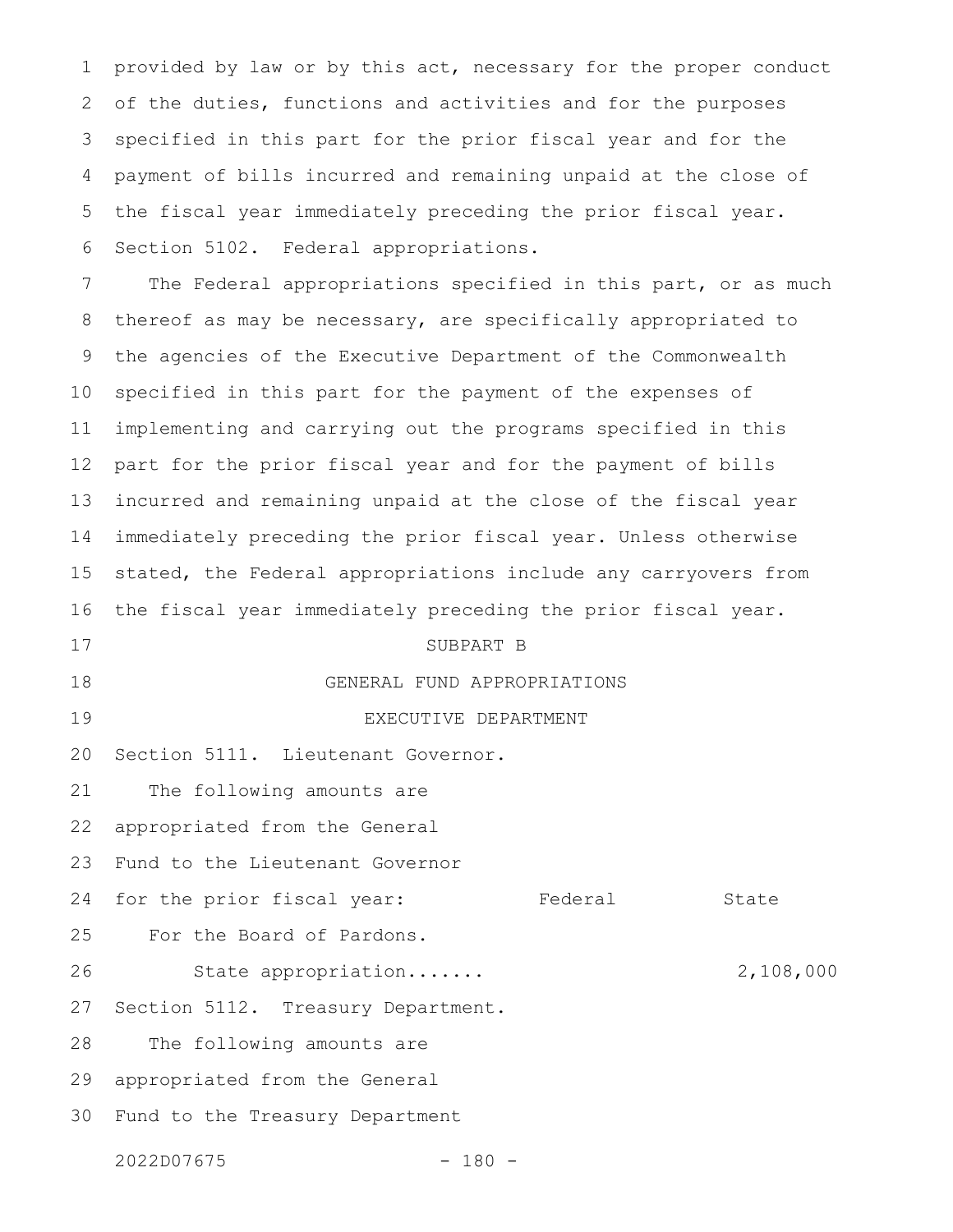for the prior fiscal year: Tederal State For general obligation debt 3 service or to pay all arbitrage rebates to the Federal Government 4 5 required under section 148 of the Internal Revenue Code of 1986 6 (Public Law 99-514, 26 U.S.C. § 7 148). 8 State appropriation....... 1,127,000,000 10 Section 5113. Department of Agriculture. The following amounts are appropriated from the General 13 Fund to the Department of Agriculture for the prior fiscal year: State State State State State State State State State State State State State State State State State State For transfer to the Dog Law Restricted Account for 18 administration. State appropriation....... 1,340,000 20 Section 5114. Department of Corrections. The following amounts are appropriated from the General 23 Fund to the Department of 24 Corrections for the prior fiscal year: State State State State State State State State State State State State State State State State State State For State field supervision. State appropriation....... 151,403,000 28 Section 5115. Department of Education. The following amounts are appropriated from the General 302022D07675 - 181 - 1 2 9 11 12 14 15 16 17 19 21 22 25 26 27 29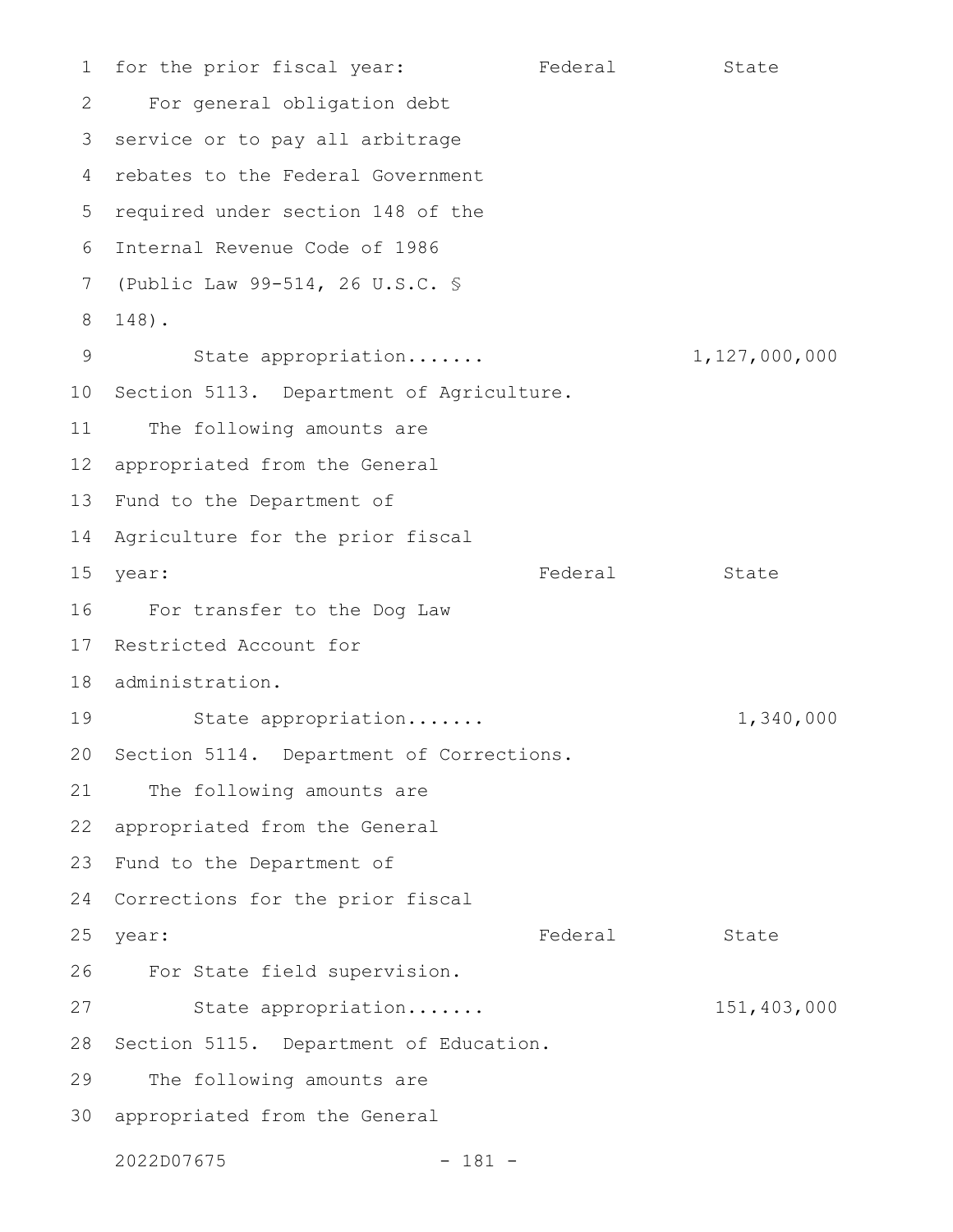1 Fund to the Department of 2 Education for the prior fiscal year: State State State State State State State State State State State State State State State State State State For payment of basic education funding to school districts. State appropriation....... 7,074,736,000 For payments to Pennsylvania Chartered Schools for Deaf and 9 Blind Children. State appropriation....... 61,222,000 For payment of the Commonwealth's share of Federal 13 Social Security taxes for certain 14 public school employees. State appropriation....... 67,229,000 16 Section 5116. Department of General Services. The following amounts are 18 appropriated from the General 19 Fund to the Department of General 20 Services for the prior fiscal Federal State For excess insurance coverage. 22 State appropriation....... 3,477,000 For transfer to the State 25 Insurance Fund. State appropriation....... 1,500,000 27 Section 5117. Department of Human Services. The following amounts are 29 appropriated from the General Fund to the Department of Human 303 year: 4 5 6 7 8 10 11 12 15 17 21 year: 23 24 26 28

2022D07675 - 182 -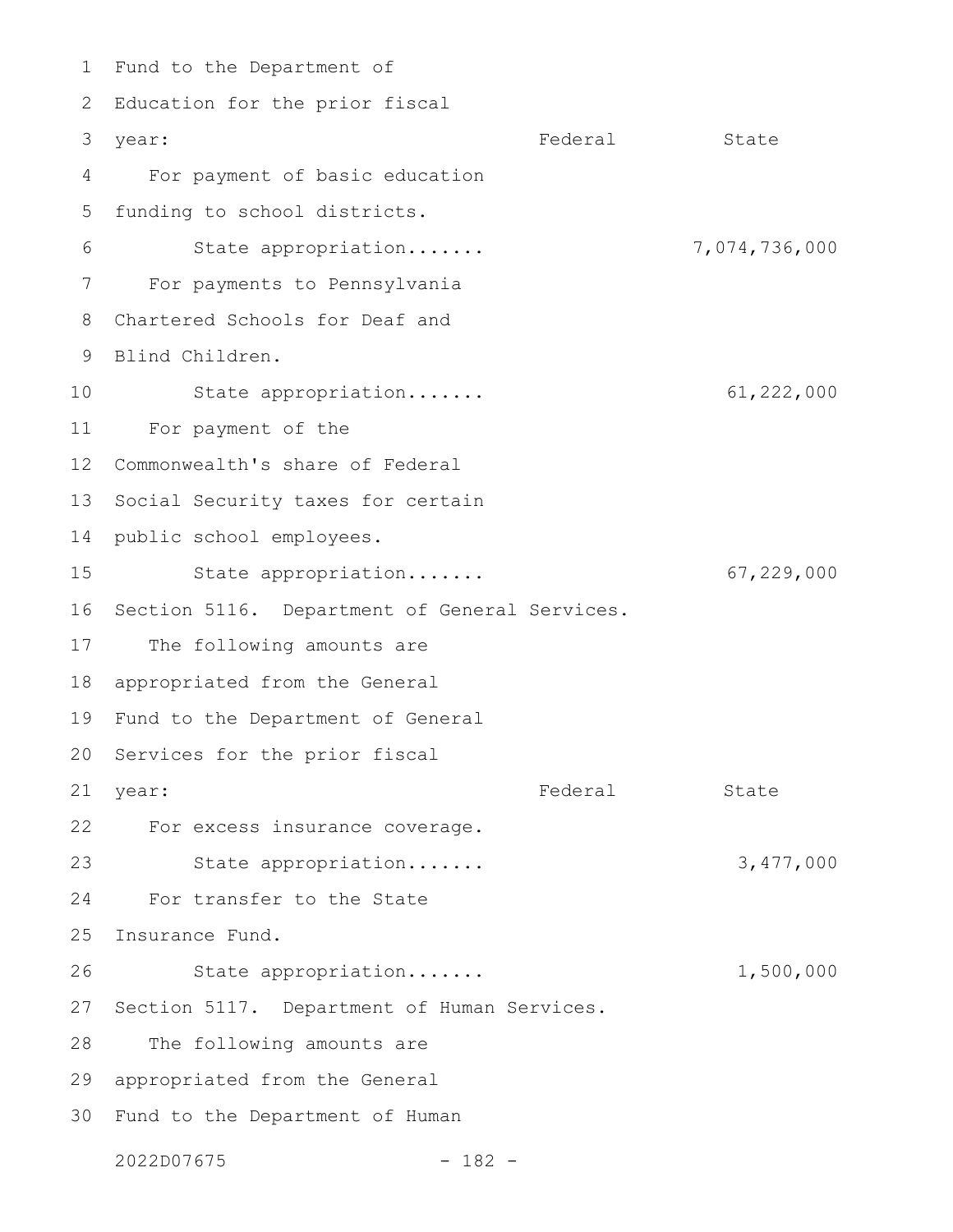Services for the prior fiscal year: State State State State State State State State State State State State State State State State State State The following Federal amounts are appropriated to supplement the sum appropriated for general government operations: (1) "Refugees and Persons Seeking Asylum - Administration." Federal appropriation..... 3,703,000 For information systems. State appropriation....... 91,735,000 For Statewide operations related to county administration of the public assistance and medical assistance programs. State appropriation....... 51,220,000 For mental health services, including grants to counties or other county-based human services included under the Human Services Block Grant Program, exclusive of capital improvements. State appropriation....... 822,470,000 The following Federal amounts are appropriated to supplement the sum appropriated for mental health services: (1) "Suicide Prevention." Federal appropriation..... 5,436,000 For intellectual disabilities 1 2 3 4 5 6 7 8 9 10 11 12 13 14 15 16 17 18 19 20 21 22 23 24 25 26 27 28 29 30

2022D07675 - 183 -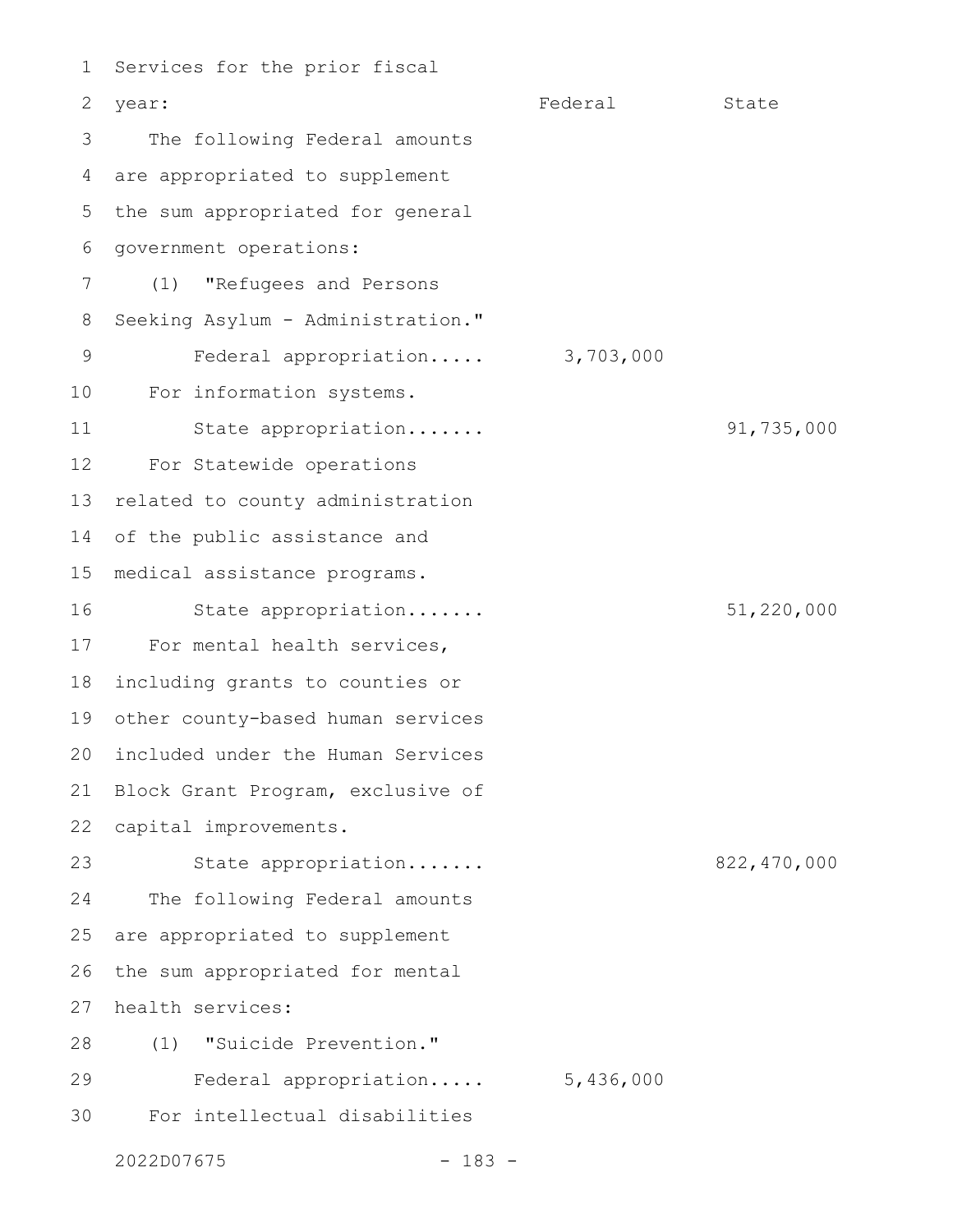- State centers. 1

State appropriation....... 101,225,000 The following Federal amounts are appropriated to supplement the sum appropriated for cash assistance: (1) "Refugees and Persons Seeking Asylum - Social Services." Federal appropriation..... 27,358,000 For supplemental grants to aged, blind and disabled persons. State appropriation....... 114,122,000 For medical assistance payments - capitation plans. For provision of outpatient services and inpatient hospital services to eligible persons enrolled in an approved capitation plan. State appropriation....... 3,451,343,000 For primary health care and preventive services for eligible medical assistance recipients in the fee-for-service delivery system. State appropriation....... 664,956,000 The following Federal amounts are appropriated to supplement the sum appropriated for medical assistance recipients in the fee-2022D07675 - 184 - 2 3 4 5 6 7 8 9 10 11 12 13 14 15 16 17 18 19 20 21 22 23 24 25 26 27 28 29 30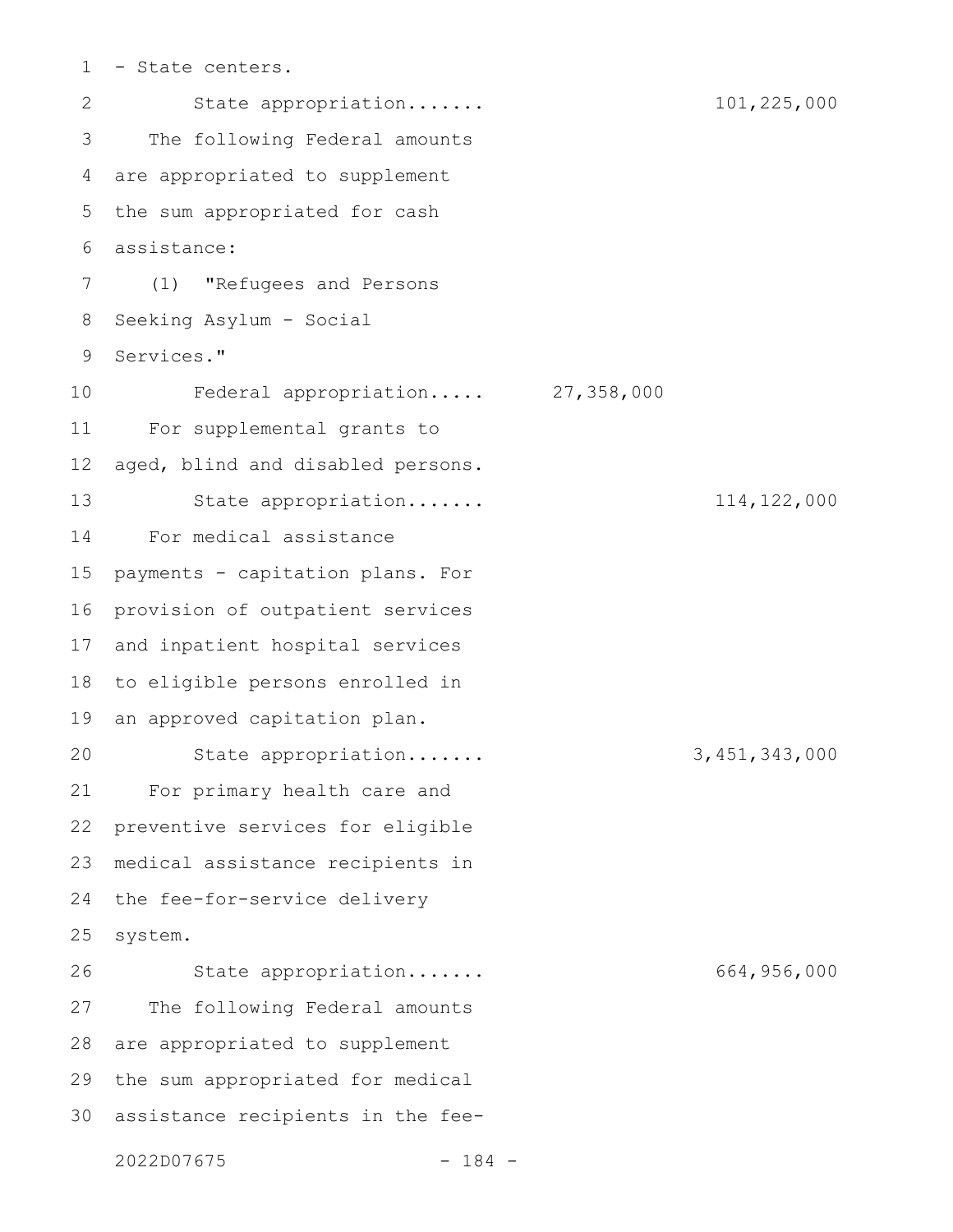for-service delivery system: (1) "Medical Assistance - Fee-for-service." 3 Federal appropriation..... 2,080,078,000 For payment to the Federal Government for the Medicare Drug Program. State appropriation....... 777,638,000 For medical assistance - 10 workers with disabilities. State appropriation....... 46,649,000 For medical assistance payments to qualifying university-affiliated physician 15 practice plans. State appropriation....... 9,613,000 For Children's Health Insurance Program. 18 State appropriation....... 64,752,000 For medical assistance payments - hospital-based burn centers. State appropriation....... 3,856,000 For medical assistance payments - critical access hospitals. State appropriation....... 10,927,000 The following Federal amounts 29 are appropriated to supplement 30 the sum appropriated for medical 2022D07675 - 185 - 1 2 4 5 6 7 8 9 11 12 13 14 16 17 19 20 21 22 23 24 25 26 27 28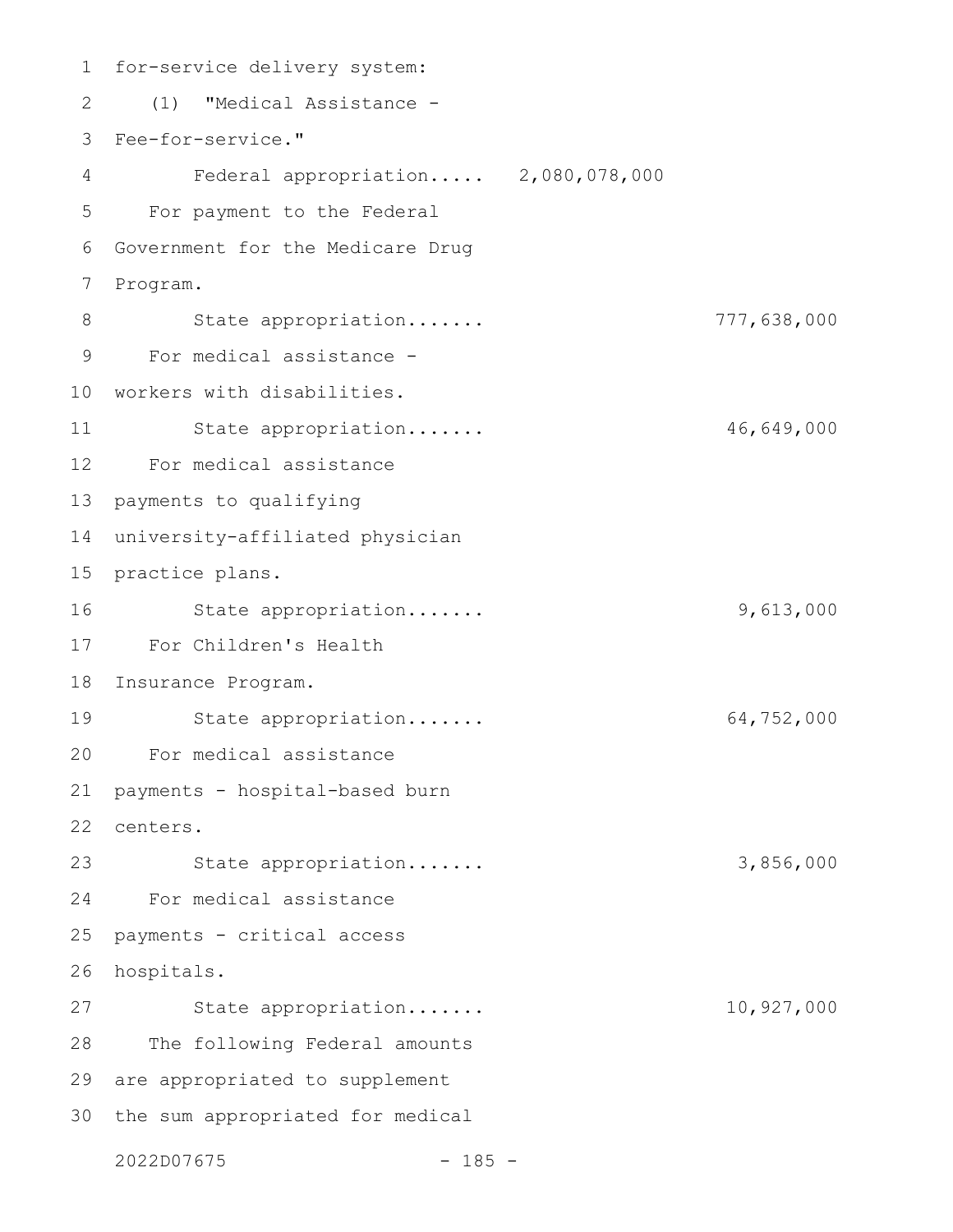assistance payments - critical 1 access hospitals: 2 (1) "Medical Assistance - Critical Access Hospitals." 4 Federal appropriation..... 18,099,000 For medical assistance payments - obstetrics and neonatal services. State appropriation....... 2,806,000 For medical assistance 10 payments - trauma centers. State appropriation....... 7,522,000 For medical assistance 13 payments to academic medical centers. 15 State appropriation....... 21,448,000 The following Federal amounts 18 are appropriated to supplement 19 the sum appropriated for medical 20 assistance payments - academic medical centers: 21 (1) "Medical Assistance - 22 23 Academic Medical Centers." Federal appropriation..... 27,477,000 For medical assistance transportation. State appropriation....... 61,145,000 The following Federal amounts 29 are appropriated to supplement 30 the sum appropriated for medical 3 5 6 7 8 9 11 12 14 16 17 24 25 26 27 28

2022D07675 - 186 -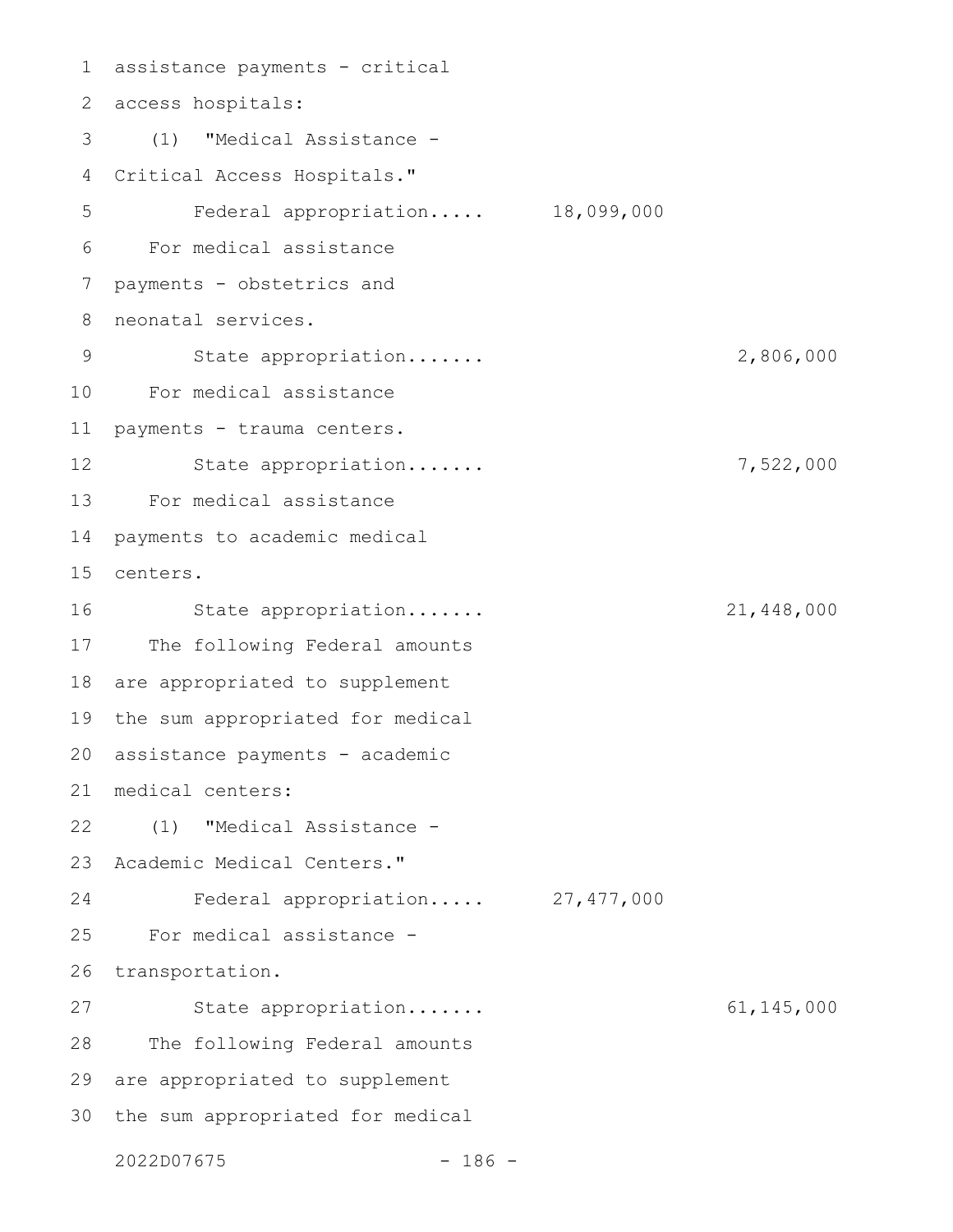assistance payments - 1 2 transportation: (1) "Medical Assistance - 3 4 Transportation." Federal appropriation..... 80,919,000 For medical assistance - longterm living. State appropriation....... 126,906,000 The following Federal amounts 10 are appropriated to supplement the sum appropriated for medical 12 assistance - long-term living: (1) "Medical Assistance - Long-Term Living." Federal appropriation..... 147,053,000 For medical assistance - 17 Community HealthChoices. State appropriation....... 3,860,026,000 For long-term care - managed 19 care. State appropriation....... 146,620,000 For intellectual disabilities - community-based program, which shall include grants to counties 25 for noninstitutional programs, or 26 other county-based human services included under the Human Services 28 Block Grant Program, exclusive of 29 capital improvements. State appropriation....... 144,189,000 5 6 7 8 9 11 13 14 15 16 18 20 21 22 23 24 27 30

2022D07675 - 187 -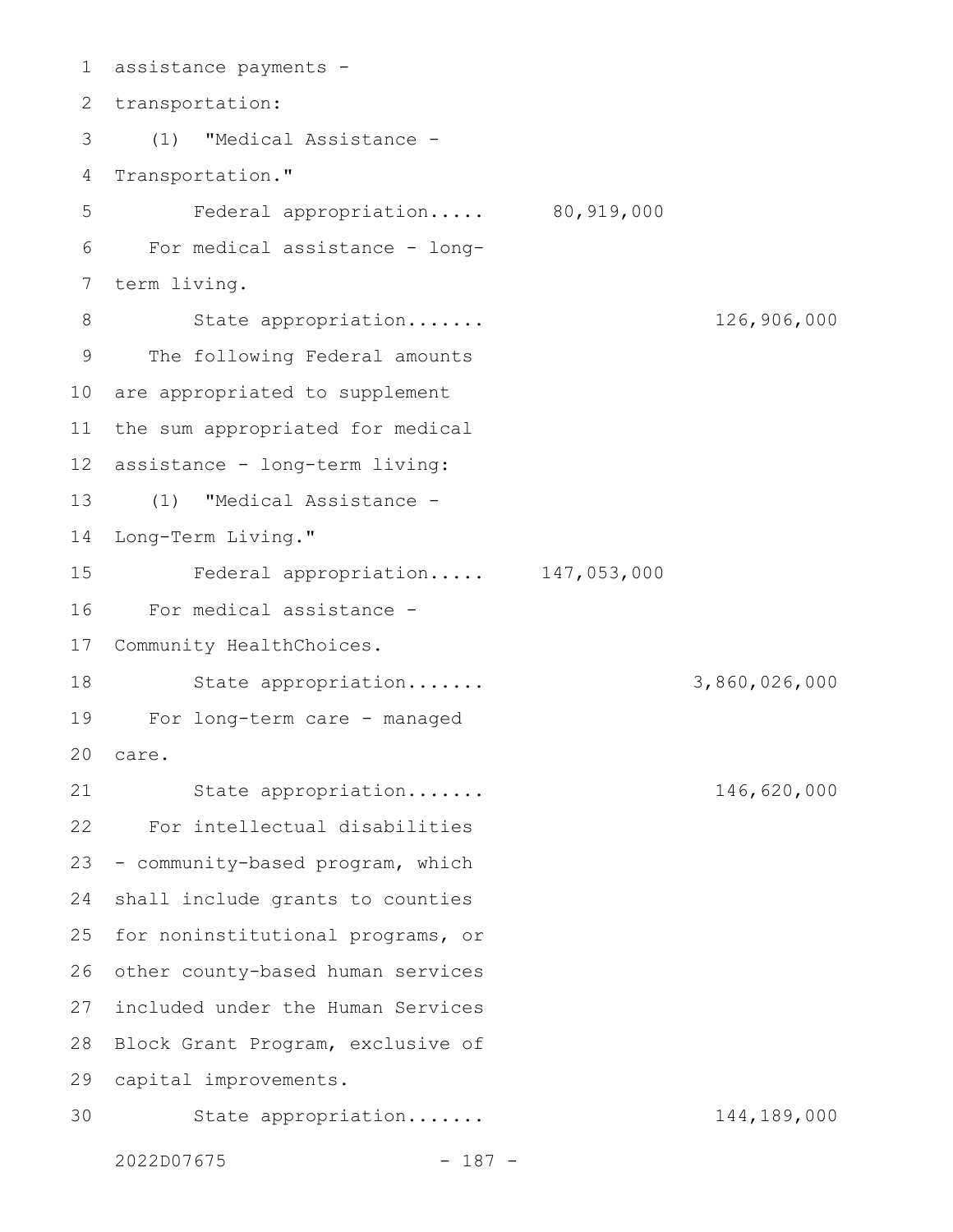The following Federal amounts are appropriated to supplement the sum appropriated for intellectual disabilities - 4 community-based program: (1) "Medical Assistance - Community ID Services." Federal appropriation..... 74,585,000 For intellectual disabilities - intermediate care facilities. State appropriation....... 161,528,000 The following Federal amounts are appropriated to supplement the sum appropriated for ID/ICF: (1) "Medical Assistance - ID/ICF." Federal appropriation..... 236,260,000 For intellectual disabilities - community waiver program. State appropriation....... 1,806,720,000 The following Federal amounts are appropriated to supplement the sum appropriated for intellectual disabilities community waiver program: (1) "Medical Assistance - Community ID Waiver Program." Federal appropriation..... 2,557,792,000 For services to persons with 30 autism spectrum disorders, 1 2 3 5 6 7 8 9 10 11 12 13 14 15 16 17 18 19 20 21 22 23 24 25 26 27 28 29

2022D07675 - 188 -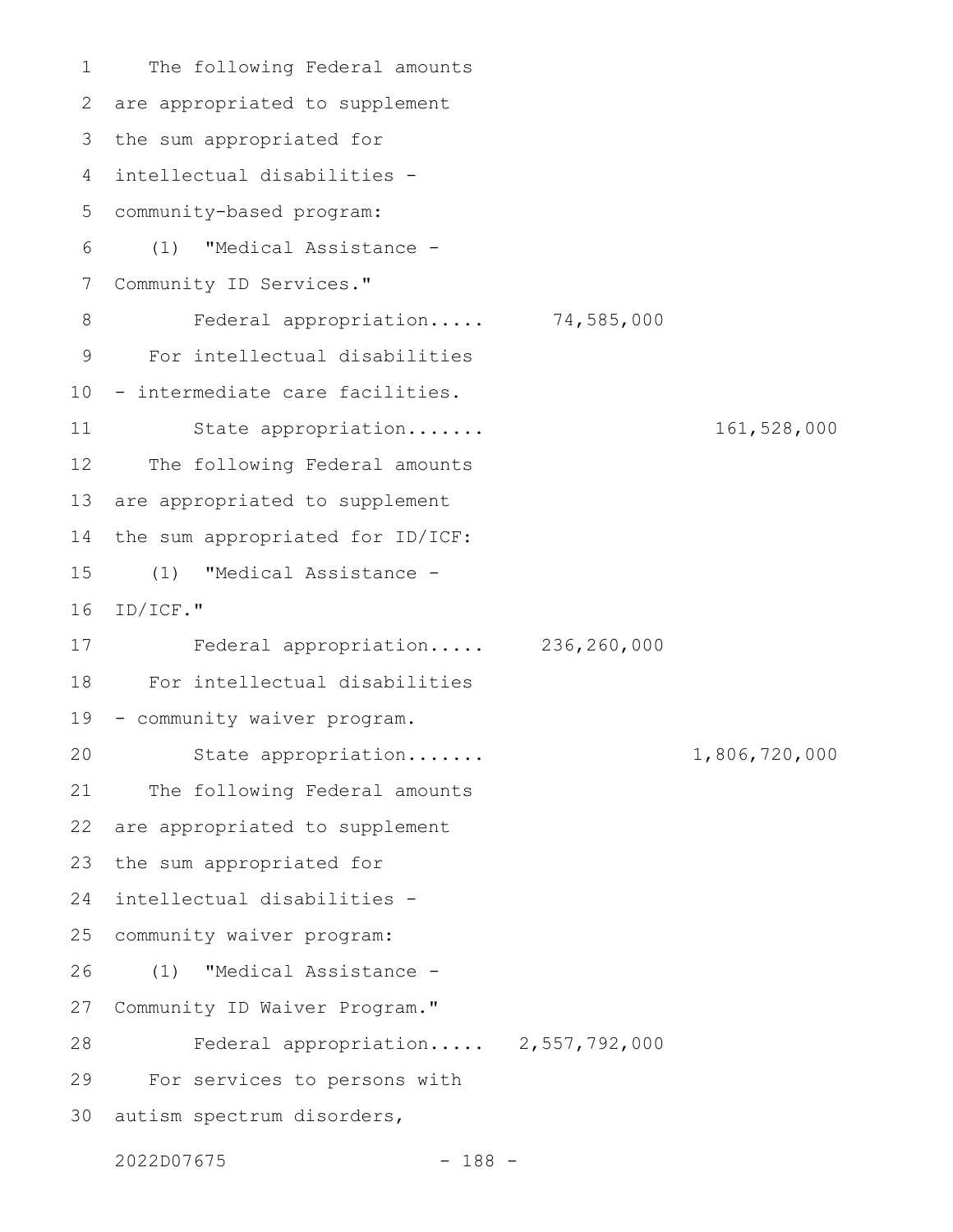including oversight, supportive services and provider training. State appropriation....... 27,493,000 The following Federal amounts are appropriated to supplement the sum appropriated for services to persons with autism spectrum disorders: (1) "Medical Assistance - Autism Intervention Services." Federal appropriation..... 35,768,000 For payments and services to counties for children and youth programs and for the care of delinquent and dependent children. This appropriation funding level is sufficient for an aggregate child welfare needs based budget allocation for the current fiscal year at \$1,998,888,745. The department may use up to \$44,237,925 of this appropriation to fund contracts for adoption services. The department may also use funds from this appropriation for assistance to counties in meeting Federal reimbursement documentation requirements. State appropriation....... 1,318,809,000 1 2 3 4 5 6 7 8 9 10 11 12 13 14 15 16 17 18 19 20 21 22 23 24 25 26 27 28 29 30

2022D07675 - 189 -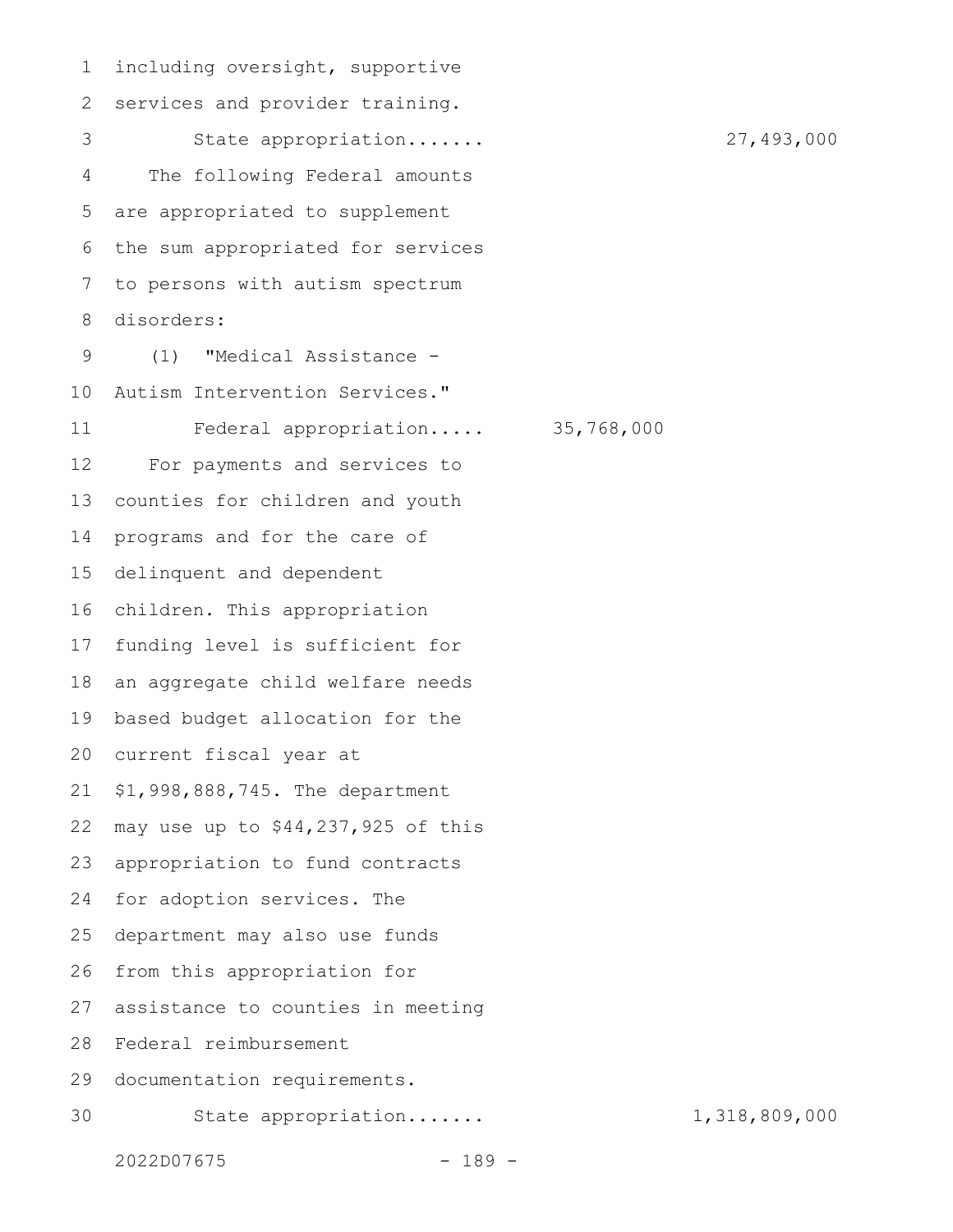For the Nurse Family 1 Partnership Program. 2 State appropriation....... 13,083,000 The following Federal amounts 4 are appropriated to supplement 5 6 the sum appropriated for community-based family centers: 7 (1) "Early Childhood 9 Comprehensive Systems." Federal appropriation..... 256,000 For early intervention 11 services. 12 State appropriation....... 169,701,000 14 The following Federal amounts 15 are appropriated to supplement 16 the sum appropriated for early 17 intervention services: (1) "Education for Children 18 19 with Disabilities - Early 20 Intervention." Federal appropriation..... 16,225,000 SUBPART C (Reserved) SUBPART D STATE LOTTERY FUND APPROPRIATIONS 26 Section 5131. Department of Aging. The following amounts are 28 appropriated from the State 29 Lottery Fund to the Department of 30 Aging for the prior fiscal year: Federal State 2022D07675 - 190 - 3 8 10 13 21 22 23 24 25 27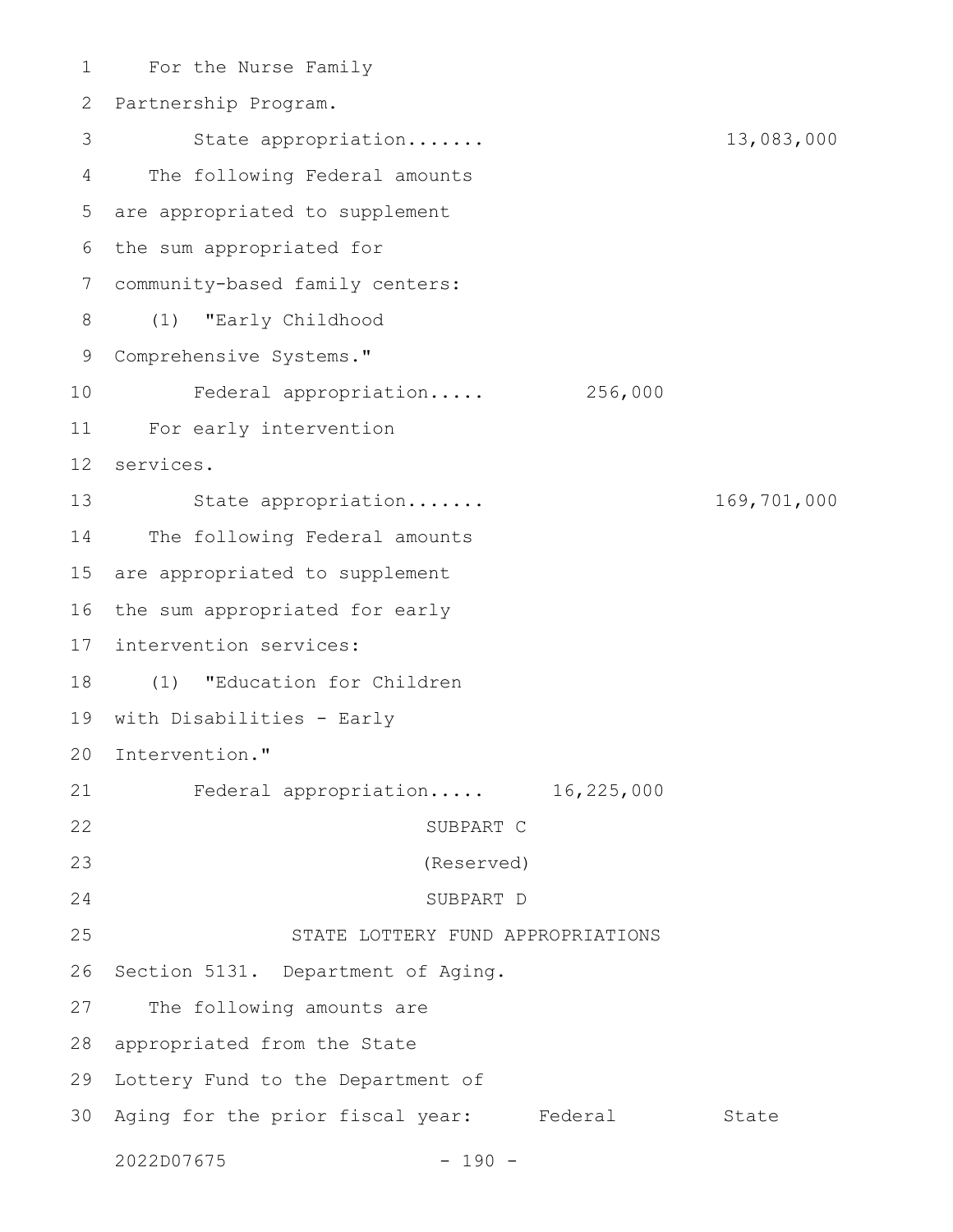For transfer to Pharmaceutical Assistance Fund. State appropriation....... 130,000,000 PART LXI SPECIAL PROVISIONS FOR FEDERAL FUNDS FOR CURRENT FISCAL YEAR Section 6101. General Fund repository for Federal funds. Moneys received from the Federal Government as contributions or supplements to the departments or agencies of the Commonwealth or the programs provided in this act shall be paid into the General Fund. Section 6102. Limitation on encumbering or spending Federal funds. Federal funds shall be encumbered or spent only to the extent that the money is estimated as being available during the fiscal year of the Commonwealth. Section 6103. Appropriation of prior unspent Federal funds. (a) General rule.--Federal moneys that have been previously appropriated by the General Assembly and authorized or allocated by the Federal Government but remain unspent from the prior fiscal year or previous fiscal years and will not be renewed for the current fiscal year are appropriated. (b) Department of Human Services.--The Federal appropriations to the Department of Human Services include any prior earnings that may be received during the current fiscal year. In addition to the amounts specifically appropriated in this act to the Department of Human Services, all moneys appropriated from the Federal Government during a previous fiscal year which are expected to be received as reimbursements may be carried forward until the close of the current fiscal 1 2 3 4 5 6 7 8 9 10 11 12 13 14 15 16 17 18 19 20 21 22 23 24 25 26 27 28 29 30

2022D07675 - 191 -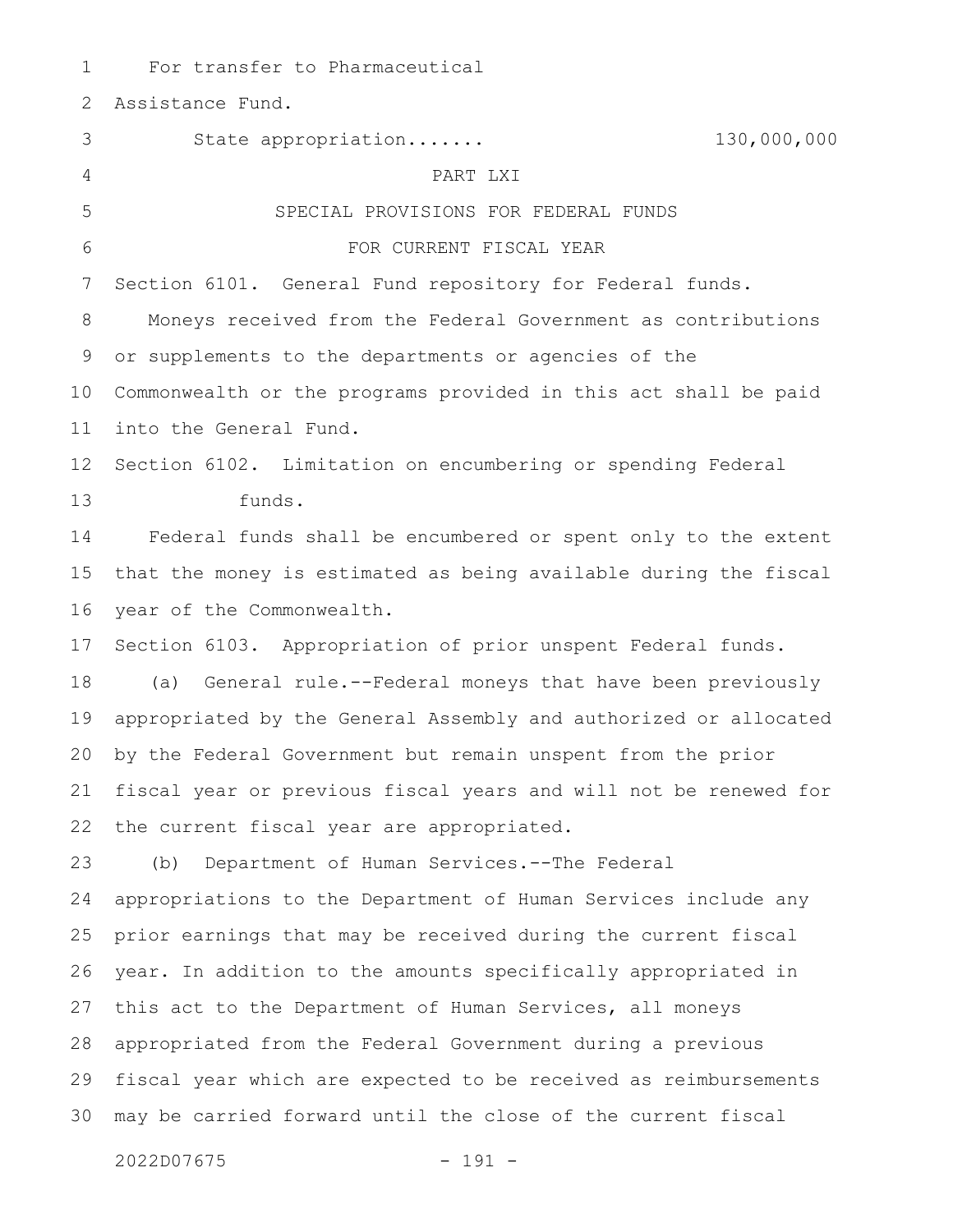year to the extent that obligations are carried forward. In addition, reimbursements actually received to support the obligations may also be carried forward. 1 2 3

Section 6104. Subgrants between Federal appropriations. 4

Subgrants may be made between Federal appropriations without further approval of the General Assembly. The Secretary of the Budget shall submit a list of subgrants to the chair and minority chair of the Appropriations Committee of the Senate and the chair and minority chair of the Appropriations Committee of the House of Representatives quarterly. No subgrant to a State agency, however, may be made from a restricted receipt account without a specific appropriation by the General Assembly. Section 6105. Utilization of emergency Federal funds. 5 6 7 8 9 10 11 12 13

(a) Natural disasters and civil disobedience.--Federal funds available for costs and damages resulting from natural disasters or civil disobedience may be added to an appropriation contained in this act or to funds otherwise appropriated or may be used for the purposes prescribed by the Federal Government. 14 15 16 17 18

(b) Other emergencies.--In addition to the moneys appropriated by this act, moneys received from the Federal Government for the purpose of disaster assistance or relief, or other moneys received as a direct result of terrorist acts, moneys for homeland security and defense and moneys for avian flu/pandemic preparedness shall be paid into the General Fund and are appropriated out of the General Fund to the departments, boards, commissions or agencies designated by the Governor. 19 20 21 22 23 24 25 26

(c) Executive authorization.--In the event of an emergency situation in which the General Assembly cannot act in sufficient time, the Governor is authorized through executive authorization to provide up to \$10,000,000 in Federal funds to alleviate the 27 28 29 30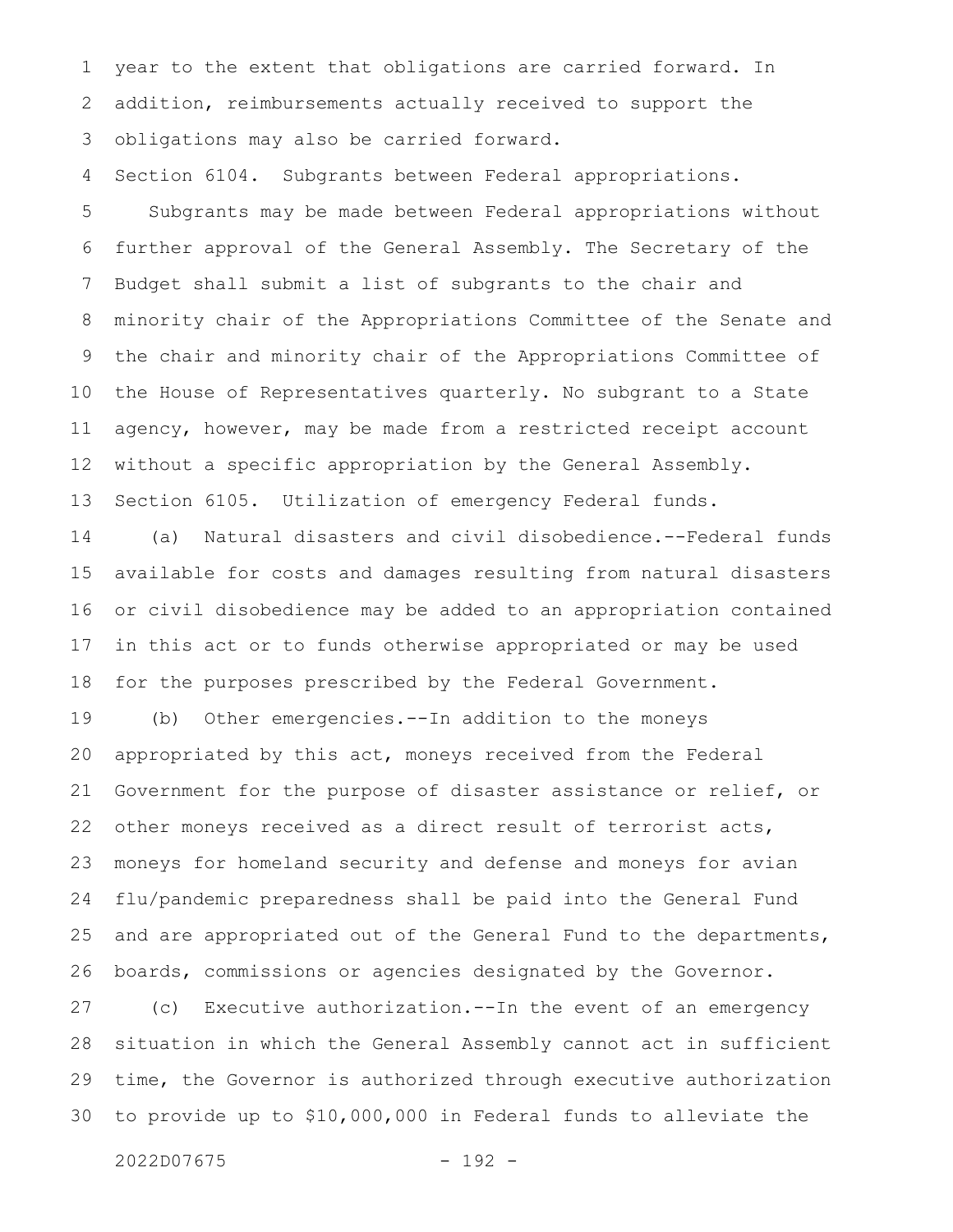emergency situation. 1

(d) Federal funding related to COVID-19 and the impact of COVID-19.--The following apply to funds received from the Federal Government for assistance with the response to the COVID-19 pandemic and the economic impact of the COVID-19 pandemic: 2 3 4 5 6

(1) For Federal funds which are required by Federal law to be allocated to a specific program which is in existence prior to the effective date of this section, the Federal funds are hereby appropriated to the program. 7 8 9 10

(2) For Federal funds which are required by Federal law to be allocated by the Commonwealth according to a formula mandated by Federal law, the Federal funds are hereby appropriated for allocation according to the formula. 11 12 13 14

(3) All other Federal funds under this subsection shall be deposited in the COVID-19 Response Restricted Account and shall only be used upon appropriation by the General Assembly. 15 16 17 18

(e) Definition.--For the purposes of this section, the term "emergency" is defined as a situation in which there is a chance of or which may result in substantial human suffering. Section 6105.1. Federal funding relating to infrastructure. The following apply to funds received from the Federal Government for infrastructure projects: 19 20 21 22 23 24

(1) For Federal funds which are required by Federal law to be allocated to a specific program which is in existence prior to the effective date of this section, the Federal funds are appropriated to the program. 25 26 27 28

(2) For Federal funds which are required by Federal law to be allocated by the Commonwealth according to a formula 29 30

2022D07675 - 193 -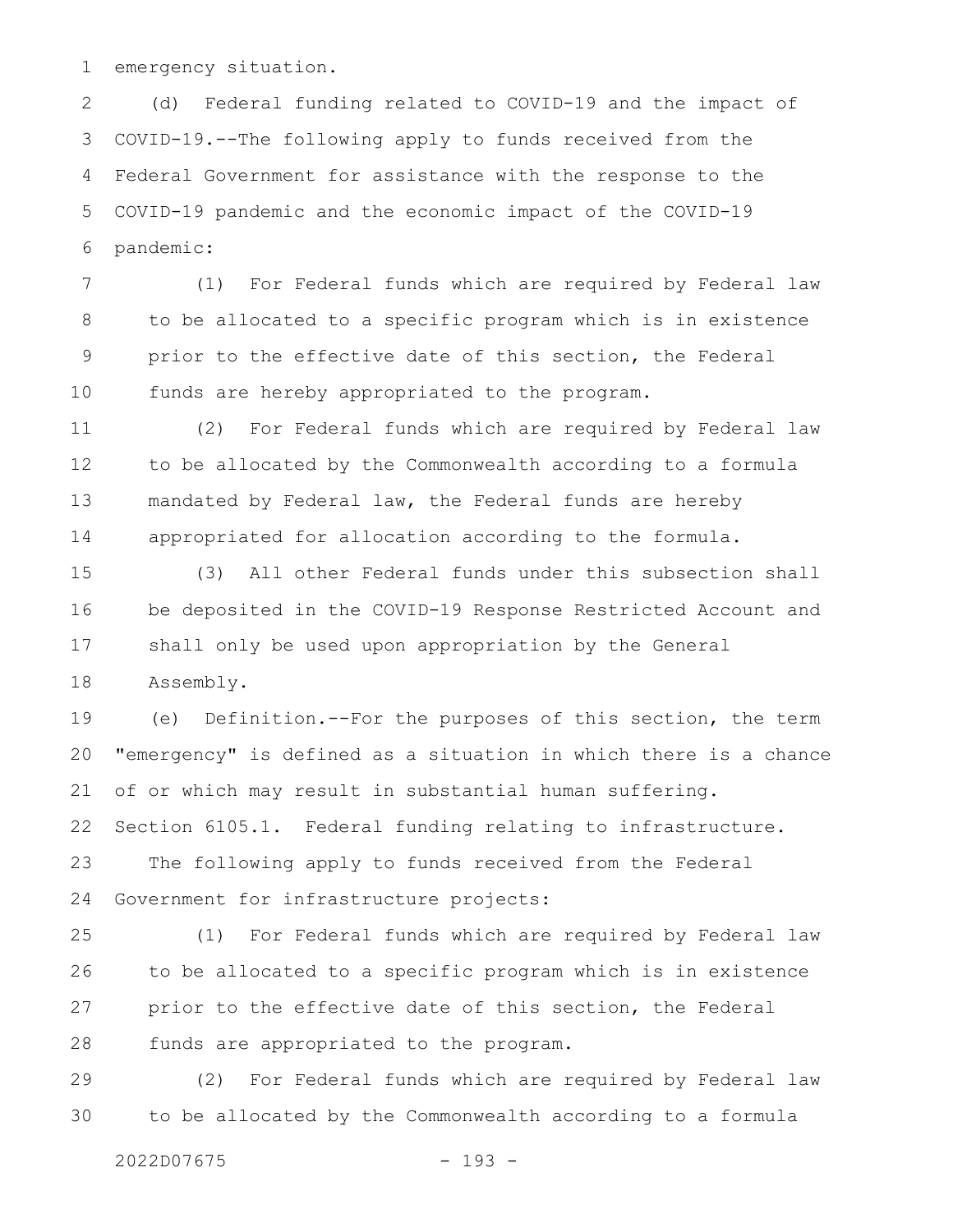mandated by Federal law, the Federal funds are appropriated for allocation according to the formula. 1 2

(3) All other Federal funds under this section shall be deposited in the Federal Infrastructure Project Account and shall only be used upon appropriation by the General Assembly. 3 4 5 6

Section 6106. Transfer of funds from TANFBG to CCDFBG and SSBG. In accordance with Federal law which permits the transfer of funds from the TANFBG to the CCDFBG and SSBG, the Department of Human Services, upon approval of the Secretary of the Budget, may transfer funds, provided that the transfer will not result in a deficit in an appropriation from which funds are transferred. The Secretary of the Budget shall provide 10 days' prior notification of the transfer to the chair and the minority chair of the Appropriations Committee of the Senate and the chair and minority chair of the Appropriations Committee of the House of Representatives. 7 8 9 10 11 12 13 14 15 16 17

18

PART LXXI

MISCELLANEOUS PROVISIONS

FOR CURRENT FISCAL YEAR

19

20

Section 7101. Prior laws unaffected. 21

This act is not intended to be inconsistent with or to repeal any provision of any act enacted at this or any prior session of the General Assembly regulating the purchase of supplies, the ordering of printing and binding, the purchase, maintenance and use of motor vehicles, the method of making payments from the State Treasury for any purpose or the functioning of any administrative department, board or commission. Section 7102. Compliance with other law before funds available. No appropriation made by this act to any department, board, 22 23 24 25 26 27 28 29 30

```
2022D07675 - 194 -
```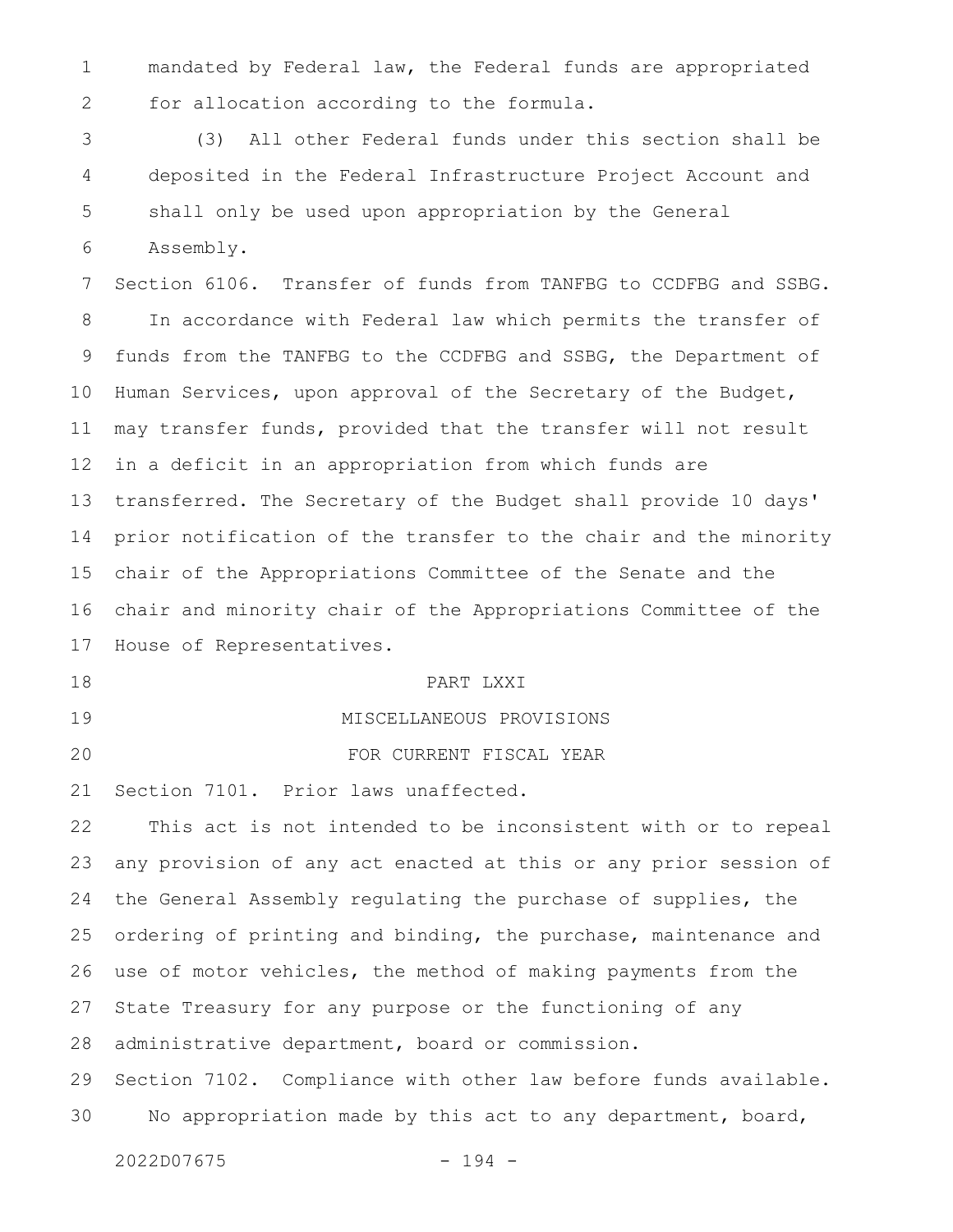commission or agency of the Executive Department shall be available unless and until the department, board, commission or agency has complied with sections 615 and 616 of the act of April 9, 1929 (P.L.177, No.175), known as The Administrative Code of 1929. 1 2 3 4 5

Section 7103. Contracts prerequisite to encumbering or committing funds. 6 7

Funds available to agencies, boards, departments, commissions or other governmental entities under this act for the procurement of supplies, services or construction shall not be available for payment of or to be committed to or encumbered for payment of the procurement unless and until the agency, board, department or other governmental entity has complied with all of the requirements applicable to the procurement that are specified in 62 Pa.C.S. (relating to procurement) and in the policies, procedures and regulations instituted in accordance with 62 Pa.C.S. 8 9 10 11 12 13 14 15 16 17

Section 7104. Minority business set-asides. 18

(a) Duty to report.--Each department or other instrumentality of the Commonwealth listed in Subpart A of Part II authorized to contract for buildings, highways, commodities, equipment, supplies or services shall report to the General Assembly all information pertinent to anticipated procurement needs at the beginning of each quarter during a fiscal year. 19 20 21 22 23 24

(b) Definition.--As used in this section, the term "minority business" means a minority business enterprise as defined in the act of July 22, 1974 (P.L.598, No.206), known as the Pennsylvania Minority Business Development Authority Act. Section 7105. Appropriation of funds from miscellaneous sources. 25 26 27 28 29 30

2022D07675 - 195 -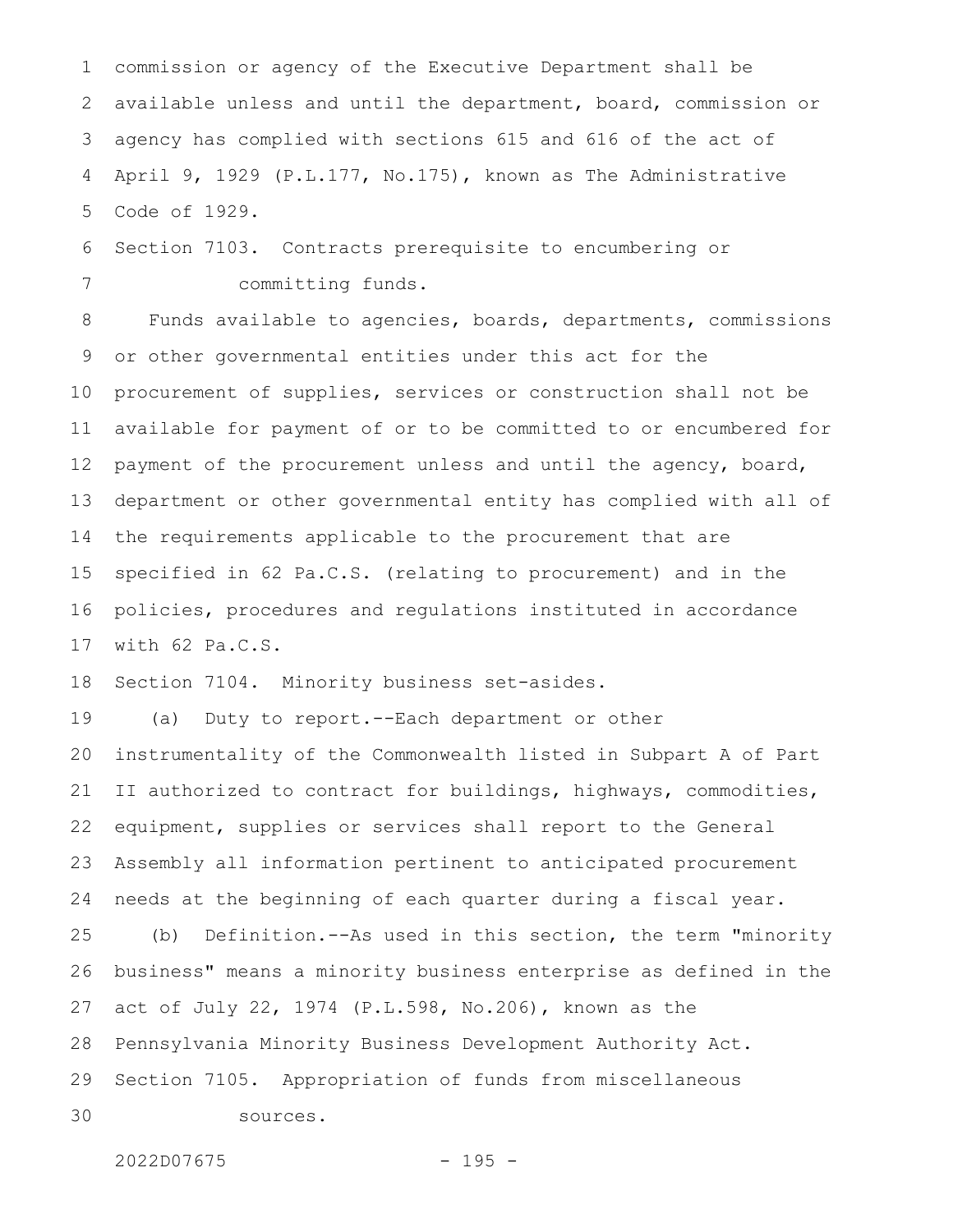In addition to the amounts appropriated by this act: 1

(1) Moneys received in payment for food and household supplies furnished to employees and other persons, except inmates, by an institution and moneys received from the proceeds from the sale of products of the soil, meats, livestock, timber or other materials sold by a department or agency of the Commonwealth shall be paid into the General Fund and are appropriated out of the General Fund to the several respective institutions for the operation and maintenance of the institutions. 2 3 4 5 6 7 8 9 10

(2) Moneys received from any other source, except the Federal Government, as contributions for the purposes specified in the respective appropriations or as payment for services or materials furnished by one institution to another, except those collections designated as revenues, shall be paid into the General Fund and are appropriated out of the General Fund for the purposes of the respective appropriations. 11 12 13 14 15 16 17 18

(3) Moneys received by a department or agency of the Commonwealth from other sources, except the Federal Government, as contributions or supplements to the department or agency for a program or administration of an act included in this act shall be paid into the General Fund and credited to the appropriation for that program or administration of the act. 19 20 21 22 23 24 25

Section 7106. Lapsing of unused funds. 26

(a) General rule.--Except as otherwise provided by law or by this section, that part of all appropriations in this act unexpended, uncommitted or unencumbered as of the close of the current fiscal year shall automatically lapse as of that day. 27 28 29 30

2022D07675 - 196 -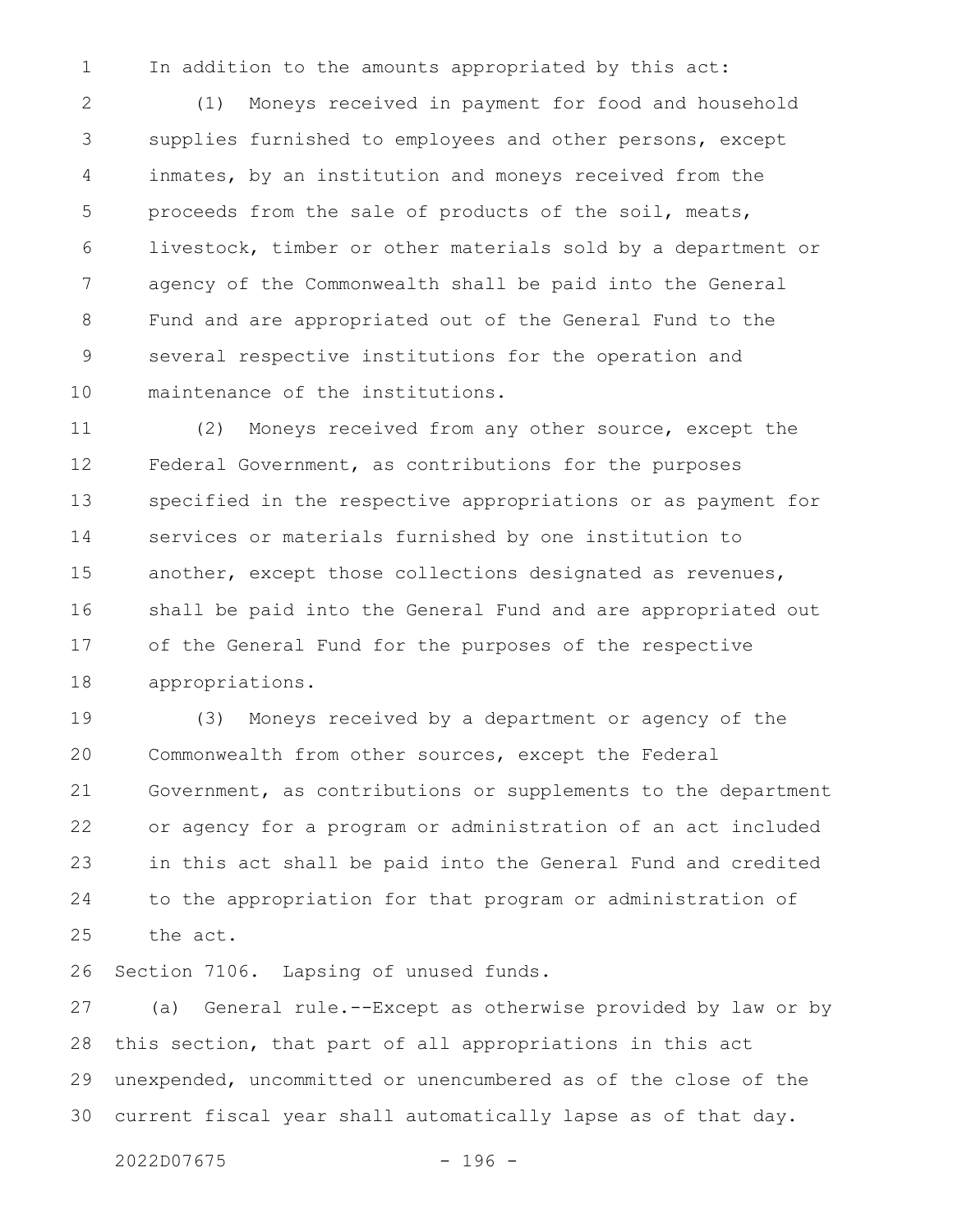(b) Exceptions.--The following shall be continuing appropriations: 1 2

(1) The appropriation in section 236 to the Health Care Cost Containment Council. 3 4

(2) The appropriation in section 241 to the Supreme Court for the unified judicial system security program. 5 6

(3) The appropriations in Subpart C of Part II to the General Assembly. 7 8

(4) The appropriations in Subpart D of Part II to the Government Support Agencies. 9 10

(c) Nonapplicability.--This section does not apply to Part LI. 11 12

Section 7107. Appellate courts appropriation contingency. The appropriations in sections 241, 242 and 243 to the Supreme, Superior and Commonwealth Courts, respectively, for justice and judge expenses are contingent upon a vouchered expense account plan being continued by the Supreme Court. Section 7108. Transfer of excess funds. 13 14 15 16 17 18

The Governor may transfer moneys in funds receiving proceeds of Commonwealth of Pennsylvania general obligation bonds in excess of the amount necessary for the purposes for which the bonds were issued to the appropriate sinking fund for payment of debt service due on outstanding bonds. If the excess money, together with any available balance, exceeds the amount of debt service remaining to be paid, the money shall be transferred to the General Fund or to the appropriate special fund responsible for the debt service. 19 20 21 22 23 24 25 26 27

Section 7109. Transfers for government support agencies. During the current fiscal year, any prior year amount unexpended on the effective date of this section may, upon the 28 29 30

```
2022D07675 - 197 -
```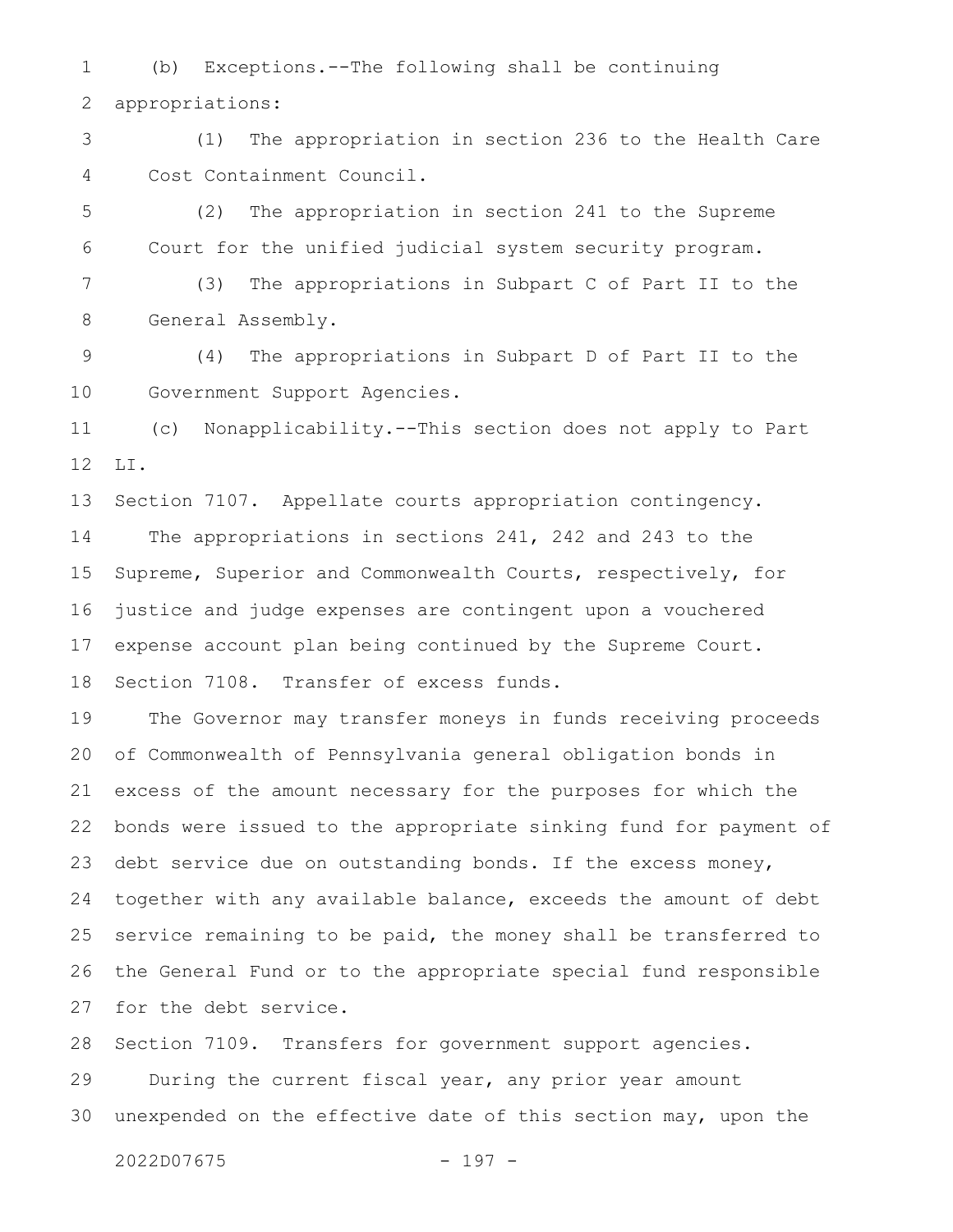written concurrence of the President pro tempore of the Senate, the Majority Leader of the Senate, the Speaker of the House of Representatives and the Majority Leader of the House of Representatives, be transferred between any of the following accounts: (1) Legislative Reference Bureau. (2) Legislative Budget and Finance Committee. (3) Legislative Data Processing Committee. (4) Joint State Government Commission. (5) Local Government Commission. (6) Legislative Audit Advisory Commission. (7) Center for Rural Pennsylvania. (8) Commonwealth Mail Processing Center. (9) Joint Legislative Air and Water Pollution Control and Conservation Committee. (10) Legislative Reapportionment Commission. (11) Independent Regulatory Review Commission. (12) Capitol Preservation Committee. (13) Pennsylvania Commission on Sentencing. (14) Host State Committee expenses - CSG. (15) Restricted Account for Leave Payout Expenses. Section 7110. Transfers for Legislative Reapportionment Commission. The appropriation in this act or in any other fiscal year to the Legislative Reapportionment Commission remaining unexpended and unencumbered on the effective date of this section may, upon the written concurrence of the President pro tempore of the Senate, the Majority Leader of the Senate, the Speaker of the House of Representatives and the Majority Leader of the House of Representatives, be transferred to any other account of the 1 2 3 4 5 6 7 8 9 10 11 12 13 14 15 16 17 18 19 20 21 22 23 24 25 26 27 28 29 30